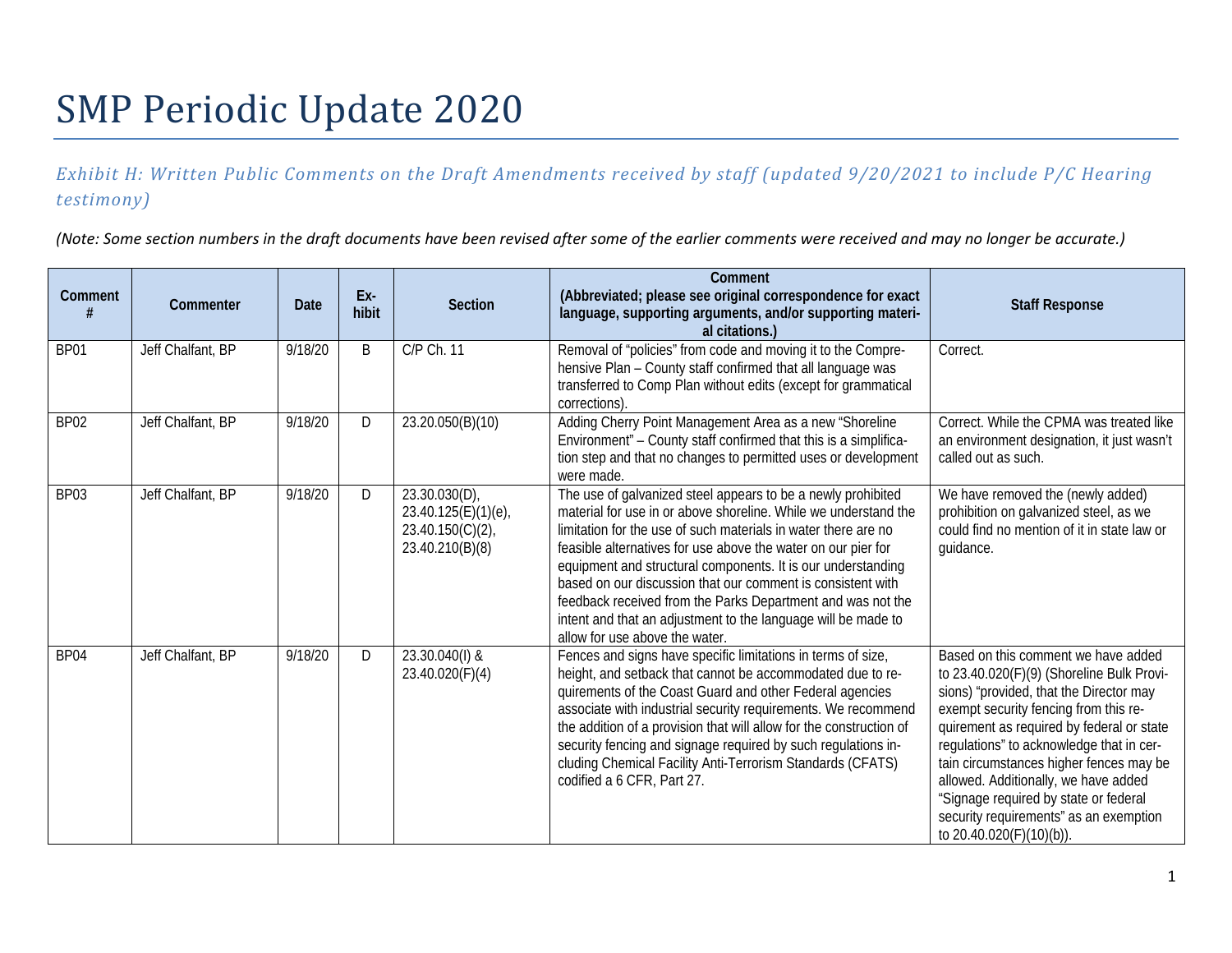| Comment     | Commenter         | <b>Date</b> | Ex-<br>hibit | <b>Section</b> | Comment<br>(Abbreviated; please see original correspondence for exact<br>language, supporting arguments, and/or supporting materi-<br>al citations.)                                                                                                                                                                                                                                                                                                                                                                                                                                                                                     | <b>Staff Response</b>                                                                                                                                                                                                                                                                                                                                                                                                                                                                                                                                                                                                                                                      |
|-------------|-------------------|-------------|--------------|----------------|------------------------------------------------------------------------------------------------------------------------------------------------------------------------------------------------------------------------------------------------------------------------------------------------------------------------------------------------------------------------------------------------------------------------------------------------------------------------------------------------------------------------------------------------------------------------------------------------------------------------------------------|----------------------------------------------------------------------------------------------------------------------------------------------------------------------------------------------------------------------------------------------------------------------------------------------------------------------------------------------------------------------------------------------------------------------------------------------------------------------------------------------------------------------------------------------------------------------------------------------------------------------------------------------------------------------------|
| <b>BP05</b> | Jeff Chalfant, BP | 9/18/20     | D            | 23.40.010(B)   | Table 1 - Shoreline uses for Cherry Point Environment Area<br>Fill and Excavation activities are shown as a prohibited use.<br>However, there are development activities that are permitted<br>within the Cherry Point Environment that require the use of fill<br>and excavation. County staff acknowledged this discrepancy as<br>unintentional and will amend the language to ensure that fill and<br>grading activities are allowed as a part of approved use and<br>development.                                                                                                                                                    | The existing regulation in 23.40.125(E)(3)<br>has always said that fill is prohibited in<br>the CPMA, though provides an exception<br>of "the minimum necessary to access<br>piers or other structures that provide ac-<br>cess to the water." We believe this covers<br>your concern. We have, however, clari-<br>fied that "fill or excavation waterward of<br>the OHWM requires a shoreline condi-<br>tional use permit," which is a requirement<br>of the SMA. In the Use Table 1 we have<br>also changed it to be "X/C"," meaning that<br>fill and excavation is prohibited except as<br>otherwise permitted by the specific regu-<br>lations (i.e., 23.40.125(E)(3)) |
| <b>BP06</b> | Jeff Chalfant, BP | 9/18/20     | D            | 23.40.010      | Table 1 - Shoreline uses for Cherry Point Environment Area,<br><b>Shoreline Stabilization</b><br>Revetments are shown as a prohibited use; however, bulkheads<br>are allowed as a conditional use. The definition of bulkheads<br>indicates that revetments are sometimes bulkheads. We under-<br>stand that this is an unintended circular reference and that the<br>County will amend the definition of bulkhead to remove the ref-<br>erence to revetments and replace with a more appropriate ref-<br>erence to the use of rip rap.                                                                                                  | We have struck "such as a revetment or<br>seawall" from the definition of bulkhead<br>$(20.60.020(16))$ to address this circular<br>inconsistency.                                                                                                                                                                                                                                                                                                                                                                                                                                                                                                                         |
| BP07        | Jeff Chalfant, BP | 9/18/20     | D            | 23.40.010      | Table 1 - Shoreline uses for Cherry Point Environment Area,<br>Industrial Moorage<br>The heading of the table indicates industrial moorage includes<br>piers, docks and buoys. The definition of pier indicates that it<br>includes other structures not normally considered to fit Ecology's<br>definition of a pier such as mooring buoys. County staff clarified<br>that the intent was not to prohibit the installation of buoys and<br>that the definition for piers will be amended to be consistent with<br>the Ecology definition and that it will be clarified that buoys are<br>permitted in the Cherry Point Management Area. | We have deleted the term "recreational"<br>in reference to mooring buoys in Table 1<br>and added a P (permitted) in the Cherry<br>Point Environment. Additionally, we have<br>modified Table 1 to indicate that mooring<br>buoys are not included as general public,<br>commercial, or industrial moorage for the<br>purposes of the table; the mooring buoys<br>row does.                                                                                                                                                                                                                                                                                                 |
| DOEWG01     | Nate Brown, DOE   | 9/21/20     | F.           | 16.16.630      | We acknowledge and support the County's proposed adoption                                                                                                                                                                                                                                                                                                                                                                                                                                                                                                                                                                                | Comment noted.                                                                                                                                                                                                                                                                                                                                                                                                                                                                                                                                                                                                                                                             |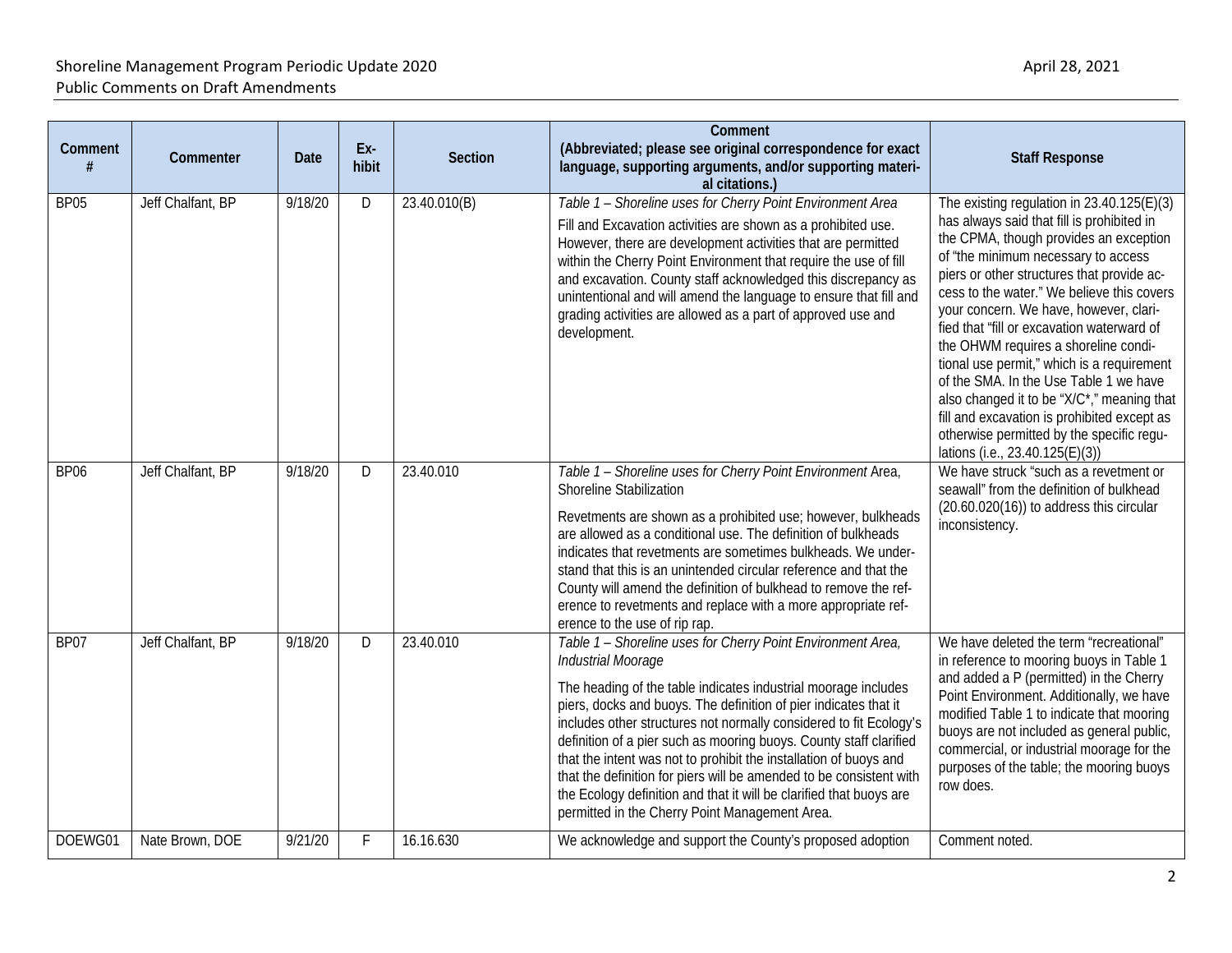| Comment<br># | Commenter                                | <b>Date</b> | Ex-<br>hibit | <b>Section</b> | Comment<br>(Abbreviated; please see original correspondence for exact<br>language, supporting arguments, and/or supporting materi-<br>al citations.)                                                                                                                                                                                                                                                                                                                                                                                                                                                                                                                                                   | <b>Staff Response</b>                                                                     |
|--------------|------------------------------------------|-------------|--------------|----------------|--------------------------------------------------------------------------------------------------------------------------------------------------------------------------------------------------------------------------------------------------------------------------------------------------------------------------------------------------------------------------------------------------------------------------------------------------------------------------------------------------------------------------------------------------------------------------------------------------------------------------------------------------------------------------------------------------------|-------------------------------------------------------------------------------------------|
|              | <b>Wetlands Group</b>                    |             |              |                | of buffer tables from Ecology's Wetland Guidance. This ap-<br>proach provides the most flexibility by basing the widths of buff-<br>ers on three factors: the wetland category, the intensity of the<br>impacts, and the functions or special characteristics of the wet-<br>land.                                                                                                                                                                                                                                                                                                                                                                                                                     |                                                                                           |
| DOEWG02      | Nate Brown, DOE<br><b>Wetlands Group</b> | 9/21/20     | F            | 16.16.225(8)   | We are particularly concerned about the provision allowing al-<br>teration of "functionally disconnected"wetlands. This term<br>appears to be undefined in the CAO. In addition, there are no<br>acreage thresholds for this provision. Nor is there apparent con-<br>sideration that wetlands that are unconnected to larger undis-<br>turbed landscapes can still provide important functions, specifi-<br>cally water quality and hydrologic storage. Additionally, some<br>Category III wetlands may provide high habitat functions, which<br>warrant larger buffers, not weaker protections.                                                                                                      | Deleted "functionally disconnected" and<br>amended as per conversation with DOE<br>staff. |
|              |                                          |             |              |                | We also note that this change does not appear to be supported<br>by any findings in the Whatcom County Best Available Review:<br>Addendum to the 2005 BAS Report. Nor does this approach<br>align with the strategies detailed in the Birch Bay Watershed<br>Characterization and Watershed Planning Pilot Study:<br>https://fortress.wa.gov/ecy/publications/documents/0706030.pdf.                                                                                                                                                                                                                                                                                                                   |                                                                                           |
|              |                                          |             |              |                | We offer the following questions in an attempt to better under-<br>stand the County's rationale for this approach:<br>• What scientific basis is there for reducing protections on<br>these wetlands?<br>• Has any analysis been conducted to indicate these wet-<br>lands are not important resources in the UGA?<br>• Has any analysis been conducted of how many wetlands<br>would be affected and what the functions and values of<br>those wetlands are?<br>• Would mitigation be required to occur within the UGAs? If<br>not, what are the cumulative effects of large-scale loss of<br>wetlands in the UGAs in the County?<br>In the absence of this information it is unclear how implementa- |                                                                                           |
|              |                                          |             |              |                | tion of this provision could achieve No Net Loss of ecological<br>function. In addition, the concept of functional isolation cannot                                                                                                                                                                                                                                                                                                                                                                                                                                                                                                                                                                    |                                                                                           |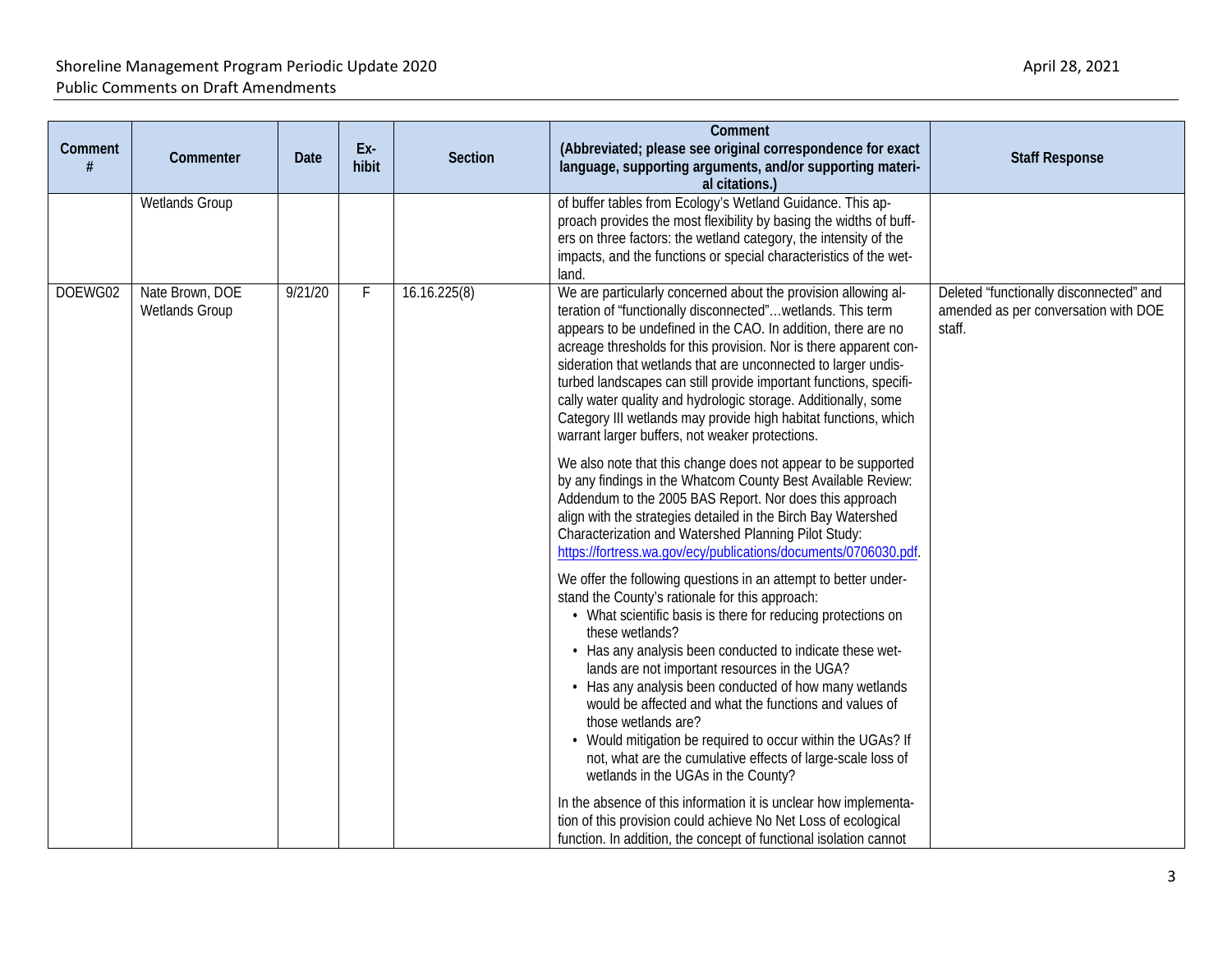| Comment | Commenter                                | Date    | Ex-<br>hibit | Section         | Comment<br>(Abbreviated; please see original correspondence for exact<br>language, supporting arguments, and/or supporting materi-<br>al citations.)                                                                                                                                                                                                                                                                                                                                                                                                                                                                                                                 | <b>Staff Response</b>                                                                                |
|---------|------------------------------------------|---------|--------------|-----------------|----------------------------------------------------------------------------------------------------------------------------------------------------------------------------------------------------------------------------------------------------------------------------------------------------------------------------------------------------------------------------------------------------------------------------------------------------------------------------------------------------------------------------------------------------------------------------------------------------------------------------------------------------------------------|------------------------------------------------------------------------------------------------------|
|         |                                          |         |              |                 | be applied in SMA jurisdiction since all wetlands within that area<br>are considered associated wetlands, by definition.                                                                                                                                                                                                                                                                                                                                                                                                                                                                                                                                             |                                                                                                      |
|         |                                          |         |              |                 | We recommend the County either conduct a more refined anal-<br>ysis and resulting policy, informed by existing special studies, to<br>develop a scientifically-based approach, or delete subsection (8)<br>from the draft.                                                                                                                                                                                                                                                                                                                                                                                                                                           |                                                                                                      |
| DOEWG03 | Nate Brown, DOE<br><b>Wetlands Group</b> | 9/21/20 | $\mathsf{F}$ | 16.16.640(C)(1) | <b>Buffer width reduction</b><br>We are concerned about the apparently redundant and poten-<br>tially additive buffer reduction that is allowed by this section. We<br>cannot determine whether subsection (C)(1) can be applied in<br>addition to the Ecology-recommended buffer reduction strategy<br>listed in subsection $(C)(2)$ .                                                                                                                                                                                                                                                                                                                              | Amended as per conversation with DOE<br>staff to clarify that buffer reductions are<br>not additive. |
|         |                                          |         |              |                 | If they can both be applied to a single project then they would<br>result in buffers that are well below what science says is neces-<br>sary to protect wetland functions. For example, in the current<br>draft, a 150-foot buffer for a Category 3 wetland that has mod-<br>erate habitat function adjacent to high intensity land use. Allow-<br>ing this buffer to be reduced to 75 feet through additive reduc-<br>tions in (1) and (2) will not provide a buffer adequate to protect<br>the wetlands' habitat functions.                                                                                                                                        |                                                                                                      |
|         |                                          |         |              |                 | We recommend that the language, with respect to these two<br>reduction strategies, be clarified such that they cannot be ap-<br>plied to the same proposal.                                                                                                                                                                                                                                                                                                                                                                                                                                                                                                          |                                                                                                      |
| DOEWG04 | Nate Brown, DOE<br><b>Wetlands Group</b> | 9/21/20 | $\mathsf{F}$ | 16.16.640(C)(2) | May allow High Impact uses to be reduced to Moderate buffer<br>width if Ecology's minimizing measures are implemented. Per<br>Ecology's CAO guidance, in addition to the minimizing<br>measures, there must be a relatively intact corridor between the<br>wetland and other wetland/priority habitat. Additionally, as word-<br>ed in the draft regs, this provision does not imply how the appli-<br>cant chooses which measures to incorporate into the proposal<br>or how many. The wording should be modified to encourage all<br>reasonable/applicable measures. As currently worded, an appli-<br>cant may argue for the reduction based on minimal measures. | Amended as per conversation with DOE<br>staff to meet DOE guidance.                                  |
| DOEWG05 | Nate Brown, DOE                          | 9/21/20 | Ė            | 16.16.640(C)(3) | If a buffer width is reduced, then any remaining "substantial"                                                                                                                                                                                                                                                                                                                                                                                                                                                                                                                                                                                                       | Deleted "substantial" and amended as                                                                 |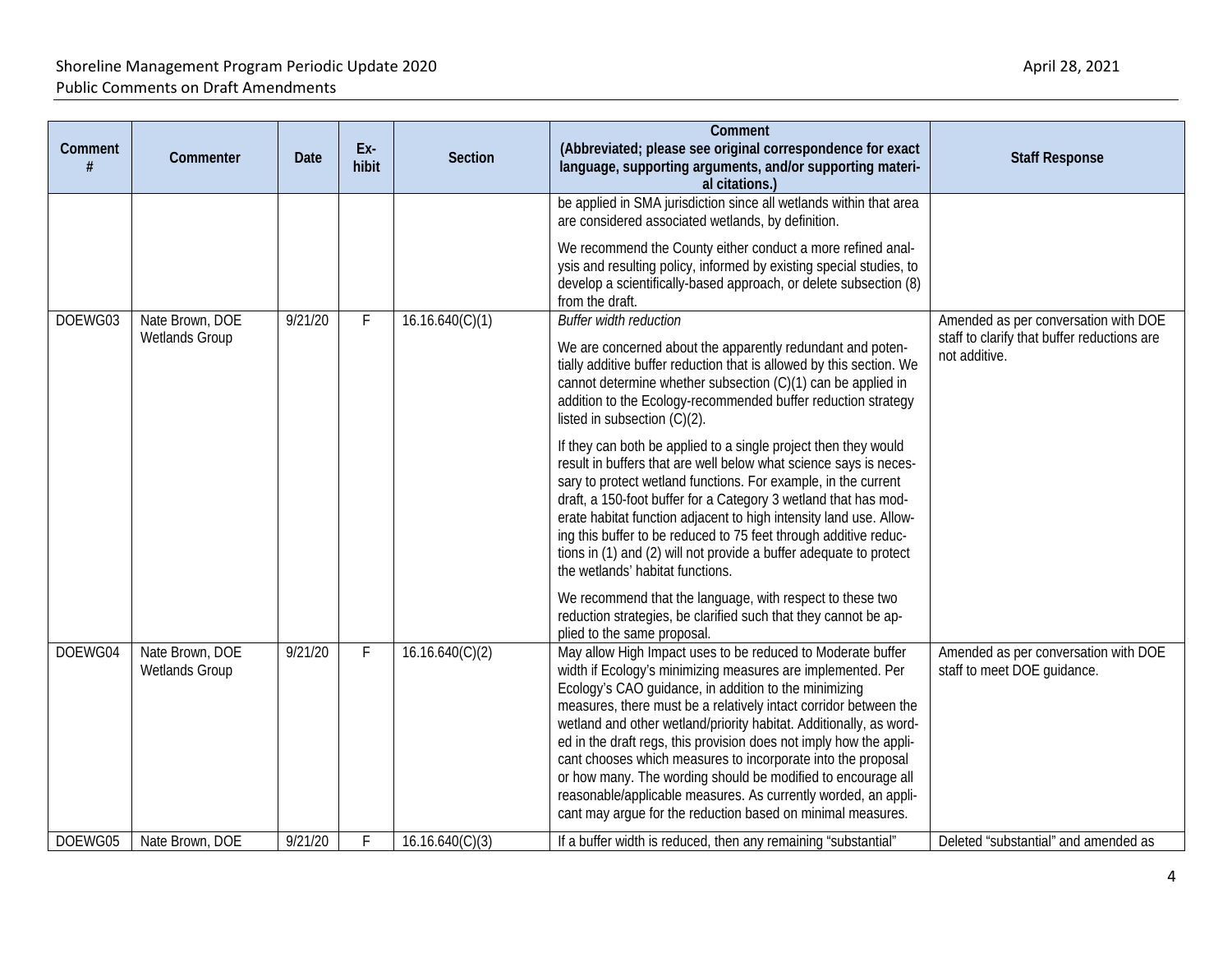| Comment | Commenter                                | Date    | Ex-<br>hibit | <b>Section</b>  | Comment<br>(Abbreviated; please see original correspondence for exact<br>language, supporting arguments, and/or supporting materi-                                                                                                                                                                                                                                                                                                                                                                                                                                                                                                                                                                                                                                                                                                                                                                                                                                                                                                                                                                                                                                                                                                                                                                                                                                                                                                                                                                                                                                                                                                         | <b>Staff Response</b>                                                                                                            |
|---------|------------------------------------------|---------|--------------|-----------------|--------------------------------------------------------------------------------------------------------------------------------------------------------------------------------------------------------------------------------------------------------------------------------------------------------------------------------------------------------------------------------------------------------------------------------------------------------------------------------------------------------------------------------------------------------------------------------------------------------------------------------------------------------------------------------------------------------------------------------------------------------------------------------------------------------------------------------------------------------------------------------------------------------------------------------------------------------------------------------------------------------------------------------------------------------------------------------------------------------------------------------------------------------------------------------------------------------------------------------------------------------------------------------------------------------------------------------------------------------------------------------------------------------------------------------------------------------------------------------------------------------------------------------------------------------------------------------------------------------------------------------------------|----------------------------------------------------------------------------------------------------------------------------------|
|         | Wetlands Group                           |         |              |                 | al citations.)<br>(needs a definition) portion of the buffer that is degraded shall<br>be replanted with native vegetation. It is unclear how this relates<br>to buffer mitigation ratios described in 16.16.680(H). The addi-<br>tion of a statement clarifying the applicability of buffer mitigation                                                                                                                                                                                                                                                                                                                                                                                                                                                                                                                                                                                                                                                                                                                                                                                                                                                                                                                                                                                                                                                                                                                                                                                                                                                                                                                                    | per conversation with DOE staff.                                                                                                 |
| FSJ01   | Level Pratt, Friends of<br>the San Juans | 9/16/20 | F.           | 16.16.710(C)(2) | ratios is needed.<br>In the Fish and Wildlife section of the CAO of the SMP (Ch.<br>16.16), the County mentions ESA-listed species managed by<br>U.S. Fish and Wildlife, but makes no mention of NOAA Fisheries<br>ESA involvement or authority. Further, the County fails to explic-<br>itly acknowledge that the marine nearshore is NOAA Fisheries<br>designated critical habitat for Puget Sound Chinook salmon<br>(Figure attached). Research has clearly demonstrated the im-<br>portance of the marine and estuarine nearshore to the sustaina-<br>bility and recovery of Puget Sound Chinook.<br>To more fully support Chinook and Southern Resident orca<br>recovery, as well as meeting Goals 10A and 10K of the Shore-<br>line Master Program (see also WAC 173-26-221(2)(C)(iii)),<br>Friends of the San Juans recommends the following revision<br>(new text underlined) in WCC §23.05.065(A):<br>16.16.710(C)(2) Areas in which federally listed species are<br>found, have a primary association with, or contain suitable<br>habitat for said listed species, as listed in the U.S. Fish and<br>Wildlife's Threatened and Endangered Species List or Criti-<br>cal Habitat List (http://ecos.fws.gov/ecp/) or the National Ma-<br>rine Fisheries Service (NMFS)<br>(https://www.fisheries.noaa.gov/species-<br>directory/threatened-endangered), as amended. Note: As of<br>September 2005, NMFS designated the estuarine and ma-<br>rine nearshore environment (extreme high water to a depth<br>of approximately 30 meters mean lower low water, as Puget<br>Sound Chinook Critical Habitat (see Federal Register / Vol. | We have amended the section (though in<br>practice we've always looked at both<br>lists).                                        |
| FSJ02   | Level Pratt, Friends of<br>the San Juans | 9/16/20 | F            | 16.16.225(B)(8) | 70, No. 170, 9/2/05) that includes most of the Whatcom<br>County estuarine and marine coastline.<br>We also have concerns about a provision in the CAO that is<br>proposed to be incorporated into the SMP that allows for "Altera-<br>tion of functionally disconnected Type III or IV wetlands when                                                                                                                                                                                                                                                                                                                                                                                                                                                                                                                                                                                                                                                                                                                                                                                                                                                                                                                                                                                                                                                                                                                                                                                                                                                                                                                                      | Based on this and discussions with DOE<br>staff, we have deleted "functionally dis-<br>connected" from this provision. Addition- |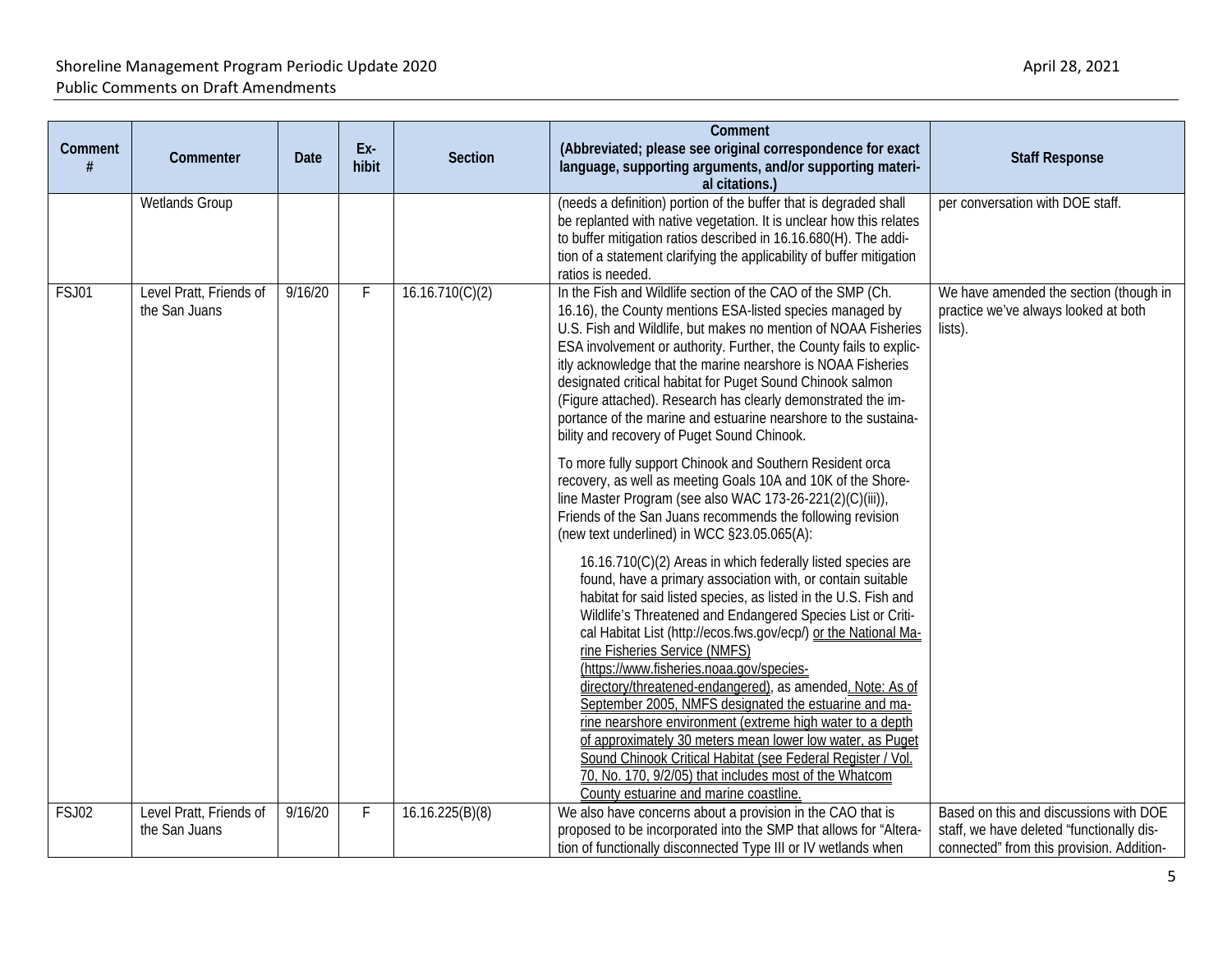| Comment  |                                                                    |         | Ex-   |                                                                                                                                | Comment<br>(Abbreviated; please see original correspondence for exact                                                                                                                          |                                                                                              |
|----------|--------------------------------------------------------------------|---------|-------|--------------------------------------------------------------------------------------------------------------------------------|------------------------------------------------------------------------------------------------------------------------------------------------------------------------------------------------|----------------------------------------------------------------------------------------------|
|          | Commenter                                                          | Date    | hibit | <b>Section</b>                                                                                                                 | language, supporting arguments, and/or supporting materi-<br>al citations.)                                                                                                                    | <b>Staff Response</b>                                                                        |
|          |                                                                    |         |       |                                                                                                                                | associated with an approved commercial development within an<br>Urban Growth Area;" (WCC §16.16.225.B.8). There is no expla-                                                                   | ally, based on communication with DOE<br>staff, we have added that the wetlands              |
|          |                                                                    |         |       |                                                                                                                                | nation or definition of a "functionally disconnected" wetland. It is<br>our understanding that they do not exist in the shoreline jurisdic-                                                    | have to have a habitat score of less than<br>6 to qualify.                                   |
|          |                                                                    |         |       |                                                                                                                                | tion. The fact they're in the shoreline assumes a functional rela-                                                                                                                             |                                                                                              |
|          |                                                                    |         |       |                                                                                                                                | tionship. We respectfully recommend that the County cite this<br>CAO section as excepted (not included) in the SMP (WCC<br>§23.05.065.A).                                                      |                                                                                              |
| FW/WEC01 | Tim Trohimovich, Fu-<br>turewise, and Rein<br>Attemann, Washington | 9/16/20 | B     | C/P Ch. 11                                                                                                                     | We strongly support the Climate Change/Sea Level Rise poli-<br>cies with necessary improvements. [They go on to explain why<br>addressing this is important, their interpretation of state re- | This is a policy decision and all com-<br>ments will be forwarded to the P/C and<br>Council. |
|          | <b>Environmental Council</b>                                       |         |       |                                                                                                                                | quirements, and supporting material.]                                                                                                                                                          |                                                                                              |
|          |                                                                    |         |       |                                                                                                                                | But more is needed. It is important that wetland and aquatic<br>vegetation be allowed to occur to maintain shoreline functions                                                                 |                                                                                              |
|          |                                                                    |         |       | and values. So we recommend the addition of the following<br>policy on page 11-31 of the PDF version to read as follows.       |                                                                                                                                                                                                |                                                                                              |
|          |                                                                    |         |       |                                                                                                                                | Policy 11AA-8: New lots and new and expanded development                                                                                                                                       |                                                                                              |
|          |                                                                    |         |       | should be located so they will not interfere with the landward<br>expansion and movement of wetlands and aquatic vegetation as |                                                                                                                                                                                                |                                                                                              |
|          |                                                                    |         |       |                                                                                                                                | sea level rises.                                                                                                                                                                               |                                                                                              |
| FW/WEC02 | Tim Trohimovich, Fu-<br>turewise, and Rein<br>Attemann, Washington | 9/16/20 | B     | C/P Ch. 11                                                                                                                     | We recommend that proposed Policy 11AA-5 be modified to<br>read as follows:                                                                                                                    | This is a policy decision and all comment<br>will be forwarded to the P/C and Council.       |
|          | Environmental Council                                              |         |       |                                                                                                                                | Policy 11AA-5: Whatcom County shall monitor the impacts of<br>climate change on Whatcom County's shorelands, the shoreline                                                                     |                                                                                              |
|          |                                                                    |         |       |                                                                                                                                | master program's ability to adapt to sea level rise, and other                                                                                                                                 |                                                                                              |
|          |                                                                    |         |       |                                                                                                                                | aspects of climate change at least every periodic update, and                                                                                                                                  |                                                                                              |
|          |                                                                    |         |       |                                                                                                                                | revise the shoreline master program as needed. Whatcom<br>County shall should periodically assess the best available sea                                                                       |                                                                                              |
|          |                                                                    |         |       |                                                                                                                                | level rise projections and other sciences related to climate                                                                                                                                   |                                                                                              |
|          |                                                                    |         |       |                                                                                                                                | change within shoreline jurisdiction, and incorporate them into                                                                                                                                |                                                                                              |
|          |                                                                    |         |       |                                                                                                                                | future program updates, as relevant.                                                                                                                                                           |                                                                                              |
| FW/WEC03 | Tim Trohimovich, Fu-<br>turewise, and Rein                         | 9/16/20 | D     | 23.05.130(A)                                                                                                                   | Modify the property rights section so that it is consistent with<br>state and federal law.                                                                                                     | Our attorney believes that this language<br>does not allow the County to override the        |
|          | Attemann, Washington                                               |         |       |                                                                                                                                | Proposed 23.05.130(A) would provide that the regulation of                                                                                                                                     | SMP. It simply states a legal truth-that                                                     |
|          | <b>Environmental Council</b>                                       |         |       |                                                                                                                                | private property must be consistent with all relevant constitu-                                                                                                                                | regulation of property must be consistent                                                    |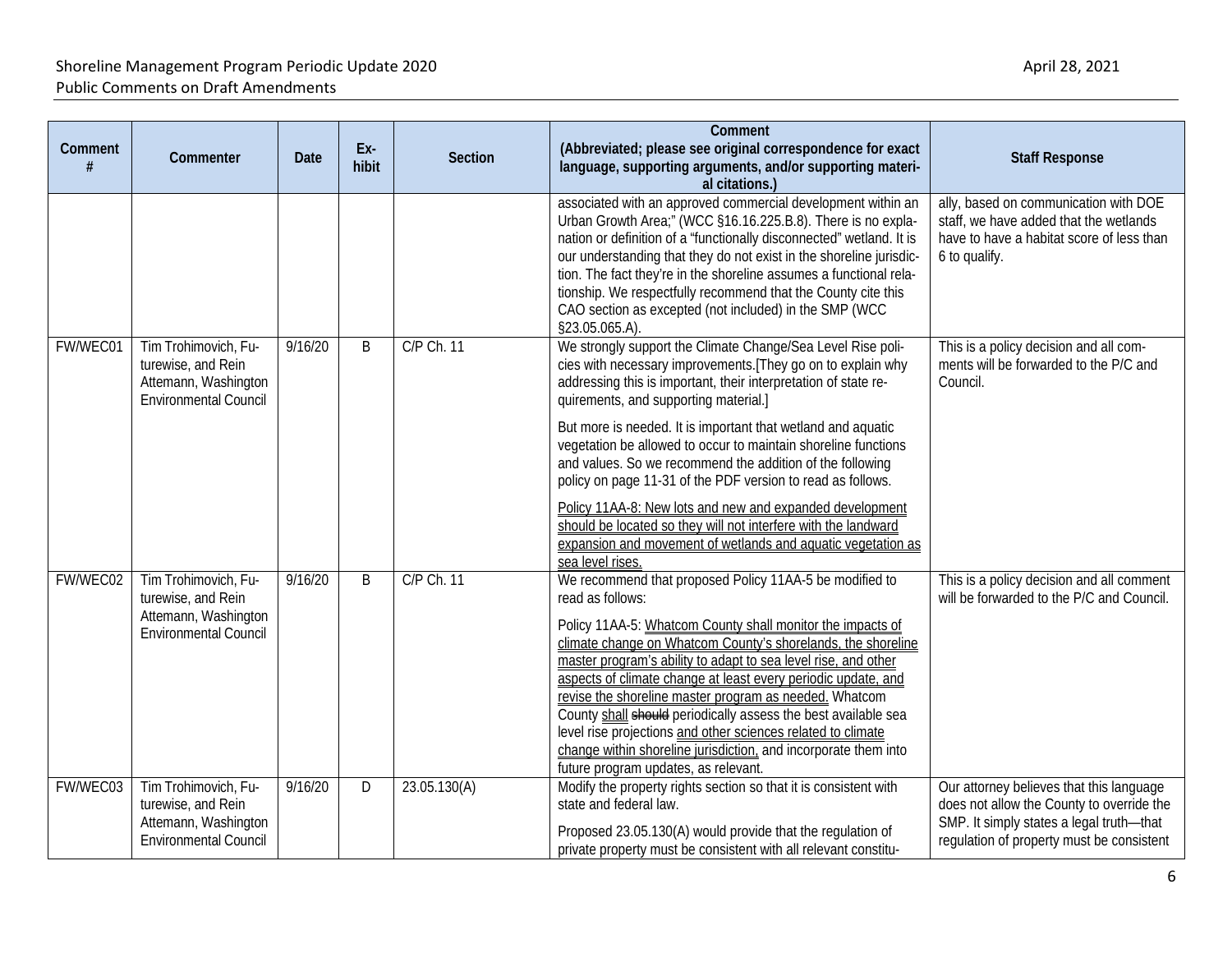| Comment  | Commenter                                                                                          | Date    | Ex-<br>hibit | <b>Section</b>  | Comment<br>(Abbreviated; please see original correspondence for exact<br>language, supporting arguments, and/or supporting materi-                                                                                                                                                                                                                                                                                                                                                                                                                                                                                                                                                                                                                                                            | <b>Staff Response</b>                                                                                                                                                             |
|----------|----------------------------------------------------------------------------------------------------|---------|--------------|-----------------|-----------------------------------------------------------------------------------------------------------------------------------------------------------------------------------------------------------------------------------------------------------------------------------------------------------------------------------------------------------------------------------------------------------------------------------------------------------------------------------------------------------------------------------------------------------------------------------------------------------------------------------------------------------------------------------------------------------------------------------------------------------------------------------------------|-----------------------------------------------------------------------------------------------------------------------------------------------------------------------------------|
|          |                                                                                                    |         |              |                 | al citations.)<br>tional and other legal limitations including local laws. This provi-<br>sion would allow W/C to adopt policies or regulations that over-<br>ride the Ecology's approved SMP. This violates the SMA and<br>cannot be adopted.                                                                                                                                                                                                                                                                                                                                                                                                                                                                                                                                                | with other laws. This does not somehow<br>give the County permission to amend the<br>SMP without Ecology's approval.                                                              |
| FW/WEC04 | Tim Trohimovich, Fu-<br>turewise, and Rein<br>Attemann, Washington<br><b>Environmental Council</b> | 9/16/20 | D            | 23.05.130(E)    | Proposed 23.05.130(E) provides that this "program shall not be<br>applied retroactively in a way that requires lawfully existing uses<br>and developments (as of the original effective date of this pro-<br>gram) to be removed." This provision will prevent the amortiza-<br>tion of existing uses in hazardous areas, such as channel migra-<br>tion zones, frequently flooded areas, and areas subject to sea<br>level rise. This would allow frequently flooded homes to always<br>be rebuilt, no matter the hazard. This is poor policy and should<br>not be adopted.                                                                                                                                                                                                                  | Our attorney agrees with the commenter<br>on this matter; we have removed (E).                                                                                                    |
| FW/WEC05 | Tim Trohimovich, Fu-<br>turewise, and Rein<br>Attemann, Washington<br><b>Environmental Council</b> | 9/16/20 | D            | 23.10.030(C)(2) | Proposed 23.10.030(C)(2) provides "that substantive amend-<br>ments shall become effective immediately upon adoption by the<br>Department of Ecology." But all SMP amendments must be<br>approved by Ecology and become effective 14 days after Ecolo-<br>gy adopts them. Proposed 23.10.030(C)(2) should be modified<br>to reflect these requirements.                                                                                                                                                                                                                                                                                                                                                                                                                                       | The commenter is correct. Though we'd<br>amended similar language in 23.05.090<br>to meet this requirement, we missed it in<br>this section. The section has now been<br>revised. |
| FW/WEC06 | Tim Trohimovich, Fu-<br>turewise, and Rein<br>Attemann, Washington<br><b>Environmental Council</b> | 9/16/20 | D            | 23.10.030(C)(3) | Proposed 23.10.030(C)(3) provides that the County Council<br>makes final decisions on shoreline conditional use permits and<br>variances. Ecology must approve both conditional use permits<br>and variances. So this section should provide that these are<br>final County decisions, not final decisions on the permits.                                                                                                                                                                                                                                                                                                                                                                                                                                                                    | The commenter is correct. Though pro-<br>posed Ch. 22.07 correctly spells it out, we<br>missed it in this section. The section has<br>now been revised.                           |
| FW/WEC07 | Tim Trohimovich, Fu-<br>turewise, and Rein<br>Attemann, Washington<br>Environmental Council        | 9/16/20 | D            | 23.30.010(B)    | Modify so that it is consistent with the SMA and SMP Guide-<br>lines. The WA Court of Appeals has held that "reasonable and<br>appropriate uses should be allowed on the shorelines only if<br>they will result in no net loss of shoreline ecological functions<br>and systems. See RCW 90.58.020; WAC 173-27-241(3)(j)."<br>However proposed 23.30.010(B) exempts development, use,<br>and activities within the shoreline jurisdiction and within "legally<br>existing substantially developed areas" from the no net loss<br>requirement. This violates the SMA and SMP Guidelines cited<br>by the court of appeals. Proposed 23.30.010(B) also ignores<br>avoidance and minimization and can be read to exempt devel-<br>opment in critical areas from the no net loss standard. We rec- | We have amended the text as the com-<br>menter has suggested.                                                                                                                     |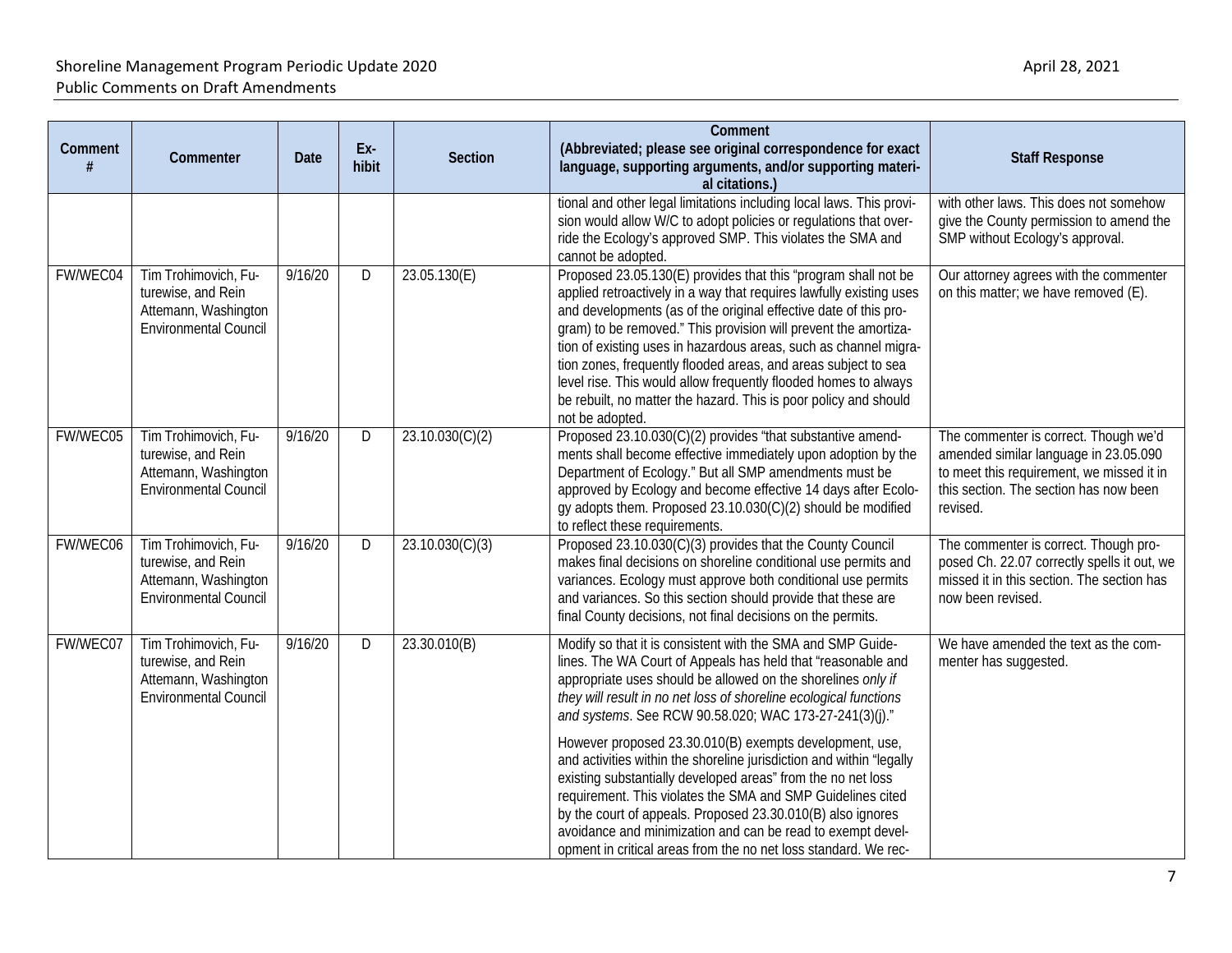| Comment  | Commenter                                                                                          | Date    | Ex-<br>hibit | <b>Section</b>         | Comment<br>(Abbreviated; please see original correspondence for exact<br>language, supporting arguments, and/or supporting materi-<br>al citations.)                                                                                                                                                                                                                                                                                                                       | <b>Staff Response</b>                                                                                                                                                                                                                                                                                                                                                                                                                                                                                                                                                                                                                                                                                                                                                    |
|----------|----------------------------------------------------------------------------------------------------|---------|--------------|------------------------|----------------------------------------------------------------------------------------------------------------------------------------------------------------------------------------------------------------------------------------------------------------------------------------------------------------------------------------------------------------------------------------------------------------------------------------------------------------------------|--------------------------------------------------------------------------------------------------------------------------------------------------------------------------------------------------------------------------------------------------------------------------------------------------------------------------------------------------------------------------------------------------------------------------------------------------------------------------------------------------------------------------------------------------------------------------------------------------------------------------------------------------------------------------------------------------------------------------------------------------------------------------|
|          |                                                                                                    |         |              |                        | ommend that proposed 23.30.010(B) be modified to read as<br>follows:<br>B. Development, use, and activities within the shoreline jurisdic-<br>tion and outside of critical areas and legally existing substan-<br>tially developed areas shall avoid and minimize adverse im-<br>pacts, and any unavoidable impacts shall be mitigated to<br>meet no net loss of ecological function and ecosystem-wide<br>processes pursuant to WAC 173-26-186.                           |                                                                                                                                                                                                                                                                                                                                                                                                                                                                                                                                                                                                                                                                                                                                                                          |
| FW/WEC08 | Tim Trohimovich, Fu-<br>turewise, and Rein<br>Attemann, Washington<br><b>Environmental Council</b> | 9/16/20 | D            | 23.30.010(B)           | The mitigation sequencing requirement in existing WCC<br>23.30.010(B) must be retained or included elsewhere in the<br>SMP regulations. Mitigation sequencing applies to all develop-<br>ment in shorelines jurisdiction, not just development that ad-<br>versely impacts critical areas. Deleting existing WCC<br>23.30.010(B) and relying only on the critical areas regulations<br>violates WAC 173-26-201(2)(e)(ii)(A) and other provisions of the<br>SMP Guidelines. | WAC 173-26-201(2)(e)(ii)(A) seems to be<br>addressing how one applies mitigation<br>sequencing to mitigation applied through<br>SEPA review for those types of impacts<br>not regulated by the SMP (e.g., traffic<br>impacts). The County has already adopt-<br>ed WAC 197-11-768 by reference in our<br>SEPA regulations (WCC 16.08.175).                                                                                                                                                                                                                                                                                                                                                                                                                               |
| FW/WEC09 | Tim Trohimovich, Fu-<br>turewise, and Rein<br>Attemann, Washington<br><b>Environmental Council</b> | 9/16/20 | D            | 23.30.050<br>Ch. 16.16 | We recommend that shoreline jurisdiction be expanded to in-<br>clude the 100-year floodplain and that the buffers for river and<br>stream shoreline be increased to use the newly recommended<br>200-year SPTH of 204 feet and that this width should be meas-<br>ured from the edge of the channel, channel migration zone, or<br>active floodplain whichever is wider. This will help maintain<br>shoreline functions and Chinook habitat.                               | Proposed WCC 23.20.010(B)(4 lists the<br>shoreline jurisdiction as including "flood-<br>ways and contiguous floodplain areas<br>landward two hundred feet from such<br>floodways," straight from RCW 90.58.030.<br>The 204 ft. referenced is not a hard<br>SPTH; this is the weighted 3rd Quantile.<br>WDFW Vol 2 provides a step by step<br>process to determine the Riparian Man-<br>agement Area for a parcel based on the<br>ability of a given soil type to support tree<br>growth. The 200 yr. index curve is varia-<br>ble, and as shown in Figure A2-33 the<br>SPTH in Whatcom Co. ranges from 101<br>to 250'. The buffer on Type S Freshwater<br>is proposed to be 200 feet (16.16.740(B),<br>Table 4), measured, presumably, from<br>the edge of the floodway. |
| FW/WEC10 | Tim Trohimovich, Fu-                                                                               | 9/16/20 | D            | 23.30.060              | We strongly support the amendments to 23.30.060 to require                                                                                                                                                                                                                                                                                                                                                                                                                 | This section was developed in consulta-                                                                                                                                                                                                                                                                                                                                                                                                                                                                                                                                                                                                                                                                                                                                  |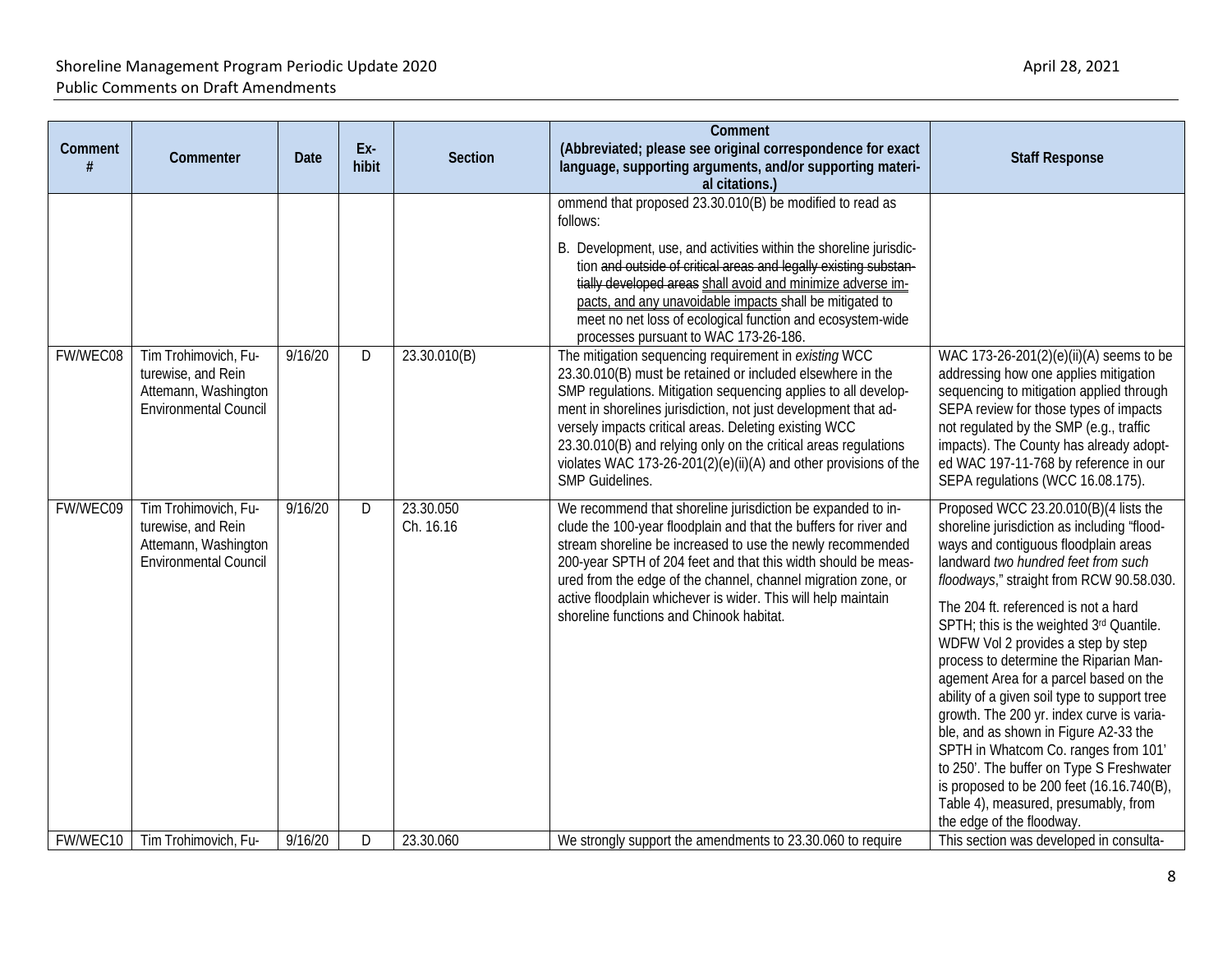| Comment  | Commenter                                                                                          | <b>Date</b> | Ex-<br>hibit | <b>Section</b>  | Comment<br>(Abbreviated; please see original correspondence for exact<br>language, supporting arguments, and/or supporting materi-<br>al citations.)                                                                                                                                                                                                                                                                                                                                                                                                                                                                                                                                                                                                                                                                                                                                                                                                                                                                                                                                                                                                | <b>Staff Response</b>                                                                                                                                                                                                                                                                                                                                                                                                                                                                                                                                                                                                                                                                                                                                           |
|----------|----------------------------------------------------------------------------------------------------|-------------|--------------|-----------------|-----------------------------------------------------------------------------------------------------------------------------------------------------------------------------------------------------------------------------------------------------------------------------------------------------------------------------------------------------------------------------------------------------------------------------------------------------------------------------------------------------------------------------------------------------------------------------------------------------------------------------------------------------------------------------------------------------------------------------------------------------------------------------------------------------------------------------------------------------------------------------------------------------------------------------------------------------------------------------------------------------------------------------------------------------------------------------------------------------------------------------------------------------|-----------------------------------------------------------------------------------------------------------------------------------------------------------------------------------------------------------------------------------------------------------------------------------------------------------------------------------------------------------------------------------------------------------------------------------------------------------------------------------------------------------------------------------------------------------------------------------------------------------------------------------------------------------------------------------------------------------------------------------------------------------------|
|          | turewise, and Rein<br>Attemann, Washington<br>Environmental Council                                |             |              |                 | review of sites that may have cultural or archaeological re-<br>sources but are concerned that the SMP update deletes the<br>inadvertent discovery requirements in the existing SMP. Even<br>with predevelopment review, cultural resources can still be inad-<br>vertently discovered. Proposed WCC 23.30.606 provides that<br>certain state and federal inadvertent discovery provisions apply<br>but they delete the County's provisions. This will prevent What-<br>com County from requiring compliance with the inadvertent<br>discovery requirements. So we recommend that the existing<br>inadvertent discovery requirements in "B" be retained so the<br>County can effectively address the inadvertent discovery of<br>cultural resources.                                                                                                                                                                                                                                                                                                                                                                                                | tion with the Lummi Nation Tribal Historic<br>Preservation Office and the WA State<br>Dept. of Archaeology & Historic Preserva-<br>tion, so we assume it meets all require-<br>ments. 23.30.060(B)(3)(a) still requires an<br>inadvertent discovery plan conform to<br>DAHP's most current management<br>standards when warranted.                                                                                                                                                                                                                                                                                                                                                                                                                              |
| FW/WEC11 | Tim Trohimovich, Fu-<br>turewise, and Rein<br>Attemann, Washington<br><b>Environmental Council</b> | 9/16/20     | D            | 23.30.070(A)(3) | Proposed WCC 23.30.070(A)(3) must be deleted. WAC 173-26-<br>221(4)(d)(iii) does not allow developments to not provide public<br>access because "[o]ther reasonable and safe opportunities for<br>public access to the shoreline are located within 1/4-mile of the<br>proposed development site" as the proposed amendments do.                                                                                                                                                                                                                                                                                                                                                                                                                                                                                                                                                                                                                                                                                                                                                                                                                    | WAC 173-26-221 applies to the estab-<br>lishment of environment designation<br>boundaries and provisions, and there is<br>no subsection (4)(d), so we're not clear<br>as to what the commenter is referring.                                                                                                                                                                                                                                                                                                                                                                                                                                                                                                                                                    |
| FW/WEC12 | Tim Trohimovich, Fu-<br>turewise, and Rein<br>Attemann, Washington<br><b>Environmental Council</b> | 9/16/20     | D            | 23.30.080       | We recommend that the SMP require new lots and new build-<br>ings be located outside the area of likely sea level rise and if<br>that is not possible, buildings should be elevated above the<br>likely sea level rise. These requirements will provide better pro-<br>tection for buildings, property, and people and will also allow<br>wetlands and marine vegetation to migrate as the sea level<br>rises. We recommend the following new section be added to the<br>SMP periodic update:<br>23.30.080 Sea Level Rise.<br>A. New lots shall be designed and located so that the builda-<br>ble area is outside the area likely to be inundated by sea<br>level rise in 2100 and outside of the area in which wetlands<br>and aquatic vegetation will likely migrate during that time.<br>B. Where lots are large enough, new structures and buildings<br>shall be located so that they are outside the area likely to<br>be inundated by sea level rise in 2100 and outside of the<br>area in which wetlands and aquatic vegetation will likely mi-<br>grate during that time.<br>C. New and substantially improved structures shall be elevat- | Before adopting specific regulations, we'd<br>need to know the details of likely sea<br>level rise (location, elevation, magnitude,<br>etc.). The COB and WCPW are currently<br>developing the CoSMoS model, which<br>should provide the best data for Whatcom<br>County. The policies being introduced<br>would set us up for developing such regu-<br>lations once this model is completed.<br>It should also be noted that in reviewing<br>development proposals, PDS already<br>requires structures to be built above the<br>anticipated flood stage through the Coun-<br>ty's critical area (i.e., geohazard/tsunami)<br>and flood regulations.<br>Nonetheless, this is a policy decision and<br>all comments will be forwarded to the P/C<br>and Council. |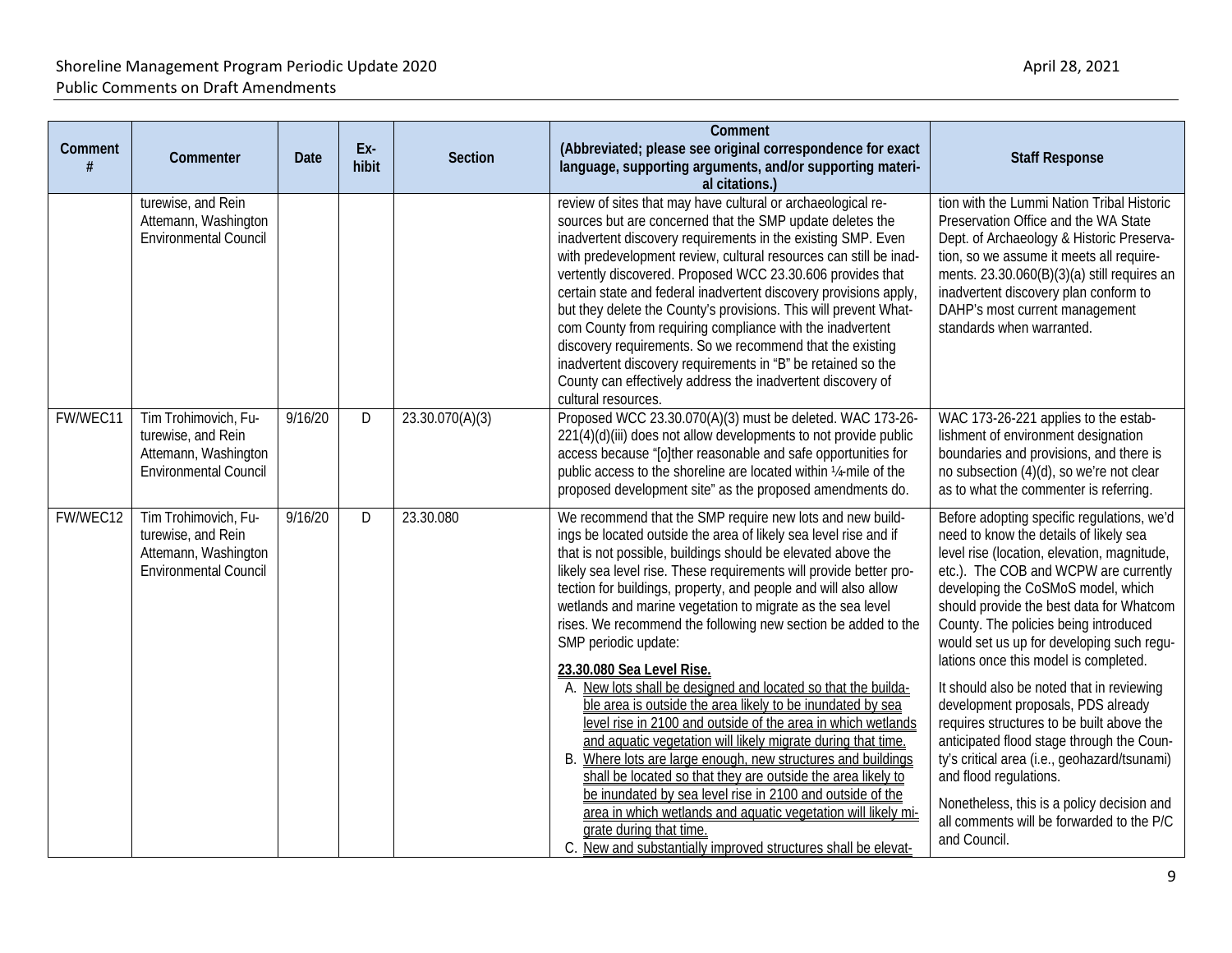| Comment  | Commenter                                                                                          | Date    | Ex-<br>hibit | <b>Section</b>          | Comment<br>(Abbreviated; please see original correspondence for exact<br>language, supporting arguments, and/or supporting materi-<br>al citations.)                                                                                                                                                                                                                                                                                                                                                                                                                                                                                                                                                                                                                                                                                              | <b>Staff Response</b>                                                                                                                                                                                                                                                                                                                                                                                                                                                                                                                                                                                                                                                                                                                                                                                            |
|----------|----------------------------------------------------------------------------------------------------|---------|--------------|-------------------------|---------------------------------------------------------------------------------------------------------------------------------------------------------------------------------------------------------------------------------------------------------------------------------------------------------------------------------------------------------------------------------------------------------------------------------------------------------------------------------------------------------------------------------------------------------------------------------------------------------------------------------------------------------------------------------------------------------------------------------------------------------------------------------------------------------------------------------------------------|------------------------------------------------------------------------------------------------------------------------------------------------------------------------------------------------------------------------------------------------------------------------------------------------------------------------------------------------------------------------------------------------------------------------------------------------------------------------------------------------------------------------------------------------------------------------------------------------------------------------------------------------------------------------------------------------------------------------------------------------------------------------------------------------------------------|
|          |                                                                                                    |         |              |                         | ed above the likely sea level rise elevation in 2100 or for the<br>life of the building, whichever is less.                                                                                                                                                                                                                                                                                                                                                                                                                                                                                                                                                                                                                                                                                                                                       |                                                                                                                                                                                                                                                                                                                                                                                                                                                                                                                                                                                                                                                                                                                                                                                                                  |
| FW/WEC13 | Tim Trohimovich, Fu-<br>turewise, and Rein<br>Attemann, Washington<br><b>Environmental Council</b> | 9/16/20 | D            | 23.40.010               | Table 2, Shoreline Use. We recommend that bulkheads and<br>other forms of hard armoring should be shoreline conditional<br>uses. This ensures that these damaging uses will get an appro-<br>priate level or review. The SMP should also provide that all<br>property owners seeking to construct a bulkhead on the shore-<br>line of their property must receive Hydraulic Project Approval<br>(HPA) from the Washington Department of Fish & Wildlife per<br>2SHB 1579 starting on July 1, 2019.                                                                                                                                                                                                                                                                                                                                                | Our code already allows requires staff to<br>do the same level of review as a substan-<br>tial or CUP and to condition administra-<br>tive permits. It also requires a geotech-<br>nical analysis for all shoreline stabilization<br>types to ensure the least impactful meth-<br>od is selected.<br>Obtaining an HPA is already a state re-<br>quirement for any work in waters of the<br>state. WCC 23.05.040(C) reminds appli-<br>cants that it's their duty to seek any other<br>required permits from other agencies.<br>Additionally, a standard condition on all of<br>our permits is that one may need addi-<br>tional permits from other agencies. We do<br>not believe that we should be listing every<br>state and federal permit one may need in<br>every section of code where such might<br>apply. |
| FW/WEC14 | Tim Trohimovich, Fu-<br>turewise, and Rein<br>Attemann, Washington<br><b>Environmental Council</b> | 9/16/20 | D            | 23.90.130(C) (existing) | We oppose the elimination of environment specific impervious<br>surface and open space requirements in current 23.90.130(C)<br>Table 2, Buffer, Setbacks, Height, Open Space, and Impervious<br>Surface Coverage Standards for Shoreline Development.<br>WAC 173-26-211(5)(b)(ii)(D) requires rural conservancy shore-<br>line environments to limit impervious surfaces to ten percent of<br>the lot which Table 2 currently does. Research by the University<br>of Washington in the Puget Sound lowlands has shown that<br>when total impervious surfaces exceed 5 - to 10% and forest<br>cover declines below 65% of the basin, then salmon habitat in<br>streams and rivers is adversely affected. This science docu-<br>ments the need to retain the existing impervious surface limits<br>and open space standards to achieve no net loss. | New Table 3. Bulk Regulations for Shore-<br>line Development still contains impervious<br>surface limits meeting this requirement.<br>However, we did miss the open space<br>requirements, and have added them back<br>in as 23.40.020(E) and Table 3                                                                                                                                                                                                                                                                                                                                                                                                                                                                                                                                                            |
| FW/WEC15 | Tim Trohimovich, Fu-                                                                               | 9/16/20 | D            | 23.40.125(B)(2)         | We strongly support the fossil fuel use regulations in proposed                                                                                                                                                                                                                                                                                                                                                                                                                                                                                                                                                                                                                                                                                                                                                                                   | Comment noted.                                                                                                                                                                                                                                                                                                                                                                                                                                                                                                                                                                                                                                                                                                                                                                                                   |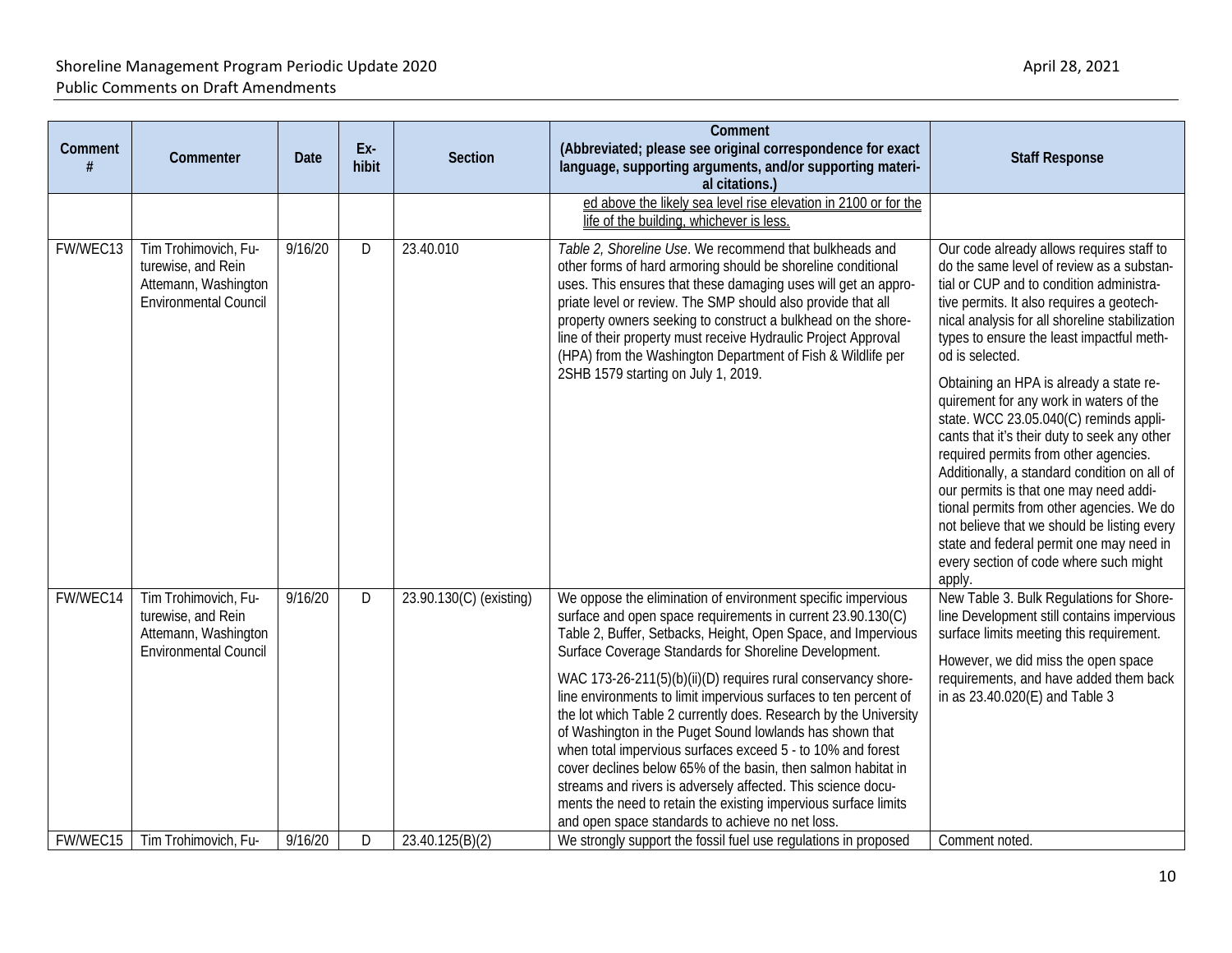| Comment  | Commenter                                                                                          | <b>Date</b> | Ex-<br>hibit | <b>Section</b> | Comment<br>(Abbreviated; please see original correspondence for exact<br>language, supporting arguments, and/or supporting materi-<br>al citations.)                                                                                                                                                                                                                                                                                                                                                                                                                                                                                                                                                                                                                                                                                                                                                                                                                                                                                                                                                                                                                                                                                                                                                                                                                                                                                                                                         | <b>Staff Response</b>                                                                                                                                                                                                                                                            |
|----------|----------------------------------------------------------------------------------------------------|-------------|--------------|----------------|----------------------------------------------------------------------------------------------------------------------------------------------------------------------------------------------------------------------------------------------------------------------------------------------------------------------------------------------------------------------------------------------------------------------------------------------------------------------------------------------------------------------------------------------------------------------------------------------------------------------------------------------------------------------------------------------------------------------------------------------------------------------------------------------------------------------------------------------------------------------------------------------------------------------------------------------------------------------------------------------------------------------------------------------------------------------------------------------------------------------------------------------------------------------------------------------------------------------------------------------------------------------------------------------------------------------------------------------------------------------------------------------------------------------------------------------------------------------------------------------|----------------------------------------------------------------------------------------------------------------------------------------------------------------------------------------------------------------------------------------------------------------------------------|
|          | turewise, and Rein<br>Attemann, Washington<br><b>Environmental Council</b>                         |             |              |                | 23.40.125(B)(2). The changing climate shows the need for a just<br>transition away from fossil fuels. The proposed fossil fuel use<br>regulations are an important step in this important transition. We<br>support them.                                                                                                                                                                                                                                                                                                                                                                                                                                                                                                                                                                                                                                                                                                                                                                                                                                                                                                                                                                                                                                                                                                                                                                                                                                                                    |                                                                                                                                                                                                                                                                                  |
| FW/WEC16 | Tim Trohimovich, Fu-<br>turewise, and Rein<br>Attemann, Washington<br><b>Environmental Council</b> | 9/16/20     | D            | 23.40.010      | In the Cherry Point Aquatic Reserve we recommend that condi-<br>tional use permits be required for changes of use, that existing<br>uses be defined specifically, and that new piers, docks, wharfs,<br>and wings be prohibited at Cherry Point. These measures are<br>necessary to protect the valuable resources of the Cherry Point<br>Aquatic Reserve.                                                                                                                                                                                                                                                                                                                                                                                                                                                                                                                                                                                                                                                                                                                                                                                                                                                                                                                                                                                                                                                                                                                                   | The County Council is considering such<br>regulations for Title 20 (Zoning), which<br>would also apply. Staff doesn't believe<br>they need to be repeated here. Nonethe-<br>less, we have incorporated their proposed<br>use requirements into 23.40.010 Table 2<br>(Use Table). |
| FW/WEC17 | Tim Trohimovich, Fu-<br>turewise, and Rein<br>Attemann, Washington<br><b>Environmental Council</b> | 9/16/20     | D            | 23.40.140      | We oppose the amendments to 23.40.140 Mining policies and<br>regulations and urge the County to retain the existing policies<br>and regulations as they are needed to achieve no net loss.<br>If mining is going to be allowed in floodplains, floodways, and<br>channel migration zones, which the County is proposing to al-<br>low, then additional standards are needed. First, mines should<br>be located outside the channel migration zone so that they do<br>not increase the rate of channel migration. Second, mines<br>should be no deeper than the bottom of the nearby streams and<br>rivers so when the river moves into the mine, which is a certain-<br>ty, the impacts will be reduced. Third, the mine reclamation plan<br>should have a design so that when the river or stream moves<br>into the mine, the mine workings are not so wide that the cap-<br>tured sediments destabilize the river or stream or increase ero-<br>sion risks on upstream properties.<br>We recommend that the following new regulation be added.<br>D. Mining in the 100-year floodplain, floodway, or channel mi-<br>gration zones shall meet the following standards:<br>Mines should be located outside the channel migration<br>zone unless there is no feasible alternative site.<br>Mines shall be no deeper than the bottom of the near-<br>by streams and rivers.<br>The mine reclamation plan shall have a design so that<br>when the river or stream moves into the mine it is not | Such mining has always been allowed;<br>we're not changing that. Nonetheless, all<br>comments will be forwarded to the P/C<br>and Council.                                                                                                                                       |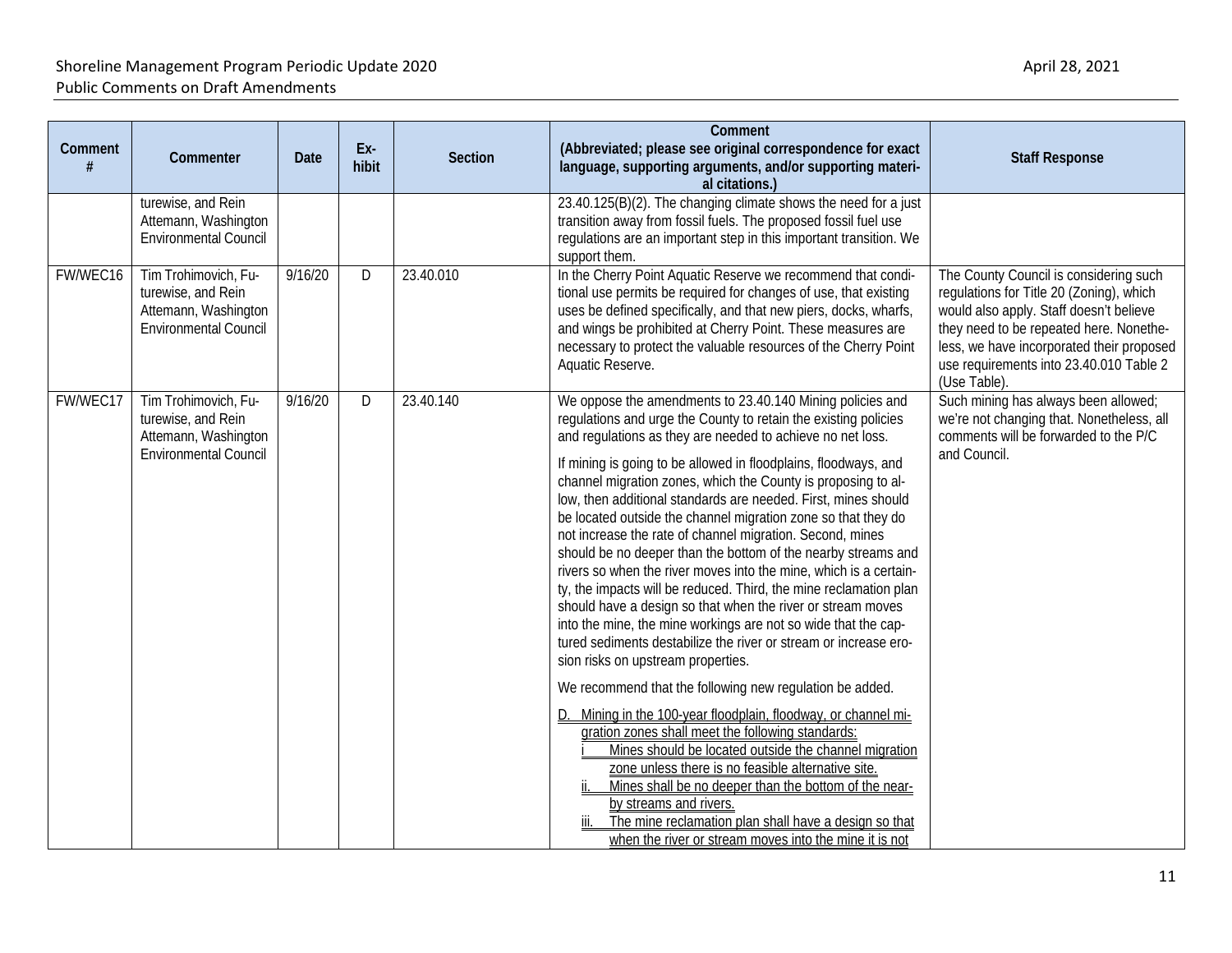| Comment  | Commenter                                                                                          | Date    | Ex-<br>hibit | Section                                             | Comment<br>(Abbreviated; please see original correspondence for exact<br>language, supporting arguments, and/or supporting materi-<br>al citations.)                                                                                                                                                                                                                                                                                                                                                                                                                                                                                                                                                                                                                                                                                                                                                                                                                                                                                                             | <b>Staff Response</b>                                                                                                                                                                                                                                                                                                                                                                                     |
|----------|----------------------------------------------------------------------------------------------------|---------|--------------|-----------------------------------------------------|------------------------------------------------------------------------------------------------------------------------------------------------------------------------------------------------------------------------------------------------------------------------------------------------------------------------------------------------------------------------------------------------------------------------------------------------------------------------------------------------------------------------------------------------------------------------------------------------------------------------------------------------------------------------------------------------------------------------------------------------------------------------------------------------------------------------------------------------------------------------------------------------------------------------------------------------------------------------------------------------------------------------------------------------------------------|-----------------------------------------------------------------------------------------------------------------------------------------------------------------------------------------------------------------------------------------------------------------------------------------------------------------------------------------------------------------------------------------------------------|
|          |                                                                                                    |         |              |                                                     | so wide or deep that the captured sediments destabi-<br>lize the river or stream or increase erosion risks on up-<br>stream properties.                                                                                                                                                                                                                                                                                                                                                                                                                                                                                                                                                                                                                                                                                                                                                                                                                                                                                                                          |                                                                                                                                                                                                                                                                                                                                                                                                           |
| FW/WEC18 | Tim Trohimovich, Fu-<br>turewise, and Rein<br>Attemann, Washington<br><b>Environmental Council</b> | 9/16/20 | D            | 23.40.140                                           | In 2020, the legislature adopted RCW 90.48.615(2) which pro-<br>hibits "[m]otorized or gravity siphon aquatic mining or discharge<br>of effluent from such activity to any waters of the state that has<br>been designated under the endangered species act as critical<br>habitat, or would impact critical habitat for salmon, steelhead, or<br>bull trout. This includes all fresh waters with designated uses of:<br>Salmonid spawning, rearing, and migration."<br>We recommend that the SMP Update prohibit motorized or<br>gravity siphon aquatic mining and discharging effluent from this<br>type of mining in shorelines that are the critical habitat for salm-<br>on, steelhead, or bull trout and that salmonids use for spawning,<br>rearing, and migration.                                                                                                                                                                                                                                                                                       | We have added a section regarding this.                                                                                                                                                                                                                                                                                                                                                                   |
| FW/WEC19 | Tim Trohimovich, Fu-<br>turewise, and Rein<br>Attemann, Washington<br><b>Environmental Council</b> | 9/16/20 | D            | (existing) 23.100.150                               | We oppose the amendments to remove policies and regulations<br>encouraging or requiring low-impact development.<br>The update removes some policies and regulations that encour-<br>aged, allowed the County to require, or required low-impact<br>development techniques. For example, former (C)(2) on page<br>156 provided that "[c]lustering and low impact development<br>techniques may be required where appropriate to minimize<br>physical and visual impacts on shorelines in accordance with<br>policies and regulations of WCC 23.90.090." This regulation has<br>been deleted. While the subdivision regulations are now pro-<br>posed to allow the County to require clustering, the requirement<br>for low-impact development has been deleted. Low impact de-<br>velopment is an important technique for reducing development's<br>water quality impacts on rivers, lakes, streams, wetlands, and<br>Puget Sound. We urge the County to retain these policies and<br>regulations; they needed to maintain no net loss of shoreline<br>resources. | Former 23.100.150 (C)(2) was moved to<br>23.40.130(A)(10), though without the<br>reference to LID. At the time, we had<br>been thinking about stormwater LID tech-<br>niques, which is covered by a general<br>regulation of meeting our Title 20 storm-<br>water regulations; we had not been think-<br>ing about LID in terms of plat design. The<br>term has now been reinstated.<br>23.40.130(A)(10). |
| FW/WEC20 | Tim Trohimovich, Fu-<br>turewise, and Rein<br>Attemann, Washington                                 | 9/16/20 | D            | (existing)<br>23.40.200(A)(10), (11),<br>and $(12)$ | Do not delete existing 23.40.200(A)(10), (11), or (12) prohibiting<br>freestanding signs between the right-of-way and buildings, the<br>waterbodies, or placing them in critical areas buffers, or the sign                                                                                                                                                                                                                                                                                                                                                                                                                                                                                                                                                                                                                                                                                                                                                                                                                                                      | The SMA, WAC, or DOE guidelines do<br>not address signs. For simplicity's sake<br>we were proposing to just have our Title                                                                                                                                                                                                                                                                                |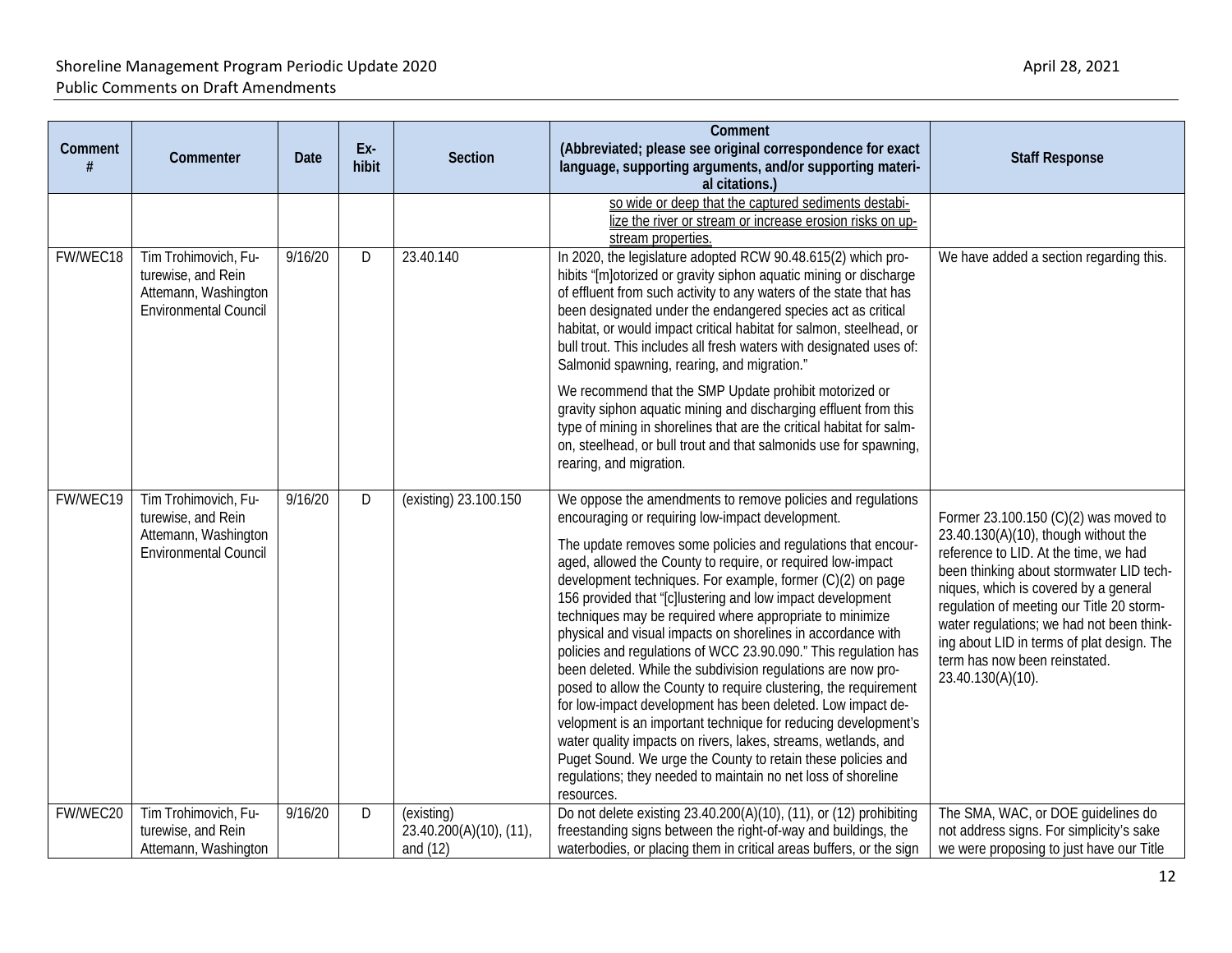| Comment  | Commenter                                                                                          | <b>Date</b> | Ex-<br>hibit | <b>Section</b>  | Comment<br>(Abbreviated; please see original correspondence for exact<br>language, supporting arguments, and/or supporting materi-<br>al citations.)                                                                                                                                                                                                                                                                                                                                                                                                                                                                                                                                                                                                                                                                                                                                                                                                                                                                                                                                                                                      | <b>Staff Response</b>                                                                                                                                                                                                                                              |
|----------|----------------------------------------------------------------------------------------------------|-------------|--------------|-----------------|-------------------------------------------------------------------------------------------------------------------------------------------------------------------------------------------------------------------------------------------------------------------------------------------------------------------------------------------------------------------------------------------------------------------------------------------------------------------------------------------------------------------------------------------------------------------------------------------------------------------------------------------------------------------------------------------------------------------------------------------------------------------------------------------------------------------------------------------------------------------------------------------------------------------------------------------------------------------------------------------------------------------------------------------------------------------------------------------------------------------------------------------|--------------------------------------------------------------------------------------------------------------------------------------------------------------------------------------------------------------------------------------------------------------------|
|          | <b>Environmental Council</b>                                                                       |             |              |                 | limits in Table 2, Sign Area Limits.<br>Existing WCC 23.40.200(A)(10), (11), and (12) currently prohibit<br>many freestanding signs between the right-of-way and buildings<br>the waterbodies or placing them in critical area buffer. Signs are<br>not a priority shoreline use, but the policy of the SMA calls on<br>the County and Ecology to protect shoreline views. These exist-<br>ing regulations are necessary to implement the policy of the<br>SMA and cannot be deleted. Existing Table 3 is also needed to<br>limit the sizes of signs in shoreline jurisdiction to implement the<br>policy of the SMA. Again, it cannot be legally deleted.                                                                                                                                                                                                                                                                                                                                                                                                                                                                                | 20 sign regulations address signs. How-<br>ever, T-20 does not address these cir-<br>cumstances, so we have reinserted exist-<br>ing 23.40.200(A)(10), (11), & (12) as<br>$23.40.200(A)(6)$ , $(7)$ , & $(8)$ .<br>Existing Table 3 does not address sign<br>size. |
| FW/WEC21 | Tim Trohimovich, Fu-<br>turewise, and Rein<br>Attemann, Washington<br><b>Environmental Council</b> | 9/16/20     | F.           | 16.16.265(A)(1) | Require wider setbacks between development and shoreline<br>and critical areas buffers to protect homes and property from<br>wildfire danger.<br>Whatcom County is susceptible to wildfires. Climate change has<br>the potential to increase wildlife risk through changes in fire<br>behavior, wildfire ignitions, fire management, and the vegetation<br>that fuels wildfire.<br>Setbacks from critical areas buffers provide an area in which<br>buildings can be repaired and maintained without having to<br>intrude into the buffer. It also allows for the creation of a Home<br>Ignition Zone that can protect buildings from wildfires and allow<br>firefighters to attempt to save the buildings during a wildfire.<br>Since a 30-foot-wide Home Ignition Zone is important to protect<br>buildings, we recommend that 16.16.265(A)(1) require a setback<br>at least 30 feet wide adjacent to shoreline and critical area buff-<br>ers. Combustible structures, such as decks, should not be al-<br>lowed within this setback to protect the building from wildfires.<br>This will increase protection for people and property. | This distance was established by Council<br>and staff is not proposing to change it.<br>However, all comments will be provided<br>to them.<br>(Note that this comment contradicts<br>comments GCD12 and MES09.)                                                    |
| FW/WEC22 | Tim Trohimovich, Fu-<br>turewise, and Rein<br>Attemann, Washington<br>Environmental Council        | 9/16/20     | F.           | Article 3       | We strongly support updating the Geohazard Area standards in<br>Article 3.<br>Whatcom County is susceptible to landslides. The SMP Guide-<br>lines, in WAC 173-26-221(2)(c)(ii)(B), provide: "Do not allow<br>new development or the creation of new lots that would cause<br>foreseeable risk from geological conditions to people or im-<br>provements during the life of the development." Landslides are a                                                                                                                                                                                                                                                                                                                                                                                                                                                                                                                                                                                                                                                                                                                            | 16.16.322(D) already precludes land<br>divisions, and requires risk-reducing<br>measures be taken for non-division de-<br>velopment in geohazard areas. 16.16.310<br>also covers landslide deposits, scarps<br>and flanks.                                         |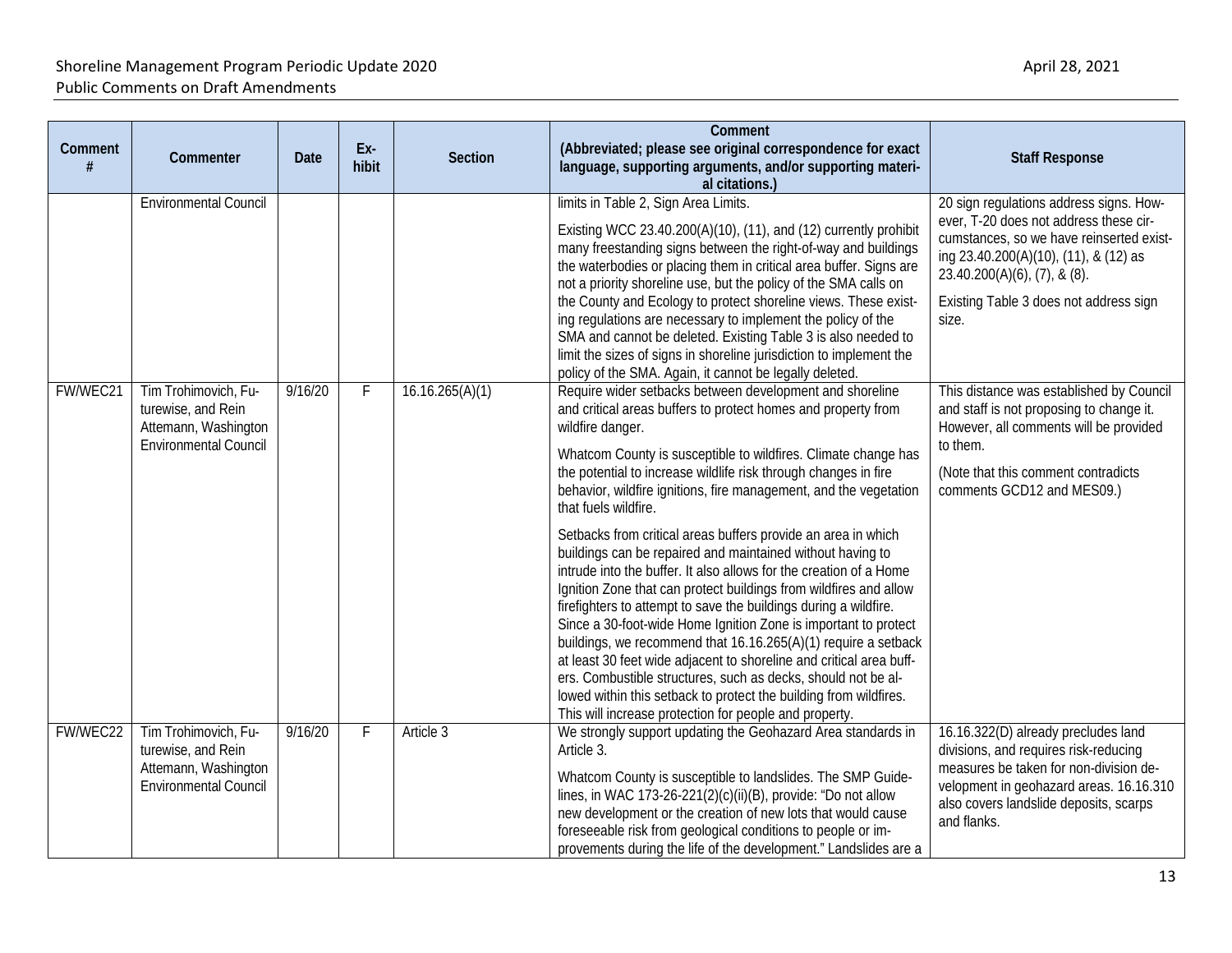| Comment<br># | Commenter                                                                                          | Date    | Ex-<br>hibit | Section      | Comment<br>(Abbreviated; please see original correspondence for exact<br>language, supporting arguments, and/or supporting materi-<br>al citations.)                                                                                                                                                                                                                                                                                                                                                                                                                                                                                                                                                                                                                                                                                                                                                                                                                                                                                         | <b>Staff Response</b>                                                                                                                                                 |
|--------------|----------------------------------------------------------------------------------------------------|---------|--------------|--------------|----------------------------------------------------------------------------------------------------------------------------------------------------------------------------------------------------------------------------------------------------------------------------------------------------------------------------------------------------------------------------------------------------------------------------------------------------------------------------------------------------------------------------------------------------------------------------------------------------------------------------------------------------------------------------------------------------------------------------------------------------------------------------------------------------------------------------------------------------------------------------------------------------------------------------------------------------------------------------------------------------------------------------------------------|-----------------------------------------------------------------------------------------------------------------------------------------------------------------------|
|              |                                                                                                    |         |              |              | type of geological hazard that can result in major impacts to<br>people and property.                                                                                                                                                                                                                                                                                                                                                                                                                                                                                                                                                                                                                                                                                                                                                                                                                                                                                                                                                        |                                                                                                                                                                       |
|              |                                                                                                    |         |              |              | We strongly support designating the landslide deposits, scarps<br>and flanks, and areas with susceptibility to deep and shallow<br>landslides as geologically hazardous areas. This will better pro-<br>tect people and property.                                                                                                                                                                                                                                                                                                                                                                                                                                                                                                                                                                                                                                                                                                                                                                                                            |                                                                                                                                                                       |
| FW/WEC23     | Tim Trohimovich, Fu-<br>turewise, and Rein<br>Attemann, Washington<br><b>Environmental Council</b> | 9/16/20 | F            | Article 3    | Landslides are capable of damaging commercial, residential, or<br>industrial development at both the tops and toes of slopes due<br>to the earth sliding and other geological events. So the areas at<br>the top, toe, and sides of the slope are geological hazards. We<br>recommend these areas be designated as landslide hazards.                                                                                                                                                                                                                                                                                                                                                                                                                                                                                                                                                                                                                                                                                                        | CAO Article 3 already covers this.                                                                                                                                    |
| FW/WEC24     | Tim Trohimovich, Fu-<br>turewise, and Rein<br>Attemann, Washington<br><b>Environmental Council</b> | 9/16/20 | F            | Article 3    | Require the review of geologically hazardous areas capable of<br>harming buildings or occupants on a development site.<br>We recommend that the regulations require review of any land-<br>slide capable of damaging the proposed development. Geologi-<br>cal hazards, such as landslides are capable of damaging prop-<br>erty outside the hazard itself. The 2014 Oso slide ran out for<br>over a mile (5,500 feet) even through the slope height was 600<br>feet. A 2006 landslide at Oso traveled over 300 feet. Recent<br>research shows that long runout landslides are more common<br>than had been realized. This research documents that over the<br>past 2000 years, the average landslide frequency of long runout<br>landsides in the area near the Oso landslide is one landslide<br>every 140 years. The landslides ran out from 787 feet to the<br>2,000 feet of the 2014 landside. So we recommend that What-<br>com County require review of all geological hazards capable of<br>harming a proposed lot or building site. | CAO Article 3 already covers this.                                                                                                                                    |
| FW/WEC25     | Tim Trohimovich, Fu-<br>turewise, and Rein<br>Attemann, Washington<br><b>Environmental Council</b> | 9/16/20 | F.           | 16.16.325(C) | We support WCC 16.16.325(C) which requires individualized<br>setbacks from landslide hazard areas based on the actual haz-<br>ard. WCC 16.16.325(C) will help protect people and property.<br>Construction should not be allowed in these setbacks.                                                                                                                                                                                                                                                                                                                                                                                                                                                                                                                                                                                                                                                                                                                                                                                          | Comment noted.                                                                                                                                                        |
| FW/WEC26     | Tim Trohimovich, Fu-<br>turewise, and Rein<br>Attemann, Washington<br><b>Environmental Council</b> | 9/16/20 | F            | Article 5.5  | To protect the coastal aquifers, we recommend that Article 5.5<br>apply to all areas subject to saltwater intrusion.<br>All of the islands in the County and its marine shorelines have                                                                                                                                                                                                                                                                                                                                                                                                                                                                                                                                                                                                                                                                                                                                                                                                                                                      | To staff's knowledge, only Lummi Island<br>has been designated as a vulnerable<br>seawater intrusion areas by the County<br>Council (which is why it has the rules in |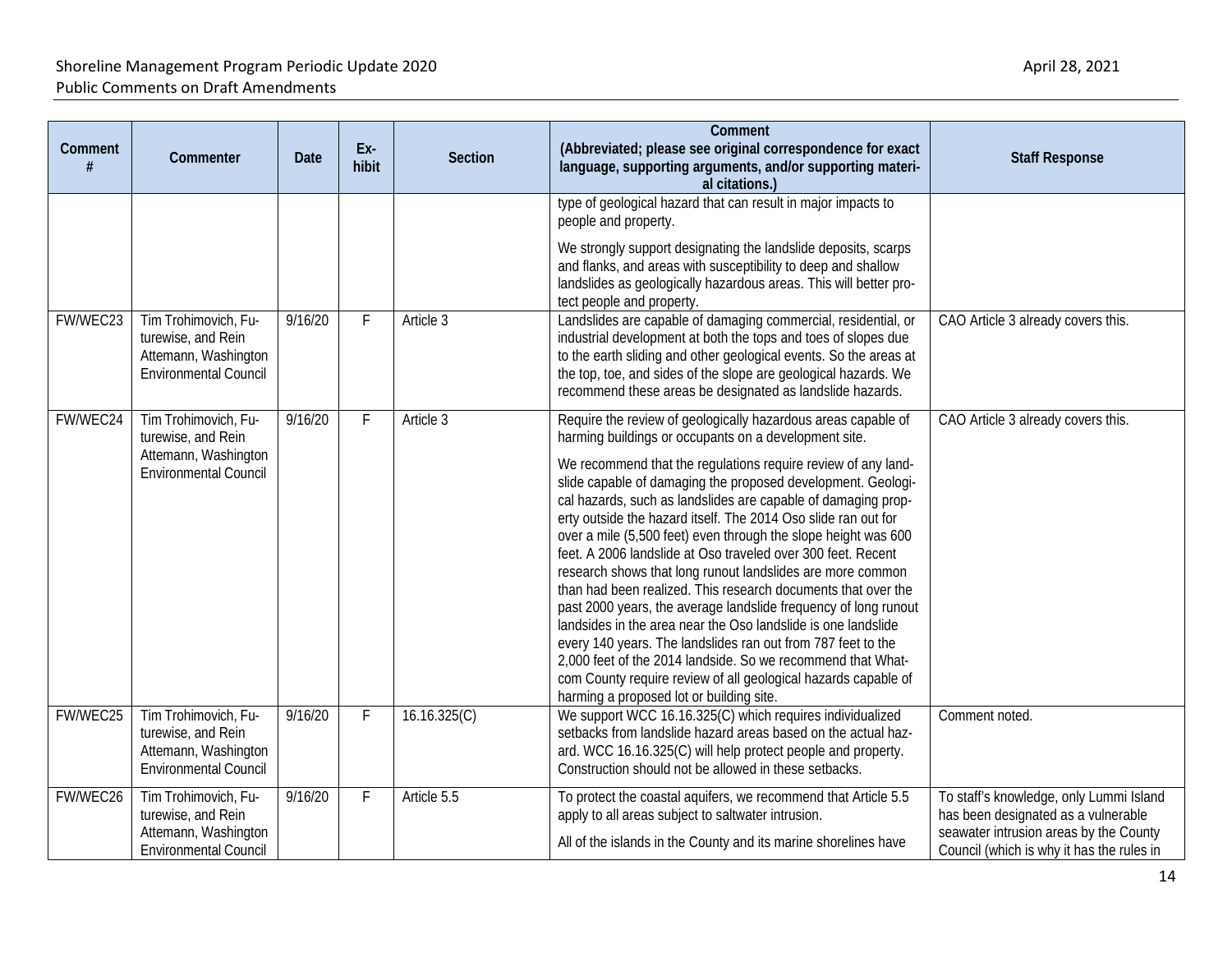| Comment  | Commenter                                                                                          | Date    | Ex-<br>hibit | <b>Section</b>                               | Comment<br>(Abbreviated; please see original correspondence for exact<br>language, supporting arguments, and/or supporting materi-<br>al citations.)                                                                                                                                                                                                                                                                                                                                                                                                                                                                               | <b>Staff Response</b>                                                                                                                                                                                                                                                                                                              |
|----------|----------------------------------------------------------------------------------------------------|---------|--------------|----------------------------------------------|------------------------------------------------------------------------------------------------------------------------------------------------------------------------------------------------------------------------------------------------------------------------------------------------------------------------------------------------------------------------------------------------------------------------------------------------------------------------------------------------------------------------------------------------------------------------------------------------------------------------------------|------------------------------------------------------------------------------------------------------------------------------------------------------------------------------------------------------------------------------------------------------------------------------------------------------------------------------------|
|          |                                                                                                    |         |              |                                              | the potential for wells to be contaminated by salt water. WAC<br>173-26-221(2)(a) requires that shoreline master programs must<br>provide for management of critical areas designated as such<br>pursuant to RCW 36.70A.170(1)(d) located within the shorelines<br>of the state with policies and regulations that  [p]rovide a level<br>of protection to critical areas within the shoreline area that as-<br>sures no net loss of shoreline ecological functions necessary to<br>sustain shoreline natural resources." Critical areas include areas<br>with a critical recharging effect on aquifers used for potable<br>waters. | Art. 5.5).                                                                                                                                                                                                                                                                                                                         |
|          |                                                                                                    |         |              |                                              | Saltwater intrusion can worsen until wells "must be abandoned<br>due to contaminated, unusable water." Saltwater intrusion is<br>often worsened by over-pumping an aquifer. The Western<br>Washington Growth Management Hearings Board has held that<br>Growth Management Act requires counties to designate vulner-<br>able seawater intrusion areas as critical aquifer recharge areas.<br>The Board also held that counties must adopt development<br>regulations "to protect aquifers used for potable water from fur-<br>ther seawater degradation."                                                                          |                                                                                                                                                                                                                                                                                                                                    |
| FW/WEC27 | Tim Trohimovich, Fu-<br>turewise, and Rein<br>Attemann, Washington<br><b>Environmental Council</b> | 9/16/20 | F            | Table 1, Standard Wet-<br>land Buffer Widths | We support updating the buffer widths to conform to Ecology's<br>most recent recommendations, as they are based on best avail-<br>able science                                                                                                                                                                                                                                                                                                                                                                                                                                                                                     | Comment noted.                                                                                                                                                                                                                                                                                                                     |
| FW/WEC28 | Tim Trohimovich, Fu-<br>turewise, and Rein<br>Attemann, Washington<br><b>Environmental Council</b> | 9/16/20 | F.           | 16.16.640(B)                                 | Buffer averaging should not allow widths less than 75% of the<br>required buffer for all wetlands. Type IV wetlands have im-<br>portant functions and values. Allowing 50% buffer reductions for<br>type IV wetlands is inconsistent with best available science and<br>should not be allowed.                                                                                                                                                                                                                                                                                                                                     | Based on this comment we have re-<br>moved the allowance for Type IV wet-<br>lands in 16.16.640(B) and inserted the<br>language from 2016 DOE Guidance<br>(XX.040 Exemptions and Allowed Uses in<br>Wetlands) providing exceptions to regula-<br>tion of certain wetlands/buffers from requ-<br>lation in a new section 16.16.612. |
| FW/WEC29 | Tim Trohimovich, Fu-<br>turewise, and Rein<br>Attemann, Washington<br><b>Environmental Council</b> | 9/16/20 | F            | 16.16.740(B)                                 | Retain using the PHS recommendations as the default for buff-<br>ers and management recommendation priority habitats and<br>species.<br>Currently, Table 4, Buffer Requirements for Habitat Conserva-<br>tion Areas (HCAs), provides that for areas with which federally                                                                                                                                                                                                                                                                                                                                                           | While the text in the table is proposed for<br>deletion, amended (B)(2) requires that<br>minimum buffers be based on habitat a<br>management plan prepared pursuant to<br>WCC 16.16.750, subsection (B)(4) of                                                                                                                      |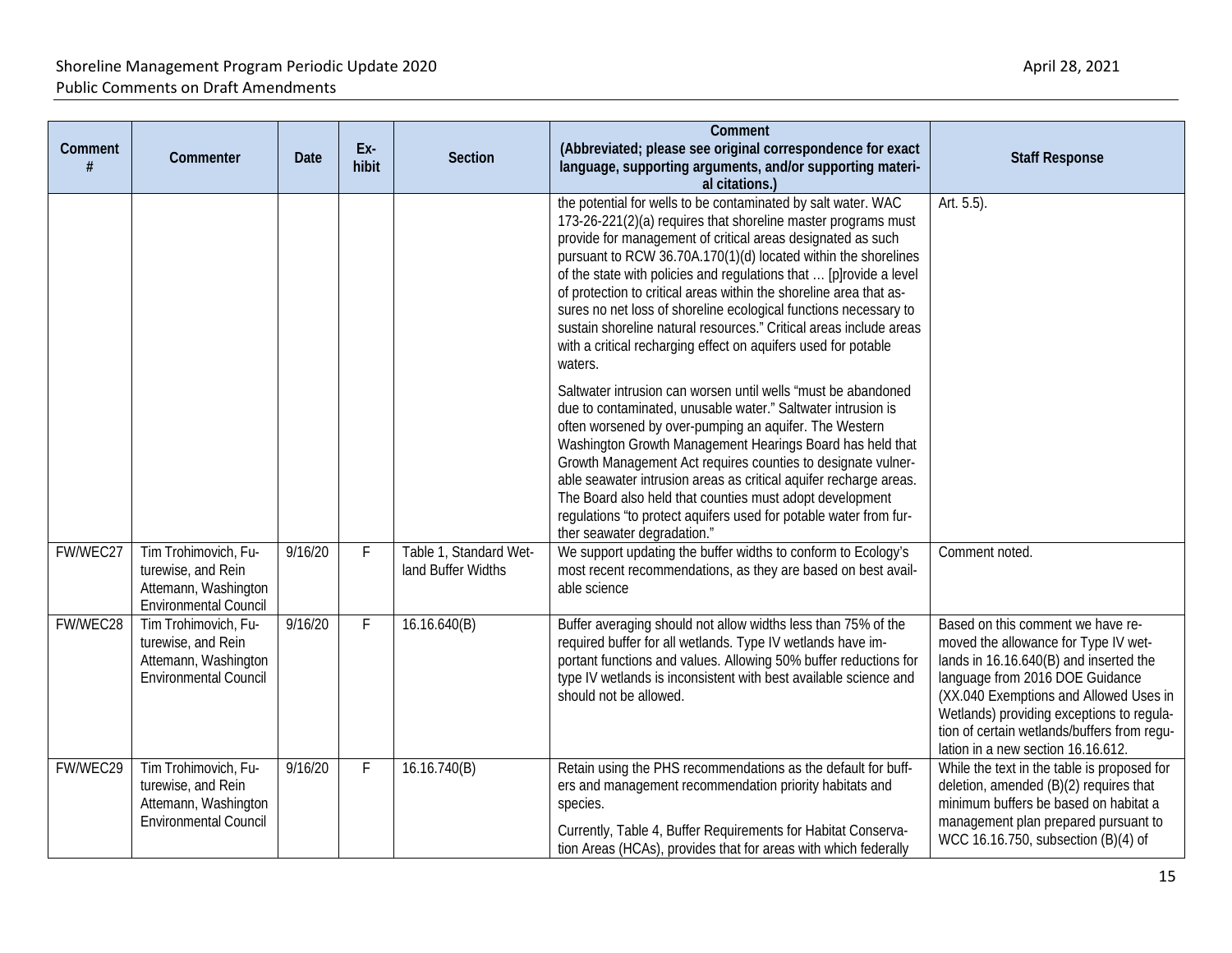| Comment<br># | Commenter                                                                                          | Date    | Ex-<br>hibit | <b>Section</b> | Comment<br>(Abbreviated; please see original correspondence for exact<br>language, supporting arguments, and/or supporting materi-<br>al citations.)                                                                                                                                                                                                                                                                                                                                                                                                                                                                                                                                                                                                                                                                                                                                                                                                                                                                                                                                                                                           | <b>Staff Response</b>                                                                                                                                                                                                                       |
|--------------|----------------------------------------------------------------------------------------------------|---------|--------------|----------------|------------------------------------------------------------------------------------------------------------------------------------------------------------------------------------------------------------------------------------------------------------------------------------------------------------------------------------------------------------------------------------------------------------------------------------------------------------------------------------------------------------------------------------------------------------------------------------------------------------------------------------------------------------------------------------------------------------------------------------------------------------------------------------------------------------------------------------------------------------------------------------------------------------------------------------------------------------------------------------------------------------------------------------------------------------------------------------------------------------------------------------------------|---------------------------------------------------------------------------------------------------------------------------------------------------------------------------------------------------------------------------------------------|
|              |                                                                                                    |         |              |                | listed species have a primary association, state priority habitats,<br>and areas with which priority species have a primary association<br>the "[m]inimum buffers shall be based on recommendations<br>provided by the Washington State Department of Fish and Wild-<br>life PHS Program; provided, that local and site-specific factors<br>shall be taken into consideration and the buffer width based on<br>the best available information concerning the species/habitat(s)<br>in question and/or the opinions and recommendations of a quali-<br>fied professional with appropriate expertise." This requirement is<br>being deleted and instead the buffers are based on a habitat a<br>management plan. While we recognize the habitat management<br>plan will include information on the PHS program recommenda-<br>tion and a survey of best available science related to the spe-<br>cies or habitat, the current requirement is clearer that the default<br>buffer should be the PHS recommendations. We think this is<br>clearer and provides better protection for priority species and<br>habitats and recommend it be retained. | which requires that assessment reports<br>include Management recommendations<br>developed by WDFW through its PHS<br>program. Thus, the requirement is still<br>there (and always was, as this section<br>isn't proposed for modification). |
| FW/WEC30     | Tim Trohimovich, Fu-<br>turewise, and Rein<br>Attemann, Washington<br><b>Environmental Council</b> | 9/16/20 | F            | 16.16.740(B)   | We also recommend that the required consultation with Indian<br>Tribes and Nations in Table 4 be retained. They have significant<br>expertise on fish and wildlife and their habitat needs.                                                                                                                                                                                                                                                                                                                                                                                                                                                                                                                                                                                                                                                                                                                                                                                                                                                                                                                                                    | 16.16.750(C) still allows for agency and<br>tribal consultation.                                                                                                                                                                            |
| FW/WEC31     | Tim Trohimovich, Fu-<br>turewise, and Rein<br>Attemann, Washington<br><b>Environmental Council</b> | 9/16/20 |              |                | We support preparing a No Net Loss technical memo. While<br>WAC 173-26-090(2)(d)(ii) provides that "[t]he review process<br>provides the method for bringing shoreline master programs into<br>compliance with the requirements of the act that have been<br>added or changed since the last review and for responding to<br>changes in guidelines adopted by the department, together with<br>a review for consistency with amended comprehensive plans<br>and regulations," this provision does not excuse compliance with<br>WAC 173-26-090(2)(d)(i) and cannot override RCW<br>90.58.080(4)(a) of the Shoreline Management Act. So, while<br>SMPs must be brought into compliance with new laws and new<br>SMP Guidelines, they must also comply with all current provi-<br>sions of the SMA and the SMP Guidelines including the no net<br>loss requirement. We urge Whatcom County to update the SMP<br>to achieve no net loss.                                                                                                                                                                                                          | A NNL technical memo will be prepared<br>prior to the P/C making their recommen-<br>dations to Council. We thought it more<br>appropriate to do this task after the public<br>comment period in case the proposals<br>needed to be amended. |
| GCD01        | Glyn & Carol Davies                                                                                | 9/23/20 | D            | 23.10.160(C)   | A penalty of double standard post development is excessive.                                                                                                                                                                                                                                                                                                                                                                                                                                                                                                                                                                                                                                                                                                                                                                                                                                                                                                                                                                                                                                                                                    | This section doesn't say that penalties in                                                                                                                                                                                                  |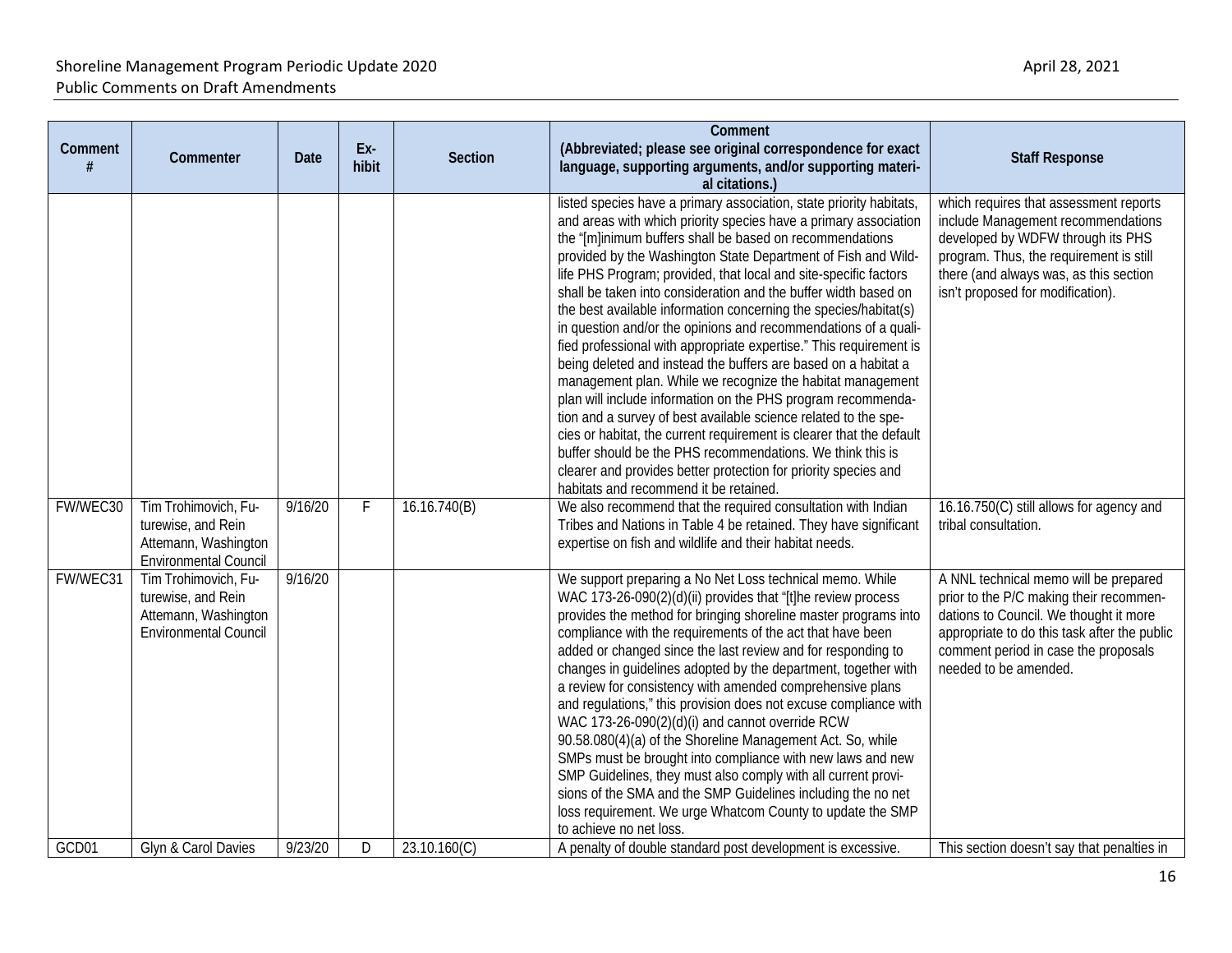| Comment | Commenter           | <b>Date</b> | Ex-<br>hibit | <b>Section</b>       | Comment<br>(Abbreviated; please see original correspondence for exact<br>language, supporting arguments, and/or supporting materi-<br>al citations.)                                                                                                                                                                                                                                                                                                                                                                                                                                                                                                                                      | <b>Staff Response</b>                                                                                                                                                                                                                                                                                                                     |
|---------|---------------------|-------------|--------------|----------------------|-------------------------------------------------------------------------------------------------------------------------------------------------------------------------------------------------------------------------------------------------------------------------------------------------------------------------------------------------------------------------------------------------------------------------------------------------------------------------------------------------------------------------------------------------------------------------------------------------------------------------------------------------------------------------------------------|-------------------------------------------------------------------------------------------------------------------------------------------------------------------------------------------------------------------------------------------------------------------------------------------------------------------------------------------|
|         |                     |             |              |                      | Please consider reducing the penalty to the cost of mitigation<br>plus a percentage penalty in the range of 15% - 25%.                                                                                                                                                                                                                                                                                                                                                                                                                                                                                                                                                                    | the way of fines are doubled; it says that<br>"corrective action, restoration, or mitiga-<br>tion" will be required at a double ratio<br>"when appropriate" as a way to discour-<br>age violations.                                                                                                                                       |
| GCD02   | Glyn & Carol Davies | 9/23/20     | D            | 23.30.040(C)         | Please consider clarifying the planting of vegetation to minimize<br>impacts to views from the water requirement in this provision.<br>For example, views from the water are optimized by plants and<br>shrubs that do not exceed 3' - 4' in height. Dense, forested<br>vegetation on the shoreline is highly obstructive to views, so this<br>provision should be clear regarding the type of vegetation that<br>protects views.                                                                                                                                                                                                                                                         | This provision is aimed at protecting<br>views from the water. The SMA requires<br>protecting views to and from the water.<br>(RCW 90.58.020))                                                                                                                                                                                            |
| GCD03   | Glyn & Carol Davies | 9/23/20     | D            | 23.40.020(F)         | Suggest adding a 15 <sup>th</sup> provision to this clause to conform to<br>16.16.720(G)(4) Accessory Uses. "When located in the shore-<br>line jurisdiction, residential water-oriented accessory structures<br>may be permitted in an HCA buffer; provided that the size shall<br>be limited to 10% of the buffer's area or 500 square feet, which-<br>ever is less."                                                                                                                                                                                                                                                                                                                   | We have added a cross reference to that<br>section.                                                                                                                                                                                                                                                                                       |
| GCD04   | Glyn & Carol Davies | 9/23/20     | D            | 23.40.150(A)(2)      | "No pier or dock shall be used for a residence." This provision<br>should be deleted since it contradicts 23.40.150(A)(A) that al-<br>lows moorage for single family residences.                                                                                                                                                                                                                                                                                                                                                                                                                                                                                                          | 23.40.150(A)(A) to which the commenter<br>refers is proposed for deletion. Further-<br>more, it refers to "moorage associated<br>with a SFR," which means a private dock<br>at a private SFR (i.e., a personal dock),<br>which is still allowed. The prohibition in<br>23.40.150(A)(2) refers to someone living<br>on their boat or dock. |
| GCD05   | Glyn & Carol Davies | 9/23/20     | D            | 23.40.150(A, B, & C) | Dimensional Standards - Freshwater and Marine - tables<br>Please consider allowing ramps to be 6' wide rather than 4' wide<br>as a safety measure when transporting kayaks, canoes, or boat-<br>ing provisions, equipment and supplies to the dock for launching<br>(kayaks or canoes) or loading into a boat (ice chests, water skis,<br>wakeboards, etc.). 4' is narrow when carrying bulky items to the<br>float, and can be dangerous, particularly if the ramp or pier is<br>high off the water due to the shoreline configuration relative to<br>the float. This would also mean increasing the square footage<br>for the individual use dock or pier to 520 sq. ft. to accommodate | WDFW regulations in WAC 220-660-140<br>and 380 limit the width of residential dock<br>ramps to 4' wide.                                                                                                                                                                                                                                   |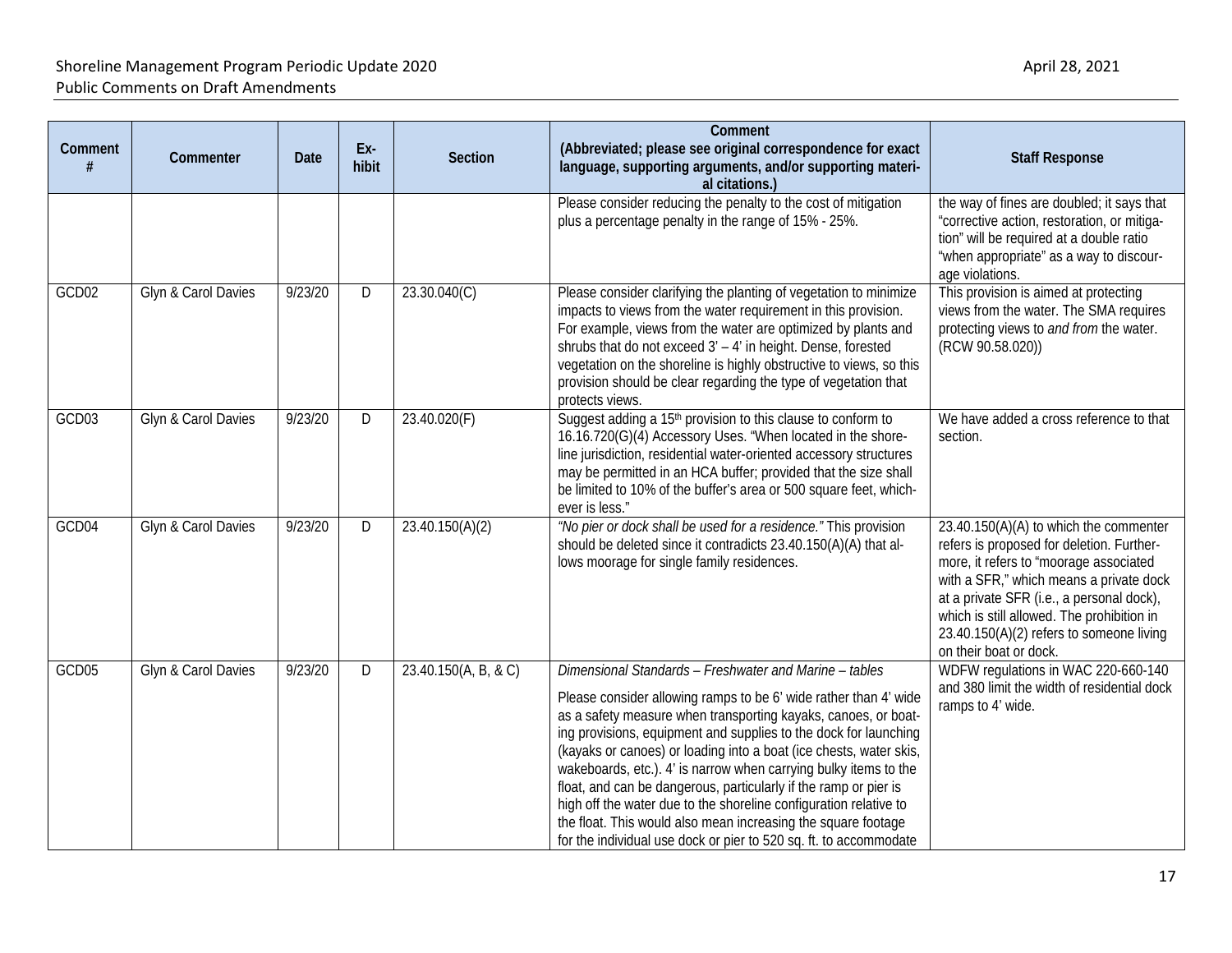| Comment           | Commenter           | Date    | Ex-<br>hibit | Section              | Comment<br>(Abbreviated; please see original correspondence for exact<br>language, supporting arguments, and/or supporting materi-<br>al citations.)                                                                                                                                                                                                                                                                                                                                                                                                                                                                                                                                                                     | <b>Staff Response</b>                                                                                                                                                                                                  |
|-------------------|---------------------|---------|--------------|----------------------|--------------------------------------------------------------------------------------------------------------------------------------------------------------------------------------------------------------------------------------------------------------------------------------------------------------------------------------------------------------------------------------------------------------------------------------------------------------------------------------------------------------------------------------------------------------------------------------------------------------------------------------------------------------------------------------------------------------------------|------------------------------------------------------------------------------------------------------------------------------------------------------------------------------------------------------------------------|
|                   |                     |         |              |                      | a 6' wide ramp, and increasing the added square footage if the<br>dock has to be extended due to water depth to 6 sq. ft. rather<br>than 4 sq. ft.                                                                                                                                                                                                                                                                                                                                                                                                                                                                                                                                                                       |                                                                                                                                                                                                                        |
| GCD06             | Glyn & Carol Davies | 9/23/20 | D            | 23.40.150(A, B, & C) | We also suggest changing the minimum water depth to either<br>10' measured below ordinary high water, or 6' measured over<br>mean low low water. This is to allow adequate clearance for<br>propellers to protect the sea floor or lake bed from turbulence<br>when a boat is operating in shallow water                                                                                                                                                                                                                                                                                                                                                                                                                 | Changing to a 10' standard would essen-<br>tially allow a doubling of the length of<br>docks on our lakes, when we're required<br>to minimize overwater structures. It would<br>also interfere with public navigation. |
| GCD07             | Glyn & Carol Davies | 9/23/20 | D            | 23.40.150(C)(8)      | Please consider adding a qualifier to this provision stating<br>"unless shoreline constraints, and/or positioning of pilings<br>make it infeasible to create sufficient buoyancy for the float<br>without positioning flotation components under a portion of the<br>grating.                                                                                                                                                                                                                                                                                                                                                                                                                                            | This standard is from WDFW regulations<br>in WAC 220-660-140 and 380.                                                                                                                                                  |
| GCD08             | Glyn & Carol Davies | 9/23/20 | D            | 23.40.150(D)(6)      | Please consider increasing the size of a covered moorage ac-<br>cessory for a single-family pier or dock to 500 sq. feet (25 x 20)<br>and 20 ft. in height above OHWM to accommodate larger boats<br>that are increasingly common on the lakes in Whatcom County.<br>Also please consider deleting the requirement in this provision<br>that the cover (the "roof materials") be "translucent or at least<br>50% clear skylights." The purpose of a covered moorage is to<br>protect the boat, principally from sunlight, which is not served by<br>a translucent cover. Additionally, even if the cover is translucent,<br>the boat under it is not, which defeats the purpose of a translu-<br>cent cover in any case. | These standards are from DOE guidance.                                                                                                                                                                                 |
| GCD09             | Glyn & Carol Davies | 9/23/20 | D            | 23.40.170(C)(3)      | Please consider increasing the total allowed footprint of home,<br>sidewalks and similar structures, parking areas and normal ap-<br>purtenances to "the greater of 40% of the total area of the lot or<br>4,000 sq. ft." 2,500 sq. ft. is small for just the residence by to-<br>day's standards, and is prohibitively small when it includes the<br>garage, driveway, sidewalks, decks, patios, etc. in addition to<br>the home.                                                                                                                                                                                                                                                                                       | This provision is existing and is for con-<br>struction on constrained lots, which by<br>definition cannot accommodate larger<br>development; if one wants a larger home,<br>one can buy an unconstrained lot.         |
| GCD <sub>10</sub> | Glyn & Carol Davies | 9/23/20 | $\mathsf F$  | 16.16.235(4)(b)(iii) | Why is tree replacement at a 3:1 ratio? Please consider a tree<br>replacement ratio of 1:1.                                                                                                                                                                                                                                                                                                                                                                                                                                                                                                                                                                                                                              | A 3:1 ratio is based on DOE guidance,<br>which recommends a ratio of 4:1 for ma-<br>ture trees and 2:1 for young trees. For<br>simplicities sake, we averaged it. Addi-<br>tionally, this is the same replacement      |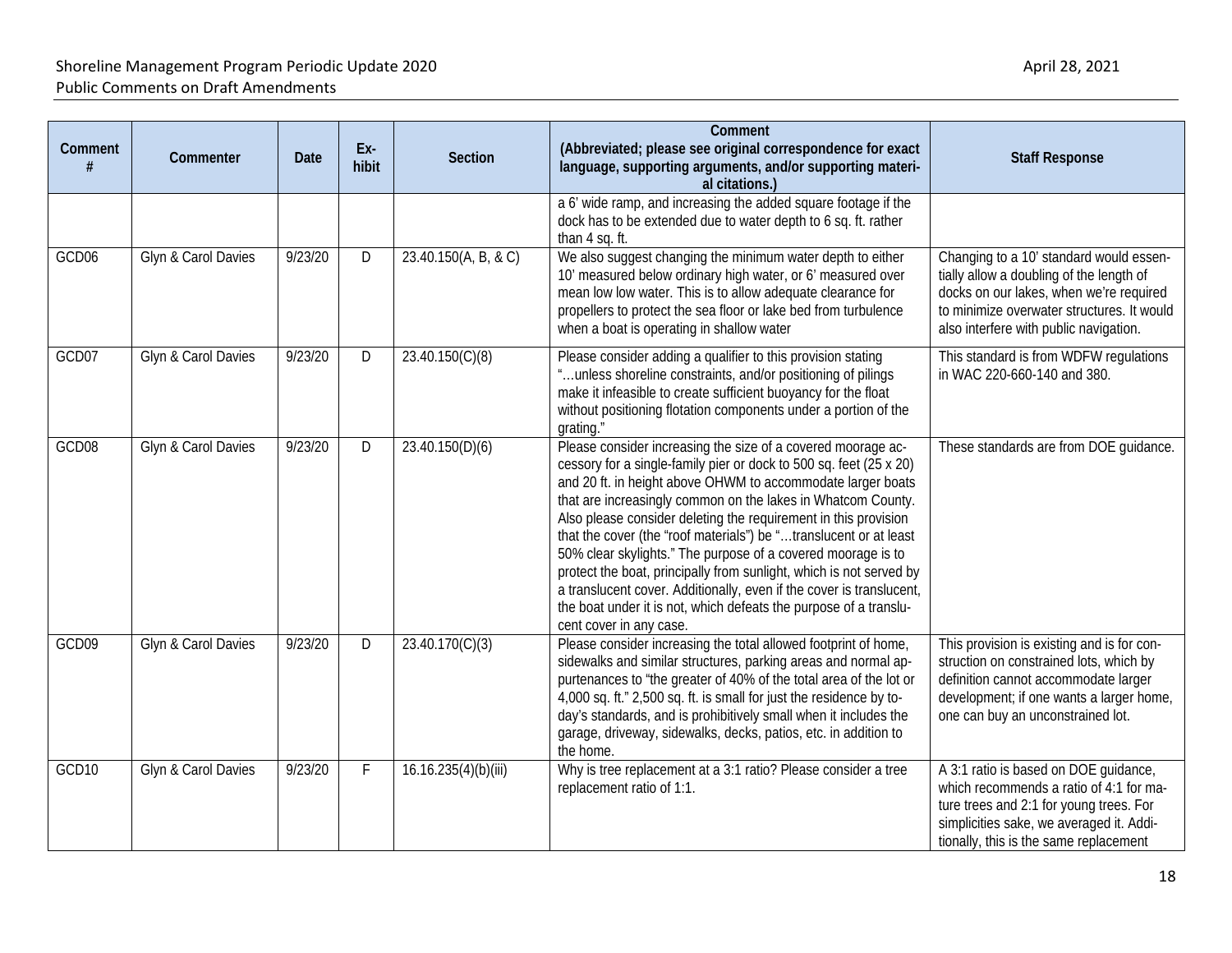| Comment | Commenter           | Date    | Ex-<br>hibit | <b>Section</b>     | Comment<br>(Abbreviated; please see original correspondence for exact<br>language, supporting arguments, and/or supporting materi-<br>al citations.)                                                                                                                                                                                                                                                                                                                                                                                                                                                                                                                  | <b>Staff Response</b>                                                                                                                                                                                                                                                                                                                                                                                                                                                                                                                                                                                                                                                                                                    |
|---------|---------------------|---------|--------------|--------------------|-----------------------------------------------------------------------------------------------------------------------------------------------------------------------------------------------------------------------------------------------------------------------------------------------------------------------------------------------------------------------------------------------------------------------------------------------------------------------------------------------------------------------------------------------------------------------------------------------------------------------------------------------------------------------|--------------------------------------------------------------------------------------------------------------------------------------------------------------------------------------------------------------------------------------------------------------------------------------------------------------------------------------------------------------------------------------------------------------------------------------------------------------------------------------------------------------------------------------------------------------------------------------------------------------------------------------------------------------------------------------------------------------------------|
|         |                     |         |              |                    |                                                                                                                                                                                                                                                                                                                                                                                                                                                                                                                                                                                                                                                                       | ratio in on Council's adopted tree protec-<br>tion regulations for Lake Whatcom and<br>our other special watershed districts.                                                                                                                                                                                                                                                                                                                                                                                                                                                                                                                                                                                            |
| GCD11   | Glyn & Carol Davies | 9/23/20 | F            | 16.16.235(B)(5)(e) | Please consider a pruning height for shrubs on the order of 2' -<br>3' in order to minimize view obstruction.                                                                                                                                                                                                                                                                                                                                                                                                                                                                                                                                                         | We have now moved that provision from<br>the view corridor section to the vegetation<br>management section.                                                                                                                                                                                                                                                                                                                                                                                                                                                                                                                                                                                                              |
| GCD12   | Glyn & Carol Davies | 9/23/20 | F            | 16.16.265(A)(1)    | Please consider eliminating the building setback. The purpose<br>of the critical area buffer is to provide protection; with generous<br>buffer requirements (100' for shoreline, 50' - 100' for critical<br>areas, etc.) there is no need for an additional 10' building set-<br>back (or consider reducing the building setback to 5' from the<br>buffer).                                                                                                                                                                                                                                                                                                           | This setback was established by Council<br>and staff is not proposing to change it.<br>We have, however, amended the section<br>to allow for a reduction where the setback<br>isn't warranted, modeled on the COB's<br>similar regulation.<br>(Note that this comment contradicts<br>comment FW/WEC21.)                                                                                                                                                                                                                                                                                                                                                                                                                  |
| GCD13   | Glyn & Carol Davies | 9/23/20 | F            | 16.16.265(A)(1)(b) | Please consider allowing for a grade-level deck that is covered<br>by a corresponding deck on the 2 <sup>nd</sup> floor, as well as the bottom<br>of the stairs/staircase for access to a second level deck, if any.                                                                                                                                                                                                                                                                                                                                                                                                                                                  | Comment noted.                                                                                                                                                                                                                                                                                                                                                                                                                                                                                                                                                                                                                                                                                                           |
| GCD14   | Glyn & Carol Davies | 9/23/20 | F.           | 16.16.270(C)(12)   | Same comment as GCD08 above: Please consider increasing<br>the total allowed footprint of home, garages/shops, decks, park-<br>ing, and all lawn and nonnative landscaping to "the greater of<br>40% of the total area of the lot or 4,000 sq. ft." 2,500 sq. ft. is<br>small for just the residence by today's standards, and is prohibi-<br>tively small when it includes the garage, driveway, sidewalks,<br>decks and patios and lawn in addition to the home. Also,<br>23.40.170.C.3 allows an additional 500 sq. ft. for landscaping,<br>lawn, turf, ornamental vegetation, or garden. This provision<br>should match and allow the same additional 500 sq. ft. | Reasonable use as proposed would now<br>be the last effort to avoid a constitutional<br>taking and allow development on very<br>constrained lots and these cases should<br>be rare. The new paradigm is to adminis-<br>tratively allow up to 50% buffer reduction<br>(with mitigation) through a minor variance<br>(administrative) and a greater reduction<br>with a public hearing (Hearing Examiner).<br>This new approach should provide great-<br>er flexibility while cutting down on costs to<br>applicants and cases going to the H/E.<br>The shoreline code cited is what is al-<br>lowed without a shoreline variance; an<br>applicant always has the option to seek a<br>larger footprint through a variance. |
| GCD15   | Glyn & Carol Davies | 9/23/20 | F.           | 16.16.620(F)       | Please allow for a storage tank when a storage tank is mandat-<br>ed by County requirements for the well.                                                                                                                                                                                                                                                                                                                                                                                                                                                                                                                                                             | A storage tank is not required to be adja-<br>cent to a well, as is a pump(house); it<br>could be placed elsewhere on a property,                                                                                                                                                                                                                                                                                                                                                                                                                                                                                                                                                                                        |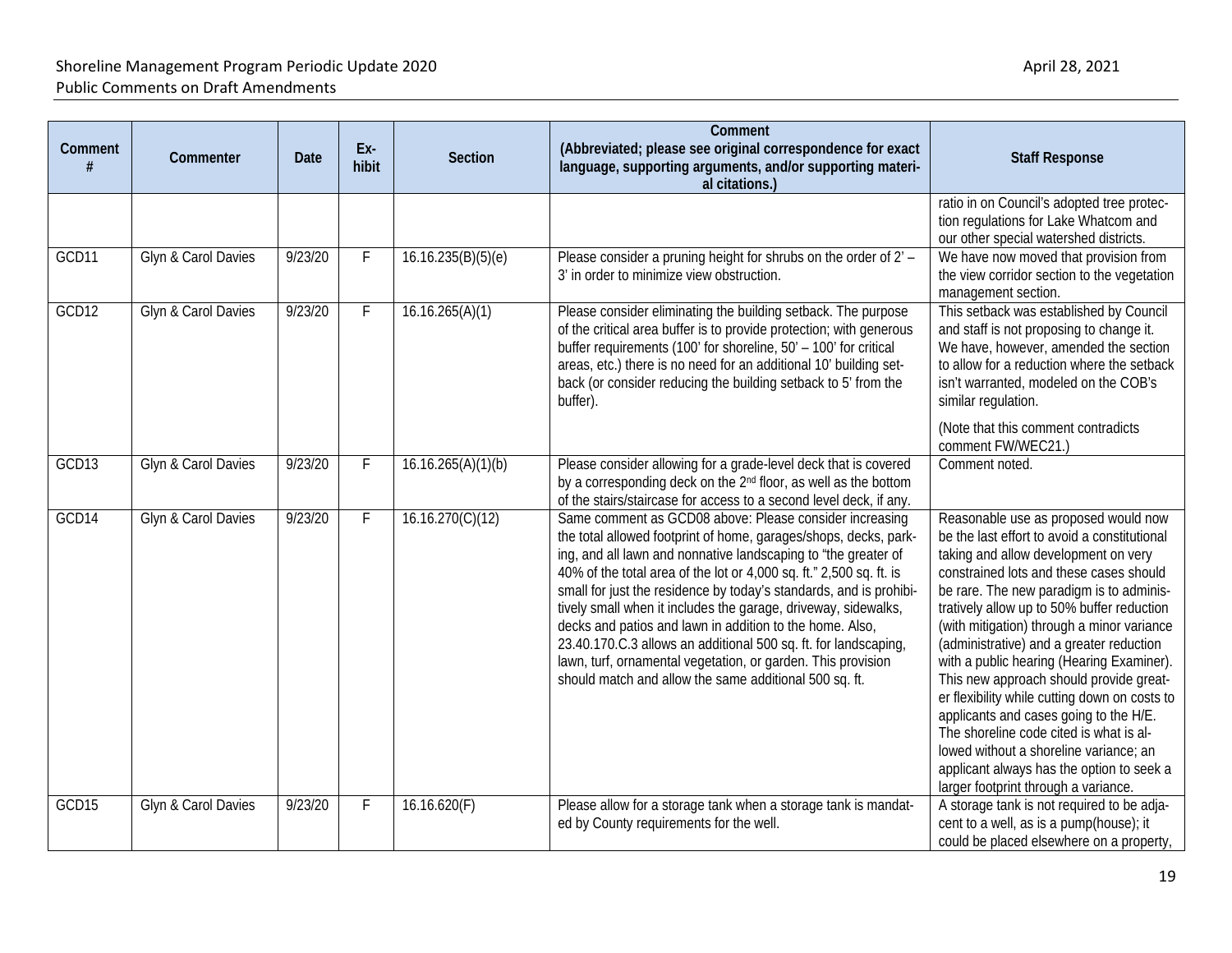| Comment           | Commenter                                                            | Date    | Ex-<br>hibit | <b>Section</b>     | Comment<br>(Abbreviated; please see original correspondence for exact<br>language, supporting arguments, and/or supporting materi-<br>al citations.)                                                                                                                                                                                                        | <b>Staff Response</b>                                                                                                                                                                     |
|-------------------|----------------------------------------------------------------------|---------|--------------|--------------------|-------------------------------------------------------------------------------------------------------------------------------------------------------------------------------------------------------------------------------------------------------------------------------------------------------------------------------------------------------------|-------------------------------------------------------------------------------------------------------------------------------------------------------------------------------------------|
|                   |                                                                      |         |              |                    |                                                                                                                                                                                                                                                                                                                                                             | outside of critical areas/buffers.                                                                                                                                                        |
| GCD <sub>16</sub> | Glyn & Carol Davies                                                  | 9/23/20 | F.           | 16.16.620(G)(2)(d) | Please consider allowing the dispersion outfall within the outer<br>50% of the buffer.                                                                                                                                                                                                                                                                      | The 25% is existing language; however,<br>we have proposed adding, "unless a<br>closer location is demonstrated to be the<br>only feasible location" to account for odd<br>circumstances. |
| GCD17             | Glyn & Carol Davies                                                  | 9/23/20 | F            | 16.16.265(A)(1)    | Please consider eliminating the building setback. The purpose<br>of the critical area buffer is to provide protection; with generous<br>buffer requirements (100' for shoreline, 50' - 100' for critical<br>areas, etc.) there is no need for an additional 10' building set-<br>back (or consider reducing the building setback to 5' from the<br>buffer). | We have added text to the section de-<br>scribing its purpose.<br>However, this setback was established by<br>Council and staff is not proposing to<br>change it.                         |
| GCD18             | Glyn & Carol Davies                                                  | 9/23/20 | F            | 16.16.680(F)       | Please consider limiting the replacement ratio for preservation to<br>3 times the ratio for reestablishment or creation (in most cases,<br>1:1 ratio should be applicable, so a 3 times ratio is generous<br>and should suffice)                                                                                                                            | Mitigation ratios for wetland impacts are<br>taken verbatim from DOE guidance.                                                                                                            |
| GCD19             | Glyn & Carol Davies                                                  | 9/23/20 | F            | 16.16.720(A)       | Since you are proposing eliminating provision "O" under this<br>section that calls out residential, perhaps reference residential<br>use in this provision: "including, without limitation, residential<br>uses."                                                                                                                                           | We're not sure to what the commenter is<br>referring.                                                                                                                                     |
| GCD <sub>20</sub> | Glyn & Carol Davies                                                  | 9/23/20 | F.           | 16.16.720(B)(3)    | Please allow for a storage tank when a storage tank is mandat-<br>ed by County requirements for the well.                                                                                                                                                                                                                                                   | Tanks do not necessarily need to be next<br>to a well, as a pump house does. Tanks<br>could be located elsewhere on a property,<br>outside of critical areas/buffers.                     |
| GCD21             | Glyn & Carol Davies                                                  | 9/23/20 | F            | 16.16.720(G)(1)(d) | Please consider 6 foot width for private trails.                                                                                                                                                                                                                                                                                                            | Comment noted.                                                                                                                                                                            |
| GCD22             | Glyn & Carol Davies                                                  | 9/23/20 | F            | 16.16.745(C)(1)(c) | Please consider allowing buffer reduction to 65% of the stand-<br>ard buffer specified in the table.                                                                                                                                                                                                                                                        | The amendments proposed are intended<br>to meet DOE guidance. As such, we can-<br>not vary without developing our own Best<br>Available Science.                                          |
| GCD23             | Glyn & Carol Davies                                                  | 9/23/20 | F            | 16.16.760(8)       | Please consider mitigation at 1:1 ratio regardless of whether<br>placed before or after impact occurs. Sometimes mitigation must<br>occur after the impact occurs for logistical reasons. This should<br>not result in a 25% penalty.                                                                                                                       | This ratio is not proposed for amendment;<br>Council approved it in 2017 to account for<br>temporal loss.                                                                                 |
| LNTHPO01          | Tamela Smart, Lummi<br>Nation Tribal Historic<br>Preservation Office | 9/15/20 | D            | 23.60.030(18)      | One of our primary concerns is the use of the term "significant"<br>in regards to cultural resources. This term has a specific mean-<br>ing under Federal law. The definition that is included for this                                                                                                                                                     | The term significant has been deleted<br>from the definition of "cultural resource<br>site" as it is no longer used in the regula-                                                        |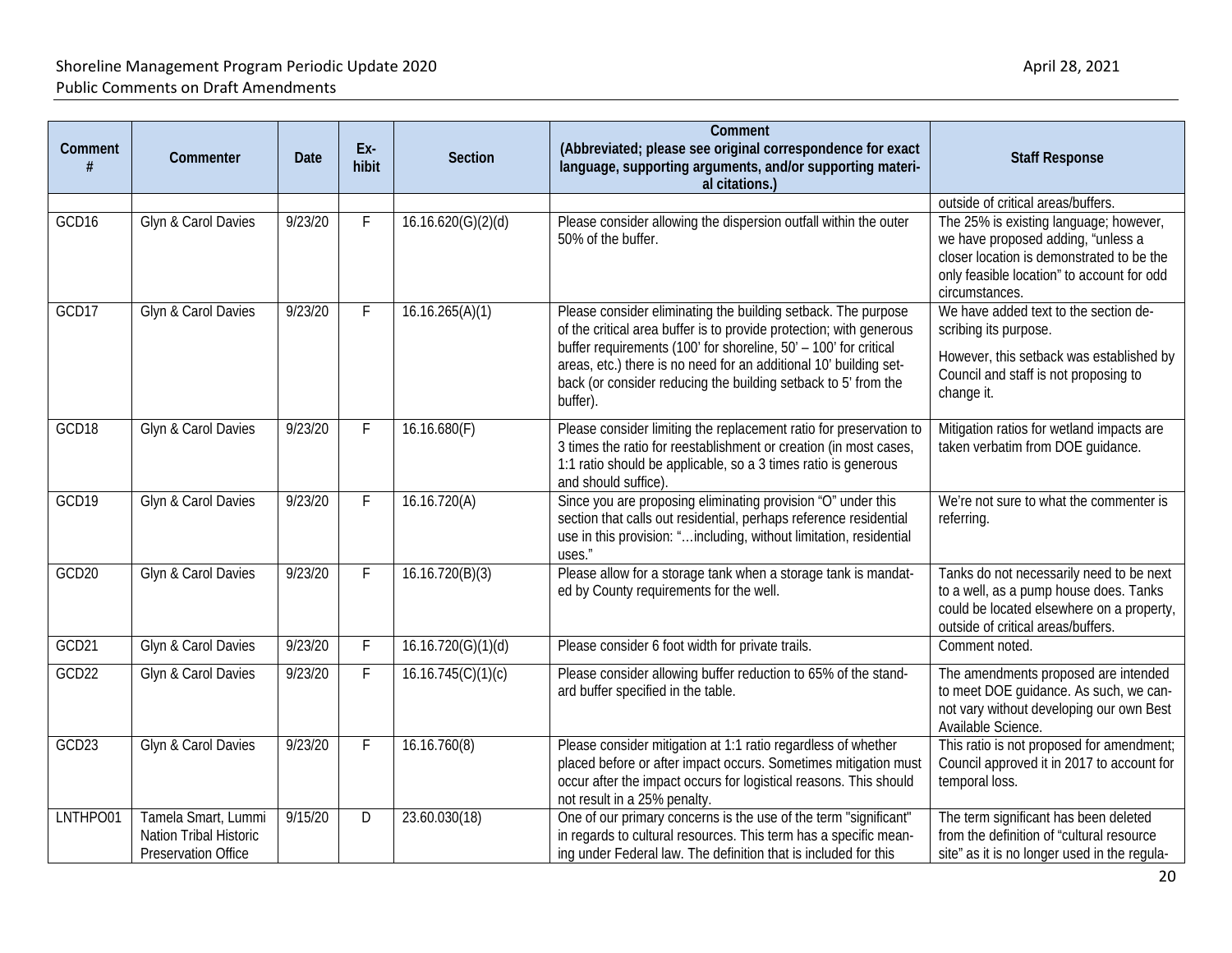| Comment<br># | Commenter                                     | Date    | Ex-<br>hibit | Section        | Comment<br>(Abbreviated; please see original correspondence for exact<br>language, supporting arguments, and/or supporting materi-<br>al citations.)                                                                                                                                                                                                                                                                                                                                                                                                                                 | <b>Staff Response</b>                                                                                                                                                                                                                                |
|--------------|-----------------------------------------------|---------|--------------|----------------|--------------------------------------------------------------------------------------------------------------------------------------------------------------------------------------------------------------------------------------------------------------------------------------------------------------------------------------------------------------------------------------------------------------------------------------------------------------------------------------------------------------------------------------------------------------------------------------|------------------------------------------------------------------------------------------------------------------------------------------------------------------------------------------------------------------------------------------------------|
|              |                                               |         |              |                | term on page 227 is taken from the Federal process and it does<br>not apply here. Under state law a different process is followed.                                                                                                                                                                                                                                                                                                                                                                                                                                                   | tions.                                                                                                                                                                                                                                               |
| MES01        | Ed Miller, Miller Envi-<br>ronmental Services | 9/18/20 | F            | 16.16.255(B)   | Subsection (5) was stricken, and a side bar note says this is<br>addressed by (4). This does not appear to be the case as 4 is<br>an allowance for water dependent use.                                                                                                                                                                                                                                                                                                                                                                                                              | We think the commenter erred in his ref-<br>erence. Allowance for water dependent<br>uses is subsection $(3)$ ; $(4)$ refers to uses<br>allowed by Ch. 16.16, which includes<br>activities allowed with or without notifica-<br>tion.                |
| MES02        | Ed Miller, Miller Envi-<br>ronmental Services | 9/18/20 | F            | 6.16.255(B)(8) | Alteration of functionally disconnected Type III or IV wetlands<br>with associated with an approved commercial development<br>within an Urban Growth Area.<br>Please define "functionally disconnected". If this was intended to<br>mean "isolated wetlands", this provision would exclude many<br>wetlands that have seasonally flowing outlets within the Birch<br>Bay area. Also, why doesn't this exemption apply to residential<br>development in other UGAs?                                                                                                                   | The term "functionally disconnected" has<br>been deleted.                                                                                                                                                                                            |
| MES03        | Ed Miller, Miller Envi-<br>ronmental Services | 9/18/20 | F            | 16.16.225(C)   | Please define "ecological connectivity" and "habitat corridors." It<br>appears this section will grant the County the authority to pro-<br>tect/prohibit development over areas outside of defined critical<br>areas and their buffers. The language is vague, which will create<br>unpredictable review and requirements. A corridor could be 10<br>feet wide or >300 feet wide, depending on which species we are<br>seeking to maintain a corridor for. Additionally, corridors are<br>already covered in the CAO, as a WDFW priority habitat cov-<br>ered under the HCA section. | The commenter is correct. However, this<br>verbiage was added in response to the<br>Council's direction in the adopted scoping<br>document.                                                                                                          |
| MES04        | Ed Miller, Miller Envi-<br>ronmental Services | 9/18/20 | F            | 16.16.225(D)   | Was this section intended to apply to native plant communities<br>within critical areas and buffers or within any native plant com-<br>munity "associated" with critical areas? What does "associated"<br>mean? This could potentially imply that any native vegetation<br>beyond the regulated buffer should be prioritized for protection.<br>This new section seeks to extend authority over all vegetation<br>(native and non-native) on a property.                                                                                                                             | The CAO only applies to critical areas<br>and their buffers, and as adopted by ref-<br>erence in the SMP, only applies to the<br>shoreline jurisdiction. This proposed lan-<br>guage does not extend authority over all<br>vegetation on a property. |
| MES05        | Ed Miller, Miller Envi-<br>ronmental Services | 9/18/20 | F            | 16.16.230(B)   | We noted the verbiage change from the prior "exempt activities"<br>title. With this modification, no activities would be exempt from<br>the critical areas ordinance. Additionally, under subsection B of<br>this section, the language was modified to remove the allow-<br>ance to prune or plant ornamental or native trees within critical                                                                                                                                                                                                                                       | Per state law, all activities are subject to<br>the CAO, including those listed here.<br>They are not exempt; they just don't need<br>a permit or review. We changed the title                                                                       |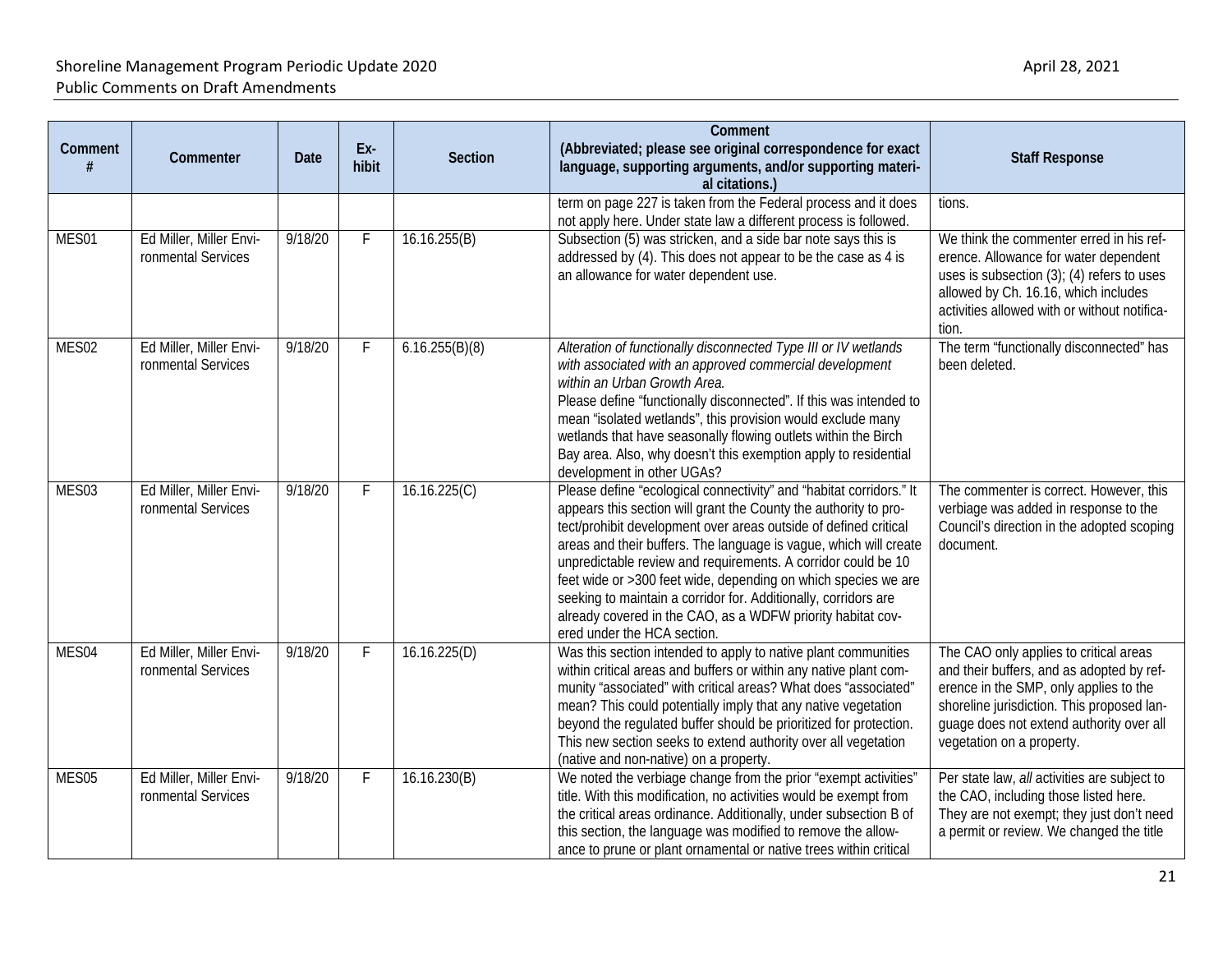| Comment           | Commenter                                     | <b>Date</b> | Ex-<br>hibit | <b>Section</b>                    | Comment<br>(Abbreviated; please see original correspondence for exact<br>language, supporting arguments, and/or supporting materi-<br>al citations.)                                                                                                                                                                                                                                                                                                                                                                                                                                                                                                                                                                                                                                                                                                                                                                                                                                    | <b>Staff Response</b>                                                                                                                                                                                                                                                                                                   |
|-------------------|-----------------------------------------------|-------------|--------------|-----------------------------------|-----------------------------------------------------------------------------------------------------------------------------------------------------------------------------------------------------------------------------------------------------------------------------------------------------------------------------------------------------------------------------------------------------------------------------------------------------------------------------------------------------------------------------------------------------------------------------------------------------------------------------------------------------------------------------------------------------------------------------------------------------------------------------------------------------------------------------------------------------------------------------------------------------------------------------------------------------------------------------------------|-------------------------------------------------------------------------------------------------------------------------------------------------------------------------------------------------------------------------------------------------------------------------------------------------------------------------|
|                   |                                               |             |              |                                   | areas or buffers. This would take away any rights to prune or<br>plant native or non-native trees in lawfully established gardens<br>or landscaped areas, including fruit trees? Why? This seems to<br>be taking away some existing established rights. This section is<br>inconsistent with 16.16.235.B.4.a.i.                                                                                                                                                                                                                                                                                                                                                                                                                                                                                                                                                                                                                                                                         | to make it clearer.<br>Pruning (and all vegetation management)<br>still listed as an activity allowed in buffers<br>with notification (16.16.230((B)(4)). We<br>removed planting so people don't think<br>they can plant new non-native trees in the<br>buffer. However, one can still maintain<br>existing vegetation. |
| MES <sub>06</sub> | Ed Miller, Miller Envi-<br>ronmental Services | 9/18/20     | F            | 16.16.235(B)(4)(b)(iv)(B)<br>)(2) | Evergreen trees may not be appropriate for all environments,<br>particularly wetlands with high levels of seasonal ponding. We<br>recommend removing the evergreen tree requirement.                                                                                                                                                                                                                                                                                                                                                                                                                                                                                                                                                                                                                                                                                                                                                                                                    | This language is the same that is used in<br>our tree protection regulations for our<br>watersheds. Nonetheless, we agree that<br>in certain circumstances evergreens may<br>not be the best choice. Therefore we<br>have added, "unless otherwise approved<br>by the Director."                                        |
| MES07             | Ed Miller, Miller Envi-<br>ronmental Services | 9/18/20     | F.           | 16.16.235(B)(5)                   | What is the time scale when referring to "one-time"? The life of<br>the tree? The duration of property ownership? Please clarify.                                                                                                                                                                                                                                                                                                                                                                                                                                                                                                                                                                                                                                                                                                                                                                                                                                                       | This was unclear. We have removed "a<br>one-time," but added "a cumulative total<br>of." We were trying to limit the total<br>amount of buffer that could be cleared.                                                                                                                                                   |
| MES08             | Ed Miller, Miller Envi-<br>ronmental Services | 9/18/20     | F            | 16.16.255(C)(3)                   | "Habitat corridor" and "ecological connectivity" are general ecol-<br>ogy terms, not defined in this code and not regulated as a criti-<br>cal area - unless they are a specific, identified HCA (such as old<br>growth/mature forest, Oregon White Oak, etc.). Biodiversity<br>areas and corridors are identified as a state "priority habitat" by<br>Washington Department of Fish and Wildlife (WDFW)- with<br>corridors defined as "relatively undisturbed and unbroken tracts<br>of vegetation that connect fish and wildlife habitat conservation<br>areas, priority habitat, areas identified as biologically diverse, or<br>valuable habitat within a city or UGA." Critical areas reports are<br>already required to cover biodiversity areas and corridors as an<br>HCA. If the intent of this added section is to include other areas<br>in addition to those currently regulated as critical areas, it seems<br>to be an extension of and addition of a new regulated area. | The commenter is correct. However, this<br>verbiage was added in response to the<br>Council's direction in the adopted scoping<br>document.                                                                                                                                                                             |
| MES09             | Ed Miller, Miller Envi-<br>ronmental Services | 9/18/20     | F            | 16.16.265(A)(1)                   | What is the intent of the building setback? If it is to protect tree<br>root zones and allow for building access and maintenance, a<br>building setback is not always needed. For example, a new                                                                                                                                                                                                                                                                                                                                                                                                                                                                                                                                                                                                                                                                                                                                                                                        | This setback was established by Council<br>and staff is not proposing to change it.<br>We recognize, however, that there may                                                                                                                                                                                            |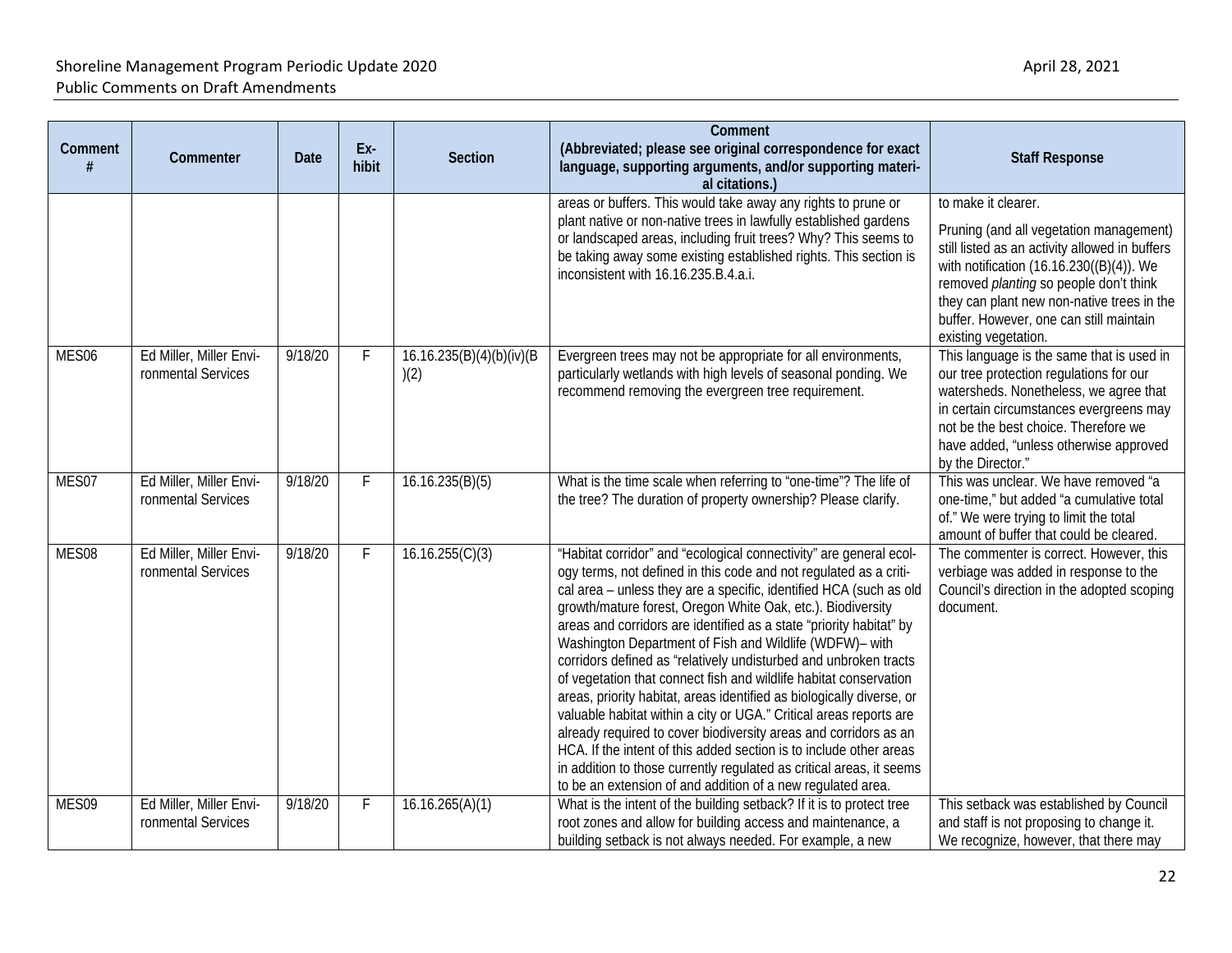|         |                                               |             |              |                  | Comment                                                                                                                                                                                                                                                                                                                                                                                                                                                                                                                                                                                                                                                                                                                                                                                                                                                        |                                                                                                                                                                                                                                                                                                                                                                                                                                                                                                                                                                                                         |
|---------|-----------------------------------------------|-------------|--------------|------------------|----------------------------------------------------------------------------------------------------------------------------------------------------------------------------------------------------------------------------------------------------------------------------------------------------------------------------------------------------------------------------------------------------------------------------------------------------------------------------------------------------------------------------------------------------------------------------------------------------------------------------------------------------------------------------------------------------------------------------------------------------------------------------------------------------------------------------------------------------------------|---------------------------------------------------------------------------------------------------------------------------------------------------------------------------------------------------------------------------------------------------------------------------------------------------------------------------------------------------------------------------------------------------------------------------------------------------------------------------------------------------------------------------------------------------------------------------------------------------------|
| Comment | Commenter                                     | <b>Date</b> | Ex-<br>hibit | <b>Section</b>   | (Abbreviated; please see original correspondence for exact<br>language, supporting arguments, and/or supporting materi-<br>al citations.)                                                                                                                                                                                                                                                                                                                                                                                                                                                                                                                                                                                                                                                                                                                      | <b>Staff Response</b>                                                                                                                                                                                                                                                                                                                                                                                                                                                                                                                                                                                   |
|         |                                               |             |              |                  | building within a grass field would not disturb root zones within a<br>buffer or result in significant disturbance by a homeowner walk-<br>ing around the house. Assuming this 10-foot building setback<br>area would or could be tabulated as impact, the setback will<br>effectively reduce the allowed "reasonable use" footprint (which<br>is proposed to be reduced back down to 2,500 square feet un-<br>der this code). Forcing applicants to build smaller homes on<br>reasonable use lots in order to accommodate a 10-foot building<br>setback will significantly reduce the buildable area on a proper-<br>ty. For example, a 50 x 50-foot building (2,500 SF) would have<br>to shrink to 40 by 30-foot building (1,200 SF) if it is against a<br>road setback in order to leave a 10-foot building setback around<br>three sides of the structure. | be instances where the setback isn't war-<br>ranted and have amended the section to<br>allow for a reduction in such cases, mod-<br>eled on the COB's similar regulation.                                                                                                                                                                                                                                                                                                                                                                                                                               |
| MES10   | Ed Miller, Miller Envi-<br>ronmental Services | 9/18/20     | F            | 16.16.265(B)(1)  | Significant Trees" needs to be defined in the CAO.                                                                                                                                                                                                                                                                                                                                                                                                                                                                                                                                                                                                                                                                                                                                                                                                             | The WCC has too many disparate defini-<br>tion sections, many of which define the<br>same words differently. Staff is working<br>toward ultimately having one definition<br>chapter. But until that happens, we're<br>trying not to add new definitions where<br>words are already defined elsewhere,<br>which is why we've added "Any words not<br>defined herein shall be defined pursuant<br>to Titles 20 (Zoning), 22 (Land Use and<br>Development), 23 (Shoreline Manage-<br>ment Program), or their common mean-<br>ings when not defined in code" at the<br>beginning of the definition section. |
| MES11   | Ed Miller, Miller Envi-<br>ronmental Services | 9/18/20     | F.           | 16.16.270(C)(12) | Reasonable Use Exceptions. For single-family residences, the<br>maximum impact area may be no larger than 2,500 square feet.<br>This impact area shall include the residential structure as well as<br>appurtenant development that are necessarily connected to the<br>use and enjoyment of a single-family residence. These appurte-<br>nant developments include garages/shops, decks, parking, and<br>all lawn and nonnative landscaping.<br>Why is reasonable use reduced from 4,000 SF to 2,500 SF?<br>The County Council previously approved the larger area so that                                                                                                                                                                                                                                                                                    | Reasonable use as proposed would now<br>be the last effort to avoid a constitutional<br>taking and allow development on very<br>constrained lots and these cases should<br>be rare. The new paradigm is to adminis-<br>tratively allow up to 50% buffer reduction<br>(with mitigation) through a minor variance<br>(administrative) and a greater reduction<br>with a public hearing (Hearing Examiner).<br>This new approach should provide great-                                                                                                                                                     |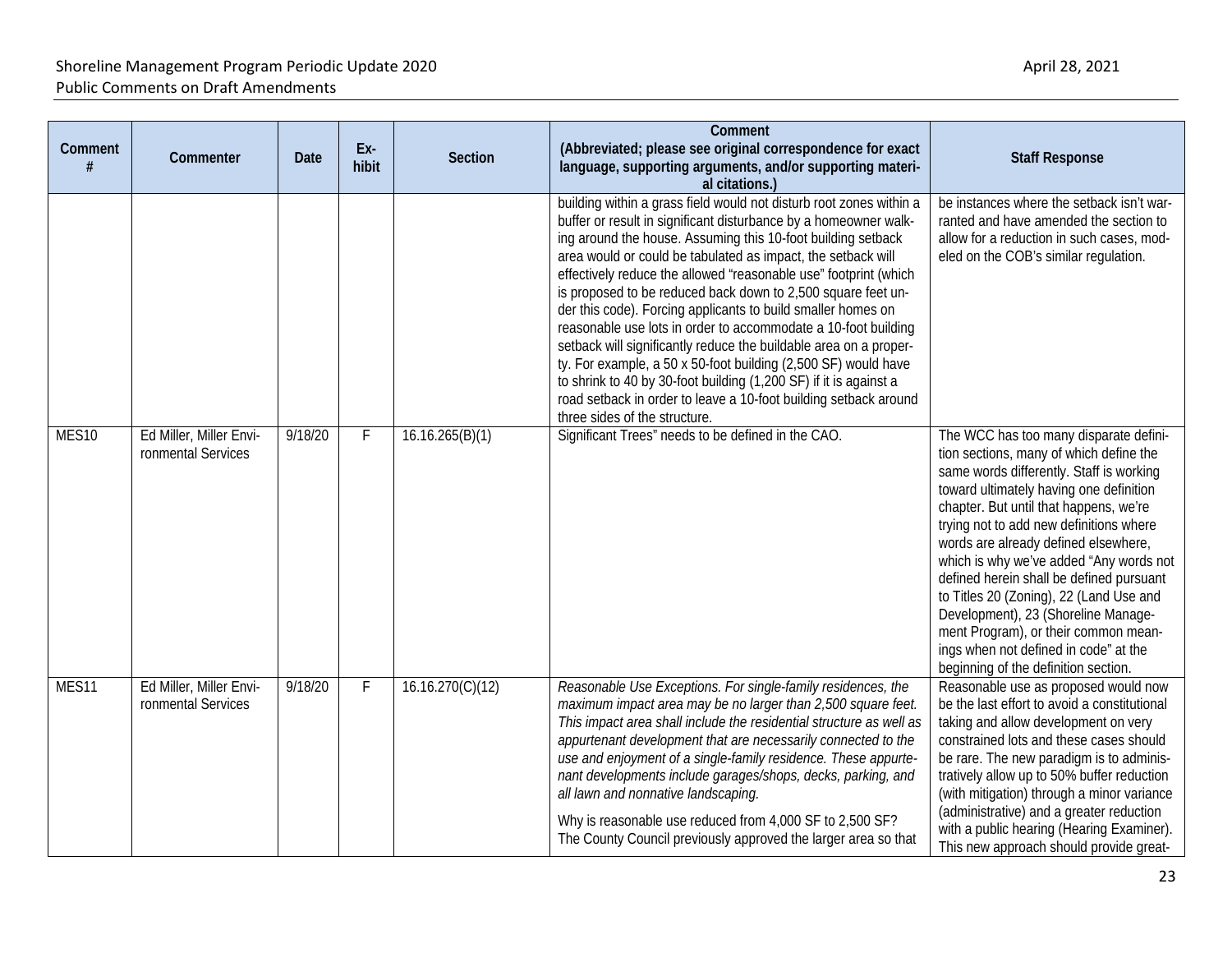| Comment           | Commenter                                     | Date    | Ex-<br>hibit | <b>Section</b>                      | Comment<br>(Abbreviated; please see original correspondence for exact<br>language, supporting arguments, and/or supporting materi-<br>al citations.)                                                                                                                                                                                                                                                                                                                                                                                                                                                                                                                                                                                                                                                                                                                                                                                                                                                                                                                                                                                                           | <b>Staff Response</b>                                                                                                                                                                                                                                                                                                                                                      |
|-------------------|-----------------------------------------------|---------|--------------|-------------------------------------|----------------------------------------------------------------------------------------------------------------------------------------------------------------------------------------------------------------------------------------------------------------------------------------------------------------------------------------------------------------------------------------------------------------------------------------------------------------------------------------------------------------------------------------------------------------------------------------------------------------------------------------------------------------------------------------------------------------------------------------------------------------------------------------------------------------------------------------------------------------------------------------------------------------------------------------------------------------------------------------------------------------------------------------------------------------------------------------------------------------------------------------------------------------|----------------------------------------------------------------------------------------------------------------------------------------------------------------------------------------------------------------------------------------------------------------------------------------------------------------------------------------------------------------------------|
|                   |                                               |         |              |                                     | property owners could use a reasonable portion of their 5, 10,<br>20-acre properties with a house, shop, garden, etc. If the intent<br>is to make it the same as the SMP reasonable use allowance<br>(2,500 square feet), please explain why they need to be the<br>same. Shoreline lots fall within 200 feet of the shoreline, a more<br>highly protected area designated by the Shoreline Management<br>Act. Additionally, shoreline lots are often smaller-sized lots. A<br>majority of non-shoreline lots in the County are at least five<br>acres in size. No specific reasoning is given on why the reason-<br>able use allowance is being lowered, despite the recent critical<br>areas code update in 2017 which brought it to 4,000 square<br>feet.<br>This is particularly concerning if a 10-foot building setback is<br>required to be included within the reasonable use allocation<br>area, severely reducing building size. Potentially, a property<br>owner with five acres or more could be limited to a 1,000 SF<br>house with a required 10-foot building setback and max out the<br>reasonable use allowance with a small house footprint. | er flexibility while cutting down on costs to<br>applicants and cases going to the H/E.<br>The shoreline code cited is what is al-<br>lowed without a shoreline variance; an<br>applicant always has the option to seek a<br>larger footprint through a variance.                                                                                                          |
| MES <sub>12</sub> | Ed Miller, Miller Envi-<br>ronmental Services | 9/18/20 | F.           | $16.16.630(C)$ &<br>16.16.740(A)(1) | This section of code was revised to remove the provision that<br>buffers do not extend across substantially developed areas<br>and/or across legally established roads. The language was<br>changed to only include "existing, legally established substan-<br>tially developed surface". This change would allow larger buffers<br>to include disconnected area on the opposite side of roads or<br>developed surfaces (such as buildings). Please explain the rea-<br>son for this change. We are not aware of any Department of<br>Ecology guidance that proposes including disconnected portions<br>of buffer across roads or developed areas.<br>While some wildlife species may cross roads (e.g. birds, mam-<br>mals), it seems unlikely that water-dependent species (e.g.,<br>amphibians) would regularly access buffers across roads and<br>buildings. Since the intent of the buffer is to protect the functions<br>of the wetland, perhaps the analysis should focus on what func-<br>tions a disconnected buffer would provide to a wetland across a<br>road or building. The disconnected buffer would not provide                               | Hydrologic or water quality functions are<br>not the only reason for buffers. While<br>small water-dependent species (e.g.,<br>amphibians) may not cross roads, many<br>others do, or they nest, roost, or any<br>number of other activities. DOE guidance<br>does not provide provisions for reducing<br>buffers because of minor (e.g., dirt drive-<br>ways) intrusions. |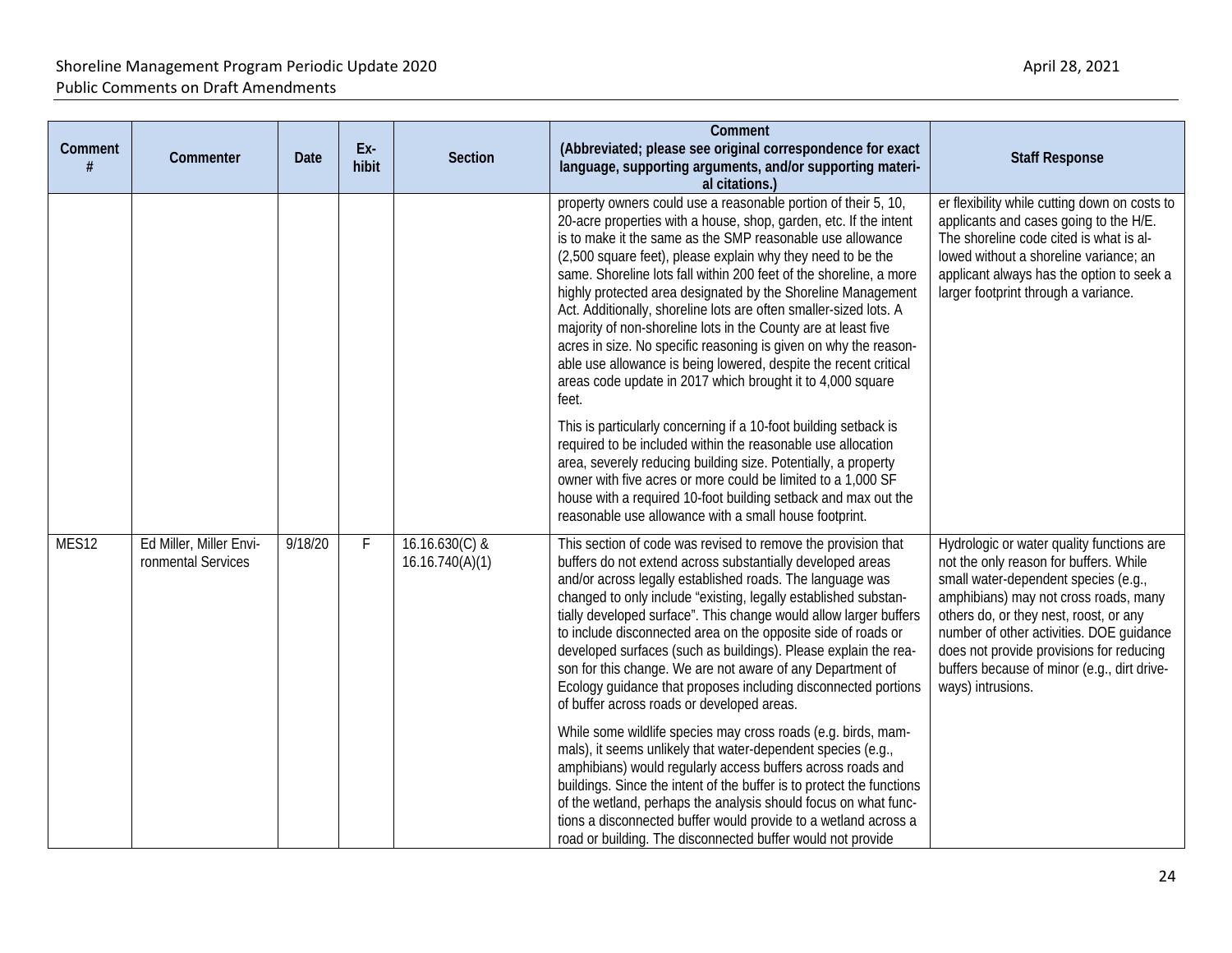| Comment           | Commenter                                     | Date    | Ex-<br>hibit | <b>Section</b>     | Comment<br>(Abbreviated; please see original correspondence for exact<br>language, supporting arguments, and/or supporting materi-<br>al citations.)                                                                                                                                                                                                                                                                                                                                                                                                                                                                                                                                                                                                                                                                                                        | <b>Staff Response</b>                                                                                                                                                                                                                |
|-------------------|-----------------------------------------------|---------|--------------|--------------------|-------------------------------------------------------------------------------------------------------------------------------------------------------------------------------------------------------------------------------------------------------------------------------------------------------------------------------------------------------------------------------------------------------------------------------------------------------------------------------------------------------------------------------------------------------------------------------------------------------------------------------------------------------------------------------------------------------------------------------------------------------------------------------------------------------------------------------------------------------------|--------------------------------------------------------------------------------------------------------------------------------------------------------------------------------------------------------------------------------------|
|                   |                                               |         |              |                    | hydrologic or water quality functions for the wetland across the<br>road.<br>This change would substantially increase the amount of regulat-<br>ed buffer areas in Whatcom County, particularly in conjunction<br>with the larger buffers proposed under this code change. As<br>such, it seems there should be some reasoning provided as to<br>why this change is needed or even valid.                                                                                                                                                                                                                                                                                                                                                                                                                                                                   |                                                                                                                                                                                                                                      |
| MES <sub>13</sub> | Ed Miller, Miller Envi-<br>ronmental Services | 9/18/20 | F.           | 16.16.640(A)       | How will the Director determine what distance is necessary to<br>increase the buffer if it's "poorly vegetated"? This appears sub-<br>jective as there is no definitive science that provides clear buffer<br>widths in these cases - they could vary depending on what<br>function or which species you are seeking to protect. What<br>would qualify as "poorly vegetated"? Bare dirt? Grass? Signifi-<br>cant coverage of invasive species? This section of code could<br>be interpreted and applied very differently among staff, decreas-<br>ing predictability and consistency for landowners. The section<br>has also been altered from the existing code to allow for buffer<br>increases to "provide connectivity to other wetland and habitat<br>areas". This seems to be an especially broad provision to in-<br>crease buffers almost anywhere. | Staff is proposing amendments to this<br>section to provide better rationale (based<br>on DOE quidance) for an already existing<br>section.                                                                                          |
| MES14             | Ed Miller, Miller Envi-<br>ronmental Services | 9/18/20 | F.           | 16.16.640(B)(2)    | Buffer Width Averaging. In the specified locations where a buffer<br>has been reduced to achieve averaging, the Director may re-<br>quire enhancement to the remaining buffer to ensure no net loss<br>of ecologic function, services, or value.<br>This section effectively eliminates the intent of buffer averaging<br>and converts it to buffer reduction by requiring mitigation. Buffer<br>averaging is an important and simple way to allow more flexibil-<br>ity for property owners that need to make minor buffer adjust-<br>ments. This section will also reduce consistency and predictabil-<br>ity (each staff member could apply this differently), and will in-<br>crease the cost for simple projects by requiring plantings, moni-<br>toring, bonding, etc. by thousands of dollars.                                                       | The intent that if the remaining reduced<br>buffer area is degraded, it is now narrow-<br>er and lacks the vegetation to properly<br>function. If it is well vegetated, enhance-<br>ment would not be necessary (nor re-<br>quired). |
| MES <sub>15</sub> | Ed Miller, Miller Envi-<br>ronmental Services | 9/18/20 | F            | 16.16.640(C)(1)(c) | Buffer Width Reduction. The buffer shall not be reduced to less<br>than 75 percent of the standard buffer.<br>The existing code section allows for up to a 50 percent (or min-                                                                                                                                                                                                                                                                                                                                                                                                                                                                                                                                                                                                                                                                              | We are responding to comments from<br>DOE regarding having to meet their latest<br>guidance.                                                                                                                                         |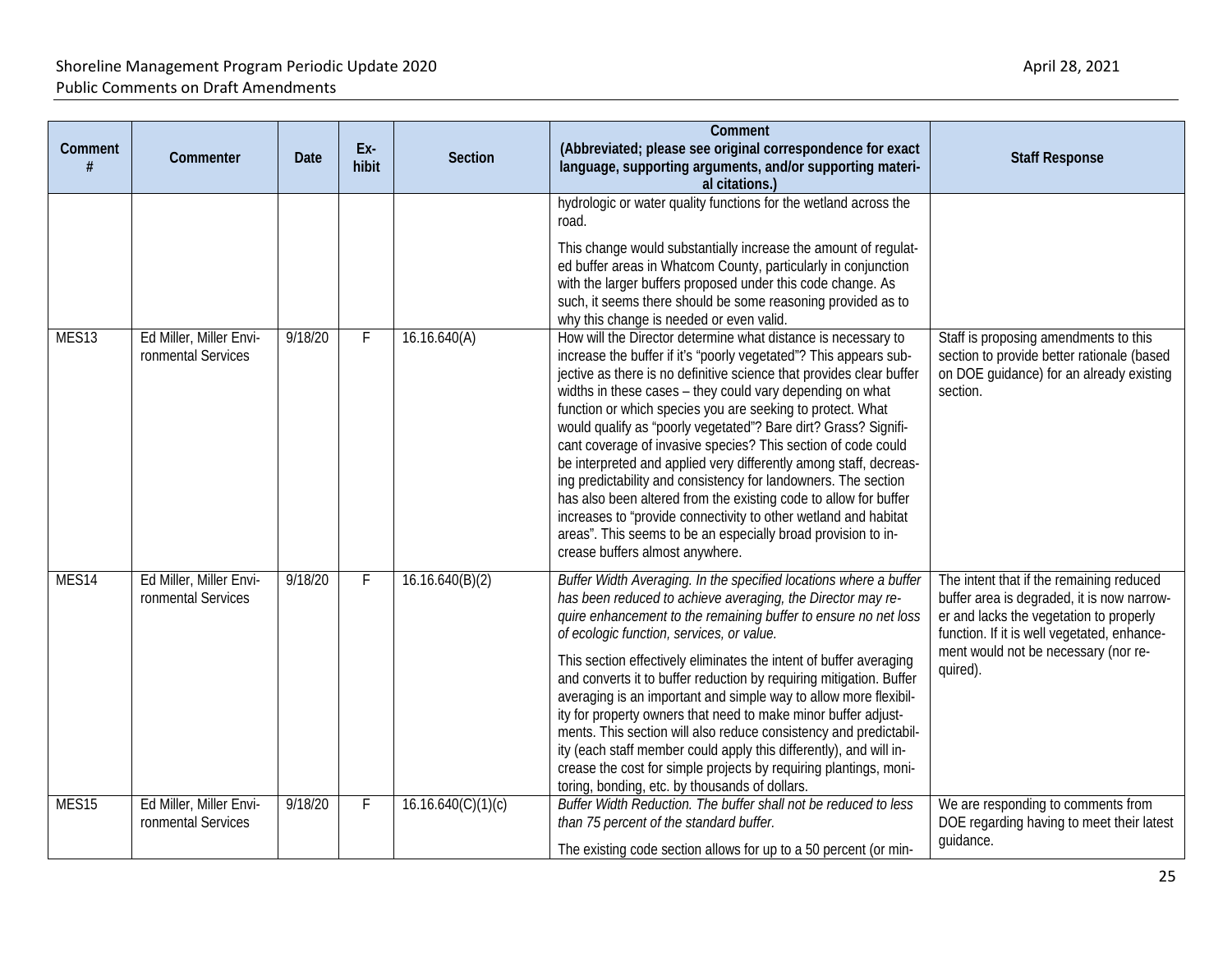| Comment           | Commenter                                     | Date    | Ex-<br>hibit | <b>Section</b>                            | Comment<br>(Abbreviated; please see original correspondence for exact<br>language, supporting arguments, and/or supporting materi-<br>al citations.)                                                                                                                                                                                                                                                                                                                                                                                                                                                                                                                                                                                                                                                                                                                                                                                                                               | <b>Staff Response</b>                                                                                                                                                                                                                                                                                                                                                                                                                                                                                                                                      |
|-------------------|-----------------------------------------------|---------|--------------|-------------------------------------------|------------------------------------------------------------------------------------------------------------------------------------------------------------------------------------------------------------------------------------------------------------------------------------------------------------------------------------------------------------------------------------------------------------------------------------------------------------------------------------------------------------------------------------------------------------------------------------------------------------------------------------------------------------------------------------------------------------------------------------------------------------------------------------------------------------------------------------------------------------------------------------------------------------------------------------------------------------------------------------|------------------------------------------------------------------------------------------------------------------------------------------------------------------------------------------------------------------------------------------------------------------------------------------------------------------------------------------------------------------------------------------------------------------------------------------------------------------------------------------------------------------------------------------------------------|
|                   |                                               |         |              |                                           | imum of 25 feet) reduction of a Category IV wetland buffer, while<br>higher category wetland are restricted to a 25 percent reduction.<br>Why is this being changed? Is there guidance from the Depart-<br>ment of Ecology supporting the change or data from Whatcom<br>County showing that the current allowed reduction up to 50<br>percent for Category IV wetlands is not working? Category IV<br>wetlands are generally low functioning wetlands - why are we<br>further restricting buffer flexibility here?                                                                                                                                                                                                                                                                                                                                                                                                                                                                |                                                                                                                                                                                                                                                                                                                                                                                                                                                                                                                                                            |
| MES <sub>16</sub> | Ed Miller, Miller Envi-<br>ronmental Services | 9/18/20 | F            | 16.16.640(C)(1)(e)(iii)                   | Does this mean the Director could require property owners to<br>protect non-critical area and non-buffer areas with a conserva-<br>tion easement? This essentially gives the Director unlimited<br>authority to restrict uses over non-protected uplands on proper-<br>ties, further limiting uses on properties without clear rationale,<br>size limitations/restrictions, or predictability. Again, this section<br>of code will create highly unpredictable review, requirements,<br>and result in additional cost and critical areas assessment report<br>revisions, depending on staff interpretations and personal be-<br>liefs. Additionally - allowed buffer reductions already require<br>buffer mitigation to offset the impact. Please provide rationale<br>for requiring additional mitigation that may include non-<br>designated critical areas.                                                                                                                     | This is not intended to be in addition to<br>mitigation, but one of the ways to achieve<br>no net loss through the mitigation se-<br>quence while applying landscape ecology<br>principals.                                                                                                                                                                                                                                                                                                                                                                |
| MES17             | Ed Miller, Miller Envi-<br>ronmental Services | 9/18/20 | F            | $16.16.640(C)(1)(g)$ &<br>16.16.640(C)(3) | Buffer Width Reduction. All buffer reduction impacts are mitigat-<br>ed and result in equal or greater protection of the wetland func-<br>tions and values. This includes enhancement of existing de-<br>graded buffer area and provide mitigation for the disturbed buff-<br>er area.<br>Define "degraded". This could result in the Director arbitrarily<br>requiring acres of additional planting, above and beyond the 1:1<br>or 1.25:1 buffer mitigation. How is the amount of area deter-<br>mined? What if the area is an active hayfield or established<br>pasture that is in use? The Director could remove the ability to<br>use a legally established, non-conforming uses and require<br>planting over such area. This again will add uncertainty, lack of<br>predictability, and significantly increase costs without any clear<br>limitations on how much planting could be required. Additionally,<br>this sounds like two things are now required – enhancement of | The planting of degraded buffers has<br>been a part of our CAO since 2005 and is<br>based on DOE guidance. Based on case<br>history, we are only clarifying that the<br>area that might be enhanced is limited to<br>the specific portions of the buffer being<br>reduced, not anywhere on the lot, and<br>certainly not outside critical area buffers<br>(and thus does not "grant unlimited poten-<br>tial for mitigation requirements").<br>Per DOE guidance, "degraded" is any<br>portion of a buffer that is not in a densely<br>vegetated community. |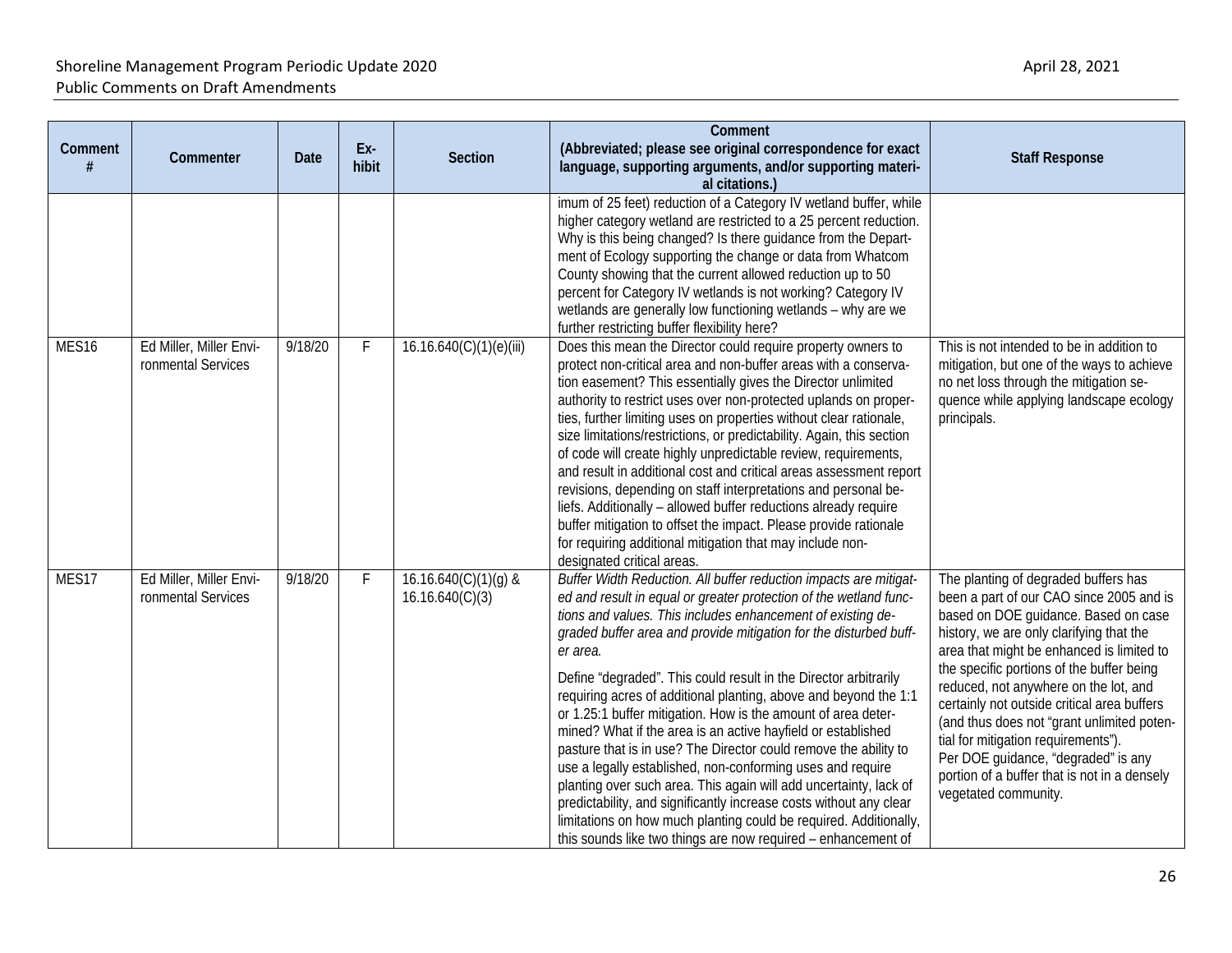|                   |                                               |             |              |                 | Comment                                                                                                                                                                                                                                                                                                                                                                                                                                                                                                                                                                                                                                                                                                                                                                                                                                                                                                                                                                                                                                                                                                                                                                                                                        |                                                                                                                                                                                                                                                                         |
|-------------------|-----------------------------------------------|-------------|--------------|-----------------|--------------------------------------------------------------------------------------------------------------------------------------------------------------------------------------------------------------------------------------------------------------------------------------------------------------------------------------------------------------------------------------------------------------------------------------------------------------------------------------------------------------------------------------------------------------------------------------------------------------------------------------------------------------------------------------------------------------------------------------------------------------------------------------------------------------------------------------------------------------------------------------------------------------------------------------------------------------------------------------------------------------------------------------------------------------------------------------------------------------------------------------------------------------------------------------------------------------------------------|-------------------------------------------------------------------------------------------------------------------------------------------------------------------------------------------------------------------------------------------------------------------------|
| Comment           | Commenter                                     | <b>Date</b> | Ex-<br>hibit | Section         | (Abbreviated; please see original correspondence for exact<br>language, supporting arguments, and/or supporting materi-<br>al citations.)                                                                                                                                                                                                                                                                                                                                                                                                                                                                                                                                                                                                                                                                                                                                                                                                                                                                                                                                                                                                                                                                                      | <b>Staff Response</b>                                                                                                                                                                                                                                                   |
|                   |                                               |             |              |                 | existing degraded buffer and conducting additional mitigation.<br>Why are property owners penalized for the current condition of<br>the property - that may have been in place for generations?<br>Also, it should be noted that buffers are not static, and have<br>been increasing with every update and version of the CAO. As a<br>result, areas which now may be considered "degraded buffer,"<br>potentially requiring additional enhancement (per the draft<br>change), may not have even been regulated as buffer a few<br>years ago.                                                                                                                                                                                                                                                                                                                                                                                                                                                                                                                                                                                                                                                                                  |                                                                                                                                                                                                                                                                         |
| MES <sub>18</sub> | Ed Miller, Miller Envi-<br>ronmental Services | 9/18/20     | F            | 16.16.680(C)(4) | Mitigation Ratios. For impacts to wetland buffers, mitigation shall<br>be provided at the follow ratios (1) Where the mitigation is<br>placed after the impact occurs, at a 1.25:1 ratio (area or func-<br>tion); and (2) where the mitigation is in place and functional<br>before the impact occurs (i.e. advanced mitigation), at a 1:1 ratio<br>(area or function).<br>Planting mitigation prior to project construction is complicated<br>because of access for equipment, permit issuance, and season-<br>al constraints (plants generally must be planted in winter or<br>spring) - which doesn't always coincide with project construc-<br>tion. At the stage when the mitigation is designed and the critical<br>areas assessment report is submitted to the County for review<br>with the site plan, we don't know when or if planting could occur<br>prior to project construction. This makes it impossible to assume<br>applicants could achieve a 1:1 mitigation ratio unless they are<br>using an established mitigation bank to offset their impacts. Why<br>is this being changed? Is there a directive from the Department<br>of Ecology or data in Whatcom County supporting this, and the<br>higher ratio? | The amendments to this section are pro-<br>posed to meet Best Available Science<br>and DOE guidance to account for tem-<br>poral loss, i.e., the time between impact<br>and when mitigation is providing the<br>same functions and values as to prior to<br>the impact. |
| MES19             | Ed Miller, Miller Envi-<br>ronmental Services | 9/18/20     | F            | 16.16.720(D)    | Private Access. Access to existing legal lots may be permitted to<br>cross habitat conservation areas if there are no feasible alterna-<br>tive alignments.<br>This section as modified implies that no new lots could be creat-<br>ed (subdivided) if a road would be needed to cross through a<br>habitat conservation area. This could include trumpeter swan<br>loafing areas (which are roughly mapped on WDFW priority<br>habitats and species maps), biodiversity corridors, bat habitat                                                                                                                                                                                                                                                                                                                                                                                                                                                                                                                                                                                                                                                                                                                                | We believe Mr. Miller was reviewing an<br>older draft. We have since amended this<br>subsection (and subsection (C) to clarify<br>how subdivisions could still occur.                                                                                                   |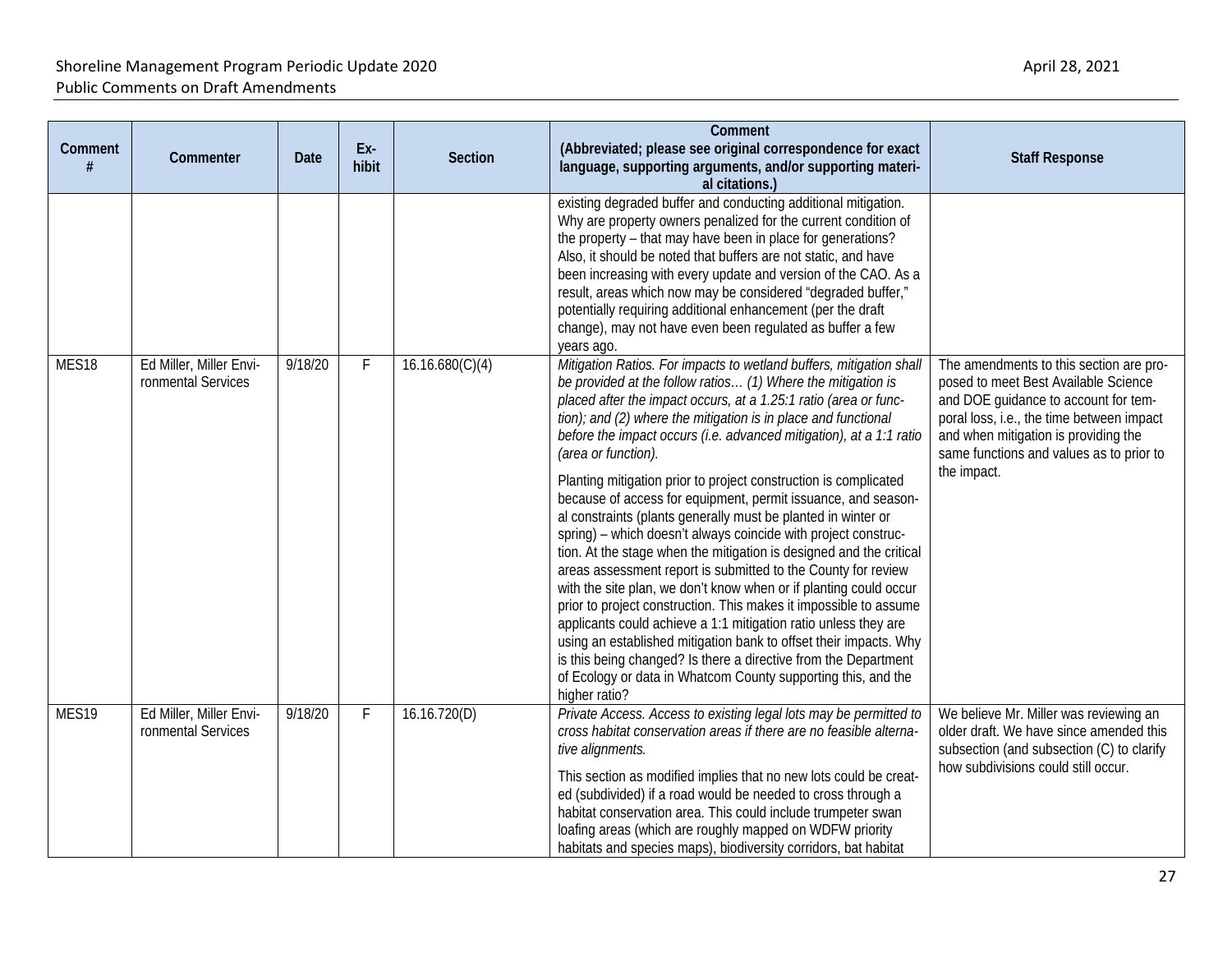| Comment | Commenter                                     | Date    | Ex-<br>hibit | <b>Section</b> | Comment<br>(Abbreviated; please see original correspondence for exact<br>language, supporting arguments, and/or supporting materi-<br>al citations.)                                                                                                                                                                                                                                                                                                                                                                                                                                                                                                                                                                                                                                                                                                                                                            | <b>Staff Response</b>                                                                                                                                                                                                                                                                                                                                                      |
|---------|-----------------------------------------------|---------|--------------|----------------|-----------------------------------------------------------------------------------------------------------------------------------------------------------------------------------------------------------------------------------------------------------------------------------------------------------------------------------------------------------------------------------------------------------------------------------------------------------------------------------------------------------------------------------------------------------------------------------------------------------------------------------------------------------------------------------------------------------------------------------------------------------------------------------------------------------------------------------------------------------------------------------------------------------------|----------------------------------------------------------------------------------------------------------------------------------------------------------------------------------------------------------------------------------------------------------------------------------------------------------------------------------------------------------------------------|
|         |                                               |         |              |                | (which includes entire townships where bats are mapped),<br>streams, Pileated woodpecker habitat (which is not mapped by<br>WDFW and must be determined by the project biologist or<br>County staff), and many other priority habitats.                                                                                                                                                                                                                                                                                                                                                                                                                                                                                                                                                                                                                                                                         |                                                                                                                                                                                                                                                                                                                                                                            |
| MES20   | Ed Miller, Miller Envi-<br>ronmental Services | 9/18/20 | F.           | 16.16.630(F)   | Table 1 Standard Wetland Buffer Widths.<br>Based on a sampling of numerous projects in Whatcom County,<br>the most common wetland category is a Category III with a<br>moderate habitat score (110 or 150-foot buffers for moderate or<br>high intensity land uses respectively). However, we also find<br>that Category III wetlands with a high habitat score occur. This<br>could easily occur in a wetland of small to moderate size (5,000<br>to 10,000 square feet), and partially in a pasture. The updated<br>buffer for this type of wetland would be 225 feet or 300 feet (for<br>moderate or high intensity development respectively). A 225-<br>foot buffer would result in over 3.6 acres of land that would be<br>protected as buffer. On a five-acre property, with multiple wet-<br>lands, this could easily create many more reasonable use prop-<br>erties, resulting in many more variances. | Based on conversations with DOE staff,<br>Table 1 is proposed to be updated to be<br>consistent with their latest guidance. Mr.<br>Miller provides a good example as to why<br>staff is proposing an (up to 50%) adminis-<br>tratively approved minor variance.                                                                                                            |
| MES21   | Ed Miller, Miller Envi-<br>ronmental Services | 9/18/20 | F            | 16.16.740(A)   | <b>Buffer Widths</b><br>This is the same concern as comment MES12, and would allow<br>for buffers to extend to areas across roads.                                                                                                                                                                                                                                                                                                                                                                                                                                                                                                                                                                                                                                                                                                                                                                              | Hydrologic or water quality functions are<br>not the only reason for buffers. While<br>small water-dependent species (e.g.,<br>amphibians) may not cross roads, many<br>others do, or they nest, roost, or any<br>number of other activities. DOE guidance<br>does not provide provisions for reducing<br>buffers because of minor (e.g., dirt drive-<br>ways) intrusions. |
| MES22   | Ed Miller, Miller Envi-<br>ronmental Services | 9/18/20 | F            | 16.16.740(B)   | Table 4. Buffer Widths.<br>What is a Type O water? No definition is given and there is no<br>other correlation with any other part of the HCA section or<br>Washington State water typing.<br>The buffer provision for natural ponds and lakes under 20 acres<br>was previously 50 feet, but was removed. What are the buffers<br>for small lakes and natural ponds? The added water typing buff-<br>ers in the table include a 100-foot buffer for lakes. Assumedly                                                                                                                                                                                                                                                                                                                                                                                                                                            | A definition of Type O waters is provided<br>in $$16.16.710(C)(1)(a)(v)$ .<br>Natural ponds and lakes under 20 acres<br>fall into one of the five listed types, which<br>are generally based on size, perma-<br>nence, and presence of fish.                                                                                                                               |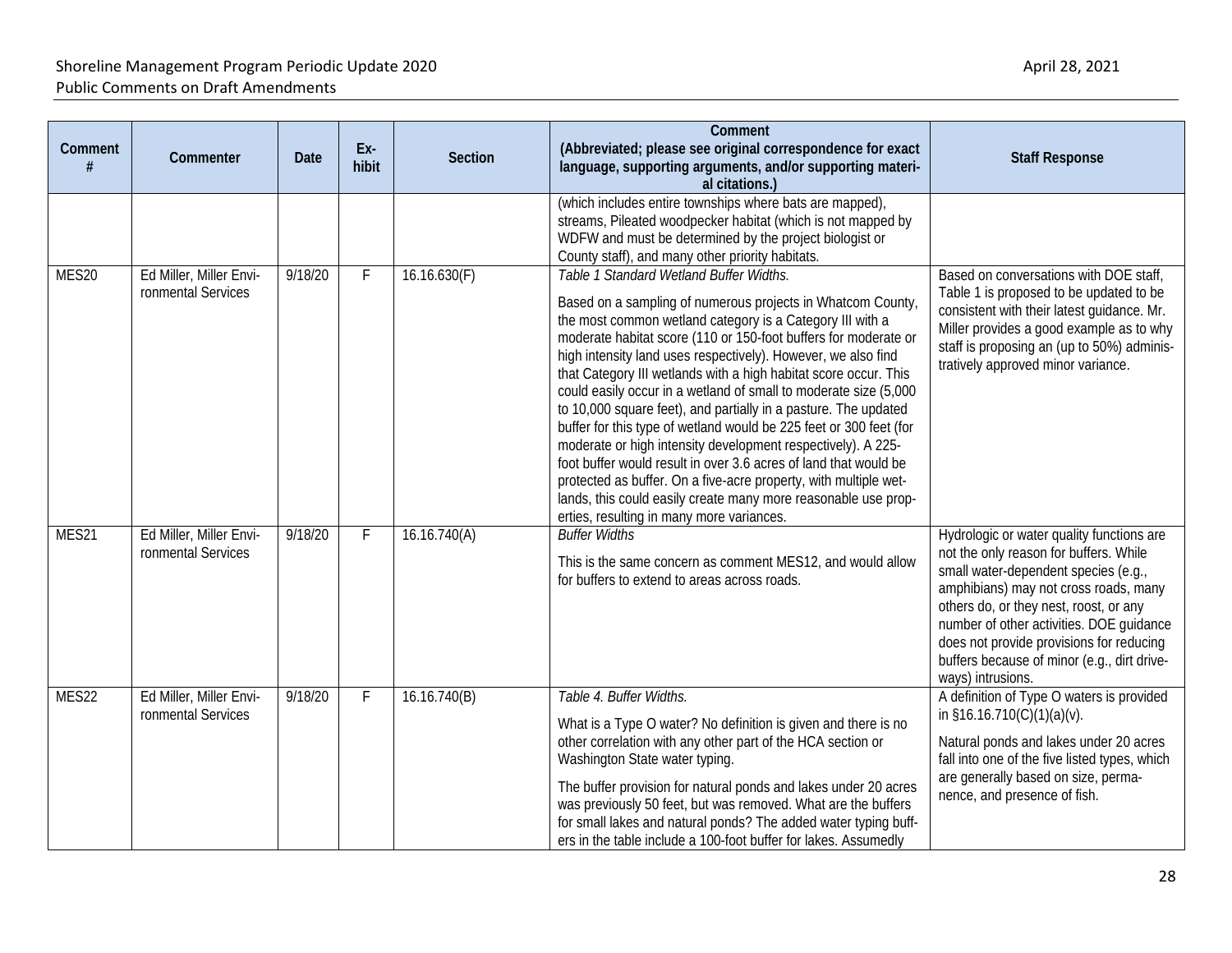| Comment | Commenter                                     | Date    | Ex-<br>hibit | <b>Section</b>   | Comment<br>(Abbreviated; please see original correspondence for exact<br>language, supporting arguments, and/or supporting materi-<br>al citations.)                                                                                                                                                                                                                                                                                                                                                                                                                                                                                                                                                                                                                     | <b>Staff Response</b>                                                                                                                                                                                                                                                                                                                                                                          |
|---------|-----------------------------------------------|---------|--------------|------------------|--------------------------------------------------------------------------------------------------------------------------------------------------------------------------------------------------------------------------------------------------------------------------------------------------------------------------------------------------------------------------------------------------------------------------------------------------------------------------------------------------------------------------------------------------------------------------------------------------------------------------------------------------------------------------------------------------------------------------------------------------------------------------|------------------------------------------------------------------------------------------------------------------------------------------------------------------------------------------------------------------------------------------------------------------------------------------------------------------------------------------------------------------------------------------------|
|         |                                               |         |              |                  | natural ponds and small lakes would not be required to have the<br>same buffer as large lakes in the County. Currently artificially<br>created ponds (created prior to 2005) do not require a buffer, is<br>this still the case?                                                                                                                                                                                                                                                                                                                                                                                                                                                                                                                                         |                                                                                                                                                                                                                                                                                                                                                                                                |
| MES23   | Ed Miller, Miller Envi-<br>ronmental Services | 9/18/20 | F.           | 16.16.745(A)     | Buffer Width Increasing.<br>There is a new provision to this section that allows the Director<br>to extend Type S or F buffers to resources within 300 feet -<br>including Category III wetlands, other HCA's or other waters.<br>Again, this is an exceptionally broad provision to add in addi-<br>tional regulated areas that are not currently designated as criti-<br>cal areas or buffers in the existing or even the proposed<br>amended code. There is also no clear guidance on how this<br>would be done. The amount of additional area in Whatcom<br>County this could include is hard to imagine. The extension of<br>every fish stream or lake buffer to another resource within 300<br>feet is essentially extending most of the buffer areas to 300 feet. | This provision has been borrowed from<br>Skagit County as a way to provide inter-<br>jurisdictional consistency, making it easier<br>for our consultants working in multiple<br>jurisdictions.                                                                                                                                                                                                 |
| MES24   | Ed Miller, Miller Envi-<br>ronmental Services | 9/18/20 | F            | 16.16.745(B)     | Buffer Averaging.<br>Same concern as comment MES14.                                                                                                                                                                                                                                                                                                                                                                                                                                                                                                                                                                                                                                                                                                                      | The intent is that if the remaining reduced<br>buffer area is degraded, it is now narrow-<br>er and lacks the vegetation to properly<br>function. If it is well vegetated, enhance-<br>ment would not be necessary (nor re-<br>quired).                                                                                                                                                        |
| MES25   | Ed Miller, Miller Envi-<br>ronmental Services | 9/18/20 | F            | 16.16.745(C)     | <b>Buffer Reduction.</b><br>Same concern as comment MES17 and MES18.                                                                                                                                                                                                                                                                                                                                                                                                                                                                                                                                                                                                                                                                                                     | Planting of degraded buffer has been a<br>part of our CAO since 2005 and based on<br>DOE guidance. We have only tried to<br>clarify based on case history; we are<br>clarifying that the area that might be en-<br>hanced is limited to the specific location<br>being reduced.<br>Per DOE guidance, degraded is any por-<br>tion of a buffer that is not in a densely<br>vegetated community. |
| MES26   | Ed Miller, Miller Envi-<br>ronmental Services | 9/18/20 | F            | 16.16.760(B)     | <b>Buffer Mitigation.</b><br>Same concern as comment MES18.                                                                                                                                                                                                                                                                                                                                                                                                                                                                                                                                                                                                                                                                                                              | It is being amended to meet DOE guid-<br>ance.                                                                                                                                                                                                                                                                                                                                                 |
| NES01   | Molly Porter, North-                          | 9/14/20 | F            | 16.16.270(C)(12) | Please provide additional clarification on what is included in the                                                                                                                                                                                                                                                                                                                                                                                                                                                                                                                                                                                                                                                                                                       | Whatever fits in 2,500 sq. ft. We could set                                                                                                                                                                                                                                                                                                                                                    |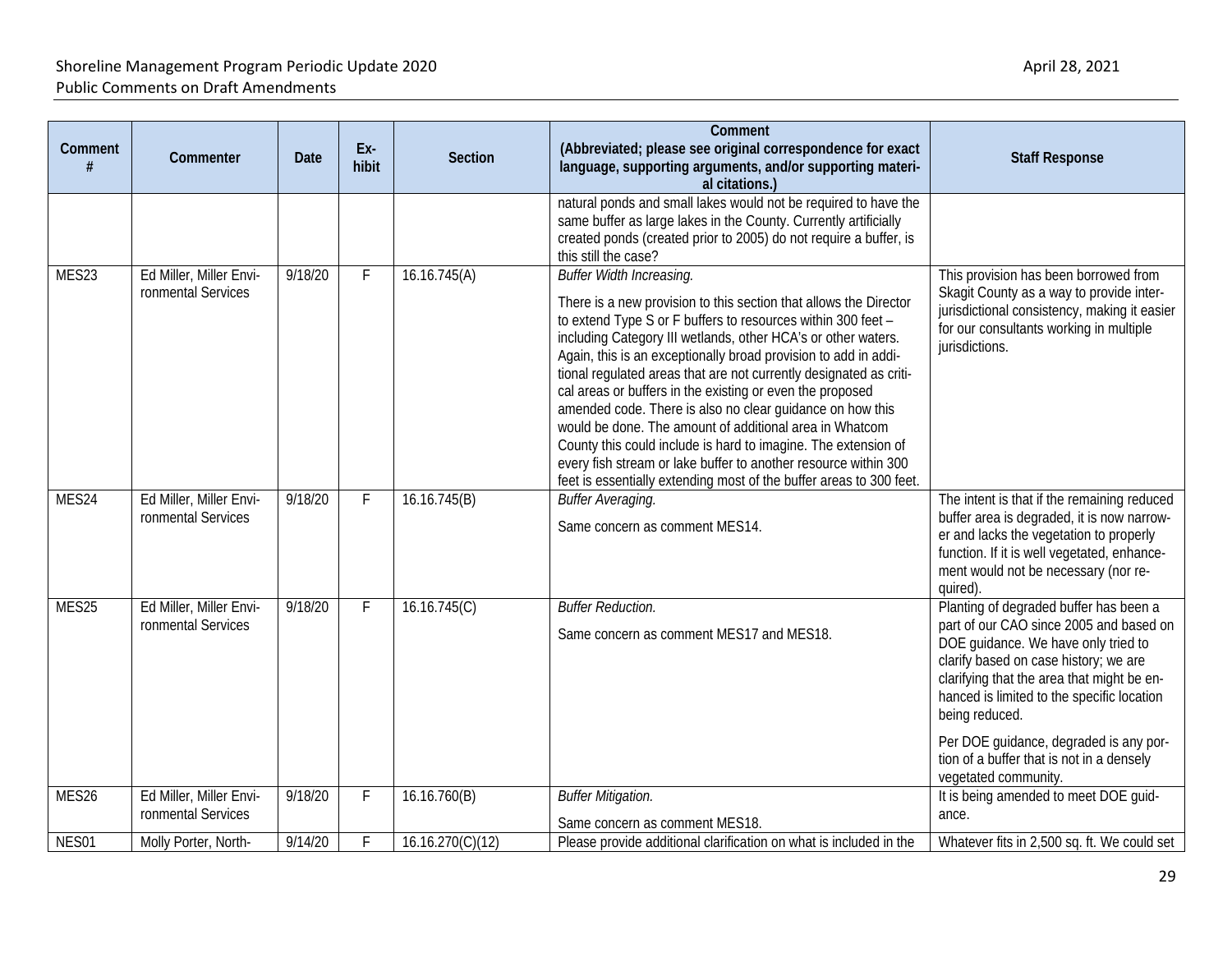| Comment           | Commenter                                             | <b>Date</b> | Ex-<br>hibit | <b>Section</b>                          | Comment<br>(Abbreviated; please see original correspondence for exact<br>language, supporting arguments, and/or supporting materi-<br>al citations.)                                                                                                                                                                                                                                                                                                                                                                                                                                                                                                                                                                                                                                                                                                                                                                                                                                        | <b>Staff Response</b>                                                                                                                                                                                                                                                                                                                                                   |
|-------------------|-------------------------------------------------------|-------------|--------------|-----------------------------------------|---------------------------------------------------------------------------------------------------------------------------------------------------------------------------------------------------------------------------------------------------------------------------------------------------------------------------------------------------------------------------------------------------------------------------------------------------------------------------------------------------------------------------------------------------------------------------------------------------------------------------------------------------------------------------------------------------------------------------------------------------------------------------------------------------------------------------------------------------------------------------------------------------------------------------------------------------------------------------------------------|-------------------------------------------------------------------------------------------------------------------------------------------------------------------------------------------------------------------------------------------------------------------------------------------------------------------------------------------------------------------------|
|                   | west Ecological Ser-<br>vices                         |             |              |                                         | maximum allowed 2,500 sq. ft. impact area to provide con-<br>sistency in application. The text states driveways shall be the<br>minimum necessary but does not specify if any of this square<br>footage shall be included in the allowed 2,500 sq. ft. impact<br>area. Is there a minimum square footage of parking area that is<br>required to be included? Is the 10-foot building setback counted<br>towards this allowance?                                                                                                                                                                                                                                                                                                                                                                                                                                                                                                                                                             | specific numbers, but that would provide<br>less flexibility to a homeowner.                                                                                                                                                                                                                                                                                            |
| NES <sub>02</sub> | Molly Porter, North-<br>west Ecological Ser-<br>vices | 9/14/20     | F            | 16.16.270(C)(12)                        | For projects that require a critical area buffer impact, it appears<br>these will be reviewed in the following order: reduction of up to<br>25% administered by the Director; a minor variance (buffer re-<br>duction of 25-50%) administered by the Director; a major vari-<br>ance (buffer reduction beyond 50%) administered by the Direc-<br>tor; and last, if major variance is denied or if all other code re-<br>quirements including mitigation cannot be met, a reasonable<br>use application is administered by the Hearing Examiner. A flow<br>chart similar to Table 1. Project Permit Processing Table in<br>22.05, may be helpful to describe this process and requirements<br>associated with each.<br>Please clarify if there are any specific criteria for minor and mi-<br>nor variances in regards to total allowed impact area. It appears<br>variances have no maximum allowable footprint and can be<br>permitted as long as mitigation sequencing is applied and im- | The commenter is correct; and a flow<br>chart might be helpful; we'll try to develop<br>one. As to variance criteria, see WCC<br>22.07.050. There are no criteria in re-<br>gards to total allowed impact area<br>(though one would have to mitigate).                                                                                                                  |
| NES04             | Molly Porter, North-<br>west Ecological Ser-<br>vices | 9/14/20     | F.           | 16.16.640(C)(1)(g) &<br>16.16.640(C)(3) | pacts can be mitigated.<br>Both sections appear to require mitigation, as well as additional<br>enhancement of 'existing degraded buffer area' to provide miti-<br>gation for the 'disturbed buffer area.' Please define 'degraded<br>buffer area' and 'disturbed buffer area,' and provide additional<br>clarity on how much additional enhancement may be required<br>beyond the standard 1:1 and 1.25:1 mitigation ratios. Further<br>defining these terms and the amount of enhancement that is<br>expected will help clarify the application of this code section to<br>specific projects.                                                                                                                                                                                                                                                                                                                                                                                             | Per DOE guidance "degraded" is the<br>difference between existing conditions<br>and a densely vegetated community. As<br>each site is different, it would be difficult<br>to have a code that accounts for every<br>variation. We are trying to balance having<br>a code that is a "cookbook" verses provid-<br>ing flexibility to homeowners and their<br>consultants. |
| NES05             | Molly Porter, North-<br>west Ecological Ser-<br>vices | 9/14/20     | F            | $16.16.640(B)(1)(a)$ &<br>(C)(1)(a)     | Buffer averaging is preferred to buffer reduction<br>$[16.16.640(C)(1)(b)]$ . Sections 16.16.640(B)(1)(a) and (C)(1)(a)<br>imply a development proposal cannot use a combination of<br>buffer averaging in one area and buffer reduction in another.                                                                                                                                                                                                                                                                                                                                                                                                                                                                                                                                                                                                                                                                                                                                        | Clarification has been added.                                                                                                                                                                                                                                                                                                                                           |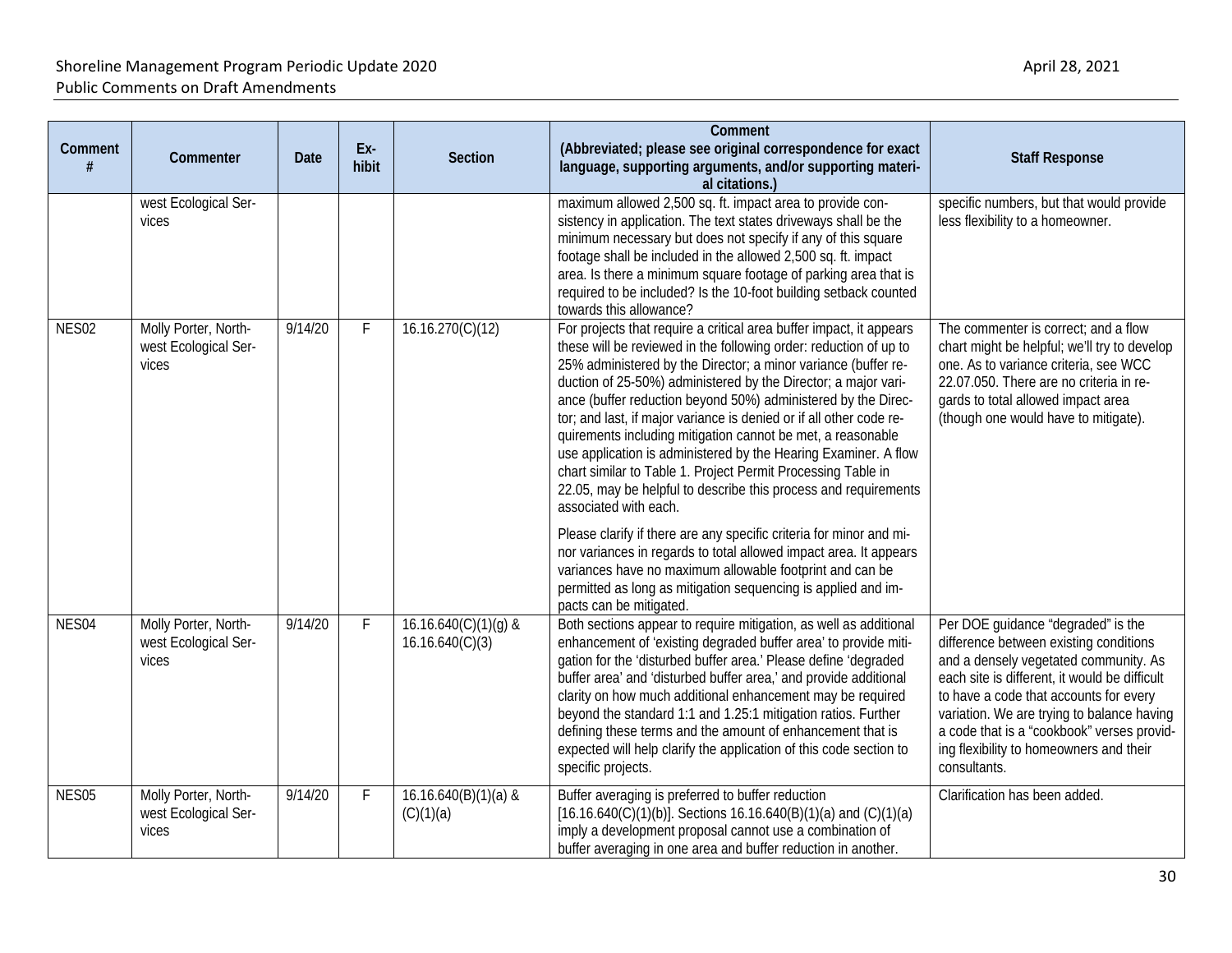| Comment           | Commenter                                             | Date    | Ex-<br>hibit | <b>Section</b>        | Comment<br>(Abbreviated; please see original correspondence for exact<br>language, supporting arguments, and/or supporting materi-<br>al citations.)                                                                                                                                                                                                                                                                                                                                                                                                                                                                                                                                                                  | <b>Staff Response</b>                                                                                                                                                                                                                                                                                   |
|-------------------|-------------------------------------------------------|---------|--------------|-----------------------|-----------------------------------------------------------------------------------------------------------------------------------------------------------------------------------------------------------------------------------------------------------------------------------------------------------------------------------------------------------------------------------------------------------------------------------------------------------------------------------------------------------------------------------------------------------------------------------------------------------------------------------------------------------------------------------------------------------------------|---------------------------------------------------------------------------------------------------------------------------------------------------------------------------------------------------------------------------------------------------------------------------------------------------------|
|                   |                                                       |         |              |                       | Clarification could be added to state buffer averaging is not<br>allowed if the portion of impacted buffer has already been re-<br>duced. This would allow mitigation plans to use buffer averaging<br>where feasible (preferred) and buffer enhancement to compen-<br>sate for the remainder of buffer reduction.                                                                                                                                                                                                                                                                                                                                                                                                    |                                                                                                                                                                                                                                                                                                         |
| NES <sub>06</sub> | Molly Porter, North-<br>west Ecological Ser-<br>vices | 9/14/20 | F.           | 16.16.740, Table 4    | Provide definition of a Type O stream. This stream type does<br>not appear to be defined in the Washington Administrative Code<br>(WAC 222.16.030), Washington Department of Natural Re-<br>sources (WDNR) water typing system, or anywhere in the Code<br>update.                                                                                                                                                                                                                                                                                                                                                                                                                                                    | A definition of the water types has been<br>added.                                                                                                                                                                                                                                                      |
| NES07             | Molly Porter, North-<br>west Ecological Ser-<br>vices | 9/14/20 | F.           | 16.16.710(C)(1)(b)(i) | Throughout 16.16.710(C)(1) the term "natural streams" has<br>been revised to "natural waters." The term "waters" leaves am-<br>biguity which could be interpreted to mean wetlands or water<br>flowing out of wetlands. Under this definition, 16.16.710(C)(1)(b)<br>would regulate any artificial man-made ditch that receives water<br>from a wetland and categorize the ditch as a stream that would<br>require a stream buffer. Many ditches, including roadside ditch-<br>es, receive water from wetlands and could be regulated as<br>streams. Is this the intent of this change? If not, for clarity, the<br>term "natural waters" could be replaced "waters of the state"<br>which is defined in (16.16.900). | Based on this comment we have amend-<br>ed the section to say "waters of the state"<br>rather than "natural waters."                                                                                                                                                                                    |
| NWC01             | Katrina Jackson,<br>Northwest Wetlands<br>Consulting  | 9/9/20  | F.           | 16.16.680             | As written, it isn't clear that the area of substantial surface and<br>the area beyond the substantial surface are no longer function-<br>ing as a part of the buffer protection. As I read it, the provision<br>only seems to address the substantial surface itself.                                                                                                                                                                                                                                                                                                                                                                                                                                                | Correct.                                                                                                                                                                                                                                                                                                |
| NWC02             | Katrina Jackson,<br>Northwest Wetlands<br>Consulting  | 9/9/20  | F.           | 16.16.273             | Can we presume that the minor variance is in addition to the<br>standard buffer reduction? Otherwise the minor variance would<br>force many more projects to the Hearing Examiner than under<br>the current reasonable use.<br>For example a 100' buffer would go to 75' minimum; then with<br>minor variance the buffer could then be modified to 25% to 50%<br>of that number or 56.25 or 37.5. When the 10' building setback<br>is added, the relief is no way near what reasonable use is allow-<br>ing currently especially on smaller lots where the separation is<br>many times only 10' to 20' between the wetland and the founda-<br>tion. As I describe the minor variance would still require a 66.25      | The proposed new approach would allow<br>the applicant to request, and the County<br>to vary, any numerical or dimensional<br>standard to provide reasonable develop-<br>ment. It would be the duty of the Hearing<br>Examiner to determine if a legally permis-<br>sible project has been recommended. |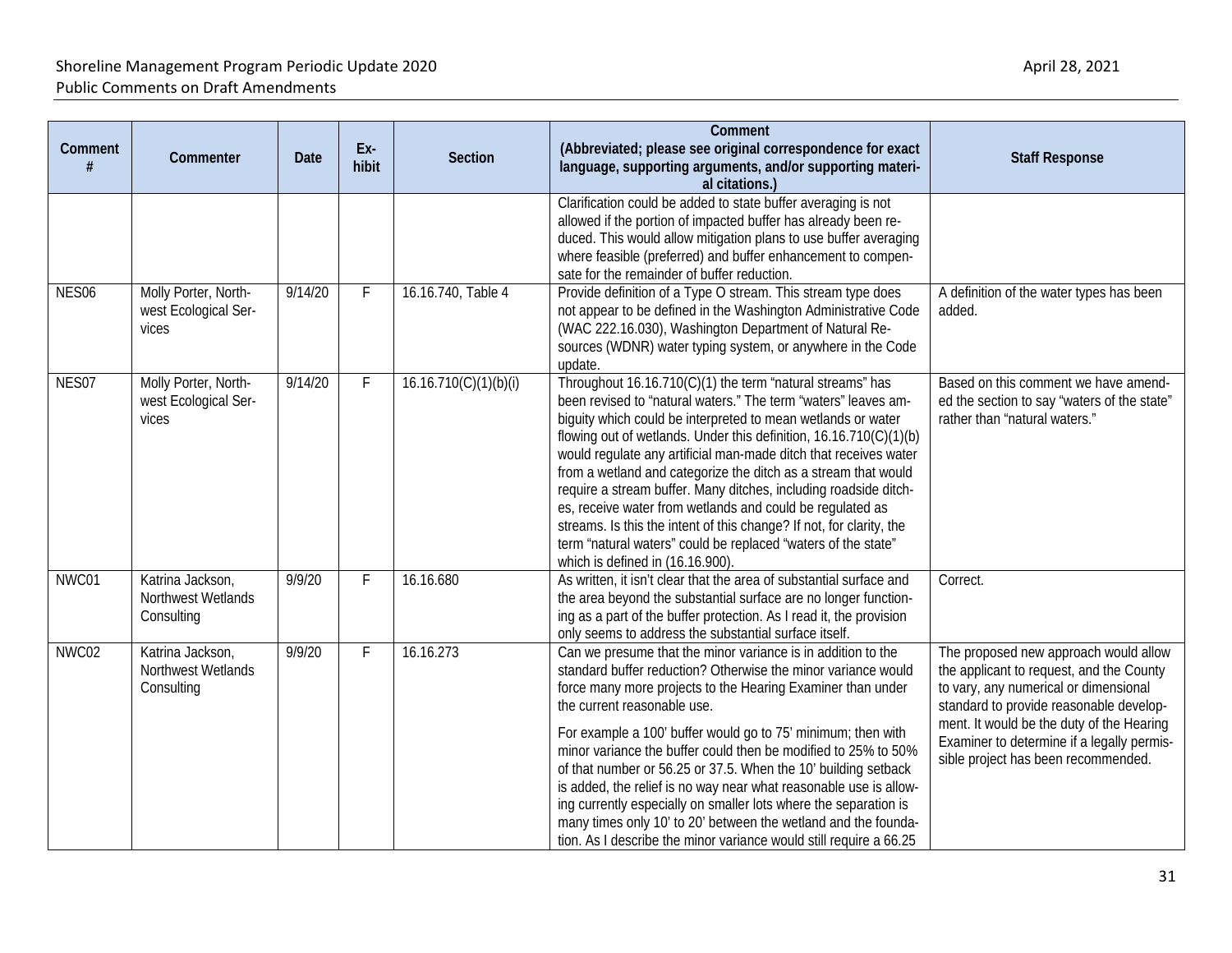| Comment | Commenter                                            | <b>Date</b> | Ex-<br>hibit | <b>Section</b>  | Comment<br>(Abbreviated; please see original correspondence for exact<br>language, supporting arguments, and/or supporting materi-<br>al citations.)                                                                                                                                                                                                                                                                                                                                                                                                                                                                                                                                                                                                                                                                                                                                                                                                                                                                                                                                                                                                                                                                                                                                                                                                                                                                                                                                                                                                                                                                                                                                                                                                                                                                                                                                                                                                                                                                                                                                                                                                                                                                                                                                                                                                                                 | <b>Staff Response</b>                                                                                                                                                                                                            |
|---------|------------------------------------------------------|-------------|--------------|-----------------|--------------------------------------------------------------------------------------------------------------------------------------------------------------------------------------------------------------------------------------------------------------------------------------------------------------------------------------------------------------------------------------------------------------------------------------------------------------------------------------------------------------------------------------------------------------------------------------------------------------------------------------------------------------------------------------------------------------------------------------------------------------------------------------------------------------------------------------------------------------------------------------------------------------------------------------------------------------------------------------------------------------------------------------------------------------------------------------------------------------------------------------------------------------------------------------------------------------------------------------------------------------------------------------------------------------------------------------------------------------------------------------------------------------------------------------------------------------------------------------------------------------------------------------------------------------------------------------------------------------------------------------------------------------------------------------------------------------------------------------------------------------------------------------------------------------------------------------------------------------------------------------------------------------------------------------------------------------------------------------------------------------------------------------------------------------------------------------------------------------------------------------------------------------------------------------------------------------------------------------------------------------------------------------------------------------------------------------------------------------------------------------|----------------------------------------------------------------------------------------------------------------------------------------------------------------------------------------------------------------------------------|
| NWC03   | Katrina Jackson,<br>Northwest Wetlands<br>Consulting | 9/9/20      | F            | 16.16.265(B)(4) | foot to 47.5 foot separation between the foundation and the<br>wetland. It is our belief that even a variance on the standard<br>buffer reduction would overburden the Hearing Examiner if rea-<br>sonable use would under the revisions be required to go to the<br>hearing examiner. You state "They would be limited to variances<br>for a 25% to 50% reduction of critical area buffers (when miti-<br>gated and they meet certain criteria) but would address most of<br>the instances that reasonable use exceptions are currently ap-<br>plied for. We believe that overall, these changes would signifi-<br>cantly reduce the number cases having to go to the Hearing<br>Examiner." Perhaps you have better statistic than I do about the<br>narrow buffers we have needed under reasonable use. I do a lot<br>of work in Sudden Valley and for the most part many of the pro-<br>jects can stay about 35 feet from a critical area, but those would<br>under the revisions be moved to the hearing examiner.<br>Is the intent that the conservation easement shall only apply to<br>the specific altered buffer on properties containing critical areas<br>and/or associated buffers? If so then it should so state. It seems<br>since Notice on title is expected for properties that have critical<br>areas and/or assoc. buffers that are not altered. My thoughts go<br>to the properties that have an established house, want to put a<br>shop in one corner and may need to alter a buffer to do so, but<br>the permittee should not be asked to then identify all of the non-<br>altered wetlands or buffers on the rest of the acreage. So then<br>the applicant would do a conservation easement for the altered<br>buffers and or wetlands, and then also a notice on title to cover<br>any of the other critical areas that are unaltered. If all wetlands<br>and buffer on the property are required to be placed in a CE<br>when only one wetland and/or wetland buffer is altered, this<br>would result in excessive wetland delineation, surveying of wet-<br>land boundaries, and reporting costs.<br>Also alteration to buffers on a property should be allowed in the<br>future modified to the full extent of the code provisions and not<br>forced locked into a conservation easement when the first pro-<br>ject might only be a minor modification. | The commenter raises a good point. We<br>have revised the section to refer to the<br>"review area."<br>As to the 2 <sup>nd</sup> point, our conservation<br>easements do allow for future develop-<br>ment as permitted by code. |
| NWC04   | Katrina Jackson,                                     | 9/9/20      | F            | 16.16.680       | It seems that some effort has been made in part of the code to                                                                                                                                                                                                                                                                                                                                                                                                                                                                                                                                                                                                                                                                                                                                                                                                                                                                                                                                                                                                                                                                                                                                                                                                                                                                                                                                                                                                                                                                                                                                                                                                                                                                                                                                                                                                                                                                                                                                                                                                                                                                                                                                                                                                                                                                                                                       | Comment noted.                                                                                                                                                                                                                   |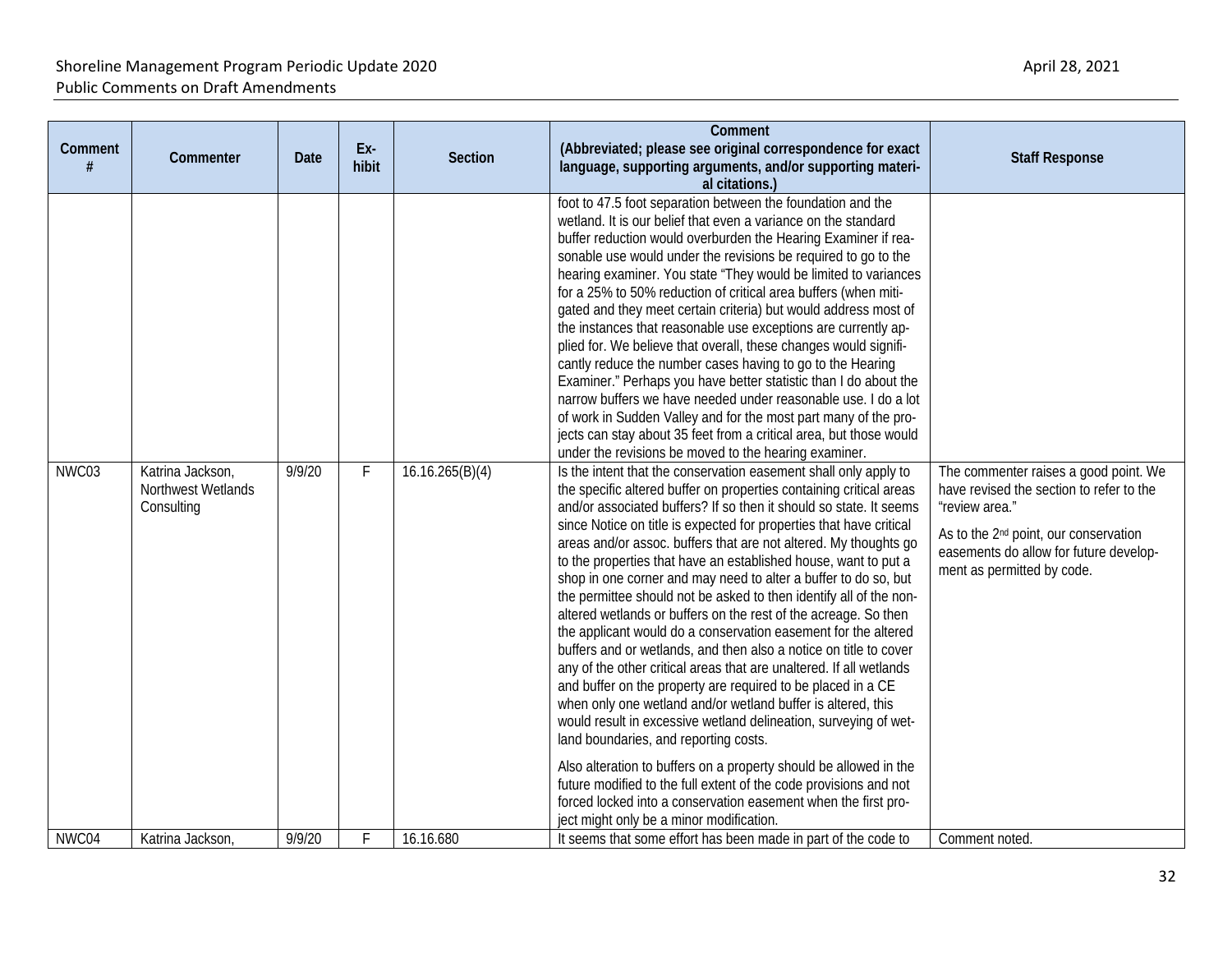| Comment     | Commenter                                            | <b>Date</b> | Ex-<br>hibit | <b>Section</b>  | Comment<br>(Abbreviated; please see original correspondence for exact<br>language, supporting arguments, and/or supporting materi-<br>al citations.)                                                                                                                                                                                                                                                                                                                                                                                                                                                                                                                                                                                                                                                                                                                                                                                 | <b>Staff Response</b>                                                                                                                                                                                                                                                                                                                                                                               |
|-------------|------------------------------------------------------|-------------|--------------|-----------------|--------------------------------------------------------------------------------------------------------------------------------------------------------------------------------------------------------------------------------------------------------------------------------------------------------------------------------------------------------------------------------------------------------------------------------------------------------------------------------------------------------------------------------------------------------------------------------------------------------------------------------------------------------------------------------------------------------------------------------------------------------------------------------------------------------------------------------------------------------------------------------------------------------------------------------------|-----------------------------------------------------------------------------------------------------------------------------------------------------------------------------------------------------------------------------------------------------------------------------------------------------------------------------------------------------------------------------------------------------|
|             | Northwest Wetlands<br>Consulting                     |             |              |                 | use the label of compensatory mitigation. Thank you. When a<br>violation occurs clearing or overlayment, once repaired the repa-<br>ration area should not be then placed in a conservation ease-<br>ment. Because the word mitigation is still somewhat inter-<br>changeable in the code or in the minds of those enforcing the<br>code, it needs to be clear than only compensatory mitigation<br>areas are to be placed in conservation easements.                                                                                                                                                                                                                                                                                                                                                                                                                                                                                |                                                                                                                                                                                                                                                                                                                                                                                                     |
| NWC05       | Katrina Jackson,<br>Northwest Wetlands<br>Consulting | 9/9/20      | F.           | 16.16           | Administratively, through reasonable use, wetlands are being<br>filled. This action does not show up as an administrative option<br>under minor variance. As written it looks like wetland fill would<br>need to go to hearing examiners as well. This again would send<br>several more of the single family small residential lots to the<br>hearing examiner. Basically I like the idea of administrative vari-<br>ance or minor variance, but with changes it looks significantly<br>more restrictive than the current practices for what can be han-<br>dled without going to the hearing examiner.<br>You might also talk with the City of Bellingham. I was working on<br>a stream buffer reduction below minimum standards, very soon<br>after the hearing examiner had told the City to start handling<br>these as an administrative variance and to quit sending them to<br>the hearing examiner. I found this interesting. | Staff's recollection is that staff has only<br>been approving wetland fill for a SFR<br>through administratively processed rea-<br>sonable use exceptions (RUE) for the last<br>2 years, and that has only happened<br>once. However, we do not believe that<br>wetland fill (or other uses approve<br>through an RUE ought to be approved by<br>staff; thus the reason for the proposed<br>change. |
| <b>PA01</b> | Paul Anderson                                        | 9/18/20     | F            | 16.16.225(B)(8) | I recommend that this provision be listed "as excepted in WCC §<br>23.05.065," since it is not applicable for shoreline associated<br>wetlands. Interpretation and enforcement of this section within<br>shoreline jurisdiction is problematic as shoreline associated<br>wetlands by definition (WAC 173-22-030(1)) have proximity and<br>influence with the shoreline water and therefore, are not "func-<br>tionally disconnected".                                                                                                                                                                                                                                                                                                                                                                                                                                                                                               | Based on this and discussions with DOE<br>staff, we have deleted "functionally dis-<br>connected" from this provision. Addition-<br>ally, based on communication with DOE<br>staff, we have added that the wetlands<br>have to have a habitat score of less than<br>6 to qualify.                                                                                                                   |
| <b>PA02</b> | Paul Anderson                                        | 9/18/20     | F            | 16.16.260(G)(1) | Three years is not adequate to establish whether a mitigation<br>site will successfully compensate for lost critical area functions,<br>especially where that mitigation includes the planting of shrubs<br>and trees. In terms of wetland mitigation, state and federal<br>agencies have required a minimum of five years monitoring for<br>several years and I recommend that five years be the minimum<br>monitoring required in the SMP.                                                                                                                                                                                                                                                                                                                                                                                                                                                                                         | Though staff had not proposed to amend<br>this section, based on this comment we<br>realized that the existing code does not<br>reflect current practices. We have updat-<br>ed this section to do so, and to address<br>Mr. Anderson's comment.                                                                                                                                                    |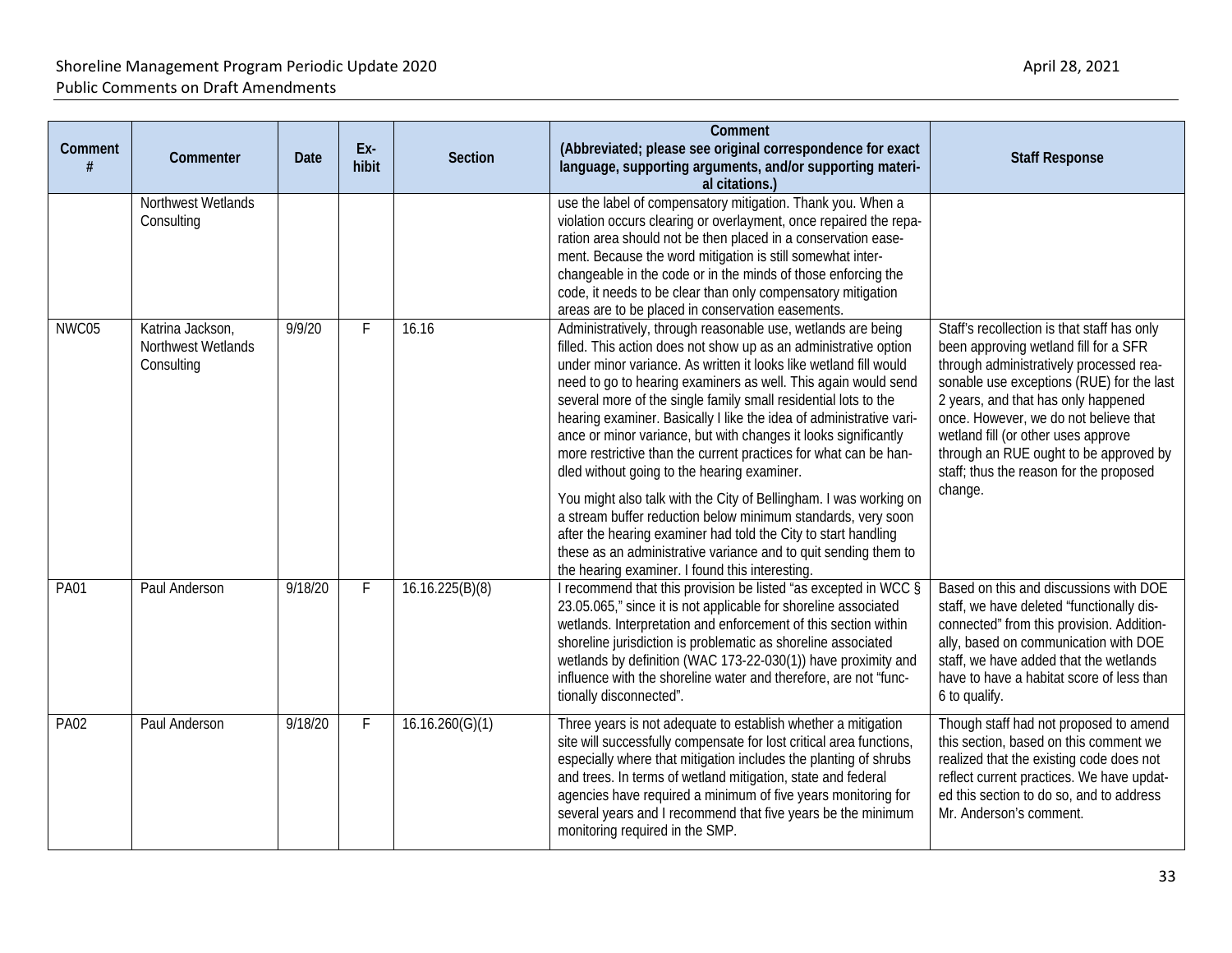| Comment     | Commenter     | <b>Date</b> | Ex-<br>hibit | <b>Section</b>                   | Comment<br>(Abbreviated; please see original correspondence for exact<br>language, supporting arguments, and/or supporting materi-<br>al citations.)                                                                                                                                                                                                                                                                                                                                                                                                                                                                                                                                                                                                                                                                                                                                                                                                                                                                                                                                                                                                                                                                                                                                                                                                                                                                                                                                                                                                                              | <b>Staff Response</b>                                                                                                                                                                    |
|-------------|---------------|-------------|--------------|----------------------------------|-----------------------------------------------------------------------------------------------------------------------------------------------------------------------------------------------------------------------------------------------------------------------------------------------------------------------------------------------------------------------------------------------------------------------------------------------------------------------------------------------------------------------------------------------------------------------------------------------------------------------------------------------------------------------------------------------------------------------------------------------------------------------------------------------------------------------------------------------------------------------------------------------------------------------------------------------------------------------------------------------------------------------------------------------------------------------------------------------------------------------------------------------------------------------------------------------------------------------------------------------------------------------------------------------------------------------------------------------------------------------------------------------------------------------------------------------------------------------------------------------------------------------------------------------------------------------------------|------------------------------------------------------------------------------------------------------------------------------------------------------------------------------------------|
| <b>PA03</b> | Paul Anderson | 9/18/20     | F.           | $16.16.640(C)$ &<br>16.16.720(D) | [Wetland] Buffer Width Reduction<br>Allowing an outright reduction in buffer width will not protect<br>critical area (wetland or fish and wildlife habitat) functions or<br>shoreline ecological functions. The only time a reduction in<br>adopted buffer widths should be allowed (no > than a 25% re-<br>duction) is when it is used with buffer averaging (see Bunten et<br>al. 2016). To ensure that there is no net loss of shoreline eco-<br>logical functions, I recommend that this provision be stricken<br>within shoreline jurisdiction. This same concern and recommen-<br>dation applies to 16.16.720.D. (Buffer Width Variance).                                                                                                                                                                                                                                                                                                                                                                                                                                                                                                                                                                                                                                                                                                                                                                                                                                                                                                                                   | We have added language to this section<br>from DOE guidance, clarifying that buffer<br>reductions are not allowed outright, but<br>only under certain (DOE approved) cir-<br>cumstances. |
| <b>PA04</b> | Paul Anderson | 9/18/20     | F            | 16.16.710(C)(2)                  | Habitat Conservation Areas - Designation, Mapping, and Clas-<br>sification: "Areas in which federally listed species are found,<br>have a primary association with, or contain suitable habitat for<br>said listed species, as listed in the U.S. Fish and Wildlife's<br>Threatened and Endangered Species List or Critical Habitat<br>List"<br>Within shoreline jurisdiction, this section needs to be edited to<br>also include the National Marine Fisheries Service (NMFS), the<br>federal agency responsible for managing marine species listed<br>under the Endangered Species Act that includes Puget Sound<br>Chinook salmon (Oncorhynchus tshawytscha) and Southern<br>Resident killer whales (Orcinus orca). These two iconic species<br>are of significant cultural, commercial and recreational im-<br>portance for the Pacific Northwest and not acknowledging their<br>importance and presence within the SMP is a substantial over-<br>sight. Due to its critical importance for Chinook salmon rearing<br>and migration, NMFS designated the marine and estuarine<br>nearshore (extreme high water to approx. 30 meters depth),<br>including most of the Whatcom County coast, as critical habitat<br>for the recovery of Puget Sound Chinook in September 2005<br>(see Federal Register, Vol. 70, No. 170, 9/2/05). NMFS is<br>acknowledged as a regulatory agency in WCC §16.16.900 (Def-<br>initions; "Critical habitat").<br>The marine and estuarine nearshore within the County meets<br>the definition of a Fish and Wildlife Habitat Conservation Area in | We have amended $16.16.710(C)(2)$ to<br>included NMFS listings and critical habi-<br>tat.                                                                                                |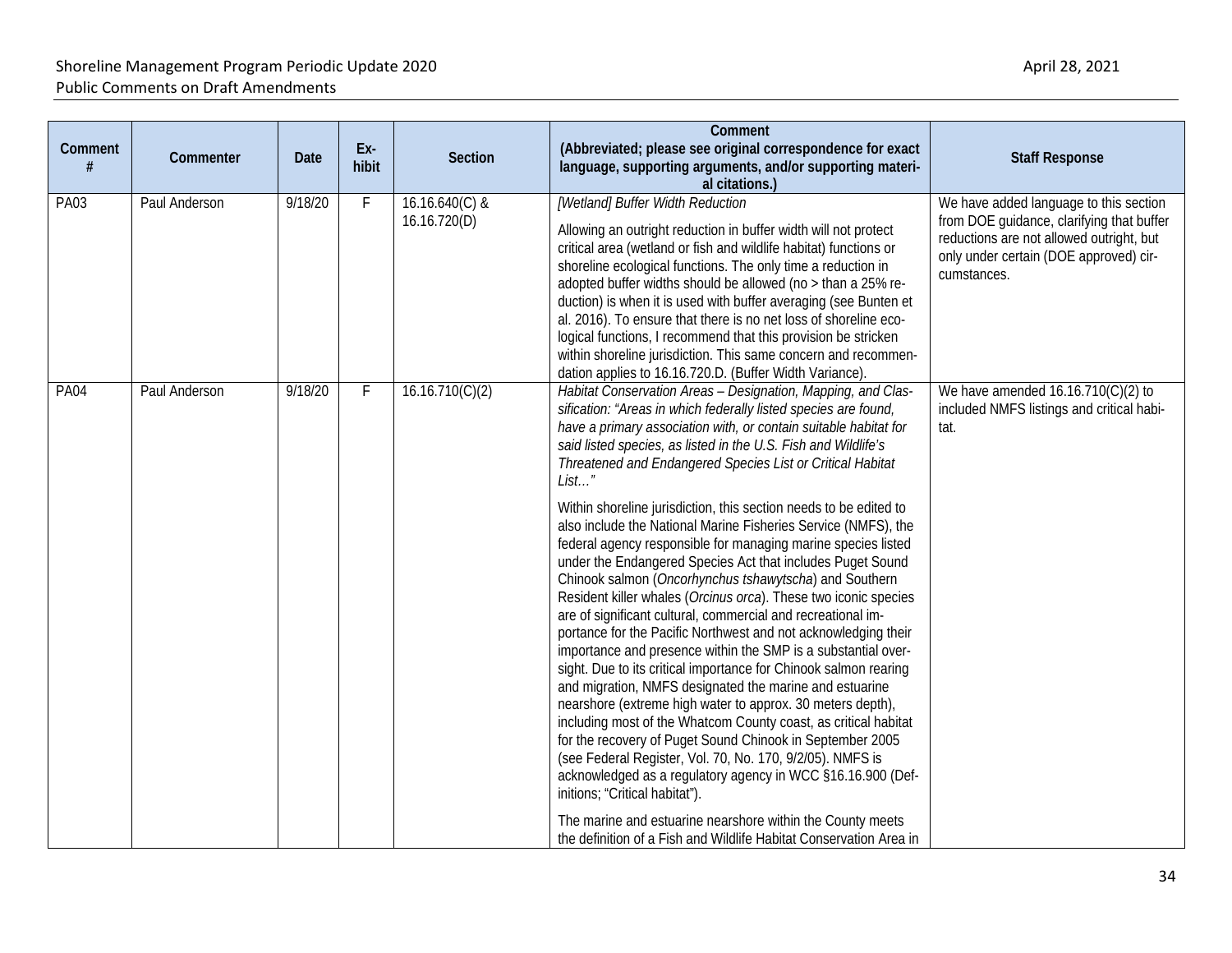| Comment     | Commenter                               | Date    | Ex-<br>hibit | <b>Section</b>        | Comment<br>(Abbreviated; please see original correspondence for exact<br>language, supporting arguments, and/or supporting materi-<br>al citations.)                                                                                                                                                                                                                                                                                                                                                                                                                                                                                                                                                                                                                                                                                                                                                                                                                                                                                                                                                                                                                                                                                                                                                                                                                                                                                                                                                                                                                                                                                                                                                         | <b>Staff Response</b>                                                                                                                                                                                                                                                 |
|-------------|-----------------------------------------|---------|--------------|-----------------------|--------------------------------------------------------------------------------------------------------------------------------------------------------------------------------------------------------------------------------------------------------------------------------------------------------------------------------------------------------------------------------------------------------------------------------------------------------------------------------------------------------------------------------------------------------------------------------------------------------------------------------------------------------------------------------------------------------------------------------------------------------------------------------------------------------------------------------------------------------------------------------------------------------------------------------------------------------------------------------------------------------------------------------------------------------------------------------------------------------------------------------------------------------------------------------------------------------------------------------------------------------------------------------------------------------------------------------------------------------------------------------------------------------------------------------------------------------------------------------------------------------------------------------------------------------------------------------------------------------------------------------------------------------------------------------------------------------------|-----------------------------------------------------------------------------------------------------------------------------------------------------------------------------------------------------------------------------------------------------------------------|
| <b>PA05</b> | Paul Anderson                           | 9/18/20 | F            | 16.16.720 & 16.16.740 | WAC 365-190-130 and, more importantly for the SMP, the defi-<br>nition of Critical Saltwater Habitat in WAC 173-26-221(2)(C). I<br>respectfully recommend that the County include reference to<br>NMFS-managed listed species in the SMP and that the marine<br>and estuarine nearshore is designated critical habitat for Puget<br>Sound Chinook. To simplify the permitting process and assist<br>staff and applicants in understanding this update, I would also<br>recommend that the salmonid habitat maps be updated to show<br>the marine and estuarine nearshore as a regulated critical area.<br>Habitat Conservation Areas - Use and Modification and Habitat<br><b>Conservation Area Buffers</b><br>Since shorelines and shorelands (associated wetlands) include<br>more than just streams and the SMP protective standards apply<br>to those other waters, I recommend changing "stream(s)" to<br>"water(s)" in Table 3 (§16.16.720) and in §16.16.740. Also,<br>since tidal waters include a number of species and habitats of<br>cultural, commercial and recreational importance (e.g., shellfish<br>areas; Chinook salmon), what is the rationale and science to<br>support requiring a wider buffer on marine versus freshwater<br>habitats; 150 and 200 feet, respectively? To ensure no net loss<br>of ecological function, I recommend that the upland buffer on<br>marine habitats be increased to 200 feet, which is well within the<br>buffer range reported in the scientific literature (see Protecting<br>Nearshore Habitat and Functions in Puget Sound; Protection of<br>Marine Riparian Functions In Puget Sound, Washington; availa-<br>ble from WDFW: https://wdfw.wa.gov/). | Amended per this suggestion (though in<br>Table 3 only for the performance stand-<br>ards that apply to all waters.)<br>And while the buffer is proposed to be<br>150' in the marine areas, we are still<br>managing for NNL in the entire shoreline<br>jurisdiction. |
| WCPW01      | Atina Casas, W/C<br>Public Works        | 9/18/20 | E            | 22.05.020             | Shoreline Substantial is included in both the Type II and Type III<br>sections of the table. The footnote (c) in the Type II section ex-<br>plains the circumstances when a Shoreline Substantial will be<br>processed as a Type III. This footnote should also be in the<br>Type III section for further clarity.                                                                                                                                                                                                                                                                                                                                                                                                                                                                                                                                                                                                                                                                                                                                                                                                                                                                                                                                                                                                                                                                                                                                                                                                                                                                                                                                                                                           | Comment noted.                                                                                                                                                                                                                                                        |
| WCPW02      | Atina Casas, W/C<br><b>Public Works</b> | 9/18/20 | E            | 22.07.020(B)(1)       | How will the applicant know what the dollar amount is when<br>OFM changes it every 5 years? Will updated values be shown<br>on the permit application form so applicants know if their project<br>qualifies based on the current value at the time of application                                                                                                                                                                                                                                                                                                                                                                                                                                                                                                                                                                                                                                                                                                                                                                                                                                                                                                                                                                                                                                                                                                                                                                                                                                                                                                                                                                                                                                            | Correct, the application is changed when<br>OFM updates the amount.                                                                                                                                                                                                   |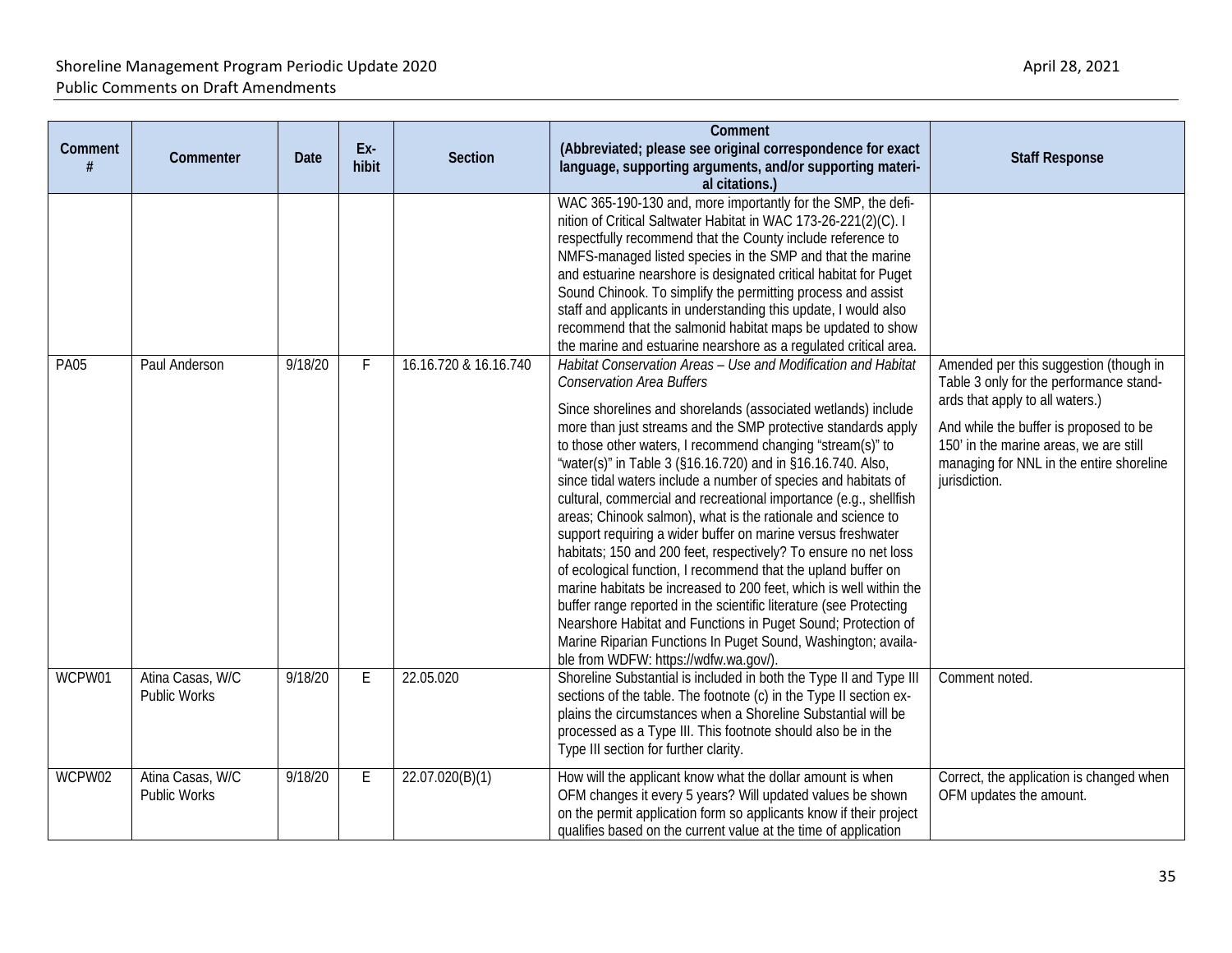| Comment | Commenter                               | Date    | Ex-<br>hibit | <b>Section</b>  | Comment<br>(Abbreviated; please see original correspondence for exact<br>language, supporting arguments, and/or supporting materi-<br>al citations.)                                                                                                                                                                                                                                                                                                                                                                                                                                                                                                                                               | <b>Staff Response</b>                                                                                                                                                                                                                         |
|---------|-----------------------------------------|---------|--------------|-----------------|----------------------------------------------------------------------------------------------------------------------------------------------------------------------------------------------------------------------------------------------------------------------------------------------------------------------------------------------------------------------------------------------------------------------------------------------------------------------------------------------------------------------------------------------------------------------------------------------------------------------------------------------------------------------------------------------------|-----------------------------------------------------------------------------------------------------------------------------------------------------------------------------------------------------------------------------------------------|
|         |                                         |         |              |                 | submittal?                                                                                                                                                                                                                                                                                                                                                                                                                                                                                                                                                                                                                                                                                         |                                                                                                                                                                                                                                               |
| WCPW03  | Atina Casas, W/C<br><b>Public Works</b> | 9/18/20 | E.           | 22.07.030(A)    | A. Shoreline substantial development permits are considered<br>Type II applications pursuant to WCC 24 22.05.020 (Project<br>Permit Processing Table).                                                                                                                                                                                                                                                                                                                                                                                                                                                                                                                                             | We have modified the sections to clarify.                                                                                                                                                                                                     |
|         |                                         |         |              |                 | For clarity, add a sentence that this permit could be considered<br>a Type III application pursuant to 22.05.090(2) (Open Record<br>Public Hearing).                                                                                                                                                                                                                                                                                                                                                                                                                                                                                                                                               |                                                                                                                                                                                                                                               |
| WCPW04  | Atina Casas, W/C<br><b>Public Works</b> | 9/18/20 | F            | 16.16.680(H)(1) | Consider keeping the wetland buffer impact mitigation ratio 1:1<br>for public road and bridge projects. Mitigation is not possible<br>before impacts. And between clear zone requirements for vehi-<br>cle safety and limited right-of-way, there often isn't onsite area<br>available to accommodate a 1.25:1 mitigation ratio.                                                                                                                                                                                                                                                                                                                                                                   | The mitigation ratios are proposed to be<br>amended to meet DOE guidance. None-<br>theless, Public Works could choose to<br>enhance publicly owned property now<br>and apply the mitigation to future projects<br>(i.e., advance mitigation). |
| WCPW05  | Atina Casas, W/C<br><b>Public Works</b> | 9/18/20 | F            | 16.16.760(B)(8) | Consider an HCA buffer impact mitigation ratio of 1:1 for public<br>road and bridge projects. Mitigation is not possible before im-<br>pacts. And between clear zone requirements for vehicle safety<br>and limited right-of-way, there often isn't onsite area available to<br>accommodate a 1.25:1 mitigation ratio.                                                                                                                                                                                                                                                                                                                                                                             | The mitigation ratios are proposed to be<br>amended to meet DOE guidance. None-<br>theless, Public Works could choose to<br>enhance publicly owned property now<br>and apply the mitigation to future projects<br>(i.e., advance mitigation). |
| WCPW06  | Atina Casas, W/C<br><b>Public Works</b> | 9/18/20 | F            | 16.16.900       | Add a definition for Critical Facilities, which is referenced in<br>16.16.322.                                                                                                                                                                                                                                                                                                                                                                                                                                                                                                                                                                                                                     | A definition has been added.                                                                                                                                                                                                                  |
| WCPW07  | Chris Elder, W/C Pub-<br>lic Works      | 9/18/20 | B            | C/P Ch. 11      | Under the Council approved scope of possible amendments,<br>topic #6 highlights Climate Change/Sea Level Rise with the<br>recommended action of "Develop and/or strengthen policies<br>regarding climate change/sea level rise, including the incorpora-<br>tion and use of new data (as it becomes available), to review<br>and revise, if warranted, shoreline use regulations". The pro-<br>posed amendments to the Shoreline Master Program have not<br>sufficiently addressed this topic based on available data includ-<br>ing projected impacts of climate change and have not incorpo-<br>rated best management practices developed to address the<br>projected impacts of climate change. | Policies regarding climate change/ sea<br>level rise have been developed and/or<br>strengthened and are proposed to be<br>included in Chapter 11 of the CompPlan<br>(pg. 11-30).                                                              |
| WCPW08  | Chris Elder, W/C Pub-<br>lic Works      | 9/18/20 |              |                 | Related to climate change, the most significant projected climate<br>impacts related to the SMP update include sea level rise and<br>increases in coastal and riverine flooding, both in magnitude and                                                                                                                                                                                                                                                                                                                                                                                                                                                                                             | Before adopting specific regulations, it<br>seems like we'd need to know the details<br>of likely sea level rise (location, elevation,                                                                                                        |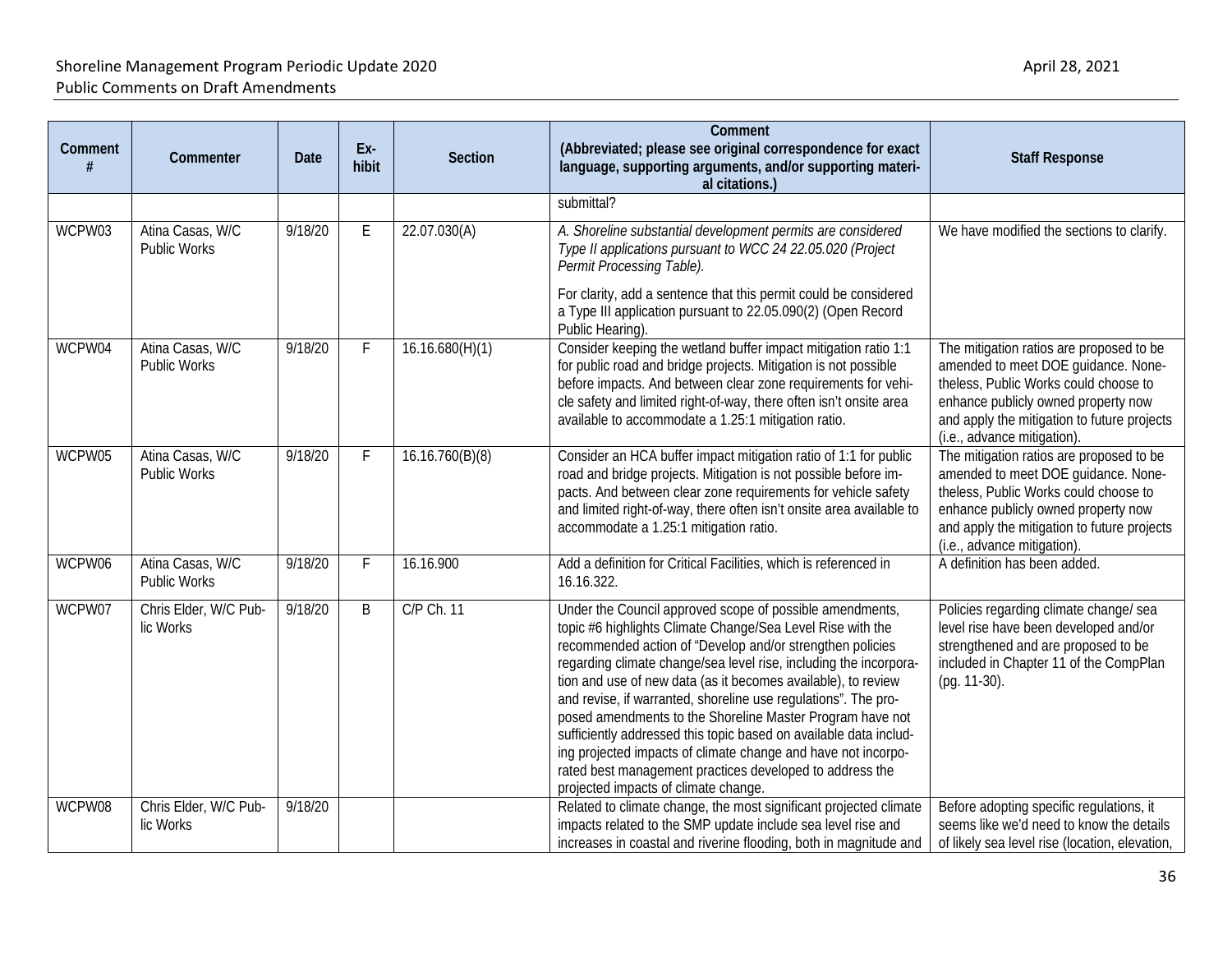| Comment | Commenter                          | <b>Date</b> | Ex-<br>hibit | <b>Section</b> | Comment<br>(Abbreviated; please see original correspondence for exact<br>language, supporting arguments, and/or supporting materi-<br>al citations.)                                                                                                                                                                                                                                                                                                                                                                                                                                                                                                                                                                                                                                                                                                                                                                                                                                                                                                                                                                                                                                                                                                                                                                                                                                                                                                                                                                                                                                                                                                                                                                                                                                                                                                                                                        | <b>Staff Response</b>                                                                                                                                                                                                                                                                                                                                                                                                                                                                                                                                                                                                                                                                                                                                    |
|---------|------------------------------------|-------------|--------------|----------------|-------------------------------------------------------------------------------------------------------------------------------------------------------------------------------------------------------------------------------------------------------------------------------------------------------------------------------------------------------------------------------------------------------------------------------------------------------------------------------------------------------------------------------------------------------------------------------------------------------------------------------------------------------------------------------------------------------------------------------------------------------------------------------------------------------------------------------------------------------------------------------------------------------------------------------------------------------------------------------------------------------------------------------------------------------------------------------------------------------------------------------------------------------------------------------------------------------------------------------------------------------------------------------------------------------------------------------------------------------------------------------------------------------------------------------------------------------------------------------------------------------------------------------------------------------------------------------------------------------------------------------------------------------------------------------------------------------------------------------------------------------------------------------------------------------------------------------------------------------------------------------------------------------------|----------------------------------------------------------------------------------------------------------------------------------------------------------------------------------------------------------------------------------------------------------------------------------------------------------------------------------------------------------------------------------------------------------------------------------------------------------------------------------------------------------------------------------------------------------------------------------------------------------------------------------------------------------------------------------------------------------------------------------------------------------|
| WCPW09  | Chris Elder, W/C Pub-<br>lic Works | 9/18/20     |              |                | frequency. I have included the several regional and state scien-<br>tific climate data reports and data informed recommendations on<br>how to incorporate projected climate change impacts such as<br>sea level rise and increased coastal and riverine flooding into<br>planning processes. The list of resources supplied is located at<br>the end of this memo.<br>It should be noted that Whatcom County is currently participat-<br>ing in development of a local Coastal Storm Modeling System<br>(CoSMoS) which will further inform the extent of potential im-<br>pacts of sea level rise combined with storm surge, wind cur-<br>rents, barometric pressure, and other environmental factors.<br>Data from this effort will inform the magnitude and area of im-<br>pact and will support selection of an actual sea level rise eleva-<br>tion and/or shoreline impact zone, but existing data already<br>highlights that sea level rise has occurred and will continue to<br>occur at an increasing rate.<br>While this periodic update to the Shoreline Master Program may<br>not spur development or adoption of an actual sea level rise<br>projection for Whatcom County shorelines, staff recommends<br>developing new code language that clearly identifies the pro-<br>jected impacts of sea level rise and increased impacts of river-<br>ine and coastal flooding within Title 23. Furthermore code im-<br>provement must require applicants pursuing development within<br>the shoreline jurisdiction to perform a climate vulnerability as-<br>sessment for the proposed action and highlight mitigation<br>measures proposed to address projected climate impacts. This<br>language will support applicants in mitigating climate risk to their<br>private investment and will support local government in protect-<br>ing public safety, private property, and environmental health. | magnitude, etc.) and anticipate the devel-<br>opment of the CoSMoS model (on which<br>the COB and WCPW are working), which<br>should provide the best data for Whatcom<br>County. The policies being introduced<br>would set us up for developing such regu-<br>lations once this model is completed.<br>It should also be noted that in reviewing<br>development proposals, PDS already<br>requires structures to be built above the<br>anticipated flood stage through the Coun-<br>ty's critical area (i.e., geohazard/tsunami)<br>and flood regulations.<br>Nonetheless, this is a policy decision and<br>all comments will be forwarded to the P/C<br>and Council.<br>Your comments will be forwarded to the<br>P/C & Co/C for their consideration. |
| WCPW10  | Chris Elder, W/C Pub-<br>lic Works | 9/18/20     |              |                | The resources described below have been attached to this<br>comment letter to support the above comments and recommen-<br>dations:<br>• The University of Washington's Climate Impacts Group<br>Shifting Snowlines and Shorelines (2020) highlights this sig-<br>nificant climate changes occurring within our region and<br>does provide summary projections of potential changes in                                                                                                                                                                                                                                                                                                                                                                                                                                                                                                                                                                                                                                                                                                                                                                                                                                                                                                                                                                                                                                                                                                                                                                                                                                                                                                                                                                                                                                                                                                                       | Thank you.                                                                                                                                                                                                                                                                                                                                                                                                                                                                                                                                                                                                                                                                                                                                               |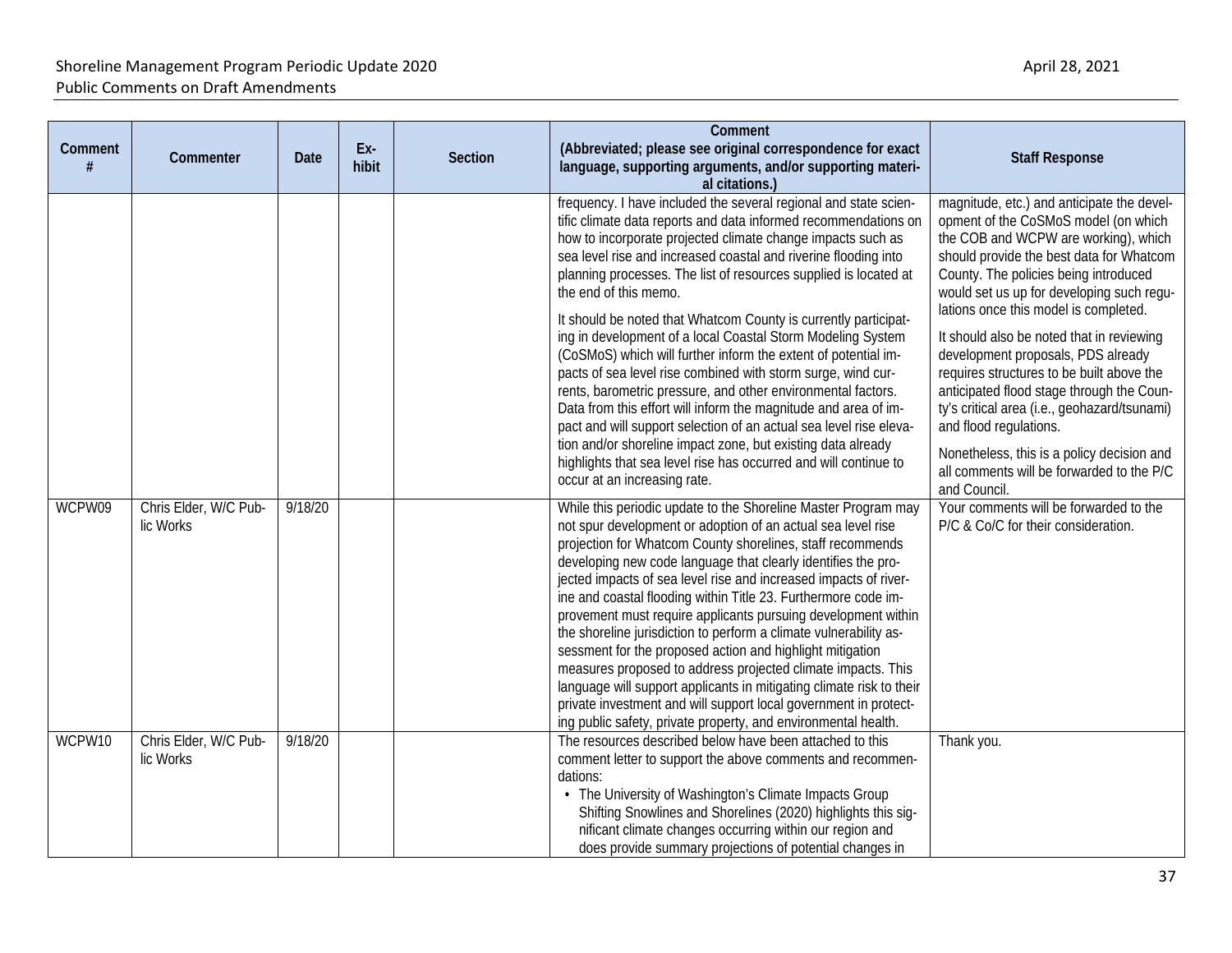| Comment<br># | Commenter                     | <b>Date</b> | Ex-<br>hibit | Section   | Comment<br>(Abbreviated; please see original correspondence for exact<br>language, supporting arguments, and/or supporting materi-<br>al citations.)                                                                                                                                                                                                                                                                                                                                                                                                                                                                                                                                                                                                                                                                                                                                                                                                                                                                                                                                                                                                                                                                                                                                                                                                                                                                                                                                                                                                                                    | <b>Staff Response</b>                                                                                                                                                                                                                                                                                                               |
|--------------|-------------------------------|-------------|--------------|-----------|-----------------------------------------------------------------------------------------------------------------------------------------------------------------------------------------------------------------------------------------------------------------------------------------------------------------------------------------------------------------------------------------------------------------------------------------------------------------------------------------------------------------------------------------------------------------------------------------------------------------------------------------------------------------------------------------------------------------------------------------------------------------------------------------------------------------------------------------------------------------------------------------------------------------------------------------------------------------------------------------------------------------------------------------------------------------------------------------------------------------------------------------------------------------------------------------------------------------------------------------------------------------------------------------------------------------------------------------------------------------------------------------------------------------------------------------------------------------------------------------------------------------------------------------------------------------------------------------|-------------------------------------------------------------------------------------------------------------------------------------------------------------------------------------------------------------------------------------------------------------------------------------------------------------------------------------|
|              |                               |             |              |           | sea level.<br>• The Extreme Coastal Water Level in Washington State<br>(Guidelines to Support Sea Level Rise Planning) (2019) pro-<br>vides valuable guidance regarding incorporation of sea level<br>rise projections into local planning.<br>• Maps of Climate and Hydrologic Change for the Nooksack<br>River Watershed (2017) highlights the projected changes in<br>seasonal precipitation in the Nooksack River which projects<br>an increase in winter precipitation over the next 30 years of<br>between 9.5% and 20.8% which will contribute to increased<br>magnitude and frequency of flooding.<br>Incorporating Sea Level Change in Civil Works Programs is<br>a US Army Corps of Engineers regulation requiring consid-<br>eration of sea level impacts on all coastal projects as far in-<br>land as the extent of estimated tidal influence and providing<br>guidance for incorporating the direct and indirect physical ef-<br>fects of projected future sea level change across the project<br>life cycle in managing, planning, engineering, designing,<br>constructing, operating, and maintaining projects and sys-<br>tems of projects.<br>• Integrating Climate Resilience into Flood Risk Management<br>(2010) provides significant policy guidance and considera-<br>tions.<br>Additional online resources that may support development of<br>climate change related improvements can be found at the fol-<br>lowing sites.<br>· https://toolkit.climate.gov/<br>• https://toolkit.climate.gov/tool/adaptation-tool-kit-sea-level-<br>rise-and-coastal-land-use |                                                                                                                                                                                                                                                                                                                                     |
| RES01        | Ander Russell, Re-<br>Sources | 9/17/20     | D            | 23.30.020 | SMP Scoping Document Item 5 : Consistency with Shoreline<br>Management Act (RCW 90.58) and 2003 SMP Update Guide-<br>lines (WAC 173-26) - Thank you for adding language referenc-<br>ing WCC Title 23 Shoreline Regulations 23.30.020 as it pertains<br>to mitigation. We feel that in order to adequately address item<br>5b from the Scoping Document further clarification is needed on<br>exactly what mitigation actions are needed for development.<br>Please add clarification and reference WCC 16.16.                                                                                                                                                                                                                                                                                                                                                                                                                                                                                                                                                                                                                                                                                                                                                                                                                                                                                                                                                                                                                                                                          | 5b from the scoping document is "Clarify<br>development mitigation requirements."<br>We feel we have done this in many sec-<br>tions of both Title 23 & WCC 16.16. While<br>most of the "clarifying" has been done to<br>the text of WCC 16.16, it pertains to<br>shoreline permits since the CAO is<br>adopted as part of the SMP. |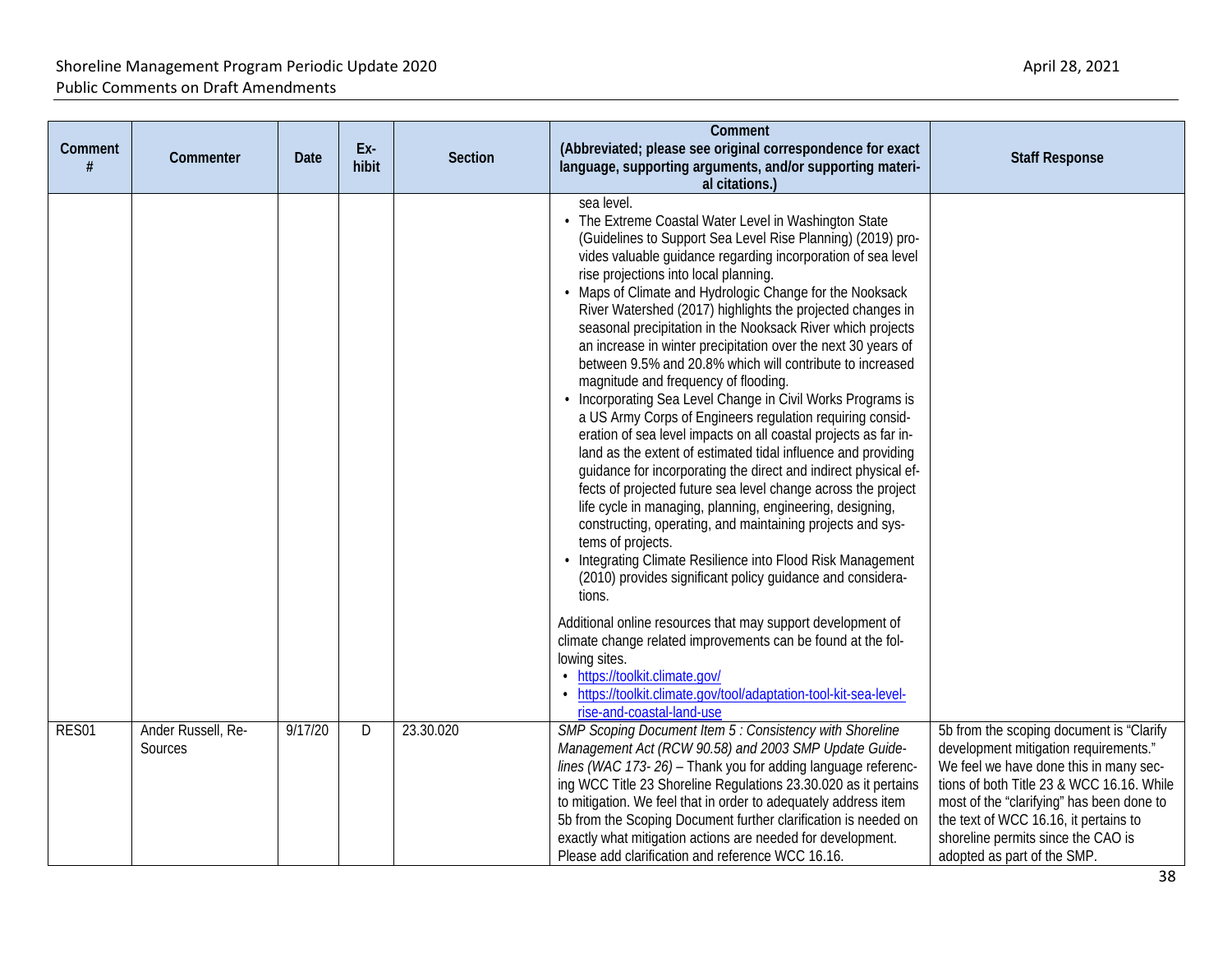| Comment | Commenter                     | Date    | Ex-<br>hibit   | <b>Section</b>        | Comment<br>(Abbreviated; please see original correspondence for exact<br>language, supporting arguments, and/or supporting materi-<br>al citations.)                                                                                                                                                                                                                                                                                                                                                                                                                                                                                                                                                                                                                                                                                                                                                                                                                                                                                                                                                                                                                                                                                                                                                                                                                                                                                                                                                                                                                                                                                                                                                                                  | <b>Staff Response</b>                                                                                                                                                                                                                                                                                                                                                                                                                                                                                                                                                                                                                                                                                                                                                                                             |
|---------|-------------------------------|---------|----------------|-----------------------|---------------------------------------------------------------------------------------------------------------------------------------------------------------------------------------------------------------------------------------------------------------------------------------------------------------------------------------------------------------------------------------------------------------------------------------------------------------------------------------------------------------------------------------------------------------------------------------------------------------------------------------------------------------------------------------------------------------------------------------------------------------------------------------------------------------------------------------------------------------------------------------------------------------------------------------------------------------------------------------------------------------------------------------------------------------------------------------------------------------------------------------------------------------------------------------------------------------------------------------------------------------------------------------------------------------------------------------------------------------------------------------------------------------------------------------------------------------------------------------------------------------------------------------------------------------------------------------------------------------------------------------------------------------------------------------------------------------------------------------|-------------------------------------------------------------------------------------------------------------------------------------------------------------------------------------------------------------------------------------------------------------------------------------------------------------------------------------------------------------------------------------------------------------------------------------------------------------------------------------------------------------------------------------------------------------------------------------------------------------------------------------------------------------------------------------------------------------------------------------------------------------------------------------------------------------------|
| RES02   | Ander Russell, Re-<br>Sources | 9/17/20 | D              | 23.40.020(G)          | Shoreline Bulk Provisions - Buffers, Setbacks, Height, Open<br>Space and Impervious Surface Coverage - Thank you for add-<br>ing in language about the need for mitigation under G (Devel-<br>opment activities allowed in buffers and setbacks). Please clarify<br>and strengthen that language. Any impacts from activi-<br>ties happening within the critical area buffer must be mitigated<br>please show how this will be done.                                                                                                                                                                                                                                                                                                                                                                                                                                                                                                                                                                                                                                                                                                                                                                                                                                                                                                                                                                                                                                                                                                                                                                                                                                                                                                  | The text of that section clearly states,<br>"providedthat they comply with all the<br>applicable regulations in WCC Chapter<br>16.16, including mitigation." Please note<br>that mitigation requirements are in WCC<br>16.16, a part of the SMP, and that both<br>need to be read together.                                                                                                                                                                                                                                                                                                                                                                                                                                                                                                                       |
| RES03   | Ander Russell, Re-<br>Sources | 9/17/20 | <b>B&amp;D</b> | C/P Ch. 11 & Title 23 | Climate Change/Sea Level Rise - Thank you for the updated<br>language concerning climate change and sea level rise that was<br>added to the Chapter 11 of the CompPlan (Exhibit B). We<br>strongly support the recommended changes outlined<br>by Futurewise and WEC for this scoping item. A comprehensive<br>approach to addressing the impacts of climate change by pro-<br>tecting natural shorelines and other natural systems will help our<br>community withstand and recover from the increase in those<br>impacts over time.<br>Please add language to reflect a focus on climate change and<br>sea level rise impacts to Exhibit D. The SMP and CompPlan<br>must do a better job at addressing sea level rise and other cli-<br>mate change impacts. We understand that the bulk of the revi-<br>sions in this area have been added to Exhibit B. However, the<br>words climate change and sea level rise do not appear at all in<br>Exhibit D.<br>Climate change impacts on sea levels, storm surges and river-<br>ine and marine flooding are extensively documented and must<br>be planned for and addressed in all County regulations and<br>planning documents. The County need not look any further than<br>its own report on climate change impacts to have the data<br>needed to develop and strengthen policies around climate<br>change, flooding and sea level rise. Just this past winter What-<br>com County was inundated with unprecedented flooding from<br>heavy rains that breached dikes and submerged houses. The<br>cost of the damage from the flooding between late January<br>through early February was over \$4 million, \$2.5 million of which<br>was related to road and infrastructure damage. | Before adopting specific regulations, it<br>seems like we'd need to know the details<br>of likely sea level rise (location, elevation,<br>magnitude, etc.) and anticipate the devel-<br>opment of the CoSMoS model (on which<br>the COB and WCPW are working), which<br>should provide the best data for Whatcom<br>County. The policies being introduced<br>would set us up for developing such regu-<br>lations once this model is completed.<br>It should also be noted that in reviewing<br>development proposals, PDS already<br>requires structures to be built above the<br>anticipated flood stage through the Coun-<br>ty's critical area (i.e., geohazard/tsunami)<br>and flood regulations.<br>Nonetheless, this is a policy decision and<br>all comments will be forwarded to the P/C<br>and Council. |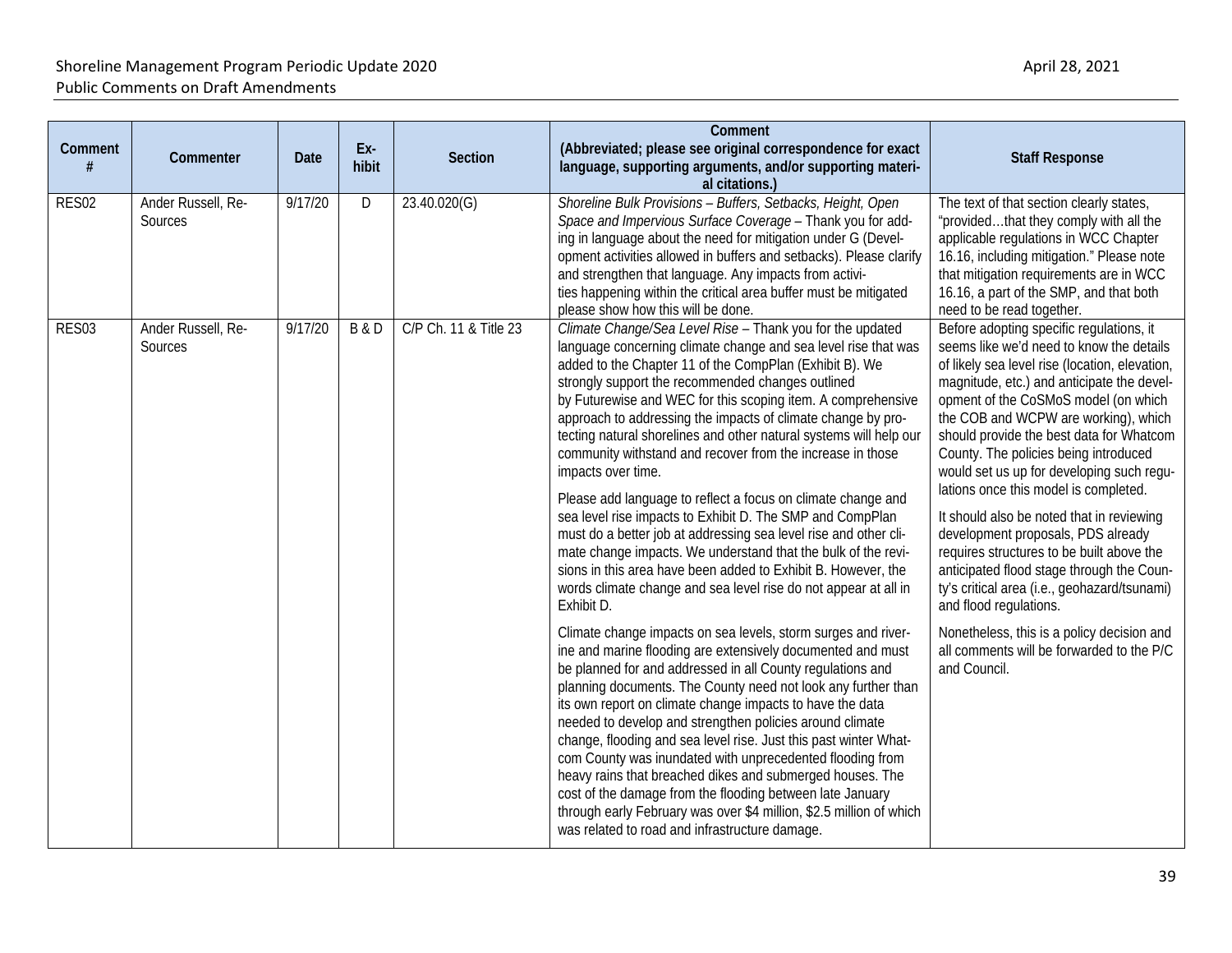|              |           |             |              |         | Comment                                                                                                                                                                                                                                                                                                                                                                                                                                                                                                                                                                                                                                                                                                                                                                                                                                     |                       |
|--------------|-----------|-------------|--------------|---------|---------------------------------------------------------------------------------------------------------------------------------------------------------------------------------------------------------------------------------------------------------------------------------------------------------------------------------------------------------------------------------------------------------------------------------------------------------------------------------------------------------------------------------------------------------------------------------------------------------------------------------------------------------------------------------------------------------------------------------------------------------------------------------------------------------------------------------------------|-----------------------|
| Comment<br># | Commenter | <b>Date</b> | Ex-<br>hibit | Section | (Abbreviated; please see original correspondence for exact<br>language, supporting arguments, and/or supporting materi-<br>al citations.)                                                                                                                                                                                                                                                                                                                                                                                                                                                                                                                                                                                                                                                                                                   | <b>Staff Response</b> |
|              |           |             |              |         | Further recommendations on how to incorporate climate change<br>impacts on rising sea levels, storm surges, and riverine and<br>marine flooding in to Exhibits B and D:<br>• Make the changes recommended by Futurewise/WEC to<br>Exhibit B, policy 11 AA-5 and include new policy 11 AA-8<br>outlined in their letter.<br>We strongly support the addition of a Sea Level Rise sec-                                                                                                                                                                                                                                                                                                                                                                                                                                                        |                       |
|              |           |             |              |         | tion to Exhibit D. We support the language proposed for a<br>new Section 23.30.080 by Futurewise and WEC in their let-<br>ter.<br>• Shoreline maps should be updated to include Best Availa-<br>ble Science (BAS) and reflect any additional areas that are<br>now considered within the 200' of the OHWM as a matter<br>of shoreline jurisdiction.<br>• Given the impacts of sea level rise on property and life,<br>please prevent construction in areas that will be underwa-<br>ter in the next 30 years. The Washington Coastal Hazards<br>Resilience Network has the best available science on this<br>with various sea level rise projections depending on vari-<br>ous greenhouse gas scenarios.<br>• Whatcom County has over 50 Toxic Cleanup Sites in ma-                                                                         |                       |
|              |           |             |              |         | rine shoreline areas.3 Please add language about what<br>steps can be taken to plan for Sea Level Rise impacts on<br>those sites. Proactive steps to protect communities, water<br>and habitat now will prevent high costs down the road.<br>Science around climate change, sea level rise, storm surg-<br>$\bullet$<br>es and their impacts is dynamic and evolving - often at a<br>faster pace than required SMP update timelines. Strength-<br>en the language around assessing and incorporating Best<br>Available Science. Be specific about the intervals at which<br>BAS will be assessed and what the process for incorporat-<br>ing BAS will look like.<br>o Examplesfromlocaljurisdictionsthatincorporate<br>climateimpacts:<br>• The City of Tacoma has included many updates<br>in their 2019 Periodic Update regarding climate |                       |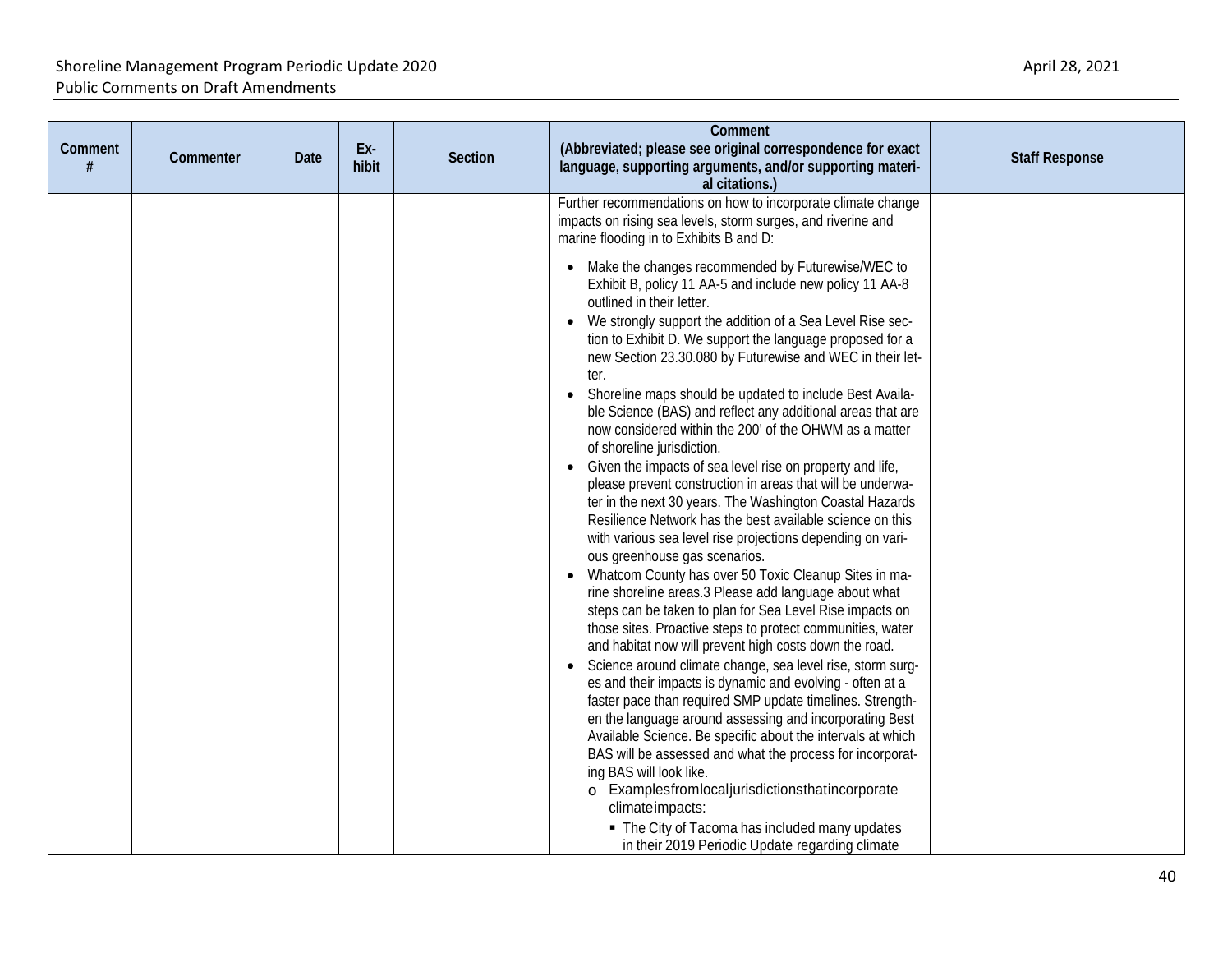| al citations.)<br>change impacts. Below are the additions they<br>are proposing which Whatcom County could in-<br>corporate:<br>A new general policy of "Evaluate sea level rise<br>data and consider sea level rise risks and impli-<br>cations in the development of regulations, plans,<br>and programs." (p. 66)<br>• New site planning policies:<br>o "Developmentshouldbelocated, de-<br>signed, and managed both to minimize po-<br>tential impacts from sea level rise and to<br>promote resilience in the face of those im-<br>pacts, by such actions as protecting wet-<br>land and shoreline natural functions, incor-<br>poratinggreen infrastructure, retaining<br>maturevegetation, and considering soft-<br>shore armoring wherever possible." (p. 69)<br>o "Assess the risks and potential impacts<br>on both City government operations and<br>on the community due to climate change<br>and sea level rise, with special regard for<br>social equity." (p. 70)<br>o "Promote community resilience through<br>the development of climate change ad-<br>aptation strategies. Strategies should be<br>used by both the public and private sec-<br>tors to help minimize the potential im-<br>pacts of climate change on new and ex-<br>isting development and operations, in-<br>cluding programs that encourage retrofit-<br>ting of existing development and infra-<br>structure to adapt to the effects of cli-<br>mate change." (p. 70)<br>A new general policy for Critical Areas and Ma- | Comment<br># | Commenter | <b>Date</b> | Ex-<br>hibit | Section | Comment<br>(Abbreviated; please see original correspondence for exact<br>language, supporting arguments, and/or supporting materi- | <b>Staff Response</b> |
|---------------------------------------------------------------------------------------------------------------------------------------------------------------------------------------------------------------------------------------------------------------------------------------------------------------------------------------------------------------------------------------------------------------------------------------------------------------------------------------------------------------------------------------------------------------------------------------------------------------------------------------------------------------------------------------------------------------------------------------------------------------------------------------------------------------------------------------------------------------------------------------------------------------------------------------------------------------------------------------------------------------------------------------------------------------------------------------------------------------------------------------------------------------------------------------------------------------------------------------------------------------------------------------------------------------------------------------------------------------------------------------------------------------------------------------------------------------------------------------------------------------|--------------|-----------|-------------|--------------|---------|------------------------------------------------------------------------------------------------------------------------------------|-----------------------|
|                                                                                                                                                                                                                                                                                                                                                                                                                                                                                                                                                                                                                                                                                                                                                                                                                                                                                                                                                                                                                                                                                                                                                                                                                                                                                                                                                                                                                                                                                                               |              |           |             |              |         |                                                                                                                                    |                       |
|                                                                                                                                                                                                                                                                                                                                                                                                                                                                                                                                                                                                                                                                                                                                                                                                                                                                                                                                                                                                                                                                                                                                                                                                                                                                                                                                                                                                                                                                                                               |              |           |             |              |         |                                                                                                                                    |                       |
|                                                                                                                                                                                                                                                                                                                                                                                                                                                                                                                                                                                                                                                                                                                                                                                                                                                                                                                                                                                                                                                                                                                                                                                                                                                                                                                                                                                                                                                                                                               |              |           |             |              |         |                                                                                                                                    |                       |
|                                                                                                                                                                                                                                                                                                                                                                                                                                                                                                                                                                                                                                                                                                                                                                                                                                                                                                                                                                                                                                                                                                                                                                                                                                                                                                                                                                                                                                                                                                               |              |           |             |              |         |                                                                                                                                    |                       |
|                                                                                                                                                                                                                                                                                                                                                                                                                                                                                                                                                                                                                                                                                                                                                                                                                                                                                                                                                                                                                                                                                                                                                                                                                                                                                                                                                                                                                                                                                                               |              |           |             |              |         |                                                                                                                                    |                       |
|                                                                                                                                                                                                                                                                                                                                                                                                                                                                                                                                                                                                                                                                                                                                                                                                                                                                                                                                                                                                                                                                                                                                                                                                                                                                                                                                                                                                                                                                                                               |              |           |             |              |         |                                                                                                                                    |                       |
|                                                                                                                                                                                                                                                                                                                                                                                                                                                                                                                                                                                                                                                                                                                                                                                                                                                                                                                                                                                                                                                                                                                                                                                                                                                                                                                                                                                                                                                                                                               |              |           |             |              |         |                                                                                                                                    |                       |
|                                                                                                                                                                                                                                                                                                                                                                                                                                                                                                                                                                                                                                                                                                                                                                                                                                                                                                                                                                                                                                                                                                                                                                                                                                                                                                                                                                                                                                                                                                               |              |           |             |              |         |                                                                                                                                    |                       |
|                                                                                                                                                                                                                                                                                                                                                                                                                                                                                                                                                                                                                                                                                                                                                                                                                                                                                                                                                                                                                                                                                                                                                                                                                                                                                                                                                                                                                                                                                                               |              |           |             |              |         |                                                                                                                                    |                       |
|                                                                                                                                                                                                                                                                                                                                                                                                                                                                                                                                                                                                                                                                                                                                                                                                                                                                                                                                                                                                                                                                                                                                                                                                                                                                                                                                                                                                                                                                                                               |              |           |             |              |         |                                                                                                                                    |                       |
|                                                                                                                                                                                                                                                                                                                                                                                                                                                                                                                                                                                                                                                                                                                                                                                                                                                                                                                                                                                                                                                                                                                                                                                                                                                                                                                                                                                                                                                                                                               |              |           |             |              |         |                                                                                                                                    |                       |
|                                                                                                                                                                                                                                                                                                                                                                                                                                                                                                                                                                                                                                                                                                                                                                                                                                                                                                                                                                                                                                                                                                                                                                                                                                                                                                                                                                                                                                                                                                               |              |           |             |              |         |                                                                                                                                    |                       |
|                                                                                                                                                                                                                                                                                                                                                                                                                                                                                                                                                                                                                                                                                                                                                                                                                                                                                                                                                                                                                                                                                                                                                                                                                                                                                                                                                                                                                                                                                                               |              |           |             |              |         |                                                                                                                                    |                       |
|                                                                                                                                                                                                                                                                                                                                                                                                                                                                                                                                                                                                                                                                                                                                                                                                                                                                                                                                                                                                                                                                                                                                                                                                                                                                                                                                                                                                                                                                                                               |              |           |             |              |         |                                                                                                                                    |                       |
|                                                                                                                                                                                                                                                                                                                                                                                                                                                                                                                                                                                                                                                                                                                                                                                                                                                                                                                                                                                                                                                                                                                                                                                                                                                                                                                                                                                                                                                                                                               |              |           |             |              |         |                                                                                                                                    |                       |
|                                                                                                                                                                                                                                                                                                                                                                                                                                                                                                                                                                                                                                                                                                                                                                                                                                                                                                                                                                                                                                                                                                                                                                                                                                                                                                                                                                                                                                                                                                               |              |           |             |              |         |                                                                                                                                    |                       |
|                                                                                                                                                                                                                                                                                                                                                                                                                                                                                                                                                                                                                                                                                                                                                                                                                                                                                                                                                                                                                                                                                                                                                                                                                                                                                                                                                                                                                                                                                                               |              |           |             |              |         |                                                                                                                                    |                       |
|                                                                                                                                                                                                                                                                                                                                                                                                                                                                                                                                                                                                                                                                                                                                                                                                                                                                                                                                                                                                                                                                                                                                                                                                                                                                                                                                                                                                                                                                                                               |              |           |             |              |         |                                                                                                                                    |                       |
|                                                                                                                                                                                                                                                                                                                                                                                                                                                                                                                                                                                                                                                                                                                                                                                                                                                                                                                                                                                                                                                                                                                                                                                                                                                                                                                                                                                                                                                                                                               |              |           |             |              |         |                                                                                                                                    |                       |
|                                                                                                                                                                                                                                                                                                                                                                                                                                                                                                                                                                                                                                                                                                                                                                                                                                                                                                                                                                                                                                                                                                                                                                                                                                                                                                                                                                                                                                                                                                               |              |           |             |              |         |                                                                                                                                    |                       |
|                                                                                                                                                                                                                                                                                                                                                                                                                                                                                                                                                                                                                                                                                                                                                                                                                                                                                                                                                                                                                                                                                                                                                                                                                                                                                                                                                                                                                                                                                                               |              |           |             |              |         |                                                                                                                                    |                       |
|                                                                                                                                                                                                                                                                                                                                                                                                                                                                                                                                                                                                                                                                                                                                                                                                                                                                                                                                                                                                                                                                                                                                                                                                                                                                                                                                                                                                                                                                                                               |              |           |             |              |         |                                                                                                                                    |                       |
|                                                                                                                                                                                                                                                                                                                                                                                                                                                                                                                                                                                                                                                                                                                                                                                                                                                                                                                                                                                                                                                                                                                                                                                                                                                                                                                                                                                                                                                                                                               |              |           |             |              |         |                                                                                                                                    |                       |
|                                                                                                                                                                                                                                                                                                                                                                                                                                                                                                                                                                                                                                                                                                                                                                                                                                                                                                                                                                                                                                                                                                                                                                                                                                                                                                                                                                                                                                                                                                               |              |           |             |              |         |                                                                                                                                    |                       |
|                                                                                                                                                                                                                                                                                                                                                                                                                                                                                                                                                                                                                                                                                                                                                                                                                                                                                                                                                                                                                                                                                                                                                                                                                                                                                                                                                                                                                                                                                                               |              |           |             |              |         |                                                                                                                                    |                       |
|                                                                                                                                                                                                                                                                                                                                                                                                                                                                                                                                                                                                                                                                                                                                                                                                                                                                                                                                                                                                                                                                                                                                                                                                                                                                                                                                                                                                                                                                                                               |              |           |             |              |         |                                                                                                                                    |                       |
|                                                                                                                                                                                                                                                                                                                                                                                                                                                                                                                                                                                                                                                                                                                                                                                                                                                                                                                                                                                                                                                                                                                                                                                                                                                                                                                                                                                                                                                                                                               |              |           |             |              |         |                                                                                                                                    |                       |
|                                                                                                                                                                                                                                                                                                                                                                                                                                                                                                                                                                                                                                                                                                                                                                                                                                                                                                                                                                                                                                                                                                                                                                                                                                                                                                                                                                                                                                                                                                               |              |           |             |              |         |                                                                                                                                    |                       |
|                                                                                                                                                                                                                                                                                                                                                                                                                                                                                                                                                                                                                                                                                                                                                                                                                                                                                                                                                                                                                                                                                                                                                                                                                                                                                                                                                                                                                                                                                                               |              |           |             |              |         |                                                                                                                                    |                       |
|                                                                                                                                                                                                                                                                                                                                                                                                                                                                                                                                                                                                                                                                                                                                                                                                                                                                                                                                                                                                                                                                                                                                                                                                                                                                                                                                                                                                                                                                                                               |              |           |             |              |         |                                                                                                                                    |                       |
|                                                                                                                                                                                                                                                                                                                                                                                                                                                                                                                                                                                                                                                                                                                                                                                                                                                                                                                                                                                                                                                                                                                                                                                                                                                                                                                                                                                                                                                                                                               |              |           |             |              |         |                                                                                                                                    |                       |
|                                                                                                                                                                                                                                                                                                                                                                                                                                                                                                                                                                                                                                                                                                                                                                                                                                                                                                                                                                                                                                                                                                                                                                                                                                                                                                                                                                                                                                                                                                               |              |           |             |              |         |                                                                                                                                    |                       |
| cesses and functions of Tacoma's environmen-                                                                                                                                                                                                                                                                                                                                                                                                                                                                                                                                                                                                                                                                                                                                                                                                                                                                                                                                                                                                                                                                                                                                                                                                                                                                                                                                                                                                                                                                  |              |           |             |              |         | rine Shoreline Protection: "Protect natural pro-                                                                                   |                       |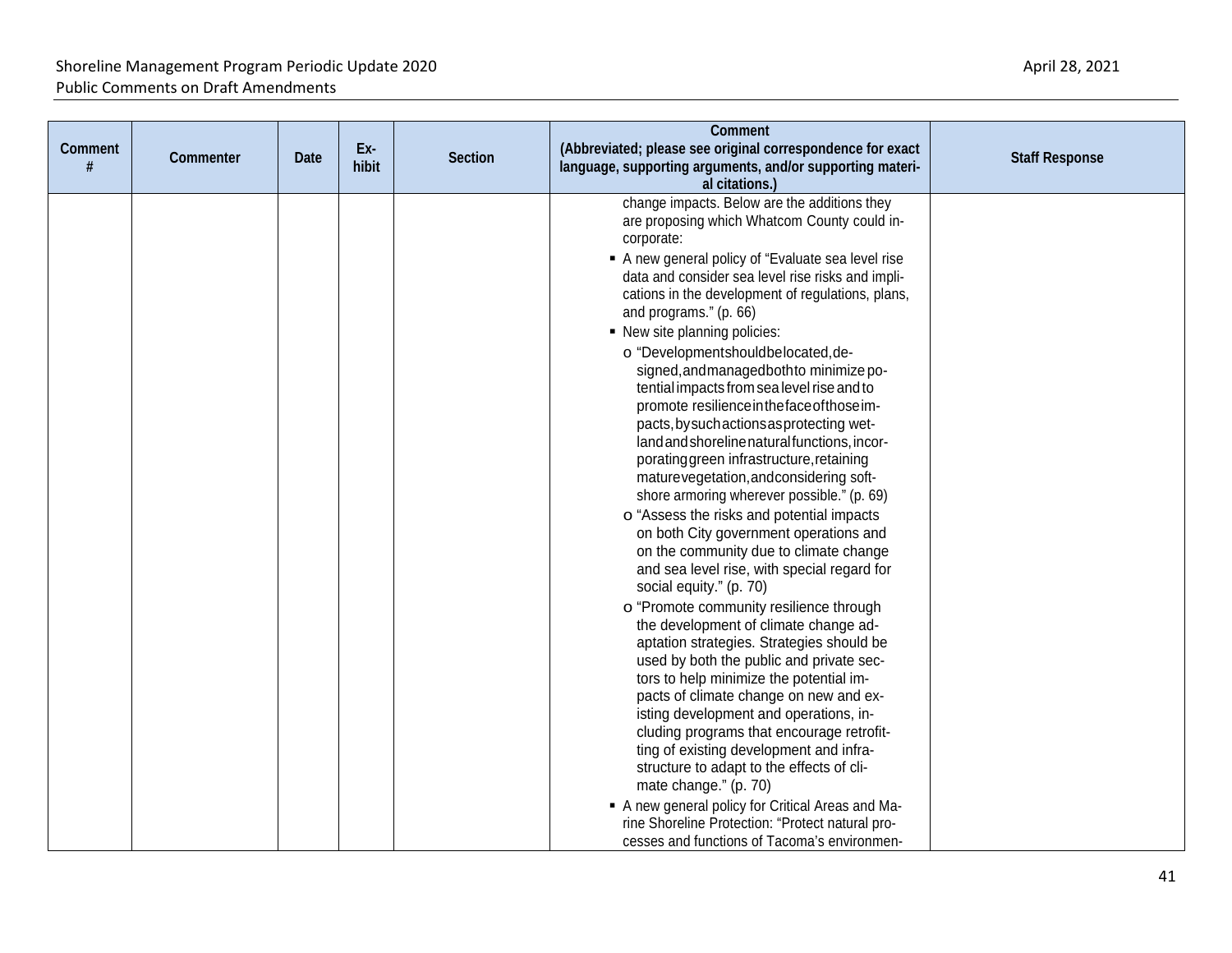| Comment<br>#      | Commenter                     | <b>Date</b> | Ex-<br>hibit | Section                 | <b>Comment</b><br>(Abbreviated; please see original correspondence for exact<br>language, supporting arguments, and/or supporting materi-<br>al citations.)                                                                                                                                                                                                                         | <b>Staff Response</b>                                                                                                                                                                                                                                                                                                                                                           |
|-------------------|-------------------------------|-------------|--------------|-------------------------|-------------------------------------------------------------------------------------------------------------------------------------------------------------------------------------------------------------------------------------------------------------------------------------------------------------------------------------------------------------------------------------|---------------------------------------------------------------------------------------------------------------------------------------------------------------------------------------------------------------------------------------------------------------------------------------------------------------------------------------------------------------------------------|
|                   |                               |             |              |                         | tal assets (wetlands, streams, lakes, and marine<br>shorelines) in anticipation of climate change im-<br>pacts, including sea level rise."                                                                                                                                                                                                                                          |                                                                                                                                                                                                                                                                                                                                                                                 |
| RES04             | Ander Russell, Re-<br>Sources | 9/17/20     | B            | C/P Ch. 11              | Scoping Document Item 8: Habitat - Please address Scoping<br>Document item 8a. We understand it is not necessary to have<br>references to the WDFW and DNR Shore Friendly Program in<br>the code in order for the County to mirror the program but refer-<br>ring to it adds weight and legitimacy for the use of practices<br>outlined in the WDFW and DNR Shore Friendly Program. | 8a is, "Reference WDFW and DNR's<br>Shore Friendly Program." And you're<br>right; the code need not reference all the<br>helpful programs the state (or feds or<br>County) manages. However, we have<br>added reference to that program in C/P<br>policy 11I-2, and we do provide such<br>references to applicants here at PDS.                                                 |
| RES05             | Ander Russell, Re-<br>Sources | 9/17/20     | $\mathsf F$  | 16.16.225(C)            | Please make the following changes to strengthen weak lan-<br>guage:<br>Development proposals shall seek to-maintain ecological<br>connectivity and habitat corridors whenever possible.<br>Restoration of ecological connectivity and habitat corridors<br>shall be considered a priority restoration and mitigation<br>action.                                                     | See response to RES07. Further, until<br>actual wildlife corridors are identified.<br>mapped, and adopted, trying to maintain<br>a variable corridor width dependent on<br>the species one's trying to manage would<br>not be possible through piecemeal devel-<br>opment review.                                                                                               |
| RES <sub>06</sub> | Ander Russell, Re-<br>Sources | 9/17/20     | $\mathsf{F}$ | $16.16.255(B)(3)$ & (5) | We support the addition of 16.16.255 B #'s 3 and 5                                                                                                                                                                                                                                                                                                                                  | Comment noted.                                                                                                                                                                                                                                                                                                                                                                  |
| RES07             | Ander Russell, Re-<br>Sources | 9/17/20     | D            |                         | Please add a wildlife corridor overlay to shoreline maps in Ex-<br>hibit D or wherever else is relevant.                                                                                                                                                                                                                                                                            | The only wildlife corridor that the Council<br>has adopted is the Chuckanut Wildlife<br>Corridor, which is shown on our critical<br>areas maps. Our understanding is that<br>the Council's Wildlife Advisory Committee<br>is looking into recommending others<br>(based on a scientific review), but until<br>the Council acts to adopt any new ones<br>we have nothing to map. |
| RES08             | Ander Russell, Re-<br>Sources | 9/17/20     | D            |                         | We are generally opposed to expansions of nonconforming<br>overwater structures, and will make recommendations to P/C &<br>Co/C on revisions to Chapter 23.50.                                                                                                                                                                                                                      | Comment noted (however, the code does<br>not allow this).                                                                                                                                                                                                                                                                                                                       |
| RES09             | Ander Russell, Re-<br>Sources | 9/17/20     | D            | 23.40.160               | Recreation - Item 13d: The language around trails within critical<br>area buffers must be strengthened. Any impacts to any portion<br>of the critical area buffer from recreational trails must comply<br>with all applicable regulations in WCC 16.16 and be mitigated.                                                                                                            | In general we have tried not to repeat<br>every requirement of one code in another<br>(i.e., those of 16.16 in T-23, and vice<br>versa), as there is a general rule that                                                                                                                                                                                                        |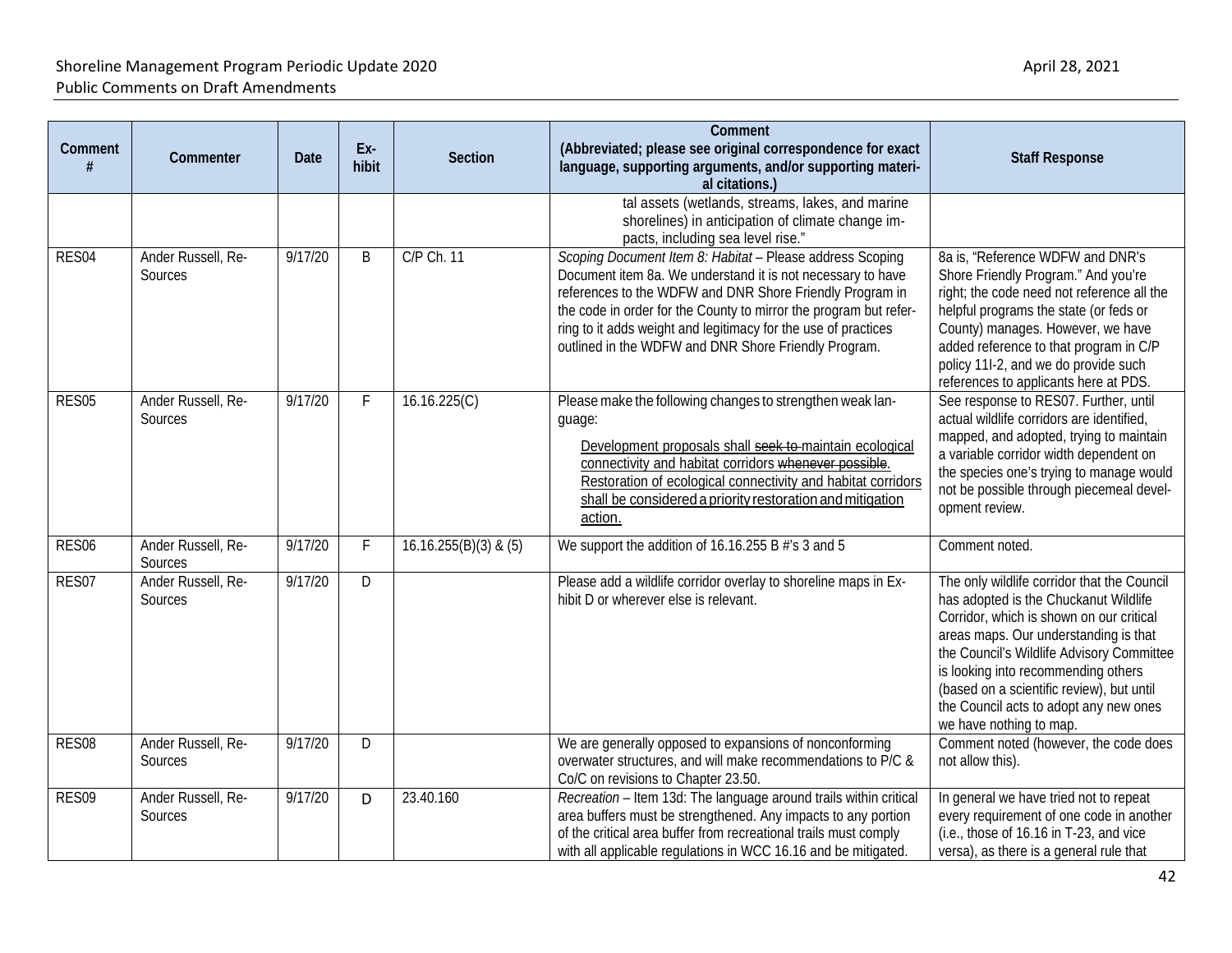| Comment           | Commenter                     | Date    | Ex-<br>hibit | <b>Section</b> | Comment<br>(Abbreviated; please see original correspondence for exact<br>language, supporting arguments, and/or supporting materi-<br>al citations.)                                                                                                                                                                                                                                                                                                                                                                                                                                                                                                                                                                                                                                                                                         | <b>Staff Response</b>                                                                                                                                                                                                                                                                                                                                                                                                                                                                                                                                      |
|-------------------|-------------------------------|---------|--------------|----------------|----------------------------------------------------------------------------------------------------------------------------------------------------------------------------------------------------------------------------------------------------------------------------------------------------------------------------------------------------------------------------------------------------------------------------------------------------------------------------------------------------------------------------------------------------------------------------------------------------------------------------------------------------------------------------------------------------------------------------------------------------------------------------------------------------------------------------------------------|------------------------------------------------------------------------------------------------------------------------------------------------------------------------------------------------------------------------------------------------------------------------------------------------------------------------------------------------------------------------------------------------------------------------------------------------------------------------------------------------------------------------------------------------------------|
|                   |                               |         |              |                |                                                                                                                                                                                                                                                                                                                                                                                                                                                                                                                                                                                                                                                                                                                                                                                                                                              | shoreline permits are subject to 16.16.<br>Nonetheless, we have added subsection<br>23.40.160(A)(6) to remind folks.                                                                                                                                                                                                                                                                                                                                                                                                                                       |
| RES <sub>10</sub> | Ander Russell, Re-<br>Sources | 9/17/20 |              |                | Cherry Point Management Area and heavy impact industrial<br>zone - We support the Aug 17 <sup>th</sup> draft revisions to the Cherry<br>Point Management Area section of Chapter 11. Going further, to<br>fully implement the Comprehensive Plan policy amendments for<br>the Cherry Point industrial zone adopted by the County in May<br>2017, and to maintain consistency with the proposed Cherry<br>Point Amendments-if adopted-additional amendments to<br>other sections of the SMP are warranted. We intend to propose<br>additional revisions, and will seek feedback from PDS and<br>stakeholders before submitting specific language for considera-<br>tion by the P/C this Fall. Particularly, specifications for where<br>shoreline conditional use permits are required and conditional<br>criteria should be updated further. | Comment noted.                                                                                                                                                                                                                                                                                                                                                                                                                                                                                                                                             |
| RES11             | Ander Russell, Re-<br>Sources | 9/17/20 | F.           | 16.16.745      | Scoping Document Item 18: Shoreline Setbacks/Riparian Man-<br>agement - We were unable to see where language around<br>Scoping Document item 18b had been added. Please provide<br>specific language to show what incentives will be provided to<br>enhance Fish and Wildlife Habitat Conservation Areas.                                                                                                                                                                                                                                                                                                                                                                                                                                                                                                                                    | 18(b) reads, "Provide incentives to en-<br>hance Fish and Wildlife Habitat Conser-<br>vation Areas (FWHCA).<br>Staff had added this to the scope as we<br>had originally considered developing a<br>site-specific shoreline buffer program<br>wherein incentives to enhance would<br>allow buildings be built closer to the<br>shoreline. However, while exploring this<br>option we determined that additional<br>analyses of shoreline characterization<br>would be required, and doing so was not<br>part of the overall scope of a periodic<br>update. |
| RES <sub>12</sub> | Ander Russell, Re-<br>Sources | 9/17/20 | A&B          |                | Scoping Document Item 19: Water Quality - Lake Whatcom is<br>the drinking water source for 100,000 Whatcom County resi-<br>dents. Scoping Document item number 19 addresses Lake<br>Whatcom water quality. However, no recommendations about<br>Lake Whatcom have been added to this or any section in Exhib-<br>its A or B. Please add policy language about the importance of                                                                                                                                                                                                                                                                                                                                                                                                                                                              | Ch. 10 of the CompPlan already contains<br>an entire narrative regarding this (pg. 10-<br>22), as well as multiple policies (Goal 10-<br>J and its policies, pg. 10-36, as well as<br>multiple other policies throughout). We<br>didn't think this all needed to be repeated.                                                                                                                                                                                                                                                                              |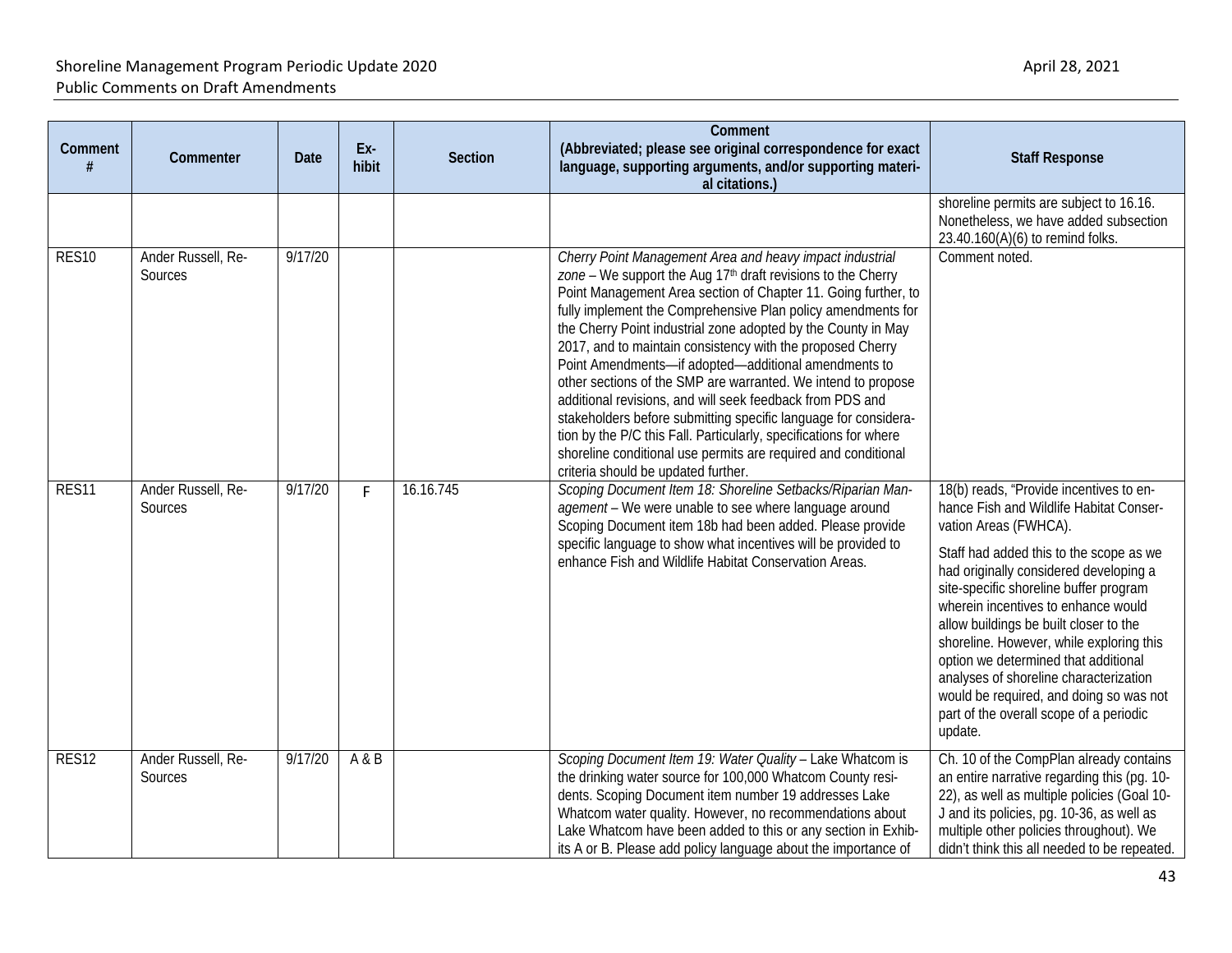| Comment<br>#      | Commenter                     | Date    | Ex-<br>hibit | <b>Section</b> | Comment<br>(Abbreviated; please see original correspondence for exact<br>language, supporting arguments, and/or supporting materi-<br>al citations.)                                                                                                                                                                                                                                                                | <b>Staff Response</b>                                                                                                                                                  |
|-------------------|-------------------------------|---------|--------------|----------------|---------------------------------------------------------------------------------------------------------------------------------------------------------------------------------------------------------------------------------------------------------------------------------------------------------------------------------------------------------------------------------------------------------------------|------------------------------------------------------------------------------------------------------------------------------------------------------------------------|
|                   |                               |         |              |                | Lake Whatcom as the source of drinking water for most County<br>residents and about the current water quality improvement plan<br>(TMDL). We understand that this language is referenced in Ex-<br>hibit A, however that language is only in the narrative. Please<br>add policy language (in Exhibit A and Exhibit B) about how the<br>County will improve water quality specific to the TMDL for Lake<br>Whatcom. |                                                                                                                                                                        |
| RES <sub>13</sub> | Ander Russell, Re-<br>Sources | 9/17/20 |              |                | Scoping Document Item 22: No Net Loss - Thank you for<br>providing clarification in the Guide to Reviewing Draft SMP<br>Amendments document, about the creation of a Not Net Loss<br>Technical (NNL) memo. We support the creation of the memo<br>and understand that it will be completed at an unspecified date<br>after, "public review of draft amendments," is completed.                                      | Comment noted. A draft will be provided<br>to the P/C prior to their final action. The<br>draft will need to be finalized once the<br>Co/C has completed their review. |
|                   |                               |         |              |                | We agree with the statements made by Futurewise and WEC in<br>their letter. It is very likely that until the County can show that it<br>achieves NNL of shoreline ecological functions it may not be in<br>compliance with the Shoreline Management Act and the Shore-<br>line Master Guidelines.4                                                                                                                  |                                                                                                                                                                        |
|                   |                               |         |              |                | Throughout the update clarification is needed on how no net<br>loss (NNL) will be met and monitored. Please provide clarifica-<br>tion in the memo of how the County will monitor activities such<br>as forest practices, mining, construction of structures and trails,<br>shoreline stabilization and all others in a way that will result in<br>NNL of shoreline ecological functions.                           |                                                                                                                                                                        |
|                   |                               |         |              |                | In order to restore salmon, orca and the shoreline ecological<br>functions we all depend on we must think beyond bare minimum<br>requirements. We know the NNL standard is not fully protecting<br>shorelines and wetlands from degradation and we cannot afford<br>to wait another 8 or 9 years for the next update.                                                                                               |                                                                                                                                                                        |
|                   |                               |         |              |                | Please provide clarity on when the technical memo will be com-<br>pleted, allow for public input on the memo and if the memo or<br>resulting actions, show that the SMP is not achieving NNL out-<br>line how NNL or net ecological gains, will be achieved and how<br>those new standards will be incorporated in to the SMP, Comp-<br>Plan and Critical Areas Ordinance.                                          |                                                                                                                                                                        |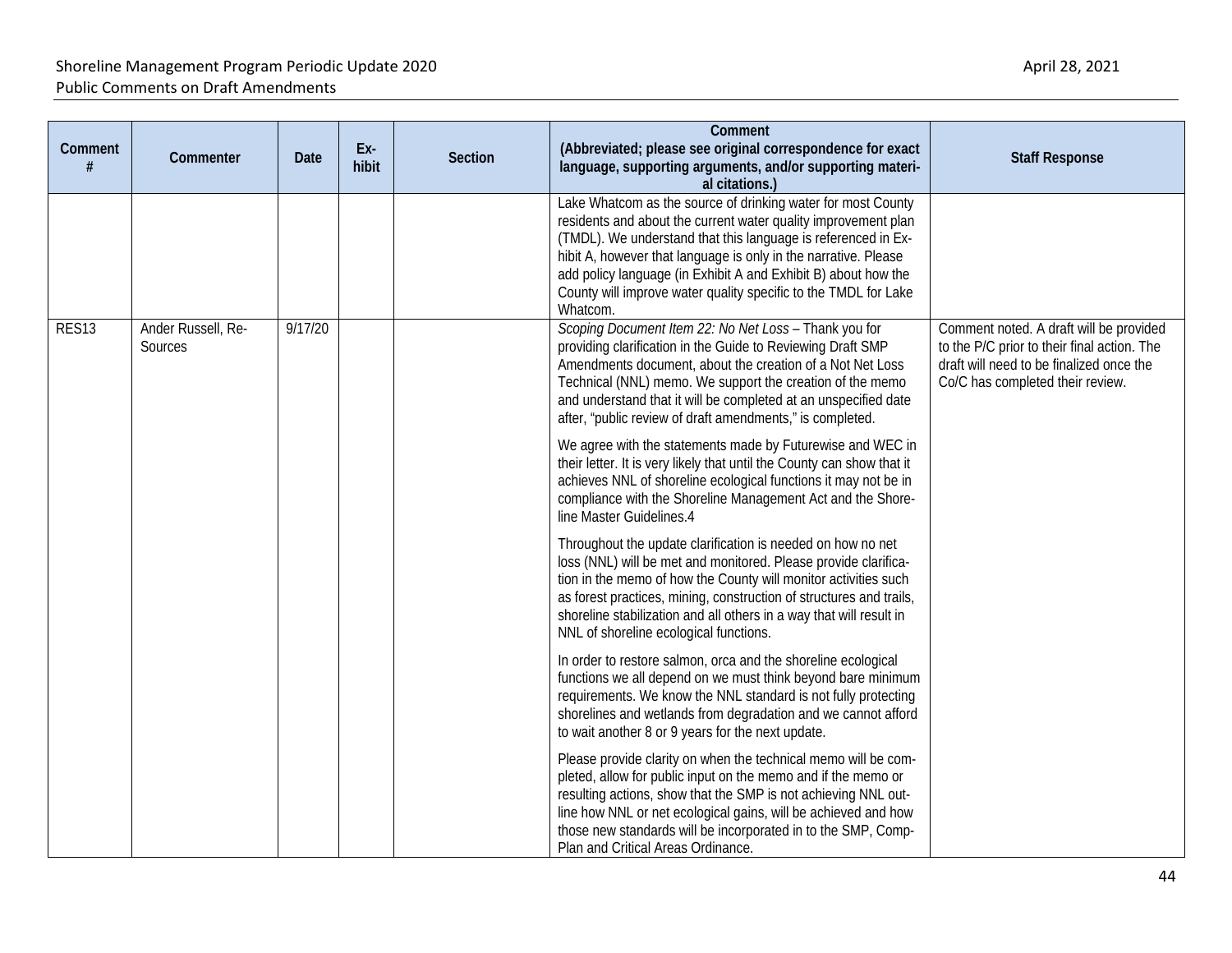| Comment           | Commenter                     | Date    | Ex-<br>hibit | <b>Section</b> | Comment<br>(Abbreviated; please see original correspondence for exact<br>language, supporting arguments, and/or supporting materi-<br>al citations.)                                                                                                                                                                                                                                                                                                                                                                             | <b>Staff Response</b>                                                                                                                               |
|-------------------|-------------------------------|---------|--------------|----------------|----------------------------------------------------------------------------------------------------------------------------------------------------------------------------------------------------------------------------------------------------------------------------------------------------------------------------------------------------------------------------------------------------------------------------------------------------------------------------------------------------------------------------------|-----------------------------------------------------------------------------------------------------------------------------------------------------|
| RES14             | Ander Russell, Re-<br>Sources | 9/17/20 | $\mathsf{C}$ | C/P Ch. 8      | Thank you for including the new Whatcom County Comprehen-<br>sive Plan Chapter 8: Mineral Resource Lands in this recom-<br>mended update draft.                                                                                                                                                                                                                                                                                                                                                                                  | Comment noted (though we believe<br>you're referring to the Marine Resource<br>Lands section).                                                      |
| RES <sub>15</sub> | Ander Russell, Re-<br>Sources | 9/17/20 | D            | 23.30.050      | Vegetation Management - Add language requiring the restora-<br>tion of native vegetation and vegetation conservation standards<br>(lawns and turf are prohibited) for any new building permits,<br>expansions or change of use in the following areas: within 50' of<br>the OHWM for Lake Whatcom or impaired water bodies on the<br>303(d) list.                                                                                                                                                                                | Thank you. We had inadvertently left out<br>some of the existing language of the veg-<br>etation management section, but have<br>now reinserted it. |
| RES <sub>16</sub> | Ander Russell, Re-<br>Sources | 9/17/20 | D            | 23.30.060      | Cultural Resources - We support the suggestions added by<br>Lummi Nation. Accept and approve all changes added by Lum-<br>mi Nation in this section.                                                                                                                                                                                                                                                                                                                                                                             | Comment noted.                                                                                                                                      |
| RES17             | Ander Russell, Re-<br>Sources | 9/17/20 | D            | 23.40.040      | Agriculture - We support staff's recommendation during scoping<br>around manure holding facilities. We plan to make comments to<br>the P/C & Co/C during this update process to, again, request<br>that requirements be added that any manure holding facility<br>permitted within the shoreline jurisdiction be in the form of above<br>ground tanks or towers instead of earthen lagoons. In order to<br>be protective of our waterways and groundwater, please make<br>manure holding facilities a shoreline conditional use. | Comment noted (though we believe you<br>brought this issue up during scoping, staff<br>did not).                                                    |
| RES <sub>18</sub> | Ander Russell, Re-<br>Sources | 9/17/20 | D            | 23.40.040      | Agriculture - Along the same lines, to reduce the risk of contam-<br>inant run-off from flooding and seepage, consider making it<br>mandatory for any new or replaced manure lagoons to be above<br>ground in tanks or towers.                                                                                                                                                                                                                                                                                                   | Comment noted.                                                                                                                                      |
| RES <sub>19</sub> | Ander Russell, Re-<br>Sources | 9/17/20 | D            | 23.40.140      | Mining - We oppose the amendments to WCC 23.40.140, Min-<br>ing. We support the language proposed by Futurewise and<br>WEC in their letter. Please update this section with their lan-<br>quage for 23.40.140(D)                                                                                                                                                                                                                                                                                                                 | Comment noted.                                                                                                                                      |
| RES20             | Ander Russell, Re-<br>Sources | 9/17/20 | D            | 23.40.140      | Mining - We recommend that the SMP Update prohibit motor-<br>ized or gravity siphon aquatic mining and discharging effluent<br>from this type of mining in shorelines that are the critical habitat<br>for salmon, steelhead, or bull trout and that salmonids use for<br>spawning, rearing, and migration. This is necessary in order to<br>follow RCW 90.48.615(2).                                                                                                                                                            | We have added such language.                                                                                                                        |
| RES21             | Ander Russell, Re-<br>Sources | 9/17/20 | D            | 23.40.150      | Docks, Piers and Mooring Buoys - Overwater structures, includ-<br>ing docks, cause direct and indirect impacts to shoreline func-<br>tions and habitat for salmon and forage fish like Cherry Point                                                                                                                                                                                                                                                                                                                              | Please review 23.40.150 again, as we<br>believe we have accomplished these.                                                                         |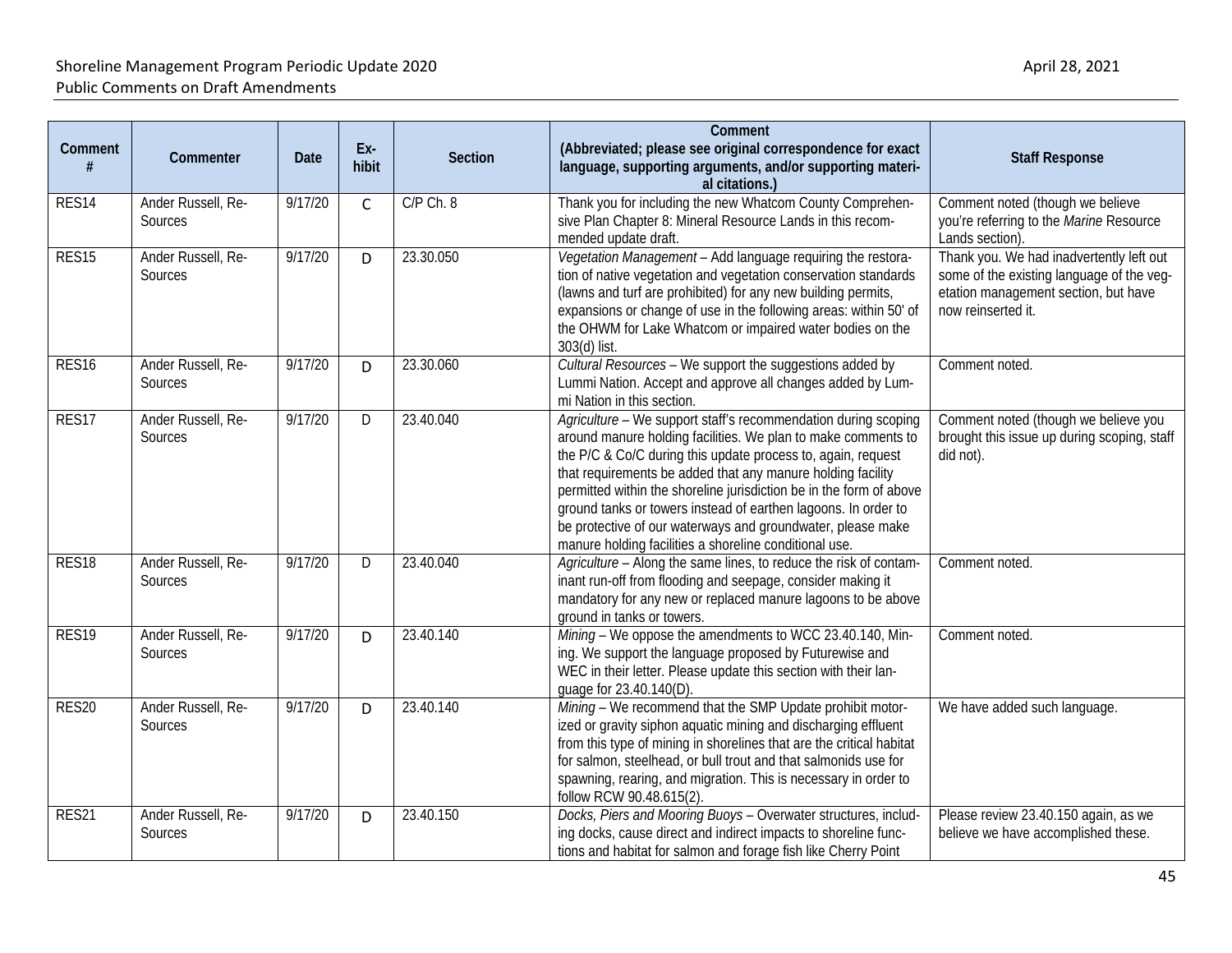| Comment | Commenter                     | Date    | Ex-<br>hibit | <b>Section</b>  | Comment<br>(Abbreviated; please see original correspondence for exact<br>language, supporting arguments, and/or supporting materi-<br>al citations.)                                                                                                                                                                                                                                                                                                                                                                                                                                                                                                                                                                                                                                                                                                                                                                                                                                                                                                                                                                                                                                                                                                                                                                                                                                                                                                                                                                                                                                         | <b>Staff Response</b>                                                                                                                                                |
|---------|-------------------------------|---------|--------------|-----------------|----------------------------------------------------------------------------------------------------------------------------------------------------------------------------------------------------------------------------------------------------------------------------------------------------------------------------------------------------------------------------------------------------------------------------------------------------------------------------------------------------------------------------------------------------------------------------------------------------------------------------------------------------------------------------------------------------------------------------------------------------------------------------------------------------------------------------------------------------------------------------------------------------------------------------------------------------------------------------------------------------------------------------------------------------------------------------------------------------------------------------------------------------------------------------------------------------------------------------------------------------------------------------------------------------------------------------------------------------------------------------------------------------------------------------------------------------------------------------------------------------------------------------------------------------------------------------------------------|----------------------------------------------------------------------------------------------------------------------------------------------------------------------|
|         |                               |         |              |                 | herring during the construction process and over the useful life<br>of the dock. The cumulative impacts of overwater structures are:<br>• "Increase in pollutants and habitat disturbance associated<br>with boat operations and dock and piling maintenance",<br>• "Increased travel distance and time for juvenile salmon and<br>extended time in deeper water, increasing predation risk",<br>• "Decrease in eelgrass and plant habitat and overall photo-<br>synthesis in intertidal zone",<br>• "Alteration in juvenile salmon prey base and predation pres-<br>sure", and<br>• "Change in wave energy and longshore drift patterns, and<br>resulting changes in upper intertidal sediment distribution"<br>Please make these changes concerning Overwater Structures:<br>• Add a clear preference for the use of mooring buoys.<br>• Applicants must demonstrate conclusively that use of a<br>moorage buoy, nearby marina, public boat ramp, or other<br>existing shared facility is not possible. This includes provid-<br>ing evidence of contact with abutting property owners and<br>evidence that they are not willing to share an existing dock<br>or develop a shared moorage. For commercial/industrial fa-<br>cilities, this would include evidence that existing commercial<br>facilities can't be shared or are inadequate for the proposed<br>use.<br>• Minimum grating requirements to allow for light.<br>• Any dock, pier, and moorage pile must include an evaluation<br>of the nearshore environment and the potential impact of<br>the facility on the environment. |                                                                                                                                                                      |
| RES22   | Ander Russell, Re-<br>Sources | 9/17/20 | F            | 16.16.235(B)(4) | Mitigation requirements for hazard trees - Currently there's no<br>requirement to mitigate, or replant, a hazard tree. We suggest<br>adding a requirement to replant a native tree in an appropri-<br>ate location on site for every hazard tree removed in the<br>shoreline.                                                                                                                                                                                                                                                                                                                                                                                                                                                                                                                                                                                                                                                                                                                                                                                                                                                                                                                                                                                                                                                                                                                                                                                                                                                                                                                | Please refer to 16.16.235(B)(4)                                                                                                                                      |
| RES23   | Ander Russell, Re-<br>Sources | 9/17/20 | D            | 23.40.150       | Lake Whatcom - The City of Bellingham's SMP (Title 22, BMC)<br>makes many mentions of Lake Whatcom and discourages cer-<br>tain new uses and activities like docks (a whole section in BMC<br>22.09.060 "Piers, floats, pilings - Lake Whatcom and Lake Pad-                                                                                                                                                                                                                                                                                                                                                                                                                                                                                                                                                                                                                                                                                                                                                                                                                                                                                                                                                                                                                                                                                                                                                                                                                                                                                                                                 | We have reviewed Bellingham's sections<br>of code that you reference and do not see<br>any discouragement as you say; in fact,<br>there's has the same components as |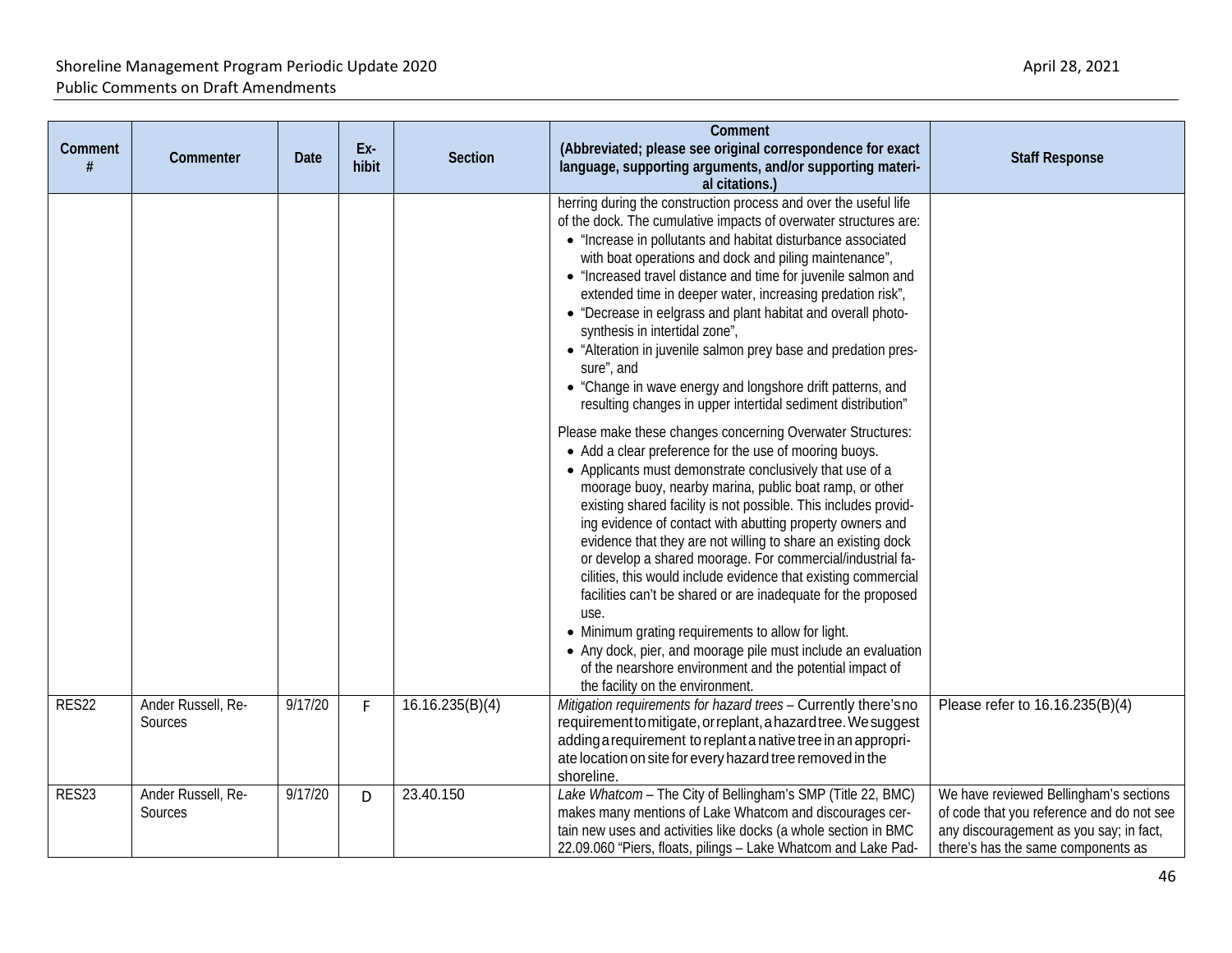| Comment<br># | Commenter                     | Date    | Ex-<br>hibit | Section       | Comment<br>(Abbreviated; please see original correspondence for exact<br>language, supporting arguments, and/or supporting materi-<br>al citations.)                                                                                                                                                                                                                                                                                                                                                                                                                                                                                                                                                                                                                                                                                                                                                                                                                                                                                                                                                        | <b>Staff Response</b>                                                                                                                                                                                                                                                                                                               |
|--------------|-------------------------------|---------|--------------|---------------|-------------------------------------------------------------------------------------------------------------------------------------------------------------------------------------------------------------------------------------------------------------------------------------------------------------------------------------------------------------------------------------------------------------------------------------------------------------------------------------------------------------------------------------------------------------------------------------------------------------------------------------------------------------------------------------------------------------------------------------------------------------------------------------------------------------------------------------------------------------------------------------------------------------------------------------------------------------------------------------------------------------------------------------------------------------------------------------------------------------|-------------------------------------------------------------------------------------------------------------------------------------------------------------------------------------------------------------------------------------------------------------------------------------------------------------------------------------|
|              |                               |         |              |               | den) and the spraying of herbicides (BMC 22.05.020(B)(1)(n)).<br>Please consider mirroring the City's SMP regulations for Lake<br>Whatcom.                                                                                                                                                                                                                                                                                                                                                                                                                                                                                                                                                                                                                                                                                                                                                                                                                                                                                                                                                                  | ours.                                                                                                                                                                                                                                                                                                                               |
| RES24        | Ander Russell, Re-<br>Sources | 9/17/20 | D            | 23.40.190     | Bulkheads and Shoreline Armoring - Bulkheads and other forms<br>of hard armoring should be conditional uses because of their<br>adverse impacts on the shoreline environment.                                                                                                                                                                                                                                                                                                                                                                                                                                                                                                                                                                                                                                                                                                                                                                                                                                                                                                                               | Comment noted. Please note that in the<br>use table most of the hard armoring<br>measures are either prohibited or require<br>a CUP. For bulkheads specifically we did<br>not change existing text. Furthermore, we<br>did add text that prioritizes soft-<br>stabilization measures, and that hard<br>measures are of last resort. |
| <b>PB01</b>  | Pam Borso                     | 11/8/20 | $\mathsf{C}$ | C/P Ch. 8     | I would like to urge you to include the amendment to Whatcom<br>County's comprehensive plan to include Marine Resource<br>Lands as a way to recognize marine and tidal lands in Chapter 8<br>of the Comprehensive plan. Marine and tidal lands are as im-<br>portant as forestry, mining and agricultural lands. These lands<br>are significant resources and along with the upland areas adja-<br>cent to them need to be protected for their cultural, social and<br>economic values.                                                                                                                                                                                                                                                                                                                                                                                                                                                                                                                                                                                                                     | Your comments will be forwarded to the<br>P/C for their consideration.                                                                                                                                                                                                                                                              |
| <b>MS01</b>  | <b>Mike Sennett</b>           | 11/8/20 | $\mathsf{C}$ | $C/P$ Ch. $8$ | Whatcom County's geography stretches from the coasts of the<br>Salish Sea to the Cascades, and all the watersheds of the three<br>forks of the Nooksack River are gathered and delivered to the<br>Salish Sea. It seems to me that the unique areas where land<br>and ocean meet have been undervalued by the settler culture.<br>The original functioning ecosystems that supported the indige-<br>nous peoples have been severely degraded. Estuaries and<br>wetlands have been filled in, and development has sprawled<br>along the shores in Sandy Point, resulting in shoreline armoring.<br>Birch Bay, Drayton Harbor and The Lummi Nation's tide flats<br>have been contaminated by dairy industry pollution. The lack of<br>protection for our coast has resulted from a lack of recognition of<br>its singular importance by the various governments that have<br>oversight over those i areas.<br>It is time to correct that myopia, and to recognize the important<br>status of our marine lands. By adding the :Marine Resources<br>Lands Amendment to Chapter Eight of the Comprehensive Plan, | Your comments will be forwarded to the<br>P/C for their consideration.                                                                                                                                                                                                                                                              |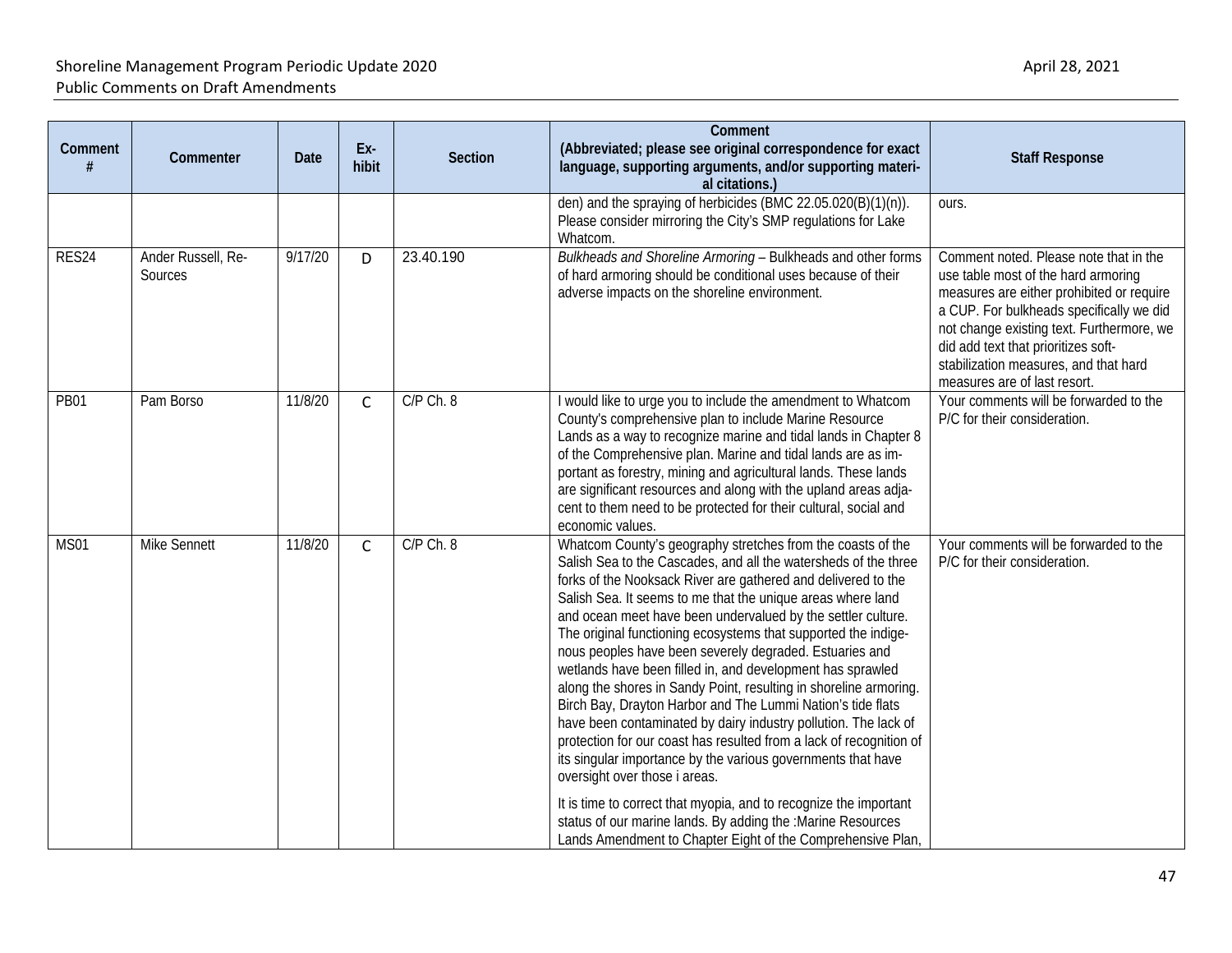| Comment<br>#  | Commenter                                                             | Date                      | Ex-<br>hibit | Section       | Comment<br>(Abbreviated; please see original correspondence for exact<br>language, supporting arguments, and/or supporting materi-<br>al citations.)                                                                                                                                                                                                                                                                                                                                                                                                                                                                                                                                                                                                                                                                                                                                                                                                                                                                                                                                                                                                                                                                                                                                                                                                                                                                                                                                                                                                                                                                                           | <b>Staff Response</b>                                                                                                                                                                                                                                                                                                                                                                                                 |
|---------------|-----------------------------------------------------------------------|---------------------------|--------------|---------------|------------------------------------------------------------------------------------------------------------------------------------------------------------------------------------------------------------------------------------------------------------------------------------------------------------------------------------------------------------------------------------------------------------------------------------------------------------------------------------------------------------------------------------------------------------------------------------------------------------------------------------------------------------------------------------------------------------------------------------------------------------------------------------------------------------------------------------------------------------------------------------------------------------------------------------------------------------------------------------------------------------------------------------------------------------------------------------------------------------------------------------------------------------------------------------------------------------------------------------------------------------------------------------------------------------------------------------------------------------------------------------------------------------------------------------------------------------------------------------------------------------------------------------------------------------------------------------------------------------------------------------------------|-----------------------------------------------------------------------------------------------------------------------------------------------------------------------------------------------------------------------------------------------------------------------------------------------------------------------------------------------------------------------------------------------------------------------|
|               |                                                                       |                           |              |               | joining Forestry, Agriculture, and Mining as codified land uses.                                                                                                                                                                                                                                                                                                                                                                                                                                                                                                                                                                                                                                                                                                                                                                                                                                                                                                                                                                                                                                                                                                                                                                                                                                                                                                                                                                                                                                                                                                                                                                               |                                                                                                                                                                                                                                                                                                                                                                                                                       |
| KC01          | Kim Clarkin                                                           | 11/12/2<br>0              | $\mathsf{C}$ | $C/P$ Ch. $8$ | I support calling out, recognizing and protecting Marine Re-<br>source Lands specifically in Ch. 8 of the Comprehensive Plan. I<br>do not understand parts of the new section:<br>a. p8-36, para 1 makes it sound like MRLs are only marine<br>shorelines. According to the map they actually extend to the<br>county line. It would be helpful to describe the extent and ex-<br>clusions in this section. The map shows that part of Belling-<br>ham Bay, Drayton Harbor and the shoreline around Blaine<br>are excluded for unexplained reasons. Some of these areas<br>are in special designations but there is no explanation of<br>what these designations mean. Perhaps this could be clari-<br>fied.<br>b. On p8-39, Policy 8U-3 seems unnecessary. If it is meant to<br>convey a specific meaning, could that be stated clearly?<br>c. Policy 8U-4 refers to State marine resource lands within<br>Whatcom County. I think we may mean State aquatic lands<br>within the county.<br>d. On p 8-41, goal 8W includes no policies. Is this because<br>specifics are listed in other areas of the CompPlan? It would<br>seem useful to incorporate policies related to e.g., reducing<br>shading of near-shore habitat by piers and docks; reducing<br>hard shoreline stabilization methods and incentivizing soft<br>ones; preventing oil spills; removing creosote; protecting kelp<br>and eelgrass beds, etc. If this is done elsewhere in the Comp<br>Plan perhaps reference to those sections here would help in-<br>tegrate the Plan.<br>e. I suggest including the boundaries of the Cherry Point Aquat-<br>ic Reserve on the map. | a. Portions of other jurisdictions" shore-<br>line jurisdiction are excluded; the<br>County has no jurisdiction there.<br>b. You would have to ask the MRC.<br>c. We believe the MRC chose the word<br>"marine" instead of aquatic because<br>they were focused on the Marine Re-<br>source Lands, not all aquatic lands.<br>d. Goal 8W has no policies because the<br>MRC did not propose any.<br>e. Not a bad idea. |
| CPAPCSC<br>01 | Cherry Point Aquatic<br>Reserve Citizen<br>Stewardship Commit-<br>tee | 11/11/2<br>$\overline{0}$ | $\mathsf{C}$ | $C/P$ Ch. 8   | The CPAR CSC supports policies and regulations that further<br>protect and enhance marine shoreline areas, such as the Cherry<br>Point Aquatic Reserve. Therefore, the CPAR CSC writes this<br>letter to express support for the Chapter 8 Marine Resource<br>Lands addition to the Whatcom County Comprehensive Plan.<br>This addition to Chapter 8 recognizes marine resource lands<br>and designates long overdue protection of these marine re-<br>source lands that are vital economically, culturally, recreationally                                                                                                                                                                                                                                                                                                                                                                                                                                                                                                                                                                                                                                                                                                                                                                                                                                                                                                                                                                                                                                                                                                                    | Your comments will be forwarded to the<br>P/C for their consideration.                                                                                                                                                                                                                                                                                                                                                |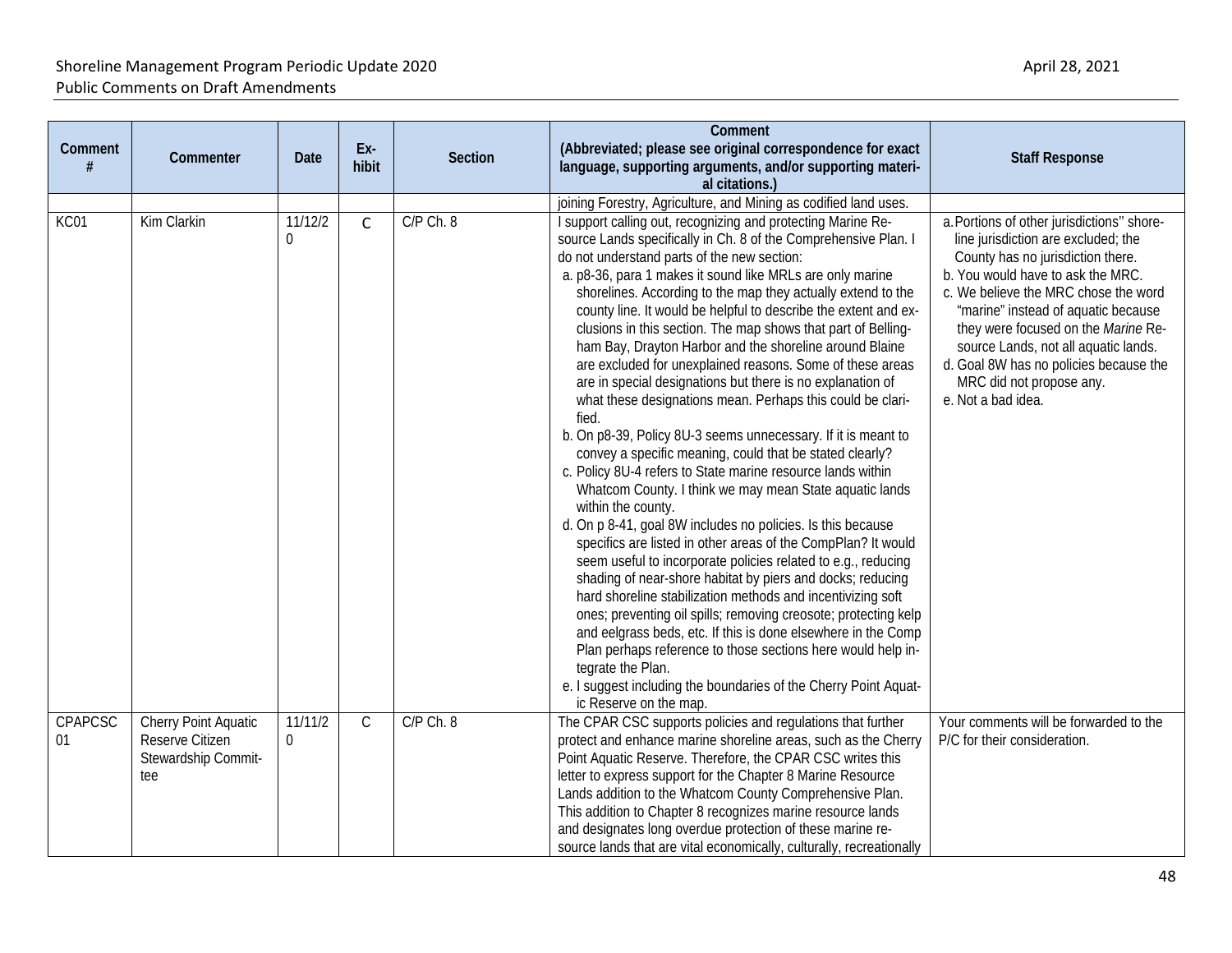|              |                                   |             |              |                  | Comment                                                                                                                                                                                                                                                                                                                                                                                                                                                                                                                                          |                                                                                                                                                                                                                                                                                                                                                                                                          |
|--------------|-----------------------------------|-------------|--------------|------------------|--------------------------------------------------------------------------------------------------------------------------------------------------------------------------------------------------------------------------------------------------------------------------------------------------------------------------------------------------------------------------------------------------------------------------------------------------------------------------------------------------------------------------------------------------|----------------------------------------------------------------------------------------------------------------------------------------------------------------------------------------------------------------------------------------------------------------------------------------------------------------------------------------------------------------------------------------------------------|
| Comment<br># | Commenter                         | <b>Date</b> | Ex-<br>hibit | <b>Section</b>   | (Abbreviated; please see original correspondence for exact<br>language, supporting arguments, and/or supporting materi-<br>al citations.)                                                                                                                                                                                                                                                                                                                                                                                                        | <b>Staff Response</b>                                                                                                                                                                                                                                                                                                                                                                                    |
|              |                                   |             |              |                  | and environmentally.                                                                                                                                                                                                                                                                                                                                                                                                                                                                                                                             |                                                                                                                                                                                                                                                                                                                                                                                                          |
| BIAWC01      | Jacquelyn Stryna,<br><b>BAIWC</b> | 11/5/20     | D, F         |                  | Terminology - There is initial concern about terminology that<br>requires clarification, including terms such as "Type O water,"<br>"functionally disconnected," "habitat corridors," and "ecological<br>connectivity," among others. Please clarify and specify where<br>these terms are codified.                                                                                                                                                                                                                                              | All terms are defined in Ch. 23. 60 (Defi-<br>nitions) of Title 23 or Article 9 (Definitions)<br>of Ch. 16.16.                                                                                                                                                                                                                                                                                           |
| BIAWC02      | Jacquelyn Stryna,<br><b>BAIWC</b> | 11/5/20     | F.           | 16.16.265(A)(1)  | Building setbacks - It is unclear why there is a need for building<br>setbacks to be a minimum of 10 feet from the edge of a CA<br>buffer (WCC 16.16). As currently written, the building setbacks<br>further reduce the "reasonable use" footprints from a mere 4,000<br>square feet to 2, 500 square feet.                                                                                                                                                                                                                                     | The 10' building setback from critical area<br>buffers is an existing rule (only moved in<br>the amended version). It was adopted by<br>Council to minimize impacts when main-<br>taining structures (e.g., when putting a<br>ladder up against a 2-story structure the<br>bottom would need to stick out 5-10 feet)<br>and to provide a "fire safe" area where<br>combustible materials can be removed. |
| BIAWC03      | Jacquelyn Stryna,<br><b>BAIWC</b> | 11/5/20     | D, F         |                  | SMP and CAO changes lend increased authority to the County<br>over development, which restricts the freedom and business<br>autonomy of home builders and homeowners alike. Private<br>property rights are infringed upon with less autonomy for land<br>owners and more authority for County government to determine<br>garden and landscape decisions. Restated, the SMP and CAO<br>updates specifically narrow the choices of home builders and<br>homeowners for no reasonable benefit. These proposed up-<br>dates extend County authority. | Your comments will be forwarded to the<br>P/C for their consideration.                                                                                                                                                                                                                                                                                                                                   |
| BIAWC04      | Jacquelyn Stryna,<br><b>BAIWC</b> | 11/5/20     | F.           | 16.16.270(C)(12) | Reasonable Use Exceptions/Reduction: Why is the County pro-<br>posing a reasonable use reduction to such a small footprint of<br>2,500 square feet?                                                                                                                                                                                                                                                                                                                                                                                              | Staff has proposed to go back to the<br>2,500 sq. ft. maximum impact area we<br>had prior to the 2017 Critical Areas up-<br>date, as under a reasonable use excep-<br>tion granted by the Hearing Examiner no<br>mitigation would be required.                                                                                                                                                           |
| BIAWC05      | Jacquelyn Stryna,<br><b>BAIWC</b> | 11/5/20     | F.           | 16.16.630(E)     | Increased Buffers only further restrict land availability and choke<br>the potential for a home to be built.                                                                                                                                                                                                                                                                                                                                                                                                                                     | Your comments will be forwarded to the<br>P/C for their consideration.                                                                                                                                                                                                                                                                                                                                   |
| BIAWC06      | Jacquelyn Stryna,<br><b>BAIWC</b> | 11/5/20     | D, F         |                  | Mitigation requirements cost burden projects and mitigation ratio<br>changes impede autonomy in the construction schedule.                                                                                                                                                                                                                                                                                                                                                                                                                       | Your comments will be forwarded to the<br>P/C for their consideration.                                                                                                                                                                                                                                                                                                                                   |
| BIAWC07      | Jacquelyn Stryna,<br><b>BAIWC</b> | 11/5/20     | D, F         |                  | All of the proposed land use modifications add to the overall<br>project cost of building a house. This type of over-regulation<br>directly contributes to the high cost of housing Whatcom County                                                                                                                                                                                                                                                                                                                                               | Your comments will be forwarded to the<br>P/C for their consideration.                                                                                                                                                                                                                                                                                                                                   |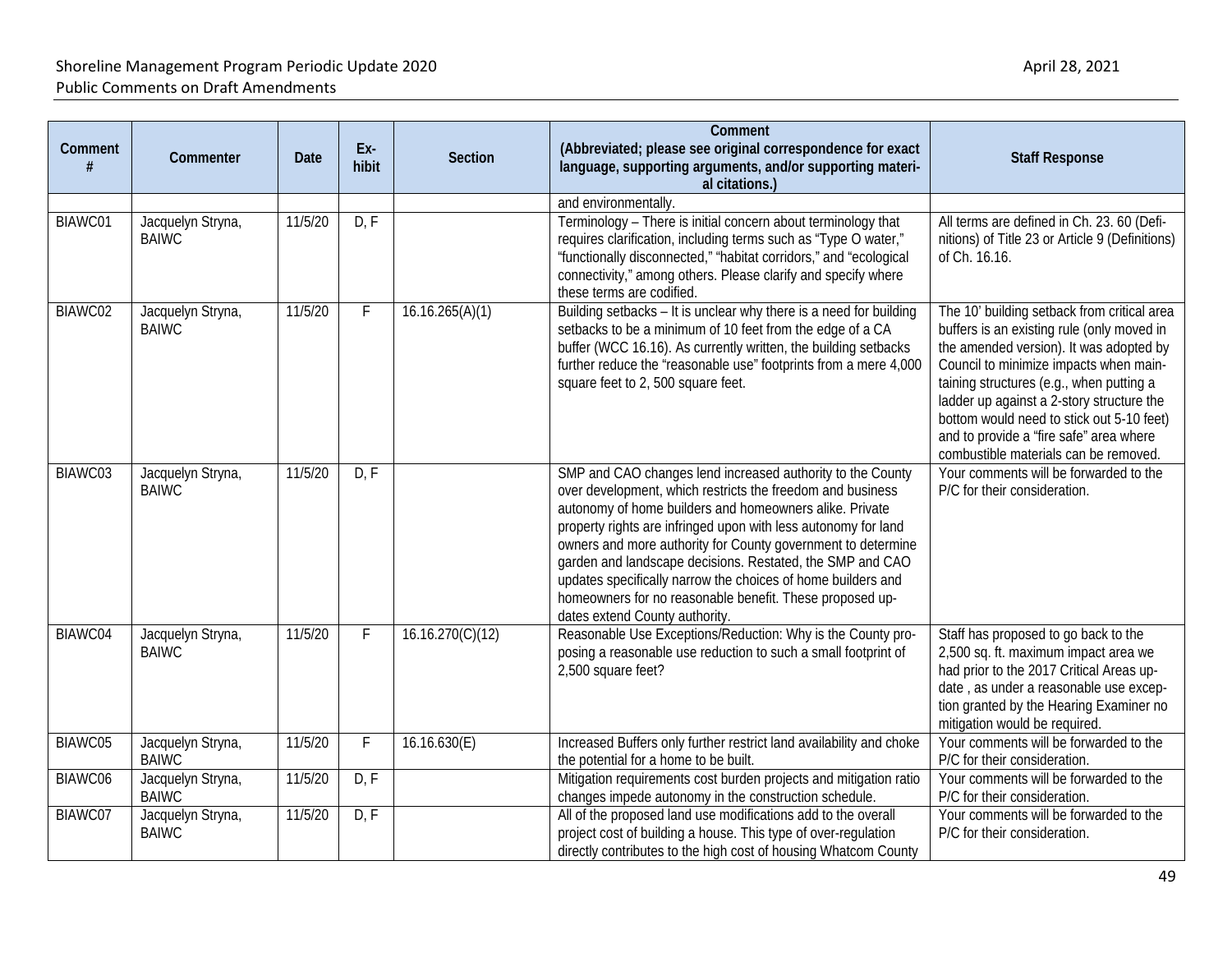| Comment<br># | Commenter                                                                                                                                   | Date                      | Ex-<br>hibit | <b>Section</b>                                  | Comment<br>(Abbreviated; please see original correspondence for exact<br>language, supporting arguments, and/or supporting materi-<br>al citations.)                                                                                                                                                                                                                                                                                                                                                                                                                                          | <b>Staff Response</b>                                                                                         |
|--------------|---------------------------------------------------------------------------------------------------------------------------------------------|---------------------------|--------------|-------------------------------------------------|-----------------------------------------------------------------------------------------------------------------------------------------------------------------------------------------------------------------------------------------------------------------------------------------------------------------------------------------------------------------------------------------------------------------------------------------------------------------------------------------------------------------------------------------------------------------------------------------------|---------------------------------------------------------------------------------------------------------------|
|              |                                                                                                                                             |                           |              |                                                 | is experiencing, plus constricts the availability of land supply.                                                                                                                                                                                                                                                                                                                                                                                                                                                                                                                             |                                                                                                               |
| LSK01        | Lesa Starkenburg-<br>Kroontje, on behalf of<br>John and Leanne<br>Olson, Larry and Bar-<br>bara Nims, and John<br>and Gladys Van Bo-<br>ven | 11/19/2<br>$\overline{0}$ | G            | <b>Shoreline Environment</b><br>Designation Map | This letter is written on behalf of John and Leanne Olson and<br>Larry and Barbara Nims, the owners of APN 390302 428076<br>0000 and 390302 485039 0000, and on behalf of John and<br>Gladys Van Boven, the owners of APN 390302 440200 0000.<br>Their property is located at the comer of East Pole Road and<br>Everson Goshen Road and is depicted on the attached Asses-<br>sor section map.                                                                                                                                                                                               | Before a determination can be made,<br>staff has requested of their attorney an<br>approved reclamation plan. |
|              |                                                                                                                                             |                           |              |                                                 | My clients' property was designated as a shoreline of the state<br>under the Shoreline Management Program during the 2008<br>Comprehensive Plan update. However, this entire property is<br>part of the mineral resource overlay under the Whatcom County<br>Code with permits to mine and the ability to change the configu-<br>ration of the water body.                                                                                                                                                                                                                                    |                                                                                                               |
|              |                                                                                                                                             |                           |              |                                                 | In 2008 after the completion of the Shoreline Management Pro-<br>gram update, the property owners were made aware of the des-<br>ignation. Whatcom County staff at the time believed that the<br>owners had requested the designation. This was not the case.<br>In fact, it was the Department of Ecology who mistakenly noted<br>this area as requiring designation in their correspondence with<br>Whatcom County in January of 2007. Had the property owner's<br>been notified they would have explained the temporary configu-<br>ration of the water body that is still actively mined. |                                                                                                               |
|              |                                                                                                                                             |                           |              |                                                 | The property owners were told to correct the erroneous shore-<br>line designation, they needed to wait until the next Shoreline<br>Management Program Periodic Update. Since the periodic up-<br>date time is upon us, it is now time to correct the designation.<br>However, I see the error is continuing forward as the maps still<br>note the area is designated as "shoreline".                                                                                                                                                                                                          |                                                                                                               |
|              |                                                                                                                                             |                           |              |                                                 | The Washington State Department of Ecology and Whatcom<br>County have not made it a practice to designate mineral extrac-<br>tion sites as shorelines because the size and configuration of<br>the shoreline is not certain until mineral extraction is complete<br>and the mineral resource land zoning overlay removed from the                                                                                                                                                                                                                                                             |                                                                                                               |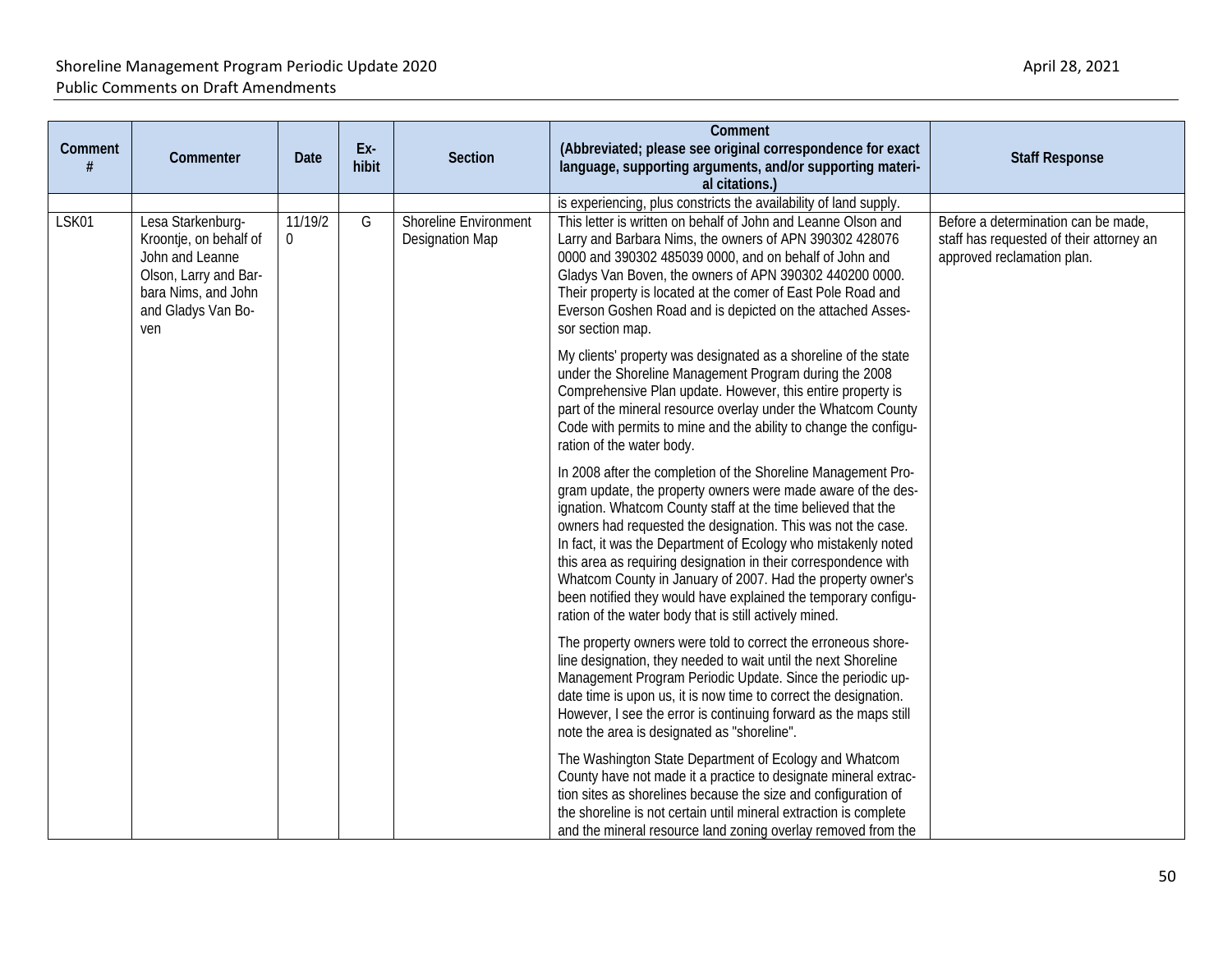| Comment | Commenter                                                                                                                               | Date                | Ex-<br>hibit       | Section                                                                                  | Comment<br>(Abbreviated; please see original correspondence for exact<br>language, supporting arguments, and/or supporting materi-<br>al citations.)                                                                                                                                                                                                                                                                                                                                                                                                                                                                                                                | <b>Staff Response</b>                                                                                                                                |
|---------|-----------------------------------------------------------------------------------------------------------------------------------------|---------------------|--------------------|------------------------------------------------------------------------------------------|---------------------------------------------------------------------------------------------------------------------------------------------------------------------------------------------------------------------------------------------------------------------------------------------------------------------------------------------------------------------------------------------------------------------------------------------------------------------------------------------------------------------------------------------------------------------------------------------------------------------------------------------------------------------|------------------------------------------------------------------------------------------------------------------------------------------------------|
|         |                                                                                                                                         |                     |                    |                                                                                          | property.<br>In fact, as mineral extraction, and its accessory uses, are con-<br>sidered the highest and best use for the property within the min-<br>eral resource land overlay it is presumed that expansion and<br>contraction of the water body will continue over the course of<br>many decades. To create a nonconformity for the preferred<br>zoning use and the existing permits for a waterbody that may to<br>temporary in nature is not good planning.<br>This situation has been discussed many times in different permit<br>settings with the County with the understanding that at this time<br>of this periodic update the error would be corrected. |                                                                                                                                                      |
| RFW01   | Ander Russell & Eddy<br>Ury (ReSources), Rein<br>Attemann (Washington<br>Environmental Council),<br>and Tim Trohimovich<br>(Futurewise) | 11/12/2<br>$\Omega$ | A, B,<br>C, E<br>G | C/P Ch. 10, Ch. 11, Ch.<br>8 & Title 22, & Shoreline<br>Environment Designa-<br>tion Map | We recommend that the P/C tentatively approve all Compre-<br>hensive Plan amendments proposed in Exhibits A, B, and C, as<br>well as all proposed amendments to WCC Title 22 shown in<br>Exhibit E, as well as the Shoreline Environmental Designations<br>map.<br>However, as our previous comments stated, we are recom-<br>mending additional policies be added into the Comprehensive<br>Plan, with corresponding development regulations updated in<br>Title 22.                                                                                                                                                                                               | Your comments will be forwarded to the<br>P/C for their consideration.                                                                               |
| RFW02   | Ander Russell & Eddy<br>Ury (ReSources), Rein<br>Attemann (Washington<br>Environmental Council),<br>and Tim Trohimovich<br>(Futurewise) | 11/12/2<br>$\Omega$ | B                  | C/P Ch. 10                                                                               | Modify Policy 11AA-5 be modified to read as follows:<br>Policy 11AA-5: Whatcom County shall monitor the impacts of<br>climate change on Whatcom County's shorelands, the shore-<br>line master program's ability to adapt to sea level rise and<br>other aspects of climate change at least every periodic up-<br>date, and revise the shoreline master program as needed.<br>Whatcom County shallshould periodically assess the best<br>available sea level rise projections and other science related<br>to climate change within shoreline jurisdictionand incorporate<br>them into future program updates, as relevant.                                         | The P/C accepted this recommendation,<br>though retained "should" (instead of<br>"shall") in both the 1 <sup>st</sup> and 2 <sup>nd</sup> sentences. |
| RFW03   | Ander Russell & Eddy<br>Ury (ReSources), Rein<br>Attemann (Washington<br>Environmental Council),<br>and Tim Trohimovich                 | 11/12/2<br>$\Omega$ | B                  | C/P Ch. 11                                                                               | Add a new Policy 11AA-8 reading: New lots and new and ex-<br>panded development should be located so they will not interfere<br>with the landward expansion and movement of wetlands and<br>aquatic vegetation as sea level rises.                                                                                                                                                                                                                                                                                                                                                                                                                                  | Your comments will be forwarded to the<br>P/C for their consideration.                                                                               |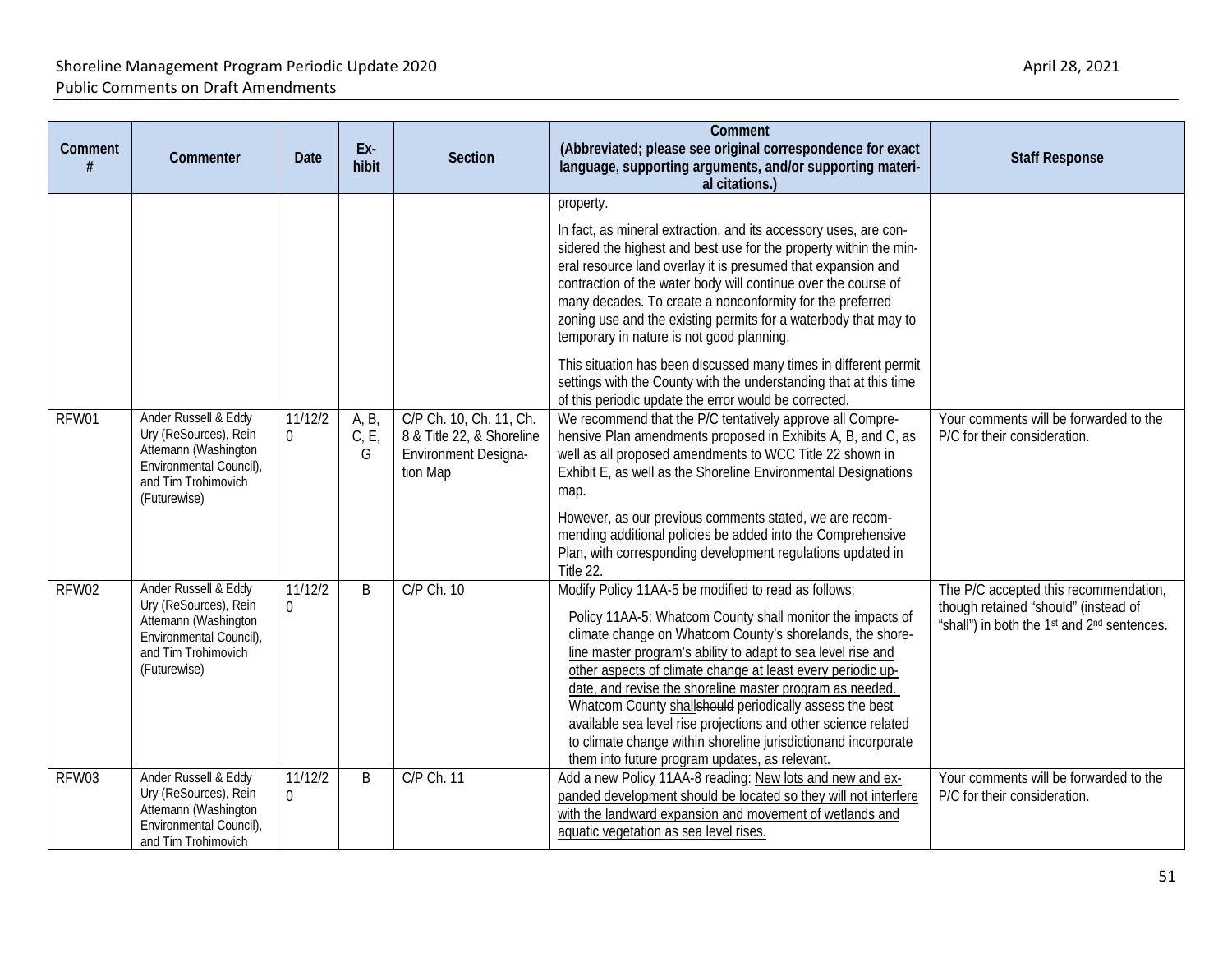| Comment     | Commenter                                                                                                                               | <b>Date</b>            | Ex-<br>hibit | <b>Section</b>      | Comment<br>(Abbreviated; please see original correspondence for exact<br>language, supporting arguments, and/or supporting materi-<br>al citations.)                                                                                                                                                                                                                                                                                                                                                                                                                                                                                                                                                                                                                | <b>Staff Response</b>                                                                                                                                                                                                                                                                                                                                                                                                                                                                                                                                                                                                                                                                                                                                                                                                                                                                                                                             |
|-------------|-----------------------------------------------------------------------------------------------------------------------------------------|------------------------|--------------|---------------------|---------------------------------------------------------------------------------------------------------------------------------------------------------------------------------------------------------------------------------------------------------------------------------------------------------------------------------------------------------------------------------------------------------------------------------------------------------------------------------------------------------------------------------------------------------------------------------------------------------------------------------------------------------------------------------------------------------------------------------------------------------------------|---------------------------------------------------------------------------------------------------------------------------------------------------------------------------------------------------------------------------------------------------------------------------------------------------------------------------------------------------------------------------------------------------------------------------------------------------------------------------------------------------------------------------------------------------------------------------------------------------------------------------------------------------------------------------------------------------------------------------------------------------------------------------------------------------------------------------------------------------------------------------------------------------------------------------------------------------|
|             | (Futurewise)<br>Ander Russell & Eddy                                                                                                    | 11/12/2                |              | C/P Ch. 8           |                                                                                                                                                                                                                                                                                                                                                                                                                                                                                                                                                                                                                                                                                                                                                                     | Your comments will be forwarded to the                                                                                                                                                                                                                                                                                                                                                                                                                                                                                                                                                                                                                                                                                                                                                                                                                                                                                                            |
| RFW04       | Ury (ReSources), Rein<br>Attemann (Washington<br>Environmental Council),<br>and Tim Trohimovich<br>(Futurewise)                         | $\Omega$               | Α            |                     | Add an additional policy, possibly under Goal 10D: Protect natu-<br>ral processes and functions of Marine Resource Lands and<br>critical areas in anticipation of climate change impacts, including<br>sea level rise.                                                                                                                                                                                                                                                                                                                                                                                                                                                                                                                                              | P/C for their consideration.                                                                                                                                                                                                                                                                                                                                                                                                                                                                                                                                                                                                                                                                                                                                                                                                                                                                                                                      |
| RFW05       | Ander Russell & Eddy<br>Ury (ReSources), Rein<br>Attemann (Washington<br>Environmental Council),<br>and Tim Trohimovich<br>(Futurewise) | 11/12/2<br>$\mathbf 0$ | D, F         | Title 23, Ch. 16.16 | We recommend that the P/C table all changes to WCC 16.16<br>and WCC 23.40 until a No Net Loss memo is prepared.                                                                                                                                                                                                                                                                                                                                                                                                                                                                                                                                                                                                                                                     | A draft NNL addendum is anticipated in<br>December 2020. The P/C will have it prior<br>to any final action.                                                                                                                                                                                                                                                                                                                                                                                                                                                                                                                                                                                                                                                                                                                                                                                                                                       |
| MM01        | Mike MacKay                                                                                                                             | 11/30/2<br>0           | D            | 23.40.190(A)(8)     | 1. When hard shoreline stabilization measures are demonstrat-<br>ed to be necessary, they must:<br>a. Limit the size of stabilization measures to the minimum<br>necessary; and<br>b. Assure no net loss of shoreline ecological functions, in-<br>cluding loss of substrate for forage fish spawning; and<br>c. Regular beach nourishment must be provided to retain<br>beach material with substrate size suitable for forage fish<br>spawning; and,<br>d. Ensure that publicly financed or subsidized shoreline ero-<br>sion control measures do not restrict appropriate public ac-<br>cess to the shoreline except where such access is deter-<br>mined to be infeasible because of incompatible uses, safe-<br>ty, security, or harm to ecological functions. | Though the commenter cited §23.4.180,<br>the text to which he is referring is found in<br>§23.40.190(A)(8).<br>Though staff agrees with the sentiment,<br>we don't believe the addition to (b) is<br>necessary, as loss of substrate for forage<br>fish spawning is just one of many shore-<br>line ecological functions already ad-<br>dressed in Ch. 16.16. Thus, it is one of<br>many specific aspects already addressed<br>by the general rules. Additionally, such<br>areas are already designated as critical<br>saltwater habitat, which is designated a<br>Habitat Conservation Area in Ch. 16.16.<br>The addition of (c) is similar (one specific<br>aspect already covered by the general).<br>But furthermore, beach nourishment is<br>not always the best solution for all habi-<br>tats. Determining whether beach nour-<br>ishment is necessary should be deter-<br>mined through the Critical Area Assess-<br>ment Report process. |
| <b>MM02</b> | Mike MacKay                                                                                                                             | 11/30/2<br>$\Omega$    |              | 23.50.020           | Nonconforming Structures<br>H. Seasonal floating traps and weirs for enumerating salmon on                                                                                                                                                                                                                                                                                                                                                                                                                                                                                                                                                                                                                                                                          | Staff opposes this addition. We don't<br>believe that we ought to blanket desig-                                                                                                                                                                                                                                                                                                                                                                                                                                                                                                                                                                                                                                                                                                                                                                                                                                                                  |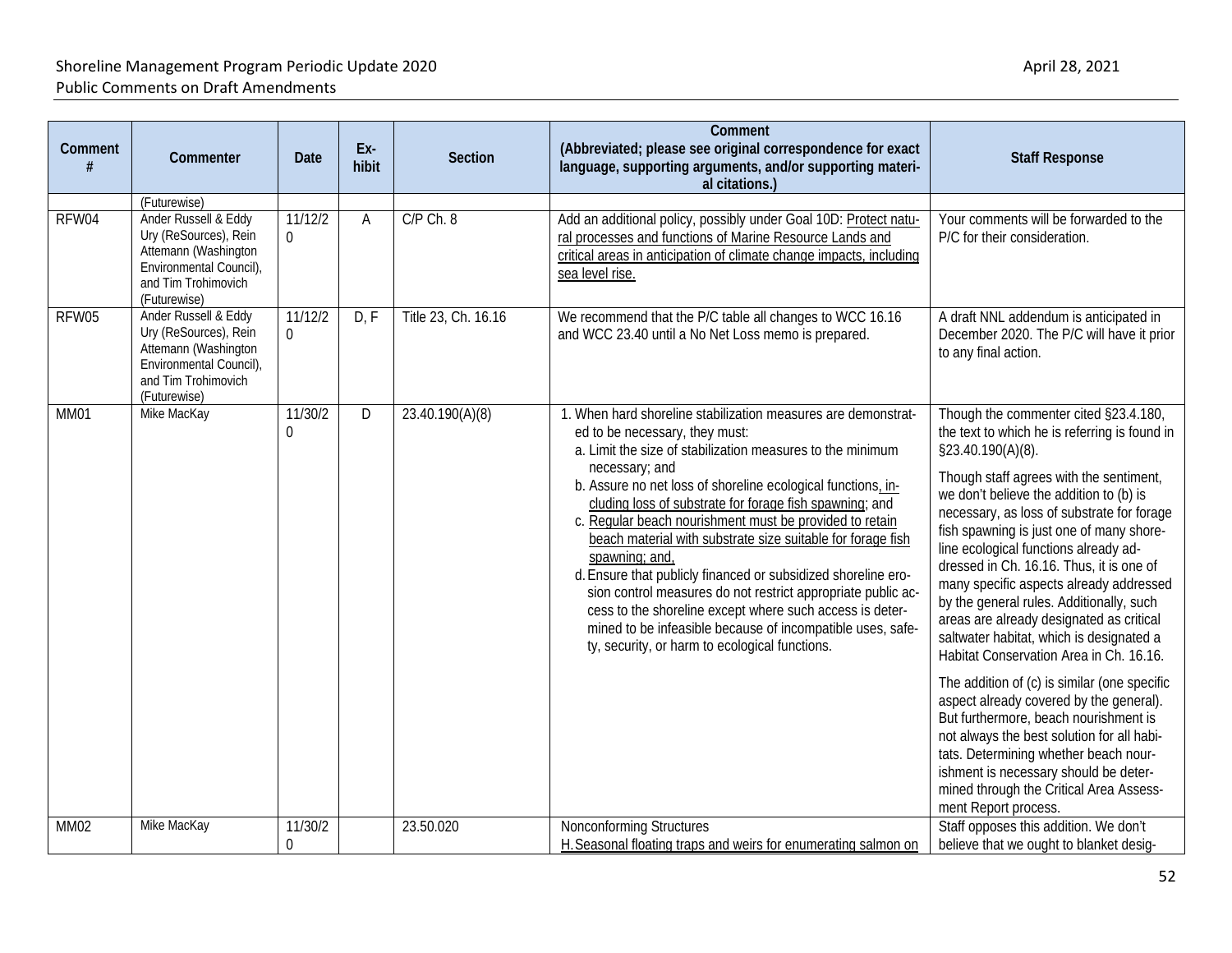| Comment<br># | Commenter   | Date                      | Ex-<br>hibit | Section    | Comment<br>(Abbreviated; please see original correspondence for exact<br>language, supporting arguments, and/or supporting materi-<br>al citations.)                                                                                                                                                                                                                           | <b>Staff Response</b>                                                                                                                                                                                                                                                                                                                                                                                                                                                                                                                                                                                                            |
|--------------|-------------|---------------------------|--------------|------------|--------------------------------------------------------------------------------------------------------------------------------------------------------------------------------------------------------------------------------------------------------------------------------------------------------------------------------------------------------------------------------|----------------------------------------------------------------------------------------------------------------------------------------------------------------------------------------------------------------------------------------------------------------------------------------------------------------------------------------------------------------------------------------------------------------------------------------------------------------------------------------------------------------------------------------------------------------------------------------------------------------------------------|
|              |             |                           |              |            | streams and rivers are considered a legally nonconforming<br>structures, provided they do not impede river vessel transport<br>or otherwise affect the normal functions of river flow and sed-<br>iment transport.                                                                                                                                                             | nate all seasonal traps and weirs as "le-<br>gally nonconforming." To achieve this<br>status, the structure has to have been in<br>the same place prior to August 27,<br>1976-or permitted prior to being made<br>non-permissible by a change in code-<br>and remain in place without a gap of 18<br>months. The fact that they're seasonal<br>and moved around makes that highly<br>unlikely. Nonetheless, seasonal traps and<br>weirs are considered a water-dependent<br>use allowed in the aquatic environment<br>and are permissible (though we can't<br>recall when anyone's ever applied for a<br>permit to install one). |
| MM03         | Mike MacKay | 11/30/2<br>$\overline{0}$ |              | 23.060.060 | "F" definitions<br>24. "Forage Fish" means a group of marine fishes such as surf<br>smelt, sandlance, and herring which provide an im-<br>portant primary food sources for juvenile salmonids and<br>other fish. Intertidal and subtidal gravel and sand sedi-<br>ments on many beaches provide the essential spawning<br>and incubation habitat for surf smelt and sandlance. | Staff isn't opposed to adding such a defi-<br>nition, but think it unnecessary as<br>"spawning and holding areas for forage<br>fish, such as Pacific herring, surf smelt<br>and Pacific sandlance" is already includ-<br>ed in the definition of "Critical saltwater<br>habitat." Nonetheless, were it to be added<br>it should be added to Ch. 16.16, not Title<br>23. However, the second sentence isn't<br>really part of a definition of what these<br>fish are, just a statement of the im-<br>portance of sediment to them. Staff sug-<br>gests not including it.                                                          |
| MM04         | Mike MacKay | 11/30/2<br>$\overline{0}$ |              | 23.40.090  | Fill and Excavation<br>9. Marine fill or excavation shall not impede the normal move-<br>ment of juvenile salmon to move along the intertidal shoreline<br>(salmon migratory corridor) or to force them into deeper wa-<br>ter where they are subject to increased predation.                                                                                                  | Similar to comment MM01, we find this a<br>very specific issue already covered by the<br>general rules. Subsection (A)(1) (and<br>other sections of Title 23) already state<br>that shoreline uses and modifications<br>cannot impact shoreline ecological func-<br>tions and ecosystem-wide processes.<br>Part of our goal for this update was to                                                                                                                                                                                                                                                                               |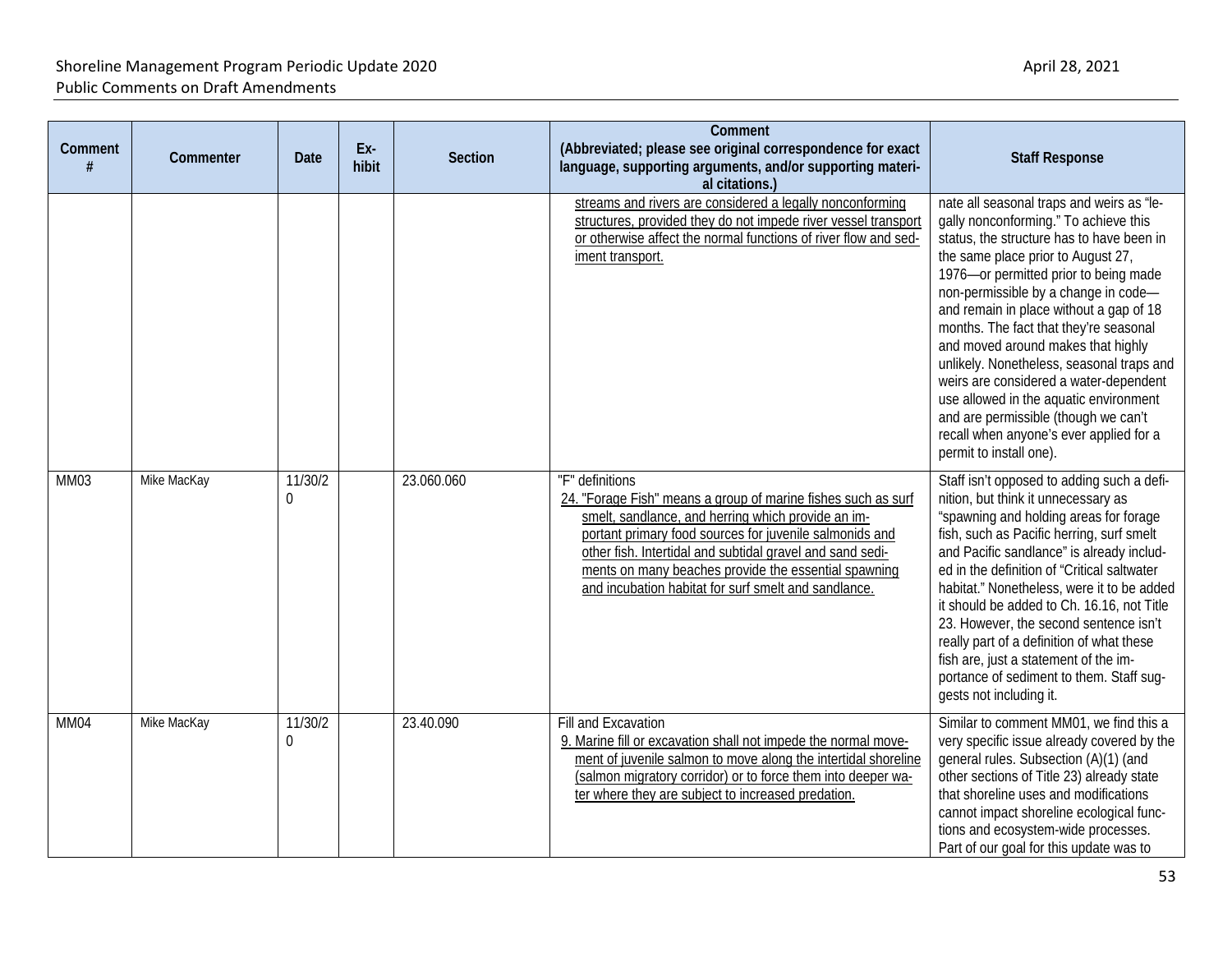| Comment     | Commenter                                                                                                                               | Date                      | Ex-<br>hibit | <b>Section</b>        | Comment<br>(Abbreviated; please see original correspondence for exact<br>language, supporting arguments, and/or supporting materi-<br>al citations.)                                                                                                                                                                                                                                                                                                                                                                                                                                                      | <b>Staff Response</b>                                                                                                                                                                                              |
|-------------|-----------------------------------------------------------------------------------------------------------------------------------------|---------------------------|--------------|-----------------------|-----------------------------------------------------------------------------------------------------------------------------------------------------------------------------------------------------------------------------------------------------------------------------------------------------------------------------------------------------------------------------------------------------------------------------------------------------------------------------------------------------------------------------------------------------------------------------------------------------------|--------------------------------------------------------------------------------------------------------------------------------------------------------------------------------------------------------------------|
|             |                                                                                                                                         |                           |              |                       |                                                                                                                                                                                                                                                                                                                                                                                                                                                                                                                                                                                                           | reduce such redundancies and we don't<br>think each section needs to list all the<br>potential impacts a use or modification<br>may have.                                                                          |
| <b>MM05</b> | Mike MacKay                                                                                                                             | 11/30/2<br>0              |              | 23.60.190             | "S" definitions<br>1. "Salmon migratory corridor" means the intertidal path-<br>way used by juvenile salmonids during the first few months of<br>saltwater migration. This intertidal habitat provides protection<br>from predators during initial entry into saltwater.                                                                                                                                                                                                                                                                                                                                  | Again, were such a definition added it<br>should be added to Ch. 16.16, not Title<br>23. Nonetheless, staff doesn't think this<br>definition is needed as the term is not<br>used in either Ch. 16.16 or Title 23. |
| NWSF01      | Eleanor Hines, NW<br><b>Surfrider Foundation</b>                                                                                        | 11/11/2<br>$\overline{0}$ | C            | Marine Resource Lands | Writing to express our strong support for the addition of marine<br>resource lands in chapter 8 in the Comprehensive Plan.                                                                                                                                                                                                                                                                                                                                                                                                                                                                                | Your comments will be forwarded to the<br>P/C for their consideration.                                                                                                                                             |
|             |                                                                                                                                         |                           |              |                       | Agriculture, forest, and mineral lands are already recognized in<br>the Whatcom County Comprehensive Plan, so the addition of<br>Marine Resource Lands to Chapter 8 is fully supported by the<br>Surfrider Northwest Straits Chapter. We only regret that Marine<br>Resource Lands were not included sooner as they are extreme-<br>ly important economically, culturally, recreationally, and envi-<br>ronmentally to Whatcom County. Marine resource lands deserve<br>the same protection as our other resource lands and would add<br>a unique protection from other current policies and regulations. |                                                                                                                                                                                                                    |
|             |                                                                                                                                         |                           |              |                       | We strongly support the inclusion of education and recreation in<br>this section, and we ask that appropriate resources and capacity<br>are allocated to ensure the Chapter 8 additions are fulfilled. We<br>will continue to advocate for the effective and sustainable man-<br>agement of our marine resource lands so that future generations<br>enjoy all the economic, cultural, recreational, and environmental<br>benefits they provide.                                                                                                                                                           |                                                                                                                                                                                                                    |
| RFW06       | Ander Russell & Eddy<br>Ury (ReSources), Rein<br>Attemann (Washington<br>Environmental Council),<br>and Tim Trohimovich<br>(Futurewise) | 12/10/2<br>$\overline{0}$ | B            |                       | Add new Policy 11AA-8: New lots and new and expanded de-<br>velopment along the marine shoreline should be located two<br>feet above the OHWM so they will not interfere with the land-<br>ward expansion and movement of wetlands and aquatic vegeta-<br>tion as sea level rises. Sea level rise elevation data shall be<br>revised every eight years or when the SMP is updated.                                                                                                                                                                                                                        | Your comments will be forwarded to the<br>P/C for their consideration.                                                                                                                                             |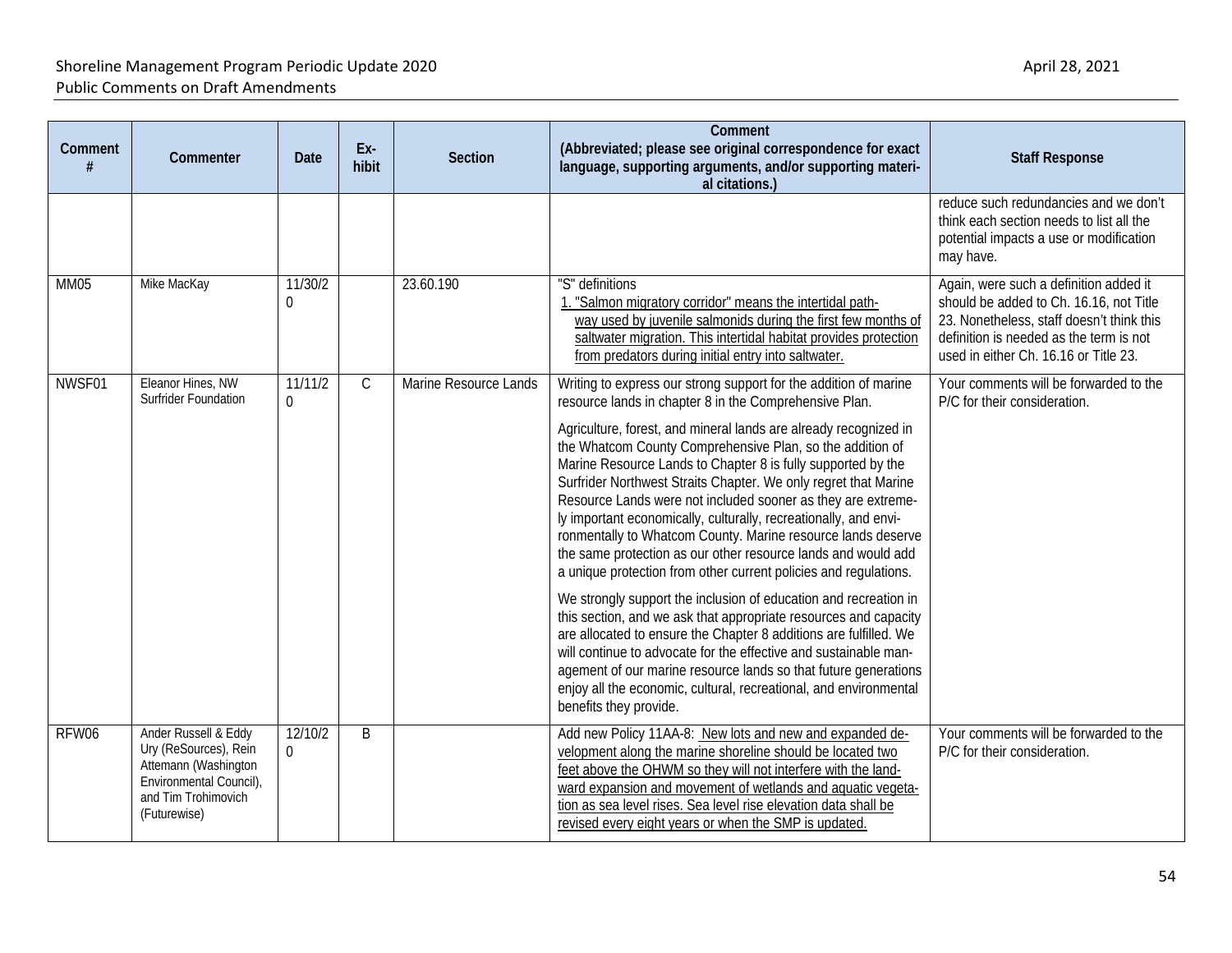| Comment | Commenter                                                                                                                               | <b>Date</b>         | Ex-<br>hibit | <b>Section</b> | Comment<br>(Abbreviated; please see original correspondence for exact<br>language, supporting arguments, and/or supporting materi-<br>al citations.)                                                                                                                                                                                                                                                                                                                                                                                                                                                                                                                                                                                                                                                                      | <b>Staff Response</b>                                                                                                                       |
|---------|-----------------------------------------------------------------------------------------------------------------------------------------|---------------------|--------------|----------------|---------------------------------------------------------------------------------------------------------------------------------------------------------------------------------------------------------------------------------------------------------------------------------------------------------------------------------------------------------------------------------------------------------------------------------------------------------------------------------------------------------------------------------------------------------------------------------------------------------------------------------------------------------------------------------------------------------------------------------------------------------------------------------------------------------------------------|---------------------------------------------------------------------------------------------------------------------------------------------|
| RFW07   | Ander Russell & Eddy<br>Ury (ReSources), Rein<br>Attemann (Washington<br>Environmental Council),<br>and Tim Trohimovich<br>(Futurewise) | 12/10/2<br>$\Omega$ | D            | Ch. 23.30      | Add new section:<br>23.30.080 Sea Level Rise.<br>A. New lots shall be designed and located a minimum of two<br>feet above the OHWM so that the buildable area is outside<br>the area likely to be inundated by sea level rise in 2100 and<br>outside of the area in which wetlands and aquatic vegetation<br>will likely migrate during that time.<br>B. Where lots are large enough, new structures and buildings<br>shall be located so that they are outside the area likely to be<br>inundated by sea level rise in 2100 and outside of the area in<br>which wetlands and aquatic vegetation will likely migrate dur-<br>ing that time.<br>C. New and substantially improved structures shall be elevated<br>above the likely sea level rise elevation in 2100 or for the life<br>of the building, whichever is less. | Your comments will be forwarded to the<br>P/C & Co/C for their consideration.                                                               |
| RFW08   | Ander Russell & Eddy<br>Ury (ReSources), Rein<br>Attemann (Washington<br>Environmental Council),<br>and Tim Trohimovich<br>(Futurewise) | 12/10/2<br>$\Omega$ | D            | 23.40.010      | Modify Table 1, Shoreline Use by Environment Designation:<br>Change Liquid Manure Storage Facilities and Spreading from a<br>Permitted use to a Conditional Use for the Rural, Resource, and<br>Conservancy Shoreline environments.                                                                                                                                                                                                                                                                                                                                                                                                                                                                                                                                                                                       |                                                                                                                                             |
| RFW09   | Ander Russell & Eddy<br>Ury (ReSources), Rein<br>Attemann (Washington<br>Environmental Council),<br>and Tim Trohimovich<br>(Futurewise) | 12/10/2<br>$\Omega$ | D.           | 23.40.040      | Agriculture - Add to subsection (A) General:<br>Replacement manure storage facilities must be tanks or<br>6.<br>towers.<br>All new manure storage facilities must be tanks or towers.                                                                                                                                                                                                                                                                                                                                                                                                                                                                                                                                                                                                                                     | Your comments will be forwarded to the<br>P/C for their consideration.                                                                      |
| RFW10   | Ander Russell & Eddy<br>Ury (ReSources), Rein<br>Attemann (Washington<br>Environmental Council),<br>and Tim Trohimovich<br>(Futurewise) | 12/10/2<br>$\Omega$ | D.           | 23.40.140      | Mining - Add:<br>D. Mining in the 100-year floodplain, floodway, or channel mi-<br>gration zones shall meet the following standards:<br>Mines should be located outside the channel migration<br>zone unless there is no feasible alternative site.<br>ii. Mines shall be no deeper than the bottom of the nearby<br>streams and rivers.<br>The mine reclamation plan shall have a design so that<br>iii.<br>when the river or stream moves into the mine it is not so<br>wide or deep that the captured sediments destabilize the                                                                                                                                                                                                                                                                                        | Your comments will be forwarded to the<br>P/C for their consideration.<br>(Were this added it should probably be<br>$(B)(2)$ , not $(D)$ .) |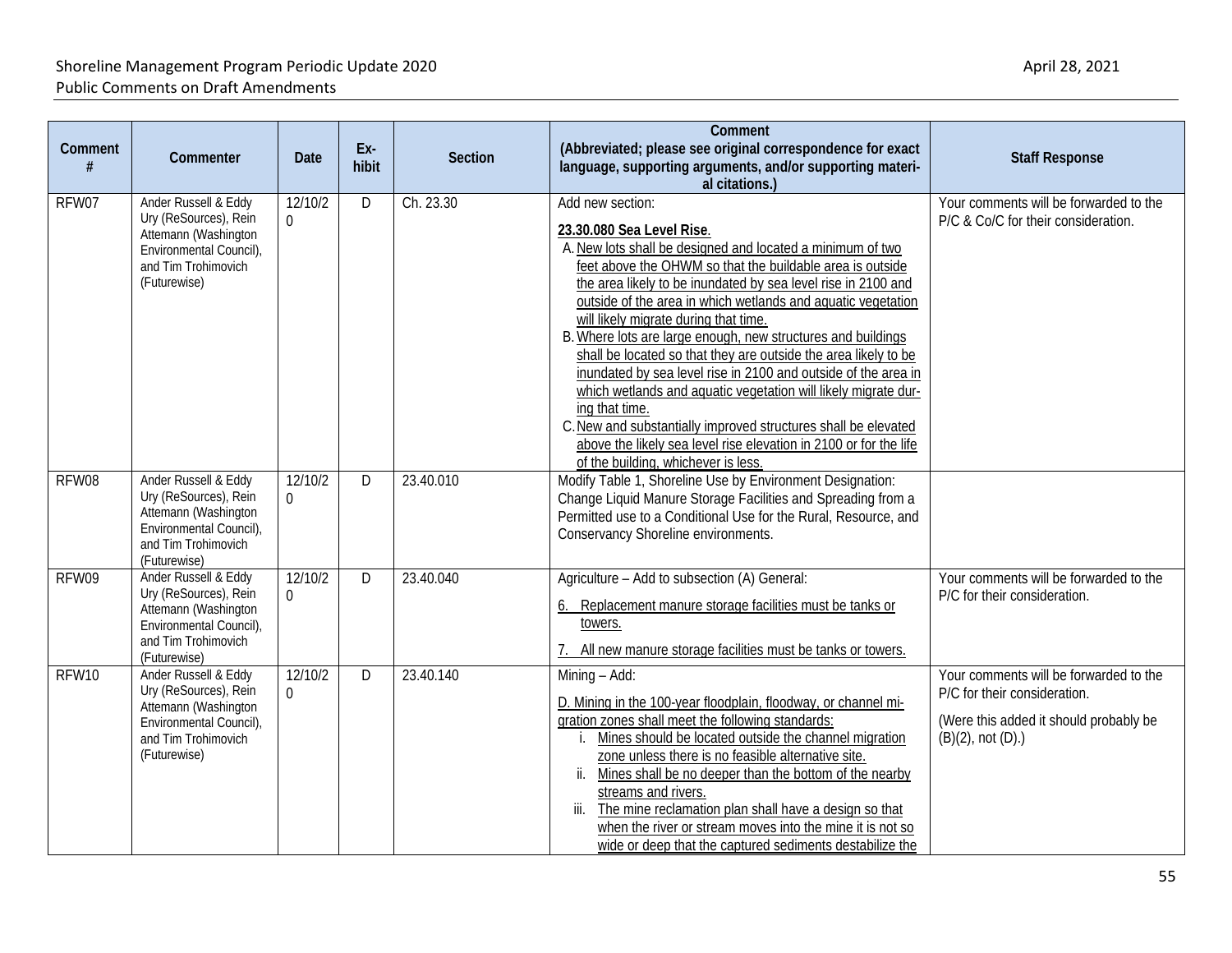| Comment | Commenter                                                                                       | Date    | Ex-<br>hibit | <b>Section</b> | Comment<br>(Abbreviated; please see original correspondence for exact<br>language, supporting arguments, and/or supporting materi-<br>al citations.)                                                                                                                                                                                                                                                                                                                                                                                                                                                                                                                                                                                                                                                                                                                                                                                                                                                                                                                                                                                                                                                                                                                                                                                 | <b>Staff Response</b>                                                                                                                                                                                                                                                                                                                                                                                                                                                                                                                                                                                                                                                                                                                                                                                                                  |
|---------|-------------------------------------------------------------------------------------------------|---------|--------------|----------------|--------------------------------------------------------------------------------------------------------------------------------------------------------------------------------------------------------------------------------------------------------------------------------------------------------------------------------------------------------------------------------------------------------------------------------------------------------------------------------------------------------------------------------------------------------------------------------------------------------------------------------------------------------------------------------------------------------------------------------------------------------------------------------------------------------------------------------------------------------------------------------------------------------------------------------------------------------------------------------------------------------------------------------------------------------------------------------------------------------------------------------------------------------------------------------------------------------------------------------------------------------------------------------------------------------------------------------------|----------------------------------------------------------------------------------------------------------------------------------------------------------------------------------------------------------------------------------------------------------------------------------------------------------------------------------------------------------------------------------------------------------------------------------------------------------------------------------------------------------------------------------------------------------------------------------------------------------------------------------------------------------------------------------------------------------------------------------------------------------------------------------------------------------------------------------------|
|         |                                                                                                 |         |              |                | river or stream or increase erosion risks on upstream<br>properties.                                                                                                                                                                                                                                                                                                                                                                                                                                                                                                                                                                                                                                                                                                                                                                                                                                                                                                                                                                                                                                                                                                                                                                                                                                                                 |                                                                                                                                                                                                                                                                                                                                                                                                                                                                                                                                                                                                                                                                                                                                                                                                                                        |
| RFW11   | Karlee Deatherage (Re-<br>Sources), Tim Trohimo-<br>vich (Futurewise), & Rein<br>Attemann (WEC) | 1/12/21 | B            | 11AA-8         | Add new policy:<br>11AA-8: The buildable area of new lots and new and expanded<br>development along the marine shoreline should be located two<br>feet above the OHWM so they will be at a lower risk of damage<br>and not interfere with the landward expansion and movement of<br>wetlands and aquatic vegetation as sea level rises. The part of<br>the ownership waterward of the buildable area may be used as<br>required open space. If new data is available, sea level rise<br>elevation data shall be revised during the SMP periodic update.                                                                                                                                                                                                                                                                                                                                                                                                                                                                                                                                                                                                                                                                                                                                                                              | This is a revised proposal after speaking<br>with staff about our implementation con-<br>cerns. Though staff still takes the position<br>that we should await the CoSMoS model<br>to be completed for Whatcom County,<br>this policy is probably implementable.                                                                                                                                                                                                                                                                                                                                                                                                                                                                                                                                                                        |
| RFW11   | Karlee Deatherage (Re-<br>Sources), Tim Trohimo-<br>vich (Futurewise), & Rein<br>Attemann (WEC) | 1/12/21 | D            | 23.30.080      | Add new section:<br>23.30.080 Sea Level Rise.<br>The buildable portion of new lots shall be designed and<br>А.<br>located a minimum of two feet above the OHWM so that<br>the buildable area is outside the area likely to be inundat-<br>ed by sea level rise in 2100 and outside of the area in<br>which wetlands and aquatic vegetation will likely migrate<br>during that time. The part of the ownership waterward of<br>the buildable portion may be used as required open<br>space.<br>В.<br>Where lots are large enough, new structures and buildings<br>shall be located a minimum of two feet above the OHWM<br>so that they are outside the area likely to be inundated by<br>sea level rise in 2100 and outside of the area in which wet-<br>lands and aquatic vegetation will likely migrate during that<br>time.<br>New and substantially improved structures shall be ele-<br>C.<br>vated above the likely sea level rise elevation in 2100 or<br>for the life of the building, whichever is less.<br>How the language will work in practice<br>Currently new shoreline development must locate the ordinary<br>high-water mark as part of the application for a shoreline ex-<br>emption or shoreline permit. The proposed policy and regula-<br>tions simply require the applicant to locate the buildable area for | This is a revised proposal after speaking<br>with staff about our implementation con-<br>cerns. Though this tact may be imple-<br>mentable, staff still takes the position that<br>we should await the CoSMoS model to be<br>completed for Whatcom County.<br>There isn't a requirement to address cli-<br>mate change/sea level rise in the SMA,<br>though we could if Council desires. How-<br>ever, what we understand from the DOE<br>is that any such regulations should be<br>built on data, which is what PS-CoSMoS<br>will be providing. Furthermore, once the<br>data is available, we should perform vul-<br>nerability and risk assessments to see<br>what kind and where the problems might<br>be, and update our shoreline inventory<br>and characterizations. Without such sci-<br>ence, we would be open to challenges. |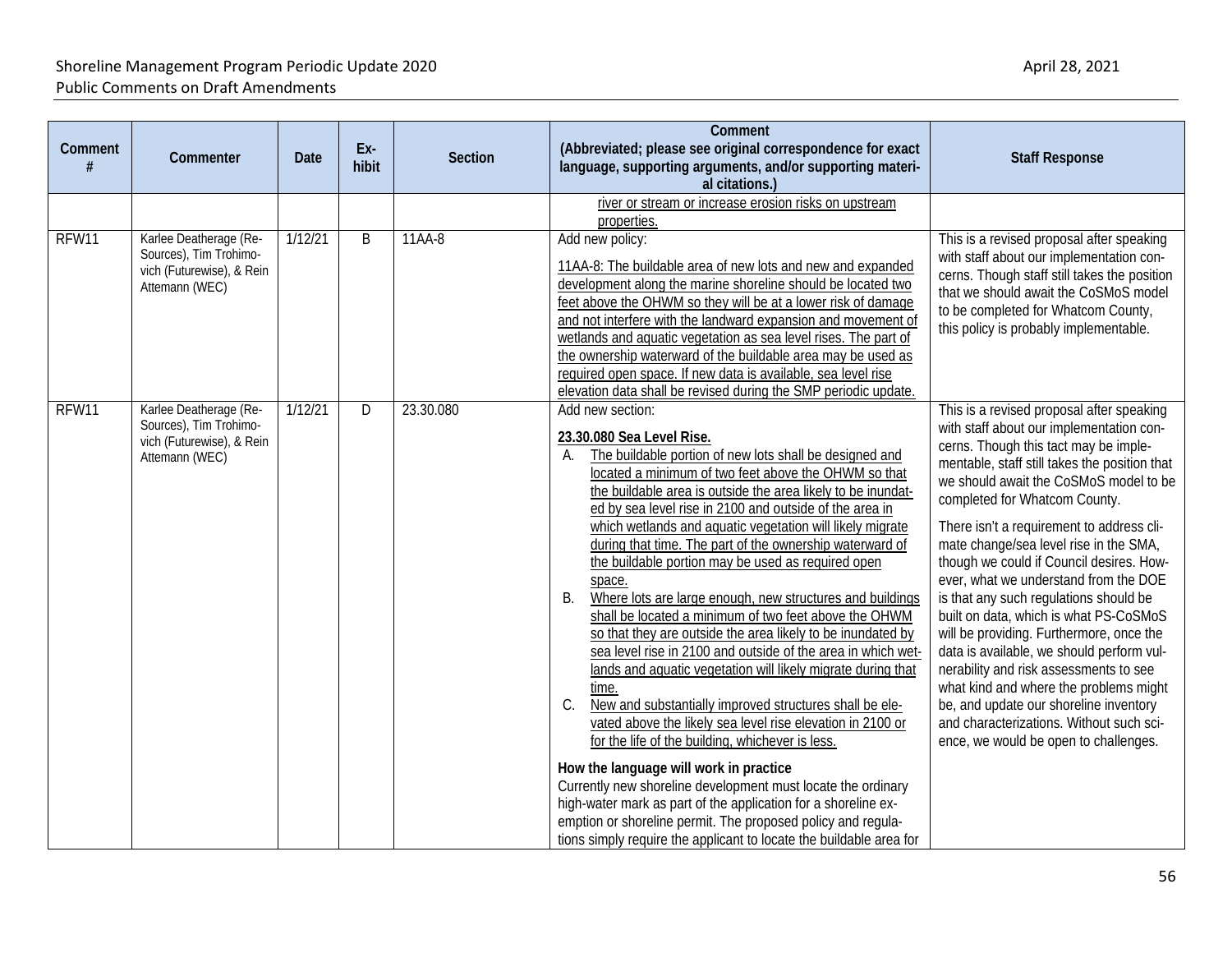| Comment<br># | Commenter | Date | Ex-<br>hibit | Section | Comment<br>(Abbreviated; please see original correspondence for exact                                                                                                                                                                                                                                                                                                                                                                                                                                                                                                                                                                                                                                                                                                                                                                                                                                                            | <b>Staff Response</b> |
|--------------|-----------|------|--------------|---------|----------------------------------------------------------------------------------------------------------------------------------------------------------------------------------------------------------------------------------------------------------------------------------------------------------------------------------------------------------------------------------------------------------------------------------------------------------------------------------------------------------------------------------------------------------------------------------------------------------------------------------------------------------------------------------------------------------------------------------------------------------------------------------------------------------------------------------------------------------------------------------------------------------------------------------|-----------------------|
|              |           |      |              |         | language, supporting arguments, and/or supporting materi-<br>al citations.)                                                                                                                                                                                                                                                                                                                                                                                                                                                                                                                                                                                                                                                                                                                                                                                                                                                      |                       |
|              |           |      |              |         | new lots or the new development two feet above the ordinary<br>high-water mark. Where existing lots are not large enough to<br>accommodate this requirement, the new structures or buildings<br>can be elevated. Determining the location of the area two feet<br>above the ordinary high-water mark will require little addition<br>time or expense.                                                                                                                                                                                                                                                                                                                                                                                                                                                                                                                                                                            |                       |
|              |           |      |              |         | Why two feet of elevation?<br>The two feet of elevation is based on the Projected Sea Level<br>Rise for Washington State - A 2018 Assessment for Whatcom<br>County. These science-based projections were prepared by a<br>collaboration of Washington Sea Grant, the University of Wash-<br>ington Climate Impacts Group, Oregon State University, the<br>University of Washington, and the US Geological Survey.3<br>These projections incorporate:<br>• New science showing the potential for higher sea level rise in<br>the 21st century.<br>• The projections are "community-scale." They were prepared<br>for 171 locations distributed along Washington's coastline in-<br>cluding Puget Sound. The projections account for variations<br>"in the rate of vertical land movement across the state."5<br>That is: the projections include whether an area is uplifting or<br>subsiding.<br>• The report was peer-reviewed. |                       |
|              |           |      |              |         | Sea level rise is a real problem that is happening now. Sea level<br>is rising and floods and erosion are increasing. The National<br>Research Council concluded that global sea level had risen by<br>about seven inches in the 20th century. A recent analysis of<br>sea-level measurements for tide-gage stations, including the<br>Astoria, Oregon and Seattle Washington tide-gauges, shows<br>that sea level rise is accelerating. The Virginia Institute of Ma-<br>rine Science (VIMS) "emeritus professor John Boon, says 'the<br>key message from the 2019 report cards is a clear trend toward<br>acceleration in rates of sea-level rise at 25 of our 32 tide-gauge<br>stations. Acceleration can be a game changer in terms of im-<br>pacts and planning, so we really need to pay heed to these<br>patterns." We hope the P/C agrees that it is time to address this                                                |                       |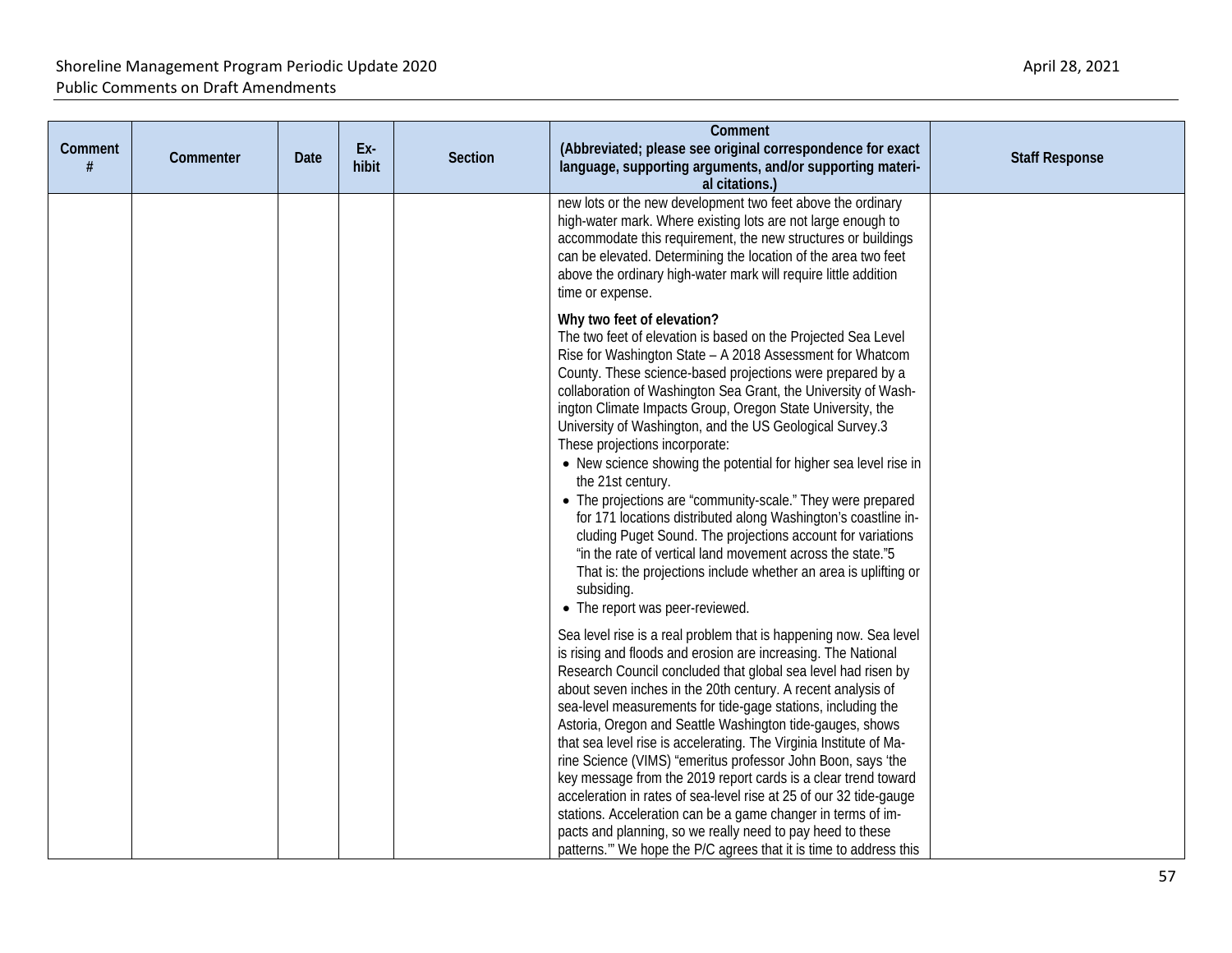| Comment<br># | Commenter   | Date    | Ex-<br>hibit | <b>Section</b> | Comment<br>(Abbreviated; please see original correspondence for exact<br>language, supporting arguments, and/or supporting materi-<br>al citations.)                                                                                                                                                                                                                                                                                                                                                                                                                                                                                                                                                                   | <b>Staff Response</b>                                                                                                                                                                                                                                                                                                                                                                                                                                                                                                                                                                                                                                                                                                                                                                                                                                                                                                                                                                   |
|--------------|-------------|---------|--------------|----------------|------------------------------------------------------------------------------------------------------------------------------------------------------------------------------------------------------------------------------------------------------------------------------------------------------------------------------------------------------------------------------------------------------------------------------------------------------------------------------------------------------------------------------------------------------------------------------------------------------------------------------------------------------------------------------------------------------------------------|-----------------------------------------------------------------------------------------------------------------------------------------------------------------------------------------------------------------------------------------------------------------------------------------------------------------------------------------------------------------------------------------------------------------------------------------------------------------------------------------------------------------------------------------------------------------------------------------------------------------------------------------------------------------------------------------------------------------------------------------------------------------------------------------------------------------------------------------------------------------------------------------------------------------------------------------------------------------------------------------|
| KC02         | Kim Clarkin | 1/10/21 | D            | 23.50.010(E)   | accelerating problem.<br>I support the proposed changes to regulations of non-<br>conforming uses, structures, etc. that are to be replaced. <sup>1</sup> I do<br>not believe we should approve replacements that are non-<br>conforming. We are attempting to improve--not just maintain--<br>the habitat and other conditions of our shorelines. Replacement<br>should be an opportunity for bring shorelines up to our current<br>standards and guidelines. Please vote to modify title 23 to ac-<br>cord with this goal.<br>[1 Note: Staff believes Ms. Clarkin is referring to Commissioner<br>Hansen's proposal to delete the ability of a nonconforming use<br>to change to another type of nonconforming use.] | Whatcom County has some of the most<br>lenient nonconforming regulations<br>around, and allowing a nonconforming<br>use to switch to another type of noncon-<br>forming use is rather rare. Nonetheless,<br>this is what our existing nonconforming<br>use regulations in WCC Title 20 (Zoning)<br>allow, so staff has prepared this section<br>of the SMP to mimic those regulations.                                                                                                                                                                                                                                                                                                                                                                                                                                                                                                                                                                                                  |
| <b>PB02</b>  | Pam Borso   | 1/11/21 | D            | 23.40.140      | Please approve the following amendment to the Shoreline Man-<br>agement Act as presented by Jim Hansen:<br>Chapter 23.40.140 Mining: Changes to Prohibit Commercial<br>Gravel Bar Scalping                                                                                                                                                                                                                                                                                                                                                                                                                                                                                                                             | Gravel mining in our rivers is currently<br>allowed. However, it is difficult to permit<br>given other state and federal regulations,<br>especially the Endangered Species Act<br>(which is why we don't see much of this<br>activity). However, Council has indicated<br>a desire to allow some gravel mining.<br>This desire is expressed in their docketed<br>item PLN2019-00011:<br>"Amend the Whatcom County Compre-<br>hensive Plan and Whatcom County<br>Code to allow the seasonal extraction of<br>sand and gravel from dry upland areas<br>located within the 1,000 year meander<br>zone of the Nooksack River, provided<br>that such extraction has no negative<br>impact on salmon spawning habitat.<br>The intent is to (a) reduce the conver-<br>sion of land currently used for farming,<br>forestry and wildlife habitat into gravel<br>pits, and (b) safely remove some of the<br>significant sediment load that enters the<br>Nooksack every year in an effort to re- |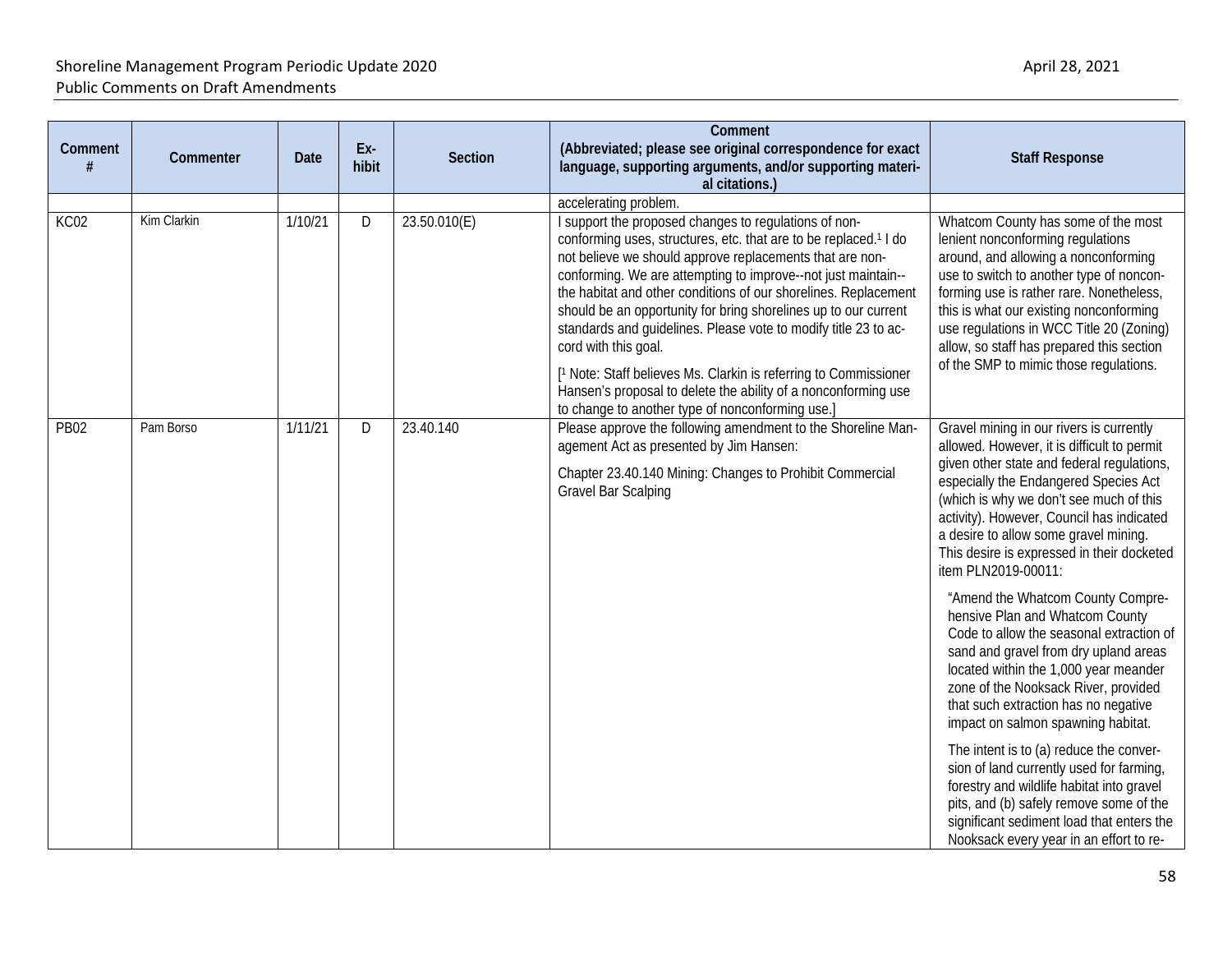| Comment<br># | Commenter   | <b>Date</b> | Ex-<br>hibit | <b>Section</b> | Comment<br>(Abbreviated; please see original correspondence for exact<br>language, supporting arguments, and/or supporting materi-<br>al citations.)                                                                                                                                                                                                                                                                                                                                                                                                                                                                                                                                                                                                                                                                                                               | <b>Staff Response</b>                                                                                                           |
|--------------|-------------|-------------|--------------|----------------|--------------------------------------------------------------------------------------------------------------------------------------------------------------------------------------------------------------------------------------------------------------------------------------------------------------------------------------------------------------------------------------------------------------------------------------------------------------------------------------------------------------------------------------------------------------------------------------------------------------------------------------------------------------------------------------------------------------------------------------------------------------------------------------------------------------------------------------------------------------------|---------------------------------------------------------------------------------------------------------------------------------|
|              |             |             |              |                |                                                                                                                                                                                                                                                                                                                                                                                                                                                                                                                                                                                                                                                                                                                                                                                                                                                                    | duce flooding and the need to build<br>higher flood prevention berms along the<br>river as the climate continues to<br>change." |
| <b>PB03</b>  | Pam Borso   | 1/11/21     | D            | 23.50.010(E)   | Please approve the following amendment to the Shoreline Man-<br>agement Act as presented by Jim Hansen:<br>Nonconforming Uses: Jim will propose a change that will no<br>longer allow the replacement of one shoreline nonconforming                                                                                                                                                                                                                                                                                                                                                                                                                                                                                                                                                                                                                               | See response to KC02                                                                                                            |
| <b>MM06</b>  | Mike MacKay | 1/1/21      | D            | 23.40.140      | use (Grandfathered) with another different nonconforming use.<br>Please consider language which would prohibit mining (gravel<br>scalping) in the Channel Migration Zone.                                                                                                                                                                                                                                                                                                                                                                                                                                                                                                                                                                                                                                                                                          | See response to PB02                                                                                                            |
|              |             |             |              |                | I have firsthand experience how this activity can seriously im-<br>pact endangered Chinook salmon in the Nooksack River. I was<br>doing field surveys at the time as a fisheries biologist with the<br>Lummi Tribe. These were spawner surveys documenting loca-<br>tions of Chinook and Chum redds (salmon nests). This took<br>place in late September in the 1980s at a sandbar downstream<br>of the Everson Bridge on the right bank (North side).<br>At that time it was not widely known about Chinook spawning in<br>that part of the lower river. I had talked to several gravel scalp-<br>ing company employees during this activity and they vehemently<br>denied seeing any salmon spawning at these excavation sites.<br>WA Fish and Wildlife had reluctantly issued permits for gravel<br>scalping activities. Operators were required by WDFW to re- |                                                                                                                                 |
|              |             |             |              |                | grade areas they excavated at the end of each day. Unfortu-<br>nately this was routinely ignored.                                                                                                                                                                                                                                                                                                                                                                                                                                                                                                                                                                                                                                                                                                                                                                  |                                                                                                                                 |
|              |             |             |              |                | In this case of the Everson sandbar, the bar was dredged and<br>the sand/silt/gravel material was stockpiled in large heaps im-<br>mediately upstream of several active Chinook redds that I ob-<br>served being constructed. A few days later there was a high flow<br>event, as is common this time of year during rainstorms (late<br>September). The stockpiled mounds were eroded away and<br>essentially covered the redds downstream I had observed earli-<br>er. I carefully documented this with an report and photos which                                                                                                                                                                                                                                                                                                                               |                                                                                                                                 |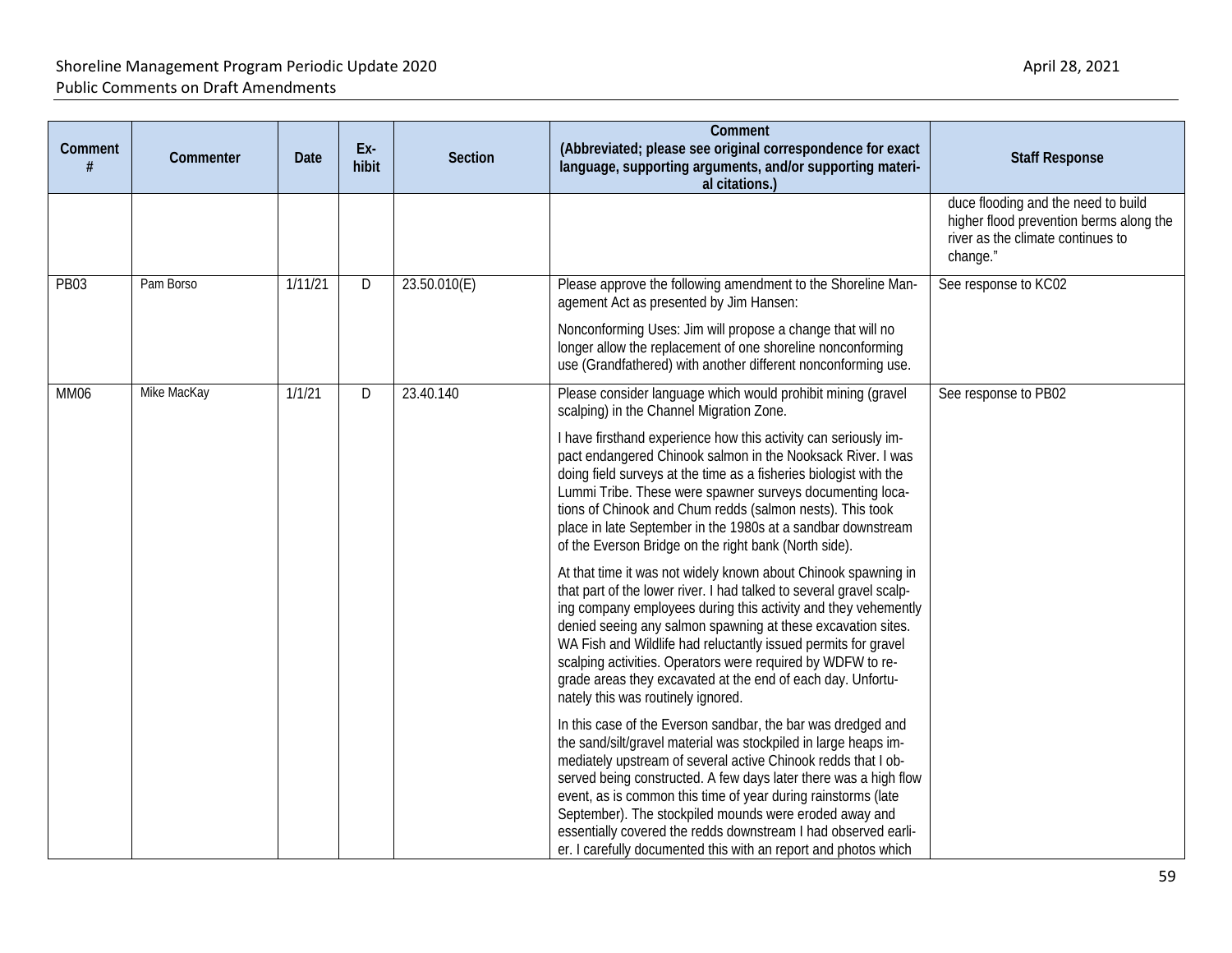| Comment<br># | Commenter                                                       | <b>Date</b> | Ex-<br>hibit | Section   | Comment<br>(Abbreviated; please see original correspondence for exact<br>language, supporting arguments, and/or supporting materi-<br>al citations.)                                                                                                                                                                                                                                                                                                                                                                                                                                                                                                                                                                                                                                                   | <b>Staff Response</b>                                                                                                                                                                                                                                                                                    |
|--------------|-----------------------------------------------------------------|-------------|--------------|-----------|--------------------------------------------------------------------------------------------------------------------------------------------------------------------------------------------------------------------------------------------------------------------------------------------------------------------------------------------------------------------------------------------------------------------------------------------------------------------------------------------------------------------------------------------------------------------------------------------------------------------------------------------------------------------------------------------------------------------------------------------------------------------------------------------------------|----------------------------------------------------------------------------------------------------------------------------------------------------------------------------------------------------------------------------------------------------------------------------------------------------------|
|              |                                                                 |             |              |           | was sent to WDFW permit writers. Since this time WDFW has<br>been reluctant to issue new permits for this activity on the<br>Nooksack River.                                                                                                                                                                                                                                                                                                                                                                                                                                                                                                                                                                                                                                                           |                                                                                                                                                                                                                                                                                                          |
|              |                                                                 |             |              |           | I have researched the effects of fine sediments on salmon redds<br>in the literature. What occurs is that the fines less than 0.5 mm<br>are driven down into the stream bed by the swift water into the<br>newly built redd(s) and form a layer which effectively suffocates<br>the eggs. This fine sediment impedes the flow of oxygenated<br>water around the egg pockets. Adult female salmon are careful<br>to remove fine sediments from the redd during their excavation<br>and egg laying. While some natural occurring fines accumulate<br>in the egg pockets as the result of high flow events, this amount<br>usually doesn't restrict flows of circulating water to any large<br>extent, and certainly not to the degree that an eroded nearby<br>source of newly excavated sediment would. |                                                                                                                                                                                                                                                                                                          |
|              |                                                                 |             |              |           | There are numerous sandy/gravel areas in the lowlands of<br>Whatcom County not adjacent to the river available for gravel<br>extraction. Gravel scalping should not be an allowed activity in<br>the Channel Migration Zone or next to any flowing rivers or<br>streams.                                                                                                                                                                                                                                                                                                                                                                                                                                                                                                                               |                                                                                                                                                                                                                                                                                                          |
| KC03         | Kim Clarkin                                                     | 1/12/21     | D            | 23.30.080 | I support the additional policy and regulation proposed by Fu-<br>turewise, RE-Sources, and WEC regarding limiting new and<br>expanded near-shore building to 2' above the OHWM. Given the<br>projected sea levels in future, and the uncertainty surrounding<br>the exact figure, 2' seems to me an excellent choice. We should<br>definitely not permit people to build right at current OHWM if we<br>want to protect their safety and investment. Please incorporate<br>the additions to Chapter 11 of the Comprehensive Plan, and<br>WCC 23.30.                                                                                                                                                                                                                                                   | See response to RFW11.                                                                                                                                                                                                                                                                                   |
| NTNR01       | Michael Maudlin,<br>Nooksack Tribe Natu-<br>ral Resources staff | 1/13/21     | D            | 23.30.070 | <b>Public Access</b><br>Trail construction within the shorelines buffer is a long-term,<br>permanent impact to instream habitat. The loss of wood recruit-<br>ment to the channel due to the removal of hazard trees and<br>maintenance of downed wood across the trail needs to be con-<br>sidered in the assessment of trail impacts. The interruption of<br>the process of natural wood delivery to the channel is largely                                                                                                                                                                                                                                                                                                                                                                          | While the writer's point may be valid, the<br>SMA identified public access to the<br>shorelines as a preferred use (and one of<br>the driving forces in its adoption). While<br>WCC Ch. 16.16 contains numerous<br>standards for where trails may be located<br>in critical areas and how they're built, |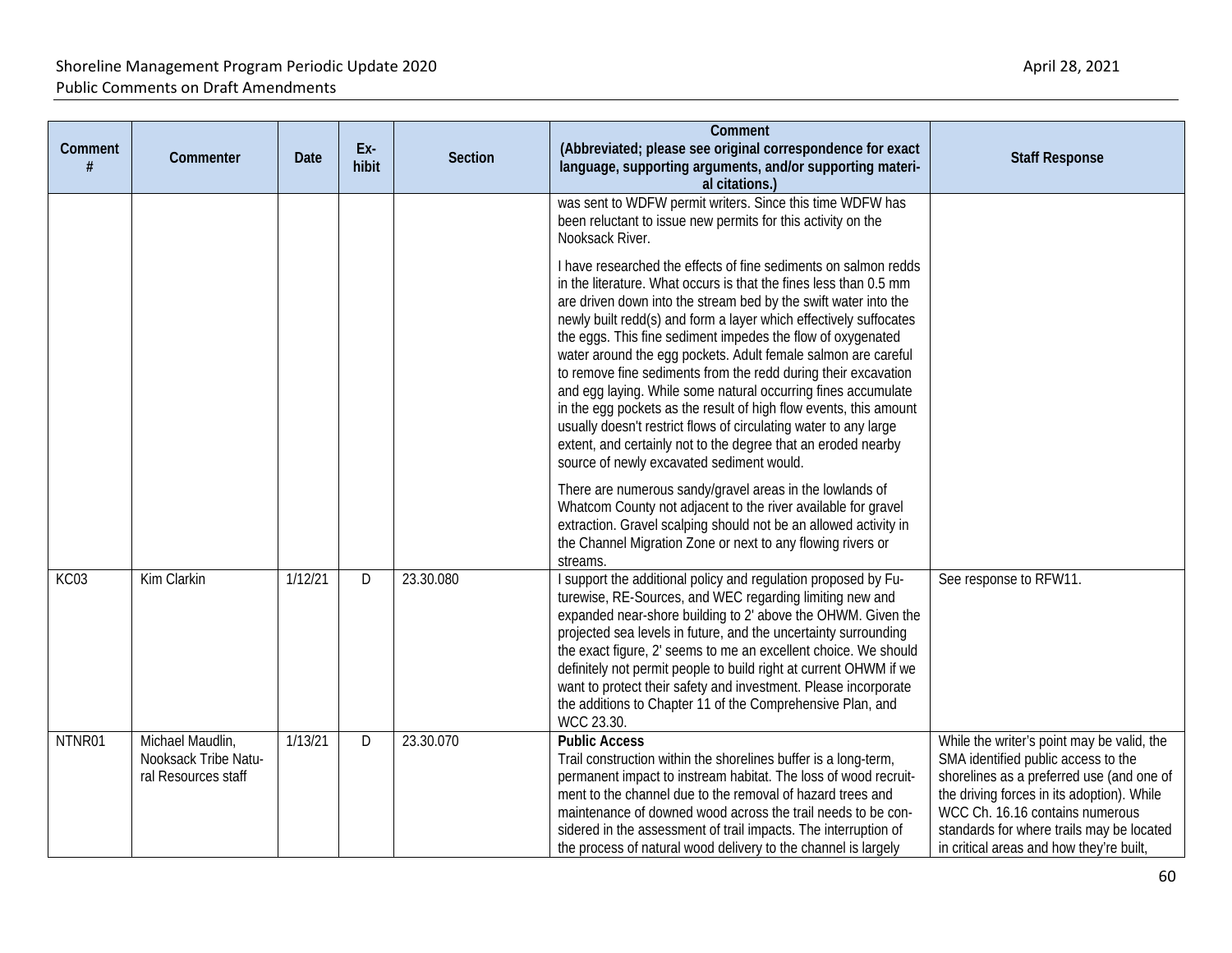| Comment | Commenter                                                       | <b>Date</b> | Ex-<br>hibit | <b>Section</b> | Comment<br>(Abbreviated; please see original correspondence for exact<br>language, supporting arguments, and/or supporting materi-<br>al citations.)                                                                                                                                                                                                                                                                                                                                                                                                                                                                                                                                                                                                                                                                                                                                                                                                                                                                                                                                                                                                                                                             | <b>Staff Response</b>                                                                                                                                                   |
|---------|-----------------------------------------------------------------|-------------|--------------|----------------|------------------------------------------------------------------------------------------------------------------------------------------------------------------------------------------------------------------------------------------------------------------------------------------------------------------------------------------------------------------------------------------------------------------------------------------------------------------------------------------------------------------------------------------------------------------------------------------------------------------------------------------------------------------------------------------------------------------------------------------------------------------------------------------------------------------------------------------------------------------------------------------------------------------------------------------------------------------------------------------------------------------------------------------------------------------------------------------------------------------------------------------------------------------------------------------------------------------|-------------------------------------------------------------------------------------------------------------------------------------------------------------------------|
|         |                                                                 |             |              |                | responsible for the degraded instream habitat conditions for<br>threatened fish stocks and has led to local salmon recovery<br>partners spending millions of dollars installing artificial logiams<br>to offset this impact. Where trails align with existing roads or<br>levees that already receive maintenance this is less of an addi-<br>tional impact, but siting recreational development within the<br>shorelines buffer should be discouraged to be consistent with<br>other general regulation sections.                                                                                                                                                                                                                                                                                                                                                                                                                                                                                                                                                                                                                                                                                               | WCC 16.16 does not address mainte-<br>nance. We suggest you work w/ What-<br>com County Parks Department to ad-<br>dress this issue.                                    |
| NTNR02  | Michael Maudlin,<br>Nooksack Tribe Natu-<br>ral Resources staff | 1/13/21     | D            | 23.40.140      | Mining<br>The Nooksack Natural Resources Department strongly opposes<br>gravel mining in the active channel area and bars of the river.<br>The history of instream habitat degradation associated with past<br>mining operations has been well documented by the Lummi<br>Nation and with the subsequent listing of fish stocks under the<br>Endangered Species Act gravel removal from the channel is not<br>a viable commercial activity. The disturbance from gravel mining<br>can directly impact salmon habitat, disrupt the aquatic food web,<br>degrade water quality, disturb emergent vegetation and alter the<br>natural process of sediment transport and storage- all of which<br>the SMP is designed to protect. It is simply not possible to de-<br>sign and conduct in-channel mining activities that will not lead to<br>a loss of ecological function and natural process. Any sediment<br>management activities in the river, including removal for flood<br>management, need to maintain consistency with the WRIA 1<br>Salmon Recovery Plan and the on-going integrated floodplain<br>management planning effort. This section should be edited to<br>prohibit gravel mining from the river. | Your comments will be provided to the<br>P/C & Co/C.                                                                                                                    |
| NTNR03  | Michael Maudlin,<br>Nooksack Tribe Natu-<br>ral Resources staff | 1/13/21     | D            | 23.40.160      | Recreation<br>As previously mentioned, trails can be a permanent impact to<br>critical area buffers. It is important to make sure that trail loca-<br>tion is not degrading riparian function. Limiting trails to the outer<br>25% of the buffer will help preserve potential wood recruitment<br>to the channel. Ideally, recreational infrastructure would be cited<br>outside of buffer areas to the fullest extent possible.                                                                                                                                                                                                                                                                                                                                                                                                                                                                                                                                                                                                                                                                                                                                                                                 | We agree, and WCC 16.16 does limit trail<br>construction to the outer 25% of the buff-<br>er (except in certain limited circumstanc-<br>es) and mitigation is required. |
| MES27   | Ed Miller, Miller Envi-<br>ronmental Services                   | 2/19/21     | F            | 16.16.225(D)   | Replace "associated with marine, river, or lake shorelines and<br>wetlands" with "within designated critical areas and/or buffers."<br>The term "associated with marine, river or lake shorelines and                                                                                                                                                                                                                                                                                                                                                                                                                                                                                                                                                                                                                                                                                                                                                                                                                                                                                                                                                                                                            | This new section is intended to address<br>the SMA's requirement to preserve native<br>plant communities associated with shore-                                         |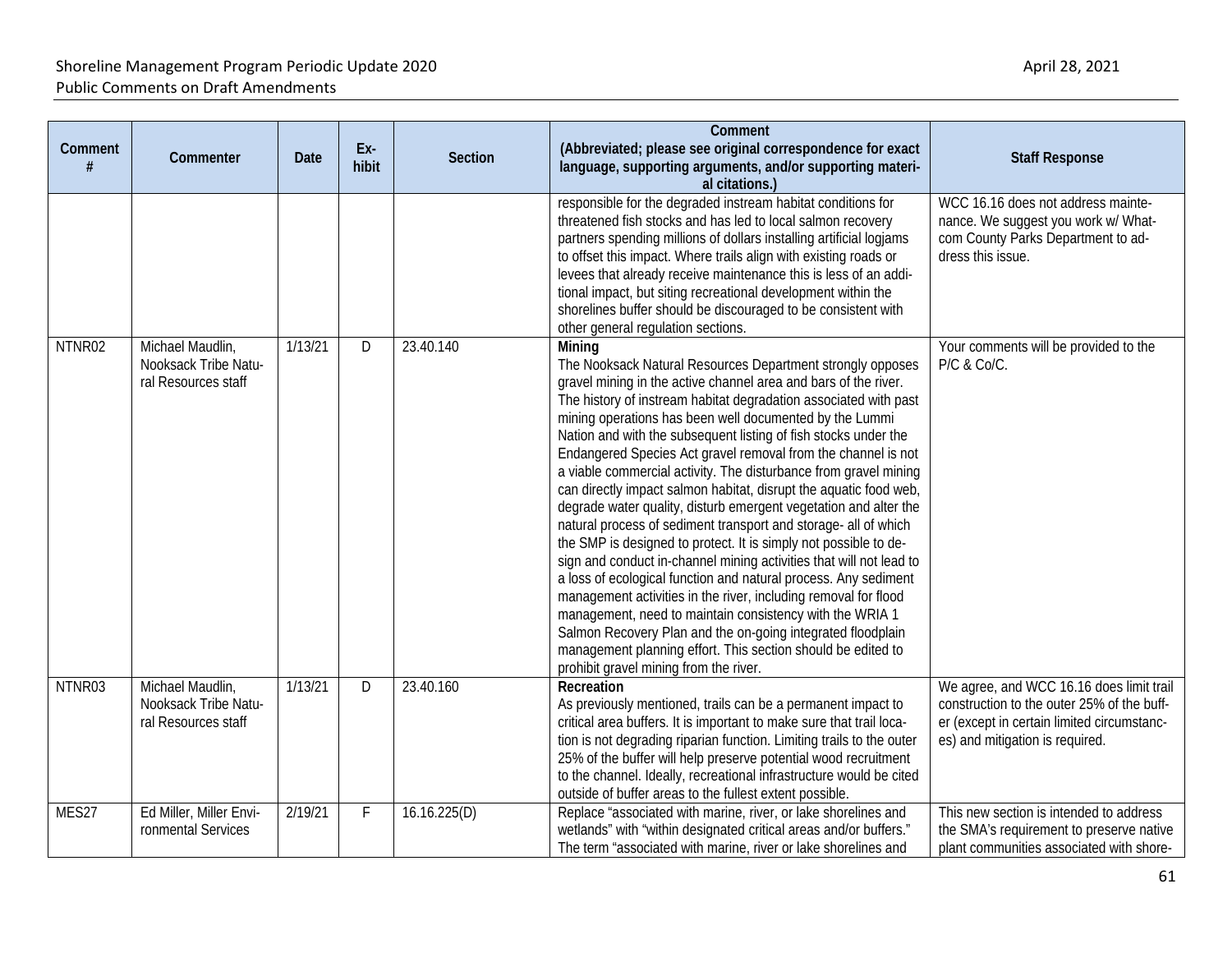| Comment<br># | Commenter                                     | <b>Date</b> | Ex-<br>hibit | Section        | Comment<br>(Abbreviated; please see original correspondence for exact<br>language, supporting arguments, and/or supporting materi-<br>al citations.)                                                                                                                                                                                                                                                                                                                                                                                                                                                                                                                                                                                                                                                                                                                                                                          | <b>Staff Response</b>                                                                                                                                                                                                                                                                                                                                                                                                                                                                                                                                                                                                                                                                                                                      |
|--------------|-----------------------------------------------|-------------|--------------|----------------|-------------------------------------------------------------------------------------------------------------------------------------------------------------------------------------------------------------------------------------------------------------------------------------------------------------------------------------------------------------------------------------------------------------------------------------------------------------------------------------------------------------------------------------------------------------------------------------------------------------------------------------------------------------------------------------------------------------------------------------------------------------------------------------------------------------------------------------------------------------------------------------------------------------------------------|--------------------------------------------------------------------------------------------------------------------------------------------------------------------------------------------------------------------------------------------------------------------------------------------------------------------------------------------------------------------------------------------------------------------------------------------------------------------------------------------------------------------------------------------------------------------------------------------------------------------------------------------------------------------------------------------------------------------------------------------|
|              |                                               |             |              |                | wetlands" is vague. This could imply any native plant communi-<br>ties any distance from a marine area, river, lake or wetland. It<br>seems the intent should be to prioritize native plant communities<br>within designated critical areas and/or buffers - that are specifi-<br>cally covered within this chapter of the CAO. Otherwise, it<br>seems the code would be directing applicants to design projects<br>based on plants and plant communities not covered by the<br>CAO.                                                                                                                                                                                                                                                                                                                                                                                                                                          | lines. Though shorelines are considered<br>critical areas pursuant to 16.16.710, staff<br>thought it would be easier for people to<br>understand this rule by if we just call them<br>out. Thus, this wouldn't expand CAO<br>requirements outside of intended areas.<br>Though it could be changed to read as<br>suggested, it wouldn't have any effect on<br>the regulation. The term "associated"<br>refers to associated with shorelines, as<br>detailed in the WAC.                                                                                                                                                                                                                                                                    |
| MES28        | Ed Miller, Miller Envi-<br>ronmental Services | 2/19/21     | F            | 6.16.255(C)(3) | Strike the new added section "Critical areas assessment reports<br>shall identify impacts of the proposed use/development on<br>habitat corridors, ecological connectivity, and habitat for salmon<br>and forage fish." Currently, Biodiversity areas and corridors are<br>a WA Fish and Wildlife (WDFW) Priority Habitat. All WDFW<br>priority habitats are currently regulated as HCA's in the CAO. As<br>such applicants are already required to address them. Addition-<br>ally, habitat for salmon and forage fish are also HCA's covered<br>in the code, as all streams and waters are included as HCA's.<br>The term ecological connectivity is very general and could be<br>widely interpreted to mean many different habitats not covered<br>under the CAO. Otherwise, if that is not staff intent, it would<br>appear this extends CAO jurisdiction over areas not designated<br>as critical areas within the code. | This language, along with other additions,<br>was added to address Council's direction<br>in the Scoping Document to "Consider<br>strengthening ecological connectivity and<br>wildlife corridor requirements" and "Con-<br>sider ways to improve protections for<br>salmon and forage fish habitat" (Items<br>#8b and 8c). Though, as Mr. Miller ar-<br>ques, Biodiversity areas, wildlife corri-<br>dors, and WDFW Priority Habitats are<br>designated as critical areas already, ad-<br>dressing them in critical areas assess-<br>ments was often overlooked. The text<br>was inserted as a reminder that - if there<br>are any such features affected by a de-<br>velopment proposal - they should be<br>addressed in the assessment. |
| MES29        | Ed Miller, Miller Envi-<br>ronmental Services | 2/19/21     | F            | 16.16.270      | This section is a complete rewrite of reasonable use procedures<br>and would require a variance (minor and major variance) before<br>reasonable use would apply. Strike the proposed changes and<br>return to the prior language.                                                                                                                                                                                                                                                                                                                                                                                                                                                                                                                                                                                                                                                                                             | The change better aligns with Department<br>of Commerce and Department of Ecology<br>guidance on Reasonable Use Exceptions.<br>The current and previous CAO did not<br>follow the guidance from State Agencies.<br>The existing code does require a variance<br>process to be completed before a rea-<br>sonable use exception is granted. The                                                                                                                                                                                                                                                                                                                                                                                             |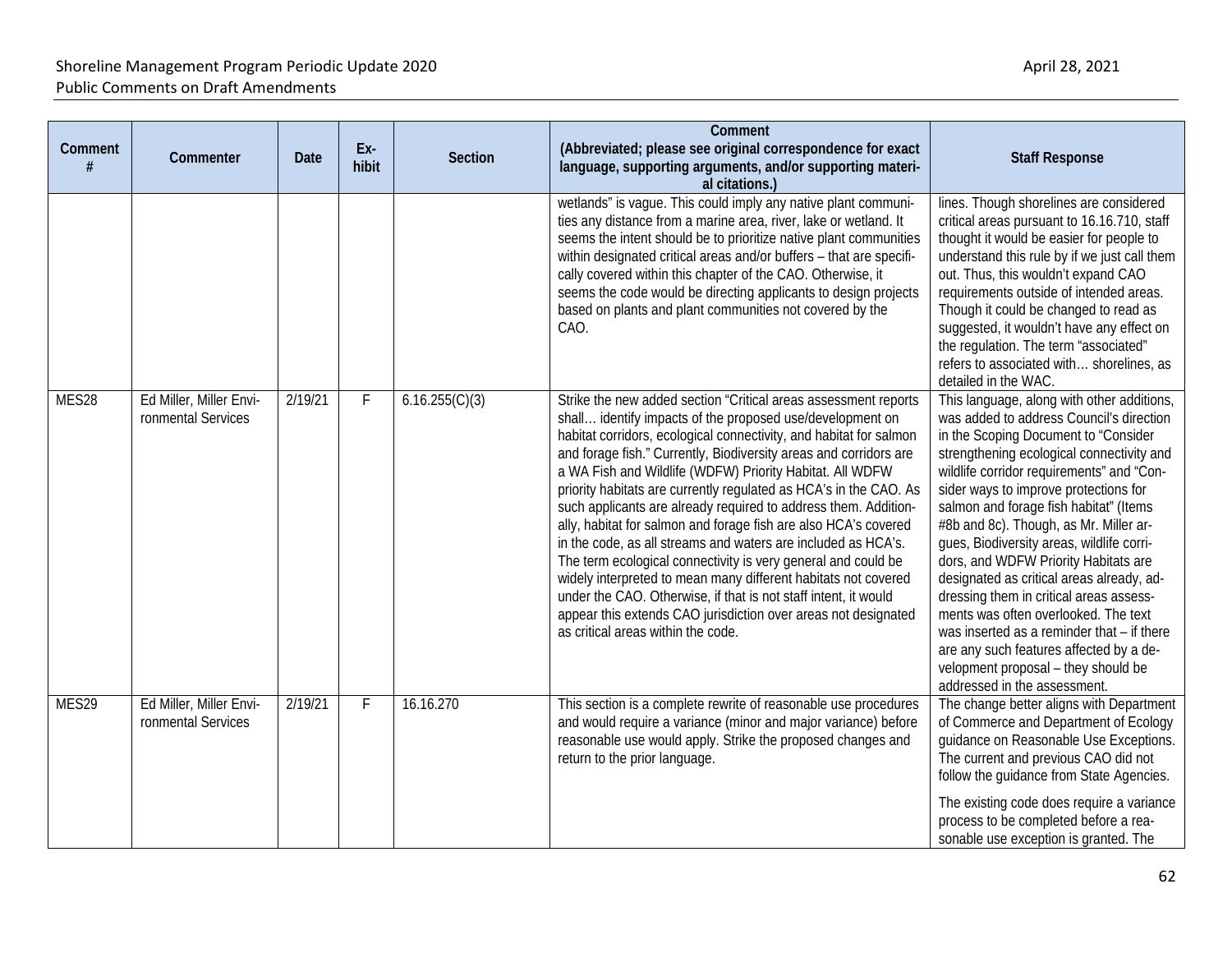| Comment<br>$\boldsymbol{\#}$ | Commenter                                     | <b>Date</b> | Ex-<br>hibit | <b>Section</b>   | Comment<br>(Abbreviated; please see original correspondence for exact<br>language, supporting arguments, and/or supporting materi-<br>al citations.)                                                                                                                                                                                                                                                                                                                                                                                                                                                                                                                                                                                                                                                                                                                                                   | <b>Staff Response</b>                                                                                                                                                                                                                                                                                                                                                                                                                                                                                                          |
|------------------------------|-----------------------------------------------|-------------|--------------|------------------|--------------------------------------------------------------------------------------------------------------------------------------------------------------------------------------------------------------------------------------------------------------------------------------------------------------------------------------------------------------------------------------------------------------------------------------------------------------------------------------------------------------------------------------------------------------------------------------------------------------------------------------------------------------------------------------------------------------------------------------------------------------------------------------------------------------------------------------------------------------------------------------------------------|--------------------------------------------------------------------------------------------------------------------------------------------------------------------------------------------------------------------------------------------------------------------------------------------------------------------------------------------------------------------------------------------------------------------------------------------------------------------------------------------------------------------------------|
|                              |                                               |             |              |                  |                                                                                                                                                                                                                                                                                                                                                                                                                                                                                                                                                                                                                                                                                                                                                                                                                                                                                                        | Hearing Examiner has questioned why he<br>isn't the final decision maker, as the cur-<br>rent code allows an administrative deter-<br>mination to be made after a quasi-judicial<br>decision, and in the hierarchy of permit-<br>ting, applicants should have to exhaust<br>any administrative remedies before seek-<br>ing a quasi-judicial decision. Thus, we<br>have rewritten the processes and<br>changed the order of the various mecha-<br>nisms so that the more impactful cases<br>are heard by the Hearing Examiner. |
|                              |                                               |             |              |                  |                                                                                                                                                                                                                                                                                                                                                                                                                                                                                                                                                                                                                                                                                                                                                                                                                                                                                                        | Please see the staff report to the P/C<br>dated 4/12/21 for a more detailed expla-<br>nation as to why staff is proposing this<br>new schema.                                                                                                                                                                                                                                                                                                                                                                                  |
| MES30                        | Ed Miller, Miller Envi-<br>ronmental Services | 2/19/21     | F            | 16.16.270(i)     | Add the italicized text at the end of the sentence, "The project<br>includes mitigation for unavoidable critical area and buffer im-<br>pacts in accordance with the mitigation requirements of this<br>chapter or if the mitigation requirements cannot be met, to the<br>maximum extent feasible on the property.                                                                                                                                                                                                                                                                                                                                                                                                                                                                                                                                                                                    | The section to which Mr. Miller refers is<br>language proposed for deletion. Nonethe-<br>less, under the proposed RUE rules, his<br>suggestion would be already be the case.                                                                                                                                                                                                                                                                                                                                                   |
| MES31                        | Ed Miller, Miller Envi-<br>ronmental Services | 2/19/21     | F            | 16.16.270(C)(12) | We also propose adding language for the reasonable use sec-<br>tion to allow for a development footprint of up to 4,000 square<br>feet for reasonable use single-family residential development.<br>Buffer mitigation should be proposed to offset impacts from<br>reasonable use development as much as possible, but devel-<br>opment shall not be denied if the minimum 1:1 mitigation ratio<br>cannot be achieved on the subject property. This would not<br>apply to direct impacts to critical areas themselves, as is the<br>case in the current code.<br>The proposed change is a significant alteration to the code. A<br>significant number of previously designated reasonable use<br>projects, processed administratively, would need to go to the<br>hearing examiner. This will significantly increase costs and time<br>to applicants for simple single-family construction or projects | The P/C has already tentatively voted to<br>leave the allowable disturbed area as<br>4,000 sf.<br>Please see the staff report to the P/C<br>dated 4/12/21 for a more detailed expla-<br>nation as to why staff proposed to go<br>back to the 2,500 sf under our proposed<br>new schema.                                                                                                                                                                                                                                        |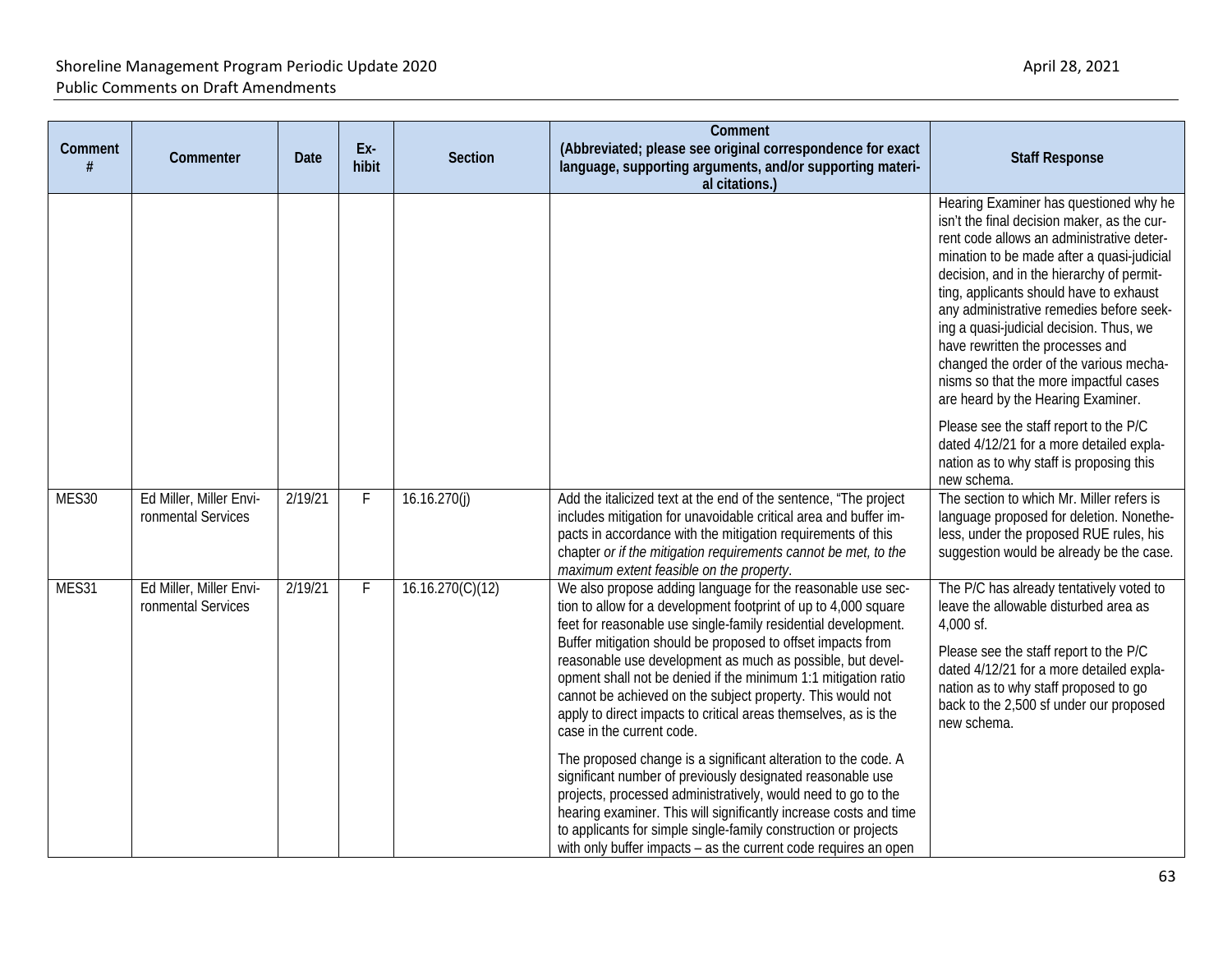| Comment | Commenter                                     | <b>Date</b> | Ex-<br>hibit | <b>Section</b>                       | Comment<br>(Abbreviated; please see original correspondence for exact<br>language, supporting arguments, and/or supporting materi-<br>al citations.)                                                                                                                                                                                                                                                                                                                                                                                                                                                                                                                                                                                                                                                                                     | <b>Staff Response</b>                                                                                                                                                                                                                                                                                                                                                       |
|---------|-----------------------------------------------|-------------|--------------|--------------------------------------|------------------------------------------------------------------------------------------------------------------------------------------------------------------------------------------------------------------------------------------------------------------------------------------------------------------------------------------------------------------------------------------------------------------------------------------------------------------------------------------------------------------------------------------------------------------------------------------------------------------------------------------------------------------------------------------------------------------------------------------------------------------------------------------------------------------------------------------|-----------------------------------------------------------------------------------------------------------------------------------------------------------------------------------------------------------------------------------------------------------------------------------------------------------------------------------------------------------------------------|
|         |                                               |             |              |                                      | public hearing for anything more complex. The change to sec-<br>tion j is included so that applicants aren't required to purchase<br>another property for mitigation - which has been required in<br>some cases, precluding any development at all (even for buffer<br>impacts).                                                                                                                                                                                                                                                                                                                                                                                                                                                                                                                                                         |                                                                                                                                                                                                                                                                                                                                                                             |
| MES32   | Ed Miller, Miller Envi-<br>ronmental Services | 2/19/21     | F            | 16.16.620(D) & .720(D)               | Strike the change to "existing legal lots" and keep the current<br>language of "private development sites" in both wetland and<br>HCA sections. This section as modified implies that no new lots<br>could be created (subdivided) if a road would be needed to<br>cross through a wetland or buffer or habitat conservation areas.<br>Access to acres of unencumbered property could be restricted if<br>one small wetland or its buffer would need to be impacted to<br>access a development area.                                                                                                                                                                                                                                                                                                                                     | We believe that Mr. Miller was reviewing<br>an older draft, as this language has al-<br>ready changed. Furthermore, subsection<br>(C) continues to allow for stream cross-<br>ings to undeveloped land.                                                                                                                                                                     |
| MES33   | Ed Miller, Miller Envi-<br>ronmental Services | 2/19/21     | F            | 16.16.630(B) &<br>6.16.740(A)(1)     | Retain the existing language stating that "buffers shall not in-<br>clude areas that are functionally and effectively disconnected<br>from the wetland (or HCA) by an existing, legally established<br>road or other substantial developed surface," rather than the<br>proposed "buffers shall not include areas of existing, legally<br>established substantially developed surface". The proposed<br>change would allow buffers to include disconnected area on the<br>opposite side of roads or developed surfaces (such as build-<br>ings).                                                                                                                                                                                                                                                                                         | The amendment is proposed so as to be<br>completing consistent with DOE's guid-<br>ance and not just the portion about func-<br>tional disconnect. (See Ecology Wetland<br>Science Volume 2.)                                                                                                                                                                               |
| MES34   | Ed Miller, Miller Envi-<br>ronmental Services | 2/19/21     | F            | 16.16.640(A)(5)                      | Regarding Buffer Width Increasing, strike this added section,<br>which is not in the current code and allows staff to extend any<br>Category II wetland buffers out to 300 feet if another wetland or<br>HCA is within 300 feet. HCA's include mature forest, priority<br>snags (logs on the ground, 20 feet long, 12 inches wide),<br>streams, etc. The intent of this appears to be to increase buffers<br>if adjacent critical areas are present. However, this is already<br>accounted for in the wetland rating form. The habitat score,<br>which drives the buffer width, is scored higher if habitat conser-<br>vation areas are within 330 feet. The proposed draft change<br>seems redundant when these factors are already utilized in<br>determining the buffers in the current code - based on the wet-<br>land rating form. | The existing code already allows the Di-<br>rector to increase buffer widths, but with<br>less guidance, which consultants are<br>usually clamoring for. Thus, we "bor-<br>rowed" language from Skagit County,<br>which provides better detail on when the<br>Director can do so. We don't see how this<br>would result in a double counting towards<br>buffer requirements |
| MES35   | Ed Miller, Miller Envi-<br>ronmental Services | 2/19/21     | F            | 16.16.640(B)(2) &<br>16.16.745(B)(2) | Regarding Buffer Width Averaging, strike the proposed lan-<br>guage "In the specified locations where a buffer has been re-                                                                                                                                                                                                                                                                                                                                                                                                                                                                                                                                                                                                                                                                                                              | In 2005 the Department of Ecology re-<br>leased two volumes of Best Available                                                                                                                                                                                                                                                                                               |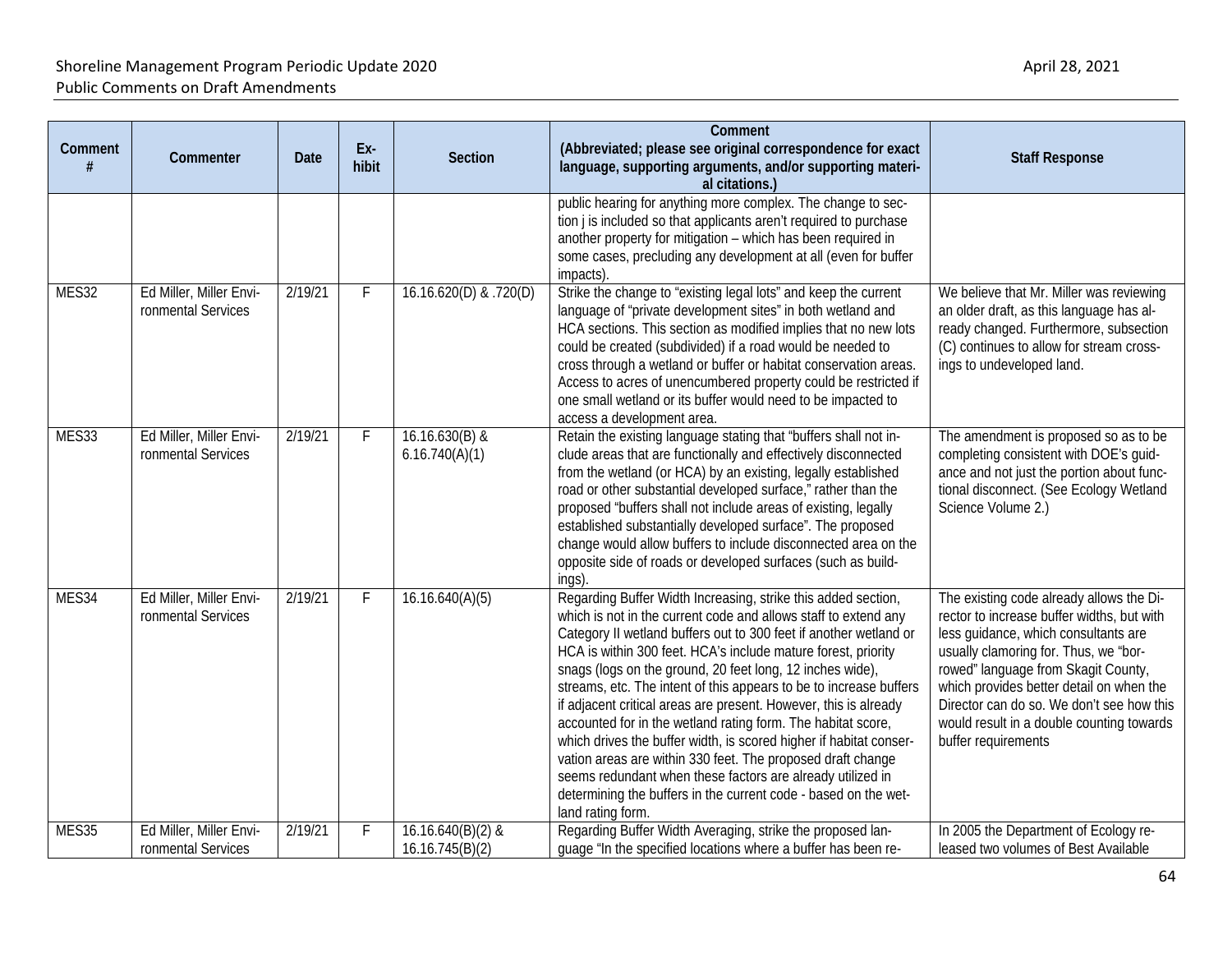| Comment<br># | Commenter | Date | Ex-<br>hibit | Section | Comment<br>(Abbreviated; please see original correspondence for exact<br>language, supporting arguments, and/or supporting materi-<br>al citations.)                                                                                                                                                                                                                                                                                                                                                                                                                                                                                                                                                                                                                                                                                                                                                                                                     | <b>Staff Response</b>                                                                                                                                                                                                                                                                                                                                                                                                                                                                                                                                                                                                                                                                                                                                                                                                                                                                                                                                                                                                                                                                                                                                                                                                                                                                                                                                                                                                                                                                                                                                                                                                                                                                           |
|--------------|-----------|------|--------------|---------|----------------------------------------------------------------------------------------------------------------------------------------------------------------------------------------------------------------------------------------------------------------------------------------------------------------------------------------------------------------------------------------------------------------------------------------------------------------------------------------------------------------------------------------------------------------------------------------------------------------------------------------------------------------------------------------------------------------------------------------------------------------------------------------------------------------------------------------------------------------------------------------------------------------------------------------------------------|-------------------------------------------------------------------------------------------------------------------------------------------------------------------------------------------------------------------------------------------------------------------------------------------------------------------------------------------------------------------------------------------------------------------------------------------------------------------------------------------------------------------------------------------------------------------------------------------------------------------------------------------------------------------------------------------------------------------------------------------------------------------------------------------------------------------------------------------------------------------------------------------------------------------------------------------------------------------------------------------------------------------------------------------------------------------------------------------------------------------------------------------------------------------------------------------------------------------------------------------------------------------------------------------------------------------------------------------------------------------------------------------------------------------------------------------------------------------------------------------------------------------------------------------------------------------------------------------------------------------------------------------------------------------------------------------------|
|              |           |      |              |         | duced to achieve averaging, the Director may require enhance-<br>ment to the remaining buffer to ensure no net loss of ecologic<br>function, services, or value."<br>This new language effectively eliminates the intent of buffer<br>averaging and converts it to buffer reduction by requiring mitiga-<br>tion. Buffer averaging is an important and simple way to allow<br>more flexibility for property owners that need to make minor<br>buffer adjustments. This section will also reduce consistency<br>and predictability (each staff member could apply this different-<br>ly), and will increase the cost for simple projects by requiring<br>plantings, monitoring, bonding, etc. by thousands of dollars.<br>Additionally, the Director already has the ability to require plant-<br>ings in a wetland or HCA buffer where it lacks adequate vegeta-<br>tion under $16.16.630.D$ or $16.740.B.1$ – making this code addi-<br>tion redundant. | Science: Volume 1 was a synthesis of<br>knowledge to date, and Volume 2 ad-<br>dressed management recommendations.<br>Ecology addresses buffer averaging in<br>two locations, the first is in Volume 2<br>section 8.3.8.3 (Buffer Averaging) and the<br>second, in greater detail, in Appendix 8-C<br>(Guidance on Widths of Buffers and Rati-<br>os for Compensatory Mitigation for Use<br>with the Western Washington Wetland<br>Rating System). In Volume 2, Section<br>8.3.8.3, Ecology explains three reasons<br>why buffer averaging is in the tool kit for<br>protection of wetlands. The first and typi-<br>cal reason is to allow development to<br>occur closer than usual to the wetland in<br>order to fit a particular development "foot-<br>print" onto a given site. The second rea-<br>son is protect a natural feature (e.g., a<br>stand of trees or snags) that otherwise<br>would fall outside of the standard buffer.<br>And the third reason is to provide connec-<br>tions with adjacent habitats or to address<br>those situations where pre-existing de-<br>velopment has reduced a buffer area to a<br>width less than the required standard.<br>In Appendix 8-C Ecology states "widths of<br>buffers may be averaged if this will im-<br>prove the protection of wetland functions<br>or if it is the only way to allow for reason-<br>able use of a parcel. There is no scientific<br>information available to determine if aver-<br>aging the widths of buffers actually pro-<br>tects functions of wetlands." Ecology then<br>proceeds to provide criteria for averaging<br>a buffer: 1) It should not be reduced by<br>more than 1/4; 2) the area of the standard |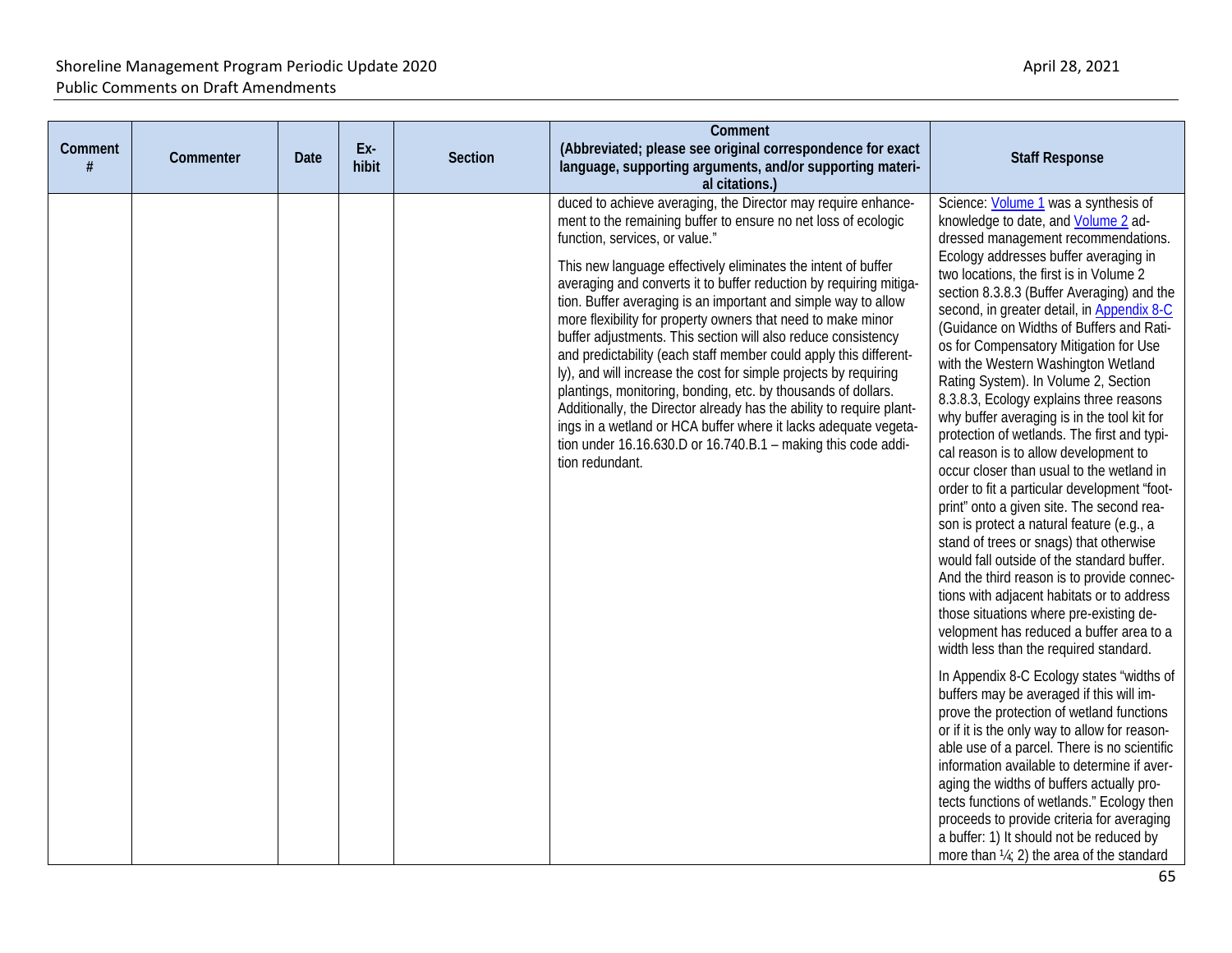| Comment<br># | Commenter                                     | Date    | Ex-<br>hibit | <b>Section</b>     | Comment<br>(Abbreviated; please see original correspondence for exact<br>language, supporting arguments, and/or supporting materi-<br>al citations.)                                                  | <b>Staff Response</b>                                                                                                                                                                                                                                                                                                                                                                                              |
|--------------|-----------------------------------------------|---------|--------------|--------------------|-------------------------------------------------------------------------------------------------------------------------------------------------------------------------------------------------------|--------------------------------------------------------------------------------------------------------------------------------------------------------------------------------------------------------------------------------------------------------------------------------------------------------------------------------------------------------------------------------------------------------------------|
|              |                                               |         |              |                    |                                                                                                                                                                                                       | and averaged buffer are the same; and 3)<br>the buffer is increased adjacent to the<br>higher functioning buffer, and there is a<br>distinct difference between the higher<br>functioning and lower functioning buffers.<br>The requirement for a high function and<br>lower function buffer eliminates the use of<br>averaging when the buffer is entirely de-<br>graded.<br>Thus, staff recommends that we amend |
|              |                                               |         |              |                    |                                                                                                                                                                                                       | the draft language to allow buffer averag-<br>ing only when there is fully functioning<br>and degraded habitat and add language<br>that supports Ecology's Guidance for<br>allowing averaging to protect ecologically<br>significant areas outside of the buffer or<br>habitat connectivity. Section (B)(2) would<br>read:                                                                                         |
|              |                                               |         |              |                    |                                                                                                                                                                                                       | 1. Averaging of required buffer widths<br>will be allowed for the following when<br>the dimensional standards of subsec-<br>tion $(B)(1)$ are met:<br>a. To protect a natural feature (e.g., a<br>stand of trees or snags) that other-<br>wise would fall outside of the<br>standard buffer.                                                                                                                       |
|              |                                               |         |              |                    |                                                                                                                                                                                                       | b. To provide connections with adja-<br>cent habitats or to address those<br>situations where pre-existing devel-<br>opment has reduced a buffer area<br>to a width less than the required<br>standard.                                                                                                                                                                                                            |
| MES36        | Ed Miller, Miller Envi-<br>ronmental Services | 2/19/21 | F            | 16.16.640(C)(1)(c) | Regarding Buffer Width Reduction, retain the existing language<br>that allows for up to 50% reduction (or 25 feet) for Category IV<br>wetlands, rather than the proposed "The buffer shall not be re- | The maximum reduction of 75% through<br>buffer averaging is based on DOE guid-                                                                                                                                                                                                                                                                                                                                     |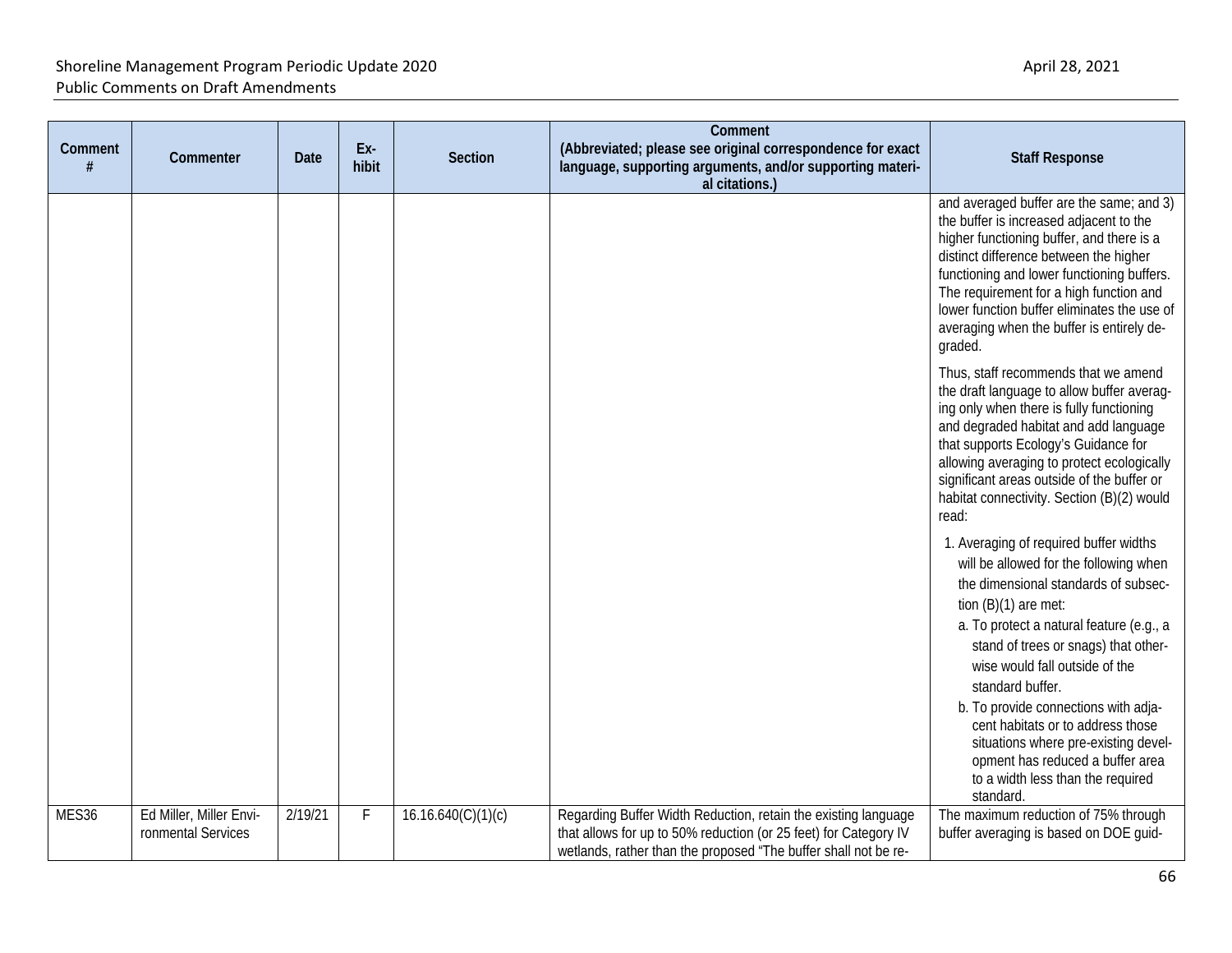| Comment<br># | Commenter                                     | <b>Date</b> | Ex-<br>hibit | Section                                | Comment<br>(Abbreviated; please see original correspondence for exact<br>language, supporting arguments, and/or supporting materi-                                                                                                                                                                                                                                                                                                                                                                                                                                                                                                                                                                                                                                                                                                                                                                                                                                                                                                                                                                                                           | <b>Staff Response</b>                                                                                                                                                                                                                                                                                                                                                                                                                                                                                                                                                                                                                                                   |
|--------------|-----------------------------------------------|-------------|--------------|----------------------------------------|----------------------------------------------------------------------------------------------------------------------------------------------------------------------------------------------------------------------------------------------------------------------------------------------------------------------------------------------------------------------------------------------------------------------------------------------------------------------------------------------------------------------------------------------------------------------------------------------------------------------------------------------------------------------------------------------------------------------------------------------------------------------------------------------------------------------------------------------------------------------------------------------------------------------------------------------------------------------------------------------------------------------------------------------------------------------------------------------------------------------------------------------|-------------------------------------------------------------------------------------------------------------------------------------------------------------------------------------------------------------------------------------------------------------------------------------------------------------------------------------------------------------------------------------------------------------------------------------------------------------------------------------------------------------------------------------------------------------------------------------------------------------------------------------------------------------------------|
| MES37        | Ed Miller, Miller Envi-<br>ronmental Services | 2/19/21     | F            | 16.16.640(C)(1)(e)(iii)                | al citations.)<br>duced to less than 75% of the standard buffer.<br>The existing code section allows for up to a 50% (or minimum of<br>25 feet) reduction of a Category IV wetland buffer, while higher<br>category wetlands are restricted to a 25% reduction. Under the<br>draft buffer averaging section, Category IV wetlands are still<br>allowed up to a 50% reduction. This will just remove some flexi-<br>bility for property owners for the lowest category of wetlands.<br>Regarding Buffer Width Reduction, strike the new added section<br>requiring "Retention of existing native vegetation on other por-<br>tions of the site in order to offset habitat loss from buffer reduc-<br>tion."<br>This added code section appears to increase CAO authority to<br>other areas of the property and other project components out-<br>side of critical areas. Staff already has authority to deny pro-<br>posed buffer reductions, under parts D, F and G of this code<br>section. Part G of this section already requires mitigation for<br>buffer reduction impacts and result in equal or greater protection<br>for the wetland. | ance.<br>This section does not expand CAO au-<br>thority to areas outside of critical areas; it<br>only provides a pathway to having nar-<br>rower buffers (see response to item 5,<br>above). The proposed subsections (e) &<br>(f) provide three ways to for an applicant<br>to minimize impacts and provide equiva-<br>lent functions and values. Subsection (iii)<br>of these subsections lists just one of the<br>ways an applicant of a moderate impact<br>land use project may apply low intensity<br>buffer widths, which are narrower. An<br>applicant need not do this if they don't<br>want to reduce their buffers (the wider<br>buffers would then apply). |
| MES38        | Ed Miller, Miller Envi-<br>ronmental Services | 2/19/21     | F.           | $16.16.640(C)(3)$ &<br>16.16.745(C)(2) | Regarding Buffer Width Reduction, strike the draft added sec-<br>tion "where a portion of the remaining buffer is degraded, the<br>buffer reduction plan shall include replanting with native vegeta-<br>tion in the degraded portions of the remaining buffer area."<br>The new language appears to be redundant; C.2.g of the wet-<br>land section and C.1.g of the HCA section already requires miti-<br>gation and no net loss of function for any buffer reduction. Addi-<br>tionally, Section 16.16.630.D and 16.16.740.A.2 also gives the<br>Director authority to require planting in degraded buffer if need-<br>ed. The draft language implies any amount of degraded buffer<br>could be required to be planted for buffer impacts, no matter<br>how small. This would penalize applicants who own agricultural<br>property and/or grass/hayfields.                                                                                                                                                                                                                                                                                | The planting of degraded buffers has<br>been a part of our CAO since 2005 and is<br>based on Best Available Science and<br>DOE guidance. Based on case history,<br>we are only clarifying that the area that<br>might be enhanced is limited to the spe-<br>cific portions of the buffer being reduced,<br>not anywhere on the lot, and certainly not<br>outside critical area buffers (and thus<br>does not "grant unlimited potential for<br>mitigation requirements"). Per DOE guid-<br>ance, "degraded" is any portion of a buff-<br>er that is not in a densely vegetated<br>community. Ecology provides this re-                                                  |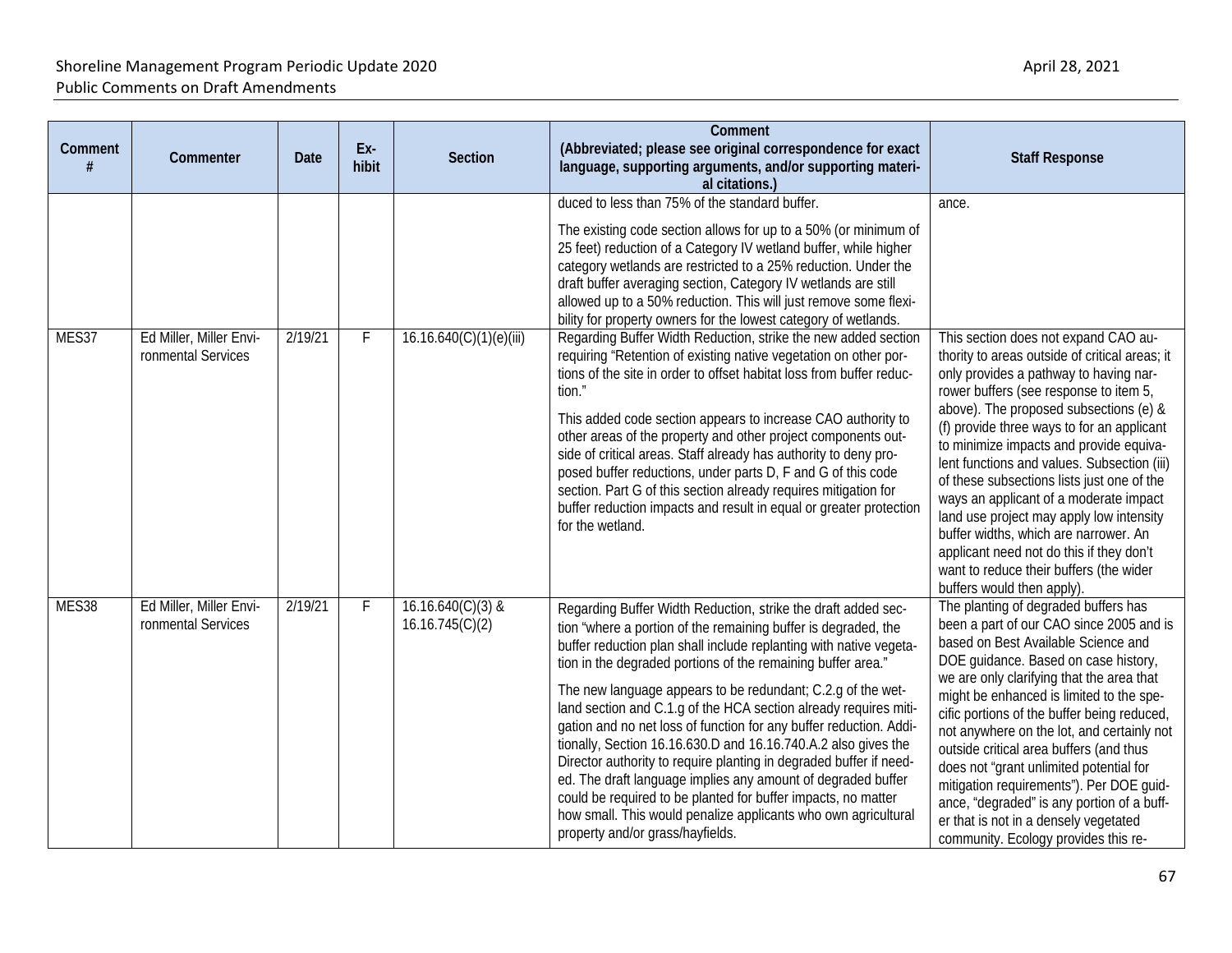| Comment | Commenter                                     | Date    | Ex-<br>hibit | <b>Section</b>                           | Comment<br>(Abbreviated; please see original correspondence for exact<br>language, supporting arguments, and/or supporting materi-<br>al citations.)                                                                                                                                                                                                                                                                                                                                                                                                                                                                                                                                                                                                 | <b>Staff Response</b>                                                                                                                                                                                                                                                                                                                                                                                                                                                                                                                                                                                                                                                                                                                                                                                                                             |
|---------|-----------------------------------------------|---------|--------------|------------------------------------------|------------------------------------------------------------------------------------------------------------------------------------------------------------------------------------------------------------------------------------------------------------------------------------------------------------------------------------------------------------------------------------------------------------------------------------------------------------------------------------------------------------------------------------------------------------------------------------------------------------------------------------------------------------------------------------------------------------------------------------------------------|---------------------------------------------------------------------------------------------------------------------------------------------------------------------------------------------------------------------------------------------------------------------------------------------------------------------------------------------------------------------------------------------------------------------------------------------------------------------------------------------------------------------------------------------------------------------------------------------------------------------------------------------------------------------------------------------------------------------------------------------------------------------------------------------------------------------------------------------------|
|         |                                               |         |              |                                          |                                                                                                                                                                                                                                                                                                                                                                                                                                                                                                                                                                                                                                                                                                                                                      | quirement in Appendix 8C, Section<br>8C.2.5 to either increase the buffer or<br>enhance with native vegetation. Ecology's<br>quidance for buffer size is based on sci-<br>ence with a densely planted vegetative<br>buffer.                                                                                                                                                                                                                                                                                                                                                                                                                                                                                                                                                                                                                       |
| MES39   | Ed Miller, Miller Envi-<br>ronmental Services | 2/19/21 | F            | 16.16.680(H)                             | Regarding Wetland Mitigation Ratios, maintain the existing lan-<br>guage and strike the proposed language that requires a higher<br>ratio of mitigation when it's done after the impact occurs.<br>Generally, applicants do not conduct mitigation activities prior to<br>permit approval, and generally go to construction as soon as<br>permits are issued. Additionally, mitigation planting is often tied<br>to the planting season - which is preferably fall through spring to<br>increase survivability. This added code language would appear<br>to add a year to applicants' timeline or penalize them with up to<br>25% more buffer mitigation. Additionally, no net loss of buffer<br>function already required under 16.16.640(C)(2)(g). | This proposed requirement comes from<br>DOE guidance to account for temporal<br>loss.                                                                                                                                                                                                                                                                                                                                                                                                                                                                                                                                                                                                                                                                                                                                                             |
| MES40   | Ed Miller, Miller Envi-<br>ronmental Services | 2/19/21 |              | 16.16.710(C)(1)(a)(vi) &<br>16.16.740(B) | Strike this addition of Type O waters and associated 25-foot<br>buffer. Return the prior designation of Natural Ponds to the buff-<br>er Table requiring a 50-foot buffer.<br>The definition of Type O waters is vague and could potentially<br>include ditches and artificial ponds. Type O waters do not corre-<br>late with Washington State water typing. If the intent is to in-<br>clude ponds as an HCA, we recommend restoring previous<br>code language that included a 50-foot buffer for natural ponds<br>and lakes under 20 acres in size and no buffer for artificial<br>ponds.                                                                                                                                                         | The amendment to create Type O water<br>is proposed so as to align Ch. 16.16 with<br>the County's Manure and Agricultural<br>Nutrient Management regulations (WCC<br>Ch. 16.28), which prohibit "the spreading<br>of manure within 50 feet of drainage<br>ditches leading to rivers and streams."<br>This is the code that our Pollution Identifi-<br>cation and Correction (PIC) program uses<br>to curtail the introduction of agricultural<br>runoff into our waterways, thereby pro-<br>tecting our shellfish resources. Creating a<br>Type O water with a 25-foot buffer was<br>suggested by our PIC managers, the<br>Whatcom Conservation District, the De-<br>partment of Agriculture, and other partner<br>agencies so that there's a buffer between<br>where manure might be spread and our<br>waterways. It was determined that 25-feet |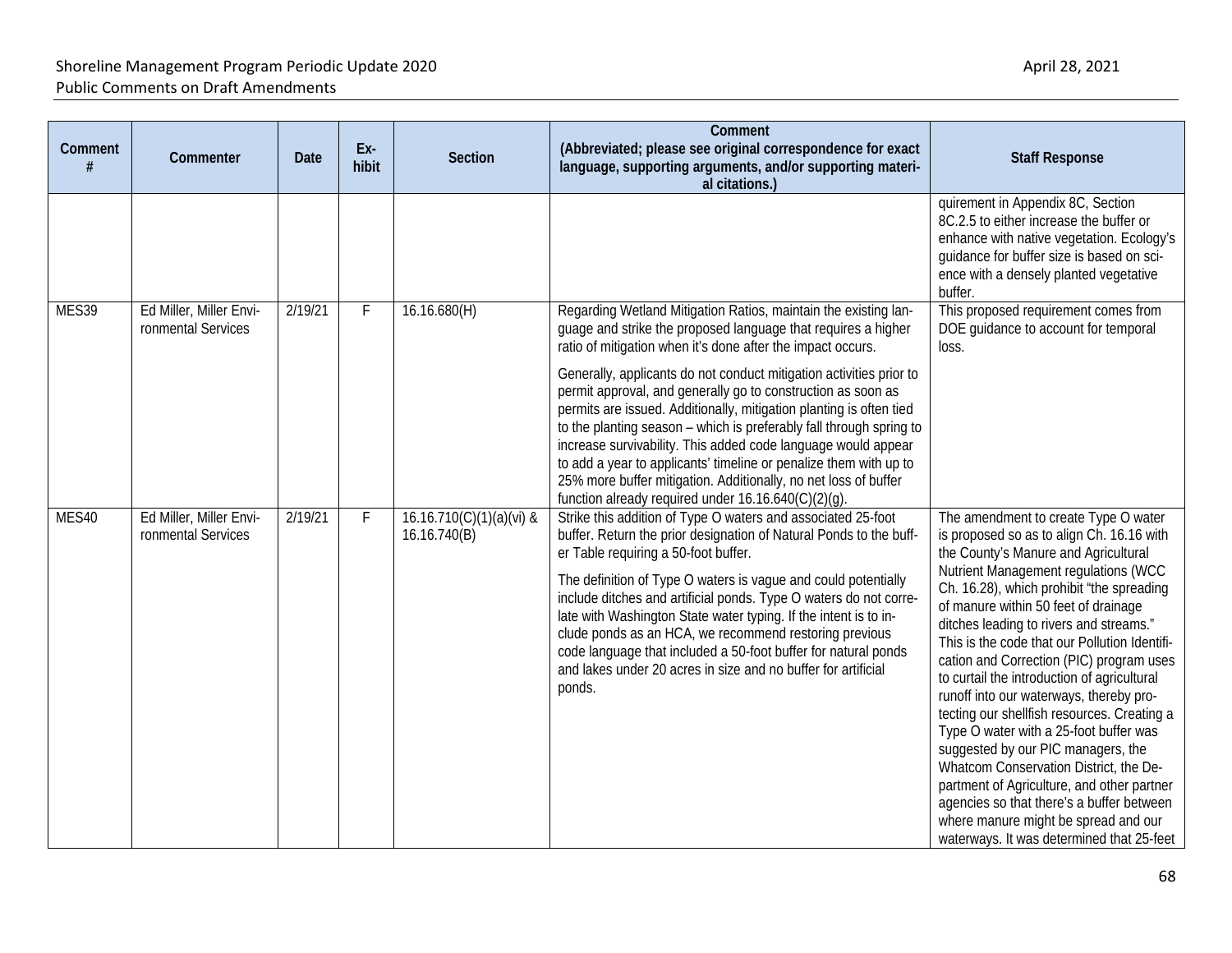| Comment<br># | Commenter                                                                   | <b>Date</b> | Ex-<br>hibit | Section         | Comment<br>(Abbreviated; please see original correspondence for exact<br>language, supporting arguments, and/or supporting materi-<br>al citations.)                                                                                                                                                                                                                                                                                                                                                                                                                                                                                                                                                                                              | <b>Staff Response</b>                                                                                                                                                                                                                                                                                                                                                       |
|--------------|-----------------------------------------------------------------------------|-------------|--------------|-----------------|---------------------------------------------------------------------------------------------------------------------------------------------------------------------------------------------------------------------------------------------------------------------------------------------------------------------------------------------------------------------------------------------------------------------------------------------------------------------------------------------------------------------------------------------------------------------------------------------------------------------------------------------------------------------------------------------------------------------------------------------------|-----------------------------------------------------------------------------------------------------------------------------------------------------------------------------------------------------------------------------------------------------------------------------------------------------------------------------------------------------------------------------|
|              |                                                                             |             |              |                 |                                                                                                                                                                                                                                                                                                                                                                                                                                                                                                                                                                                                                                                                                                                                                   | would be adequate for this function. Were<br>we to revert to the existing code, then<br>such waterways/ditches might be consid-<br>ered one of the other types with a larger<br>buffer.                                                                                                                                                                                     |
| MES41        | Ed Miller, Miller Envi-<br>ronmental Services                               | 2/19/21     | F            | 16.16.745(A)    | Regarding Buffer Width Increasing, strike the new added section<br>16.16.745(A)(2), allowing the Director to increase HCA buffers<br>under certain conditions.<br>This is a new provision to the code that allows the Director to<br>extend Type S or F buffers to resources within 300 feet - includ-<br>ing Category III wetlands, other HCA's or other waters. Again,<br>this is an exceptionally broad provision to add in additional regu-<br>lated areas that are not currently designated as critical areas or<br>buffers in the existing or even the proposed amended code. The<br>extension of every fish stream or lake buffer to another resource<br>within 300 feet is essentially extending most of the buffer areas<br>to 300 feet. | The existing code already allows the Di-<br>rector to increase buffer widths, but with<br>less guidance, which consultants are<br>usually clamoring for. Thus, we "bor-<br>rowed" language from Skagit County,<br>which provides better detail on when the<br>Director can do so. We don't see how this<br>would result in a double counting towards<br>buffer requirements |
| MES42        | Ed Miller, Miller Envi-<br>ronmental Services                               | 2/19/21     | $\mathsf{F}$ | 16.16.760(B)(8) | Regarding HCA Buffer Mitigation Ratios, maintain the existing<br>language and strike the proposed language that requires a<br>higher ratio of mitigation when it's done after the impact occurs.<br>Generally, applicants do not conduct mitigation activities prior to<br>permit approval, and generally go to construction as soon as<br>permits are issued. Additionally, mitigation planting is often tied<br>to the planting season - which is preferably fall through spring to<br>increase survivability. This added code language would appear<br>to add a year to applicants' timeline or penalize them with up to<br>25% more buffer mitigation. Additionally, no net loss of buffer<br>function already required under 16.16.760.      | This proposed requirement comes from<br>DOE guidance to account for temporal<br>loss.                                                                                                                                                                                                                                                                                       |
| LNTHPO02     | Tamela Smart, Lummi<br>Nation Tribal Historic<br>Preservation Office        | 3/1/21      | D            | 23.30.060(A)(2) | A Cultural Resources survey and report. The current language<br>does not include the word survey.                                                                                                                                                                                                                                                                                                                                                                                                                                                                                                                                                                                                                                                 | "Survey and" has been added to this sec-<br>tion.                                                                                                                                                                                                                                                                                                                           |
| LNTHPO02     | Tamela Smart, Lummi<br>Nation Tribal Historic<br><b>Preservation Office</b> | 3/1/21      | D            | 23.30.060(A)(3) | The LNTHPO would like to be consulted whether or not cultural<br>resources were encountered during the survey.                                                                                                                                                                                                                                                                                                                                                                                                                                                                                                                                                                                                                                    | This section directs the County to provide<br>the cultural resource report to DAHP-<br>and if Native American cultural resources<br>are addressed-to the Tribes. Staff isn't<br>sure why such reports would need to be                                                                                                                                                      |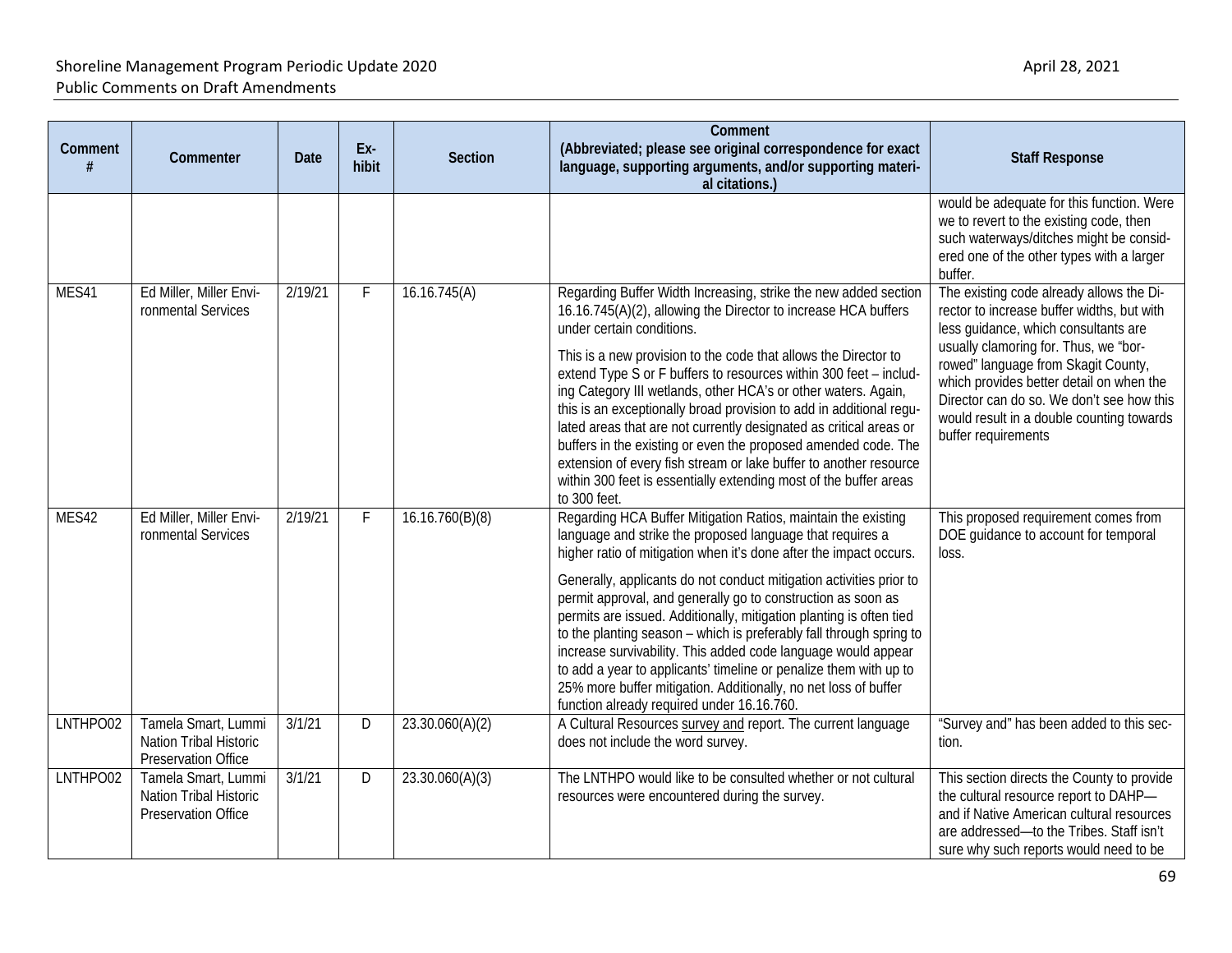| Comment<br># | Commenter                                                                                             | <b>Date</b> | Ex-<br>hibit | <b>Section</b>  | Comment<br>(Abbreviated; please see original correspondence for exact<br>language, supporting arguments, and/or supporting materi-<br>al citations.)                                                                                                                                                                                                                                                                                                                                                                                                                                                                                                                                                                                                                                                           | <b>Staff Response</b>                                                                                                                                                                                                                                                                                                                                                                                                                                                                                                                                                                                                   |
|--------------|-------------------------------------------------------------------------------------------------------|-------------|--------------|-----------------|----------------------------------------------------------------------------------------------------------------------------------------------------------------------------------------------------------------------------------------------------------------------------------------------------------------------------------------------------------------------------------------------------------------------------------------------------------------------------------------------------------------------------------------------------------------------------------------------------------------------------------------------------------------------------------------------------------------------------------------------------------------------------------------------------------------|-------------------------------------------------------------------------------------------------------------------------------------------------------------------------------------------------------------------------------------------------------------------------------------------------------------------------------------------------------------------------------------------------------------------------------------------------------------------------------------------------------------------------------------------------------------------------------------------------------------------------|
|              |                                                                                                       |             |              |                 |                                                                                                                                                                                                                                                                                                                                                                                                                                                                                                                                                                                                                                                                                                                                                                                                                | provided to the LNTHPO if N.A. re-<br>sources aren't involved. Nonetheless your<br>comment will be provided to the P/C and<br>Co/C.                                                                                                                                                                                                                                                                                                                                                                                                                                                                                     |
| LNTHPO02     | Tamela Smart, Lummi<br>Nation Tribal Historic<br>Preservation Office                                  | 3/1/21      | D            | 23.30.060(A)(5) | The LNTHPO recommends that the permit also be conditioned<br>based on the County's consultation with the affected tribes and<br>the Department of Archaeology and Historic Preservation.<br>If no cultural resources are encountered and the consulting<br>parties concur with the findings, the Whatcom County Inadvert-<br>ent Discovery Plan for cultural resources should be on-site and<br>followed if cultural resources or human remains are encoun-<br>tered.                                                                                                                                                                                                                                                                                                                                          | This section states that "any permit is-<br>sued shall be conditioned on meeting the<br>approved report's management recom-<br>mendations." Given that the report, in-<br>cluding the management recommenda-<br>tions, would be approved by DAHP and<br>the Tribe(s) through consultation, then<br>this would already be the case.<br>And subsection (6) already states that<br>any activities would still subject to the<br>state and federal regulations regarding<br>inadvertent discoveries regardless of<br>whether any cultural resources are identi-<br>fied or not, so this, too, would already be<br>the case. |
| LNTHPO02     | Tamela Smart, Lummi<br>Nation Tribal Historic<br>Preservation Office                                  | 3/1/21      | D            | 23.30.060(A)(6) | The LNTHPO recommends that this point be made broader to<br>state that any activities are still subject to state and federal laws<br>and regulations regarding cultural resources and human re-<br>mains.                                                                                                                                                                                                                                                                                                                                                                                                                                                                                                                                                                                                      | Regardless of whether we state that any<br>activities are still subject to the state and<br>federal regulations, it would still be the<br>case. Nonetheless, we have broadened<br>the language as suggested.                                                                                                                                                                                                                                                                                                                                                                                                            |
| RFW12        | Karlee Deatherage<br>(RE Sources), Dan-<br>ielle Shaw (WEC), and<br>Tim Trohimo-<br>vich (Futurewise) | 3/4/21      | F.           | 16.16.270       | Restore Reasonable Use language in Dec 4, 2020 draft. We<br>urge the Commission to revisit their proposed change to expand<br>the maximum impact area for single-family residences to be no<br>larger than 2,500 square feet in 16.16.270.C.12. The purpose of<br>the reasonable use provision is to allow only the minimal "rea-<br>sonable" use of property to avoid a constitutional taking when<br>fully applying the standards of critical areas regulations. The<br>courts generally decide the concept of reasonable; however,<br>reasonable use is often interpreted as a modest single-family<br>home. A home with a footprint 4,000 square feet is excessive. A<br>median size house built in 2019 has 2,301 square feet of floor<br>area. We can assume that to be less than footprint 1,500 square | Your comment will be provided to the P/C<br>& Co/C for consideration.                                                                                                                                                                                                                                                                                                                                                                                                                                                                                                                                                   |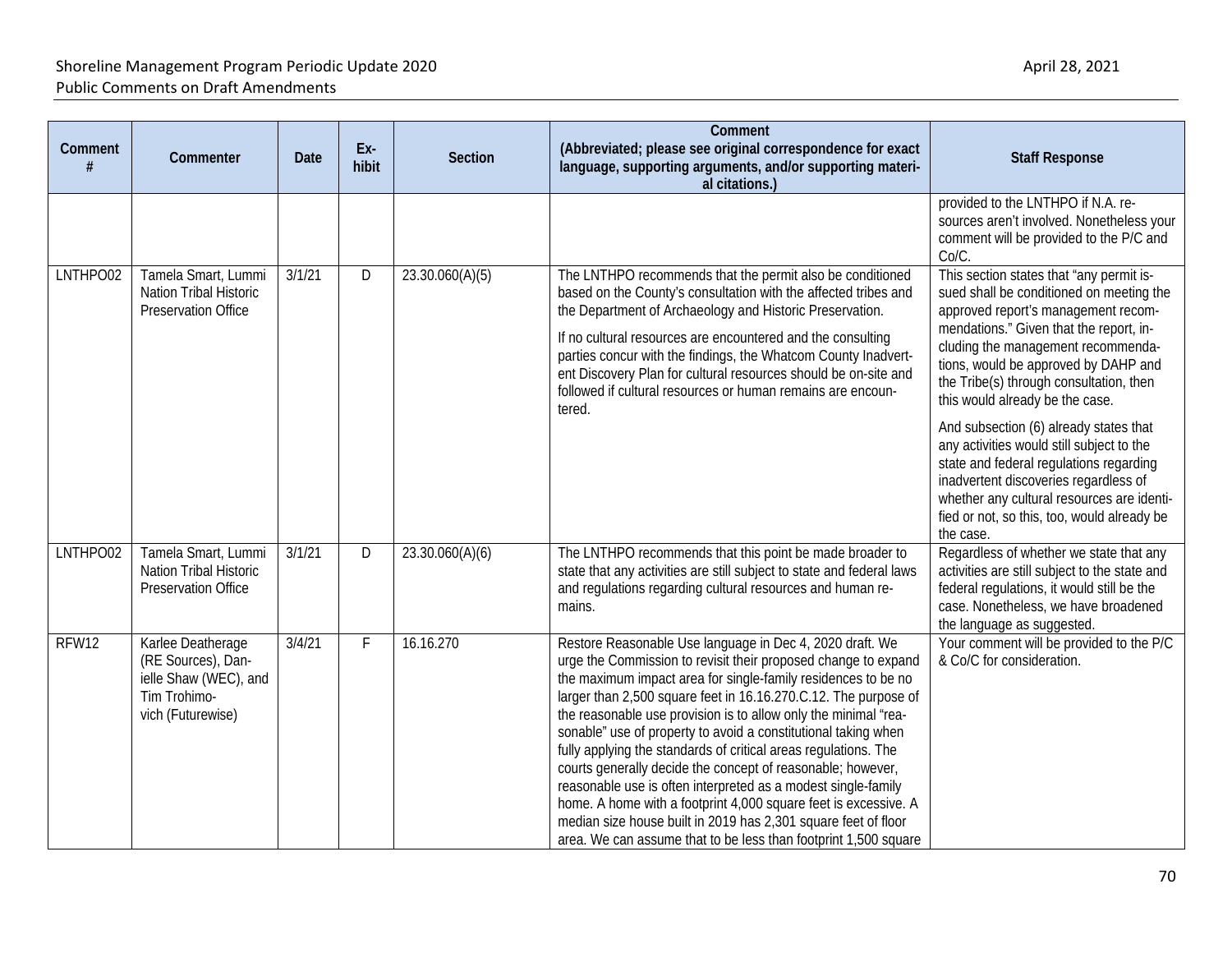| Comment<br># | Commenter                                                                                             | <b>Date</b> | Ex-<br>hibit | Section                                | Comment<br>(Abbreviated; please see original correspondence for exact<br>language, supporting arguments, and/or supporting materi-<br>al citations.)                                                                                                                                                                                                                                                                                                                                                                                                                                                                                                                                                                                                                                                                                                                                                                                                                                                                                                                                                                                                           | <b>Staff Response</b>                                                 |
|--------------|-------------------------------------------------------------------------------------------------------|-------------|--------------|----------------------------------------|----------------------------------------------------------------------------------------------------------------------------------------------------------------------------------------------------------------------------------------------------------------------------------------------------------------------------------------------------------------------------------------------------------------------------------------------------------------------------------------------------------------------------------------------------------------------------------------------------------------------------------------------------------------------------------------------------------------------------------------------------------------------------------------------------------------------------------------------------------------------------------------------------------------------------------------------------------------------------------------------------------------------------------------------------------------------------------------------------------------------------------------------------------------|-----------------------------------------------------------------------|
|              |                                                                                                       |             |              |                                        | feet.<br>Additionally, we strongly urge the Commission to maintain the<br>new language in the code for the processing of reasonable use<br>exceptions. We understand this is a departure from the current<br>code which allows administrative approval of reasonable use<br>exceptions; however, the way Whatcom County has been pro-<br>cessing this is contrary to the intent of reasonable use. Quasi-<br>Judicial bodies like the Hearing Examiner should be making the<br>final call as opposed to staff. All feasible measures to derive use<br>of the property must also be exhausted, which includes pursuing<br>a variance. This mirrors language used in both Skagit County<br>and Snohomish County.                                                                                                                                                                                                                                                                                                                                                                                                                                                 |                                                                       |
| RFW13        | Karlee Deatherage<br>(RE Sources), Dan-<br>ielle Shaw (WEC), and<br>Tim Trohimo-<br>vich (Futurewise) | 3/4/21      | F            | 16.16.640(A)(5) and<br>16.16.745(A)(2) | Regarding Buffer Width Increasing, maintain staff proposed<br>changes.<br>The Commission received a suggestion from Miller Environmen-<br>tal Services, Inc. requesting this section to be removed. We<br>disagree. The wetland rating form is not a part of the CAO and<br>this language should be kept in code. Also, this decision could<br>be made by the Director on a case by case basis to increase the<br>size of the required buffer in specific instances. Striking this from<br>the code could deprive the Director of an important tool to better<br>protect the few remaining areas in the county that are vital for<br>wildlife and water quality functions of wetlands and streams. The<br>Department of Ecology's wetland guidance recommends this as<br>an important tool as well: "Ecology's buffer recommendations<br>are also based on the assumption that the buffer is well vege-<br>tated with native species appropriate to the ecoregion. If the<br>buffer does not consist of vegetation adequate to provide the<br>necessary protection, then either the buffer area should be<br>planted or the buffer width should be increased." | Your comment will be provided to the P/C<br>& Co/C for consideration. |
| RFW14        | Karlee Deatherage<br>(RE Sources), Dan-<br>ielle Shaw (WEC), and<br>Tim Trohimo-<br>vich (Futurewise) | 3/4/21      | $\mathsf F$  | 16.16.640(C)(1)(e)(iii)                | Regarding Buffer Width Reduction, maintain staff proposed<br>changes. This change proposed by staff allows the Director to<br>provide flexibility in making buffer reductions while still manag-<br>ing and protecting landscape-scale functions and values. We<br>could see how this could benefit a parcel if buffer reduction is<br>occurring in an area with older stands of native trees and there                                                                                                                                                                                                                                                                                                                                                                                                                                                                                                                                                                                                                                                                                                                                                        | Your comment will be provided to the P/C<br>& Co/C for consideration. |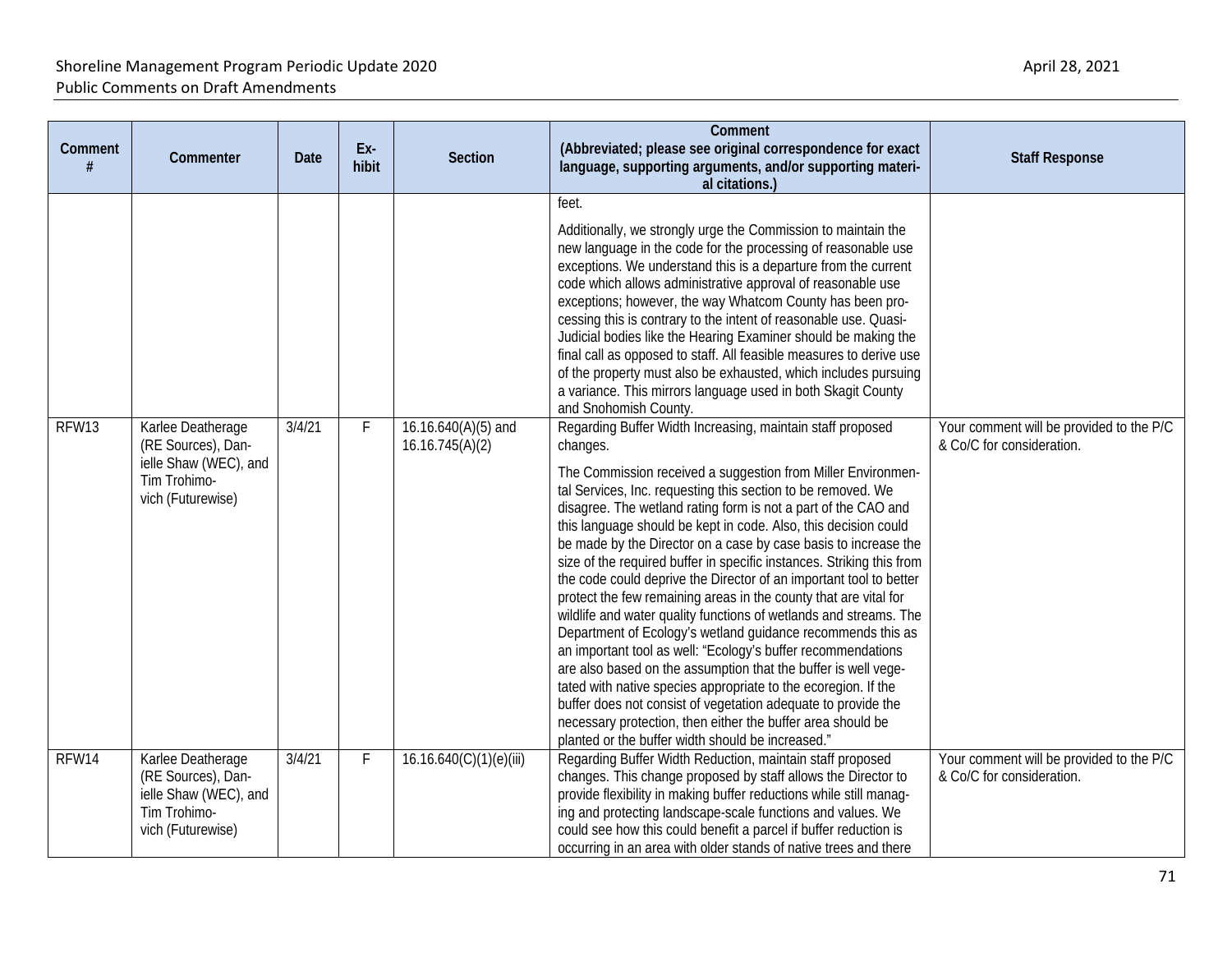| Comment | Commenter                                                                                             | <b>Date</b> | Ex-<br>hibit | <b>Section</b>                            | Comment<br>(Abbreviated; please see original correspondence for exact<br>language, supporting arguments, and/or supporting materi-<br>al citations.)                                                                                                                                                                                                                                                                                                                                                                                                                                                                                                                                                                                                                        | <b>Staff Response</b>                                                                                                                                                                                                                                                                                                                                                                                                                                                                                                                                                                        |
|---------|-------------------------------------------------------------------------------------------------------|-------------|--------------|-------------------------------------------|-----------------------------------------------------------------------------------------------------------------------------------------------------------------------------------------------------------------------------------------------------------------------------------------------------------------------------------------------------------------------------------------------------------------------------------------------------------------------------------------------------------------------------------------------------------------------------------------------------------------------------------------------------------------------------------------------------------------------------------------------------------------------------|----------------------------------------------------------------------------------------------------------------------------------------------------------------------------------------------------------------------------------------------------------------------------------------------------------------------------------------------------------------------------------------------------------------------------------------------------------------------------------------------------------------------------------------------------------------------------------------------|
|         |                                                                                                       |             |              |                                           | are other trees of similar age onsite that could be preserved and<br>protected from unnecessary clearing. Mature trees serve critical<br>habitat, stormwater control, and water quality functions even if<br>they are not part of a formal buffer for a critical area.                                                                                                                                                                                                                                                                                                                                                                                                                                                                                                      |                                                                                                                                                                                                                                                                                                                                                                                                                                                                                                                                                                                              |
| RFW15   | Karlee Deatherage<br>(RE Sources), Dan-<br>ielle Shaw (WEC), and<br>Tim Trohimo-<br>vich (Futurewise) | 3/4/21      | F            | 16.16.710(C)(1)(a)(v)<br>and 16.16.740(B) | Regarding Type O Waters and buffer, maintain staff proposed<br>changes.<br>Miller Environmental Services, Inc. proposes to delete the defini-<br>tion and buffer requirements for Type O waters which connect<br>directly to either waters of the state (Type S waters) or fish habi-<br>tat (Type F waters) via channel, pipe, culvert, stream, or wet-<br>land. We support the staff's proposal to include this because all<br>waters are connected and we must be providing some level of<br>protection from a water quality perspective. Ongoing Agriculture<br>is exempt from this requirement.                                                                                                                                                                        | Your comment will be provided to the P/C<br>& Co/C for consideration.                                                                                                                                                                                                                                                                                                                                                                                                                                                                                                                        |
| RFW16   | Karlee Deatherage<br>(RE Sources), Dan-<br>ielle Shaw (WEC), and<br>Tim Trohimo-<br>vich (Futurewise) | 3/4/21      | F            | 16.16.745(A)                              | Regarding Buffer Width Increasing, maintain staff proposed<br>changes.<br>Having the ability to increase fish and wildlife habitat conserva-<br>tion area buffers is crucial to lend more protection to areas that<br>serve multiple ecosystem functions. This change may only apply<br>to shorelines of the state (Type S waters), fish-bearing waters<br>(Type F waters), or high value wetlands (Category I, II, or III).<br>Again, this is a discretionary decision from the Director which<br>means it may not always happen.                                                                                                                                                                                                                                          | Your comment will be provided to the P/C<br>& Co/C for consideration.                                                                                                                                                                                                                                                                                                                                                                                                                                                                                                                        |
| MES43   | Ed Miller, Miller Envi-<br>ronmental Services                                                         | 4/12/21     | F            | 16.16.270 & 16.16.273                     | These sections are a complete rewrite of reasonable use proce-<br>dures and would require a variance (minor and major variance)<br>before reasonable use would apply.<br>Current Code: Reasonable use provisions are currently consid-<br>ered prior to a variance application. A variance application is<br>time-consuming, more expensive, and requires review/approval<br>by the hearing examiner with a public hearing. Per<br>16.16.270.C.1 only reasonable use exceptions for single-family<br>residential building or for other development proposals that<br>would affect only buffers, but not critical areas themselves (e.g.,<br>wetlands and streams), shall be processed administratively.<br>Other applications that directly impact critical areas, with the | Our Hearing Examiner has questioned<br>our current schema, in particular why he<br>isn't the final decision maker, as the cur-<br>rent code allows an administrative deter-<br>mination to be made after a quasi-judicial<br>decision, and in the hierarchy of permit-<br>ting, applicants should have to exhaust<br>any administrative remedies before seek-<br>ing a quasi-judicial decision. Staff is pro-<br>posing that reasonable use exceptions be<br>the last method of altering standards to<br>allow reasonable economic use of con-<br>strained property, and that they be decid- |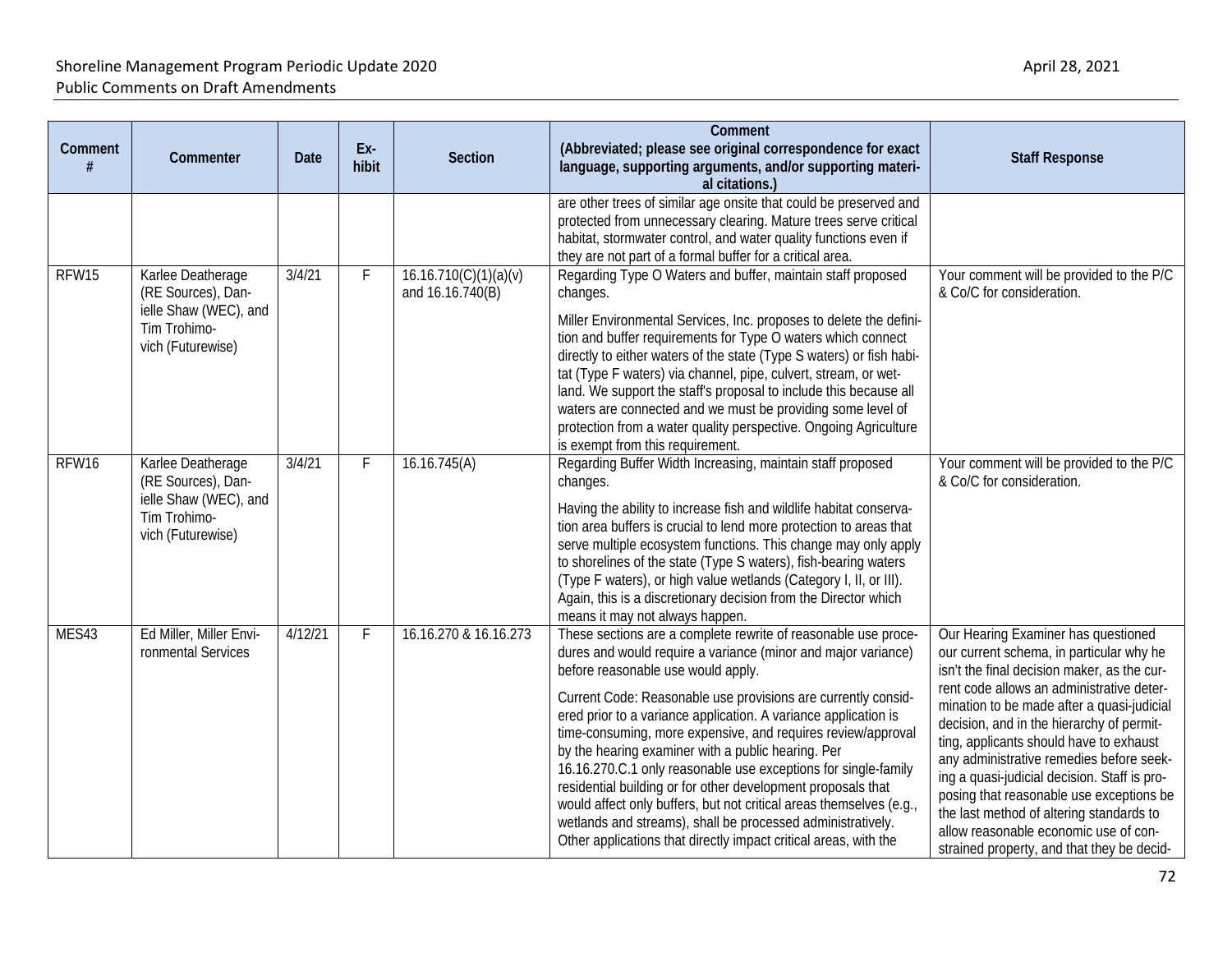| Comment<br># | Commenter                                     | Date    | Ex-<br>hibit | <b>Section</b>                 | Comment<br>(Abbreviated; please see original correspondence for exact<br>language, supporting arguments, and/or supporting materi-<br>al citations.)                                                                                                                                                                                                                                                                                                                                                                                                                                                                                                                                                                                                                                                                                                                                                                                                                                                                                                    | <b>Staff Response</b>                                                                                                                                                                                                                                                                                                                                                                                                                                                                                                                                                                                                                                         |
|--------------|-----------------------------------------------|---------|--------------|--------------------------------|---------------------------------------------------------------------------------------------------------------------------------------------------------------------------------------------------------------------------------------------------------------------------------------------------------------------------------------------------------------------------------------------------------------------------------------------------------------------------------------------------------------------------------------------------------------------------------------------------------------------------------------------------------------------------------------------------------------------------------------------------------------------------------------------------------------------------------------------------------------------------------------------------------------------------------------------------------------------------------------------------------------------------------------------------------|---------------------------------------------------------------------------------------------------------------------------------------------------------------------------------------------------------------------------------------------------------------------------------------------------------------------------------------------------------------------------------------------------------------------------------------------------------------------------------------------------------------------------------------------------------------------------------------------------------------------------------------------------------------|
|              |                                               |         |              |                                | exception of single-family residential, currently have to apply for<br>a variance application. If an applicant currently wants to propose<br>a larger footprint than the allowed 4,000 square feet under rea-                                                                                                                                                                                                                                                                                                                                                                                                                                                                                                                                                                                                                                                                                                                                                                                                                                           | ed upon by the Hearing Examiner (see<br>16.16.270 Reasonable Use Exceptions).<br>In this schema, the degree to which one                                                                                                                                                                                                                                                                                                                                                                                                                                                                                                                                      |
|              |                                               |         |              |                                | sonable use, they could also apply for a variance.<br>Suggested Change: Strike the proposed changes to reasonable<br>use and variance procedures. Return to the current language.<br>Also, add bolded language to section 16.16.270.j. The project<br>includes mitigation for unavoidable critical area and buffer im-<br>pacts in accordance with the mitigation requirements of this<br>chapter - or if the mitigation requirements cannot be met, to<br>the maximum extent feasible on the property.                                                                                                                                                                                                                                                                                                                                                                                                                                                                                                                                                 | can vary standards while providing the<br>least amount of mitigation moves up a<br>level at each step, with the Hearing Ex-<br>aminer making the tougher decisions<br>through a quasi-judicial process. This<br>would return the reasonable use excep-<br>tion to truly the last effort of avoiding a<br>taking.                                                                                                                                                                                                                                                                                                                                              |
|              |                                               |         |              |                                | Rational for suggested change: The proposed change is a sig-<br>nificant alteration to the code and process. A significant number<br>of previously designated reasonable use projects, processed<br>administratively, would need to go to the hearing examiner. This<br>will significantly increase costs and time to applicants for simple<br>single-family construction or projects with only buffer impacts -<br>as the current code requires an open public hearing for anything<br>more complex. This will also create more uncertainty as to what<br>will be allowed when a property is encumbered with critical are-<br>as and buffers. It should also be remembered, that reasonable<br>use scenarios have increased significantly over the last four<br>years as the result of larger buffers occurring on properties<br>since 2017 - the result of utilization of updated Ecology wetland<br>rating forms and guidance. Generally, critical areas, primarily<br>wetlands, have not changed but buffers have become signifi-<br>cantly larger. | However, to counter the additional time<br>and cost of this process, staff is also pro-<br>posing to create a new category of vari-<br>ances, called minor variances (16.16.273<br>Variances). They would be limited to vari-<br>ances for a 25% to 50% reduction of criti-<br>cal area buffers (when mitigated and they<br>meet certain criteria) but would address<br>most of the instances that reasonable use<br>exceptions are currently applied for. We<br>believe that overall, these changes would<br>significantly reduce the number of cases<br>having to go to the Hearing Examiner and<br>cost less to the citizens of Whatcom<br>County overall. |
|              |                                               |         |              |                                | The change to section j is included so that applicants aren't<br>required to purchase another property for mitigation - which has<br>been required in some cases, precluding any development at all<br>(even for buffer impacts).                                                                                                                                                                                                                                                                                                                                                                                                                                                                                                                                                                                                                                                                                                                                                                                                                       |                                                                                                                                                                                                                                                                                                                                                                                                                                                                                                                                                                                                                                                               |
| MES44        | Ed Miller, Miller Envi-<br>ronmental Services | 4/12/21 | F            | 16.16.620(D) &<br>16.16.720(D) | Draft Code: Private Access. Access to existing legal lots may be<br>permitted to cross Category II, III or IV wetlands or their buffers,<br>provided the access meets the following And. Private Access.<br>Access to existing legal lots may be permitted to cross habitat                                                                                                                                                                                                                                                                                                                                                                                                                                                                                                                                                                                                                                                                                                                                                                             | This formerly proposed language has<br>already been stricken and reverted to the<br>original language in the more recent ver-                                                                                                                                                                                                                                                                                                                                                                                                                                                                                                                                 |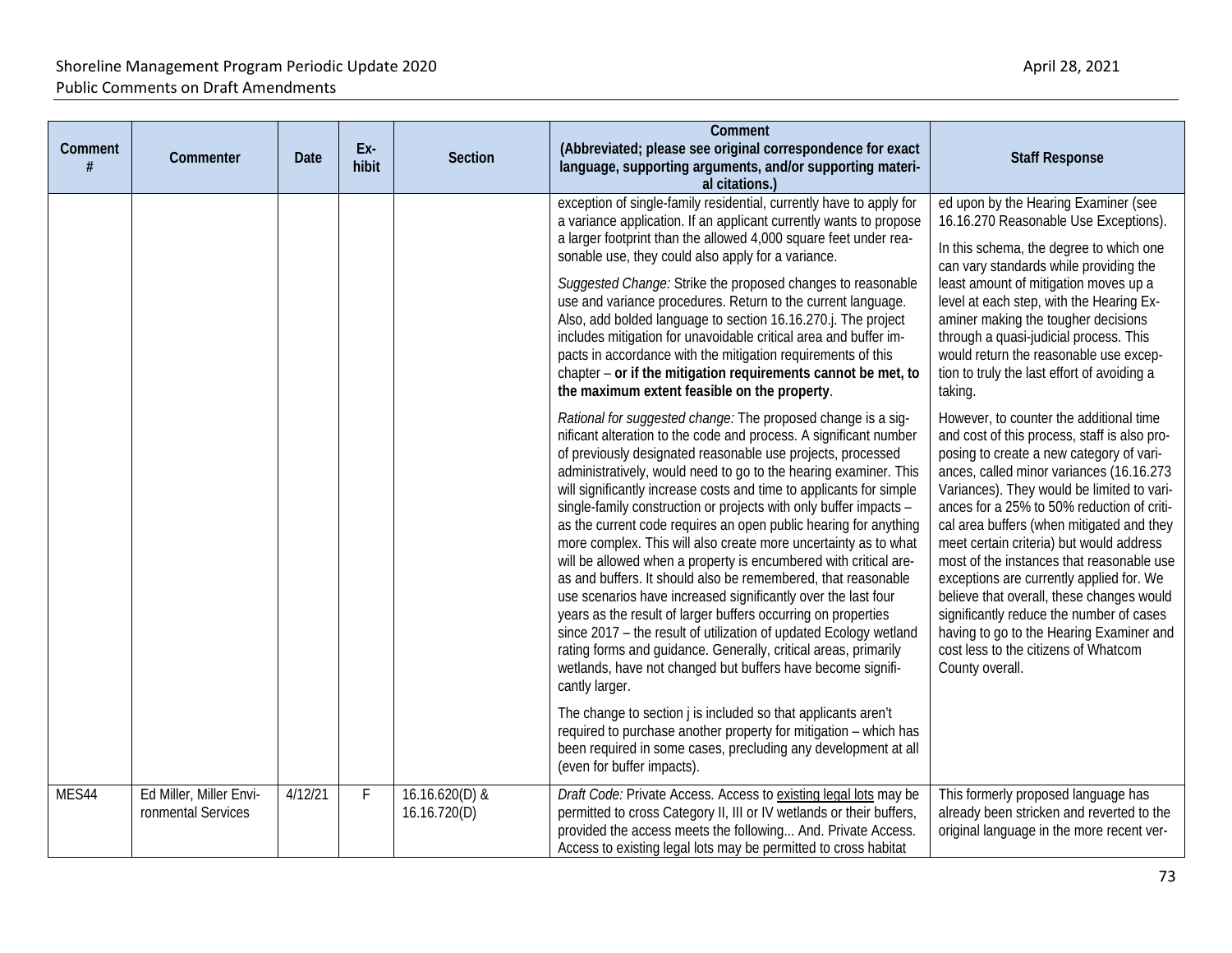| Comment | Commenter                                     | Date    | Ex-<br>hibit | <b>Section</b>  | Comment<br>(Abbreviated; please see original correspondence for exact<br>language, supporting arguments, and/or supporting materi-<br>al citations.)                                                                                                                                                                                                                                                                                                                                                                                                                                                                                                                                                                                                                                                                                                                                                                                                                                                                                                                                                                                                                                                                                                                                                                                                                                                                                                                                                                                                                                                                                                                                                                                                                                                                                                                                                                                                                                           | <b>Staff Response</b>                                                                                                                           |
|---------|-----------------------------------------------|---------|--------------|-----------------|------------------------------------------------------------------------------------------------------------------------------------------------------------------------------------------------------------------------------------------------------------------------------------------------------------------------------------------------------------------------------------------------------------------------------------------------------------------------------------------------------------------------------------------------------------------------------------------------------------------------------------------------------------------------------------------------------------------------------------------------------------------------------------------------------------------------------------------------------------------------------------------------------------------------------------------------------------------------------------------------------------------------------------------------------------------------------------------------------------------------------------------------------------------------------------------------------------------------------------------------------------------------------------------------------------------------------------------------------------------------------------------------------------------------------------------------------------------------------------------------------------------------------------------------------------------------------------------------------------------------------------------------------------------------------------------------------------------------------------------------------------------------------------------------------------------------------------------------------------------------------------------------------------------------------------------------------------------------------------------------|-------------------------------------------------------------------------------------------------------------------------------------------------|
| MES45   | Ed Miller, Miller Envi-<br>ronmental Services | 4/12/21 | F            | 16.16.640(A)(5) | conservation areas if there are no feasible alternative align-<br>ments.<br>Current Code: Access to private development sites may be<br>permitted to cross Category II, III or IV wetlands or their buffers,<br>provided<br>Suggested Change: Strike the change and keep the current<br>language, both wetland and HCA sections.<br>Rationale for suggested change: This section as modified im-<br>plies that no new lots could be created (subdivided) if a road<br>would be needed to cross through a wetland or buffer or habitat<br>conservation areas. Access to large areas of unencumbered<br>property could be restricted if one small wetland or its buffer<br>would need to be impacted to access a development area. For<br>example, creating new lots in unencumbered areas (no critical<br>areas) per the underlying zoning might not be allowed on a 40<br>acre property if the crossing of a non-fish stream or the outer<br>portion of a buffer was required.<br>Draft Code: Buffer Width Increasing: The Director may require<br>the standard buffer width to be increased by the distance nec-<br>essary to protect wetland functions and provide connectivity to<br>other wetland and habitat areas for one of the following:<br>(5) When a Category I or II wetland is located within 300 feet of:<br>Another Category I, II or III wetland; or<br>a.<br>A fish and wildlife HCA; or<br>b.<br>A type S or F stream; or<br>C.<br>A high impact land use that is likely to have additional<br>d.<br>impacts.<br>Suggested Change: Strike the new, added section (5).<br>Rationale for suggested change: This added provision, not in<br>the current code, allows staff to extend any Category II wetland<br>buffers out to 300 feet - if another wetland or HCA is within 300<br>feet. HCA's include mature forest, priority snags (logs on the<br>ground, 20 feet long, 12 inches wide), streams, etc.<br>The intent of this appears to be to increase buffers if adjacent | sions of Exhibit F (4/5/21)<br>Staff believes this addition better reflects<br>DOE guidance and Council's direction to<br>improve connectivity. |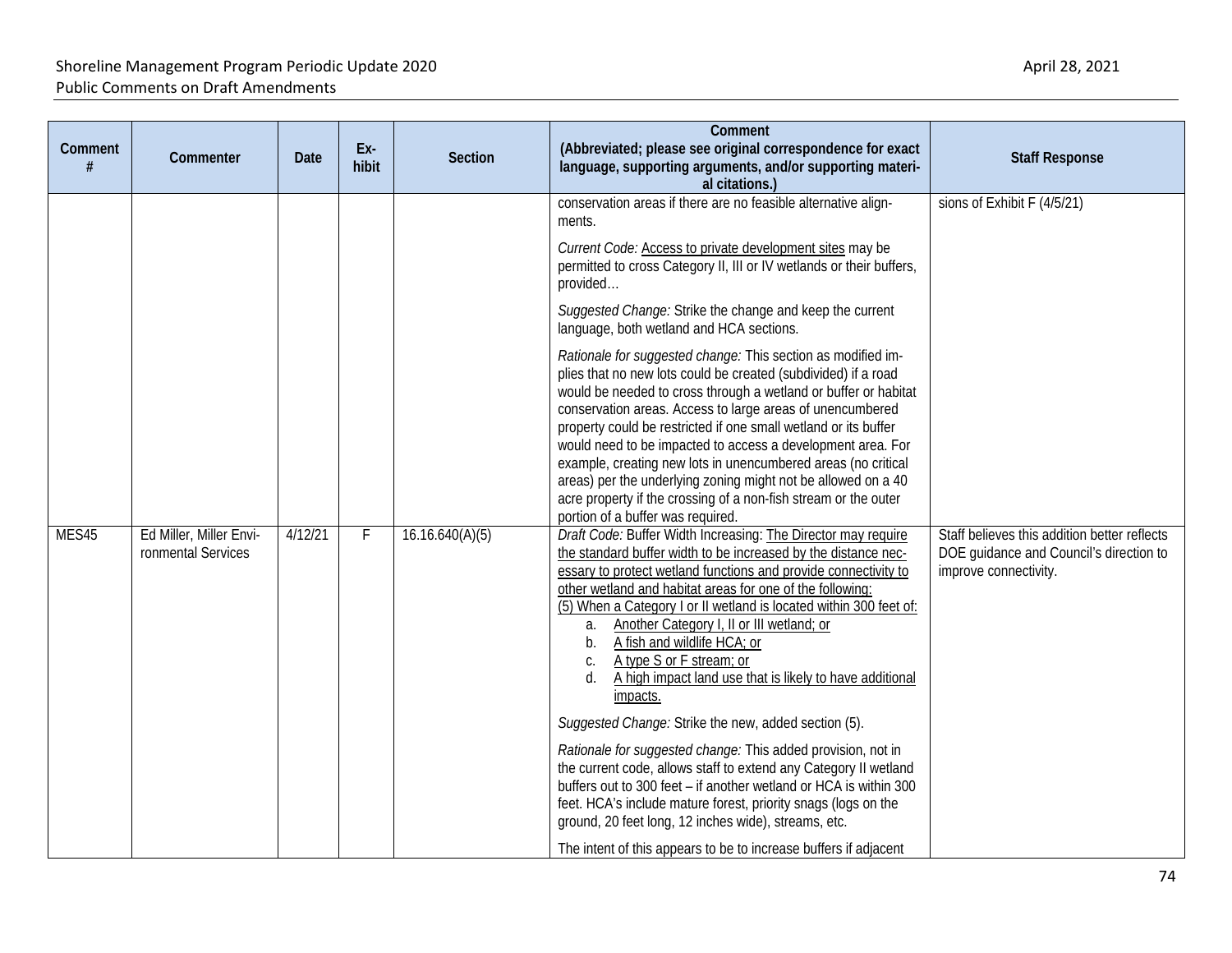| Comment<br># | Commenter                                     | <b>Date</b> | Ex-<br>hibit | <b>Section</b>                         | Comment<br>(Abbreviated; please see original correspondence for exact<br>language, supporting arguments, and/or supporting materi-<br>al citations.)                                                                                                                                                                                                                                                                                                                                                                                                                                                                                                                                                                                                                                                                                                                                                                                                                                                                                                                                                                                            | <b>Staff Response</b>                                                                                                                                       |
|--------------|-----------------------------------------------|-------------|--------------|----------------------------------------|-------------------------------------------------------------------------------------------------------------------------------------------------------------------------------------------------------------------------------------------------------------------------------------------------------------------------------------------------------------------------------------------------------------------------------------------------------------------------------------------------------------------------------------------------------------------------------------------------------------------------------------------------------------------------------------------------------------------------------------------------------------------------------------------------------------------------------------------------------------------------------------------------------------------------------------------------------------------------------------------------------------------------------------------------------------------------------------------------------------------------------------------------|-------------------------------------------------------------------------------------------------------------------------------------------------------------|
|              |                                               |             |              |                                        | critical areas are present. However, this is already accounted for<br>in the wetland rating form. The habitat score, which drives the<br>buffer width, is scored higher if habitat conservation areas are<br>within 330 feet. The proposed draft change seems redundant<br>when these factors are already utilized in determining the buff-<br>ers in the current code - based on the wetland rating form. If the<br>intent is also to protect habitat corridors, then it is also redun-<br>dant, as these are already protected in the habitat conservation<br>section of the code - State priority habitat "Biodiversity areas<br>and corridors".                                                                                                                                                                                                                                                                                                                                                                                                                                                                                             |                                                                                                                                                             |
| MES46        | Ed Miller, Miller Envi-<br>ronmental Services | 4/12/21     | $\mathsf{F}$ | $16.16.640(B)(2)$ &<br>16.16.745(B)(2) | Draft code. Buffer Width Averaging: In the specified locations<br>where a buffer has been reduced to achieve averaging, the<br>Director may require enhancement to the remaining buffer to<br>ensure no net loss of ecologic function, services, or value.<br>Suggested Change: Strike the proposed change.<br>Rationale for Suggested Change: This section effectively elimi-<br>nates the intent of buffer averaging and converts it to buffer<br>reduction by requiring mitigation in the form of added plantings.<br>Buffer averaging is an important and simple way to allow more<br>flexibility for property owners that need to make minor buffer<br>adjustments. This section will also reduce consistency and pre-<br>dictability (each staff member could apply this differently), and<br>will increase the cost for simple projects by requiring plantings,<br>monitoring, bonding, etc. by thousands of dollars. Additionally,<br>the Director already has the ability to require plantings in a wet-<br>land or HCA buffer where it lacks adequate vegetation under<br>16.16.630.D or 16.740.B.1, making this code addition redun- | This formerly proposed language has<br>already been stricken and reverted to the<br>original language in the most recent ver-<br>sion of Exhibit F (4/5/21) |
| MES47        | Ed Miller, Miller Envi-<br>ronmental Services | 4/12/21     | F            | 16.16.640(C)(1)(c)                     | dant.<br>Buffer Width Reduction draft code: The buffer shall not be re-<br>duced to less than 75% of the standard buffer.<br>Current Code: Allows for a Category IV wetland buffer to be<br>reduced by up to 50% or 25 feet, whichever is greater.<br>Suggested Change: Restore prior language to allow for up to<br>50% reduction (or 25 feet) for Category IV wetlands.                                                                                                                                                                                                                                                                                                                                                                                                                                                                                                                                                                                                                                                                                                                                                                       | Staff believes this amendment better<br>reflects DOE guidance.                                                                                              |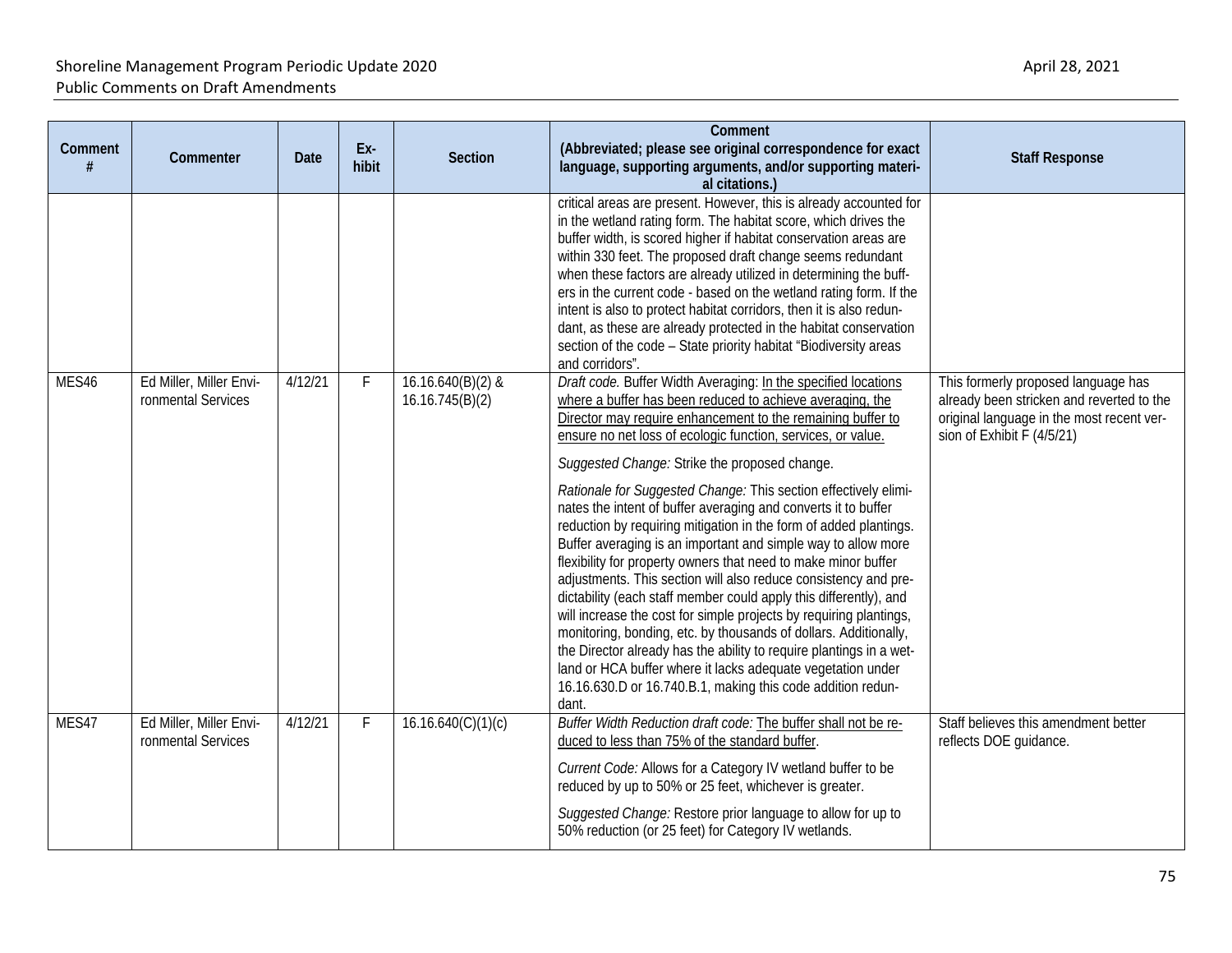| Comment | Commenter                                     | <b>Date</b> | Ex-<br>hibit | <b>Section</b>                            | Comment<br>(Abbreviated; please see original correspondence for exact<br>language, supporting arguments, and/or supporting materi-<br>al citations.)                                                                                                                                                                                                                                                                                                                                                                                                                                                                                                                                                                                                                                                                                                                                                                                                                                                                                                                                                                                                                                                                                                                                                                | <b>Staff Response</b>                                                                                                           |
|---------|-----------------------------------------------|-------------|--------------|-------------------------------------------|---------------------------------------------------------------------------------------------------------------------------------------------------------------------------------------------------------------------------------------------------------------------------------------------------------------------------------------------------------------------------------------------------------------------------------------------------------------------------------------------------------------------------------------------------------------------------------------------------------------------------------------------------------------------------------------------------------------------------------------------------------------------------------------------------------------------------------------------------------------------------------------------------------------------------------------------------------------------------------------------------------------------------------------------------------------------------------------------------------------------------------------------------------------------------------------------------------------------------------------------------------------------------------------------------------------------|---------------------------------------------------------------------------------------------------------------------------------|
|         |                                               |             |              |                                           | Rationale for Suggested Change: The existing code section<br>allows for up to a 50% (or minimum of 25 feet) reduction of a<br>Category IV wetland buffer, while higher category wetlands are<br>restricted to a 25% reduction. Under the draft buffer averaging<br>section, Category IV wetlands are still allowed up to a 50% re-<br>duction. This proposed change will remove flexibility for property<br>owners for the lowest category of wetlands.                                                                                                                                                                                                                                                                                                                                                                                                                                                                                                                                                                                                                                                                                                                                                                                                                                                             |                                                                                                                                 |
| MES48   | Ed Miller, Miller Envi-<br>ronmental Services | 4/12/21     | F            | $16.16.710(C)(1)(a)(v)$ &<br>16.16.740(B) | Draft Code: Type O waters include all segments of aquatic are-<br>as that are not type S, F, or N waters and that are physically<br>connected to type S or F waters by an above-ground channel,<br>system, pipe, culvert, stream or wetland. And 16.16.740.B. Type<br>O Buffer = 25 feet.                                                                                                                                                                                                                                                                                                                                                                                                                                                                                                                                                                                                                                                                                                                                                                                                                                                                                                                                                                                                                           | This formerly proposed language has<br>already been stricken and amended in<br>the most recent version of Exhibit F<br>(4/5/21) |
|         |                                               |             |              |                                           | Current Code: Not present in the current code.                                                                                                                                                                                                                                                                                                                                                                                                                                                                                                                                                                                                                                                                                                                                                                                                                                                                                                                                                                                                                                                                                                                                                                                                                                                                      |                                                                                                                                 |
|         |                                               |             |              |                                           | Suggested Change: Strike this addition of Type O waters and<br>associated 25-foot buffer. Return the prior designation of Natural<br>Ponds to the buffer Table requiring a 50 foot buffer.                                                                                                                                                                                                                                                                                                                                                                                                                                                                                                                                                                                                                                                                                                                                                                                                                                                                                                                                                                                                                                                                                                                          |                                                                                                                                 |
|         |                                               |             |              |                                           | Rationale for Suggested Change: The definition of Type O wa-<br>ters will include ditches and artificial ponds that eventually drain<br>to a fish stream. This will include most of the ditching and artifi-<br>cial ponds in Whatcom County. This will in effect place 25-foot<br>buffers in any front yard along a road with a County ditch - cre-<br>ating protected critical areas buffers along most property road<br>frontage. Any time the County public works excavated new<br>ditching, or extended existing new ditching, they would also be<br>creating new critical areas and encumbering adjacent properties<br>with a buffer for a resource that the County created. This seems<br>problematic and overreaching. Ditching provides a function to<br>control and direct stormwater. The department of Ecology has<br>no recommendations designating artificial ditches as critical<br>areas or for placing buffers on artificial ditching. This would cre-<br>ate a new critical area, most of which are within County rights-<br>of-way. Additionally, most of the ditches outside of road right of<br>ways are agricultural in nature and created prior to the growth<br>management act and the clean water act. Additionally, Type O<br>waters do not correlate with Washington State water typing. |                                                                                                                                 |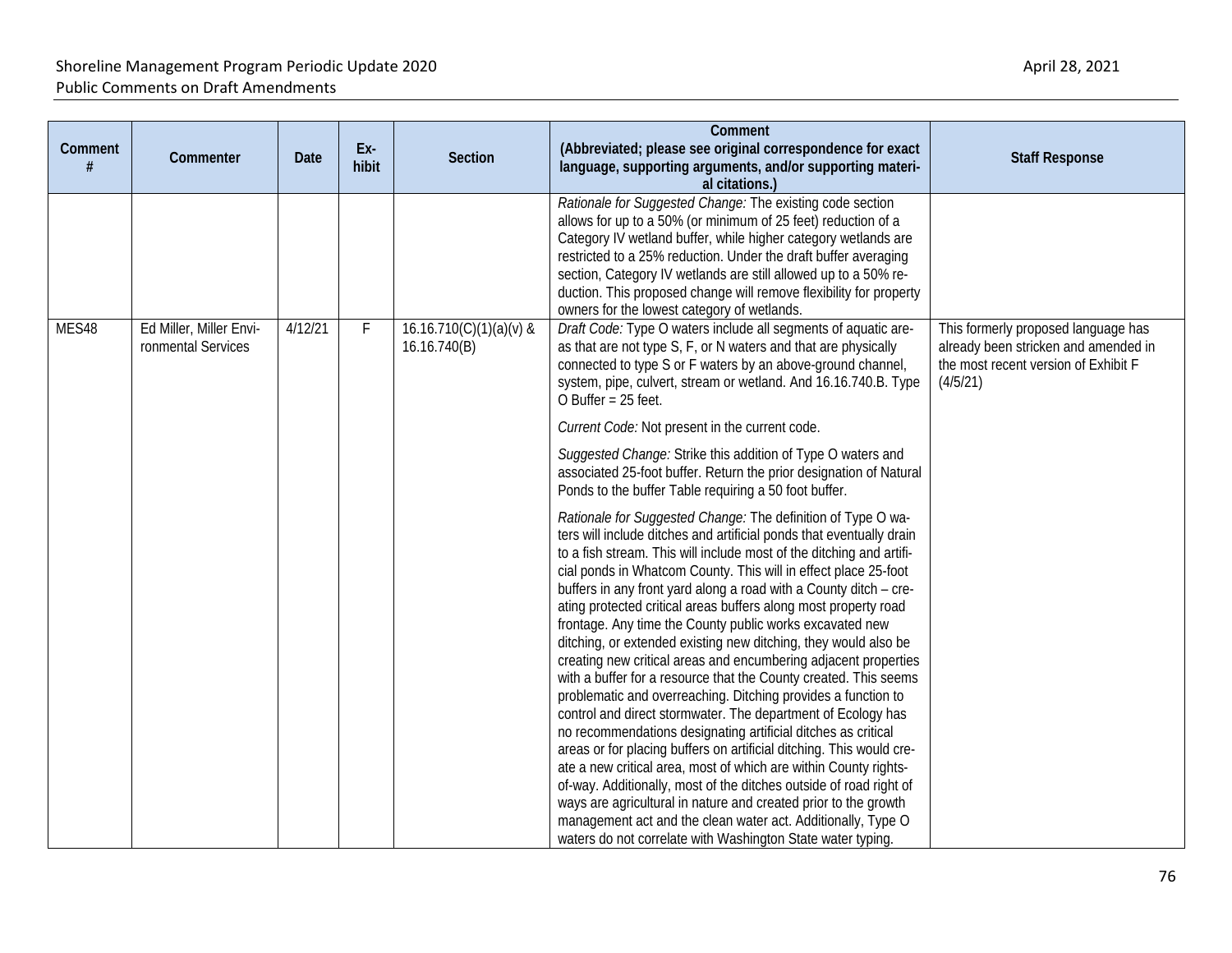| Comment<br># | Commenter                                     | Date    | Ex-<br>hibit | Section            | Comment<br>(Abbreviated; please see original correspondence for exact<br>language, supporting arguments, and/or supporting materi-<br>al citations.)                                                                                                                                                                                                                                                                                                                                                                                                                                                                                                                                                                                                                                                                                                                                                                                                                          | <b>Staff Response</b>                                                                                                                                                                                                                                                                 |
|--------------|-----------------------------------------------|---------|--------------|--------------------|-------------------------------------------------------------------------------------------------------------------------------------------------------------------------------------------------------------------------------------------------------------------------------------------------------------------------------------------------------------------------------------------------------------------------------------------------------------------------------------------------------------------------------------------------------------------------------------------------------------------------------------------------------------------------------------------------------------------------------------------------------------------------------------------------------------------------------------------------------------------------------------------------------------------------------------------------------------------------------|---------------------------------------------------------------------------------------------------------------------------------------------------------------------------------------------------------------------------------------------------------------------------------------|
| MES49        | Ed Miller, Miller Envi-<br>ronmental Services | 4/12/21 | F            | 16.16.710(C)(b)(i) | Draft Code: Ditches or other artificial water courses are consid-<br>ered streams for the purposes of this chapter when: i. used to<br>convey waters of the state existing prior to human alteration;<br>and/or $\dots$<br>Current Code: Ditches or other artificial water courses are con-<br>sidered streams for the purposes of this chapter when: i. used to<br>convey natural streams existing prior to human alteration;<br>and/or                                                                                                                                                                                                                                                                                                                                                                                                                                                                                                                                      | Based on public comment and direction<br>from the P/C, staff has rewritten this sec-<br>tion to be clearer and allow lesser buffers<br>on modified waterways that are not regu-<br>lated by WDFW. See 16.16.710(C) &<br>(D)(2) in the most recent version of Exhib-<br>it F (4/5/21). |
|              |                                               |         |              |                    | Suggested Change: Strike the change and replace the current<br>language.                                                                                                                                                                                                                                                                                                                                                                                                                                                                                                                                                                                                                                                                                                                                                                                                                                                                                                      |                                                                                                                                                                                                                                                                                       |
|              |                                               |         |              |                    | Rationale for suggested change: This change seems to make<br>the section more confusing. State definitions (italics added):                                                                                                                                                                                                                                                                                                                                                                                                                                                                                                                                                                                                                                                                                                                                                                                                                                                   |                                                                                                                                                                                                                                                                                       |
|              |                                               |         |              |                    | "Waters of the state includes all lakes, rivers, ponds, streams,<br>inland waters, underground waters, salt waters and all other<br>surface waters and watercourses located within the jurisdiction<br>of the state of Washington (RCW 90.48.020)."                                                                                                                                                                                                                                                                                                                                                                                                                                                                                                                                                                                                                                                                                                                           |                                                                                                                                                                                                                                                                                       |
|              |                                               |         |              |                    | "WAC 220-660-030(153) Watercourse, river of stream means<br>any portion of a stream or river channel, bed, bank, or bottom<br>waterward of the ordinary high water line of waters of the state.<br>Watercourse also means areas in which fish may spawn, reside,<br>or pass, and tributary waters with defined bed or banks that<br>influence the quality of habitat downstream. Watercourse also<br>means waters that flow intermittently or that fluctuate in level<br>during the year, and the term applies to the entire bed of such<br>waters whether or not the water is at peak level. A watercourse<br>includes all surface-water-connected wetlands that provide or<br>maintain habitat that supports fish life. This definition does not<br>include irrigation ditches, canals, stormwater treatment and<br>conveyance systems, or other entirely artificial watercourses,<br>except where they exist in a natural watercourse that has been<br>altered by humans." |                                                                                                                                                                                                                                                                                       |
|              |                                               |         |              |                    | Per state definition, waters of the state (that might be found in a<br>ditch) have an ordinary high water mark and are not artificial -<br>essentially a "natural stream". It seems the current language is                                                                                                                                                                                                                                                                                                                                                                                                                                                                                                                                                                                                                                                                                                                                                                   |                                                                                                                                                                                                                                                                                       |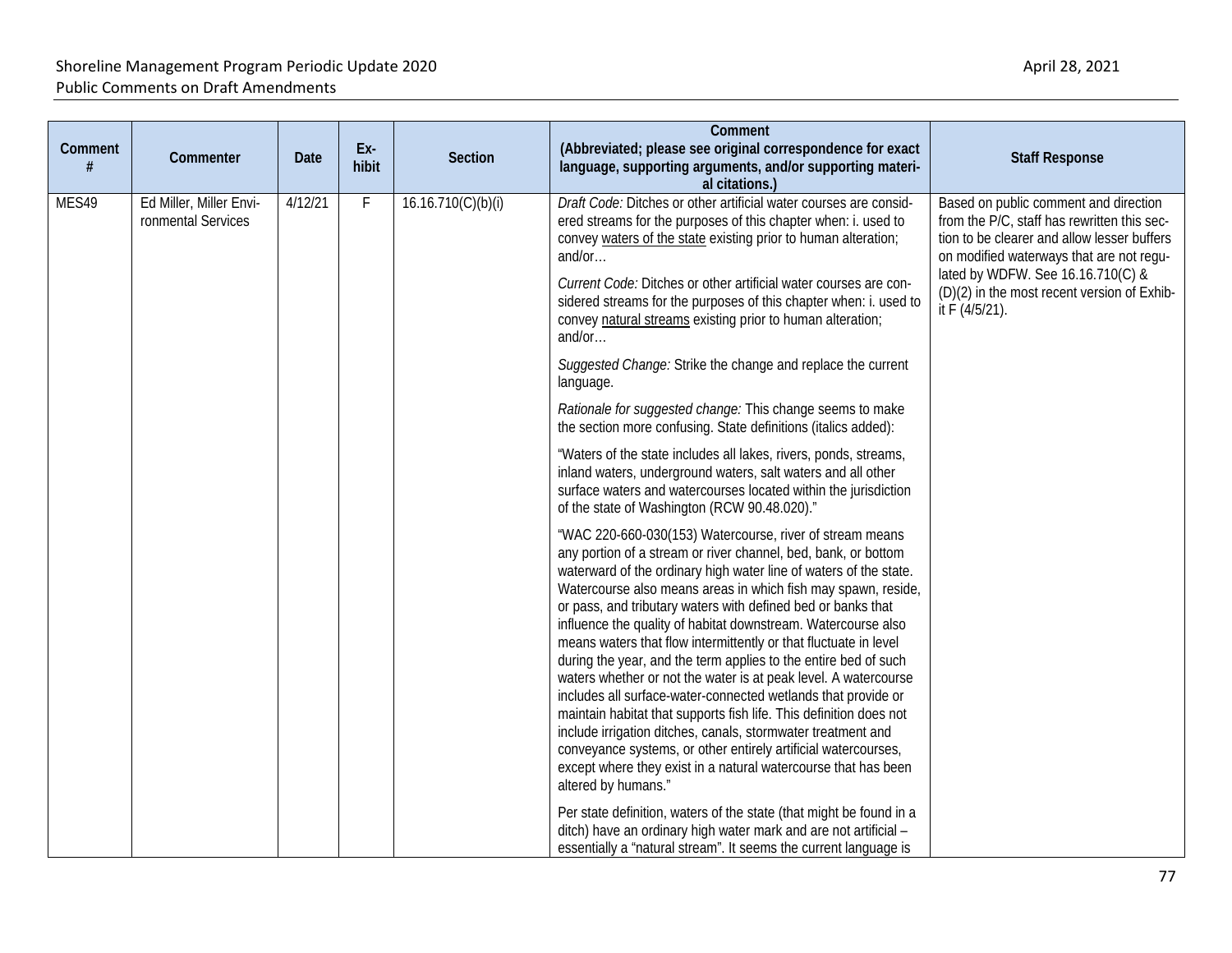| Comment<br># | Commenter                                                                                           | Date         | Ex-<br>hibit    | <b>Section</b>                                                                                                                                                                                                                                                                                                                                                                                                                                                                                                                                                                                                          | Comment<br>(Abbreviated; please see original correspondence for exact<br>language, supporting arguments, and/or supporting materi-<br>al citations.)                                                                                                                                                                                                                                                                                                                                                                                                                                                                                                                                                                                                                                                                                                                                                                                 | <b>Staff Response</b>                                                                                                                                                                                                                                                                                                                                 |
|--------------|-----------------------------------------------------------------------------------------------------|--------------|-----------------|-------------------------------------------------------------------------------------------------------------------------------------------------------------------------------------------------------------------------------------------------------------------------------------------------------------------------------------------------------------------------------------------------------------------------------------------------------------------------------------------------------------------------------------------------------------------------------------------------------------------------|--------------------------------------------------------------------------------------------------------------------------------------------------------------------------------------------------------------------------------------------------------------------------------------------------------------------------------------------------------------------------------------------------------------------------------------------------------------------------------------------------------------------------------------------------------------------------------------------------------------------------------------------------------------------------------------------------------------------------------------------------------------------------------------------------------------------------------------------------------------------------------------------------------------------------------------|-------------------------------------------------------------------------------------------------------------------------------------------------------------------------------------------------------------------------------------------------------------------------------------------------------------------------------------------------------|
| MES50        | Ed Miller, Miller Envi-<br>ronmental Services                                                       | 4/12/21<br>F | 16.16.745(A)(2) | consistent with state definitions and is clearer.<br>Draft Code: Buffer Width Increasing. The Director may require<br>the standard buffer width to be increased or to establish a non-<br>riparian buffer, when such buffers are necessary for one of the<br>following:<br>To protect priority fish or wildlife using the HCA<br>1)<br>To provide connectivity when a Type S or F water body is<br>2)<br>located within 300 feet of:<br>a. Another Type S or F water body; or<br>b. A fish and wildlife HCA; or<br>c. A Category I, II or III wetland.<br>Current Code: 16.16.745.A.2 - language added, not in the cur- | Staff believes this addition better reflects<br>DOE guidance and Council's direction to<br>improve connectivity.                                                                                                                                                                                                                                                                                                                                                                                                                                                                                                                                                                                                                                                                                                                                                                                                                     |                                                                                                                                                                                                                                                                                                                                                       |
|              |                                                                                                     |              |                 |                                                                                                                                                                                                                                                                                                                                                                                                                                                                                                                                                                                                                         | rent code.<br>Suggest Changed: strike the new added section 16.16.745.A.2.<br>Rationale for suggested change: This is a new provision to the<br>code that allows the Director to extend Type S or F buffers to<br>resources within 300 feet - including Category III wetlands,<br>other HCA's or other waters. Again, this is an exceptionally<br>broad provision to add in additional regulated areas that are not<br>currently designated as critical areas or buffers in the existing or<br>even the proposed amended code. The extension of every fish<br>stream or lake buffer to another resource within 300 feet is es-<br>sentially extending most of the buffer areas to 300 feet. If the<br>intent is also to protect habitat corridors, then it is also redun-<br>dant, as these are already protected in the habitat conservation<br>section of the code - State priority habitat "Biodiversity areas<br>and corridors". |                                                                                                                                                                                                                                                                                                                                                       |
| RFW17        | Karlee Deatherage<br>(RE Sources), Rein<br>Attemann (WEC), and<br>Tim Trohimo-<br>vich (Futurewise) | 4/12/21      | D               |                                                                                                                                                                                                                                                                                                                                                                                                                                                                                                                                                                                                                         | Incorporate regulations to prepare for accelerating sea level rise<br>impacts.<br>The SMA and SMP Guidelines require shoreline master pro-<br>grams to address the flooding that will be caused by sea level<br>rise. RCW 90.58.100(2)(h) requires that shoreline master pro-<br>grams "shall include" "[a]n element that gives consideration to<br>the statewide interest in the prevention and minimization of flood<br>damages " WAC 173-26-221(3)(b) provides in part that "[o]ver                                                                                                                                                                                                                                                                                                                                                                                                                                               | There isn't a requirement to address cli-<br>mate change/sea level rise in the SMA,<br>though we could if Council desires. How-<br>ever, what we understand from the DOE<br>is that any such regulations should be<br>built on data, which is what PS-CoSMoS<br>will be providing. Furthermore, once the<br>data is available, we should perform vul- |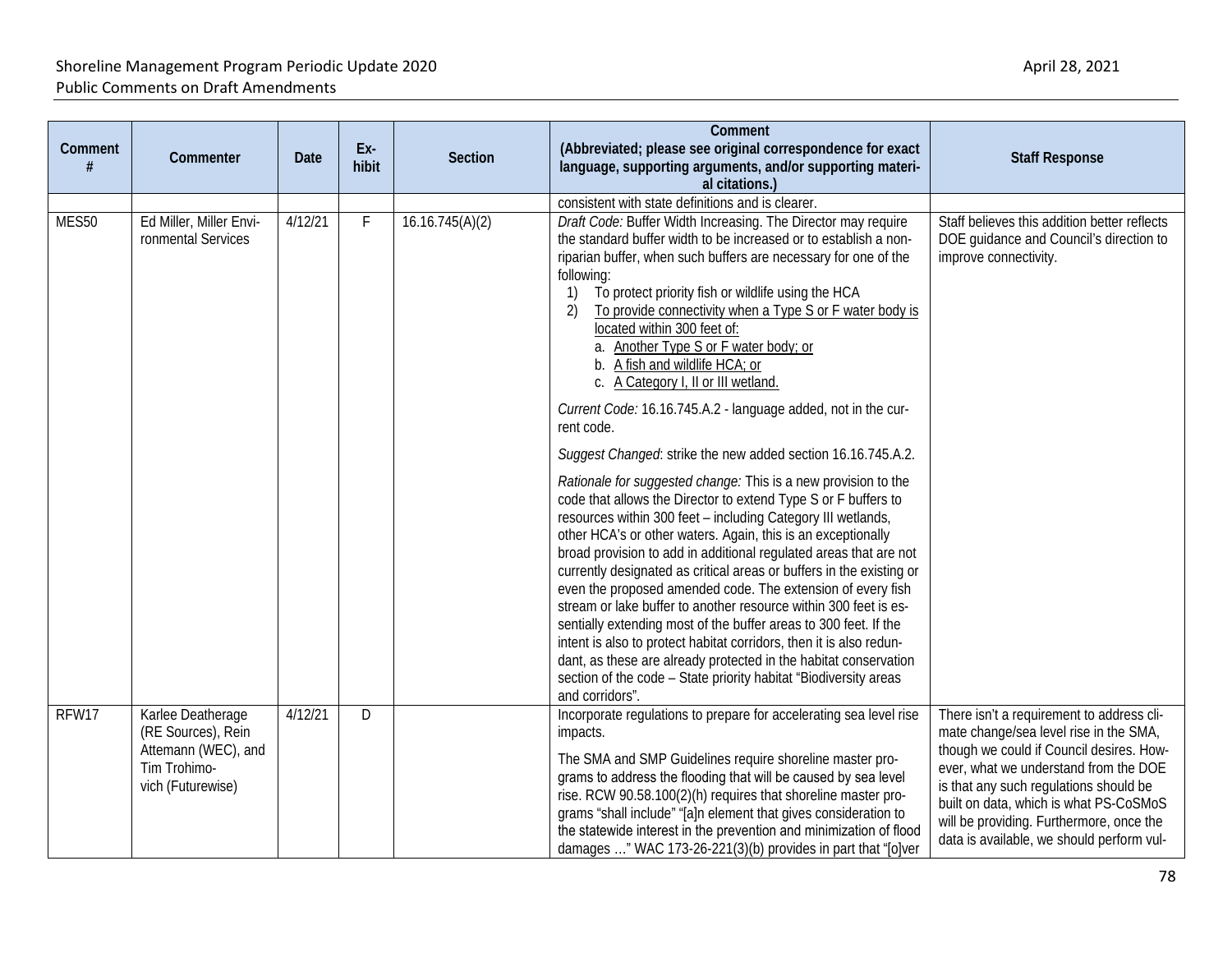| Comment<br># | Commenter | Date | Ex-<br>hibit | Section | Comment<br>(Abbreviated; please see original correspondence for exact<br>language, supporting arguments, and/or supporting materi-<br>al citations.)                                                                                                                                                                                                                                                                                                                                                                                                                                                                                                                                                                                                                                                                                                                                                                                                                                                                                                                                                                                                                                                                                                                                                                                                                                                                                                                                                                                                                           | <b>Staff Response</b>                                                                                                                                                                                           |
|--------------|-----------|------|--------------|---------|--------------------------------------------------------------------------------------------------------------------------------------------------------------------------------------------------------------------------------------------------------------------------------------------------------------------------------------------------------------------------------------------------------------------------------------------------------------------------------------------------------------------------------------------------------------------------------------------------------------------------------------------------------------------------------------------------------------------------------------------------------------------------------------------------------------------------------------------------------------------------------------------------------------------------------------------------------------------------------------------------------------------------------------------------------------------------------------------------------------------------------------------------------------------------------------------------------------------------------------------------------------------------------------------------------------------------------------------------------------------------------------------------------------------------------------------------------------------------------------------------------------------------------------------------------------------------------|-----------------------------------------------------------------------------------------------------------------------------------------------------------------------------------------------------------------|
|              |           |      |              |         | the long term, the most effective means of flood hazard reduc-<br>tion is to prevent or remove development in flood-prone areas<br>" "Counties and cities should consider the following when<br>designating and classifying frequently flooded areas  [t]he<br>potential effects of tsunami, high tides with strong winds, sea<br>level rise, and extreme weather events, including those poten-<br>tially resulting from global climate change " The areas subject<br>to sea level rise are flood prone areas just the same as areas<br>along bays, rivers, or streams that are within the 100-year flood<br>plain. RCW 90.58.100(1) and WAC 173-26-201(2)(a) also re-<br>quire "that the 'most current, accurate, and complete scientific<br>and technical information' and 'management recommendations'<br>[shall to the extent feasible] form the basis of SMP provisions."<br>This includes the current science on sea level rise.                                                                                                                                                                                                                                                                                                                                                                                                                                                                                                                                                                                                                                        | nerability and risk assessments to see<br>what kind and where the problems might<br>be, and update our shoreline inventory<br>and characterizations. Without such sci-<br>ence, we would be open to challenges. |
|              |           |      |              |         | Sea level rise is a real problem that is happening now. Sea level<br>is rising and floods and erosion are increasing. In 2012 the Na-<br>tional Research Council concluded that global sea level had<br>risen by about seven inches in the 20th Century. A recent anal-<br>ysis of sea-level measurements for tide-gage stations, including<br>the Seattle, Washington tide-gauge, shows that sea level rise is<br>accelerating.5 Virginia Institute of Marine Science (VIMS) "emer-<br>itus professor John Boon, says 'The year-to-year trends are<br>becoming very informative. The 2020 report cards continue a<br>clear trend toward acceleration in rates of sea-level rise at 27 of<br>our 28 tide-gauge stations along the continental U.S. coastline."<br>"Acceleration can be a game changer in terms of impacts and<br>planning, so we really need to pay heed to these patterns,' says<br>Boon." The Seattle tide gage was one of the 27 that had an<br>accelerating rate of sea level rise. The report Projected Sea<br>Level Rise for Washington State - A 2018 Assessment projects<br>that for a low greenhouse gas emission scenario there is a 50<br>percent probability that sea level rise will reach or exceed 1.2<br>feet by 2100 around Sandy Point and the west side of the Lum-<br>mi Peninsula. Projected Sea Level Rise for Washington State -<br>A 2018 Assessment projects that for a higher emission scenario<br>there is a 50 percent probability that sea level rise will reach or<br>exceed 4.5 feet by 2100 for the same area. Projections are |                                                                                                                                                                                                                 |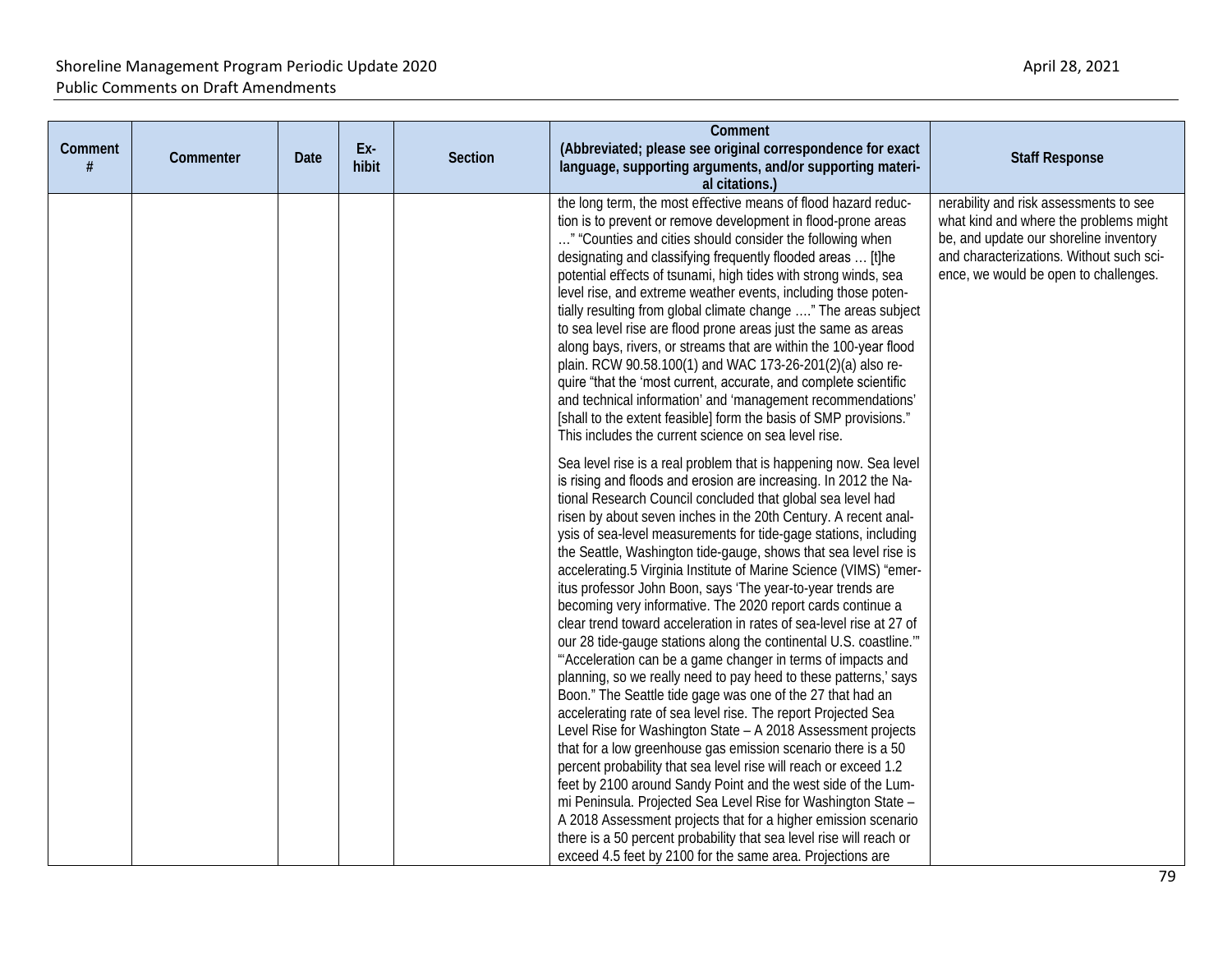| Comment<br># | Commenter | Date | Ex-<br>hibit | Section | Comment<br>(Abbreviated; please see original correspondence for exact<br>language, supporting arguments, and/or supporting materi-<br>al citations.)                                                                                                                                                                                                                                                                                                                                                                                                                                                       | <b>Staff Response</b> |
|--------------|-----------|------|--------------|---------|------------------------------------------------------------------------------------------------------------------------------------------------------------------------------------------------------------------------------------------------------------------------------------------------------------------------------------------------------------------------------------------------------------------------------------------------------------------------------------------------------------------------------------------------------------------------------------------------------------|-----------------------|
|              |           |      |              |         | available for all of the marine shorelines in Whatcom County<br>and Washington State.                                                                                                                                                                                                                                                                                                                                                                                                                                                                                                                      |                       |
|              |           |      |              |         | The extent of the sea level rise currently projected for Whatcom<br>County can be seen on the NOAA Office for Coastal Manage-<br>ment Digitalcoast Sea Level Rise Viewer available at:<br>https://coast.noaa.gov/digitalcoast/tools/slr.html. Please see<br>map images at the bottom of this letter detailing the changes in<br>water elevation from the current mean higher high water<br>(MHHW) to four feet of sea level rise.                                                                                                                                                                          |                       |
|              |           |      |              |         | Projected sea level rise will substantially increase flooding. As<br>Ecology writes, "[s]ea level rise and storm surge[s] will increase<br>the frequency and severity of flooding, erosion, and seawater<br>intrusion-thus increasing risks to vulnerable communities, in-<br>frastructure, and coastal ecosystems." Not only our marine<br>shorelines will be impacted, as Ecology writes "[m]ore frequent<br>extreme storms are likely to cause river and coastal flooding,<br>leading to increased injuries and loss of life."                                                                          |                       |
|              |           |      |              |         | Zillow recently estimated that 31,235 homes in Washington<br>State may be underwater by 2100, 1.32 percent of the state's<br>total housing stock. The value of the submerged homes is an<br>estimated \$13.7 billon. Zillow wrote:                                                                                                                                                                                                                                                                                                                                                                         |                       |
|              |           |      |              |         | "It's important to note that 2100 is a long way off, and it's cer-<br>tainly possible that communities [may] take steps to mitigate<br>these risks. Then again, given the enduring popularity of living<br>near the sea despite its many dangers and drawbacks, it may<br>be that even more homes will be located closer to the water in a<br>century's time, and these estimates could turn out to be very<br>conservative. Either way, left unchecked, it is clear the threats<br>posed by climate change and rising sea levels have the poten-<br>tial to destroy housing values on an enormous scale." |                       |
|              |           |      |              |         | Sea level rise will have an impact beyond rising seas, floods,<br>and storm surges. The National Research Council wrote that:                                                                                                                                                                                                                                                                                                                                                                                                                                                                              |                       |
|              |           |      |              |         | "Rising sea levels and increasing wave heights will exacerbate<br>coastal erosion and shoreline retreat in all geomorphic environ-                                                                                                                                                                                                                                                                                                                                                                                                                                                                         |                       |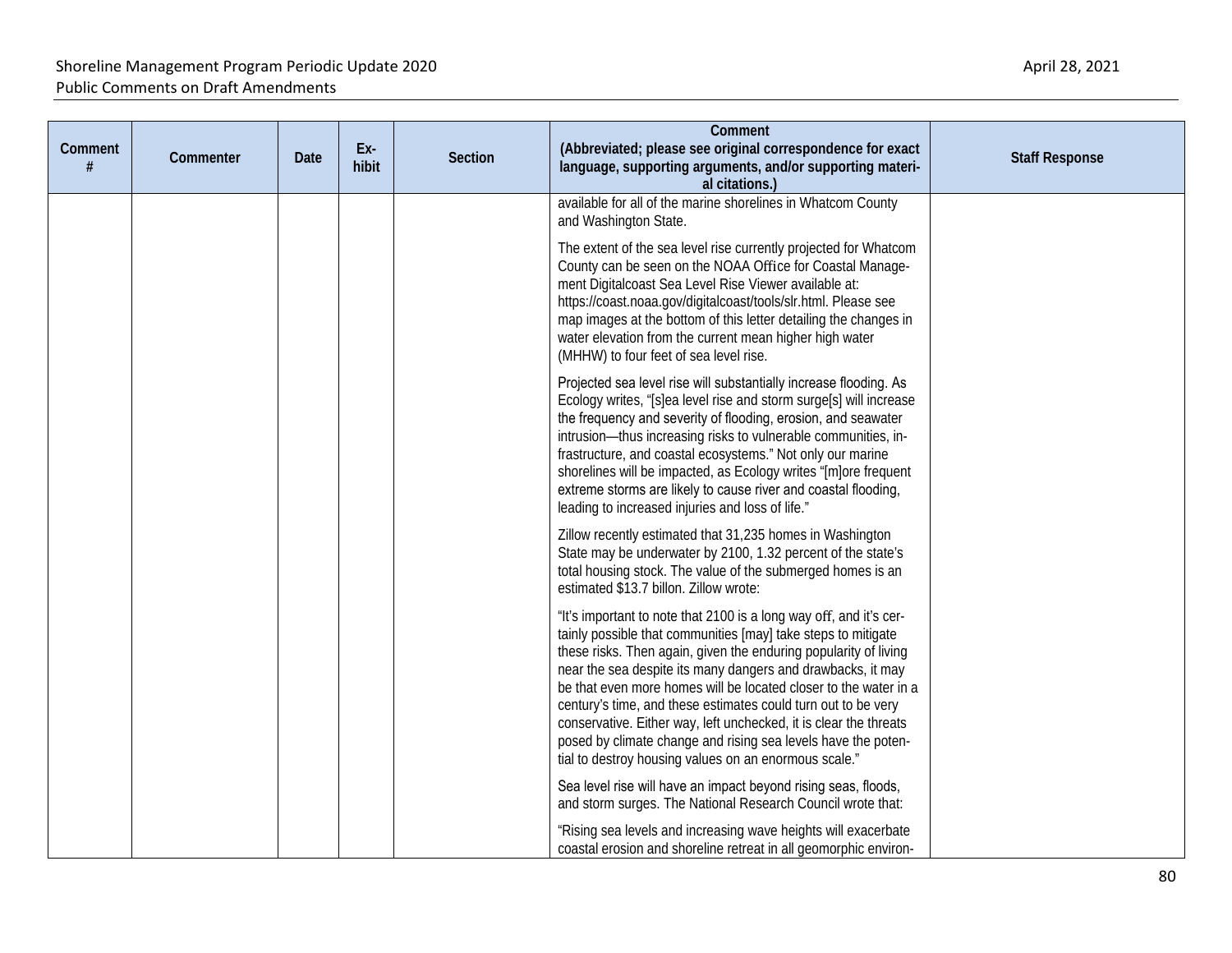| Comment<br># | Commenter | <b>Date</b> | Ex-<br>hibit | <b>Section</b> | Comment<br>(Abbreviated; please see original correspondence for exact<br>language, supporting arguments, and/or supporting materi-<br>al citations.)                                                                                                                                                                                                                                                                                                                                                                                                                                                                                                                                                                                                                                                                                         | <b>Staff Response</b> |
|--------------|-----------|-------------|--------------|----------------|----------------------------------------------------------------------------------------------------------------------------------------------------------------------------------------------------------------------------------------------------------------------------------------------------------------------------------------------------------------------------------------------------------------------------------------------------------------------------------------------------------------------------------------------------------------------------------------------------------------------------------------------------------------------------------------------------------------------------------------------------------------------------------------------------------------------------------------------|-----------------------|
|              |           |             |              |                | ments along the west coast. Projections of future cliff and bluff<br>retreat are limited by sparse data in Oregon and Washington<br>and by a high degree of geomorphic variability along the coast.<br>Projections using only historic rates of cliff erosion predict 10-<br>30 meters [33 to 98 feet] or more of retreat along the west coast<br>by 2100. An increase in the rate of sea-level rise combined with<br>larger waves could significantly increase these rates. Future<br>retreat of beaches will depend on the rate of sea-level rise and,<br>to a lesser extent, the amount of sediment input and loss."                                                                                                                                                                                                                      |                       |
|              |           |             |              |                | These impacts are why the Washington State Department of<br>Ecology recommends "[I]imiting new development in highly vul-<br>nerable areas."                                                                                                                                                                                                                                                                                                                                                                                                                                                                                                                                                                                                                                                                                                 |                       |
|              |           |             |              |                | Unless wetlands and shoreline vegetation can migrate land-<br>ward, their area and ecological functions will decline. If devel-<br>opment regulations are not updated to address the need for<br>vegetation to migrate landward in feasible locations, wetlands<br>and shoreline vegetation will decline. This loss of shoreline veg-<br>etation will harm the environment. It will also deprive marine<br>shorelines of the vegetation that protects property from erosion<br>and storm damage by modifying soils and accreting sediment.<br>WEC and Futurewise's Sept. 16, 2020 letter included maps that<br>show the extent of this amount of sea level rise in Whatcom<br>County and wetland migration in part of the County if the wet-<br>lands are not blocked by development. Additional maps are also<br>enclosed with this letter. |                       |
|              |           |             |              |                | Flood plain regulations are not enough to address sea level rise<br>for three reasons. Projected Sea Level Rise for Washington<br>State - A 2018 Assessment explains two of them:                                                                                                                                                                                                                                                                                                                                                                                                                                                                                                                                                                                                                                                            |                       |
|              |           |             |              |                | "Finally, it is worth emphasizing that sea level rise projections<br>are different from Federal Emergency Management Agency<br>(FEMA) flood insurance studies, because (1) FEMA studies only<br>consider past events, and (2) flood insurance studies only con-<br>sider the 100-year event, whereas sea level rise affects coastal<br>water elevations at all times."                                                                                                                                                                                                                                                                                                                                                                                                                                                                       |                       |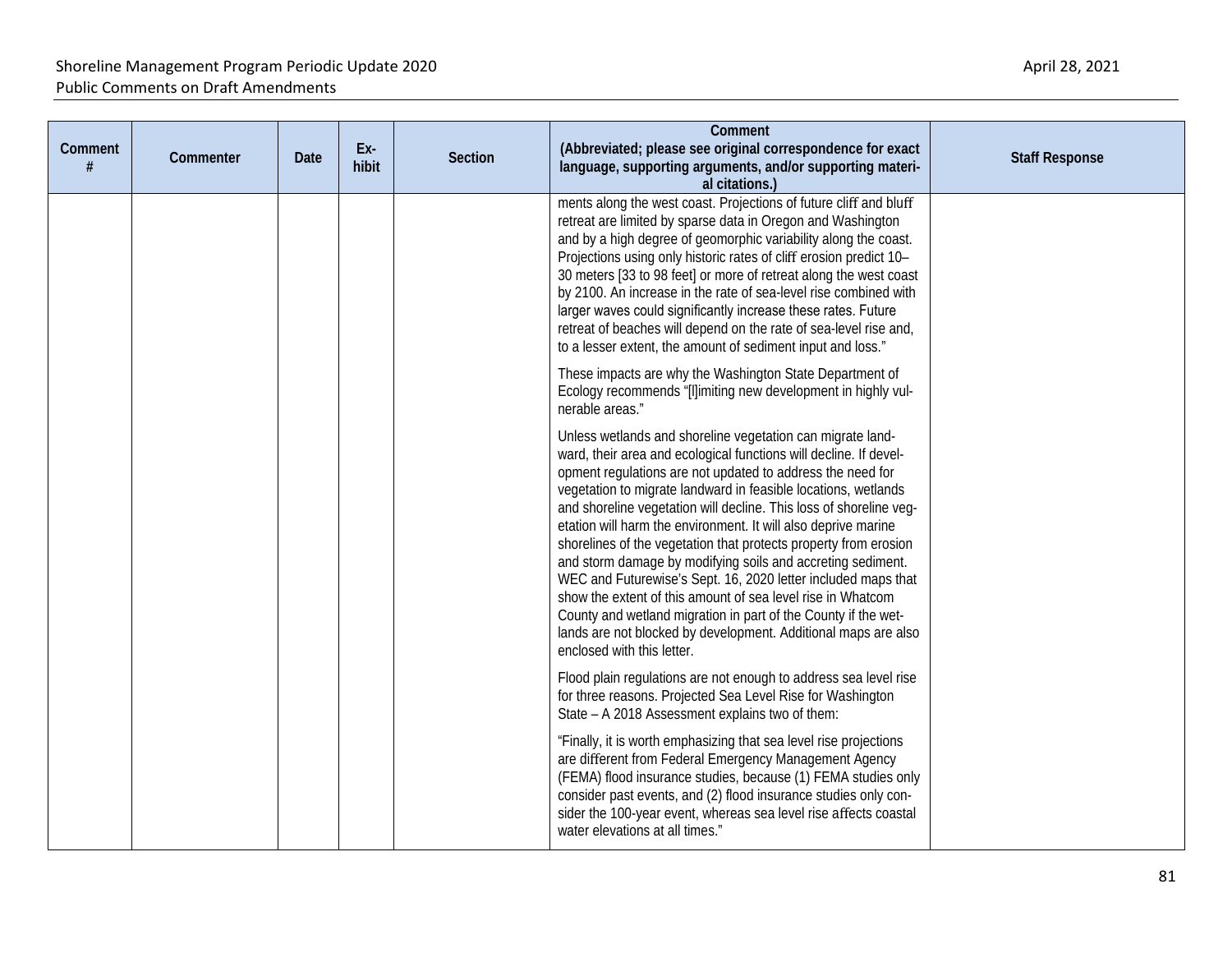| Comment<br>#                      | Commenter                                                      | Date    | Ex-<br>hibit | <b>Section</b>                                                                                                                                                                                                                                                                                                                                                                                       | Comment<br>(Abbreviated; please see original correspondence for exact<br>language, supporting arguments, and/or supporting materi-<br>al citations.)                                                                                                                                                                                                                                                                                                                                                                           | <b>Staff Response</b>                                                 |
|-----------------------------------|----------------------------------------------------------------|---------|--------------|------------------------------------------------------------------------------------------------------------------------------------------------------------------------------------------------------------------------------------------------------------------------------------------------------------------------------------------------------------------------------------------------------|--------------------------------------------------------------------------------------------------------------------------------------------------------------------------------------------------------------------------------------------------------------------------------------------------------------------------------------------------------------------------------------------------------------------------------------------------------------------------------------------------------------------------------|-----------------------------------------------------------------------|
|                                   |                                                                |         |              |                                                                                                                                                                                                                                                                                                                                                                                                      | The third reason is that floodplain regulations allow fills and<br>pilings to elevate structures and also allow commercial buildings<br>to be flood proofed in certain areas. While this affords some<br>protection to the structure, it does not protect the marshes and<br>wetlands that need to migrate.                                                                                                                                                                                                                    |                                                                       |
|                                   |                                                                |         |              |                                                                                                                                                                                                                                                                                                                                                                                                      | Because of these significant impacts on people, property, and<br>the environment, "[n]early six in ten Americans supported pro-<br>hibiting development in flood-prone areas (57%)." It is time for<br>Washington state and local governments to follow the lead of<br>the American people and adopt policies and regulations to pro-<br>tect people, property, and the environment from sea level rise.<br>We recommend the addition of the following regulations as part<br>of the shoreline master program periodic update: |                                                                       |
|                                   |                                                                |         |              |                                                                                                                                                                                                                                                                                                                                                                                                      | X. New lots shall be designed and located so that the builda-<br>ble area is outside the area likely to be inundated by sea level<br>rise in 2100 and outside of the area in which wetlands and<br>aquatic vegetation will likely migrate during that time.                                                                                                                                                                                                                                                                    |                                                                       |
|                                   |                                                                |         |              |                                                                                                                                                                                                                                                                                                                                                                                                      | X2. Where lots are large enough, new structures and build-<br>ings shall be located so that they are outside the area likely to<br>be inundated by sea level rise in 2100 and outside of the area<br>in which wetlands and aquatic vegetation will likely migrate<br>during that time.                                                                                                                                                                                                                                         |                                                                       |
|                                   |                                                                |         |              |                                                                                                                                                                                                                                                                                                                                                                                                      | X3. New and substantially improved structures shall be ele-<br>vated above the likely sea level rise elevation in 2100 or for<br>the life of the building, whichever is less.                                                                                                                                                                                                                                                                                                                                                  |                                                                       |
| RFW18                             | Karlee Deatherage<br>(RE Sources), Rein<br>Attemann (WEC), and | 4/12/21 | F            | 16.16.270                                                                                                                                                                                                                                                                                                                                                                                            | Restore Reasonable Use impact area language in the Dec 4,<br>2020 draft Exhibit F, WCC 16.16.270 Reasonable Use Excep-<br>tions.                                                                                                                                                                                                                                                                                                                                                                                               | Your comment will be provided to the P/C<br>& Co/C for consideration. |
| Tim Trohimo-<br>vich (Futurewise) |                                                                |         |              | We urge Whatcom County to restore the proposed change from<br>the P/C to expand the maximum impact area for single-family<br>residences from 4,000 square feet to 2,500 square feet in<br>16.16.270.C.12. The purpose of the reasonable use provision is<br>to allow only the minimal "reasonable" use of property to avoid a<br>constitutional taking when fully applying the standards of critical |                                                                                                                                                                                                                                                                                                                                                                                                                                                                                                                                |                                                                       |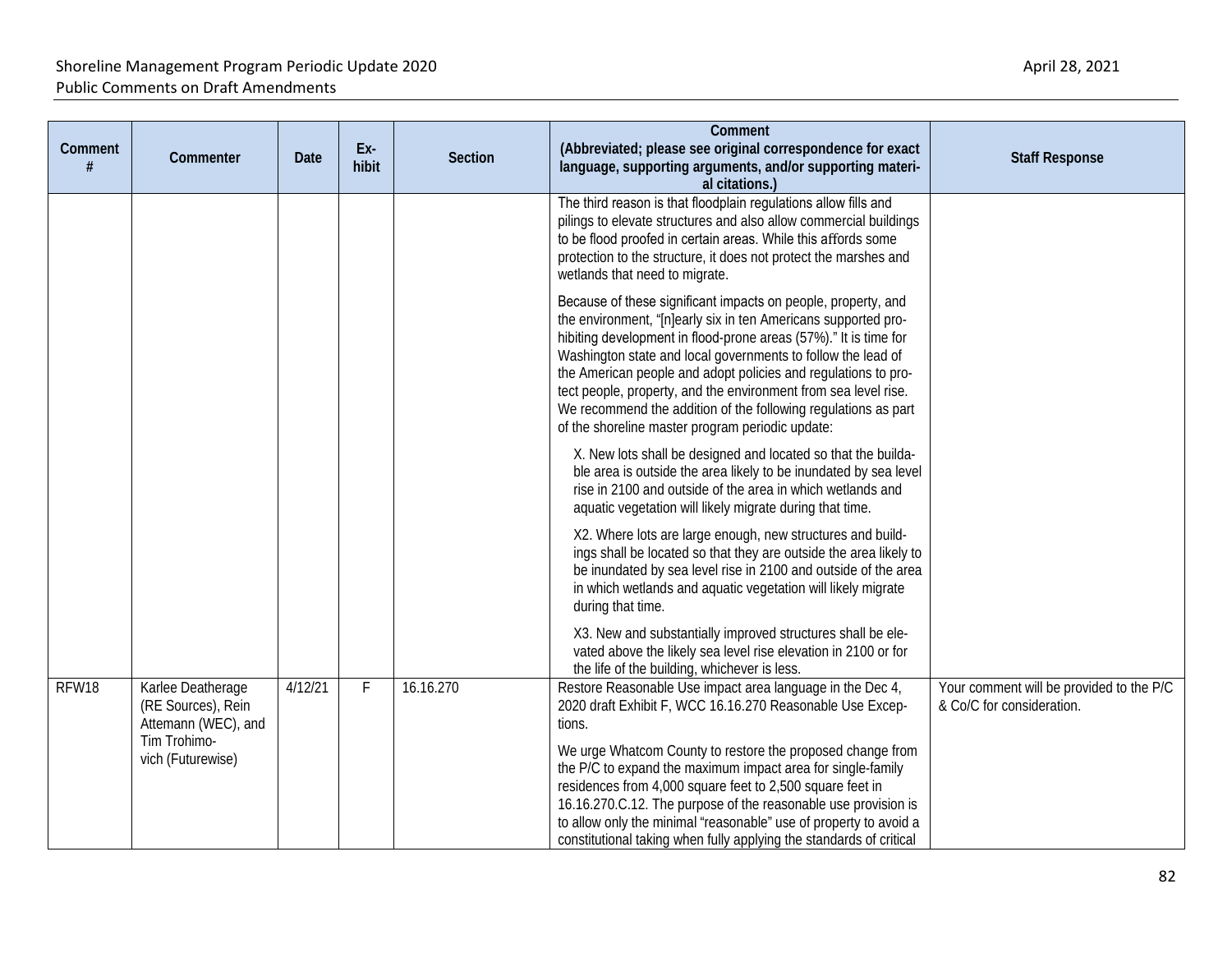| Comment<br># | Commenter                                                                      | Date    | Ex-<br>hibit | Section            | Comment<br>(Abbreviated; please see original correspondence for exact<br>language, supporting arguments, and/or supporting materi-<br>al citations.)                                                                                                                                                                                                                                                                                                                                                                                                                                                                                                                                                                                                                                                                                                                                                                                                                                                                                                                                                                                                                                                                                                                                                                                                                                                                                                                                                                                                                                                                                                                                                                                            | <b>Staff Response</b>                                                                                                                                                                                                                                                                                                                                                    |
|--------------|--------------------------------------------------------------------------------|---------|--------------|--------------------|-------------------------------------------------------------------------------------------------------------------------------------------------------------------------------------------------------------------------------------------------------------------------------------------------------------------------------------------------------------------------------------------------------------------------------------------------------------------------------------------------------------------------------------------------------------------------------------------------------------------------------------------------------------------------------------------------------------------------------------------------------------------------------------------------------------------------------------------------------------------------------------------------------------------------------------------------------------------------------------------------------------------------------------------------------------------------------------------------------------------------------------------------------------------------------------------------------------------------------------------------------------------------------------------------------------------------------------------------------------------------------------------------------------------------------------------------------------------------------------------------------------------------------------------------------------------------------------------------------------------------------------------------------------------------------------------------------------------------------------------------|--------------------------------------------------------------------------------------------------------------------------------------------------------------------------------------------------------------------------------------------------------------------------------------------------------------------------------------------------------------------------|
| RFW19        | Karlee Deatherage                                                              | 4/12/21 | F.           | 16.16.730, Table 4 | areas regulations.<br>The courts generally decide the concept of reasonable; howev-<br>er, reasonable use is often interpreted as a modest single-family<br>home. A home with a footprint of 4,000 square feet is excessive.<br>A median size house built in 2019 has 2,301 square feet of floor<br>area. We can assume that to be less than footprint 1,500 square<br>feet.<br>Incorporate the State of Washington Department of Fish & Wild-                                                                                                                                                                                                                                                                                                                                                                                                                                                                                                                                                                                                                                                                                                                                                                                                                                                                                                                                                                                                                                                                                                                                                                                                                                                                                                  | Pursuant to 23.230.010(B)(4) floodways                                                                                                                                                                                                                                                                                                                                   |
|              | (RE Sources), Rein<br>Attemann (WEC), and<br>Tim Trohimo-<br>vich (Futurewise) |         |              |                    | life's new riparian buffers guidance.<br>As has been reported in media and scientific reports, the south-<br>ern resident orcas, or killer whales, are threatened by (1) an<br>inadequate availability of prey, the Chinook salmon, "(2) legacy<br>and new toxic contaminants, and (3) disturbance from noise and<br>vessel traffic." "Recent scientific studies indicate that reduced<br>Chinook salmon runs undermine the potential for the southern<br>resident population to successfully reproduce and recover." The<br>shoreline master program update is an opportunity to take steps<br>to help recover the southern resident orcas, the Chinook salm-<br>on, and the species and habitats on which they depend.<br>The SMP Guidelines, in WAC 173-26-221(3)(c), provides in part<br>that "[i]n establishing vegetation conservation regulations, local<br>governments must use available scientific and technical infor-<br>mation, as described in WAC 173-26-201 (2)(a). At a minimum,<br>local governments should consult shoreline management assis-<br>tance materials provided by the department and Management<br>Recommendations for Washington's Priority Habitats, prepared<br>by the Washington state department of fish and wildlife where<br>applicable."<br>The State of Washington Department of Fish and Wildlife has<br>recently updated the Priority Habitat and Species recommenda-<br>tions for riparian areas. The updated management recommen-<br>dations document that fish and wildlife depend on protecting<br>riparian vegetation and the functions this vegetation performs<br>such as maintaining a complex food web that supports salmon<br>and maintaining temperature regimes to name just a few of the | and contiguous floodplain areas landward<br>two hundred feet from such floodways are<br>within the shoreline jurisdiction.<br>And pursuant to 16.16.730 Table 4, Type<br>S - Freshwater HCAs are proposed to<br>have a 200-foot buffer based on National<br>Wildlife Federation v. FEMA (Federal<br>District Court Case No. 2:11cv-02044-<br>rsm; NMFS Doc. #2006-00472) |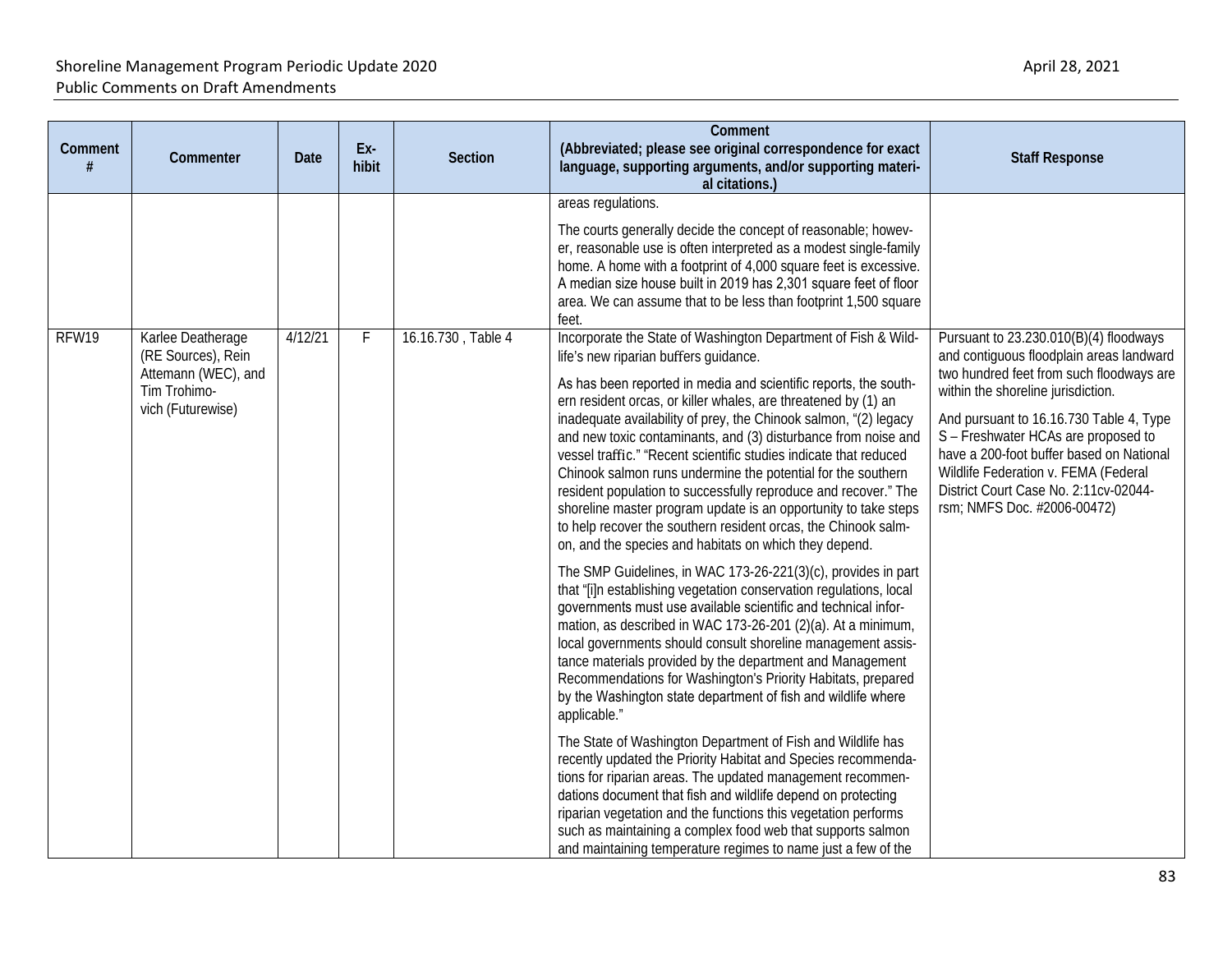| Comment | Commenter                                                     | <b>Date</b> | Ex-<br>hibit | <b>Section</b> | Comment<br>(Abbreviated; please see original correspondence for exact<br>language, supporting arguments, and/or supporting materi-<br>al citations.)                                                                                                                                                                                                                                                                                                                                                                                                                                                                                                                                                                                                                                                                                                                                                                                                                                                                                                                                                                                                                                                                                                                                                                                                                                                                                                                                                                                                                                                                                                                                                                                                                                                                                                                           | <b>Staff Response</b>                                                                                                                                                                                                                                                                                    |
|---------|---------------------------------------------------------------|-------------|--------------|----------------|--------------------------------------------------------------------------------------------------------------------------------------------------------------------------------------------------------------------------------------------------------------------------------------------------------------------------------------------------------------------------------------------------------------------------------------------------------------------------------------------------------------------------------------------------------------------------------------------------------------------------------------------------------------------------------------------------------------------------------------------------------------------------------------------------------------------------------------------------------------------------------------------------------------------------------------------------------------------------------------------------------------------------------------------------------------------------------------------------------------------------------------------------------------------------------------------------------------------------------------------------------------------------------------------------------------------------------------------------------------------------------------------------------------------------------------------------------------------------------------------------------------------------------------------------------------------------------------------------------------------------------------------------------------------------------------------------------------------------------------------------------------------------------------------------------------------------------------------------------------------------------|----------------------------------------------------------------------------------------------------------------------------------------------------------------------------------------------------------------------------------------------------------------------------------------------------------|
|         |                                                               |             |              |                | functions.<br>The updated Riparian Ecosystems, Volume 1: Science synthe-<br>sis and management implications scientific report concludes that<br>the "[p]rotection and restoration of riparian ecosystems contin-<br>ues to be critically important because: a) they are disproportion-<br>ately important, relative to area, for aquatic species, e.g., salm-<br>on, and terrestrial wildlife, b) they provide ecosystem services<br>such as water purification and fisheries (Naiman and Bilby 2001;<br>NRC 2002; Richardson et al. 2012), and c) by interacting with<br>watershed-scale processes, they contribute to the creation and<br>maintenance of aquatic habitats." The report states that "[t]he<br>width of the riparian ecosystem is estimated by one 200-year<br>site-potential tree height (SPTH) measured from the edge of the<br>active channel or active floodplain. Protecting functions within at<br>least one 200-year SPTH is a scientifically supported approach<br>if the goal is to protect and maintain full function of the riparian<br>ecosystem." These recommendations are explained further in<br>Riparian Ecosystems, Volume 2: Management Recommenda-<br>tions A Priority Habitats and Species Document of The Wash-<br>ington Department of Fish and Wildlife.<br>Based on these new scientific documents, we recommend that<br>shoreline jurisdiction should include the 100-year floodplain and<br>that the buffers for rivers and streams in shoreline jurisdiction<br>be increased to use the newly recommended 200-year SPTH<br>and that this width should be measured from the edge of the<br>channel, channel migration zone, or active floodplain whichever<br>is wider. New development, except water dependent uses<br>should not be allowed within this area. This will help maintain<br>shoreline functions and Chinook habitat. |                                                                                                                                                                                                                                                                                                          |
| TSF01   | Diani Taylor, General<br>Counsel, Taylor Shell-<br>fish Farms | 4/12/21     | D            | 23.40.010      | Table 1 of the draft proposes to revise the shoreline use table to<br>prohibit general aquaculture (aquaculture other than commercial<br>geoduck and salmon net pen facilities) in aquatic areas adjacent<br>to the Natural shoreline environment designation (SED). This<br>proposed revision should not be adopted. No scientific or tech-<br>nical information is identified in the Draft Amendment that would<br>support this revision. As recognized by the GMHB, prohibiting                                                                                                                                                                                                                                                                                                                                                                                                                                                                                                                                                                                                                                                                                                                                                                                                                                                                                                                                                                                                                                                                                                                                                                                                                                                                                                                                                                                             | The purpose of the natural shoreline area<br>is to "ensure long-term preservation of<br>ecologically intact shorelines" and<br>"preservation of the area's ecological<br>functions, natural features and overall<br>character must receive priority over any<br>other potential use." The Natural SED is |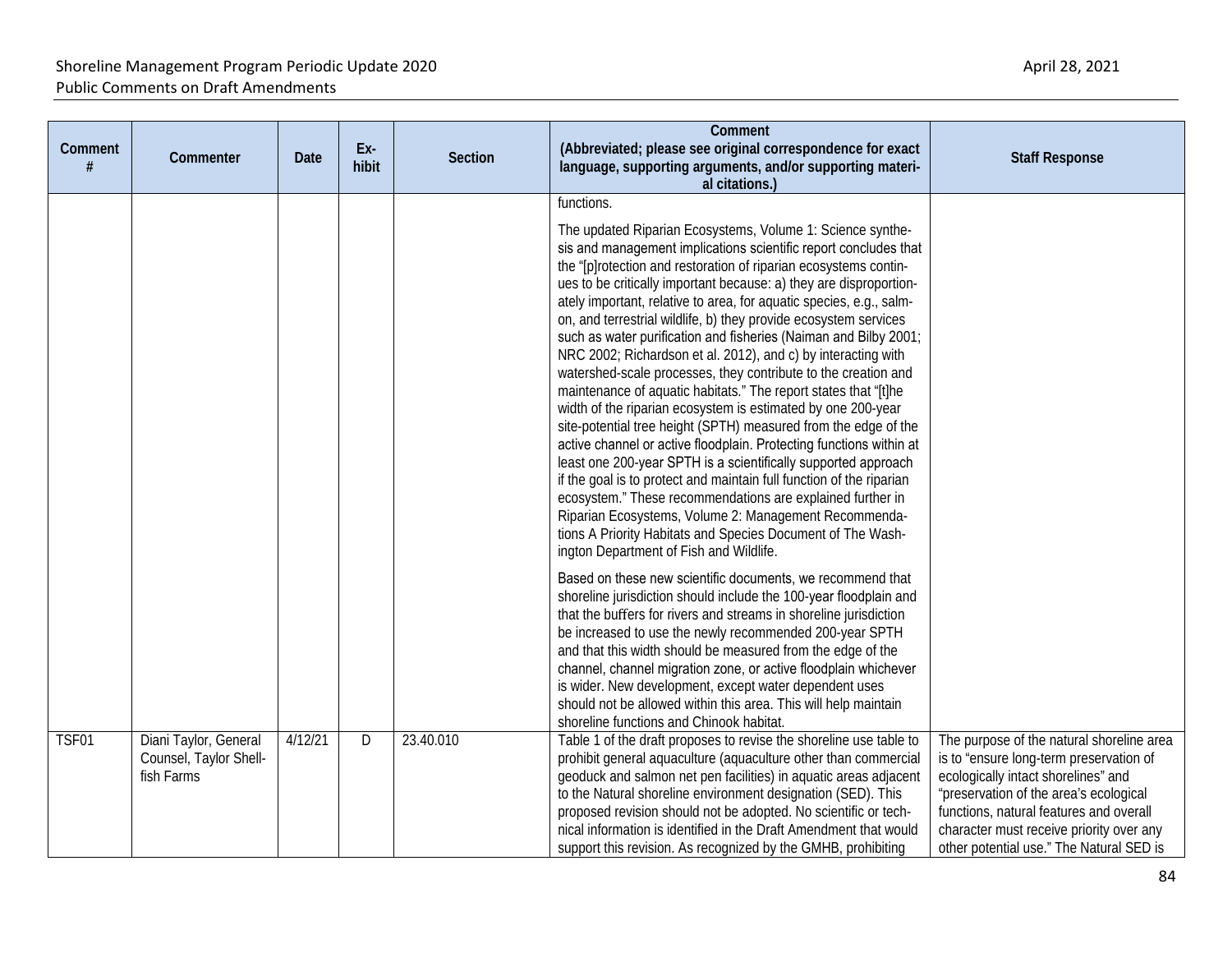| Comment      | Commenter                                                     | <b>Date</b> | Ex-<br>hibit | <b>Section</b>  | Comment<br>(Abbreviated; please see original correspondence for exact<br>language, supporting arguments, and/or supporting materi-<br>al citations.)                                                                                                                                                                                                                                                                                                                                                                                                                                                                                                                                                                                                                                                                                                                                                                                                                                                                                                                                                                                                                                                                                                                                                                                                                                                                                                                                                                                                                                                                       | <b>Staff Response</b>                                                                                                                                                                                                                                                                                                                                                                                                                                                                                                                                                                                                                                                                                                                                                                                                                                                                                                           |
|--------------|---------------------------------------------------------------|-------------|--------------|-----------------|----------------------------------------------------------------------------------------------------------------------------------------------------------------------------------------------------------------------------------------------------------------------------------------------------------------------------------------------------------------------------------------------------------------------------------------------------------------------------------------------------------------------------------------------------------------------------------------------------------------------------------------------------------------------------------------------------------------------------------------------------------------------------------------------------------------------------------------------------------------------------------------------------------------------------------------------------------------------------------------------------------------------------------------------------------------------------------------------------------------------------------------------------------------------------------------------------------------------------------------------------------------------------------------------------------------------------------------------------------------------------------------------------------------------------------------------------------------------------------------------------------------------------------------------------------------------------------------------------------------------------|---------------------------------------------------------------------------------------------------------------------------------------------------------------------------------------------------------------------------------------------------------------------------------------------------------------------------------------------------------------------------------------------------------------------------------------------------------------------------------------------------------------------------------------------------------------------------------------------------------------------------------------------------------------------------------------------------------------------------------------------------------------------------------------------------------------------------------------------------------------------------------------------------------------------------------|
|              |                                                               |             |              |                 | aquaculture in the Natural SED absent such support is imper-<br>missible. Allowing aquaculture in the Natural SED is consistent<br>with the purpose and policies of the Natural SED.                                                                                                                                                                                                                                                                                                                                                                                                                                                                                                                                                                                                                                                                                                                                                                                                                                                                                                                                                                                                                                                                                                                                                                                                                                                                                                                                                                                                                                       | only applied in a few areas of the county,<br>primarily the headwaters of the 3 upper<br>Nooksack branches and around state or<br>locally controlled nature preserves. None<br>of these areas would likely be used for<br>aquaculture.                                                                                                                                                                                                                                                                                                                                                                                                                                                                                                                                                                                                                                                                                          |
| <b>TSF02</b> | Diani Taylor, General<br>Counsel, Taylor Shell-<br>fish Farms | 4/12/21     | D            | 23.40.050(A)(1) | Strike A.1. Aquaculture that involves little or no substrate modifi-<br>cation shall be given preference over those that involve sub-<br>stantial modification. The applicant/proponent shall demonstrate<br>that the degree of proposed substrate modification is degree of<br>proposed substrate modification is aquaculture operations at the<br>site.<br>The first sentence of this provision is unsuitable for a regulation,<br>as it merely expresses a preference for certain activities over<br>others. Moreover, it is inadequately defined and unsupported by<br>scientific and technical information. To the extent that it would<br>disfavor common shellfish aquaculture practices that have been<br>proven to have insignificant impacts on species and habitat<br>(e.g., those covered by the Programmatic Consultation or ana-<br>lyzed by Washington Sea Grant), it runs directly counter to such<br>information in violation of the SMA and Guidelines. It would also<br>fail to give preference to and foster shellfish aquaculture contra-<br>ry to state law.<br>The second sentence appears to impose a substantive require-<br>ment that any substrate modifications must be the minimum<br>necessary for feasible operations. This restriction is similarly<br>unsupported by scientific and technical information and fails to<br>give preference to and foster shellfish aquaculture. In an analo-<br>gous context, the GMHB held that an aquaculture regulation<br>requiring gear use be limited to the minimum necessary for fea-<br>sible operations violated state law and must be stricken. | Though the language is existing, the<br>commenter may be correct regarding the<br>1st sentence, as it does read more like a<br>policy rather than a regulation. And Policy<br>11CC-3 basically says the same thing, so<br>that 1 <sup>st</sup> sentence could be deleted<br>(though it wouldn't have much effect on<br>the regulation).<br>Regarding the 2 <sup>nd</sup> sentence (again, exist-<br>ing language), staff sees no legal issue in<br>requiring methods used minimize impacts<br>to shoreline functions. The regulation only<br>states that the applicant demonstrate that<br>the degree of proposed substrate modifi-<br>cation is the minimum necessary. We<br>would think that Taylor Shellfish Farms<br>already uses the least impactful methods<br>given how environmentally friendly they<br>purport to be. Nonetheless, your com-<br>ments will be provided to the P/C and<br>Co/C for their consideration. |
| <b>TSF03</b> | Diani Taylor, General<br>Counsel, Taylor Shell-<br>fish Farms | 4/12/21     | D            | 23.40.050(A)(2) | Strike A.2 The installation of submerged structures, intertidal<br>structures, and floating structures shall be allowed only when<br>the applicant/proponent demonstrates that no alternative meth-<br>od of operation is feasible.                                                                                                                                                                                                                                                                                                                                                                                                                                                                                                                                                                                                                                                                                                                                                                                                                                                                                                                                                                                                                                                                                                                                                                                                                                                                                                                                                                                        | Again, existing language, and it's only<br>asking that the applicant demonstrate that<br>any proposed structures be the least<br>impactful to shoreline functions. Nonethe-                                                                                                                                                                                                                                                                                                                                                                                                                                                                                                                                                                                                                                                                                                                                                     |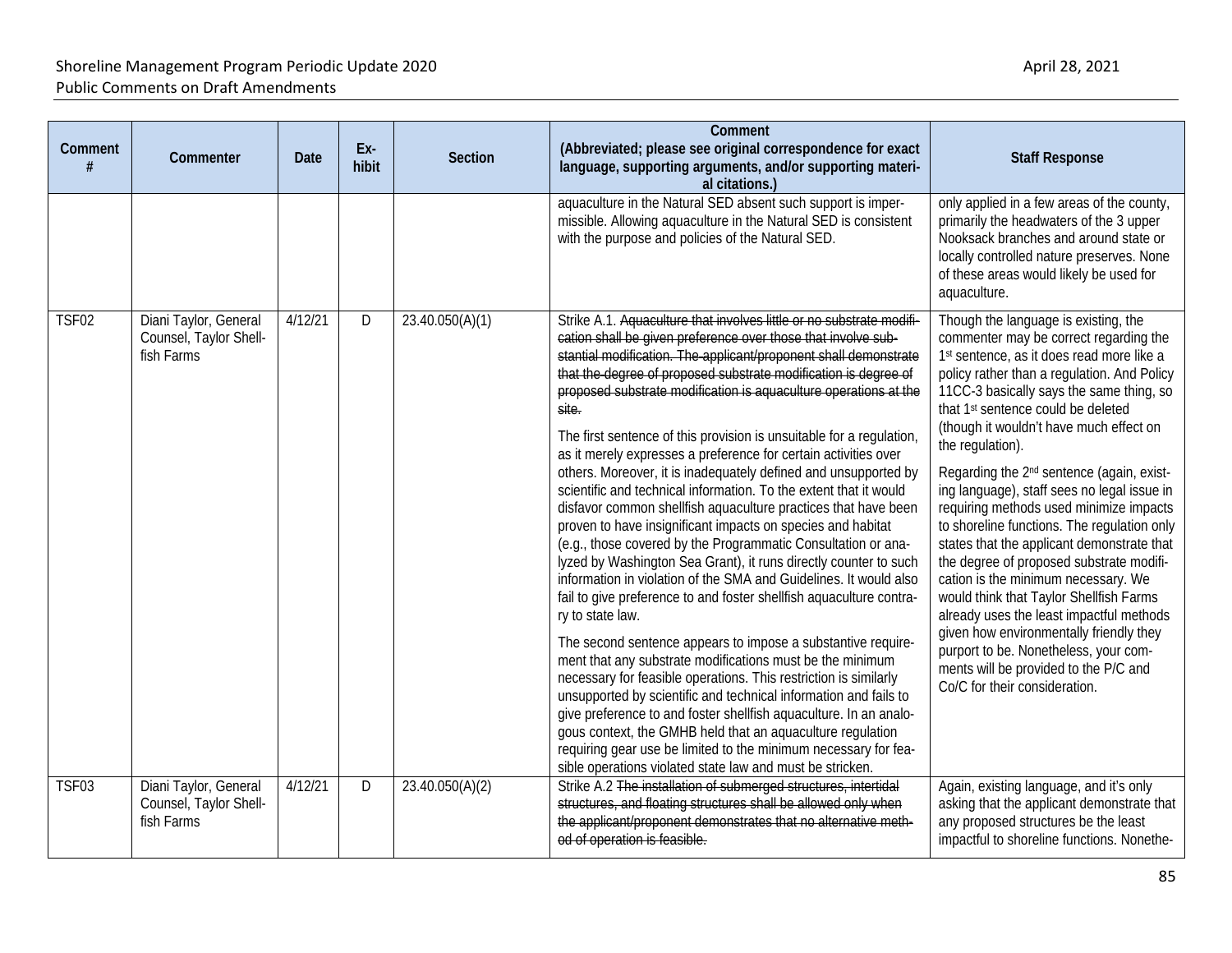| Comment      | Commenter                                                     | <b>Date</b> | Ex-<br>hibit | <b>Section</b>  | Comment<br>(Abbreviated; please see original correspondence for exact<br>language, supporting arguments, and/or supporting materi-<br>al citations.)                                                                                                                                                                                                                                                                                                                                                                                                                                                                                                                                                                                                                                                                                                                                  | <b>Staff Response</b>                                                                                                                                                                                                                                                                                                        |
|--------------|---------------------------------------------------------------|-------------|--------------|-----------------|---------------------------------------------------------------------------------------------------------------------------------------------------------------------------------------------------------------------------------------------------------------------------------------------------------------------------------------------------------------------------------------------------------------------------------------------------------------------------------------------------------------------------------------------------------------------------------------------------------------------------------------------------------------------------------------------------------------------------------------------------------------------------------------------------------------------------------------------------------------------------------------|------------------------------------------------------------------------------------------------------------------------------------------------------------------------------------------------------------------------------------------------------------------------------------------------------------------------------|
|              |                                                               |             |              |                 | Similar to the previous provision, this provision is not only un-<br>supported by scientific and technical information, but such in-<br>formation demonstrates aquaculture structures do not have<br>unacceptable impacts. This provision imposes unjustifiable use<br>restrictions and fails to give preference to and foster aquacul-<br>ture, and hence it should be deleted.                                                                                                                                                                                                                                                                                                                                                                                                                                                                                                      | less, your comments will be provided to<br>the P/C and Co/C for their consideration.                                                                                                                                                                                                                                         |
| TSF04        | Diani Taylor, General<br>Counsel, Taylor Shell-<br>fish Farms | 4/12/21     | D            | 23.40.050(A)(3) | Strike A.3 Aquaculture proposals that involve substantial sub-<br>strate modification or sedimentation through dredging, trench-<br>ing, digging, mechanical clam harvesting, or other similar mech-<br>anisms, shall not be permitted in areas where the proposal<br>would adversely impact critical saltwater habitat, or other fish<br>and wildlife habitat conservation areas.<br>This provision is insufficient in scope and detail to ensure proper<br>implementation, as several key terms are undefined. Moreover,<br>this regulation appears to articulate a zero-impact standard<br>inconsistent with the SMA and the Guidelines, which<br>acknowledge that activities will have some impacts and calls for<br>those impacts to be minimized. This provision is particularly<br>inappropriate given commercial shellfish beds are themselves<br>critical saltwater habitat. | Staff disagrees with the commenters<br>conclusions. The key words are either<br>defined or their common usage is under-<br>stood, and the regulation does not articu-<br>late a zero-impact standard: It only limits<br>certain types of practices that might have<br>significant impacts on critical saltwater<br>habitats. |
| <b>TSF05</b> | Diani Taylor, General<br>Counsel, Taylor Shell-<br>fish Farms | 4/12/21     | D            | 23.40.050(B)(9) | "Where aquaculture activities are authorized to use public Coun-<br>ty facilities, such as boat launches or docks, the County shall<br>reserve the right to require the applicant/proponent to pay a<br>portion of the cost of maintenance and any required improve-<br>ments commensurate with the use of such facilities."<br>This revision provides important clarification that the authority to<br>require a project proponent pay a portion of maintenance costs<br>and required improvements applies to County, rather than any<br>public (e.g., state or federal), facilities. Use and maintenance of<br>non-County public facilities are properly addressed by the enti-<br>ties or agencies that own or control those facilities.                                                                                                                                           | Staff agrees with the commenter and has<br>made this suggested edit.                                                                                                                                                                                                                                                         |
| <b>TSF06</b> | Diani Taylor, General<br>Counsel, Taylor Shell-<br>fish Farms | 4/12/21     | D            | 23.40.050(F)(1) | In addition to the minimum application requirements specified in<br>WCC Title 22 (Land Use and Development), applications for<br>aquaculture use or development shall include all information<br>necessary to conduct a thorough evaluation of the proposed<br>aquaculture activity, including but not limited to the following, if                                                                                                                                                                                                                                                                                                                                                                                                                                                                                                                                                   | Staff agrees with the commenter, but<br>none of the language prohibits the appli-<br>cant from submitting materials used in or<br>produced by other permitting processes.<br>Regardless of whether another agency                                                                                                            |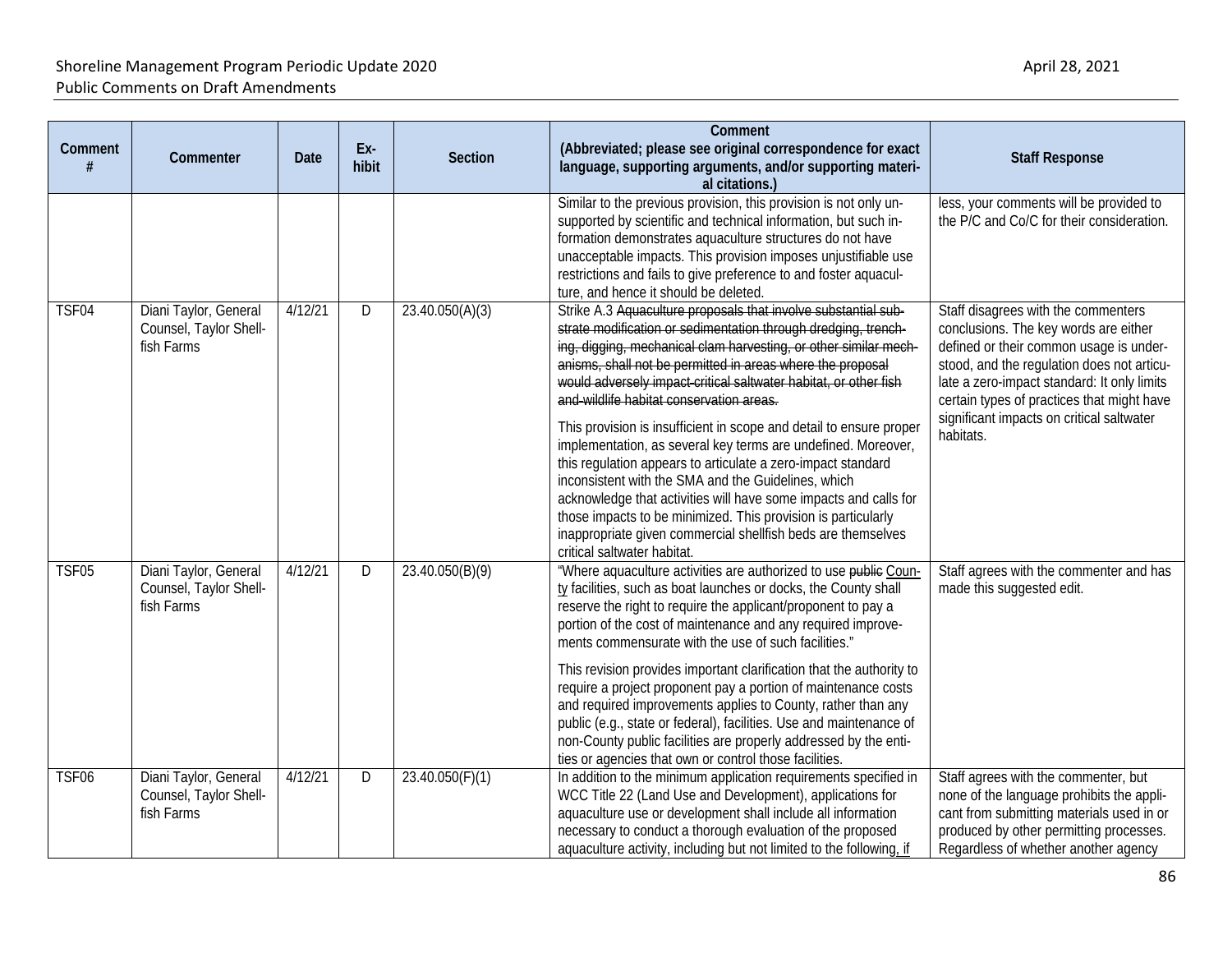| Comment | Commenter                                                     | Date    | Ex-<br>hibit | <b>Section</b>  | Comment<br>(Abbreviated; please see original correspondence for exact<br>language, supporting arguments, and/or supporting materi-<br>al citations.)                                                                                                                                                                                                                                                                                                                                                                                                                                                                                                                                                                                                                                                                                                                                                                                                                                                                                                                                                                                                                                                                                   | <b>Staff Response</b>                                                                                                                                                                              |
|---------|---------------------------------------------------------------|---------|--------------|-----------------|----------------------------------------------------------------------------------------------------------------------------------------------------------------------------------------------------------------------------------------------------------------------------------------------------------------------------------------------------------------------------------------------------------------------------------------------------------------------------------------------------------------------------------------------------------------------------------------------------------------------------------------------------------------------------------------------------------------------------------------------------------------------------------------------------------------------------------------------------------------------------------------------------------------------------------------------------------------------------------------------------------------------------------------------------------------------------------------------------------------------------------------------------------------------------------------------------------------------------------------|----------------------------------------------------------------------------------------------------------------------------------------------------------------------------------------------------|
|         |                                                               |         |              |                 | not already provided in other local, state, or federal permit appli-<br>cations or equivalent reports:<br>Aquaculture operations are subject to numerous laws and regu-<br>latory programs. Applicants for new aquaculture projects must<br>obtain several federal and state approvals in addition to shore-<br>line permits. The County should allow aquaculture applicants to<br>utilize information provided in other local, state, or federal permit<br>applications or equivalent reports in order to satisfy shoreline<br>permit application requirements. This allowance will not hinder<br>the County's interest in ensuring it has all information necessary<br>to conduct a thorough evaluation of aquaculture proposals, and<br>it is critical to avoid unnecessary burdens on applicants and<br>streamline permitting consistent with the laws and policies dis-<br>cussed above.                                                                                                                                                                                                                                                                                                                                          | has made a decision on a permit, the<br>County is still required to maintain a rec-<br>ord of our decision making and would<br>need copies of those materials to come to<br>a rational conclusion. |
| TSF07   | Diani Taylor, General<br>Counsel, Taylor Shell-<br>fish Farms | 4/12/21 | D            | 23.40.050(F)(2) | Applications for aquaculture activities must demonstrate that the<br>proposed activity will be compatible with surrounding existing<br>and planned uses.<br>a. Aquaculture activities shall comply with all applicable<br>noise, air, and water quality standards. All projects shall be<br>designed, operated and maintained to minimize odor and<br>noise.<br>b. Aquaculture activities shall be restricted to reasonable<br>hours and/or days of operation when necessary to mini-<br>mize substantial, adverse impacts from noise, light, and/or<br>glare on nearby residents, other sensitive uses or critical<br>habitat.<br>c. Aquaculture facilities shall not introduce incompatible visu-<br>al elements or substantially degrade significantly impact<br>the aesthetic qualities of the shoreline. Aquaculture struc-<br>tures and equipment, except navigation aids, shall be de-<br>signed, operated and maintained to blend into their sur-<br>roundings through the use of appropriate colors and mate-<br>rials.<br>Taylor Shellfish, along with other responsible farmers, employ<br>numerous practices to avoid and minimize potential noise and<br>light impacts on other shoreline users. However, to help protect | Staff agrees with the commenter and has<br>amended this section as suggested.                                                                                                                      |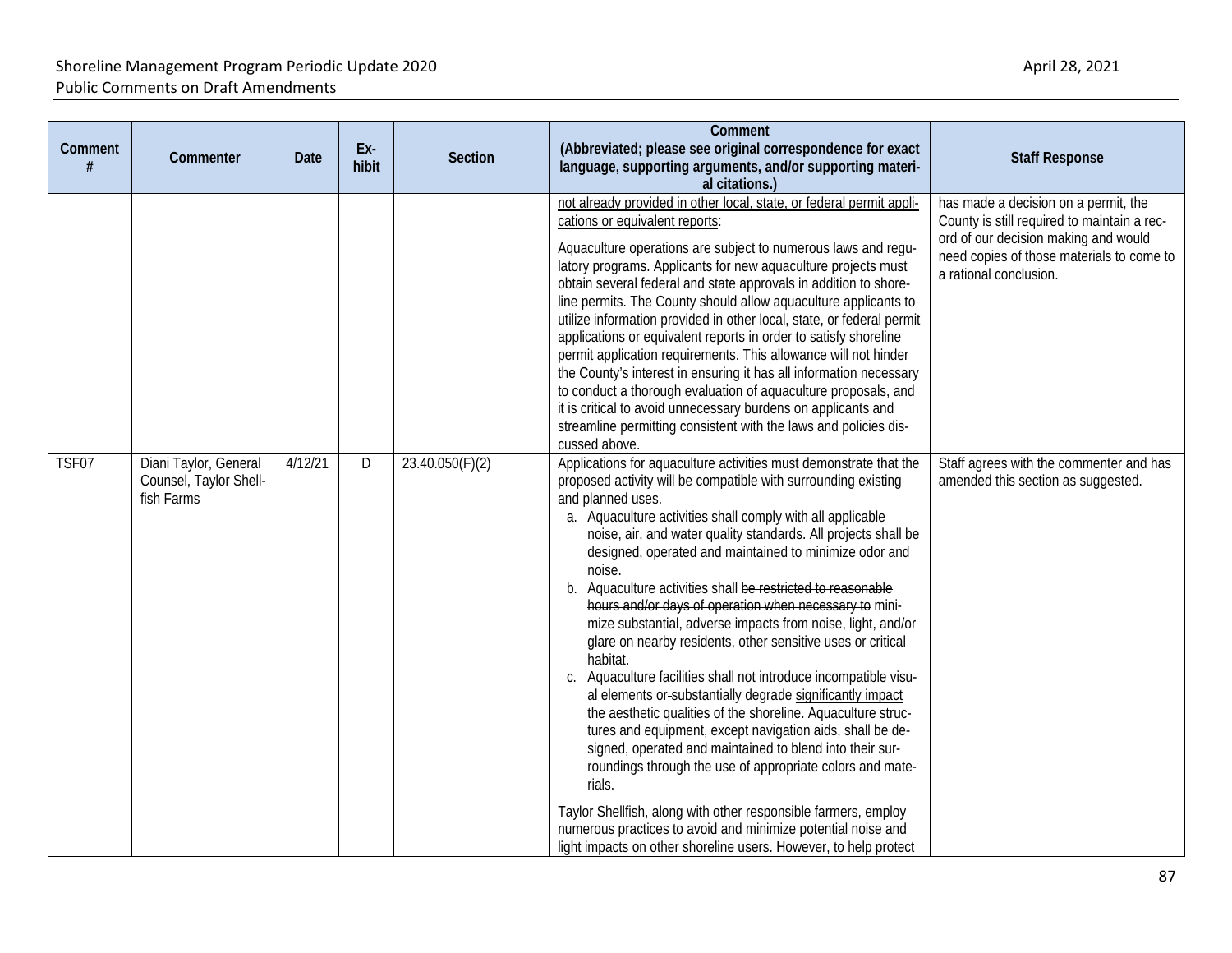| Comment | Commenter                                                     | <b>Date</b> | Ex-<br>hibit | Section         | Comment<br>(Abbreviated; please see original correspondence for exact<br>language, supporting arguments, and/or supporting materi-<br>al citations.)                                                                                                                                                                                                                                                                                                                                                                                                                                                                                                                                                                                                                                                                                                                                                                                          | <b>Staff Response</b>                                                                                                                                                                                                                                                                                                                                                                                                                                                                   |
|---------|---------------------------------------------------------------|-------------|--------------|-----------------|-----------------------------------------------------------------------------------------------------------------------------------------------------------------------------------------------------------------------------------------------------------------------------------------------------------------------------------------------------------------------------------------------------------------------------------------------------------------------------------------------------------------------------------------------------------------------------------------------------------------------------------------------------------------------------------------------------------------------------------------------------------------------------------------------------------------------------------------------------------------------------------------------------------------------------------------------|-----------------------------------------------------------------------------------------------------------------------------------------------------------------------------------------------------------------------------------------------------------------------------------------------------------------------------------------------------------------------------------------------------------------------------------------------------------------------------------------|
|         |                                                               |             |              |                 | the safety of its crews and provide marketable products, shell-<br>fish operators frequently need to conduct activities during nights<br>or on weekends when there are low tides. This is recognized in<br>the Guidelines, which state: "Commercial geoduck aquaculture<br>workers oftentimes need to accomplish on-site work during low<br>tides, which may occur at night or on weekends. Local govern-<br>ments must allow work during low tides but may require limits<br>and conditions to reduce impacts, such as noise and lighting, to<br>adjacent existing uses." Restricting operations to certain hours<br>or days may compromise the safety of farm crews and/or render<br>operations infeasible. This requirement in 2.b is incompatible<br>with the SMA and Guidelines, and it should be removed.                                                                                                                               |                                                                                                                                                                                                                                                                                                                                                                                                                                                                                         |
|         |                                                               |             |              |                 | The requirement in 2.c that aquaculture facilities not introduce<br>incompatible visual elements or substantially degrade the aes-<br>thetic qualities of the shoreline is inconsistent with the Guide-<br>lines, which instead require that that aquaculture not significant-<br>ly impact aesthetic qualities. The requirement that aquaculture<br>activities not introduce incompatible visual elements is insuffi-<br>cient in scope and detail to ensure proper implementation. This<br>subsection should be aligned with state law.                                                                                                                                                                                                                                                                                                                                                                                                     |                                                                                                                                                                                                                                                                                                                                                                                                                                                                                         |
| TSF08   | Diani Taylor, General<br>Counsel, Taylor Shell-<br>fish Farms | 4/12/21     | D            | 23.40.050(H)(2) | In the Natural shoreline environment, aquaculture activities that<br>do not require structures, facilities, or mechanized harvest prac-<br>tices and that will not result in the alteration of substantially de-<br>grade natural systems or features are permitted.<br>The prohibition on structures, facilities, or mechanized harvest in<br>the Natural environment is unsupported by scientific and tech-<br>nical information and is accordingly inconsistent with the SMA<br>and Guidelines. As discussed above, there is extensive scien-<br>tific and technical information that demonstrates shellfish aqua-<br>culture activities, some of which include these proscribed items<br>have minimal impacts that are consistent with the Natural envi-<br>ronment. The revised language shown here remedies these<br>failures and aligns this regulation with the management policies<br>in the Guidelines for the Natural environment. | Staff disagrees with the commenter. The<br>Natural SED is intended to remain natural<br>and is the only SED where such struc-<br>tures are prohibited. It is not a general<br>prohibition, just one for one certain SED.<br>The Natural SED is only applied in a few<br>areas of the county, primarily the head-<br>waters of the 3 upper Nooksack branches<br>and around state or locally controlled<br>nature preserves. None of these areas<br>would likely be used for aquaculture. |
| BIAWC08 | Robert Lee, BIAWC                                             | 4/12/21     | F.           | 16.16.273       | Reasonable Use and Variances: Staff has proposed major<br>changes to the procedures and criteria for both. The current                                                                                                                                                                                                                                                                                                                                                                                                                                                                                                                                                                                                                                                                                                                                                                                                                        | Please see the responses provided for<br>Comments GCD14, NES02, NWC02,                                                                                                                                                                                                                                                                                                                                                                                                                  |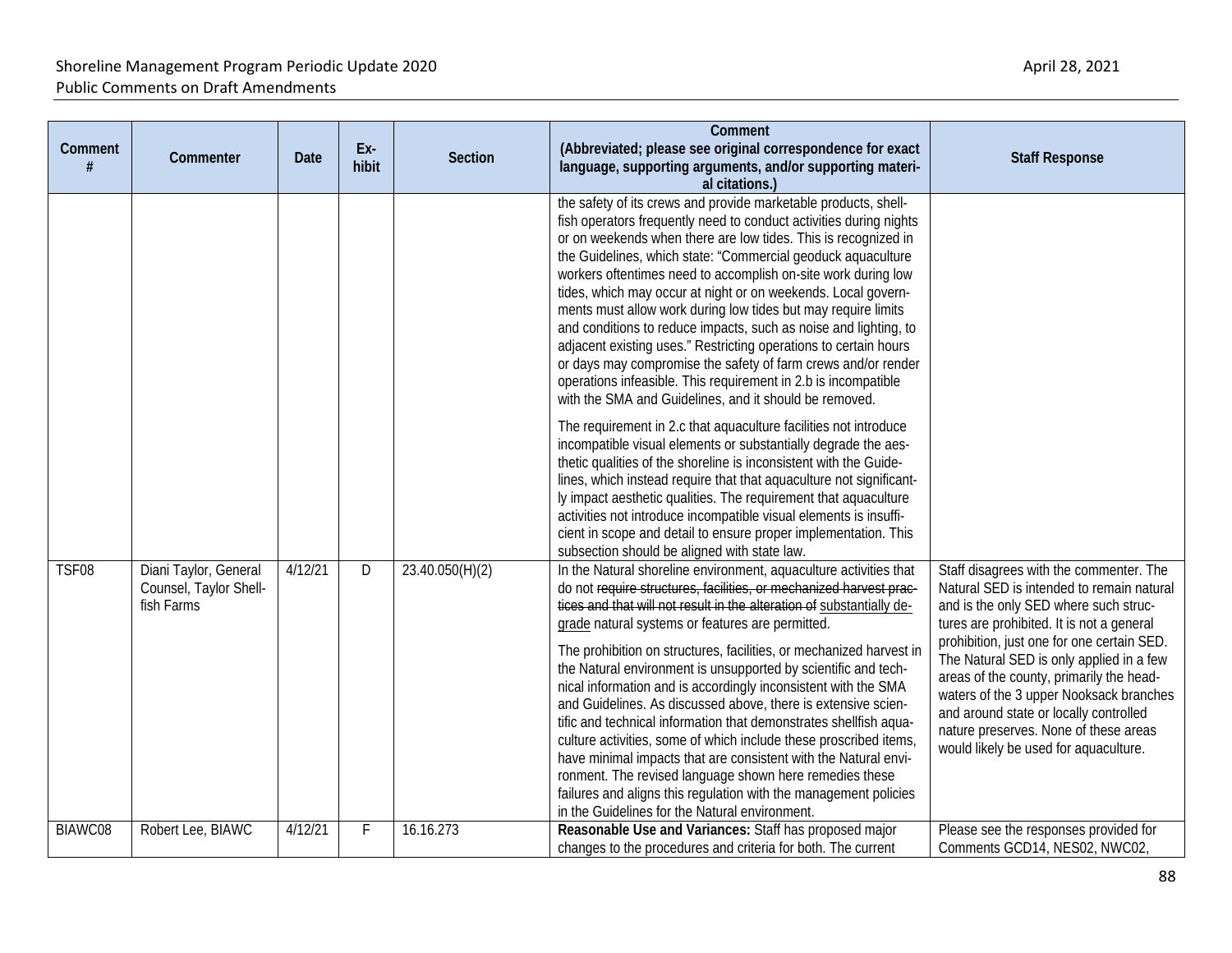| Comment | Commenter         | <b>Date</b> | Ex-<br>hibit | <b>Section</b>   | Comment<br>(Abbreviated; please see original correspondence for exact<br>language, supporting arguments, and/or supporting materi-<br>al citations.)                                                                                                                                                                                                                                                                                                                                                                                                                                                                                                                                                                                                                                                                                                                                                                                                                                                                                                                                                                                                                                                                                                                                                                                                                                                                                                                                                                                                                                                                                           | <b>Staff Response</b>                                                                                                                                                                                                                                                                                                                                                                                                                                                                                                                                                                                                  |
|---------|-------------------|-------------|--------------|------------------|------------------------------------------------------------------------------------------------------------------------------------------------------------------------------------------------------------------------------------------------------------------------------------------------------------------------------------------------------------------------------------------------------------------------------------------------------------------------------------------------------------------------------------------------------------------------------------------------------------------------------------------------------------------------------------------------------------------------------------------------------------------------------------------------------------------------------------------------------------------------------------------------------------------------------------------------------------------------------------------------------------------------------------------------------------------------------------------------------------------------------------------------------------------------------------------------------------------------------------------------------------------------------------------------------------------------------------------------------------------------------------------------------------------------------------------------------------------------------------------------------------------------------------------------------------------------------------------------------------------------------------------------|------------------------------------------------------------------------------------------------------------------------------------------------------------------------------------------------------------------------------------------------------------------------------------------------------------------------------------------------------------------------------------------------------------------------------------------------------------------------------------------------------------------------------------------------------------------------------------------------------------------------|
|         |                   |             |              |                  | 2017 CAO allows PDS staff to grant reasonable use (RU) per-<br>mits for one single family house under very strict criteria if CAO<br>rules alone would deny "all reasonable and economically viable<br>use" of the property.<br>A. Variances: They now require a public hearing and approval<br>by the Hearing Examiner (HE). The applicant must demonstrate<br>"undue hardship" due to CAO "dimensional requirements".<br>Frankly, it's not clear what the difference is between the scope<br>of these and RU applications in current code.<br>Per draft Section 16.16.270.A, p 30-31, Exh. F, if a person only<br>needs a 25 to 50% CAO buffer reduction, they would apply for a<br>Minor Variance, instead of a RU Exception per current code.<br>The draft does not say whether this value is total area, width, or<br>both. Staff decides these permits; notice to neighbors is re-<br>quired. We do appreciate the new minor variance idea allowing<br>staff approval, but why they also have to provide notice to adja-<br>cent land owners?<br>A Major Variance is required for any other CAO exceptions. See<br>Section 16.16.273, p 34. Either level of variance will be a costly<br>process; the fee is \$2750, plus critical area reports, possibly<br>consultants and any legal costs.<br>One could only apply for a Reasonable Use Exception RU if<br>their variance app is denied. This means if you don't get ade-<br>quate relief with a variance approval, one must repeat the permit<br>process to apply for an RU, and pay double fees and costs. A<br>person may also face an appeal to Superior Court from some-<br>one. | NWC05, BIA04, MES11, MES29, MES31,<br>MES43, RFW12, & RFW18.<br>In addition, variances have always re-<br>quired a public hearing and approval by<br>the H/E using the same criteria. We have<br>now introduced a "minor" variance (the<br>creation of which has already been ap-<br>proved by Co/C) for minor buffer reduc-<br>tions. An all variances always require<br>public notice, as we're potentially letting<br>applicants use lesser standards than<br>what the code prescribes, which might<br>have impacts on neighbors.<br>We have also put in a request to have a<br>much lower fee for minor variances. |
| BIAWC09 | Robert Lee, BIAWC | 4/12/21     | F            | 16.16.270(C)(12) | B. Reasonable Use Exception (RU)<br>1. Footprint Size:<br>Re draft Sections 270, Item C, p 31, we support the increase in<br>the allowed "impact area" for a house via the RU process to<br>4,000 sq. ft., from 2,500, recently accepted by the P/C. This limit<br>is a minimally reasonable value when you consider most of the                                                                                                                                                                                                                                                                                                                                                                                                                                                                                                                                                                                                                                                                                                                                                                                                                                                                                                                                                                                                                                                                                                                                                                                                                                                                                                               | Please see the responses provided for<br>Comments BIA04, GCD09, GCD14,<br>MES09, MES11, MES31, NES01,<br>RFW12, RFW13, & RFW18.<br>And remember, RUEs are for lots totally<br>constrained by critical areas. Lots that<br>aren't so constrained can build to what-                                                                                                                                                                                                                                                                                                                                                     |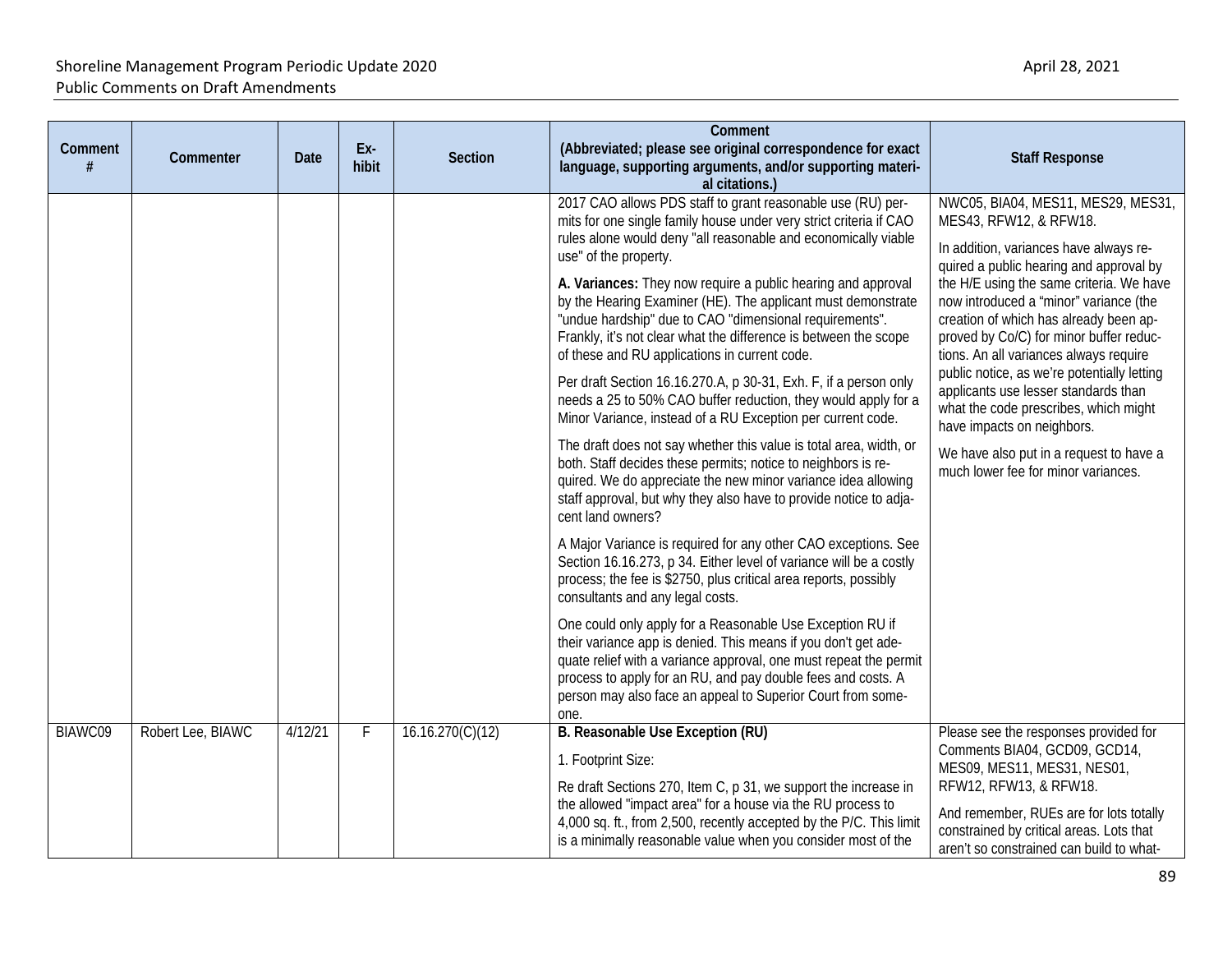| Comment<br># | Commenter         | <b>Date</b> | Ex-<br>hibit | <b>Section</b> | Comment<br>(Abbreviated; please see original correspondence for exact<br>language, supporting arguments, and/or supporting materi-<br>al citations.)                                                                                                                                                                                                                                                                                                | <b>Staff Response</b>                                                                                                                                                                  |
|--------------|-------------------|-------------|--------------|----------------|-----------------------------------------------------------------------------------------------------------------------------------------------------------------------------------------------------------------------------------------------------------------------------------------------------------------------------------------------------------------------------------------------------------------------------------------------------|----------------------------------------------------------------------------------------------------------------------------------------------------------------------------------------|
|              |                   |             |              |                | sites will be 2 acres or larger, and many rural land owners will<br>want barns, corrals, shops, etc.<br>Also, these and all other CAO rules apply in the county's two<br>Urban Growth Areas: Birch Bay and Columbia Valley, where lot<br>sizes are usually much smaller, and on public sewer and water<br>systems.                                                                                                                                  | ever size the code allows for their zone.<br>We would think that someone who wants<br>barns, training rings, and other large<br>structures would choose a lot not so con-<br>strained. |
|              |                   |             |              |                | However, "impact area" is not defined in the draft CAO. We<br>suggest this term be defined to include only artificial impervious<br>surfaces. We support the driveway exception as written, and ask<br>that drainfield areas be listed as excepted too.                                                                                                                                                                                             |                                                                                                                                                                                        |
|              |                   |             |              |                | There appears to be no scientific basis for either value. The<br>4,000 sf value will often be generally reasonable in this context<br>for smaller lots, e.g., 1 to 5 acres. But several large rural areas<br>are zoned 10 acre minimum. We think consideration should be<br>given to a "sliding scale" proposal, for parcels 5 acres and larg-<br>er, based on zoning, platting options, availability of drinking<br>water, soils for septics, etc. |                                                                                                                                                                                        |
|              |                   |             |              |                | Many rural residents are horse enthusiasts, and want training<br>rings, which will push the total footprint over the 4,000 sf limit.                                                                                                                                                                                                                                                                                                                |                                                                                                                                                                                        |
| BIAWC10      | Robert Lee, BIAWC | 4/12/21     | E            | 22.05.020      | 2. RU Process: We believe the RU decision should be made by<br>staff instead of the Hearing Examiner (HE), a far less costly,<br>time consuming and legalistic process.                                                                                                                                                                                                                                                                             | Please see the responses provided for<br>Comments GCD14, NES02, NWC02,<br>NWC05, BIA04, MES11, MES29, MES31,                                                                           |
|              |                   |             |              |                | We believe these decisions should be based mainly on a scien-<br>tific analysis of the particular situation; that is: the functions and<br>values of the resource, and adjacent site character, mainly its<br>natural features: e.g., soils and geology, topography, native<br>vegetation etc.                                                                                                                                                      | MES43, RFW12, & RFW18.                                                                                                                                                                 |
|              |                   |             |              |                | An important question: is there any state law, court decision or<br>code that requires that RU's be decided by the HE, a quasi-<br>judicial official? Or that bars professional and qualified staff from<br>making these mainly technical and science kind of decisions?                                                                                                                                                                            |                                                                                                                                                                                        |
| BIAWC11      | Robert Lee, BIAWC | 4/12/21     | F            | 16.16.270(C)   | 3. RU Criteria:<br>a. We also have concerns over the fairness of some of the key                                                                                                                                                                                                                                                                                                                                                                    | The RUE criteria are basically the same<br>as the existing criteria (old $(B)(2)$ ), which<br>come from state law and courts cases on                                                  |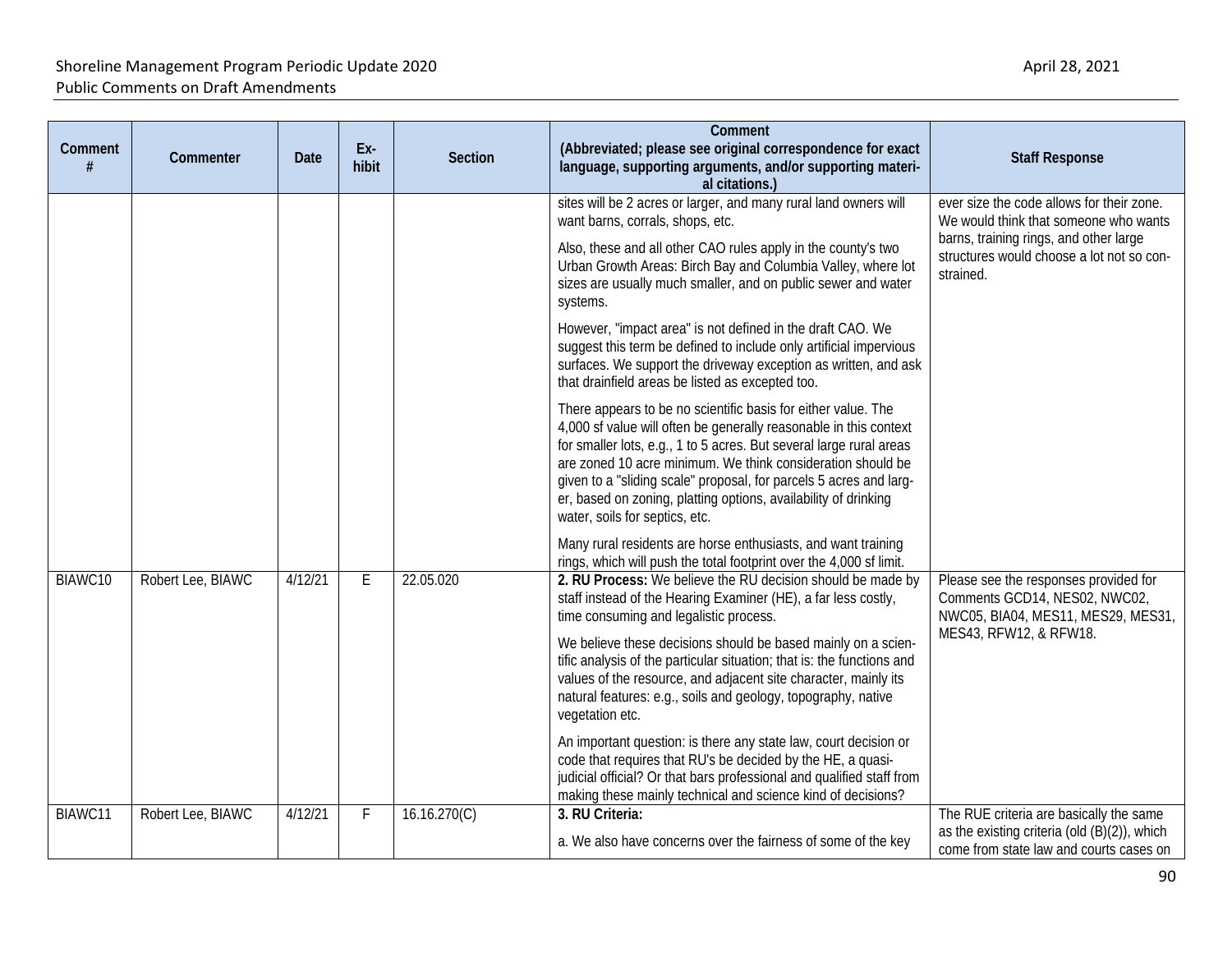| Comment<br>(Abbreviated; please see original correspondence for exact<br>Ex-<br>Comment<br>Commenter<br><b>Section</b><br>Date<br>#<br>hibit<br>language, supporting arguments, and/or supporting materi-<br>al citations.)                                                                                                                                                                                                                                                                                                                                                                                                                                                                                                                                                                                                                                                                                                                                                                                                                                                                                                                                                                                                                                                                                                                                                                                                                                                                                                                                                                                                                                                                                                                                                                              | <b>Staff Response</b>                                                                                                                                                                                                                                                                                                                                                                                                                                                                                                                                                                                                                                                                                                                                                                                                                                                                                                                                                                                                                                                                                                                                                                                                                                                                                                                             |
|----------------------------------------------------------------------------------------------------------------------------------------------------------------------------------------------------------------------------------------------------------------------------------------------------------------------------------------------------------------------------------------------------------------------------------------------------------------------------------------------------------------------------------------------------------------------------------------------------------------------------------------------------------------------------------------------------------------------------------------------------------------------------------------------------------------------------------------------------------------------------------------------------------------------------------------------------------------------------------------------------------------------------------------------------------------------------------------------------------------------------------------------------------------------------------------------------------------------------------------------------------------------------------------------------------------------------------------------------------------------------------------------------------------------------------------------------------------------------------------------------------------------------------------------------------------------------------------------------------------------------------------------------------------------------------------------------------------------------------------------------------------------------------------------------------|---------------------------------------------------------------------------------------------------------------------------------------------------------------------------------------------------------------------------------------------------------------------------------------------------------------------------------------------------------------------------------------------------------------------------------------------------------------------------------------------------------------------------------------------------------------------------------------------------------------------------------------------------------------------------------------------------------------------------------------------------------------------------------------------------------------------------------------------------------------------------------------------------------------------------------------------------------------------------------------------------------------------------------------------------------------------------------------------------------------------------------------------------------------------------------------------------------------------------------------------------------------------------------------------------------------------------------------------------|
| words/phrases/values related in the RU code, such as:<br>16.16.270 A, C.2, C.3, etc.: "all reasonable and economically<br>viable use of a property".<br>The words "all" and "viable" seem more arbitrary and subjective<br>than logical and objective. Does staff have a reliable, credible<br>source for this language?<br>The current, 2018, State Department of Commerce guidance on<br>critical areas and this topic states, in part:<br>The reasonable use permit criteria should allow for "reasona-<br>ble" uses. If the criteria state that the applicant must demon-<br>strate that no other use "is possible," or that there are "no<br>feasible alternatives," it would conflict with the concept of a<br>"reasonable" use as other "possible" alternatives may be so<br>costly as to be unreasonable.<br>Their 3-page excerpt on RU is attached, and a link to the com-<br>plete report. The Department of Commerce has primary regula-<br>tory authority over all GMA elements, including all 5 critical are-<br>as.<br>In reviewing the long list of complex criteria, all 12, for approval<br>of a RU application (Section 270.C, almost all of p 31), we note<br>the links in several of "reasonable" with "economics", and use of<br>"all". Why is economics a critical factor here? The test is sup-<br>posed to be "reasonable".<br>See items C.2, 3, 4 and 5. It appears staff is trying to make it as<br>difficult as possible for a person to obtain a RU exception, and<br>obtain fair relief from the arbitrary buffers per Department of<br>Ecology guidance on wetlands and habitat buffers.<br>We say the buffers are arbitrary because they are not based on<br>a staff accepted scientific assessment of a site's critical area<br>resources and relevant local conditions. | this matter.<br>And if you're going to quote the CAO<br>handbook, might as well quote more of it,<br>for it also says, "Unlike variances, the<br>purpose of a reasonable use exception<br>permit is not to allow general develop-<br>ment within critical areas, but to allow<br>only the minimal "reasonable" use of the<br>property so as to avoid a constitutional<br>taking. Four scenarios are provided to<br>illustrate situations where a reasonable<br>use exception might or might not be ap-<br>plicable:<br>A - No reasonable use exception would<br>be granted because there is sufficient<br>space outside the critical area clearing<br>limits.<br>B - A reasonable use exception might<br>be granted since there is insufficient<br>space for a reasonable use. The devel-<br>opment area would need to be limited or<br>scaled back in size and located where<br>the impact is minimized. The jurisdiction<br>might consider a variance to the re-<br>quired setback to minimize intrusion into<br>the protection area.<br>C - A reasonable use exception would<br>be granted for a minimal development if<br>the property is completely encumbered<br>and mitigation methods are applied.<br>D - The jurisdiction might consider<br>modifications to the required setback to<br>prevent intrusion into the protection ar-<br>ea. |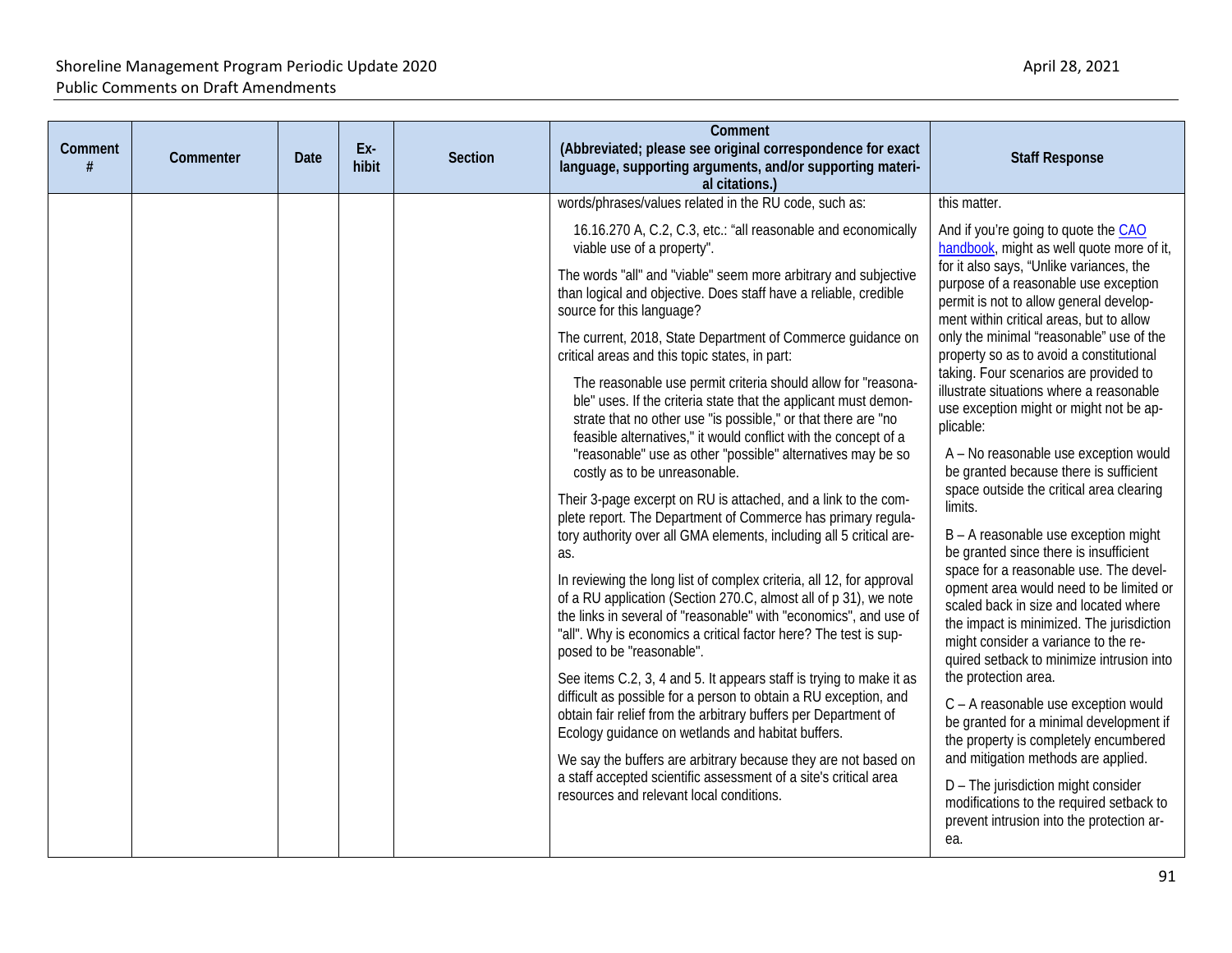| Comment<br># | Commenter | Date | Ex-<br>hibit | Section | Comment<br>(Abbreviated; please see original correspondence for exact<br>language, supporting arguments, and/or supporting materi-<br>al citations.) | <b>Staff Response</b>                                                                                                                                                                                                                                                                                                                                                                                                                                                                                                                                                                                                                                                                                                                                                                                                                                                                |
|--------------|-----------|------|--------------|---------|------------------------------------------------------------------------------------------------------------------------------------------------------|--------------------------------------------------------------------------------------------------------------------------------------------------------------------------------------------------------------------------------------------------------------------------------------------------------------------------------------------------------------------------------------------------------------------------------------------------------------------------------------------------------------------------------------------------------------------------------------------------------------------------------------------------------------------------------------------------------------------------------------------------------------------------------------------------------------------------------------------------------------------------------------|
|              |           |      |              |         |                                                                                                                                                      | The criteria for reasonable use permits<br>need to be consistent with case law to<br>reduce the potential for appeals and over-<br>turned decisions. Key to being consistent<br>with case law is careful use of the term<br>"reasonable." Generally, the concept of<br>"reasonable" has been left to the courts to<br>decide, thereby making it difficult for cities<br>to rule on whether or not a project quali-<br>fies. A reasonable use is often thought to<br>be a modest single-family home, although<br>some other structure might be "reasona-<br>ble" depending on zoning, adjacent uses,<br>and the size of the property.                                                                                                                                                                                                                                                 |
|              |           |      |              |         |                                                                                                                                                      | Some jurisdictions have allowed a rea-<br>sonable use exception in only those situa-<br>tions where all economic use of a proper-<br>ty would be denied by the critical areas<br>regulations. Criteria that might be used to<br>allow approval of a reasonable use ex-<br>ception include:<br>• No other reasonable economic use of<br>the property has less impact on the crit-<br>ical area;<br>• The proposed impact to the critical<br>area is the minimum necessary to allow<br>for reasonable economic use of the<br>property;<br>• The inability of the applicant to derive<br>reasonable economic use of the prop-<br>erty is not the result of actions by the<br>applicant after the effective date of this<br>regulation, or its predecessor;<br>• The proposal does not pose an unrea-<br>sonable threat to the public health,<br>safety, or welfare on or off the devel- |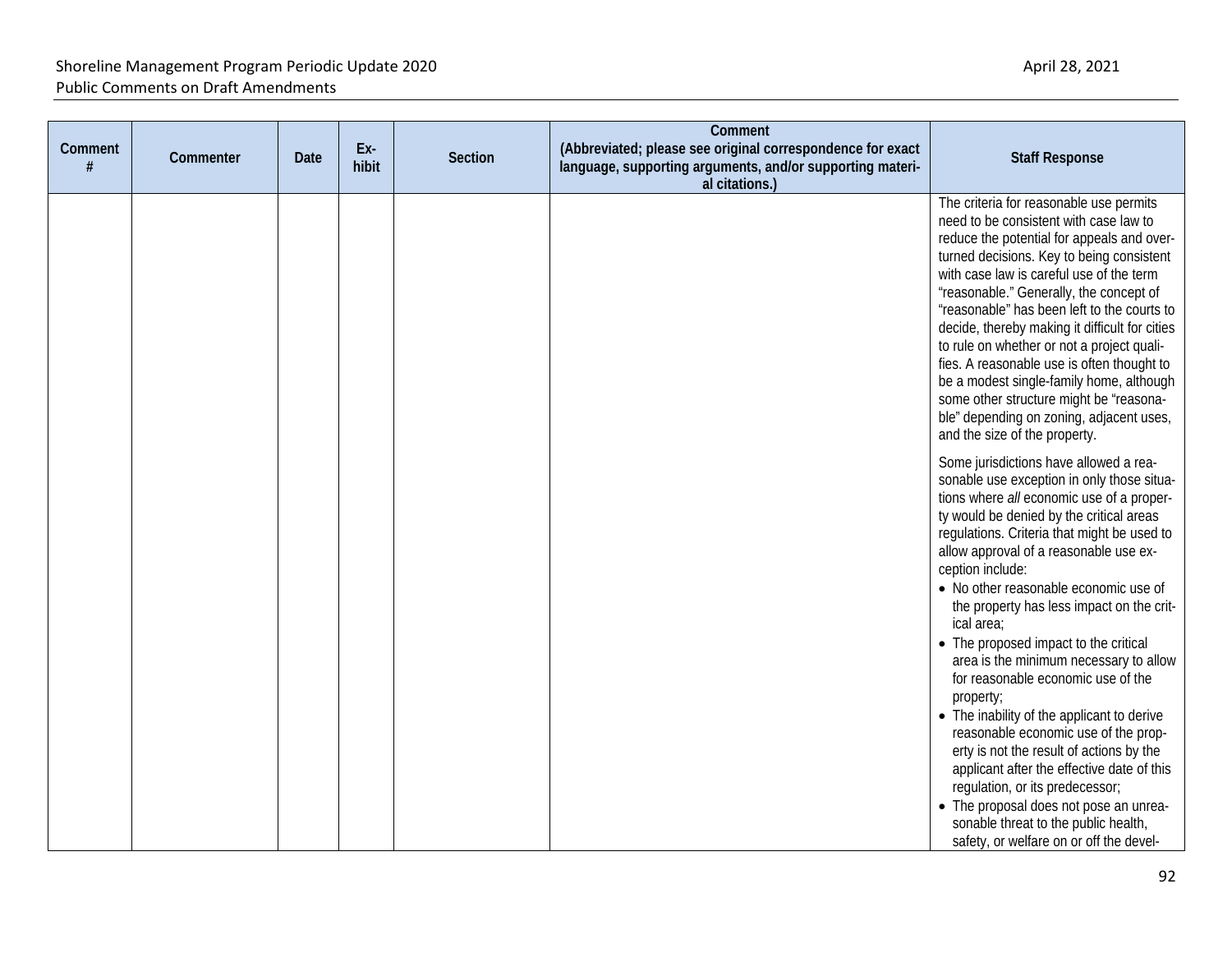| Comment<br># | Commenter         | Date    | Ex-<br>hibit | Section          | Comment<br>(Abbreviated; please see original correspondence for exact<br>language, supporting arguments, and/or supporting materi-<br>al citations.)                                                                                                                                                                                                                                                                                                                                                                                                                                                                                                                                                                                                                                                                                                                                                                                                                                                                                                                                                                                                                                                                                                                                                                                                                                                                                                                                                                                                                                                                                                                                                     | <b>Staff Response</b>                                                                                                                                                                                                                                                                                                                                                                                                                                                                                                                                                                                                                                                                                                                                                                                                                                                                                                                                                                                                                                                                                                                                                                                     |
|--------------|-------------------|---------|--------------|------------------|----------------------------------------------------------------------------------------------------------------------------------------------------------------------------------------------------------------------------------------------------------------------------------------------------------------------------------------------------------------------------------------------------------------------------------------------------------------------------------------------------------------------------------------------------------------------------------------------------------------------------------------------------------------------------------------------------------------------------------------------------------------------------------------------------------------------------------------------------------------------------------------------------------------------------------------------------------------------------------------------------------------------------------------------------------------------------------------------------------------------------------------------------------------------------------------------------------------------------------------------------------------------------------------------------------------------------------------------------------------------------------------------------------------------------------------------------------------------------------------------------------------------------------------------------------------------------------------------------------------------------------------------------------------------------------------------------------|-----------------------------------------------------------------------------------------------------------------------------------------------------------------------------------------------------------------------------------------------------------------------------------------------------------------------------------------------------------------------------------------------------------------------------------------------------------------------------------------------------------------------------------------------------------------------------------------------------------------------------------------------------------------------------------------------------------------------------------------------------------------------------------------------------------------------------------------------------------------------------------------------------------------------------------------------------------------------------------------------------------------------------------------------------------------------------------------------------------------------------------------------------------------------------------------------------------|
|              |                   |         |              |                  |                                                                                                                                                                                                                                                                                                                                                                                                                                                                                                                                                                                                                                                                                                                                                                                                                                                                                                                                                                                                                                                                                                                                                                                                                                                                                                                                                                                                                                                                                                                                                                                                                                                                                                          | opment proposal site;<br>• The proposal will result in no net loss of<br>critical area functions and values con-<br>sistent with the best available science;<br><sub>0r</sub><br>• The proposal is consistent with other<br>applicable regulations and standards."                                                                                                                                                                                                                                                                                                                                                                                                                                                                                                                                                                                                                                                                                                                                                                                                                                                                                                                                        |
| BIAWC12      | Robert Lee, BIAWC | 4/12/21 | F            | Articles 6 and 7 | 2. Wetland and Habitat Conservation Area Buffers:<br>A. General Comments:<br>Such buffers are usually the most constraining, and thus costly,<br>elements of compliance with local CAOs for landowners and<br>land users. They often end up consuming more usable land than<br>the area of the wetland they are supposed to protect. We have<br>seen many examples of this, large and small.<br>We're familiar with many situations where buffer requirements<br>appear arbitrary and excessive. In one situation, where a quali-<br>fied private scientist classified a 6 acre area that has been<br>hayed for at least 75 years a Category IV wetland, the lowest<br>value. He used the 2014 DoE Rating form, 17 pages of detailed<br>questions, some a bit subjective. The PDS staff person said he<br>thought it was a Cat. III. This meant the buffer increased from 60<br>ft. to 110 ft. of hayfield, almost doubling!<br>Per the draft, DoE and staff don't think that's enough. The new<br>Wetland Buffer table, Sec. 630.E, p 67, based on DoE guidance<br>will require more than a doubling, from 110 to 225 ft., for a Cat.<br>III of any size, whether the parcel is 10,000 sf or 100 acres. We<br>think this is excessive regulation, and it's quite commonplace in<br>the CAO.<br>The County does not have to adopt DoE staff's arbitrary and<br>excessive buffers. They are not based on the WACs. Remem-<br>ber, the state Department of Commerce is the only state agency<br>with rule making authority on GMA obligations, including critical<br>areas. DoE's main authority on wetlands is limited to controlling<br>the filling or alterations of wetlands through the federal Clean | In July 2018 the Washington Department<br>of Ecology (DOE) modified the habitat<br>score ranges and recommended buffer<br>widths in their wetland buffer tables in the<br>DOE guidance, with some minor text<br>changes to ensure consistency. Some<br>citizens, local environmental consulting<br>firms, and the Building Industry Asso-<br>ciation of Whatcom County then re-<br>quested that we amend our code to meet<br>this new guidance, and it was docketed<br>as PLN2019-00008.<br>The project was brought before the Plan-<br>ning Commission on March 14, 2019. But<br>there was confusion as to what we actual-<br>ly had to do at that time and what impacts<br>it would have on development. DOE had<br>informed staff that, while we didn't need<br>to amend our code at that point (having<br>just updated Ch. 16.16 (Critical Areas)<br>(Exhibit F) that they would review our<br>code for consistency with their guidance<br>when Ch. 16.16 was opened for amend-<br>ment again, noting that that would occur<br>during the 2020 SMP Periodic Update.<br>So at the Commission's request, staff<br>worked with the local wetlands consult-<br>ants to review the issue and try to deter- |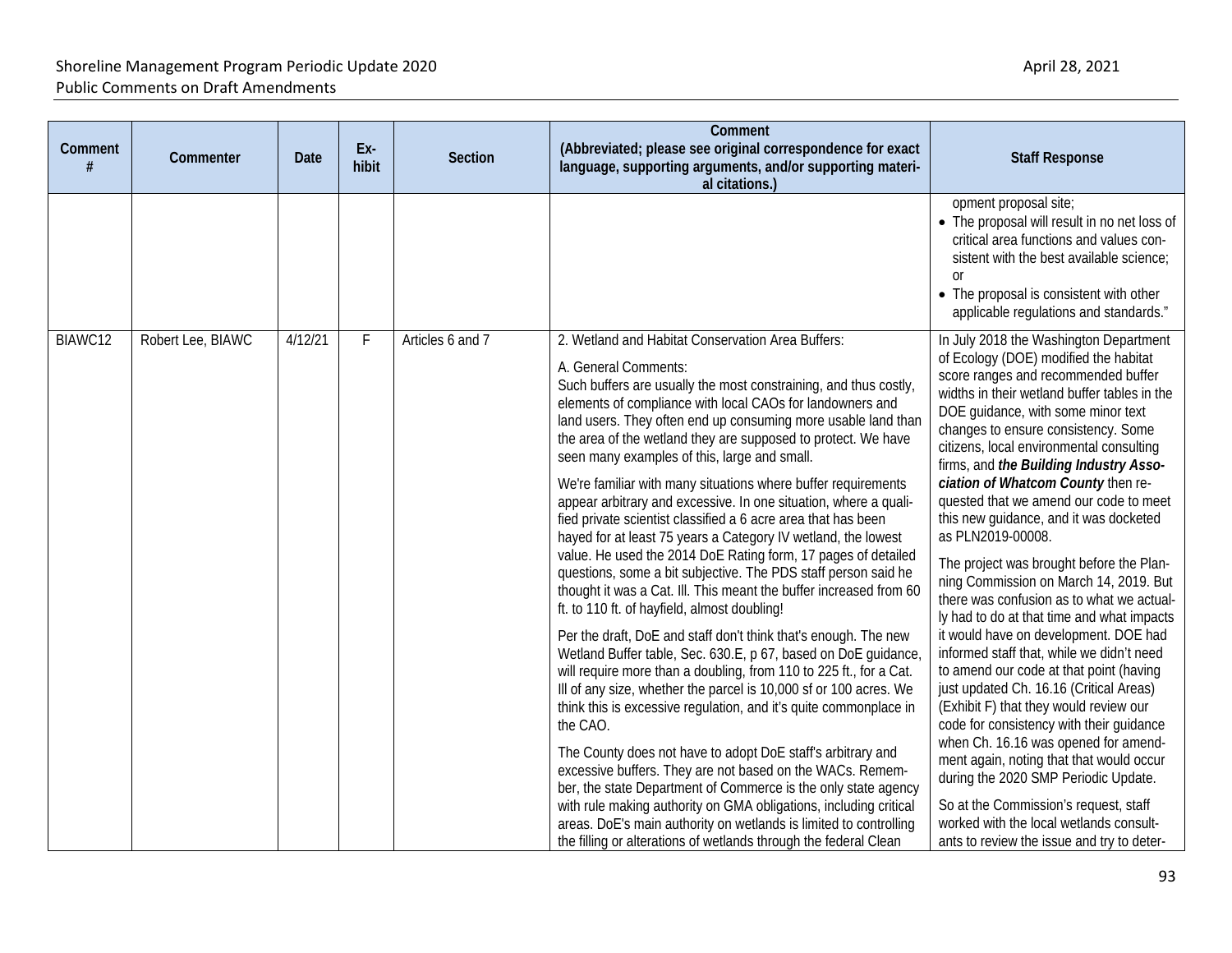| Comment<br># | Commenter | <b>Date</b> | Ex-<br>hibit | <b>Section</b> | Comment<br>(Abbreviated; please see original correspondence for exact<br>language, supporting arguments, and/or supporting materi-<br>al citations.) | <b>Staff Response</b>                                                                                                                                                                                                                                                                                                                                                                                                                                                                                                                                                                                                                                                                                                                                                                                              |
|--------------|-----------|-------------|--------------|----------------|------------------------------------------------------------------------------------------------------------------------------------------------------|--------------------------------------------------------------------------------------------------------------------------------------------------------------------------------------------------------------------------------------------------------------------------------------------------------------------------------------------------------------------------------------------------------------------------------------------------------------------------------------------------------------------------------------------------------------------------------------------------------------------------------------------------------------------------------------------------------------------------------------------------------------------------------------------------------------------|
|              |           |             |              |                | Water Act.                                                                                                                                           | mine what effects it might have. Three<br>consulting firms provided analyses based<br>on data from projects they had worked<br>on. From these analyses, it appears that<br>many of Whatcom County's lower quality<br>wetlands (e.g., small Category IV wet-<br>lands in agricultural fields) would end up<br>with smaller buffers, but that our higher<br>quality wetlands (Categories II and III)<br>would end up with larger buffers. (But<br>even this is speculation, as ATSI noted<br>that the comparison results are not statis-<br>tically significant.) Thus, farmers may<br>benefit but developers/ builders may suf-<br>fer, as many of our lower quality wetlands<br>are those found in agriculture fields, while<br>our higher quality wetlands are typically<br>found in non-agriculture rural areas. |
|              |           |             |              |                |                                                                                                                                                      | Nonetheless, given the Department of<br>Ecology's statements that they'll be moni-<br>toring the SMP Update to ensure that we<br>meet their latest guidance (which is<br>based on Best Available Science), and<br>given that Comprehensive Plan Policy<br>10M-2 directs the County to "Develop and<br>adopt criteria to identify and evaluate<br>wetland functions that meet the Best<br>Available Science standard and that are<br>consistent with state and federal guide-<br>lines," staff is proposing to amend<br>§16.16.630 (Wetland Buffers) Table 1<br>(Standard Wetland Buffer Widths) to meet<br>DOE guidance. As indicated, these<br>changes would lessen buffers on lower<br>quality wetlands, and increase them on<br>higher quality ones.                                                            |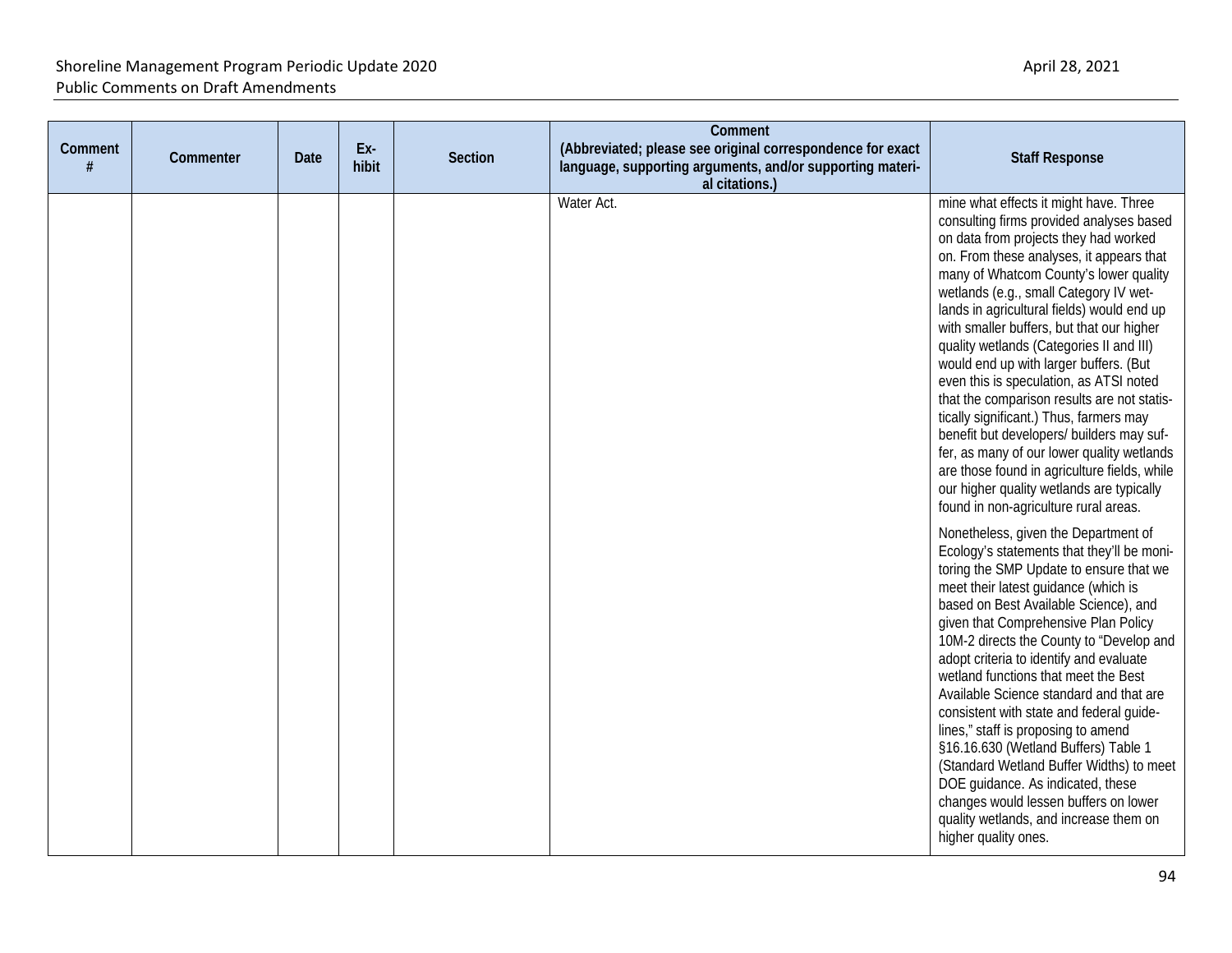| Comment | Commenter                                     | <b>Date</b> | Ex-<br>hibit                                                                                                                                                                                                                                     | <b>Section</b>                                                                                                                                                                                                                                                                                                                                   | Comment<br>(Abbreviated; please see original correspondence for exact<br>language, supporting arguments, and/or supporting materi-<br>al citations.)                                                                                                                                                                                                     | <b>Staff Response</b>                                                                                                                                                   |
|---------|-----------------------------------------------|-------------|--------------------------------------------------------------------------------------------------------------------------------------------------------------------------------------------------------------------------------------------------|--------------------------------------------------------------------------------------------------------------------------------------------------------------------------------------------------------------------------------------------------------------------------------------------------------------------------------------------------|----------------------------------------------------------------------------------------------------------------------------------------------------------------------------------------------------------------------------------------------------------------------------------------------------------------------------------------------------------|-------------------------------------------------------------------------------------------------------------------------------------------------------------------------|
| BIAWC13 | Robert Lee, BIAWC                             | 4/12/21     | F                                                                                                                                                                                                                                                | Articles 6 and 7                                                                                                                                                                                                                                                                                                                                 | B. Buffer Details in the Draft:<br>We have reviewed the Wetland and Habitat drafts and the de-<br>tailed comments on them submitted February 19 and 25, 2019,<br>for Jon Maberry by Ed Miller and Liliana Hansen, both Profes-<br>sional Wetland Scientists (PWS). GAC members discussed<br>these issues with Ed recently.                               | Your comment will be provided to the P/C<br>and Co/C for consideration.                                                                                                 |
|         |                                               |             |                                                                                                                                                                                                                                                  | We firmly agree with the scope and substance of all 14 com-<br>ments in their firm's 8-page February 19 letter, including its rec-<br>ommendation to delete 12 of the draft changes/additions (at-<br>tached). The Miller firm is highly regarded by many BIAWC<br>members for their professional approach to complex environ-<br>mental issues. |                                                                                                                                                                                                                                                                                                                                                          |                                                                                                                                                                         |
|         |                                               |             |                                                                                                                                                                                                                                                  |                                                                                                                                                                                                                                                                                                                                                  | We also agree with the reasonable and constructive sugges-<br>tions in Jon Maberry's Prepared Motions submitted to the Plan-<br>ning Committee February 25, attached.                                                                                                                                                                                    |                                                                                                                                                                         |
|         |                                               |             |                                                                                                                                                                                                                                                  |                                                                                                                                                                                                                                                                                                                                                  | Finally, it appears to us there's a pattern in these and other<br>parts of the draft CAO of making the rules more restrictive and<br>less balanced between the government's legitimate police pow-<br>er authority and the constitutional rights of private land owners<br>and land users.                                                               |                                                                                                                                                                         |
| P6601   | David Klanica, Phillips<br>4/12/21<br>Α<br>66 | 10D-11      | Policy 10D-11 was added that addresses climate change: "Pro-<br>tect ecological functions and ecosystem-wide processes of Ma-<br>rine Resource Lands and critical areas in anticipation of climate<br>change impacts, including sea level rise." | The amendments regarding shoreline<br>stabilization regulations are found in Ex-<br>hibit D (Title 23). You would want to look<br>at both 23.40.010, Table 1, and                                                                                                                                                                                |                                                                                                                                                                                                                                                                                                                                                          |                                                                                                                                                                         |
|         |                                               |             |                                                                                                                                                                                                                                                  |                                                                                                                                                                                                                                                                                                                                                  | Phillips 66 is requesting further explanation and clarification<br>whether upland property owners who propose bulkheads, ar-<br>moring, or bank stabilization to prevent shoreline erosion or<br>sloughing due to sea level rise will be subject to new limitations<br>or requirements that could affect the current or future use of<br>their property. | 23.40.190.                                                                                                                                                              |
| P6602   | David Klanica, Phillips<br>66                 | 4/12/21     | B                                                                                                                                                                                                                                                | Governing Principle<br>(C)(2)                                                                                                                                                                                                                                                                                                                    | The Shoreline Management Act was adopted in 1971 to protect<br>the shorelines of the state of Washington. Certain shorelines<br>were designated as "shorelines of statewide significance" in-<br>cluding those areas of Puget Sound and the Strait of Juan de                                                                                            | As explained in the comment bubble<br>tagged on this change, the word "signifi-<br>cant" is proposed for deletion as there is<br>no such threshold under SMA. Under the |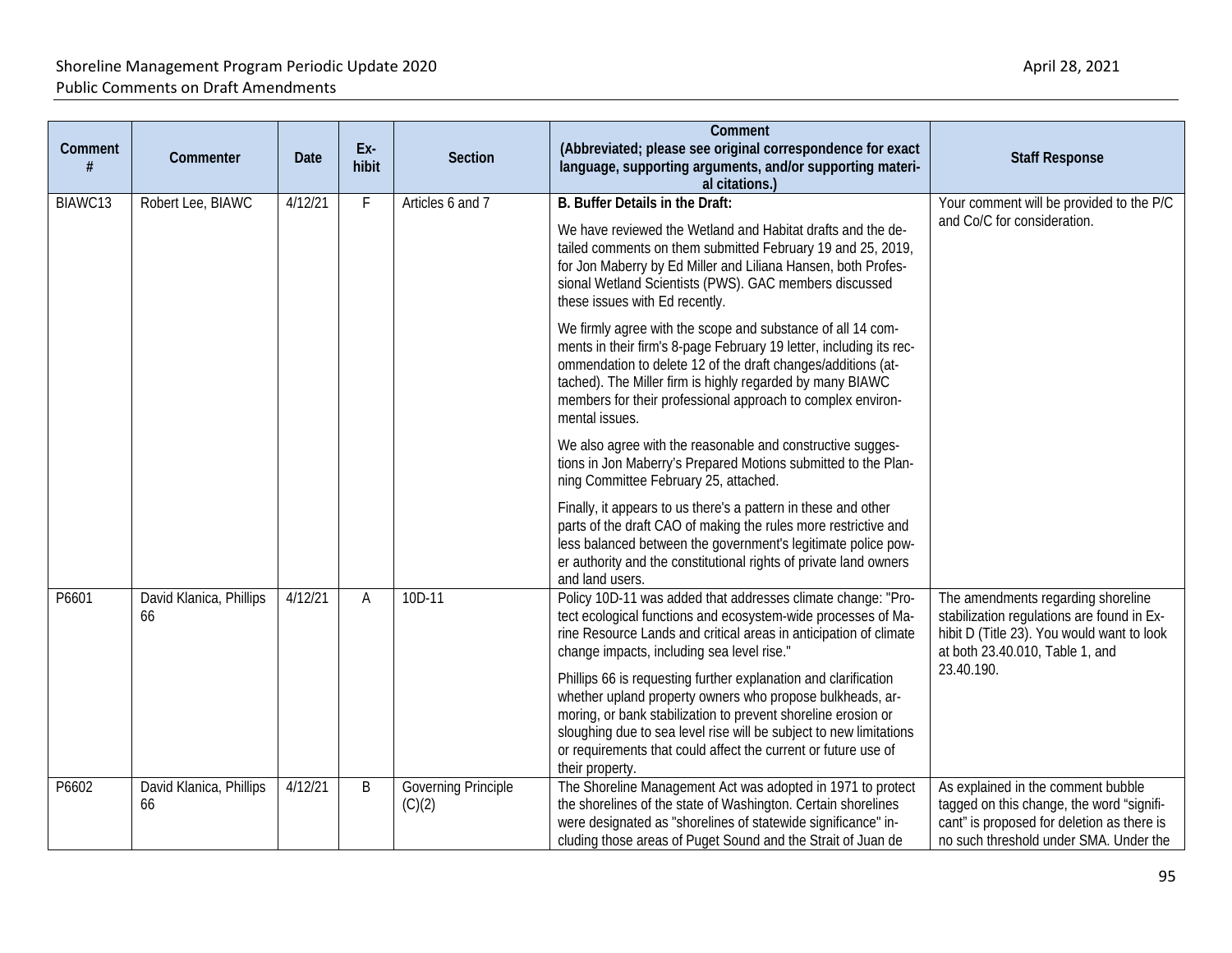| Comment | Commenter                     | Date    | Ex-<br>hibit | <b>Section</b>                      | Comment<br>(Abbreviated; please see original correspondence for exact<br>language, supporting arguments, and/or supporting materi-<br>al citations.)                                                                                                                                                                                                                                                                                                                                                                                                                                                                                                                                                                                                                                                                                                                                                                                                                                                                                                                                                                                                                                                                                                                                                                                                                                                                                                                 | <b>Staff Response</b>                                                                                                                                                                                                                                                                                                                              |
|---------|-------------------------------|---------|--------------|-------------------------------------|----------------------------------------------------------------------------------------------------------------------------------------------------------------------------------------------------------------------------------------------------------------------------------------------------------------------------------------------------------------------------------------------------------------------------------------------------------------------------------------------------------------------------------------------------------------------------------------------------------------------------------------------------------------------------------------------------------------------------------------------------------------------------------------------------------------------------------------------------------------------------------------------------------------------------------------------------------------------------------------------------------------------------------------------------------------------------------------------------------------------------------------------------------------------------------------------------------------------------------------------------------------------------------------------------------------------------------------------------------------------------------------------------------------------------------------------------------------------|----------------------------------------------------------------------------------------------------------------------------------------------------------------------------------------------------------------------------------------------------------------------------------------------------------------------------------------------------|
|         |                               |         |              |                                     | Fuca and adjacent salt waters north to the Canadian line and<br>lying seaward from the line of extreme low tide. The Act estab-<br>lished a system where local governments would ensure that<br>certain developments in shoreline areas would be reviewed and<br>protected. More specifically, these agencies would review "sub-<br>stantial developments" which were those that would have a<br>"significant adverse" impact on the environment including, but<br>not limited to fish, wildlife, fish or wildlife habitat, water quality,<br>and aesthetic values.<br>Whatcom County has proposed in its Governing Principles<br>(GPC2)) that it will include "policies and regulations that require<br>mitigation of adverse impact in a manner that ensures no net<br>loss of shoreline ecological functions." Phillips 66 is concerned<br>about how this revised policy will be implemented as a practical<br>matter. First, it appears to go beyond the County's statutory<br>authority outlined in the SMA. Second, Phillips 66 is concerned<br>that, without further clarification, it may be used inconsistently<br>across the County. For instance, what is meant by "adverse"<br>versus the original "significant adverse"? Must all land use per-<br>mits affecting the shoreline now indicate what, if any adverse<br>impacts might occur? Phillips 66 requests that the P/C provide<br>more information as to how the removal of the word "significant" | SMA, all adverse impacts must be miti-<br>gated in order to help achieve NNL. (The<br>term "significant impact" comes from<br>SEPA.)                                                                                                                                                                                                               |
| P6603   | David Klanica, Phillips<br>66 | 4/12/21 | B            | Policies 11G-3 & 11G-4              | will change day-to-day shoreline management activities.<br>Regarding Policy 11G-3 and Policy 11G-4 addressing the Coun-<br>ty's MOU with DAHP and Lummi Nation require the County to<br>consult with DAHP and the Tribes. Phillips 66 is requesting addi-<br>tional clarification for applicant/property owner responsibilities.                                                                                                                                                                                                                                                                                                                                                                                                                                                                                                                                                                                                                                                                                                                                                                                                                                                                                                                                                                                                                                                                                                                                     | Please read 23.30.050 (Cultural Re-<br>sources) in Exhibit D, as that should pro-<br>vide the additional clarification you seek.                                                                                                                                                                                                                   |
| P6604   | David Klanica, Phillips<br>66 | 4/12/21 | B            | <b>Overall Goals &amp; Policies</b> | Regarding Overall SMP Goals and Objectives for the Restora-<br>tion and Enhancement Element were revised as follows: "This<br>element provides for the timely restoration and enhancement of<br>ecologically impaired areas in a manner that achieves a net gain<br>in shoreline ecological functions and processes above baseline<br>conditions as of the adoption of this program."<br>Phillips 66 requests additional clarification and definition for<br>"baseline condition" (e.g. baseline conditions at the time of ap-<br>plication?).                                                                                                                                                                                                                                                                                                                                                                                                                                                                                                                                                                                                                                                                                                                                                                                                                                                                                                                       | The baseline condition was set by the<br>comprehensive update done in 2007. As<br>part of that update the County developed:<br>• Vol. 1 - Inventory and Characterization<br>Report<br>• Vol. II - Scientific Literature Review<br>· Vol. III - Restoration Plan<br>• Vol. IV - Cumulative Effects Analysis<br>all of which can be found on our SMP |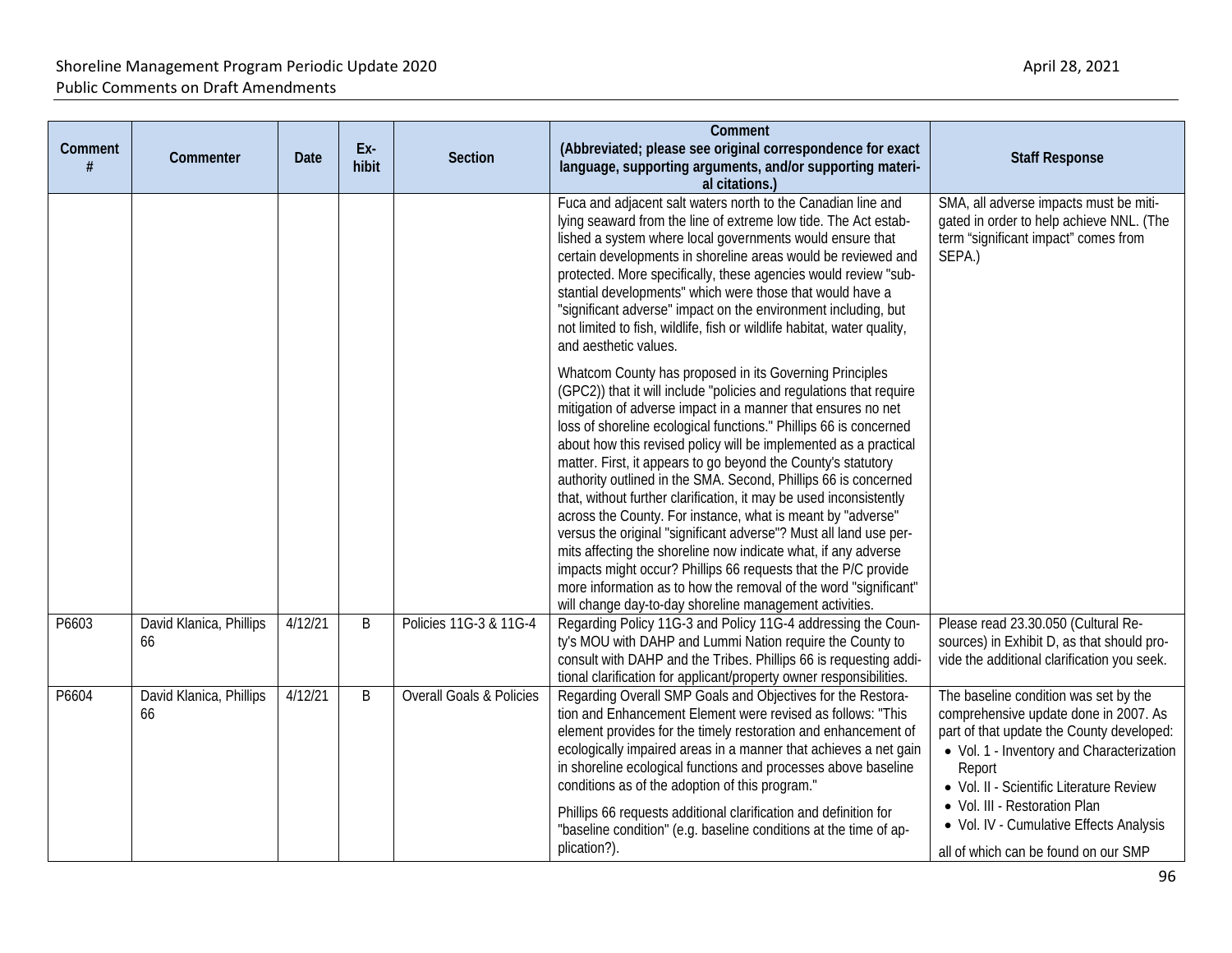| Comment | Commenter                     | Date    | Ex-<br>hibit | Section                            | <b>Comment</b><br>(Abbreviated; please see original correspondence for exact<br>language, supporting arguments, and/or supporting materi-<br>al citations.)                                                                                                                                                                                                                                                                                                                                                     | <b>Staff Response</b>                                                                                                                                                                                                                                                                                                                                                                                                               |
|---------|-------------------------------|---------|--------------|------------------------------------|-----------------------------------------------------------------------------------------------------------------------------------------------------------------------------------------------------------------------------------------------------------------------------------------------------------------------------------------------------------------------------------------------------------------------------------------------------------------------------------------------------------------|-------------------------------------------------------------------------------------------------------------------------------------------------------------------------------------------------------------------------------------------------------------------------------------------------------------------------------------------------------------------------------------------------------------------------------------|
|         |                               |         |              |                                    |                                                                                                                                                                                                                                                                                                                                                                                                                                                                                                                 | Update webpage.                                                                                                                                                                                                                                                                                                                                                                                                                     |
| P6605   | David Klanica, Phillips<br>66 | 4/12/21 | B            | Policies 11AA -1<br>through 11AA-7 | Regarding General Policies for Climate Change/Sea Level Rise<br>(Policies 11AA -1 through 11AA-7): please explain/provide detail<br>for shoreline development applicant's responsibilities pertaining<br>to climate change and sea level rise. Will development applica-<br>tions be required to address climate change and sea level rise<br>as part of the SMP application or will there be separate analysis<br>and document requirements (e.g. when will a study addressing<br>sea level rise be required)? | These are only general policies; we are<br>not developing CC/SLR regulations at this<br>time.                                                                                                                                                                                                                                                                                                                                       |
| P6606   | David Klanica, Phillips<br>66 | 4/12/21 | $\mathsf C$  | Policy 8T-1                        | Regarding Policy 8T-1, Phillips 66 requests clarification of the<br>methods by which the County will coordinate with landowners to<br>protect marine resource lands.                                                                                                                                                                                                                                                                                                                                            | Well, we generally do that through email,<br>though sometimes letters, phone calls, or<br>meetings.                                                                                                                                                                                                                                                                                                                                 |
| P6607   | David Klanica, Phillips<br>66 | 4/12/21 | $\mathsf C$  | Policy 8U-2                        | Regarding Policy 8U-2, Phillips 66 requests clarification of the<br>types of non-regulatory programs, options, and incentives that<br>owners of marine resource lands can employ to meet or exceed<br>County environmental goals.                                                                                                                                                                                                                                                                               | We can't provide you a precise list, as<br>they haven't been developed yet, but they<br>could include tax incentives, educational<br>programs, volunteer groups, etc.                                                                                                                                                                                                                                                               |
| P6608   | David Klanica, Phillips<br>66 | 4/12/21 | $\mathsf C$  | Policy 8V-2                        | Regarding Policy 8V-2, Phillips 66 requests clarification of the<br>process by which the County will work cooperatively with local,<br>State, Federal and Tribal agencies, adjacent upland property<br>owners, and the general public, as applicable, to address com-<br>munity concerns and land use conflicts that may affect the<br>productivity of marine resource lands.                                                                                                                                   | How would we work cooperatively? Here<br>are 10 simply ways from entrepre-<br>neur.com to cultivate team cohesion:<br>• Create a clear and compelling cause<br>• Communicate expectations<br>• Establish team goals<br>• Leverage team-member strengths<br>• Foster cohesion between team<br>members<br>• Encourage innovation<br>• Keep promises and honor requests<br>• Recognize, reward and celebrate<br>collaborative behavior |
| P6609   | David Klanica, Phillips<br>66 | 4/12/21 | D            |                                    | The General Provisions of Title 23 indicate that shoreline devel-<br>opment must be consistent with the SMA of 1971, the County's<br>shoreline regulations and "other County land use regulations"<br>(See Title 23 draft at lines 11-13). Title 23 then references cer-<br>tain requirements for "existing legal fossil-fuel refinery opera-<br>tions, existing legal transshipment facilities, expansions of these<br>facilities, and new or expansions of renewable fuel refineries or                       | Yes, staff is well aware of this work and<br>understands that changes have been<br>made to Council's original proposal.<br>However, at the time these documents<br>were 1 <sup>st</sup> edited, their original proposal<br>was all we had on which to rely, which is<br>why the comment bubbles indicate that                                                                                                                       |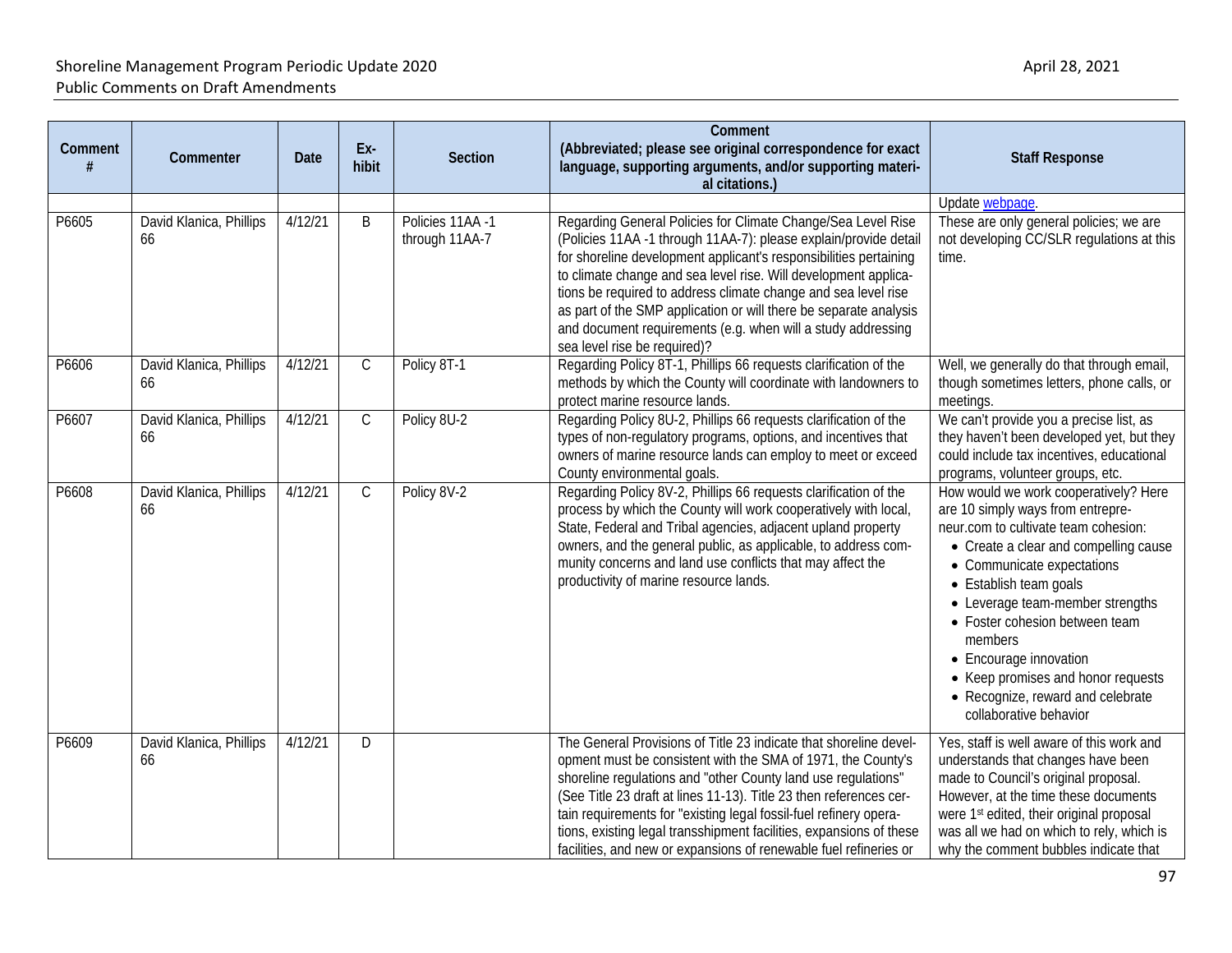| Comment<br># | Commenter                     | <b>Date</b> | Ex-<br>hibit | <b>Section</b> | Comment<br>(Abbreviated; please see original correspondence for exact<br>language, supporting arguments, and/or supporting materi-<br>al citations.)                                                                                                                                                                                                                                                                                                                                                                                                                                                                                                                                                                                                                                                                                                                                | <b>Staff Response</b>                                                                                                         |
|--------------|-------------------------------|-------------|--------------|----------------|-------------------------------------------------------------------------------------------------------------------------------------------------------------------------------------------------------------------------------------------------------------------------------------------------------------------------------------------------------------------------------------------------------------------------------------------------------------------------------------------------------------------------------------------------------------------------------------------------------------------------------------------------------------------------------------------------------------------------------------------------------------------------------------------------------------------------------------------------------------------------------------|-------------------------------------------------------------------------------------------------------------------------------|
|              |                               |             |              |                | transshipment facilities". Related definitions are also provided<br>on page 241 at lines 20-36. Expansions of existing fossil fuel<br>and renewable fuel facilities are required to obtain conditional<br>shoreline permits. (See Title 23, page 137 at lines 3-10).                                                                                                                                                                                                                                                                                                                                                                                                                                                                                                                                                                                                                | we will have to substitute in any changes<br>based on Council's final adoption of the<br>Cherry Point fossil fuel amendments. |
|              |                               |             |              |                | As the Planning Department is aware, industry, labor and envi-<br>ronmental organization stakeholders have been working togeth-<br>er to develop recommended changes to the County Council's<br>October 2019 proposed Comprehensive Plan amendments.<br>Many of the terms and definitions included in this proposal as-<br>sume that the 2019 proposed Amendments will be adopted as<br>is. Phillips 66 requests that terms borrowed from the 2019 pro-<br>posal not be adopted at this time. Considerable progress has<br>been made by the stakeholders and is being presented to the<br>County Council for its consideration in the near future. We re-<br>quest that this proposal be delayed until the final work from the<br>ongoing stakeholder effort is accepted or rejected and the "final"<br>definitions and framework for when conditional use permits is<br>finalized. |                                                                                                                               |
| P6610        | David Klanica, Phillips<br>66 | 4/12/21     | F            |                | Article 7 Fish and Wildlife Habitat Conservation Area was<br>amended to now include Type 0 waters. Phillips 66 requests the<br>addition of a definition of Type O waters in the Whatcom County<br>guidance.                                                                                                                                                                                                                                                                                                                                                                                                                                                                                                                                                                                                                                                                         | This proposal has already been dropped.<br>We suggested you look at the most re-<br>cent version of Exhibit F, dated 4/5/21.  |
| <b>WH01</b>  | <b>Wendy Harris</b>           | 4/13/21     |              |                | This is in response to the question that was asked at the last<br>Planning Commission meeting regarding "waters of the state."<br>That is not a term used in the Shoreline Management Act. Ra-<br>ther, it refers to all waters under its jurisdiction as "shorelines of<br>the state" or "shorelands of the state" and these are the appro-<br>priate terms to use for waters and exposed land under SMA<br>jurisdiction.                                                                                                                                                                                                                                                                                                                                                                                                                                                          | The commenter is correct, and these are<br>all laid out in 23.20.010 (Shoreline Juris-<br>diction).                           |
|              |                               |             |              |                | Under RCW 90.58.030, "Shorelines" means all of the waters of<br>the state, including reservoirs, and their associated shorelands,<br>together with the lands underlying them; except (i) shorelines of<br>statewide significance; (ii) shorelines on segments of streams<br>upstream of a point where the mean annual flow is twenty cubic<br>feet per second or less and the wetlands associated with such<br>upstream segments; and (iii) shorelines on lakes less than twen-                                                                                                                                                                                                                                                                                                                                                                                                     |                                                                                                                               |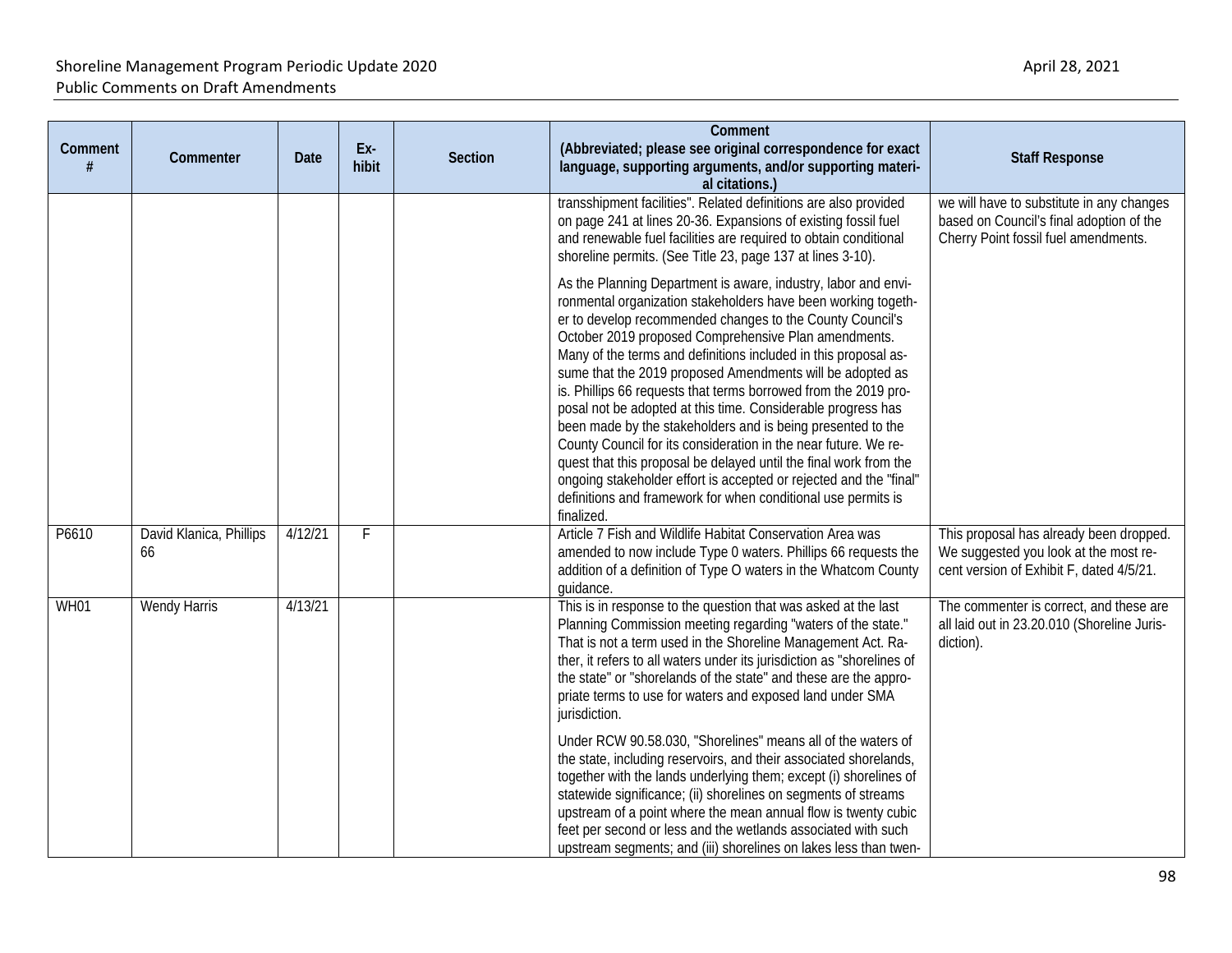| Comment<br># | Commenter | Date | Ex-<br>hibit | Section | Comment<br>(Abbreviated; please see original correspondence for exact<br>language, supporting arguments, and/or supporting materi-<br>al citations.)                                                                                                                                                                                                                                                                                                                                                               | <b>Staff Response</b> |
|--------------|-----------|------|--------------|---------|--------------------------------------------------------------------------------------------------------------------------------------------------------------------------------------------------------------------------------------------------------------------------------------------------------------------------------------------------------------------------------------------------------------------------------------------------------------------------------------------------------------------|-----------------------|
|              |           |      |              |         | ty acres in size and wetlands associated with such small lakes.<br>https://apps.leg.wa.gov/RCW/default.aspx?cite=90.58.030.                                                                                                                                                                                                                                                                                                                                                                                        |                       |
|              |           |      |              |         | In other words, only waters with minimum quantifiable meas-<br>urements (size, type, velocity, etc.) are a regulated state shore-<br>line. This is often forgotten when we hear complaints about<br>over-regulation and unreasonableness.                                                                                                                                                                                                                                                                          |                       |
|              |           |      |              |         | Shorelines of the state are specifically set out in the WAC. In<br>Whatcom County, all rivers and streams that are shorelines of<br>the state are set out in WAC 173-18-410.<br>https://apps.leg.wa.gov/WaC/default.aspx?cite=173-18-410.                                                                                                                                                                                                                                                                          |                       |
|              |           |      |              |         | Lakes are listed in WAC 173-20-760 and 770.<br>https://apps.leg.wa.gov/WaC/default.aspx?cite=173-20-770;<br>https://apps.leg.wa.gov/WaC/default.aspx?cite=173-20-760.                                                                                                                                                                                                                                                                                                                                              |                       |
|              |           |      |              |         | There are two kinds of shorelines of the state. The most com-<br>mon shoreline under SMA jurisdiction imposes a no net loss<br>standard of review to prevent any degradation beyond baseline<br>conditions, informed by review of best available science.                                                                                                                                                                                                                                                          |                       |
|              |           |      |              |         | However, particularly large and significant rivers and lakes, as<br>well as marine waters, are designated "Shorelines of Statewide<br>Significance" (SSWS). These have increased protection through<br>a prioritized preference of use, similar to how we apply mitiga-<br>tion standards. These are set out in statute, with preferred use<br>for natural conditions that support the long-term interests of all<br>state residents. RCW 90.58.020(f);<br>https://app.leg.wa.gov/RCW/default.aspx?cite=90.58.020. |                       |
|              |           |      |              |         | The Whatcom County SSWS are the Nooksack River, Lake<br>Whatcom, Baker Lake, and marine waters, including Birch Bay.<br>R CW 90.58.030.                                                                                                                                                                                                                                                                                                                                                                            |                       |
|              |           |      |              |         | The SMA also discusses "shorelands" or "shoreland areas",<br>which includes lands extending landward for two hundred feet in<br>all directions as measured on a horizontal plane from the ordi-<br>nary high water mark; floodways and contiguous floodplain are-<br>as landward two hundred feet from such floodways; and all wet-                                                                                                                                                                                |                       |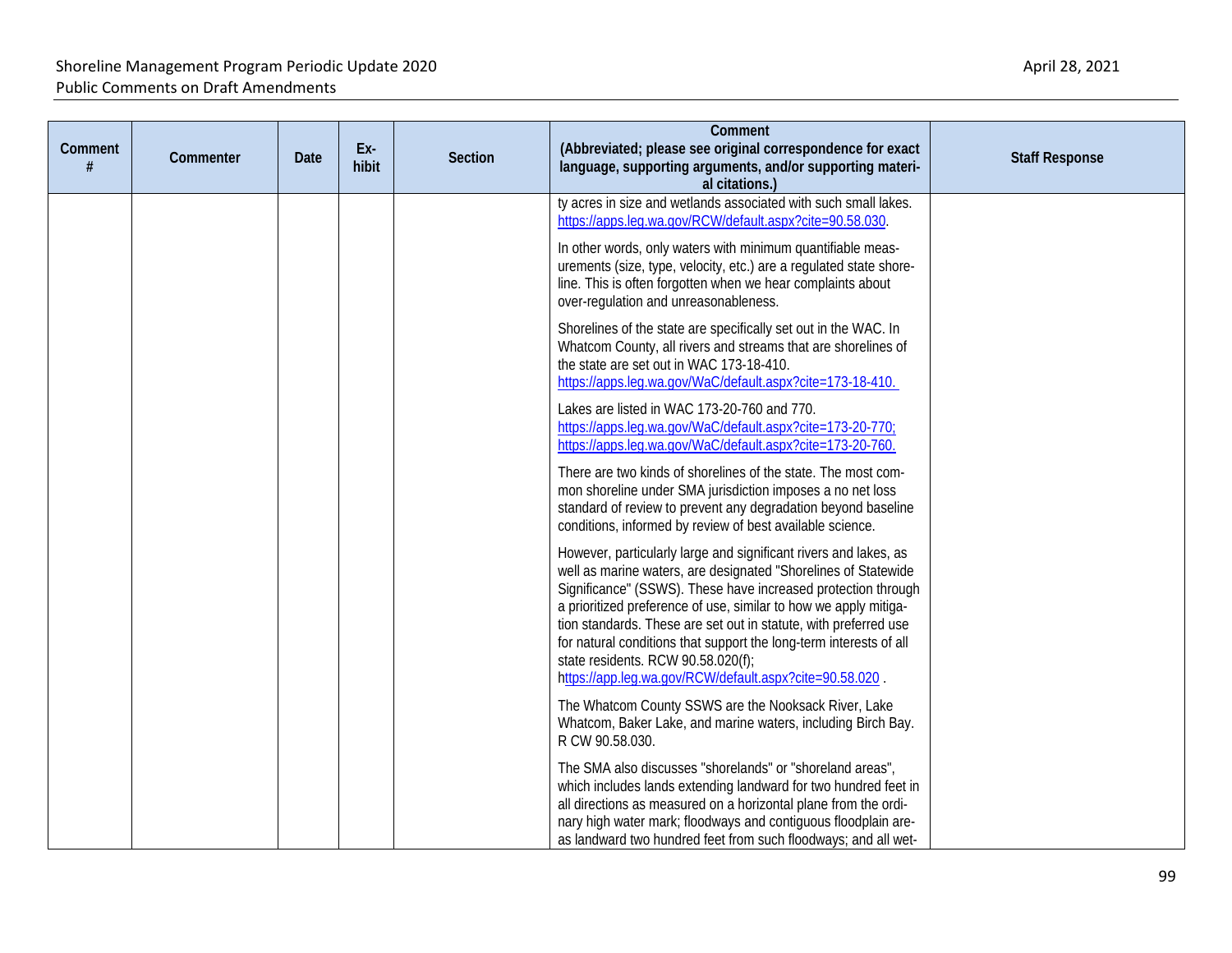| Comment     | Commenter | <b>Date</b> | Ex-<br>hibit | <b>Section</b> | Comment<br>(Abbreviated; please see original correspondence for exact<br>language, supporting arguments, and/or supporting materi-<br>al citations.)                                                                                                                                                                                                                                                                                                                                                                                                                                                                                                                                                                                                 | <b>Staff Response</b>                                                         |
|-------------|-----------|-------------|--------------|----------------|------------------------------------------------------------------------------------------------------------------------------------------------------------------------------------------------------------------------------------------------------------------------------------------------------------------------------------------------------------------------------------------------------------------------------------------------------------------------------------------------------------------------------------------------------------------------------------------------------------------------------------------------------------------------------------------------------------------------------------------------------|-------------------------------------------------------------------------------|
|             |           |             |              |                | lands and river deltas associated with the streams, lakes, and<br>tidal waters which are subject to the provisions of this chapter;<br>the same to be designated as to location by the department of<br>ecology.                                                                                                                                                                                                                                                                                                                                                                                                                                                                                                                                     |                                                                               |
|             |           |             |              |                | RCW 90.58.030(2)(d),<br>https://app.leg.wa.gov/RCW/default.aspx?cite=90.58.030.                                                                                                                                                                                                                                                                                                                                                                                                                                                                                                                                                                                                                                                                      |                                                                               |
|             |           |             |              |                | I recommend the SMP Handbook, which is linked on DOE's<br>website and explains how the SMP process works. Specific<br>issues and provisions are separate chapters in the Handbook.<br>https://ecology.wa.gov/Regulations-Permits/Guidance-technical-<br>assistance/Shoreline-Master-Plan-handbook;                                                                                                                                                                                                                                                                                                                                                                                                                                                   |                                                                               |
|             |           |             |              |                | https://apps.ecology.wa.gov/publications/SummaryPages/11060<br>10.html.                                                                                                                                                                                                                                                                                                                                                                                                                                                                                                                                                                                                                                                                              |                                                                               |
|             |           |             |              |                | P.S. If you are wondering why I have written this, it is because I<br>do not believe that the Planning Commission and citizen com-<br>mittees generally are being provided with relevant and timely<br>information on the laws and policies they are asked to review<br>and this fails to serve public needs and public input require-<br>ments. Unless citizen-appointed committees have a compre-<br>hensive and complete understanding of the purpose and intent<br>of the policies and laws they are asked to review, they will re-<br>main tools of the Planning Department. Please continue to ask<br>questions and ensure that you are provided with all the infor-<br>mation you need upfront, before beginning a large review pro-<br>ject. |                                                                               |
| <b>PB04</b> | Pam Borso | 4/21/21     | F            | 16.16.270      | Restore Reasonable Use impact area language in the Dec 4,<br>2020, draft Exhibit F, WCC 16.16.270 Reasonable Use Excep-<br>tions.                                                                                                                                                                                                                                                                                                                                                                                                                                                                                                                                                                                                                    | Your comments will be forwarded to the<br>P/C & Co/C for their consideration. |
|             |           |             |              |                | I urge Whatcom County to reject the proposed change from the<br>Planning Commission to expand the maximum impact area for<br>single-family residences from 2,500 sf to 4,000 sf. The purpose<br>of the reasonable use provision is to allow only the minimal<br>"reasonable" use of property to avoid a constitutional taking<br>when fully applying the standards of critical areas regulations. A                                                                                                                                                                                                                                                                                                                                                  |                                                                               |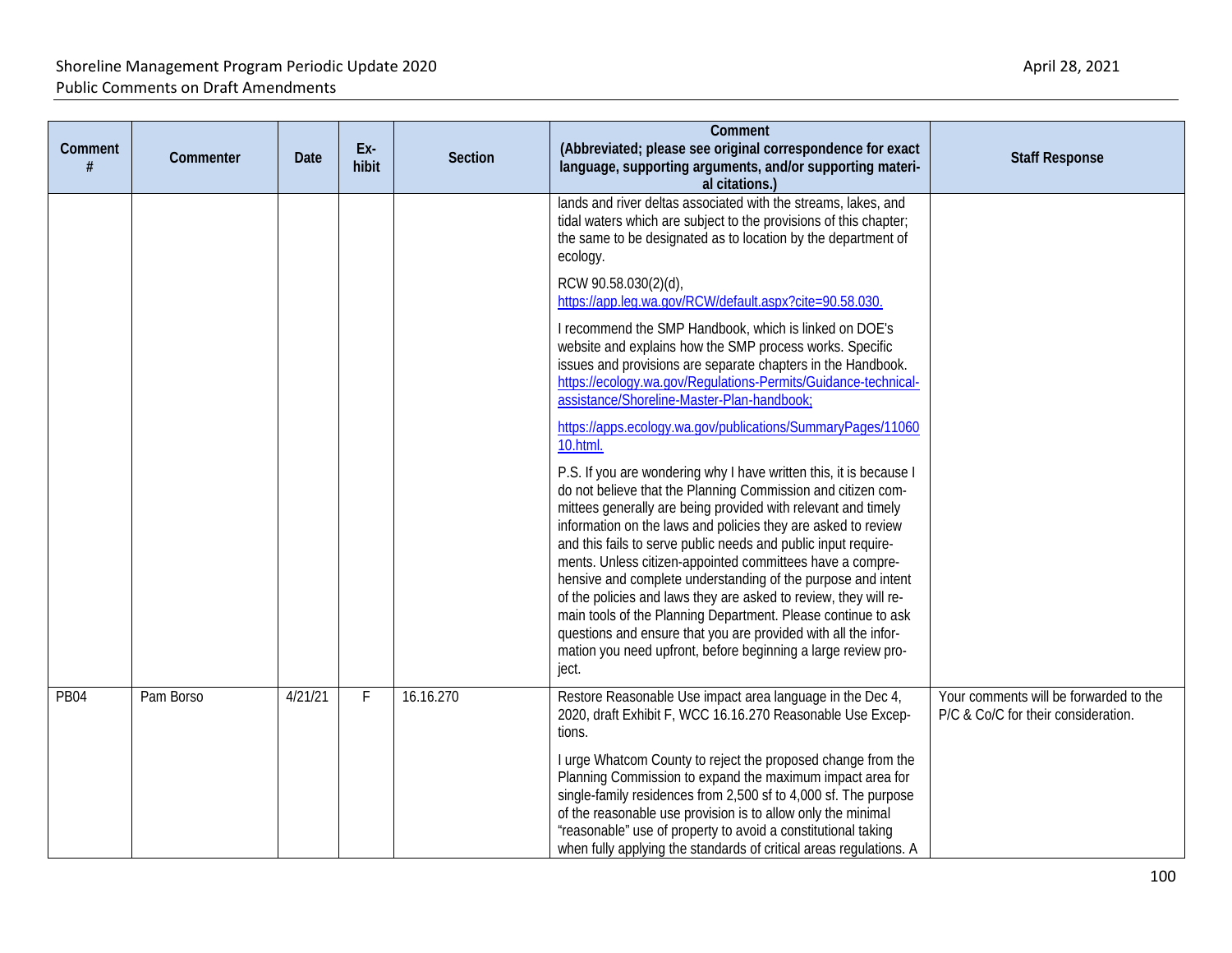| Comment     | Commenter                                                   | <b>Date</b> | Ex-<br>hibit | <b>Section</b> | Comment<br>(Abbreviated; please see original correspondence for exact<br>language, supporting arguments, and/or supporting materi-<br>al citations.)                                                                                                                                                                                                                                                                                                                                                                                                                                                                                                                                                                                                                                        | <b>Staff Response</b>                                                                                                                                                                                                                                                                                                                                                               |
|-------------|-------------------------------------------------------------|-------------|--------------|----------------|---------------------------------------------------------------------------------------------------------------------------------------------------------------------------------------------------------------------------------------------------------------------------------------------------------------------------------------------------------------------------------------------------------------------------------------------------------------------------------------------------------------------------------------------------------------------------------------------------------------------------------------------------------------------------------------------------------------------------------------------------------------------------------------------|-------------------------------------------------------------------------------------------------------------------------------------------------------------------------------------------------------------------------------------------------------------------------------------------------------------------------------------------------------------------------------------|
|             |                                                             |             |              |                | 4,000 sf home is excessive.                                                                                                                                                                                                                                                                                                                                                                                                                                                                                                                                                                                                                                                                                                                                                                 |                                                                                                                                                                                                                                                                                                                                                                                     |
| <b>PB05</b> | Pam Borso                                                   | 4/21/21     | F.           |                | Incorporate the State of Washington Department of Fish & Wild-<br>life's new riparian buffers guidance. The buffer requirements<br>contained in the SMP are less than adequate to ensure no net<br>loss of riparian and stream functions vital to fish, wildlife and our<br>water supply.                                                                                                                                                                                                                                                                                                                                                                                                                                                                                                   | Please see the response to comment<br>#FW/WEC09.                                                                                                                                                                                                                                                                                                                                    |
| <b>PB06</b> | Pam Borso                                                   | 4/21/21     | F.           |                | Incorporate regulations to prepare for accelerating sea level rise<br>impacts. Whatcom's SMP does not incorporate protections form<br>this peril. Not only our marine shorelines will be impacted, as<br>Ecology writes "more frequent extreme storms are likely to<br>cause river and coastal flooding, leading to increased injuries<br>and loss of life." 31,235 homes in Washington State may be<br>underwater by 2100; the value of the submerged homes is an<br>estimated \$13.7 billon.                                                                                                                                                                                                                                                                                              | See responses to comments FW/WEC01,<br>FW/WEC12, WCPW08, WCPW09,<br>RES03, RFW07, RFW11, & RFW17.                                                                                                                                                                                                                                                                                   |
| WSPA01      | Holli Johnson, West-<br>ern States Petroleum<br>Association | 4/21/21     |              |                | The most recent staff memorandum contains several important<br>explanations and clarifications regarding what is meant by the<br>"baseline" condition upon which no net loss project mitigation<br>requirements are measured and recognizes important distinc-<br>tions between what is appropriate to require for project mitiga-<br>tion obligations and what must be voluntary or incentive-based<br>for restoration. These principles should be built into the lan-<br>guage of the code itself or, at a minimum, into the language of<br>the adopting ordinance, so as not to disappear into history once<br>the code amendments are adopted.                                                                                                                                          | Staff doesn't feel this is necessary, as this<br>explanation is based on DOE's guidance<br>and explanatory handouts so it true<br>throughout the state. Nonetheless, your<br>comment will be provided to the P/C and<br>Co/C for consideration.                                                                                                                                     |
| WSPA01      | Holli Johnson, West-<br>ern States Petroleum<br>Association | 4/21/21     |              |                | The County Council is currently in the final stages of review of<br>comprehensive plan and code amendments for fossil and re-<br>newable fuel facilities and expansions. This work is the result of<br>many months of effort and good faith negotiations between the<br>County and interested stakeholders, including WSPA. As noted<br>by staff in several places in the draft shoreline master program<br>amendments, it is imperative that these shoreline master pro-<br>gram amendments be fully consistent with the outcome of that<br>other County Council effort. WSPA asks for an additional oppor-<br>tunity to review and provide input on future revisions made by<br>staff to achieve that consistency before these amendments to<br>the shoreline master program are adopted. | Please refer to the response to comment<br>P6609. The P/C's recommended<br>amendments will be forwarded to the<br>Co/C for their review, public hearing, and<br>adoption (during which they may make<br>their own amendments). We would urge<br>you to pay attention to the SMP update<br>page (or Council's agenda page), where<br>new drafts are posted as decisions are<br>made. |
| WSPA01      | Holli Johnson, West-                                        | 4/21/21     |              | 23.40.010      | The Shoreline Use and Modification Use Table establishes a                                                                                                                                                                                                                                                                                                                                                                                                                                                                                                                                                                                                                                                                                                                                  | What is shown in the draft Title 23 regard-                                                                                                                                                                                                                                                                                                                                         |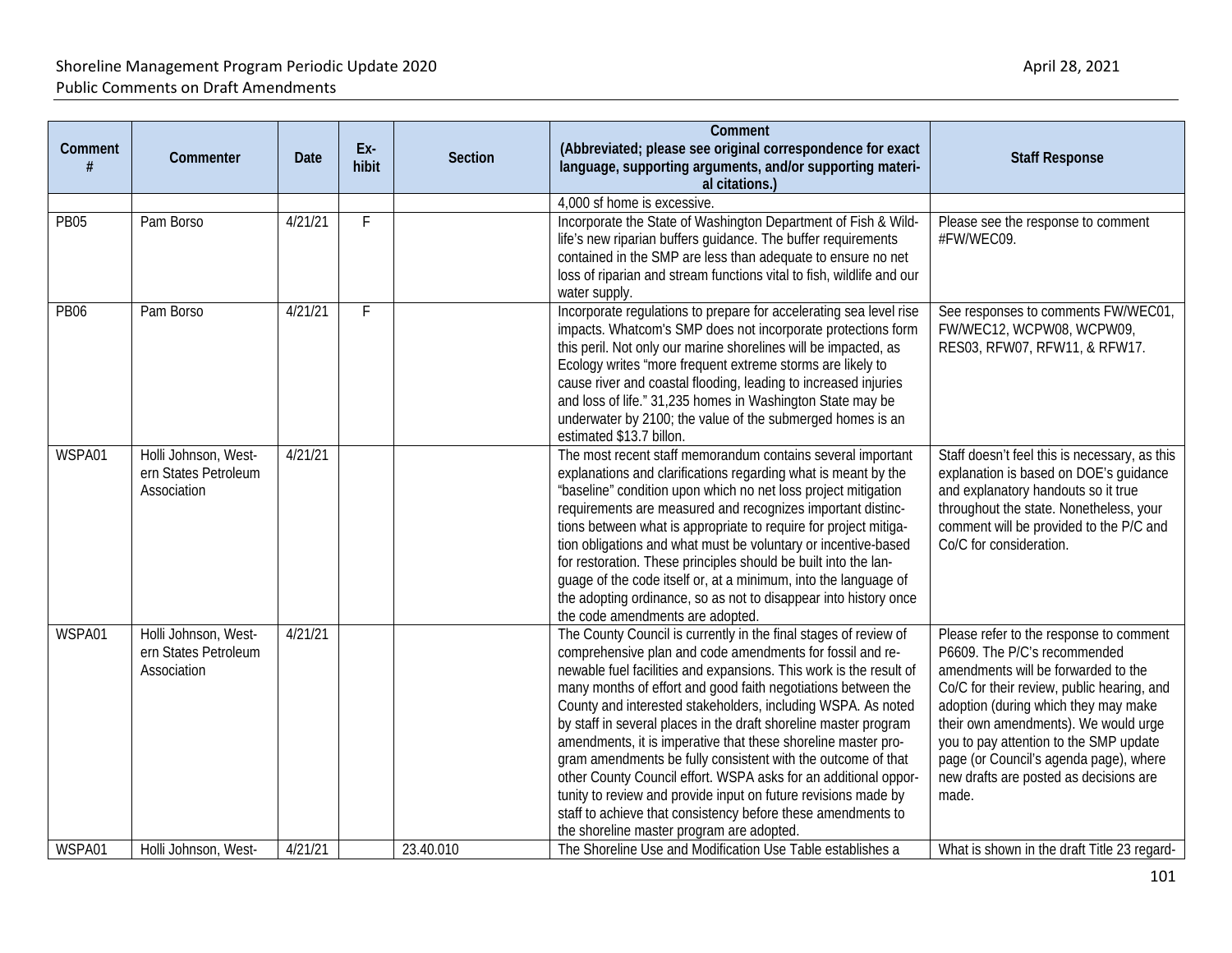| Comment<br># | Commenter                           | Date    | Ex-<br>hibit | <b>Section</b> | Comment<br>(Abbreviated; please see original correspondence for exact<br>language, supporting arguments, and/or supporting materi-<br>al citations.)                                                                                                                                                                                                                                                                                                                                                                                                                                                                                                                                                                                                                                                                                                                                                                                                                                                                                                                                                                                                                                                                                                                                 | <b>Staff Response</b>                                                                                                                                                                                                                                                                                                                                                                                                                                                                        |
|--------------|-------------------------------------|---------|--------------|----------------|--------------------------------------------------------------------------------------------------------------------------------------------------------------------------------------------------------------------------------------------------------------------------------------------------------------------------------------------------------------------------------------------------------------------------------------------------------------------------------------------------------------------------------------------------------------------------------------------------------------------------------------------------------------------------------------------------------------------------------------------------------------------------------------------------------------------------------------------------------------------------------------------------------------------------------------------------------------------------------------------------------------------------------------------------------------------------------------------------------------------------------------------------------------------------------------------------------------------------------------------------------------------------------------|----------------------------------------------------------------------------------------------------------------------------------------------------------------------------------------------------------------------------------------------------------------------------------------------------------------------------------------------------------------------------------------------------------------------------------------------------------------------------------------------|
|              | ern States Petroleum<br>Association |         |              |                | shoreline conditional use permit requirement for expansions of<br>existing legal fossil fuel refinery and transshipment facilities and<br>new or expansion of existing legal renewable fuel refinery op-<br>erations or renewable fuel transshipment facilities. Conditional<br>use permit review requirements for these facilities are being<br>addressed in the zoning code amendments currently under<br>review by the County Council. A separate, duplicative and po-<br>tentially inconsistent shoreline conditional use permit review for<br>the same facilities that will undergo thorough zoning code condi-<br>tional use permit review is unnecessary and should be eliminat-<br>ed. In particular, it is not appropriate to apply shoreline condi-<br>tional use permit requirements to upland activities that will be<br>fully evaluated under the zoning code requirements applicable<br>to those upland activities. At a minimum, this provision should<br>clarify that such fossil fuel facilities located outside of the shore-<br>line jurisdiction should be evaluated under the zoning code con-<br>ditional use permit criteria and not pursuant to shoreline condi-<br>tional use permit requirements.                                                          | ing this issue is what staff was provided<br>over a year ago. Once Council makes a<br>final decision on their separate Cherry<br>Point amendments staff will rectify the<br>differences.<br>You should understand, though, that if<br>both Title 20 and Title 23 require a CUP<br>for a certain activity, the permits would be<br>combined under WCC 22.05.030 (Con-<br>solidated Permit Review). Shoreline re-<br>quirements would not be applied outside<br>of the shoreline jurisdiction. |
| DK01         | David Kershner                      | 4/22/21 | N/A          | N/A            | I have served on the Whatcom County Climate Impact Advisory<br>Committee since its inception in 2018. While I am not writing in<br>my capacity as a committee member, I have familiarized myself<br>with the research on sea level rise related to climate change.<br>The financial costs to Whatcom County taxpayers and property<br>owners of not adequately planning for sea level rise are likely to<br>be substantial. As you may know, the real estate company Zil-<br>low estimates that nearly \$14 billion worth of housing in Wash-<br>ington State could be submerged in the next 80 years under<br>some climate change scenarios. The ecological costs will also<br>be substantial, if we plan to prevent flooding of structures but<br>not to allow migration of shoreline habitat. That habitat not only<br>supports wildlife populations, it also provides economic benefits,<br>such as recreation and fisheries.<br>To reduce the economic toll of sea level rise and truly protect<br>shorelines consistent with the intent of the Shoreline Manage-<br>ment Act, I urge you to recommend revising regulations to en-<br>sure that newly-created lots only allow construction in areas that<br>are not likely to be inundated in this century. Where existing lots | See responses to comments FW/WEC01,<br>FW/WEC12, WCPW08, WCPW09,<br>RES03, RFW07, RFW11, & RFW17.                                                                                                                                                                                                                                                                                                                                                                                            |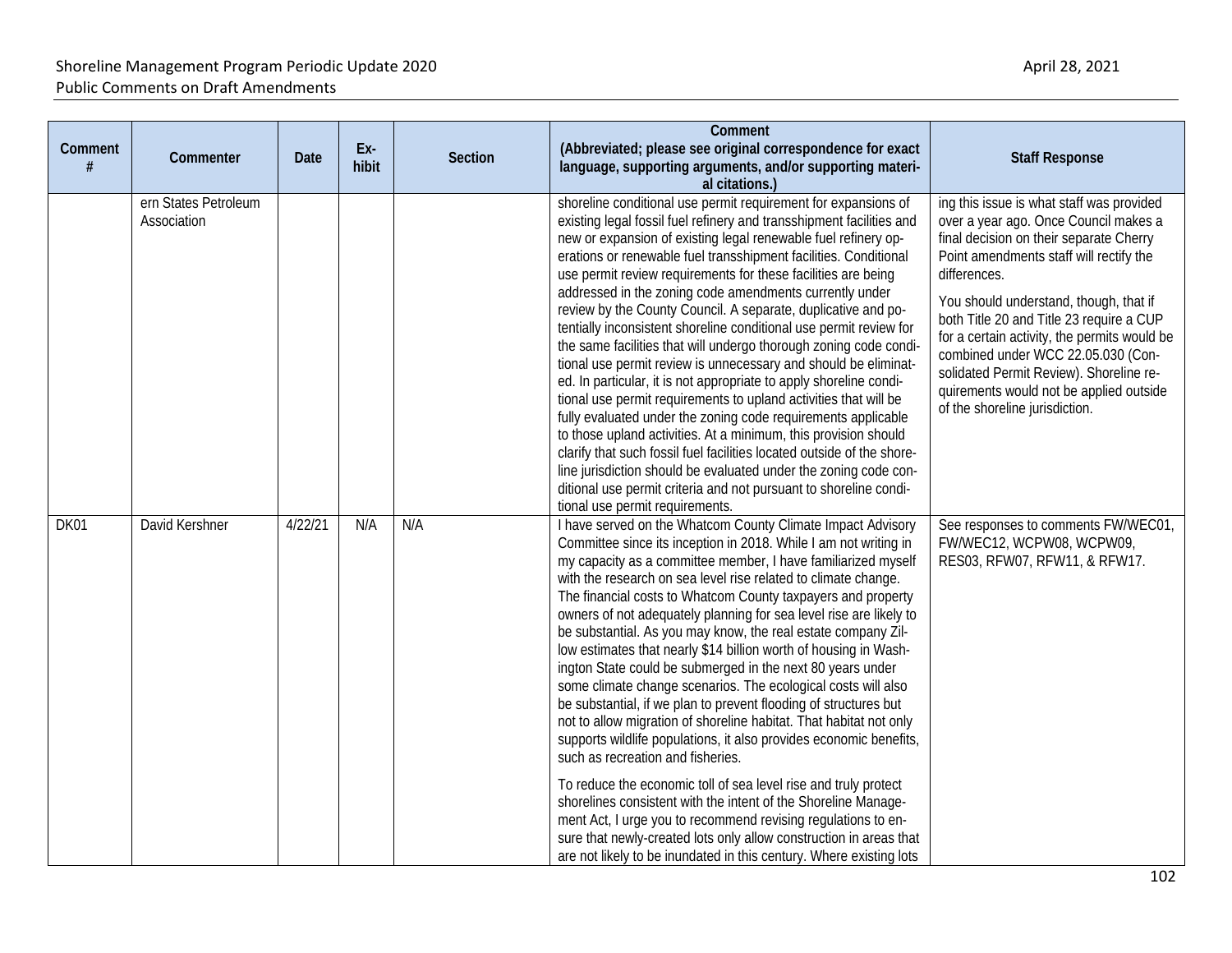| Comment | Commenter      | Date    | Ex-<br>hibit | <b>Section</b> | Comment<br>(Abbreviated; please see original correspondence for exact<br>language, supporting arguments, and/or supporting materi-<br>al citations.)                                                                                                                                                                                                                                                                                                                                                                                                                                                                                                                                                                                                                                                                                                                                                                                                                                                                                                                                              | <b>Staff Response</b>                                                                             |
|---------|----------------|---------|--------------|----------------|---------------------------------------------------------------------------------------------------------------------------------------------------------------------------------------------------------------------------------------------------------------------------------------------------------------------------------------------------------------------------------------------------------------------------------------------------------------------------------------------------------------------------------------------------------------------------------------------------------------------------------------------------------------------------------------------------------------------------------------------------------------------------------------------------------------------------------------------------------------------------------------------------------------------------------------------------------------------------------------------------------------------------------------------------------------------------------------------------|---------------------------------------------------------------------------------------------------|
|         |                |         |              |                | are large enough to still allow residential, commercial, or indus-<br>trial uses compatible with the zoning, I urge you to recommend<br>a similar revision. In addition, I support revising the regulations<br>to ensure that new or substantially changed structures be ele-<br>vated above the likely sea level rise elevation for the life of the<br>structure.                                                                                                                                                                                                                                                                                                                                                                                                                                                                                                                                                                                                                                                                                                                                |                                                                                                   |
|         |                |         |              |                | Waterfront property that I own on Lummi Island would likely be<br>constrained in its use due to these regulations. Nevertheless,<br>new protections are the only responsible approach to shoreline<br>planning, given what we know about sea level rise.                                                                                                                                                                                                                                                                                                                                                                                                                                                                                                                                                                                                                                                                                                                                                                                                                                          |                                                                                                   |
| DK01    | David Kershner | 4/22/21 |              |                | As a former commercial salmon fisher, I also support strength-<br>ening riparian buffer restrictions consistent with recommenda-<br>tions of the Washington Department of Fish and Wildlife Ripari-<br>an Ecosystems Volumes I and II. Salmon populations have<br>declined in part due to riparian habitat degradation. We need to<br>protect this habitat to restore healthy salmon populations.                                                                                                                                                                                                                                                                                                                                                                                                                                                                                                                                                                                                                                                                                                 | Your comment will be forwarded to the<br>P/C & Co/C for their consideration.                      |
| AC01    | Alan Chapman   | 4/22/21 |              |                | I have been involved in fisheries management, and watershed<br>resource issues in Whatcom County for over 30 years.<br>Regardless of the level of belief one might have in projections of<br>climate change and sea level rise and associated storm surges,<br>it does not make sense to allow development in areas of high<br>risk. I urge the county, in the interests in avoiding significant<br>damage to life, property and natural resources to not allow crea-<br>tion of lots where reasonable use would be subject to a high risk<br>of damage from climate change effects, sea level rise, or reduce<br>public trust ecological benefits within the foreseeable future.<br>Where existing lots are large enough to still allow residential,<br>commercial, or industrial uses compatible with the zoning, I urge<br>you to recommend or require a similar risk avoidance approach.<br>In addition, I support revising the regulations to ensure that new<br>or substantially changed structures be elevated above the likely<br>sea level rise elevation for the life of the structure. | See responses to comments FW/WEC01,<br>FW/WEC12, WCPW08, WCPW09,<br>RES03, RFW07, RFW11, & RFW17. |
| AC02    | Alan Chapman   | 4/22/21 |              |                | In the interest of protecting and achieving a net ecological gain<br>of shoreline functions through consideration of locational rele-<br>vant riparian buffer requirements that might be identified in the                                                                                                                                                                                                                                                                                                                                                                                                                                                                                                                                                                                                                                                                                                                                                                                                                                                                                        | Your comment will be forwarded to the<br>P/C & Co/C for their consideration.                      |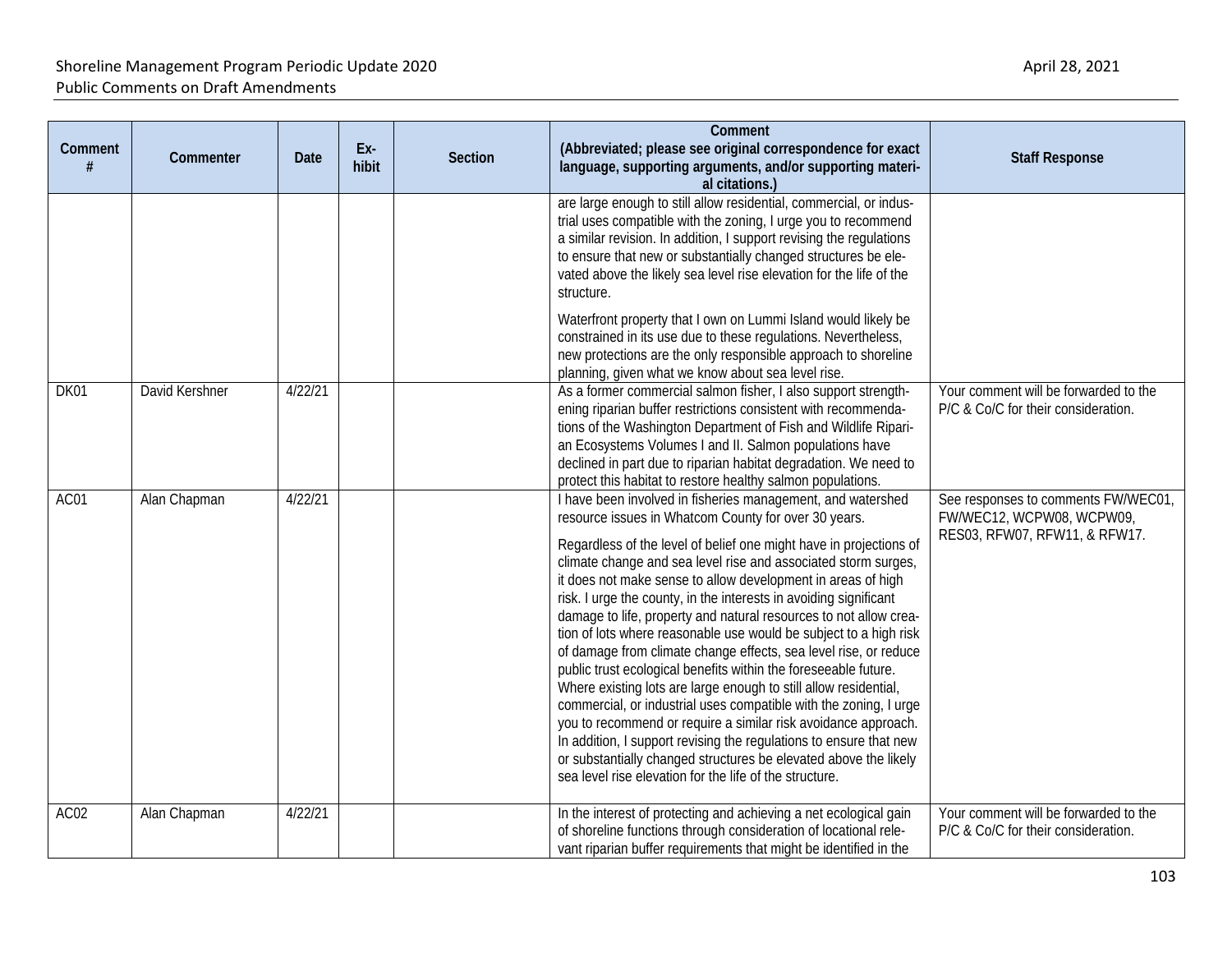| Comment<br># | Commenter     | Date    | Ex-<br>hibit | <b>Section</b> | Comment<br>(Abbreviated; please see original correspondence for exact<br>language, supporting arguments, and/or supporting materi-<br>al citations.)                                                                                                                                                                                                                                                                                                                                                                                                                                                                                                                                                                                                       | <b>Staff Response</b>                                                                                                                                                               |
|--------------|---------------|---------|--------------|----------------|------------------------------------------------------------------------------------------------------------------------------------------------------------------------------------------------------------------------------------------------------------------------------------------------------------------------------------------------------------------------------------------------------------------------------------------------------------------------------------------------------------------------------------------------------------------------------------------------------------------------------------------------------------------------------------------------------------------------------------------------------------|-------------------------------------------------------------------------------------------------------------------------------------------------------------------------------------|
|              |               |         |              |                | Washington State Department of Fish and Wildlife recent guid-<br>ance on riparian guidance.                                                                                                                                                                                                                                                                                                                                                                                                                                                                                                                                                                                                                                                                |                                                                                                                                                                                     |
| <b>PR01</b>  | Paula Rotondi | 4/22/21 | F            | 16.16.270      | As you consider changes to the Shoreline Master Plan (SMP), I<br>urge you to make decisions based upon what will be best for<br>those living here twenty years from now - rather than what is<br>best for corporations' short term profits. Please draft more strin-<br>gent SMP standards.                                                                                                                                                                                                                                                                                                                                                                                                                                                                | Please see the responses provided for<br>Comments BIAWC04, BIAWC09,<br>GCD09, GCD14, MES09, MES11,<br>MES31, NES01, RFW12, RFW13, &<br><b>RFW18.</b>                                |
|              |               |         |              |                | First, regarding Reasonable Use Exceptions, please reject the<br>proposed change to expand the maximum impact area for single<br>family residences from 2,500 square feet to 4,000 square feet.<br>"Reasonable Use" means there must be some minimal use such<br>as a 2,500 square foot house. If those living here twenty years<br>from now are to have natural treasures such as salmon fishing,<br>crabbing, the sight of Orcas, the SMP cannot afford extrava-<br>gances such as a 4,000 square foot house that will do more<br>damage to our already damaged shorelines.                                                                                                                                                                              |                                                                                                                                                                                     |
| <b>PR03</b>  | Paula Rotondi | 4/22/21 |              |                | Second, the buffer requirements in the SMP do not adequately<br>protect riparian and stream functions which are essential for<br>sustaining fish, wildlife and protecting our water supply. If people<br>living here twenty or more years from now are to have the fish<br>and wildlife treasures we enjoy today and have adequate sup-<br>plies of clean water, then the SMP must incorporate the State of<br>Washington Department of Fish & Wildlife's new riparian buffers<br>guidance.                                                                                                                                                                                                                                                                | Please see the response to comment<br>#FW/WEC09.                                                                                                                                    |
| <b>PR03</b>  | Paula Rotondi | 4/22/21 |              |                | Third, please do not add to the challenges of those living here<br>twenty years or more from today who will be dealing with in-<br>creasingly severe ramifications of climate change. Climate<br>change causes sea level to rise and also causes more extreme<br>storms with tide surge coastal flooding and also river flooding.<br>The Washington State Department of Ecology, the Federal<br>Emergency Management Agency, private investment compa-<br>nies, insurance companies, and real estate companies (Redfin<br>most recently) warn that many thousands of homes worth bil-<br>lions of dollars will be lost due to climate change exacerbated<br>flooding. Please include regulations in the SMP to prepare for<br>accelerating sea level rise. | Please see the responses provided for<br>Comments FW/WEC01, FW/WEC02,<br>FW/WEC12, WCPW07, WCPW08,<br>WCPW09, RES03, RFW02, RFW03,<br>RFW04, RFW06, RFW07, RFW11,<br>RFW17, & PB06. |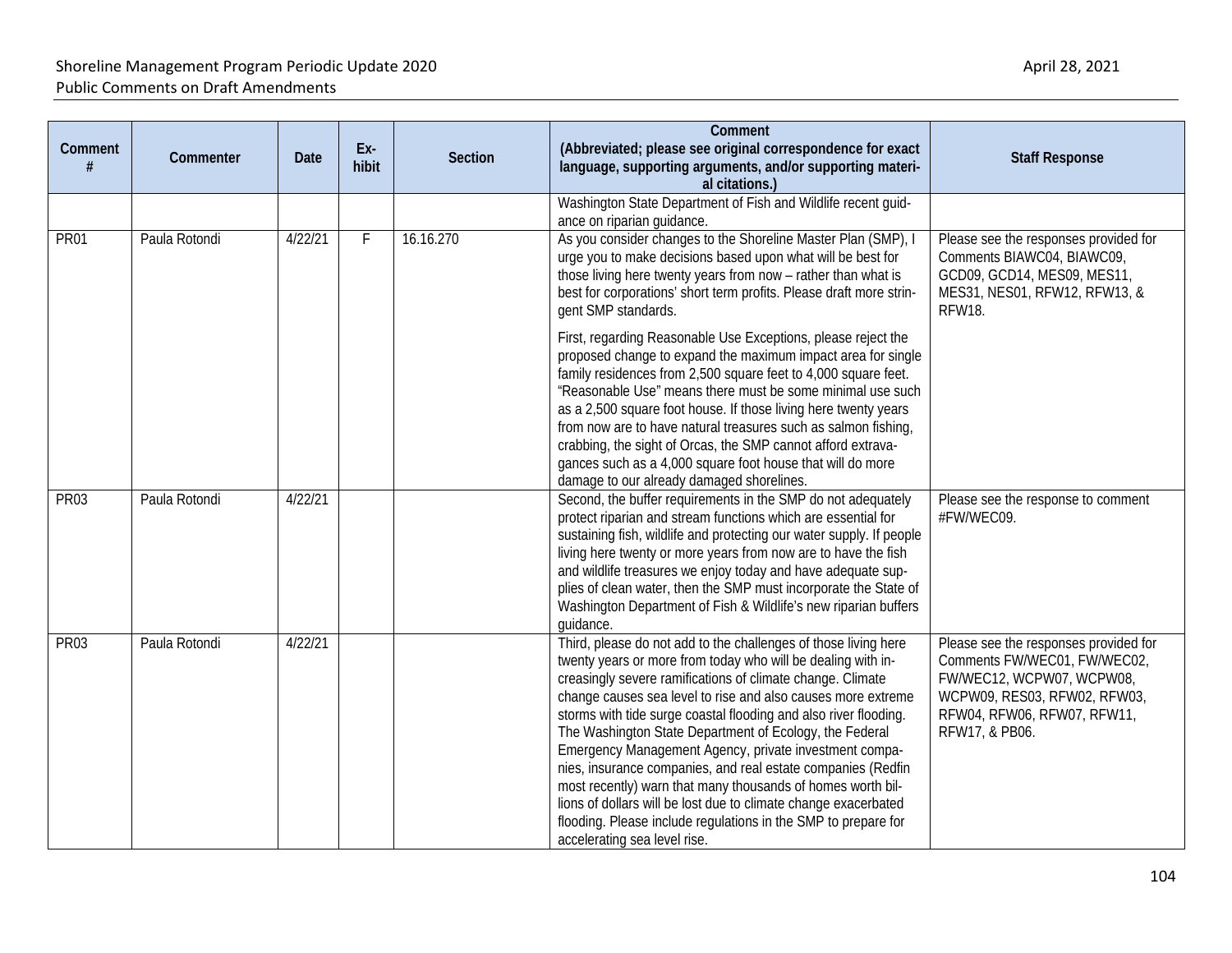| Comment     | Commenter                    | <b>Date</b> | Ex-<br>hibit | <b>Section</b> | Comment<br>(Abbreviated; please see original correspondence for exact<br>language, supporting arguments, and/or supporting materi-<br>al citations.)                                                                                                                                                                                                                                                                                                                                                                                                                                                                                                                                                                                                                                                                                                                                                                                                                                                                                                                                                                                                                                                                                                                                                                                                                                                                  | <b>Staff Response</b>                                                               |
|-------------|------------------------------|-------------|--------------|----------------|-----------------------------------------------------------------------------------------------------------------------------------------------------------------------------------------------------------------------------------------------------------------------------------------------------------------------------------------------------------------------------------------------------------------------------------------------------------------------------------------------------------------------------------------------------------------------------------------------------------------------------------------------------------------------------------------------------------------------------------------------------------------------------------------------------------------------------------------------------------------------------------------------------------------------------------------------------------------------------------------------------------------------------------------------------------------------------------------------------------------------------------------------------------------------------------------------------------------------------------------------------------------------------------------------------------------------------------------------------------------------------------------------------------------------|-------------------------------------------------------------------------------------|
| P6611       | Dave Klanica, Phillips<br>66 | 4/22/21     | D            |                | Extent of Jurisdiction. Given the recent Department of Ecology's<br>revocation of the Port of Kalama and Northwest Innovation<br>Works Shoreline Conditional Use Permit, questions have been<br>raised as to overall shoreline management authority. Whatcom<br>County, as well as other Counties and Ecology must lawfully<br>apply its shoreline management program requirements, particu-<br>larly when seeking to require mitigation for activities that occur<br>outside the jurisdictional shores of the State. It appears that<br>Ecology unlawfully applied certain mitigations when the only<br>activities within the shoreline were dredging for a new dock<br>berth, portions of the security fence, an infiltration pond, a first-<br>flush pond, fire suppression water storage and a containment<br>berm for certain storage tanks. We ask that Whatcom County<br>commit to act within its jurisdictional boundaries.                                                                                                                                                                                                                                                                                                                                                                                                                                                                                   | We are. Shoreline jurisdiction is ad-<br>dressed in §23.20.010.                     |
| P6612       | Dave Klanica, Phillips<br>66 | 4/22/21     |              |                | Consistency with Ongoing Comprehensive Plan and Code<br>Amendments. Both WSPA and Phillip 66's previous comments<br>request that the shoreline master program amendments be<br>consistent with the outcome of the ongoing good faith negotia-<br>tions between the County and interested stakeholders that has<br>occurred over many months related to the Comprehensive Plan<br>and Code Amendments. We request consistency primarily as to<br>definitions as the development of the relevant definitions was a<br>significant effort and even slight differences in wording across<br>county programs could add uncertainty and confusion. Phillips<br>66 does not believe that all activities which will require a condi-<br>tional use permit under the Code Amendments should also re-<br>quire a conditional use permit under the shoreline management<br>act. The shoreline program only affects activities that are within<br>the jurisdictional shores of the State. The Zoning requirements<br>cover much broader non-shoreline areas. Additionally, shoreline<br>conditional use permit requirements should not be applied to<br>upland activities that will be fully evaluated under the zoning<br>code requirements applicable to those upland activities. The<br>programs also involve different decision makers and appeal<br>paths. The differences can warrant different permitting ap-<br>proaches. | Please see the responses provided for<br>Comments FW/WEC16, RES10, P6609,<br>WSPA01 |
| <b>BH01</b> | Bill Haynes, Ashton          | 4/22/21     | D            | 23.50.140      | Regarding the Table for Dimensional Standards (page 147), the                                                                                                                                                                                                                                                                                                                                                                                                                                                                                                                                                                                                                                                                                                                                                                                                                                                                                                                                                                                                                                                                                                                                                                                                                                                                                                                                                         | We agree; our math was wrong. It has                                                |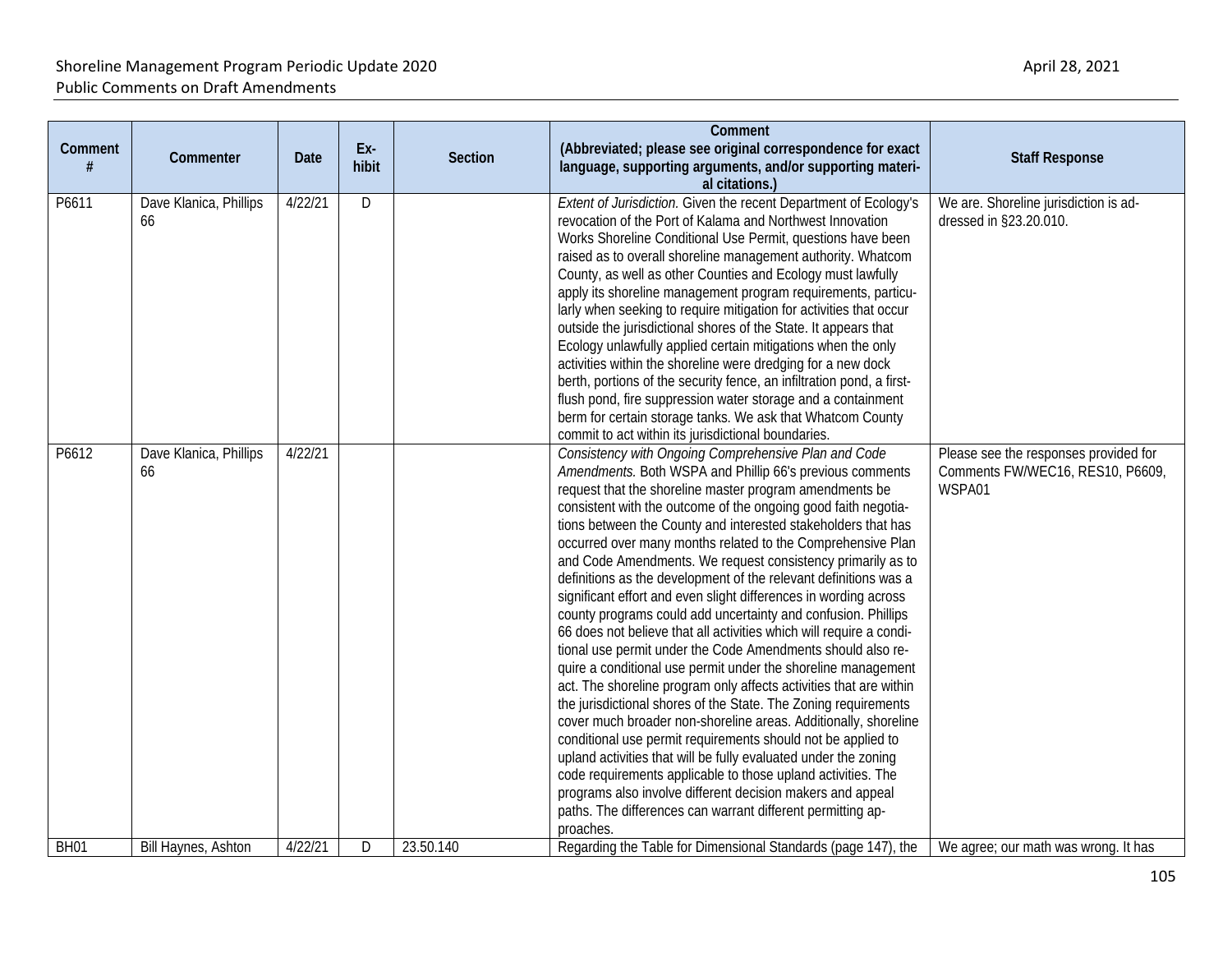| Comment<br># | Commenter   | <b>Date</b> | Ex-<br>hibit | Section | Comment<br>(Abbreviated; please see original correspondence for exact<br>language, supporting arguments, and/or supporting materi-                                                                                                                                                                                                                                                                                                                                                                                                                                                                                     | <b>Staff Response</b>                                                                                                                                                               |
|--------------|-------------|-------------|--------------|---------|------------------------------------------------------------------------------------------------------------------------------------------------------------------------------------------------------------------------------------------------------------------------------------------------------------------------------------------------------------------------------------------------------------------------------------------------------------------------------------------------------------------------------------------------------------------------------------------------------------------------|-------------------------------------------------------------------------------------------------------------------------------------------------------------------------------------|
|              | Engineering |             |              |         | al citations.)<br>minimum length required to reach a moorage depth of 5' below<br>ordinary high water.                                                                                                                                                                                                                                                                                                                                                                                                                                                                                                                 | been amended to be 5.5 feet now.                                                                                                                                                    |
|              |             |             |              |         | Ordinary High Water (OHW) elevation 314.5' has been well<br>established on the Lake Whatcom - at least for the multiple pro-<br>jects I've been involved with.                                                                                                                                                                                                                                                                                                                                                                                                                                                         |                                                                                                                                                                                     |
|              |             |             |              |         | The proposed change results in a low water depth at the outer<br>end of the dock (float) of 2'. Design low water has been estab-<br>lished at an elevation of 311.5'.                                                                                                                                                                                                                                                                                                                                                                                                                                                  |                                                                                                                                                                                     |
|              |             |             |              |         | In a Jan. 29, 1999 letter from the WA Dept. of Ecology (DOE) to<br>WCPDS and the WC Hearing Examiner, the DOE determined<br>"an in-water depth of 2.5 feet at 311.5 feet MSL is the mini-<br>mum necessary draft to accommodate a standard powerboat on<br>Lake Whatcom."                                                                                                                                                                                                                                                                                                                                              |                                                                                                                                                                                     |
|              |             |             |              |         | The proposed update lowers the design depth from 2.5' to 2.0'.<br>That depth is at the watered end of the dock only. Presumably,<br>depths towards shore are shallower and at low water level a<br>power boat will have less than 2' to moor in. In addition, the<br>landward end of the float may go aground depending on the<br>bottom contours if the outer end is at 2'. If the site is exposed to<br>waves, the dock/boat may be tossed up and down on the lake<br>bed.                                                                                                                                           |                                                                                                                                                                                     |
|              |             |             |              |         | Assuming a 6'x20' floating dock aligned with its approach ramp,<br>I would propose the overall minimum length required to reach an<br>inshore depth of 5' at OHW (2' depth at 311.5'). That assumes<br>depths offshore increase.                                                                                                                                                                                                                                                                                                                                                                                       |                                                                                                                                                                                     |
| KC04         | Kim Clarkin | 4/22/21     |              |         | I am concerned about the current document's lack of land use<br>restrictions on areas that will be affected by sea level rise. I do<br>not agree that waiting to strengthen regulations till more infor-<br>mation is available is a good idea. In the meantime, many deci-<br>sions will be made that may harm critical areas along the chang-<br>ing shoreline. Those decisions may also harm the people who<br>invest in shoreline developments that storm surges could dam-<br>age. This is the kind of foresight and protection citizens expect<br>from their government-not a laissez-faire attitude such as led | Please see the responses provided for<br>Comments FW/WEC01, FW/WEC02,<br>FW/WEC12, WCPW07, WCPW08,<br>WCPW09, RES03, RFW02, RFW03,<br>RFW04, RFW06, RFW07, RFW11,<br>RFW17, & PB06. |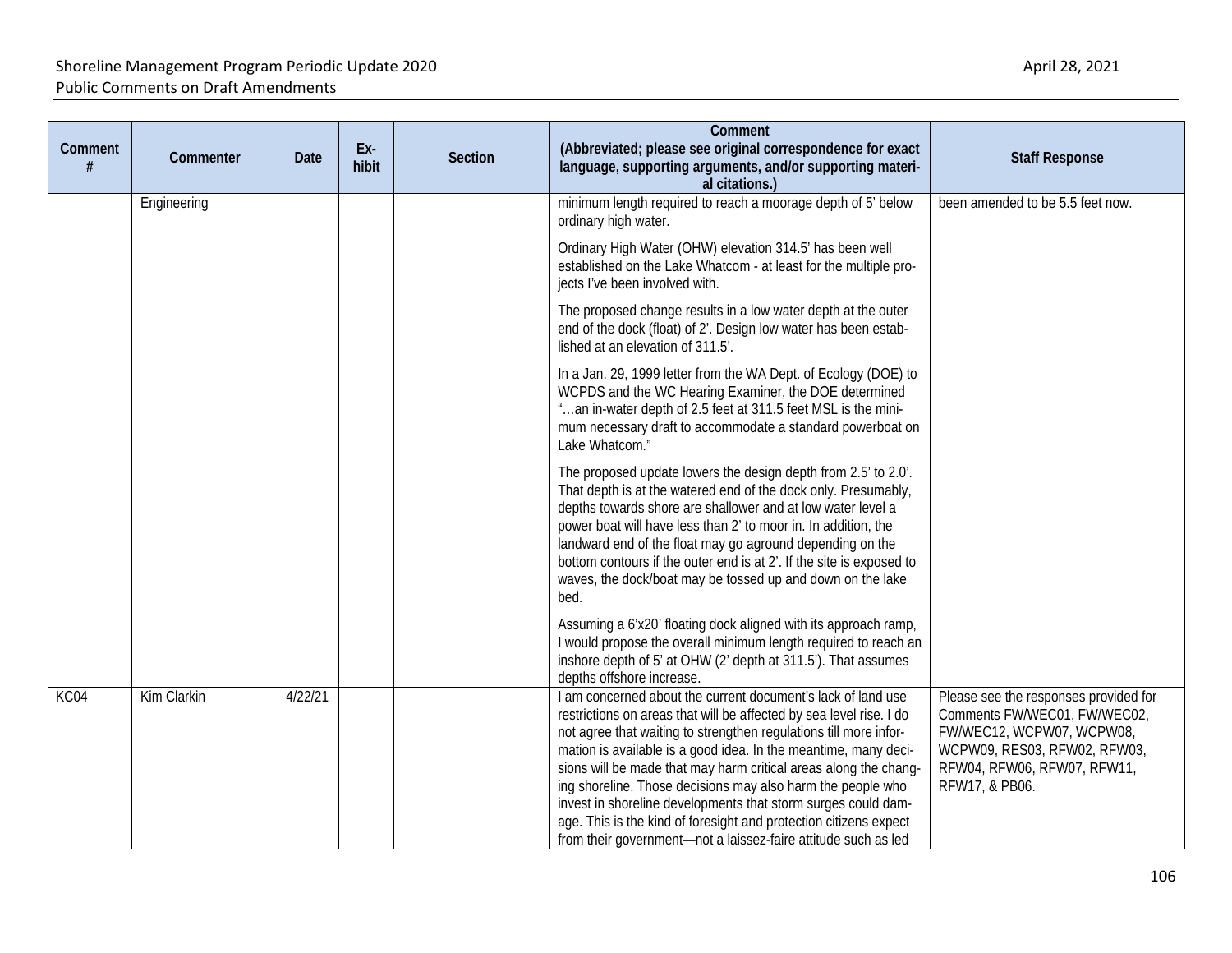| Comment     | Commenter    | <b>Date</b> | Ex-<br>hibit | <b>Section</b> | Comment<br>(Abbreviated; please see original correspondence for exact<br>language, supporting arguments, and/or supporting materi-<br>al citations.)                                                                                                                                                                                                                                                                                                                                                                                                                                                                                                                                                                                                                                                                                                                                                                                                                                 | <b>Staff Response</b>                                                                                                                                                                                                                                       |
|-------------|--------------|-------------|--------------|----------------|--------------------------------------------------------------------------------------------------------------------------------------------------------------------------------------------------------------------------------------------------------------------------------------------------------------------------------------------------------------------------------------------------------------------------------------------------------------------------------------------------------------------------------------------------------------------------------------------------------------------------------------------------------------------------------------------------------------------------------------------------------------------------------------------------------------------------------------------------------------------------------------------------------------------------------------------------------------------------------------|-------------------------------------------------------------------------------------------------------------------------------------------------------------------------------------------------------------------------------------------------------------|
|             |              |             |              |                | to the Oso disaster. Other commenters have given strong refer-<br>ences for up-to-date scientific information the Planning Dept.<br>can use to write pertinent and reasonable rules to distance new<br>developments from the shoreline.                                                                                                                                                                                                                                                                                                                                                                                                                                                                                                                                                                                                                                                                                                                                              |                                                                                                                                                                                                                                                             |
| <b>KC05</b> | Kim Clarkin  | 4/22/21     |              |                | I do not see a reason for expanding the reasonable use excep-<br>tion to 4,000 ft2 in critical areas. That is a trophy home, not a<br>reasonable exception. Critical areas are critical to wildlife, water<br>and other things that we are trying to protect. Let's actually pro-<br>tect them.                                                                                                                                                                                                                                                                                                                                                                                                                                                                                                                                                                                                                                                                                      | Please see the responses provided for<br>Comments BIAWC04, BIAWC09,<br>GCD09, GCD14, MES09, MES11,<br>MES31, NES01, RFW12, RFW13, &<br><b>RFW18.</b>                                                                                                        |
| KC06        | Kim Clarkin  | 4/22/21     |              |                | I strongly encourage you to use WDFW's most recent recom-<br>mendations for riparian buffer widths for new developments.<br>They are based on a thorough knowledge of rivers, valleys, and<br>in-stream habitat development over the long term, and they<br>should be incorporated in our long-term planning. No one is<br>saying that existing developments have to be retired. New de-<br>velopment should be completely different; recognizing our ex-<br>panding understanding of the damage we wreak on ecosys-<br>tems, we should aggressively seek to avoid that damage.<br>I congratulate you and the Planning Department for making<br>otherwise reasonable updates to a huge document and working<br>toward making regulations more understandable. It has been a<br>long slog for you, and I'm grateful for your attention to this ex-<br>tremely important roadmap to our future relationship with our<br>environment. Please make it as strongly protective as you can. | Please see the response to comment<br>#FW/WEC09.                                                                                                                                                                                                            |
| <b>JM01</b> | Janet Migaki | 4/22/21     |              |                | The SMP, CAO, City and County Comprehensive Plans mention<br>or refer to a quagmire of environmental agencies + regulations,<br>as well as mention or refer to multiple intersecting jurisdictions,<br>permits, ordinances, exemptions and waivers-all used for<br>'managing' waters of the State.<br>Lake Whatcom, a significant water of the State, is not a healthy<br>or protected source of water, yet it is used for Bellingham's<br>drinking water. The Lake's well documented decline is trouble-<br>some since many of the lake's contaminants resist the treatment<br>processes used by the City treatment plant and pass into public<br>drinking water supplies.                                                                                                                                                                                                                                                                                                          | Lake Whatcom's water quality is man-<br>aged through the Lake Whatcom Man-<br>agement Program, under the direction of<br>the Lake Whatcom Policy Group. You can<br>find what you're looking for at<br>https://www.lakewhatcom.whatcomcounty<br>$.$ org/ $.$ |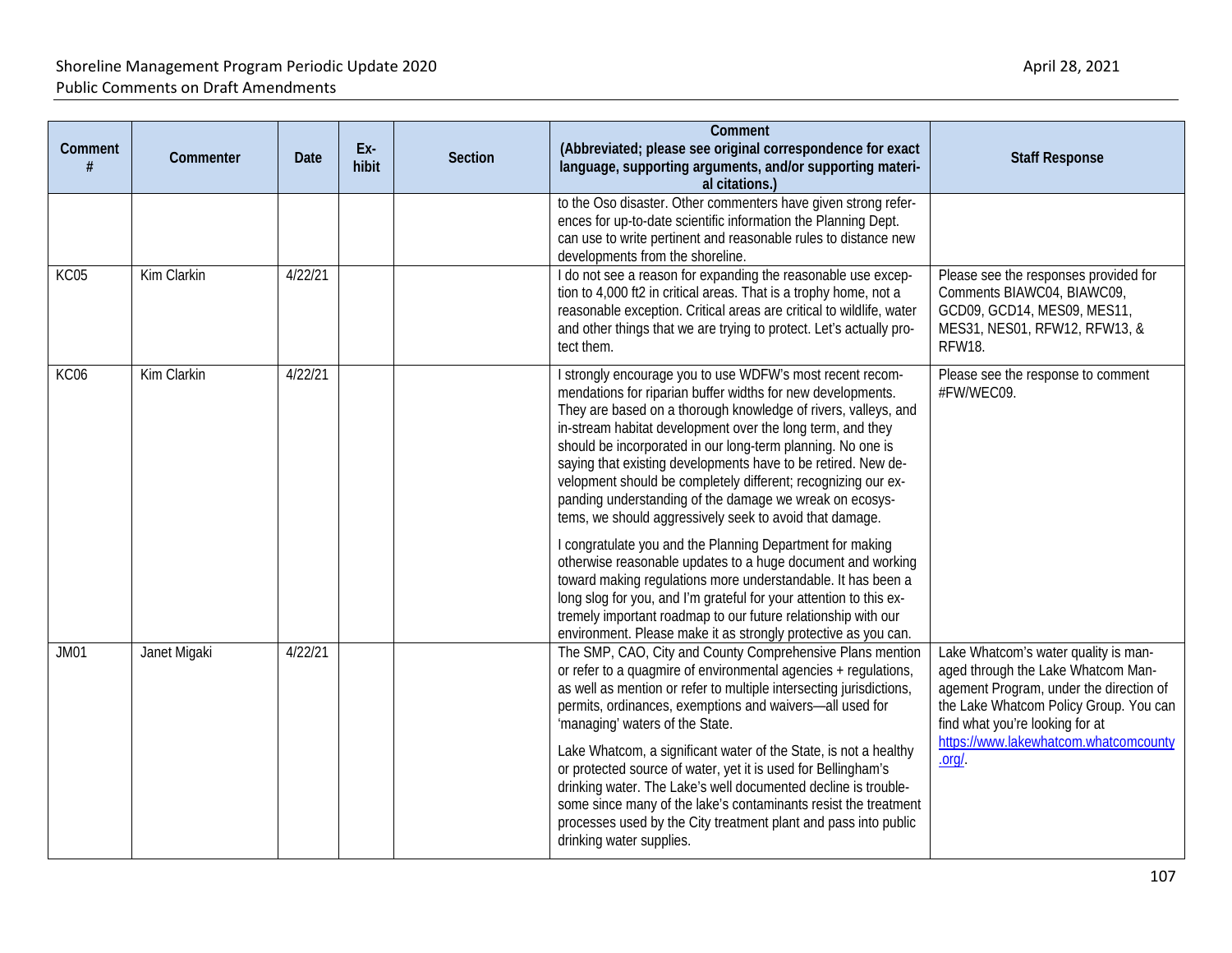| Comment<br># | Commenter                             | Date    | Ex-<br>hibit | <b>Section</b> | Comment<br>(Abbreviated; please see original correspondence for exact<br>language, supporting arguments, and/or supporting materi-<br>al citations.)                                                                                                                                                                                                                                                                                                                                                                                                   | <b>Staff Response</b>                                                   |
|--------------|---------------------------------------|---------|--------------|----------------|--------------------------------------------------------------------------------------------------------------------------------------------------------------------------------------------------------------------------------------------------------------------------------------------------------------------------------------------------------------------------------------------------------------------------------------------------------------------------------------------------------------------------------------------------------|-------------------------------------------------------------------------|
|              |                                       |         |              |                | Where in the SMP and accompanying documents does it men-<br>tion or discuss the primary and ultimate regulatory agency held<br>fully accountable for protecting the water quality of Lake What-<br>com water?                                                                                                                                                                                                                                                                                                                                          |                                                                         |
|              |                                       |         |              |                | The Lake is violating several water quality parameters<br>+contaminants, and the water has not been tested for a full toxi-<br>cology analysis since late 1990s.                                                                                                                                                                                                                                                                                                                                                                                       |                                                                         |
|              |                                       |         |              |                | Does the SMP address protecting the Lake's total water quality?<br>I know the 50-year TMDL tries to address low DO levels, with<br>not encouraging reports to date. What about so many more lake<br>water quality issues- who is accountable and responsible for<br>protecting and keeping the lake healthy enough to be a drink-<br>ing water source?                                                                                                                                                                                                 |                                                                         |
| MRC01        | Marine Resources<br>Committee         | 4/22/21 |              |                | Thank you for taking the time to review the Whatcom County<br>Marine Resources Committee's (WCMRC) comments on marine<br>land protection. One role of the WCMRC is to work with county<br>leadership and other key constituencies to help protect marine<br>and enhance nearshore habitat through local and state ordi-<br>nances and regulatory plans. The WCMRC supports regula-<br>tions and policies that further protect and enhance marine<br>shoreline areas that are vital economically, culturally, recrea-<br>tionally, and environmentally. | Your comment will be provided to the P/C<br>and Co/C for consideration. |
|              |                                       |         |              |                | The Whatcom County Marine Resources Committee supports<br>the inclusion of the proposed amendment to Chapter 8: Marine<br>Resources Lands policy section, as developed by the WCMRC,<br>to the Comprehensive Plan.                                                                                                                                                                                                                                                                                                                                     |                                                                         |
| BIAWC14      | Rob Lee, BIAWC Ex-<br>ecutive Officer | 4/22/21 | F            |                | We want to say thank you for:<br>• recommending the 4,000 sq. ft. RU area, we request exclud-<br>ing septic systems from this square footage if covered with<br>native landscaping.<br>• For creating the minor variance for buffer reduction of the<br>25% to 50%. We request that you lower the fee for minor<br>variances.<br>We request that any buffer reductions under Reasonable<br>Use are decided administratively through a minor variance,                                                                                                  | Your comment will be provided to the P/C<br>and Co/C for consideration. |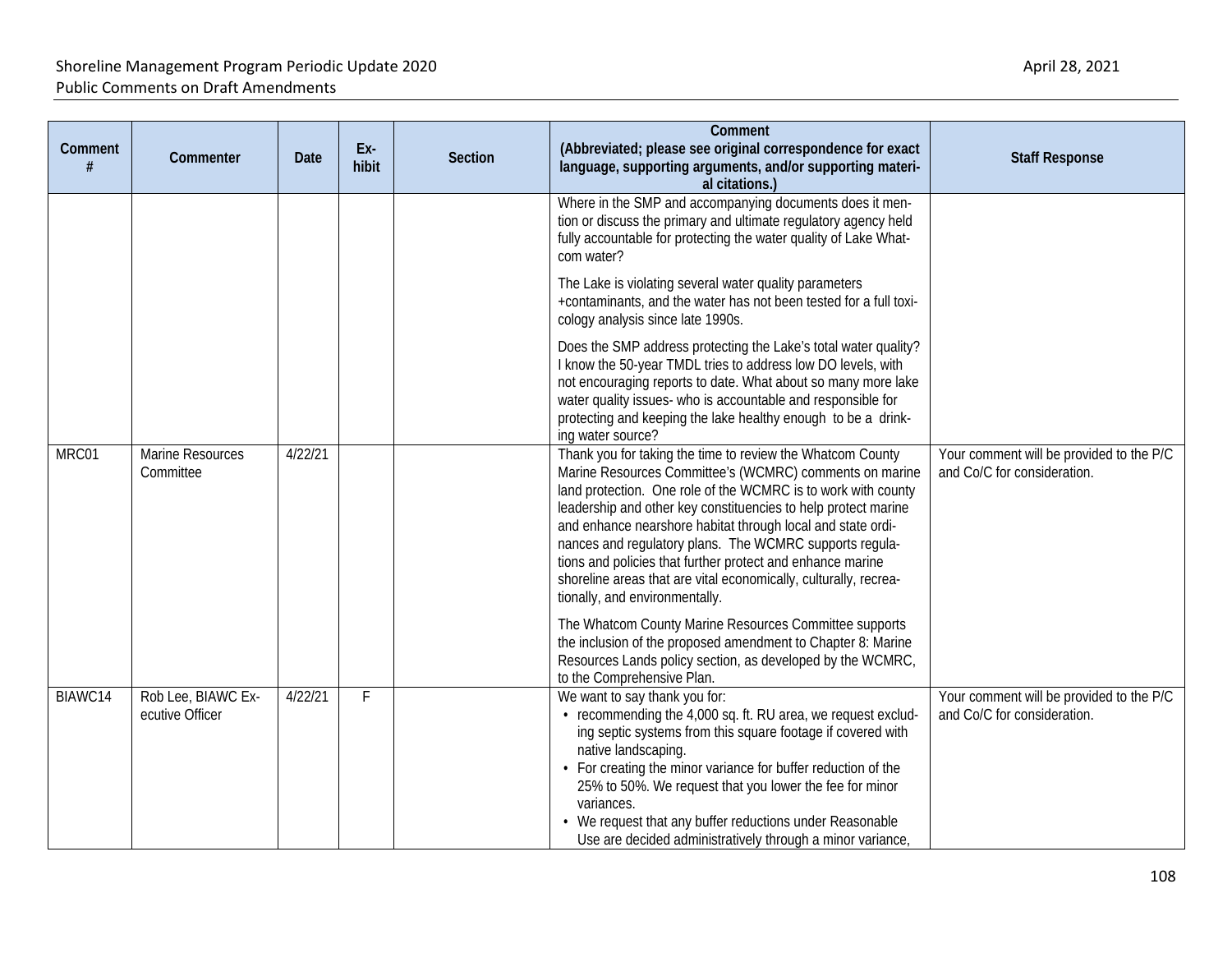| Comment | Commenter                             | Date    | Ex-<br>hibit | Section               | Comment<br>(Abbreviated; please see original correspondence for exact<br>language, supporting arguments, and/or supporting materi-<br>al citations.)                                                                                                                                                                                                                                                                                                                                                                                                                                                                                                                                                                                                                                                                                                                                                                                                                                                                                                                                                                                                                                                                                                                                                                                                                                                                                                                                                                                                                                                                                                                                                                                                                                                                                                                                                                                                                                                                       | <b>Staff Response</b>                                                                                                                                                                                                                                                                                                                                                                                                                                                                                                                                                                                                                                                                                                                                                                                                                                                                                                                                                                                                       |
|---------|---------------------------------------|---------|--------------|-----------------------|----------------------------------------------------------------------------------------------------------------------------------------------------------------------------------------------------------------------------------------------------------------------------------------------------------------------------------------------------------------------------------------------------------------------------------------------------------------------------------------------------------------------------------------------------------------------------------------------------------------------------------------------------------------------------------------------------------------------------------------------------------------------------------------------------------------------------------------------------------------------------------------------------------------------------------------------------------------------------------------------------------------------------------------------------------------------------------------------------------------------------------------------------------------------------------------------------------------------------------------------------------------------------------------------------------------------------------------------------------------------------------------------------------------------------------------------------------------------------------------------------------------------------------------------------------------------------------------------------------------------------------------------------------------------------------------------------------------------------------------------------------------------------------------------------------------------------------------------------------------------------------------------------------------------------------------------------------------------------------------------------------------------------|-----------------------------------------------------------------------------------------------------------------------------------------------------------------------------------------------------------------------------------------------------------------------------------------------------------------------------------------------------------------------------------------------------------------------------------------------------------------------------------------------------------------------------------------------------------------------------------------------------------------------------------------------------------------------------------------------------------------------------------------------------------------------------------------------------------------------------------------------------------------------------------------------------------------------------------------------------------------------------------------------------------------------------|
|         |                                       |         |              |                       | Critical areas included.                                                                                                                                                                                                                                                                                                                                                                                                                                                                                                                                                                                                                                                                                                                                                                                                                                                                                                                                                                                                                                                                                                                                                                                                                                                                                                                                                                                                                                                                                                                                                                                                                                                                                                                                                                                                                                                                                                                                                                                                   |                                                                                                                                                                                                                                                                                                                                                                                                                                                                                                                                                                                                                                                                                                                                                                                                                                                                                                                                                                                                                             |
| BIAWC15 | Rob Lee, BIAWC Ex-<br>ecutive Officer | 4/22/21 | F.           | 16.16.270 & 16.16.273 | Reasonable Use and Variances: We will comment separately on<br>the permit process, "impact area" size, and criteria issues.<br>A. Permit Procedure:<br>1) Present Process: PDS staff has proposed major changes to<br>the procedures. The current 2017 CAO allows staff to grant<br>reasonable use (RU) permits for one single family house under<br>very strict criteria if CAO rules alone would deny "all reasonable<br>and economically viable use" of the property. The next step is a<br>variance requiring Hearing Examiner (HE) approval.<br>We were surprised to learn recently that these RU permits have<br>become a major part of local wetland scientist's workload. This<br>is due mainly to high buffer standards and tight limits on adjust-<br>ment options. These conflicts between strict environmental rules<br>and permitted, customary land uses are obviously not unusual.<br>2) Staff Proposed Process: As we understand it, the current<br>draft Exh F/CAO proposal, dated 4/2/2021, offers a 3-level pro-<br>cess:<br>a) Minor Variance: if a person only needs a 25 to 50% CAO<br>buffer reduction, they will apply for this approval. The draft does<br>not say whether this value is total area, width, or both. Staff<br>decides these permits; an application and notice to neighbors is<br>required. We do appreciate this new minor variance idea allow-<br>ing staff approval. The concept should be used for other CAO<br>issues. No further CAO permits are needed. See Section<br>16.16.273, p 34.<br>b) A Major Variance is required if the Minor Variance is denied.<br>One would apply to PDS, and the H/E would decide after a<br>hearing. This is an expensive and slow process; the fees are<br>now \$2,750 each, plus critical area reports, probably consultants<br>doing the applications, a consultant or attorney at the hearing,<br>and possible legal costs if you or an opponent appeals the deci-<br>sion. Anyone testifying, or you, can appeal the decision to Supe- | Regarding the commenter's point A.2.b: A<br>major variance wouldn't be required if the<br>minor variance is denied; a major vari-<br>ance would be applied for if one wants to<br>reduce a buffer more than 50%. They're<br>not sequential: one just applies for the<br>permit one needs.<br>Similarly, regarding the commenter's<br>point A.2.b: With staff's assistance, an<br>applicant should know whether a major<br>variance is attainable, given the required<br>findings (§22.07.050). Thus, if one under-<br>stood one's chances to be nil, one would<br>just apply for an RUE; so again, they<br>don't have to be sequential.<br>The biggest difference is that through a<br>variance, whether minor or major, one<br>must still mitigate for impacts. Under an<br>RUE the H/E can allow impacts without<br>requiring mitigation. This would apply on<br>a property that is so encumbered by criti-<br>cal areas that nothing could fit on the lot<br>without causing impacts and there's no<br>room to mitigate. |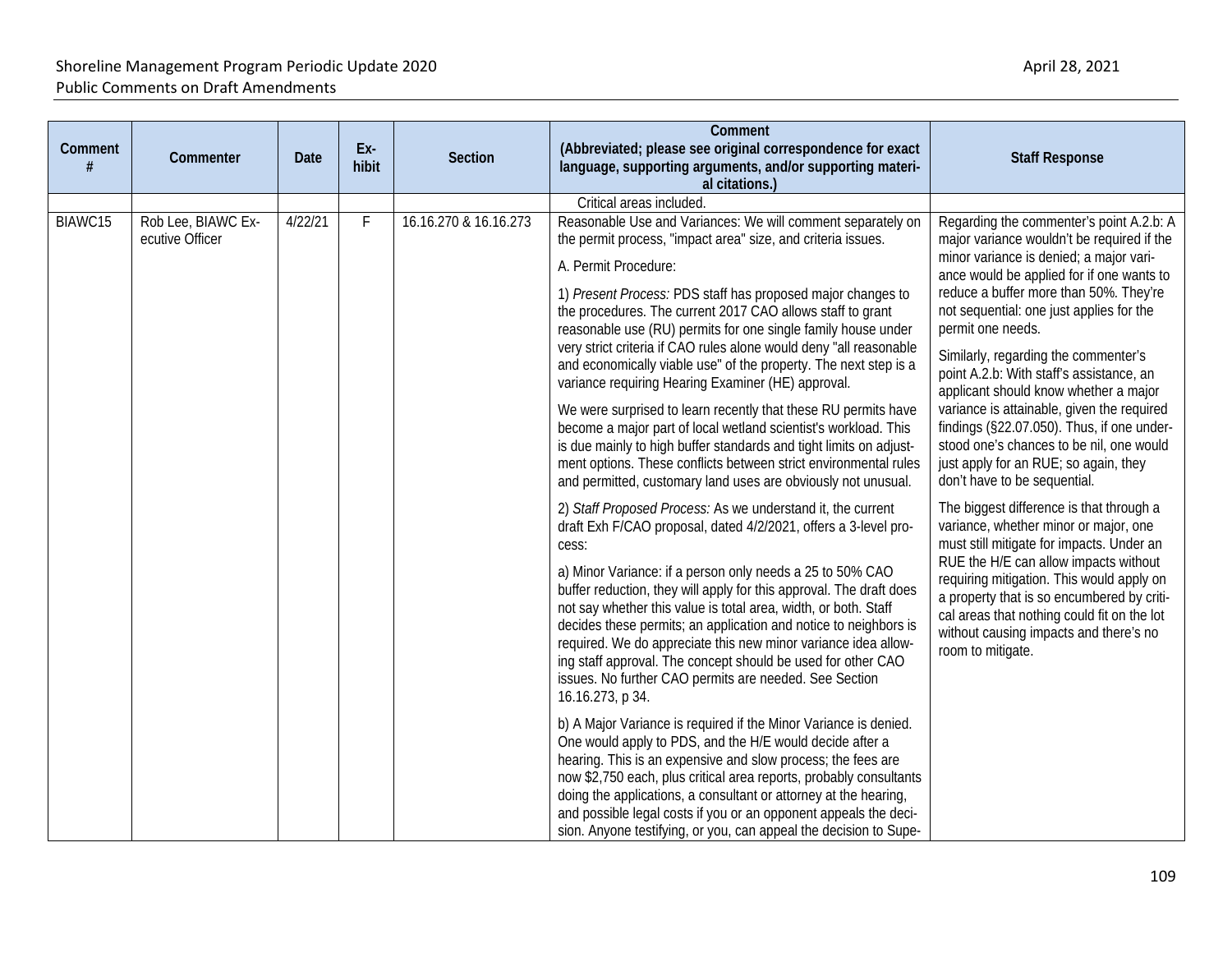| Comment<br># | Commenter                             | Date    | Ex-<br>hibit | Section          | Comment<br>(Abbreviated; please see original correspondence for exact<br>language, supporting arguments, and/or supporting materi-<br>al citations.)                                                                                                                                                                                                                                                                                                                                                                          | <b>Staff Response</b>                                                                                                                                                                                                                                                                     |
|--------------|---------------------------------------|---------|--------------|------------------|-------------------------------------------------------------------------------------------------------------------------------------------------------------------------------------------------------------------------------------------------------------------------------------------------------------------------------------------------------------------------------------------------------------------------------------------------------------------------------------------------------------------------------|-------------------------------------------------------------------------------------------------------------------------------------------------------------------------------------------------------------------------------------------------------------------------------------------|
|              |                                       |         |              |                  | rior Court, also costly and slow. See Section 16.16.273, p 34.<br>c). A Reasonable Use Exception is the last resort, virtually iden-<br>tical to the Major Variance process and possible outcomes. It<br>would also be decided by the HE, with high similar costs, and<br>potential litigation. See 16.16.270. A and B.                                                                                                                                                                                                       |                                                                                                                                                                                                                                                                                           |
|              |                                       |         |              |                  | One may apply for an RUE only if their Major Variance app is<br>denied. If you do not get adequate relief with a major variance,<br>you must repeat the process to apply for and hope to be granted<br>an RUE by the HE, paying like fees and costs again. You or an<br>opponent may appeal this decision too to Superior Court from<br>someone, at either stage.                                                                                                                                                             |                                                                                                                                                                                                                                                                                           |
|              |                                       |         |              |                  | 3) BIAWC/GAC Proposal: a simpler, less costly, and more prac-<br>tical alternative for all sides:                                                                                                                                                                                                                                                                                                                                                                                                                             |                                                                                                                                                                                                                                                                                           |
|              |                                       |         |              |                  | a) Minor Variance (informal staff decision): expand the options<br>to allow buffer adjustments above 50%. This would be deter-<br>mined mainly on a valid scientific analysis of site and vicinity<br>functions and values of the affected wetland(s) and/or habitat(s),<br>acceptable to qualified staff. Also, adjustments should be possi-<br>ble in both total buffer area and width. Can be appealed via RU<br>process.                                                                                                  |                                                                                                                                                                                                                                                                                           |
|              |                                       |         |              |                  | b) Major Variance (formal HE decision): eliminate it, as redun-<br>dant with the RU option, adding unneeded costs, complexity and<br>time demands on both public and private parties.                                                                                                                                                                                                                                                                                                                                         |                                                                                                                                                                                                                                                                                           |
|              |                                       |         |              |                  | c) RUE: Use the draft as written; consider simplifying criteria per<br>comments, information, and proposal below, per Item C.                                                                                                                                                                                                                                                                                                                                                                                                 |                                                                                                                                                                                                                                                                                           |
| BIAWC16      | Rob Lee, BIAWC Ex-<br>ecutive Officer | 4/22/21 | F            | 16.16.270(C)(12) | B. "Impact Area" size limit: For reasons stated in our April 12<br>2021 letter, we support the 4,000 sq. ft. value for the "impact<br>area" to be allowed as the upper limit for buildings and other<br>impervious surfaces, except for a minimal standard driveway.<br>We suggest "impact area" be defined for certainty, and exclude<br>landscaped areas using native plants and water features, and<br>septic mounds or areas. The term "footprint" has a different<br>meaning in the construction and real estate worlds. | Please see the responses provided for<br>Comments BIAWC04, BIAWC09,<br>GCD09, GCD14, MES09, MES11,<br>MES31, NES01, RFW12, RFW13, &<br><b>RFW18.</b><br>And the commenter is correct about the<br>impact area having no scientific basis;<br>rather, it is a legal basis. The courts have |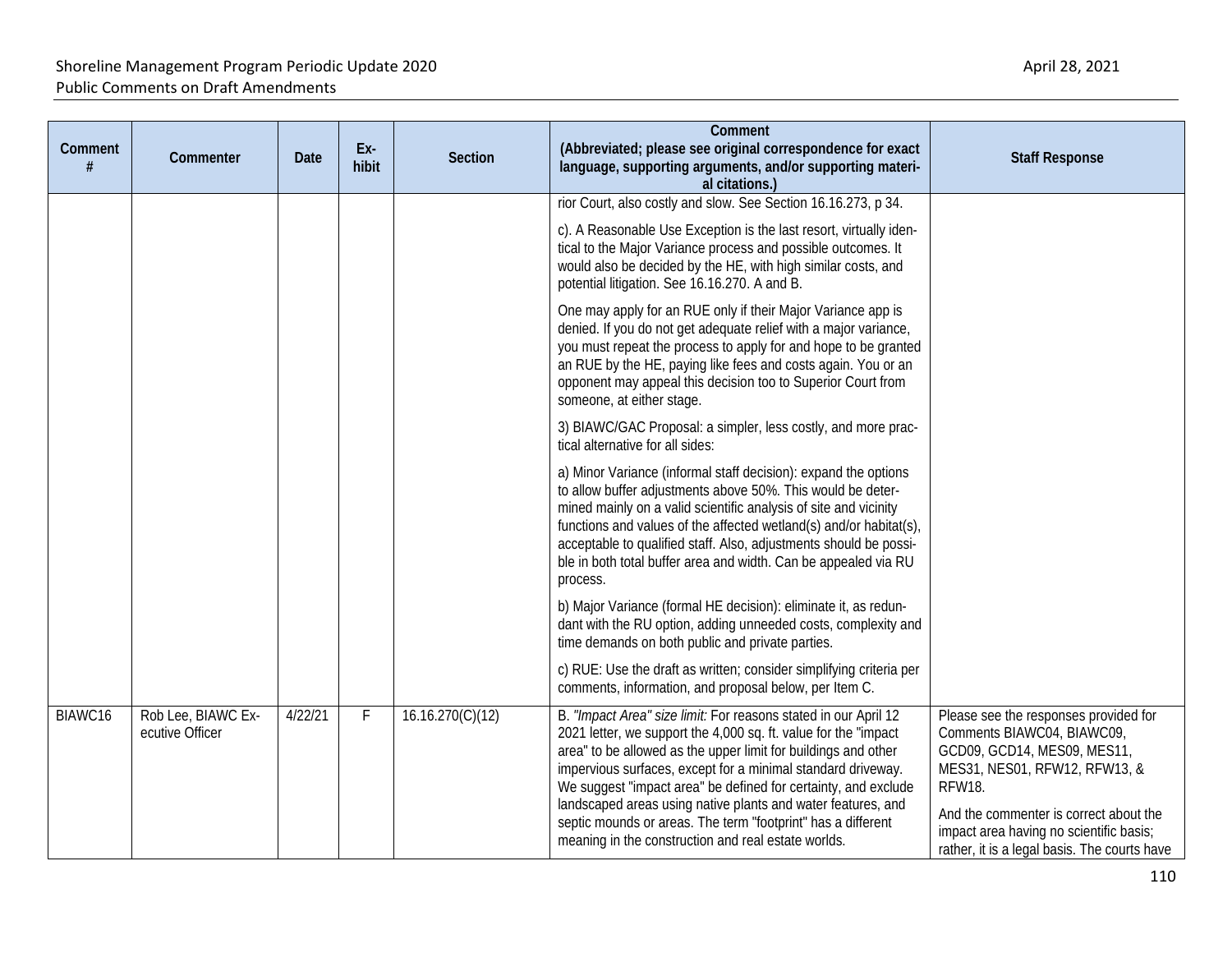| Comment | Commenter                             | <b>Date</b> | Ex-<br>hibit | Section | Comment<br>(Abbreviated; please see original correspondence for exact<br>language, supporting arguments, and/or supporting materi-<br>al citations.)                                                                                                                                                                                                                                                                                      | <b>Staff Response</b>                                                                                                                                                                                                                                                                                                                                                                                                                                                                         |
|---------|---------------------------------------|-------------|--------------|---------|-------------------------------------------------------------------------------------------------------------------------------------------------------------------------------------------------------------------------------------------------------------------------------------------------------------------------------------------------------------------------------------------------------------------------------------------|-----------------------------------------------------------------------------------------------------------------------------------------------------------------------------------------------------------------------------------------------------------------------------------------------------------------------------------------------------------------------------------------------------------------------------------------------------------------------------------------------|
|         |                                       |             |              |         | Also, there is no scientific basis for any fixed value, 2,500 or<br>4,000. Also, some landowners who already have a "pre-CAO"<br>house or other building on their parcel would be severely penal-<br>ized by the 2,500 value.                                                                                                                                                                                                             | consistently interpreted a reasonable use<br>(in SFR zones) to be an averaged sized<br>house in that jurisdiction. In Whatcom<br>County, PDS records indicate that an<br>averaged sized house is 1,820 sf, mean-<br>ing the footprint would be around 900-<br>1,000 sf (2-story). We would expect that<br>someone wanting a larger home or more<br>appurtenant improvements wouldn't<br>choose a lot that is so encumbered by<br>critical areas that they couldn't fit it on the<br>property. |
| BIAWC17 | Rob Lee, BIAWC Ex-<br>ecutive Officer | 4/22/21     | F            |         | C. RU Criteria: In our April 12 2021 statement, we raised several<br>substantive questions on the "reasonableness" of some of the<br>many RU criteria (12! see p 2-3). And we attached the full text of<br>guidance on Reasonable Use from the state Department of<br>Commerce again. We did omit the small p1 diagram because it<br>was not clear how it related to the text on it or overall context.                                   | Your comments will be provided to the<br>P/C and Co/C.                                                                                                                                                                                                                                                                                                                                                                                                                                        |
|         |                                       |             |              |         | In general, this guidance advises "careful use" of terms such as<br>"alternative or possible uses, etc."; and care with "economic<br>use" etc.; see p 2-3.                                                                                                                                                                                                                                                                                |                                                                                                                                                                                                                                                                                                                                                                                                                                                                                               |
|         |                                       |             |              |         | In the Synopsis of Public Comments updated April 14, 2021,<br>staff commented at length on this guidance (pp 110-113). We<br>have no disagreement with most comments. But in D, p 111, if<br>you as the government are going to say: "the criteria  need to<br>consistent with case law", then you have an obligation to im-<br>pacted citizens to cite at least the more recent and relevant<br>cases and point out the claimed support. |                                                                                                                                                                                                                                                                                                                                                                                                                                                                                               |
|         |                                       |             |              |         | Somewhere in the Synopsis, staff also referred to Department of<br>Ecology guidance on this topic. I searched their site and found:<br>"Wetland Guidance for CAO Updates"; 65p, 2016 (attached).<br>The subject is cited on 4 pages: 8, 13 and 31-32. This excerpt is<br>the only substantive guidance in the document, p 8:<br>"Exceptions are typically addressed in a CAO in the context of                                            |                                                                                                                                                                                                                                                                                                                                                                                                                                                                                               |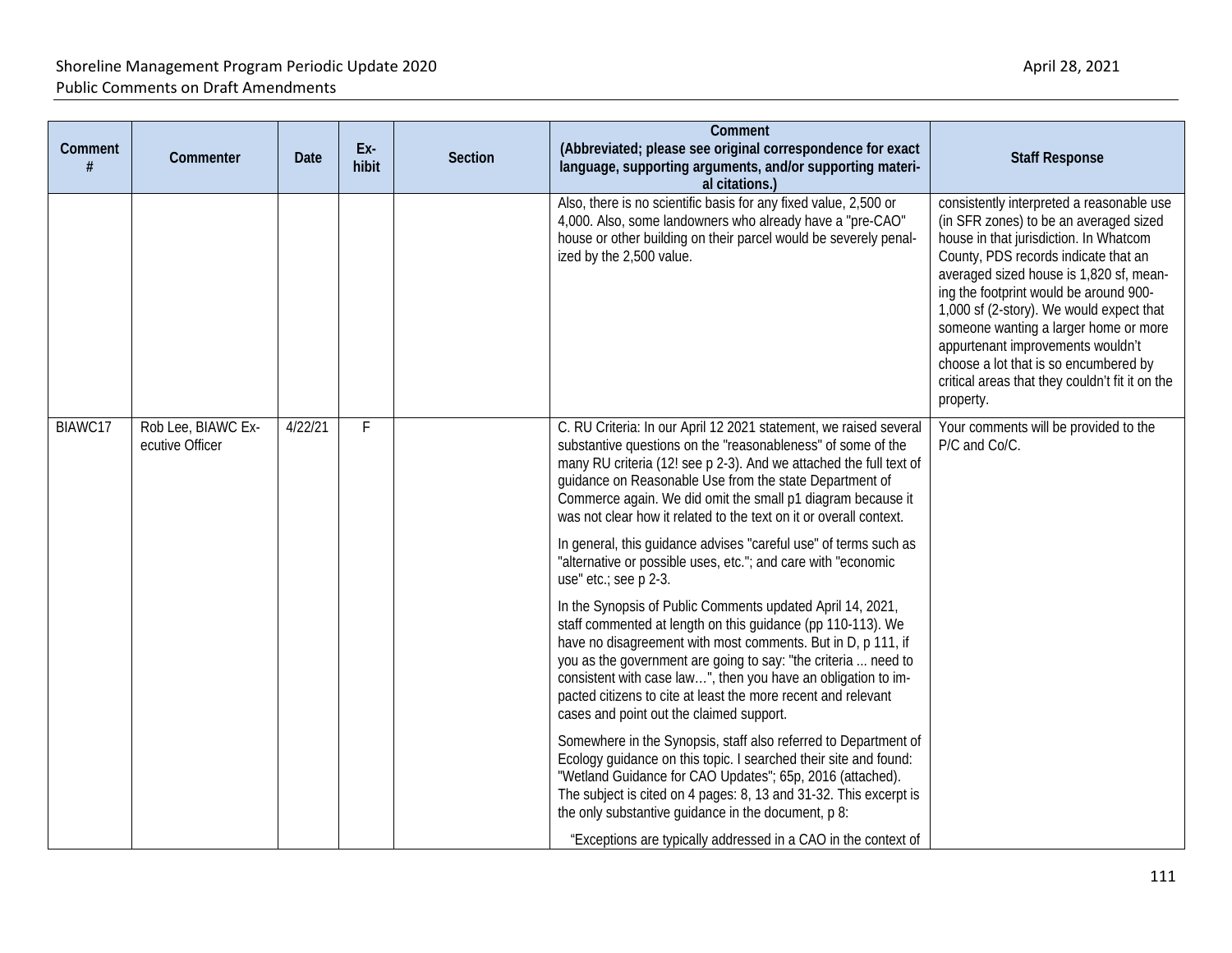| Comment<br># | Commenter                             | Date    | Ex-<br>hibit | Section | Comment<br>(Abbreviated; please see original correspondence for exact<br>language, supporting arguments, and/or supporting materi-<br>al citations.)                                                                                                                                                                                                                                                                                                                                                                                                                                                                                                                                                                                                    | <b>Staff Response</b>                                  |
|--------------|---------------------------------------|---------|--------------|---------|---------------------------------------------------------------------------------------------------------------------------------------------------------------------------------------------------------------------------------------------------------------------------------------------------------------------------------------------------------------------------------------------------------------------------------------------------------------------------------------------------------------------------------------------------------------------------------------------------------------------------------------------------------------------------------------------------------------------------------------------------------|--------------------------------------------------------|
|              |                                       |         |              |         | reasonable use of property. For more information about this<br>regulatory tool, see Section VII of the Critical Areas Assis-<br>tance Handbook published by the Washington State Depart-<br>ment of Commerce:<br>http://www.commerce.wa.gov/Documents/GMSCritical-Areas-<br>Assist-Handbook.pdf<br>We think this is an important legal issue for many county land-<br>owners. We suggest you ask the PDS/Commissions' legal<br>counsel to review these criteria and related resources and pro-<br>duce a memo with a recommended set of criteria for the record<br>before you complete your recommendations on this important<br>issue to the County Council. The adopted CAO definitions of<br>Reasonable Use and RU Exception should be reviewed too; |                                                        |
| BIAWC18      | Rob Lee, BIAWC Ex-<br>ecutive Officer | 4/22/21 | F            |         | attached.<br>2. Buffers for wetlands and Habitat (HCAs)<br>Our April 12 testimony makes several comments on this im-<br>portant issue. In general, the buffers make more land unusable<br>for all kinds of essential land uses than preserving the actual<br>wetland.<br>At this point, we have carefully reviewed the 3 most recent<br>statements by Miller Environmental Services on the many<br>changes proposed by staff re wetland and habitat buffer and<br>related issues. We have discussed many with him and find that<br>we agree in general with all the comments. A few other wetland<br>scientists have also submitted valuable comments, e.g., NW<br>Ecological Services and NW Wetlands Consulting.                                      | Your comments will be provided to the<br>P/C and Co/C. |
|              |                                       |         |              |         | We respectfully recommend that Planning Commission mem-<br>bers and staff review these comments carefully, and seriously<br>consider acceptance. Almost all are opposed to new, more re-<br>strictive language, and do not propose new text or values.<br>Many of staff's proposed changes, and opposed by Miller, would<br>tip whatever balance the CAO now has toward preservation of<br>more non-wetland areas, i.e., buffers. Other items objected to<br>will make the process of obtaining some flexibility in the rules                                                                                                                                                                                                                           |                                                        |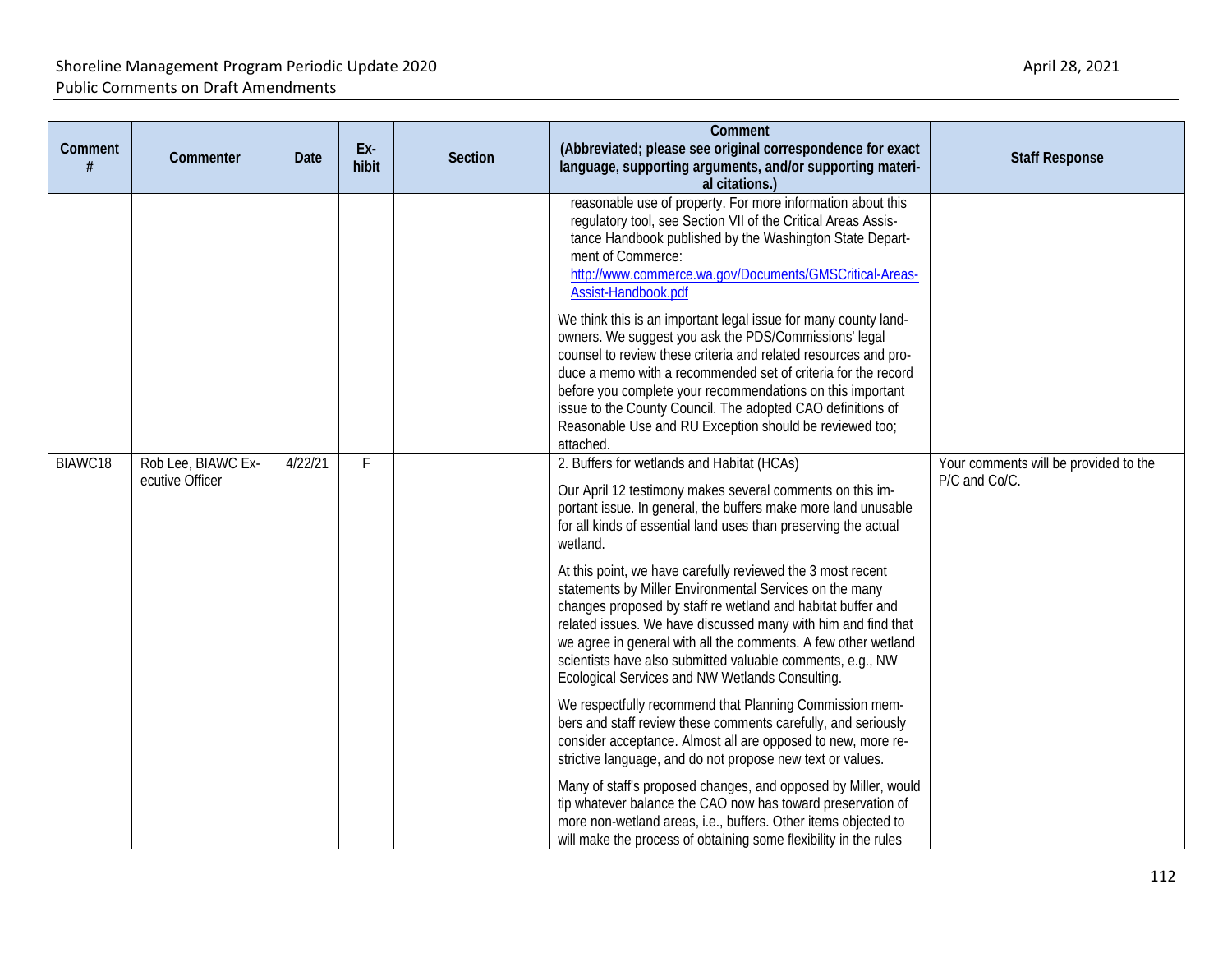| Comment | Commenter                                     | <b>Date</b> | Ex-<br>hibit | <b>Section</b> | Comment<br>(Abbreviated; please see original correspondence for exact<br>language, supporting arguments, and/or supporting materi-<br>al citations.)                                                                                                                                                                                                                                                                                                                                                                                                                                                                                                                                                                                                                                                                                                                                                                                                                                                                                                                                                                                                                                   | <b>Staff Response</b>                                                                                                                               |
|---------|-----------------------------------------------|-------------|--------------|----------------|----------------------------------------------------------------------------------------------------------------------------------------------------------------------------------------------------------------------------------------------------------------------------------------------------------------------------------------------------------------------------------------------------------------------------------------------------------------------------------------------------------------------------------------------------------------------------------------------------------------------------------------------------------------------------------------------------------------------------------------------------------------------------------------------------------------------------------------------------------------------------------------------------------------------------------------------------------------------------------------------------------------------------------------------------------------------------------------------------------------------------------------------------------------------------------------|-----------------------------------------------------------------------------------------------------------------------------------------------------|
|         |                                               |             |              |                | more difficult, or impossible in some cases.<br>We submitted two of the three Miller letters with our April 12<br>letter: the February 19, 2021 letter (8 pages; 14 comments, and<br>the Jon Maberry Prepared Motions, one page, 12 issues, dated                                                                                                                                                                                                                                                                                                                                                                                                                                                                                                                                                                                                                                                                                                                                                                                                                                                                                                                                      |                                                                                                                                                     |
|         |                                               |             |              |                | February 25 2021.<br>We are attaching the firm's most recent April 12, 2021 letter to<br>this statement, 8 issues and 6 p.                                                                                                                                                                                                                                                                                                                                                                                                                                                                                                                                                                                                                                                                                                                                                                                                                                                                                                                                                                                                                                                             |                                                                                                                                                     |
|         |                                               |             |              |                | We are taking this approach because no active members of our<br>GAC or of the BIAWC have the scientific credentials or experi-<br>ence to do the kind of objective analysis of the draft changes<br>that Miller and the other scientists have done.                                                                                                                                                                                                                                                                                                                                                                                                                                                                                                                                                                                                                                                                                                                                                                                                                                                                                                                                    |                                                                                                                                                     |
|         |                                               |             |              |                | From reading all the Miller comments, we conclude that if the<br>CAO draft is adopted as written today, the Whatcom CAO will<br>be one of the restrictive in the state, if not the most!                                                                                                                                                                                                                                                                                                                                                                                                                                                                                                                                                                                                                                                                                                                                                                                                                                                                                                                                                                                               |                                                                                                                                                     |
| BIAWC19 | Rob Lee, BIAWC Ex-<br>ecutive Officer         | 4/22/21     | F.           |                | We do ask that the Planning Commission hold the record open<br>for written comments for at least 2 weeks. We will review the<br>testimony after the hearing and may want to send additional<br>comments.                                                                                                                                                                                                                                                                                                                                                                                                                                                                                                                                                                                                                                                                                                                                                                                                                                                                                                                                                                               | The P/C considered this request at their<br>4/22 hearing and denied it.                                                                             |
| MES51   | Ed Miller, Miller Envi-<br>ronmental Services | 4/22/21     | F            | 16.16.900      | P/C Public Hearing Testimony: The WAC definition of "water-<br>course," which is where the ditches would fall, talks about the<br>presence of a high water mark and the presence of fish; it spe-<br>cifically excludes irrigation ditches, canals, stormwater treat-<br>ment, conveyance systems, or other entirely artificial water-<br>courses. So it seems to me that ditches, unless they carry fish<br>or convey a prior stream, are not waters of the state. So it<br>seems to me that ditches are not waters of the state unless they<br>carry fish or convey a prior stream. And from a practical stand-<br>point, regulating ditches in Whatcom: If all the ditches become a<br>critical area with a buffer, we'd have to do critical areas report<br>for everyone with the ditch, with a buffer. I'm not sure how that<br>would work. If you filled a ditch, what the mitigation would be for<br>that, would you have to create another ditch? I'm not sure how<br>that would work. If Public Works was to create a new ditch for a<br>new road they'd be creating a new critical area, putting a new<br>buffer on someone's property. Additionally, most all of the ditch- | These comments were considered by the<br>P/C in their deliberations and final rec-<br>ommendation on the definition and regu-<br>lation of ditches. |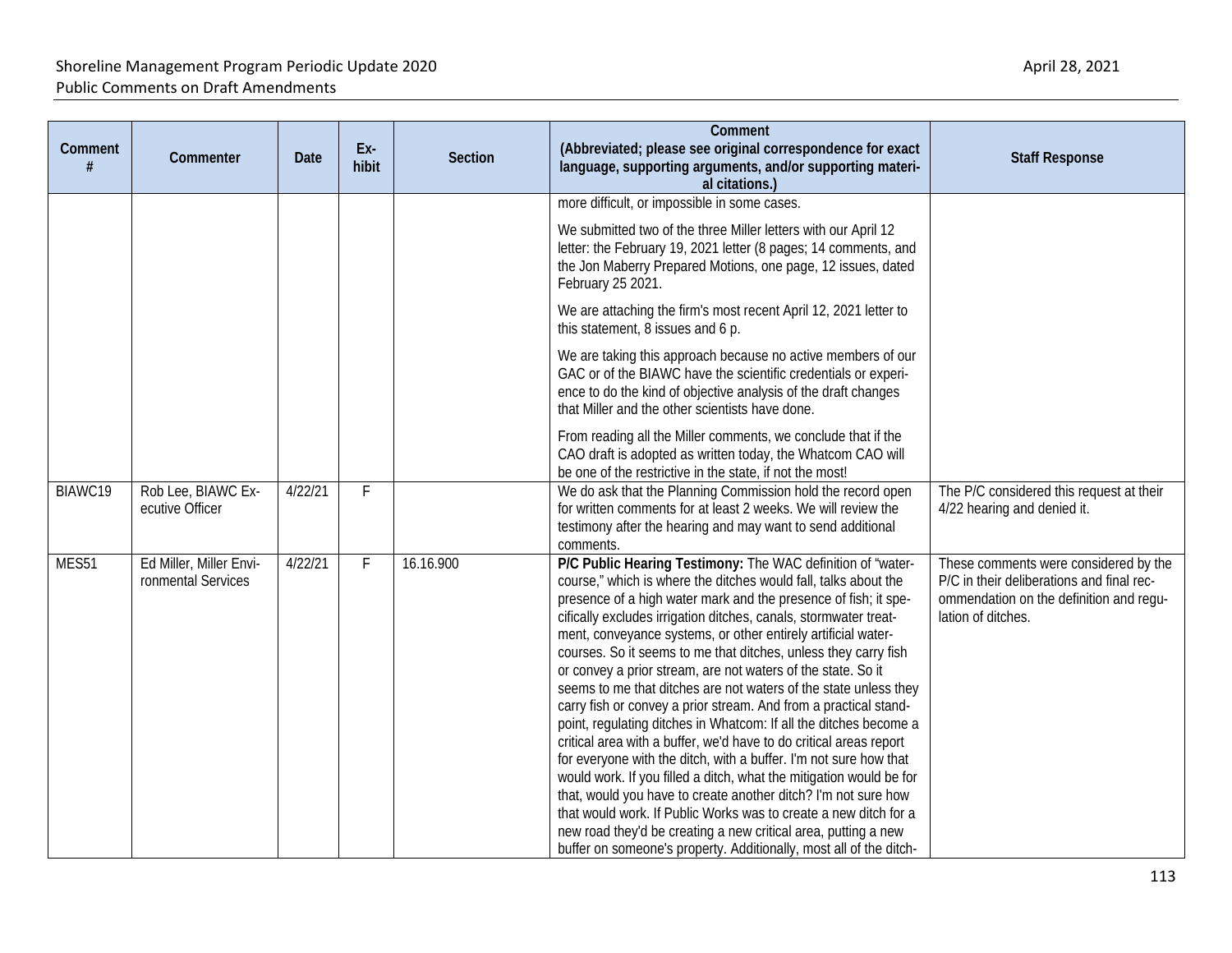| Comment | Commenter                               | <b>Date</b> | Ex-<br>hibit | <b>Section</b> | Comment<br>(Abbreviated; please see original correspondence for exact<br>language, supporting arguments, and/or supporting materi-<br>al citations.)                                                                                                                                                                                                                                                                                                                                                                                                                                                                                                                                                                                                                                                                                                                                                                                                                                                                                                           | <b>Staff Response</b>                                                                                                                                                                                 |
|---------|-----------------------------------------|-------------|--------------|----------------|----------------------------------------------------------------------------------------------------------------------------------------------------------------------------------------------------------------------------------------------------------------------------------------------------------------------------------------------------------------------------------------------------------------------------------------------------------------------------------------------------------------------------------------------------------------------------------------------------------------------------------------------------------------------------------------------------------------------------------------------------------------------------------------------------------------------------------------------------------------------------------------------------------------------------------------------------------------------------------------------------------------------------------------------------------------|-------------------------------------------------------------------------------------------------------------------------------------------------------------------------------------------------------|
|         |                                         |             |              |                | es in Whatcom County that have these buffers are located in<br>County right-of-way, so it just seems from a practical standpoint<br>it's not even doable. Aside from the fact that they don't appear<br>to be waters of the state by state definition.                                                                                                                                                                                                                                                                                                                                                                                                                                                                                                                                                                                                                                                                                                                                                                                                         |                                                                                                                                                                                                       |
| TSF09   | Diani Taylor, Taylor<br>Shellfish Farms | 4/22/21     |              |                | P/C Public Hearing Testimony: I am a 5 <sup>th</sup> generation shellfish<br>farmer with my family business, Taylor Shellfish Farms. We<br>have been farming shellfish here in the state since 1890 and<br>grow a variety of oysters, mussels, clams and geoduck today.<br>Our company is vertically integrated where we farm-to-table, so<br>we include everything from hatcheries and nurseries to farms,<br>processing facilities, and retail and restaurants. I wanted to in-<br>troduce myself after we submitted comments on the most recent<br>draft of the SMP document. We really appreciate regulations,<br>especially in the Shoreline Master program, that are so im-<br>portant to protect our environmental resources, including water<br>quality and shoreline and our shoreline ecosystem, which is<br>important and critical for our farms. Our comments are intended<br>to just ensure that the regulations around aquaculture are based<br>on the most current scientific and technical information and align<br>with the state guidelines. | Comment noted. These comments were<br>considered by the P/C in their delibera-<br>tions and final recommendation. Please<br>see staff responses to TSF's written<br>comments addressing their issues. |
| RES25   | Karlee Deatherage,<br><b>RE</b> Sources | 4/22/21     |              |                | P/C Public Hearing Testimony: The current version of the<br>SMP is an improvement for protecting our shorelines. However,<br>there are 3 areas to further strengthen. We submitted a letter on<br>April 12 asking the P/C to make changes with respect to rea-<br>sonable use, sea level rise, and include the use of Department<br>of Fish and Wildlife new riparian buffer guidance in the critical<br>areas ordinance.<br>The science is clear when it comes to sea level rise. We have<br>been and continue to witness the impacts of rising seas. With<br>storm surges impacting property, we will see the loss of critical<br>shoreline habitats for salmon and forage fish through a phe-<br>nomenon called coastal squeeze if we don't act now to prevent<br>the construction of buildings or infrastructure in harm's way.<br>Suggested code for amending 23.30 under general regulations<br>that the new section was included in our letter, please restore<br>the staff proposed language for 16.16.270 (Reasonable Use                             | These comments were considered by the<br>P/C in their deliberations and final rec-<br>ommendation. Please see staff respons-<br>es to these previously raised issues.                                 |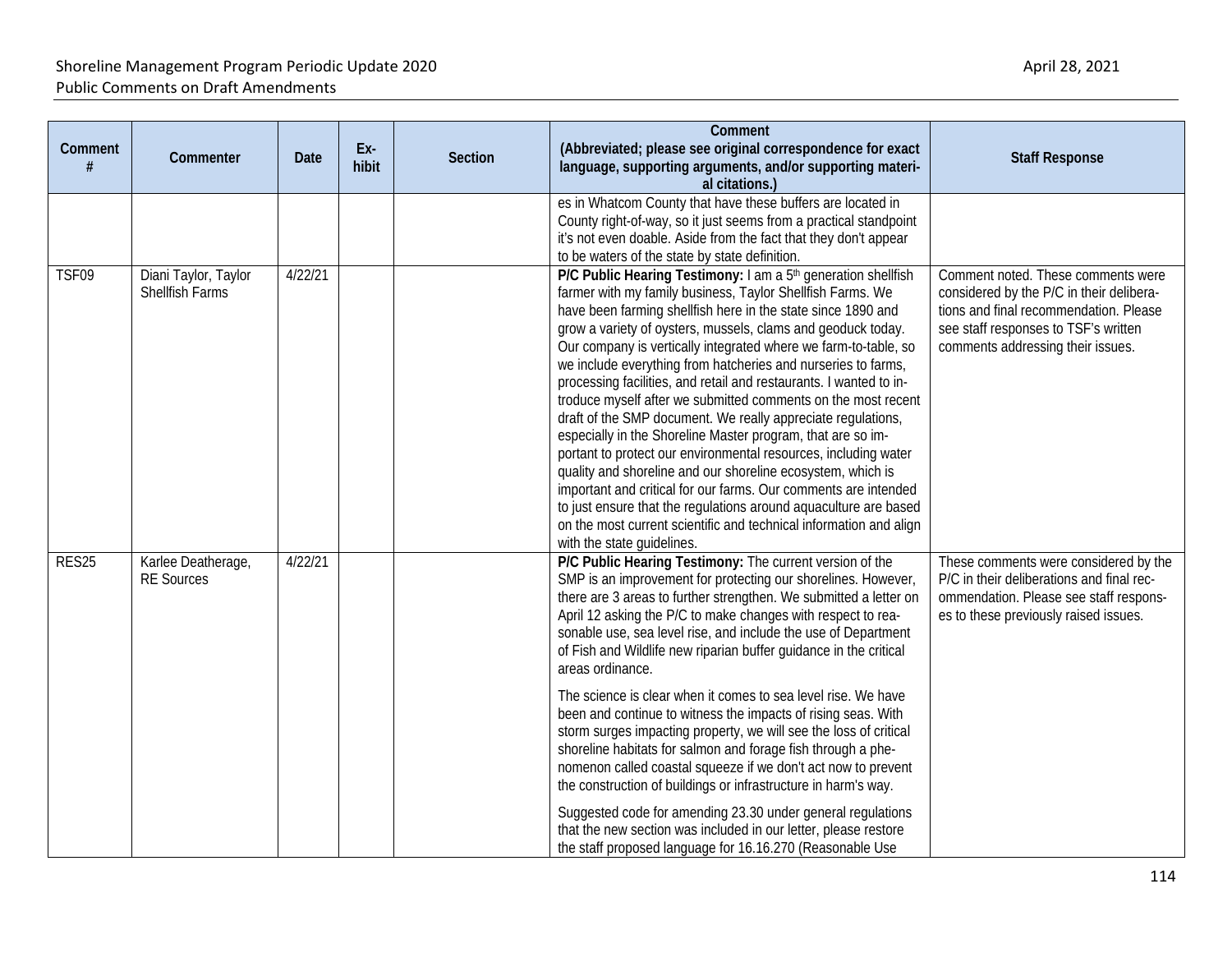| Comment<br>(Abbreviated; please see original correspondence for exact<br>Ex-<br>Comment<br><b>Section</b><br>Commenter<br>Date<br><b>Staff Response</b><br>hibit<br>language, supporting arguments, and/or supporting materi-                                                                                                                                                                                                                                                                                                                                                                                                                                                                                                                                                                                                                                                                                                                                                                                                                                                                                                                                                                                                                                                                                                                                                                                                                                                                                                                                                                                                                                                                                                                                                                                                                                                                                                                                                                                                                                                                                                                                                                                                                                                                                                                                                                                                                                                                                                                                                                                                 |                                                                              |
|-------------------------------------------------------------------------------------------------------------------------------------------------------------------------------------------------------------------------------------------------------------------------------------------------------------------------------------------------------------------------------------------------------------------------------------------------------------------------------------------------------------------------------------------------------------------------------------------------------------------------------------------------------------------------------------------------------------------------------------------------------------------------------------------------------------------------------------------------------------------------------------------------------------------------------------------------------------------------------------------------------------------------------------------------------------------------------------------------------------------------------------------------------------------------------------------------------------------------------------------------------------------------------------------------------------------------------------------------------------------------------------------------------------------------------------------------------------------------------------------------------------------------------------------------------------------------------------------------------------------------------------------------------------------------------------------------------------------------------------------------------------------------------------------------------------------------------------------------------------------------------------------------------------------------------------------------------------------------------------------------------------------------------------------------------------------------------------------------------------------------------------------------------------------------------------------------------------------------------------------------------------------------------------------------------------------------------------------------------------------------------------------------------------------------------------------------------------------------------------------------------------------------------------------------------------------------------------------------------------------------------|------------------------------------------------------------------------------|
| al citations.)<br>Exceptions) and improvements over the current code to require<br>the Hearing Examiner approval for reasonable use exceptions.<br>However, 4,000 square feet of impact area is excessive, espe-<br>cially when some lots could be 6,000 square feet.<br>Lastly, WDSW release guidance on riparian buffers in July and<br>also in December 2020. We hope the P/C will incorporate best<br>available science from WDW that calls for a one hundred foot<br>buffers known as the "200-year site potential tree height" from<br>the edge of the 100-year floodplain or channel migration zone.<br>This could be applied as a new section to 16.16.420 (General<br>Standards) for frequently flooded areas or a new entry in the<br>table for 16.16.740 (Habitat Conservation Area Buffers).<br><b>PG01</b><br>4/22/21<br>P/C Public Hearing Testimony: We do have a few concerns,<br>These comments were considered by the<br>Andrew Gamble,<br>PetroGas<br>questions, and clarifications about the update.<br>P/C in their deliberations and final rec-<br>• First of all, we've noticed that there are some overlapping<br>ommendation. But briefly:<br>• Staff doesn't believe there are over-<br>regulations, and we just want to point out that where there's<br>already existing regulation in place and that the SMP need<br>lapping regulations.<br>not be layered on and may not actually be necessary.<br>• There does need to be height limita-<br>• Another thing that we're looking at is that there's a potential<br>for a maximum height requirement. We don't think that<br>especially in terms of protecting<br>should apply to the Cherry Point UGA.<br>views.<br>• And then there's maintenance dredging. We think that<br>should probably be a permitted and conditional use, and I<br>be a Permitted Use.<br>think I read somewhere that it was to be prohibited and<br>• The baseline condition was set by<br>conditional. That should just be for the maintenance dredg-<br>the 2007 SMP Update and it's corre-<br>ing. And then dredge material disposal management actu-<br>sponding background documents.<br>ally is already in place, so it doesn't need to be managed<br>• Some mitigation may be required for<br>again.<br>impacts from project proposals, but<br>• And then some clarification on no net loss. We were look-<br>the County does not require appli-<br>ing for a bit of an explanation on the baseline condition. Is<br>cants to "fix" existing issues, though<br>that the same as it was outlined in, I think it was a 2007<br>applicants are always welcome to do | tions so as to protect the shoreline,<br>Maintenance dredging is proposed to |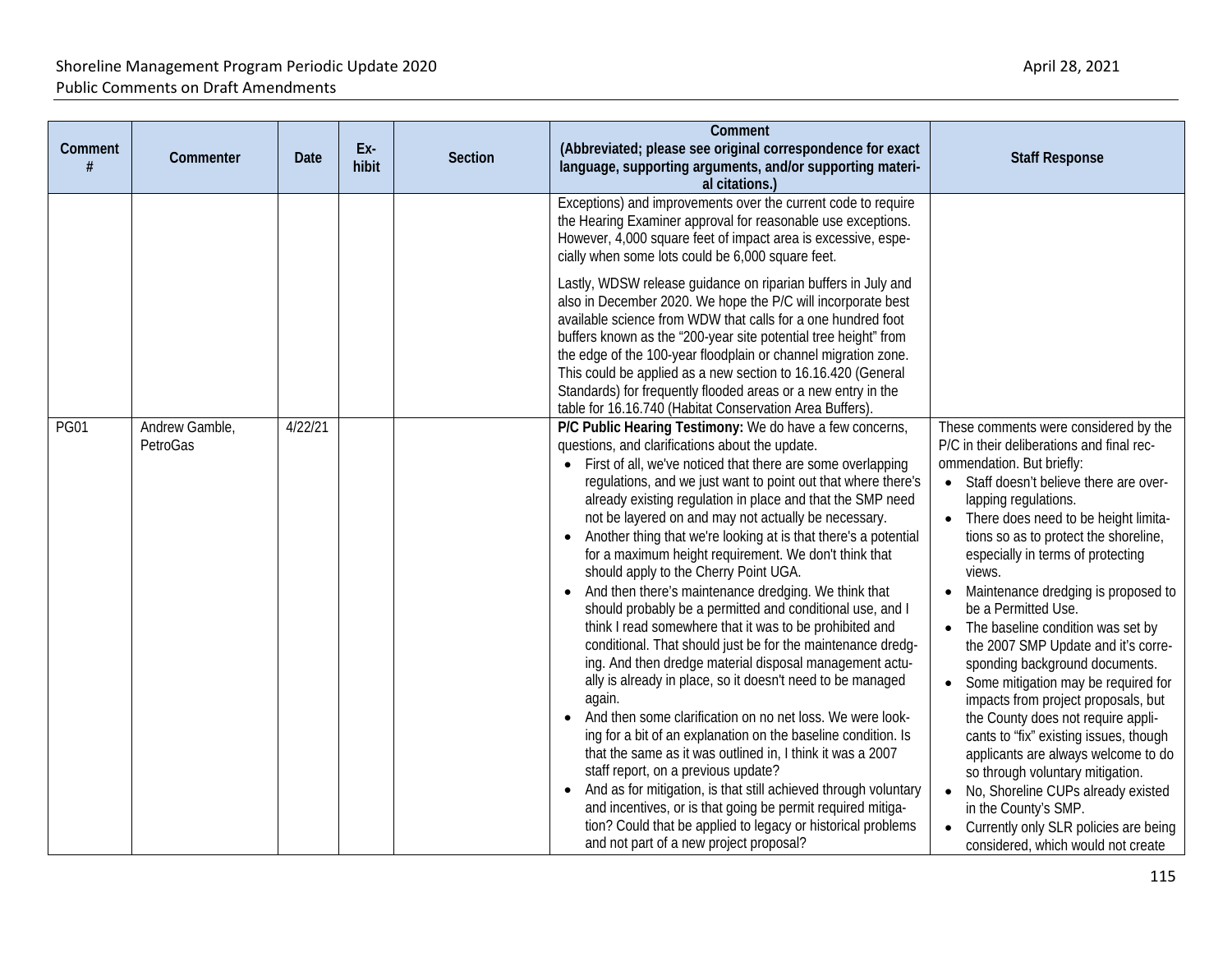| Comment<br># | Commenter                   | <b>Date</b> | Ex-<br>hibit | Section | Comment<br>(Abbreviated; please see original correspondence for exact<br>language, supporting arguments, and/or supporting materi-<br>al citations.)                                                                                                                                                                                                                                                                                                                                                                                                                                                                                                                                                                                                                                                                                                                                                                                                                                                                                                                                                                     | <b>Staff Response</b>                                                                                                                                                                                 |
|--------------|-----------------------------|-------------|--------------|---------|--------------------------------------------------------------------------------------------------------------------------------------------------------------------------------------------------------------------------------------------------------------------------------------------------------------------------------------------------------------------------------------------------------------------------------------------------------------------------------------------------------------------------------------------------------------------------------------------------------------------------------------------------------------------------------------------------------------------------------------------------------------------------------------------------------------------------------------------------------------------------------------------------------------------------------------------------------------------------------------------------------------------------------------------------------------------------------------------------------------------------|-------------------------------------------------------------------------------------------------------------------------------------------------------------------------------------------------------|
|              |                             |             |              |         | • And does this SMP Update establish a shoreline condition-<br>al use permit?<br>• Then finally, we were looking for some clarification on the<br>sea level rise policies. I heard Mr. Hansen talk about that<br>as well. It's kind of scattered throughout. And we were look-<br>ing to see if this is going to create new responsibilities for<br>permit applicants.                                                                                                                                                                                                                                                                                                                                                                                                                                                                                                                                                                                                                                                                                                                                                   | new responsibilities for permit appli-<br>cants. However, we expect that in<br>the not too distant future there may<br>be regulations requiring applicants to<br>address it in their permit analyses. |
| P6613        | Tim Johnson, Phillips<br>66 | 4/22/21     |              |         | P/C Public Hearing Testimony: I would refer you to the Phillips<br>66, April 12 <sup>th</sup> written comments as well as some supplemental<br>comments that were submitted today via email. But I would like<br>to highlight a few comments tonight, specifically in Exhibit C,<br>Chapter 8.<br>Regarding Policy 8T -1 we would request some clarification of                                                                                                                                                                                                                                                                                                                                                                                                                                                                                                                                                                                                                                                                                                                                                          | These comments were considered by the<br>P/C in their deliberations and final rec-<br>ommendation. Please see the staff re-<br>sponses to Phillips 66's written comments<br>on these same issues.     |
|              |                             |             |              |         | the methods by which the County will coordinate with landown-<br>ers to protect marine resource lands<br>In policy 8 U-2 we request some clarification of the types of non-<br>regulatory programs and options and incentives that owners of<br>marine resource lands can employ to meet or exceed the Coun-                                                                                                                                                                                                                                                                                                                                                                                                                                                                                                                                                                                                                                                                                                                                                                                                             |                                                                                                                                                                                                       |
|              |                             |             |              |         | ty environmental goals.<br>In Exhibit D, Title 23, the general provisions indicate that shore-<br>line development must be consistent with Shoreline Manage-<br>ment Act of 1971, the County Shoreline Regulations, and other<br>County land use regulations. Chapter 23 then references certain<br>requirements for existing legal fossil fuel refinery operations,<br>existing legal transshipment facilities, expansions of those facili-<br>ties, and new or expansions of renewable fuel refineries or<br>transshipment facilities. And is related definitions also provided<br>on page 241 on expansions of existing fuel, fossil fuel, and re-<br>newable fuel facilities that says they are required to obtain con-<br>ditional shoreline permits. As the planning department is aware,<br>industry, labor, and environmental organization stakeholders<br>have been working together to develop recommendations and<br>changes to the County Council's October 2019 proposed Com-<br>prehensive Plan amendments. There's been considerable pro-<br>gress made by the stakeholders, and those have been present- |                                                                                                                                                                                                       |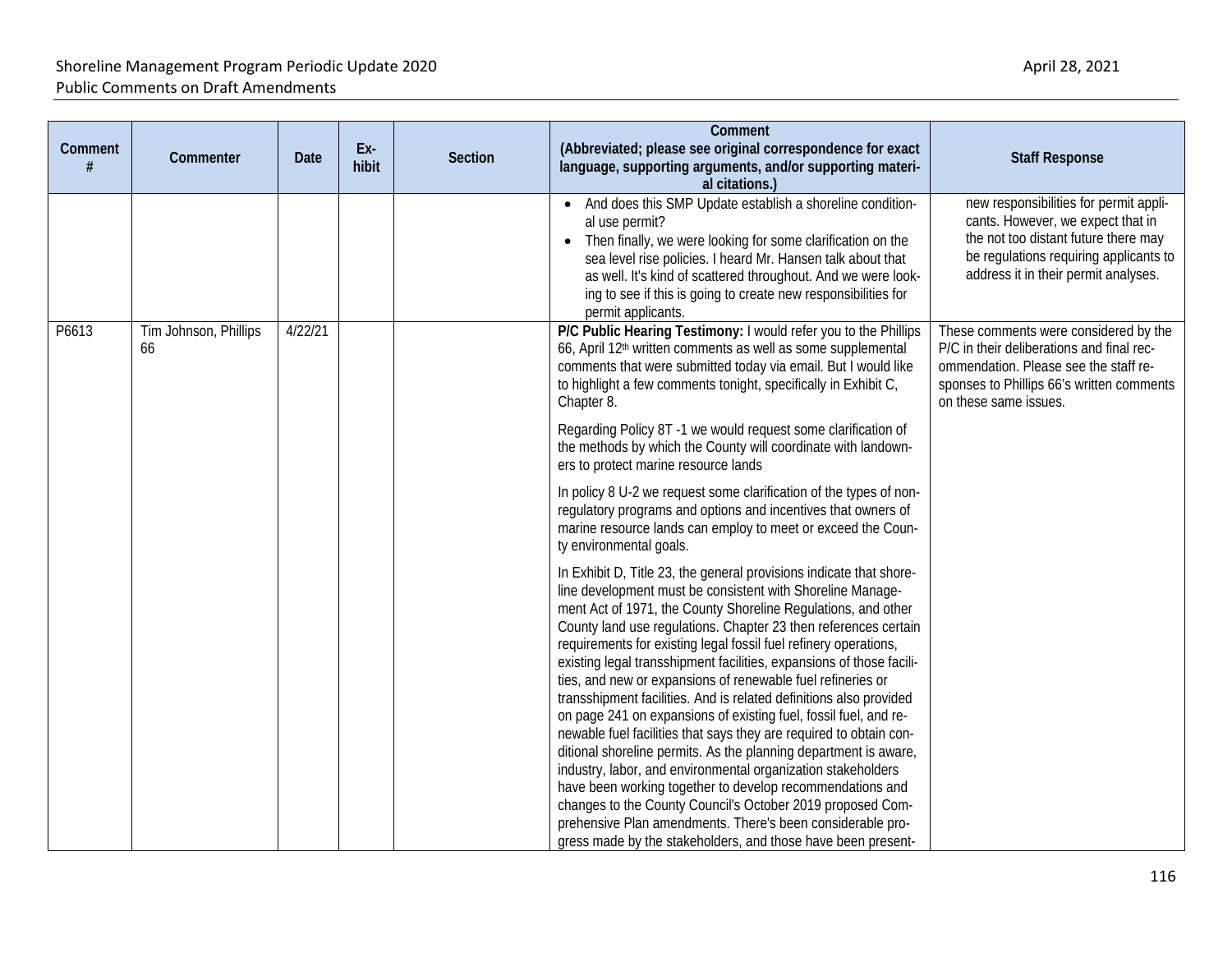| Comment<br># | Commenter    | Date    | Ex-<br>hibit | <b>Section</b> | Comment<br>(Abbreviated; please see original correspondence for exact<br>language, supporting arguments, and/or supporting materi-<br>al citations.)                                                                                                                                                                                                                                                                                                                                                                                                                                                                                                                                                                                                                                                                                                                                                                                                | <b>Staff Response</b>                                                                              |
|--------------|--------------|---------|--------------|----------------|-----------------------------------------------------------------------------------------------------------------------------------------------------------------------------------------------------------------------------------------------------------------------------------------------------------------------------------------------------------------------------------------------------------------------------------------------------------------------------------------------------------------------------------------------------------------------------------------------------------------------------------------------------------------------------------------------------------------------------------------------------------------------------------------------------------------------------------------------------------------------------------------------------------------------------------------------------|----------------------------------------------------------------------------------------------------|
|              |              |         |              |                | ed to the County Council for their consideration, and we request<br>that this SMP draft be delayed until the final work from the<br>stakeholder effort is accepted or rejected and the final defini-<br>tions and framework for conditional use permit is finalized. And<br>then finally, I would just like to note that we would request an<br>additional opportunity to review and provide input and further<br>revisions made by the staff before the shoreline amendments<br>are finalized.                                                                                                                                                                                                                                                                                                                                                                                                                                                     |                                                                                                    |
| <b>WH02</b>  | Wendy Harris | 4/22/21 |              |                | P/C Public Hearing Testimony: I support the comments that<br>have been submitted by the environmental community; they are<br>well founded.                                                                                                                                                                                                                                                                                                                                                                                                                                                                                                                                                                                                                                                                                                                                                                                                          | These comments were considered by the<br>P/C in their deliberations and final rec-<br>ommendation. |
|              |              |         |              |                | But I want to express my outrage that the P/C majority is using<br>their position to reduce environmental protections for their own<br>interests, ignoring what is best for the public and the planet. This<br>is being done at a time when scientists have issued three dis-<br>tress letters about how we are not doing enough fast enough at<br>the risk of biosphere collapse and extinction of most forms of<br>life, including our own. There are many members of the public<br>who share my views. If you are here for yourself, you're here for<br>the wrong reason.                                                                                                                                                                                                                                                                                                                                                                        |                                                                                                    |
|              |              |         |              |                | I'm also appalled at the lack of science I failed to hear being<br>discussed. I heard agenda based changes being proposed and I<br>heard nothing regarding the science that supports this. This<br>must have resulted in staff using science as if they were drafting<br>a legal brief to support their argument. Why wasn't the science<br>presented front and center to the topic being discussed? This is<br>troubling. I understand that this round of the SMP update does<br>not require a new review of the foundational elements neces-<br>sary to determine no net loss. However, DOE indicated that<br>there was an exception for a substantial change in Shoreline<br>function. I believe that applies here and is very relevant since<br>the County still lacks baseline standards, means of quantifica-<br>tion, and monitoring protocols. In other words, we have no<br>means of determining no net loss, which leads to the following |                                                                                                    |
|              |              |         |              |                | statement in all but the largest SEPA reviews, which is in re-<br>gards to species of wildlife present: "none known to the best of                                                                                                                                                                                                                                                                                                                                                                                                                                                                                                                                                                                                                                                                                                                                                                                                                  |                                                                                                    |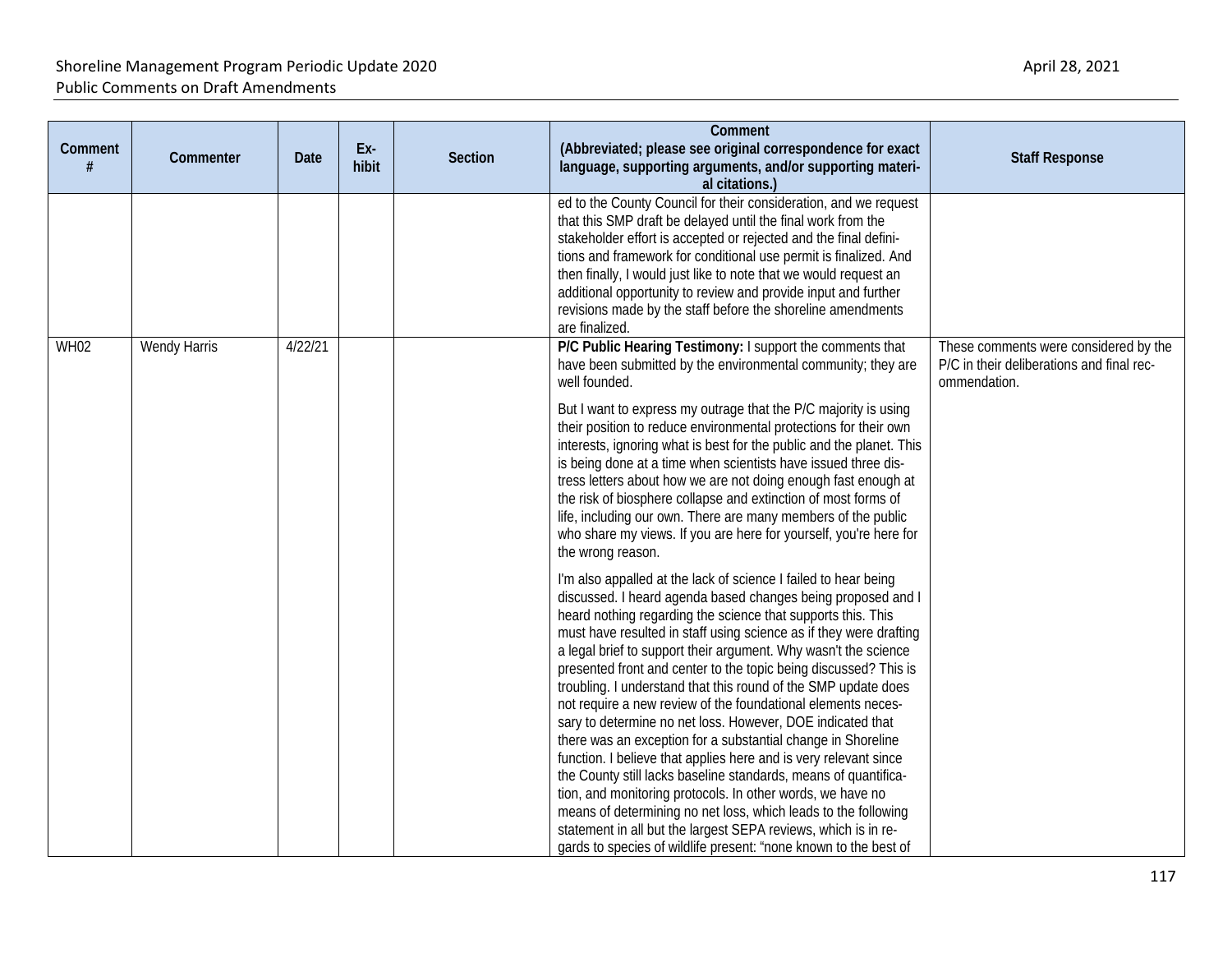| Comment<br># | Commenter                       | <b>Date</b> | Ex-<br>hibit | <b>Section</b> | Comment<br>(Abbreviated; please see original correspondence for exact<br>language, supporting arguments, and/or supporting materi-<br>al citations.)                                                                                                                                                                                                                                                                                                                                                                                                                                                                                                                                                                                                                                                                                                                                                                                                                                                                                                                                                                                                                                                                                                                                   | <b>Staff Response</b>                                                                                                                                                                                                  |
|--------------|---------------------------------|-------------|--------------|----------------|----------------------------------------------------------------------------------------------------------------------------------------------------------------------------------------------------------------------------------------------------------------------------------------------------------------------------------------------------------------------------------------------------------------------------------------------------------------------------------------------------------------------------------------------------------------------------------------------------------------------------------------------------------------------------------------------------------------------------------------------------------------------------------------------------------------------------------------------------------------------------------------------------------------------------------------------------------------------------------------------------------------------------------------------------------------------------------------------------------------------------------------------------------------------------------------------------------------------------------------------------------------------------------------|------------------------------------------------------------------------------------------------------------------------------------------------------------------------------------------------------------------------|
|              |                                 |             |              |                | my knowledge." And by that everybody escapes having to care<br>about or mitigate for wildlife impacts or whatever other kind of<br>impacts are around. Other changes in events approved or pend-<br>ing are going to reshape the shoreline in the County jurisdiction<br>in a manner that will make it unrecognizable from its current<br>condition. We've lost one of the most important shoreline key-<br>stone species since the last SMP. The sea star numbers estab-<br>lished how the loss of even a small number of stars had a signif-<br>icant impact on our healthy shoreline function. There is the Birch<br>Bay berm. There's the Cherry Point update that's allowing ex-<br>pansion of use and of size, and that's going to bring in more<br>tankers which have led to the killer hornets that are here in<br>Blaine, and they're believed to arrive via Cherry Point tanker.<br>And so these are vectors for aquatic invasive disease. Taken as<br>a whole, this is enormous change and it's a loss in shorelines of<br>statewide significance that does not follow the prioritized shore-<br>line use preference so that we estimate one sentence. I asked<br>that the DOE require the County at least provide a concrete<br>example of how the no net loss would work. |                                                                                                                                                                                                                        |
| BIAWC20      | Roger Almskaar,<br><b>BIAWC</b> | 4/22/21     |              |                | P/C Public Hearing Testimony: We submitted our 2nd round of<br>testimony by email. It was late today. Did you see our letter<br>come in a 4-page letter and some attachments? OK, good,<br>thank you. So that's in the record. So I'll move along here.<br>Let's see, I want to say thank you to Cliff Strong for his good<br>work on the staff report, and the synopsis just made our work a<br>lot easier in figuring out what's going on with this extremely<br>complicated project.<br>Most of the impacts on building that we're concerned about are<br>coming from critical area rules, not shoreline rules. We just don't<br>get into the shoreline areas very much anymore.<br>I want to give you something about my background, though I<br>think most of you don't know this. I'm a land use consultant right<br>now, but I got into planning in 1971, being hired by Whatcom<br>County to do the first SMP, which goes back a long time. Our                                                                                                                                                                                                                                                                                                                                | These comments were considered by the<br>P/C in their deliberations and final rec-<br>ommendation. Please see the staff re-<br>sponses to the BIAWC's written com-<br>ments on the proposed reasonable use<br>process. |